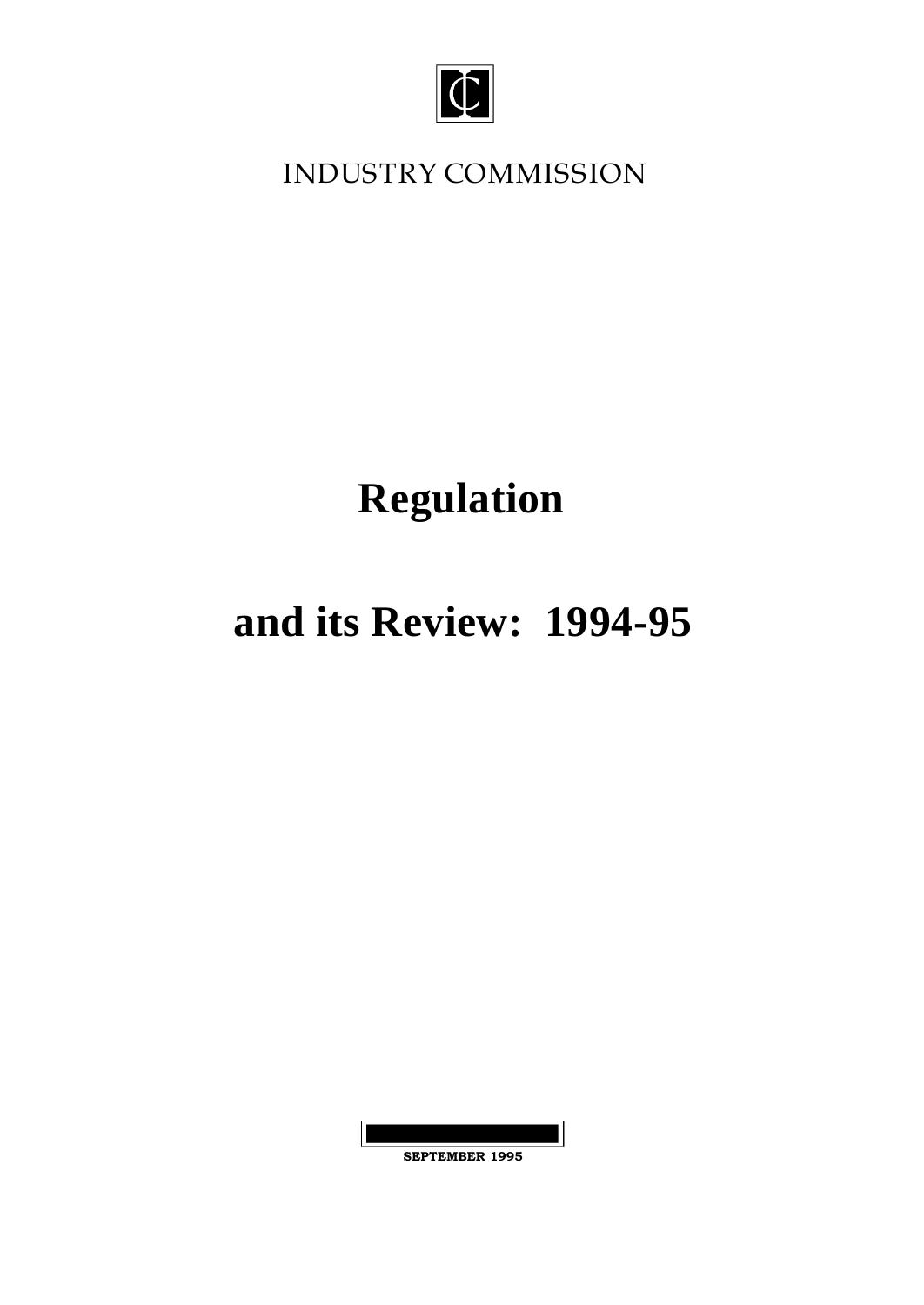#### © Commonwealth of Australia 1995

ISSN 1324-6909

This work is copyright. The *Copyright Act 1968* permits fair dealing for study, research, news reporting, criticism and review. Selected passages, tables or diagrams may be reproduced for such purposes provided acknowledgment of the source is included.

Inquiries should be directed to:

Sue Holmes Office of Regulation Review Industry Commission PO Box 80 Belconnen ACT 2616

Telephone (06) 240 3200 Facsimile: (06) 240 3355

Internet: ORR @ MAIL.INDCOM.GOV.AU

Printed in Australia by Panther Printers, Canberra, ACT.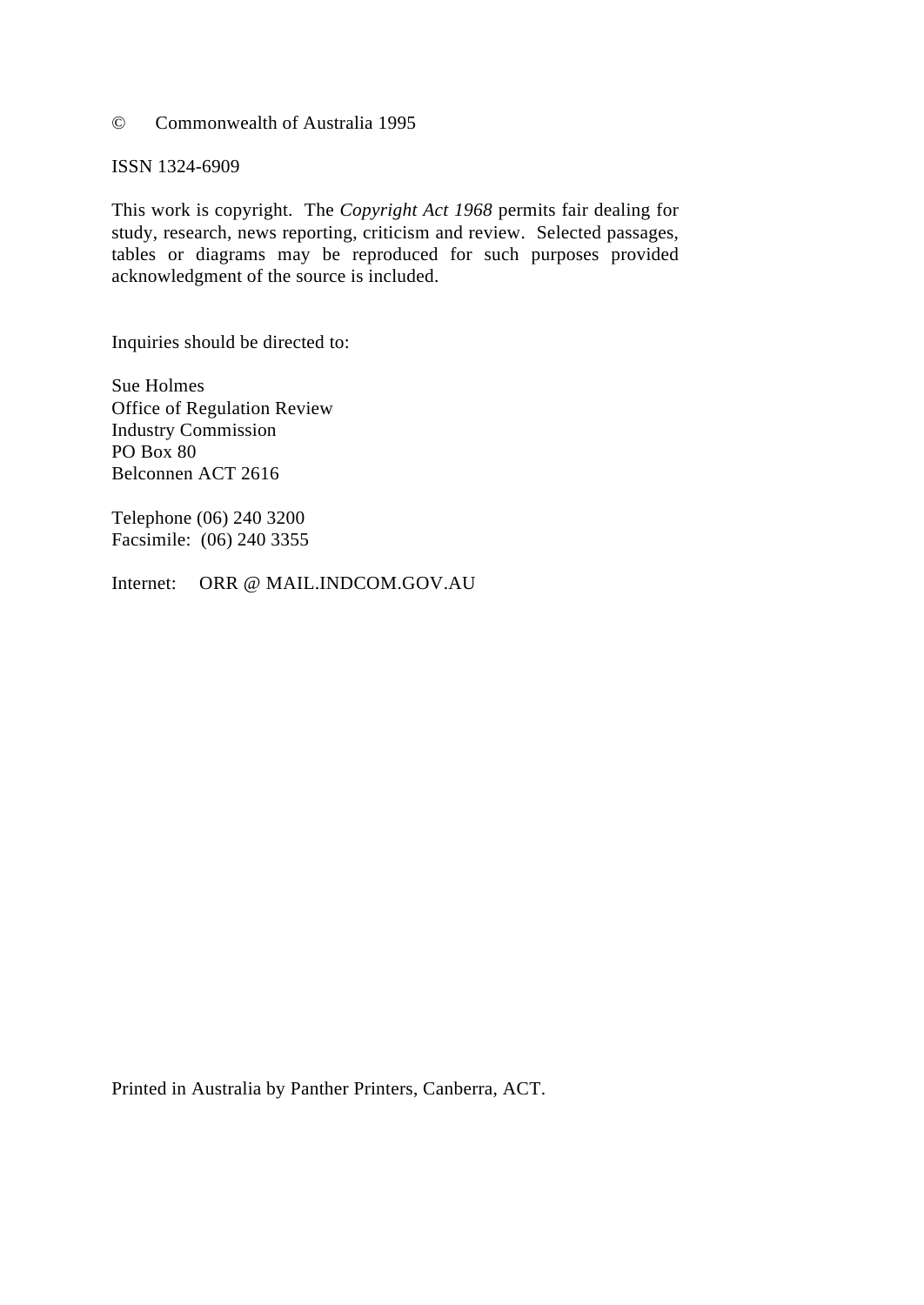# **PREFACE**

Under the general policy guidelines embodied in the *Industry Commission Act 1989*, the Commission is required, amongst other things, to seek 'to reduce regulation of industry (including regulation by the States and Territories) where this is consistent with the social and economic goals of the Commonwealth Government.' In addition, the Office of Regulation Review (ORR) — within the Commission — has administrative and advisory functions relating to the review of regulation.

In November 1993, the ORR published *Recent developments in regulation and its review*. This current publication, *Regulation and its review: 1994-95*, covers more recent developments in the regulation of industry.

The scope of 'regulation' is wide. As defined in the Commonwealth's Cabinet Handbook, it includes legislation, other policies which require Cabinet approval (but which are not set down in formal legislation), subordinate legislation (such as statutory rules), and executive regulations and policies approved by Ministers and departmental officials.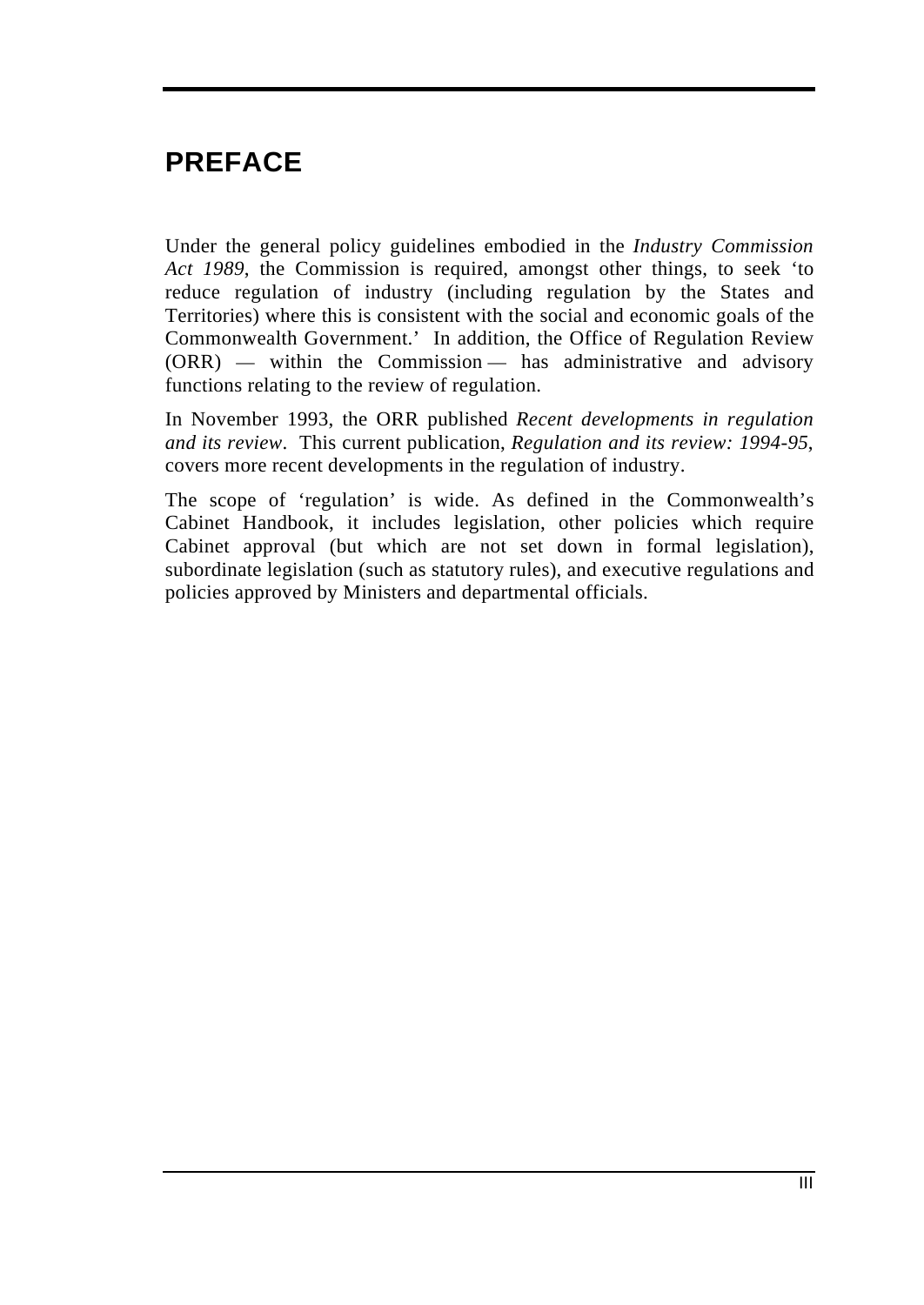# **CONTENTS**

|                | <b>PREFACE</b>    |                                                                                                                                            | Ϊij                    |
|----------------|-------------------|--------------------------------------------------------------------------------------------------------------------------------------------|------------------------|
|                |                   | <b>ABBREVIATIONS</b>                                                                                                                       | vii                    |
|                | <b>OVERVIEW</b>   |                                                                                                                                            | iх                     |
| 1              |                   | THE REGULATORY ENVIRONMENT                                                                                                                 | $\mathbf{1}$           |
|                | 1.1<br>1.2<br>1.3 | Changing views of regulation<br>Types of regulation and trends<br>Economic impacts                                                         | $\mathbf{1}$<br>3<br>9 |
| $\overline{2}$ |                   | <b>ISSUES IN REGULATION</b>                                                                                                                | 11                     |
|                | 2.1               | Regulatory design<br>2.1.1 Standards<br>2.1.2 Enforcement regimes<br>2.1.3<br>Cost recovery for regulatory agencies                        | 13<br>16<br>22         |
|                | 2.2               | Some regulatory mechanisms<br>2.2.1 Prices surveillance<br>2.2.2 Labelling issues<br>Occupational licensing<br>2.2.3                       | 29<br>33<br>35         |
|                | 2.3               | Some sectoral issues<br>2.3.1 Regulation of Australia's financial system<br>2.3.2 Environmental regulation<br>2.3.3 Food safety regulation | 38<br>46<br>49         |
| 3              |                   | DEVELOPMENTS IN REGULATION REVIEW POLICIES<br><b>AND PRACTICES</b>                                                                         | 55                     |

| 3.1 | National/Commonwealth developments                   |     |
|-----|------------------------------------------------------|-----|
|     | National Competition Policy and regulation review 55 |     |
|     | Notional standard sotting principles                 | 56. |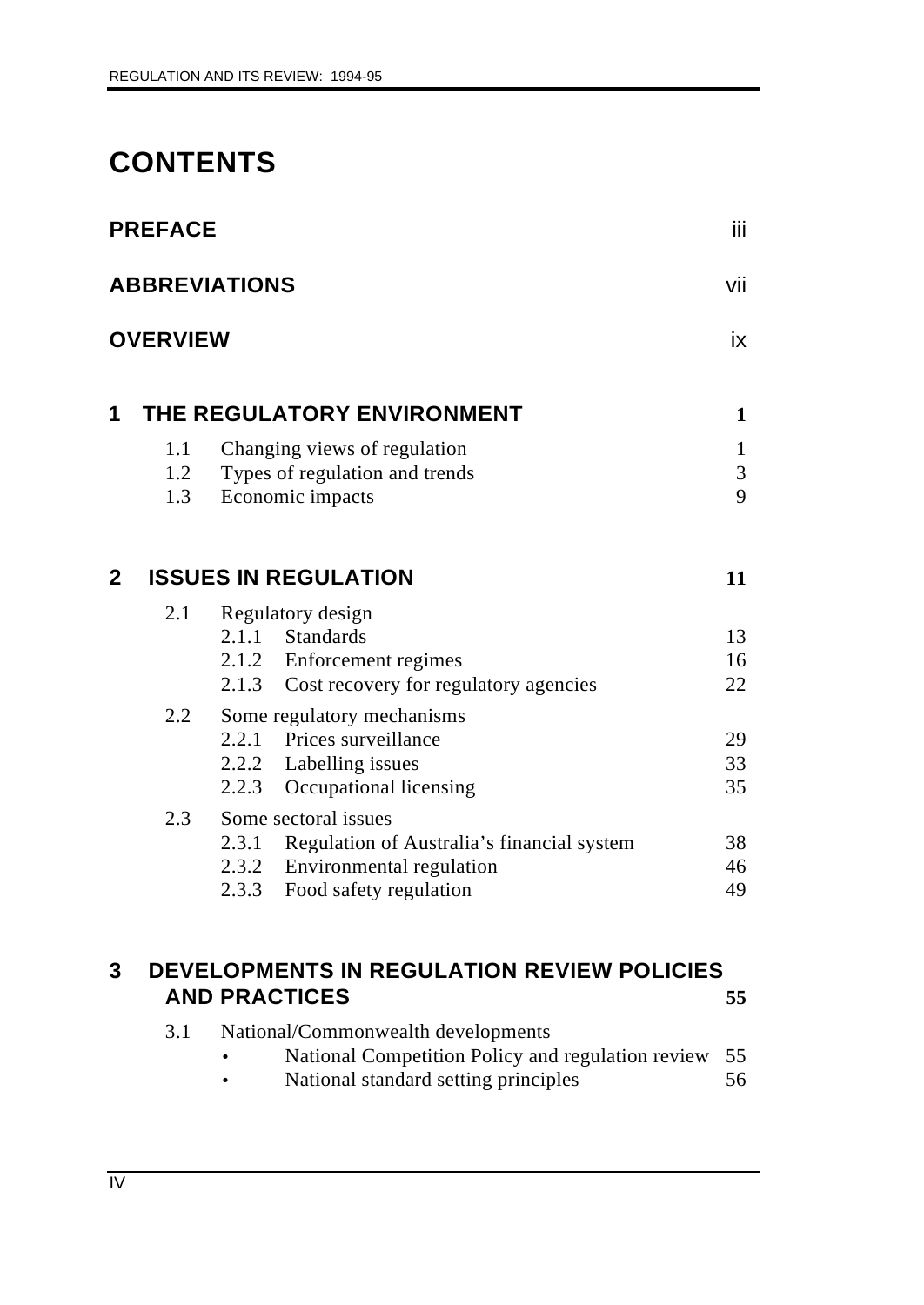|   |                   | Committee of Inquiry into Australia's Standards<br>and Conformance Infrastructure<br>Legislative Instruments Bill<br>Trans-Tasman mutual recognition | 57<br>59<br>61 |
|---|-------------------|------------------------------------------------------------------------------------------------------------------------------------------------------|----------------|
|   | 3.2<br>3.3        | State and Territory developments<br>International developments                                                                                       | 62<br>64       |
| 4 |                   | <b>OPERATIONS OF THE OFFICE OF REGULATION</b><br><b>REVIEW</b>                                                                                       | 71             |
|   | 4.1<br>4.2        | <b>Council on Business Regulation</b><br>ORR's role in vetting regulations and in advising on                                                        | 71             |
|   | 4.3               | regulatory review<br>Recent ORR output and activities                                                                                                | 72<br>76       |
|   | <b>APPENDICES</b> |                                                                                                                                                      | 79             |
|   | A                 | Regulatory review in selected OECD countries                                                                                                         | 81             |
|   | B                 | Changes in regulations as reported by Commonwealth                                                                                                   |                |
|   |                   | Departments and agencies                                                                                                                             | 101            |
|   | $\mathcal{C}$     | Selected developments in regulation                                                                                                                  | 129            |
|   | D                 | COAG principles and guidelines for national standard                                                                                                 |                |
|   |                   | setting and regulatory action                                                                                                                        | 141            |
|   | E                 | Regulatory review in the States and Territories                                                                                                      | 161            |
|   | $\mathbf F$       | Documents prepared by the Office of Regulation Review                                                                                                | 179            |
|   |                   |                                                                                                                                                      |                |

# **REFERENCES 185**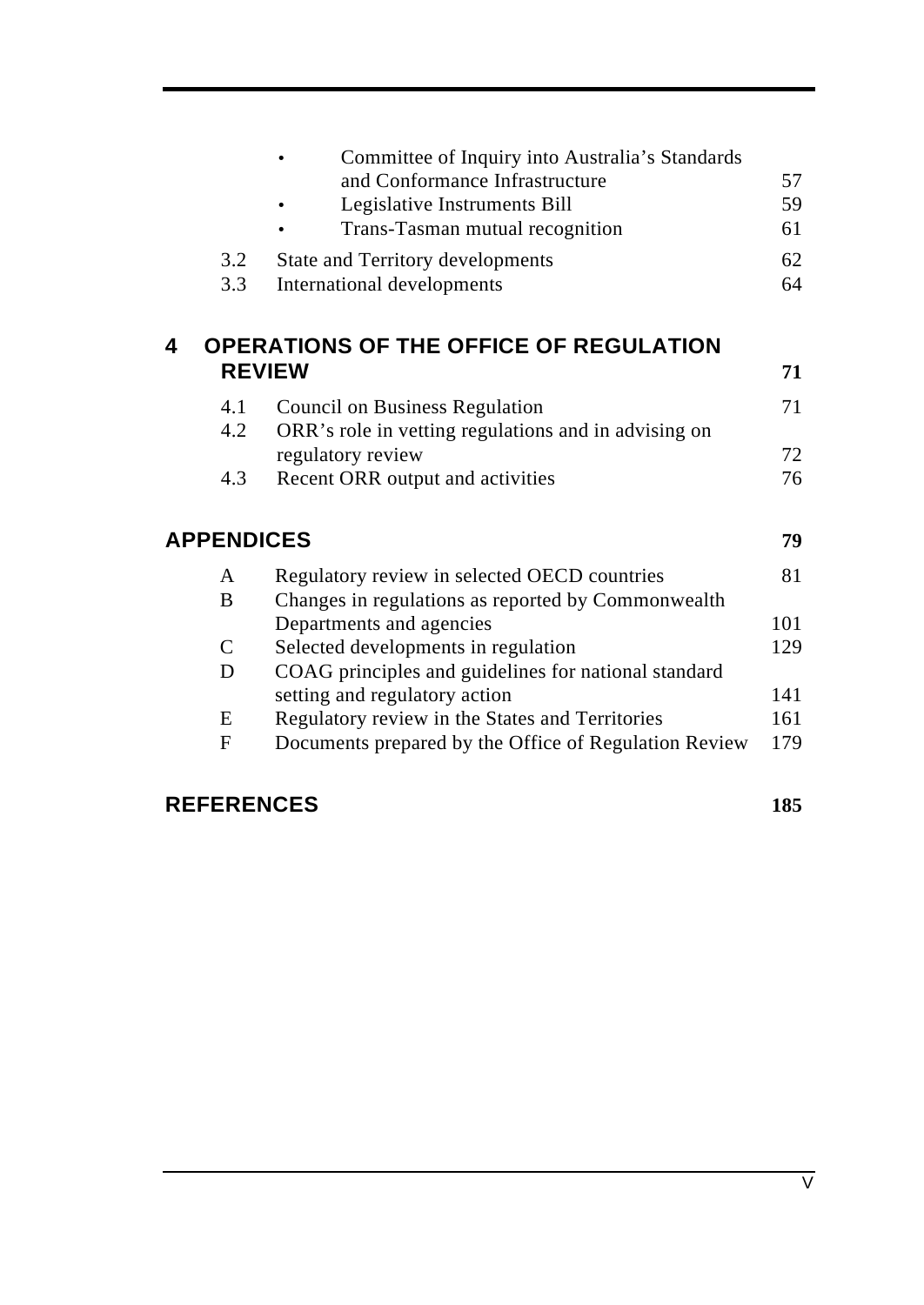# **ABBREVIATIONS**

| <b>ACT</b>     | <b>Australian Capital Territory</b>                                 |
|----------------|---------------------------------------------------------------------|
| <b>AFIC</b>    | <b>Australian Financial Institutions Commission</b>                 |
| <b>ANL</b>     | <b>Australian National Line</b>                                     |
| <b>ANZECC</b>  | Australian and New Zealand Environment and Conservation<br>Council  |
| <b>ARC</b>     | <b>Administrative Review Council</b>                                |
| <b>ASC</b>     | <b>Australian Securities Commission</b>                             |
| <b>ATSIC</b>   | Aboriginal and Torres Strait Islander Commission                    |
| <b>AUSTRAC</b> | <b>Australian Transactions and Reports Analysis Centre</b>          |
| <b>BRRU</b>    | <b>Business Regulation Review Unit</b>                              |
| <b>CBA</b>     | cost benefit analysis                                               |
| <b>CFS</b>     | <b>Council of Financial Supervisors</b>                             |
| COAG           | <b>Council of Australian Governments</b>                            |
| <b>CSAC</b>    | <b>Companies and Securities Advisory Committee</b>                  |
| Cth            | Commonwealth                                                        |
| <b>EIA</b>     | environmental impact assessment                                     |
| <b>EMDG</b>    | <b>Export Market Development Grants</b>                             |
| <b>FSC</b>     | <b>Food Standards Code</b>                                          |
| <b>GATT</b>    | General Agreement on Tariffs and Trade                              |
| <b>HCFC</b>    | hydroflurocarbons                                                   |
| IC             | <b>Industry Commission</b>                                          |
| <b>ISC</b>     | <b>Insurance and Superannuation Commission</b>                      |
| <b>NFA</b>     | <b>National Food Authority</b>                                      |
| <b>NFSC</b>    | <b>National Food Standards Council</b>                              |
| <b>NICNAS</b>  | National Industrial Chemicals Notification and Assessment<br>Scheme |
| <b>NSW</b>     | <b>New South Wales</b>                                              |
|                |                                                                     |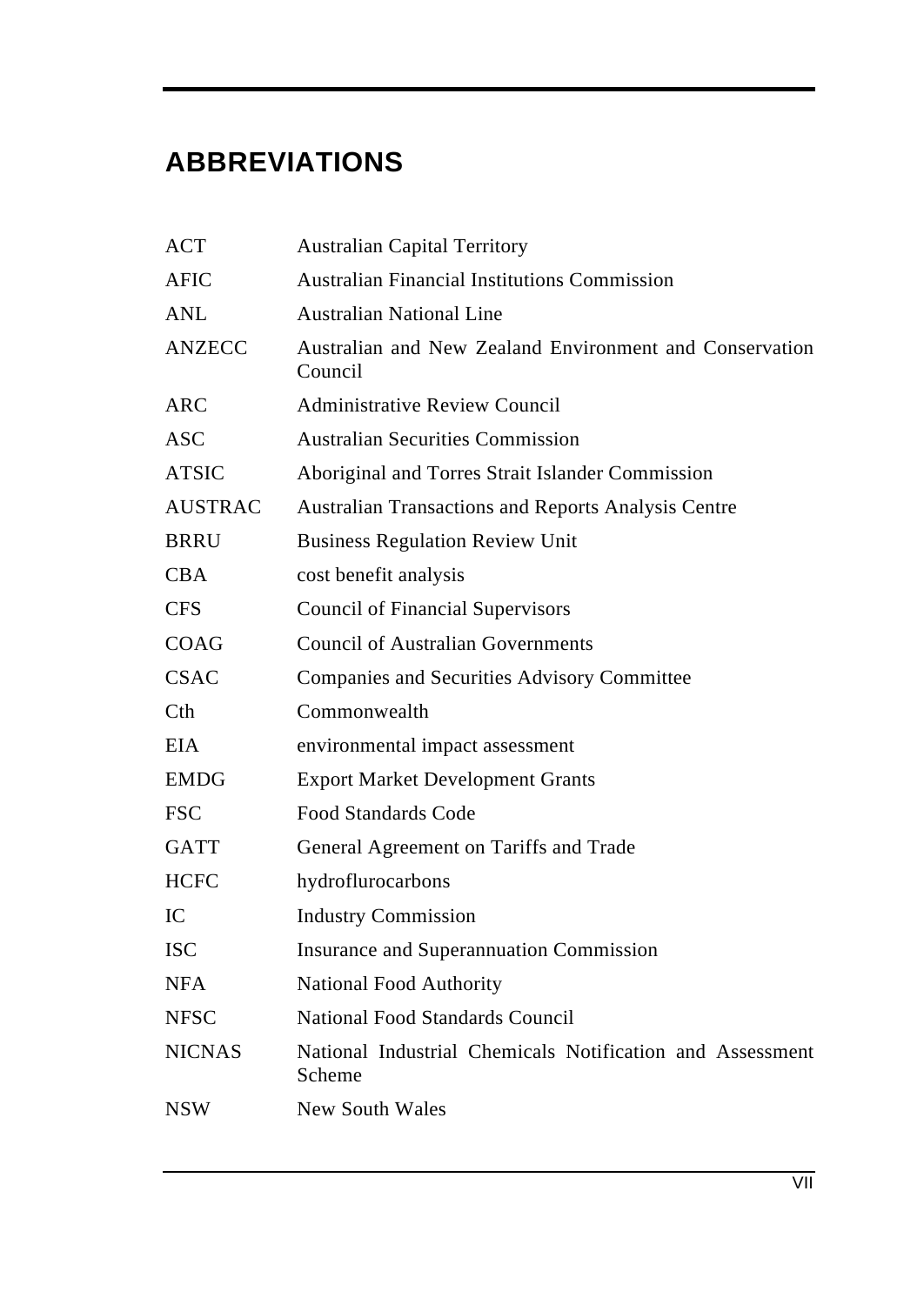| NT              | <b>Northern Territory</b>                                                                                |
|-----------------|----------------------------------------------------------------------------------------------------------|
| <b>OECD</b>     | Organisation for Economic Co-operation and Development                                                   |
| <b>OHS</b>      | Occupational Health and Safety                                                                           |
| <b>ORR</b>      | <b>Office of Regulation Review</b>                                                                       |
| <b>PSA</b>      | <b>Prices Surveillance Authority</b>                                                                     |
| <b>PUMA</b>     | Public Management Committee (of the Organisation for<br>Economic Co-operation and Development)           |
| QLD             | Queensland                                                                                               |
| QMS             | quality management systems                                                                               |
| <b>RBA</b>      | <b>Reserve Bank of Australia</b>                                                                         |
| <b>RIS</b>      | regulation impact statement                                                                              |
| <b>SA</b>       | South Australia                                                                                          |
| <b>SATC</b>     | Structural Adjustment and Trade Committee of Cabinet                                                     |
| <b>SIGMA</b>    | Support for Improvement in Governance and Management in<br><b>Central and Eastern European Countries</b> |
| <b>SSCRO</b>    | Senate Standing Committee on Regulation and Ordinances                                                   |
| <b>SSPs</b>     | special service providers                                                                                |
| <b>TAS</b>      | Tasmania                                                                                                 |
| <b>TRIPS</b>    | World Trade Organization Agreement on Trade-Related<br><b>Aspects of International Property Rights</b>   |
| <b>TTMR</b>     | trans-Tasman mutual recognition                                                                          |
| <b>UK</b>       | United Kingdom                                                                                           |
| US <sup>1</sup> | <b>United States of America</b>                                                                          |
| <b>VEETAC</b>   | Vocational Education, Employment and Training Advisory<br>Committee                                      |
| <b>VIC</b>      | Victoria                                                                                                 |
| <b>WA</b>       | Western Australia                                                                                        |
| <b>WTO</b>      | World Trade Organization                                                                                 |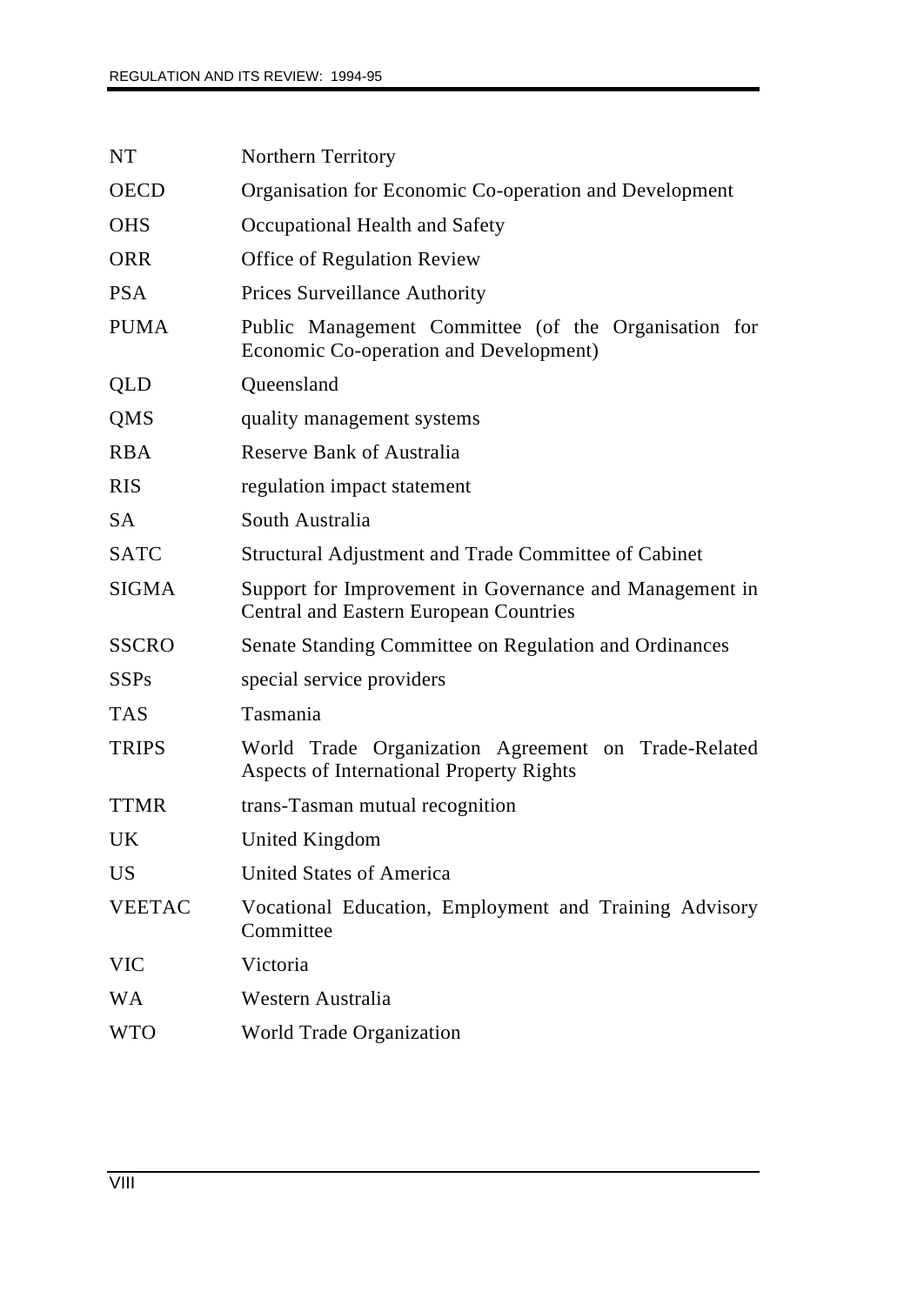# **OVERVIEW**

Regulation of a wide range of activities — by way of Acts of Parliament, subordinate instruments and administrative measures — is an important means by which governments endeavour to safeguard or advance the interests of individuals and the community.

If it is to be effective, government regulation needs to be well designed and well managed. That it has typically not been in the past is increasingly accepted throughout the world. Irrespective of their institutional backgrounds or legal underpinnings, many countries are experiencing common problems with the operation of their regulatory systems. Broadly these problems comprise:

- regulations which lack flexibility and often focus on fixing old problems without being sufficiently adaptable to new situations;
- a rapid growth in regulation, much of which was not subject to consistent and objective assessment criteria when implemented; and
- the challenge of balancing a sense of being 'over-regulated' (or inappropriately regulated) with the continued desire of many citizens to use regulations to change economic and social outcomes.

The pressure to improve regulatory review arises not only from these inherent problems but also from major changes in the circumstances in which regulations are formulated. The world economy is more integrated than ever before, with most 'domestic' activities increasingly exposed to developments beyond a country's borders; environmental concerns are growing — some requiring international solutions — and the pace of technological change is challenging the capacity of regulators to apply instruments appropriate for the times.

These developments mean that governments and their constituents have been questioning longstanding regulatory traditions. There is widespread dissatisfaction with the quality, effectiveness and cost of many regulations. There is recognition of the need to improve the structure of regulatory institutions and rationalise multi-layered regulatory systems to ensure that domestic regulations are complementary and do not undermine each other.

Australia and many other countries have deregulated particular areas of economic activity, allowing competitive market pressures to determine outcomes. Greater emphasis is now also being given to improving the quality of regulations where there is a valid role for regulation. The aim is to ensure that the most appropriate and effective forms and levels of regulation are adopted. This involves achieving a balance between, on the one hand, maintenance and development of regulatory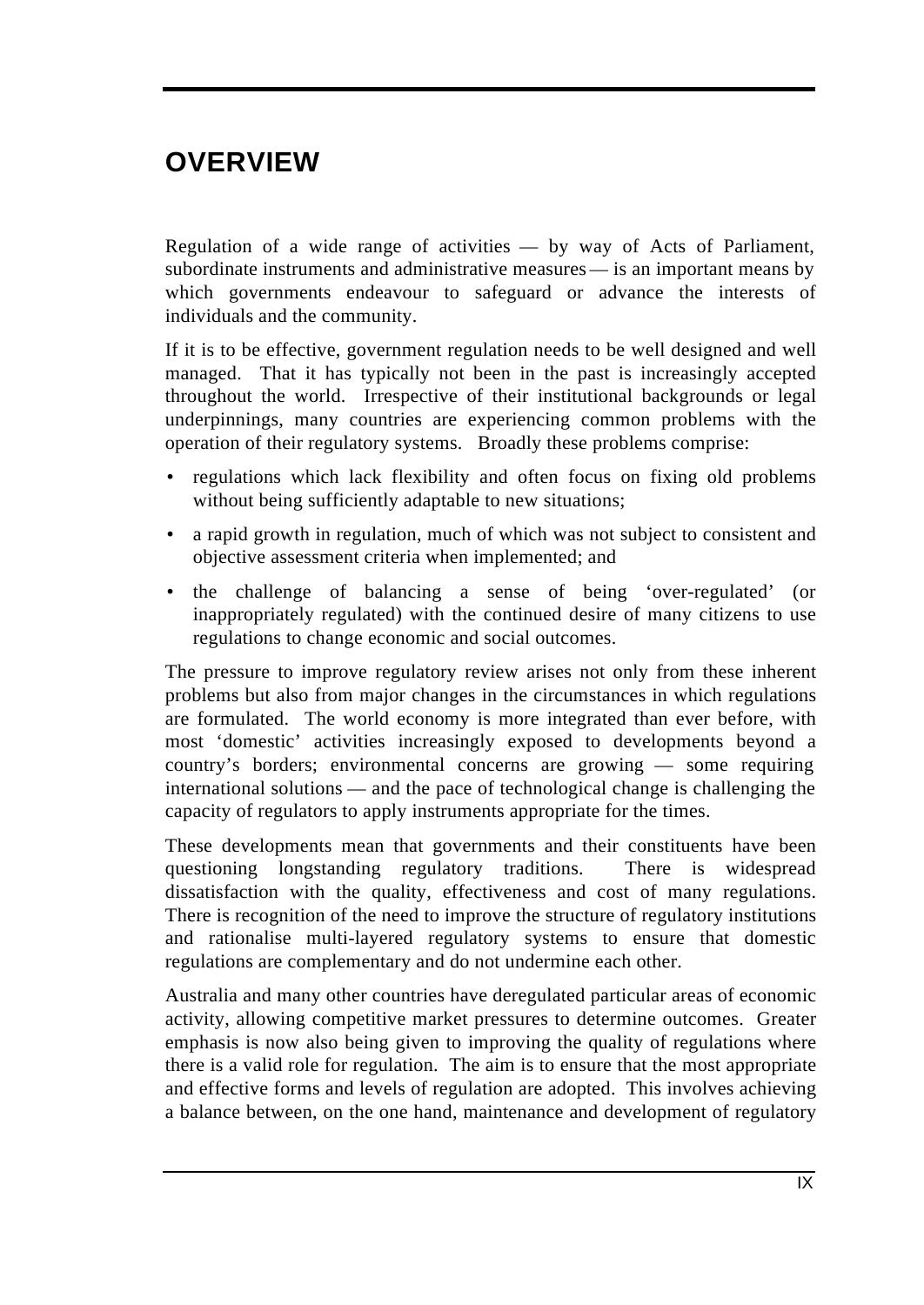regimes to serve society's goals and, on the other, improving their effectiveness and minimising any adverse impacts.

In line with a world trend towards seeking better quality in regulations, Australian governments have:

- established oversight mechanisms to review individual regulations;
- adopted systems of quality assurance against which proposed new regulations must be tested; and
- undertaken commitments to systematic reviews of existing regulation.

It is increasingly understood that Australia needs to reap the benefits of a single domestic market rather than applying regulation on a fragmented, regional basis. Moreover, the nature of the regulatory regime affects the ability of many Australian industries to compete in world markets.

### **Important regulatory developments**

During the last year, a number of important developments in regulatory processes have come to fruition and are now being carried out — at Territory, State, national and Commonwealth levels.

The Council of Australian Governments (COAG), provides an important forum for addressing many national issues, including regulatory review and consistency. Under the auspices of COAG, some ground-breaking developments have marked the landscape of regulatory review at a national level, including:

- the *Competition Policy Reform Act 1995* and the package of related reforms agreed to by COAG. With regard to regulation, the agreement requires that each government develop a program of review (and, where appropriate, reform) of all existing legislation which restricts competition, unless it can be clearly demonstrated to be in the public interest;
- a set of *Principles and Guidelines for National Standard Setting and Regulatory Action.* These principles require Ministerial Councils and national standard-setting bodies to use a nationally consistent assessment process for new regulations, including the completion of a regulation impact statement; and
- discussions to widen the national scheme for mutual recognition to include New Zealand. The current scheme has allowed goods complying with regulations in the jurisdiction of manufacture or importation to be sold throughout Australia without the need to comply with further regulations of other jurisdictions (with equivalent conditions applying to services and occupations).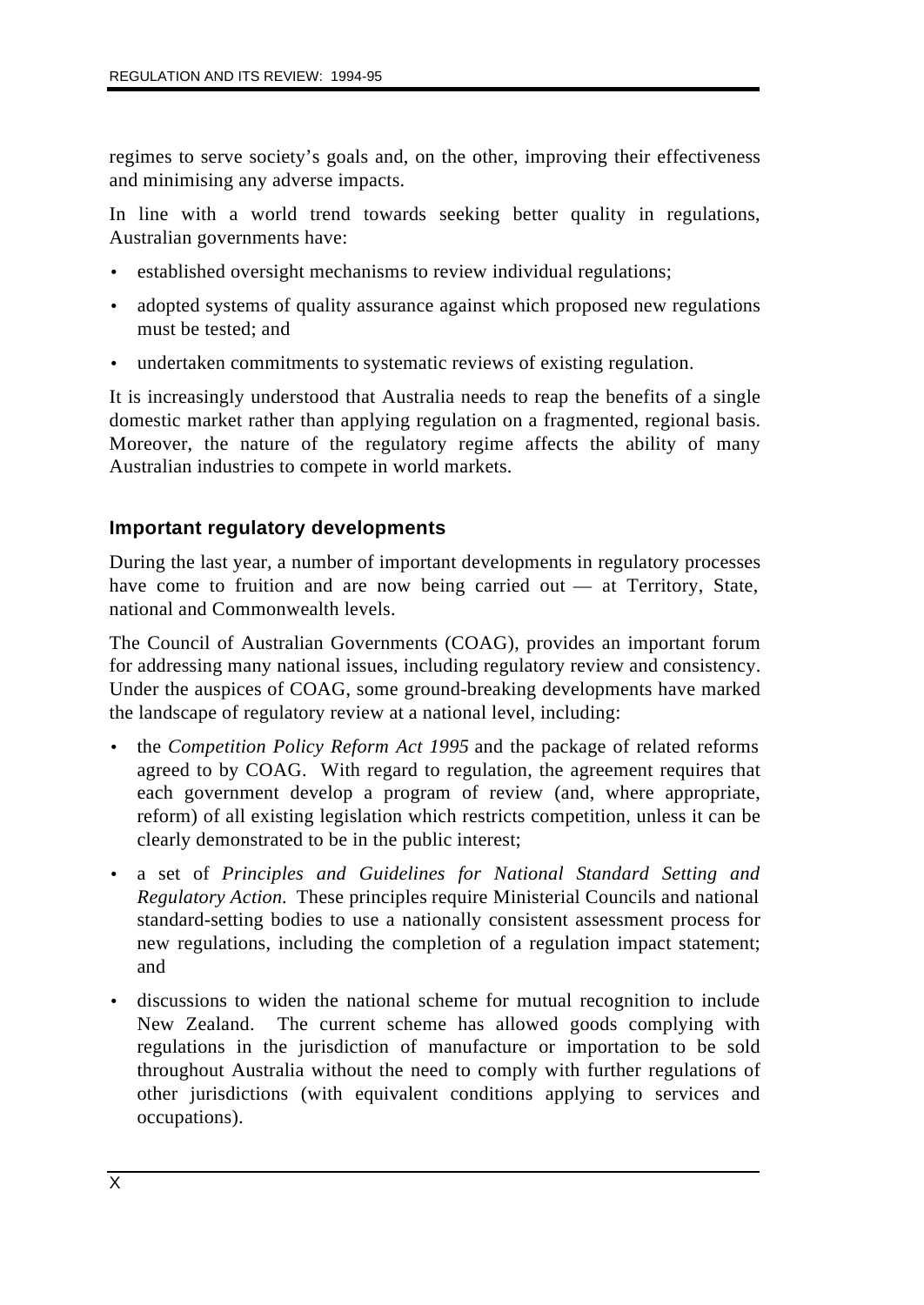Australian governments have also taken action to control better the rapid growth of subordinate legislation and administrative regulations in their particular jurisdictions. At the Commonwealth level, the report *Rule Making by Commonwealth Agencies* (1992) documented the vast growth in the volume and diversity of delegated legislative instruments and has resulted in the Legislative Instruments Bill (1994). This is similar to subordinate legislation Acts in the States, which require the preparation and publication of regulation impact statements (RISs).

#### **Improving the quality of regulations**

In the process of preparing a RIS — which is commonly used for the review of both primary and subordinate legislation — a proposed regulation is tested against specific criteria. These include:

- the purpose of the regulation;
- alternative ways of achieving the outcome in order to determine which is the most effective mechanism; and
- the costs and benefits of the regulation to demonstrate that its implementation will provide a net gain to society.

Other countries are introducing similar procedures. The OECD recently adopted the first international standard on regulatory quality: *Recommendation on Improving the Quality of Government Regulation*. A crucial part of the Recommendation is the reference checklist for regulatory decision-making which contains ten questions which it proposes should be addressed when developing regulations (see Box 1).

These criteria have much in common with the agreed RIS procedures in Australia.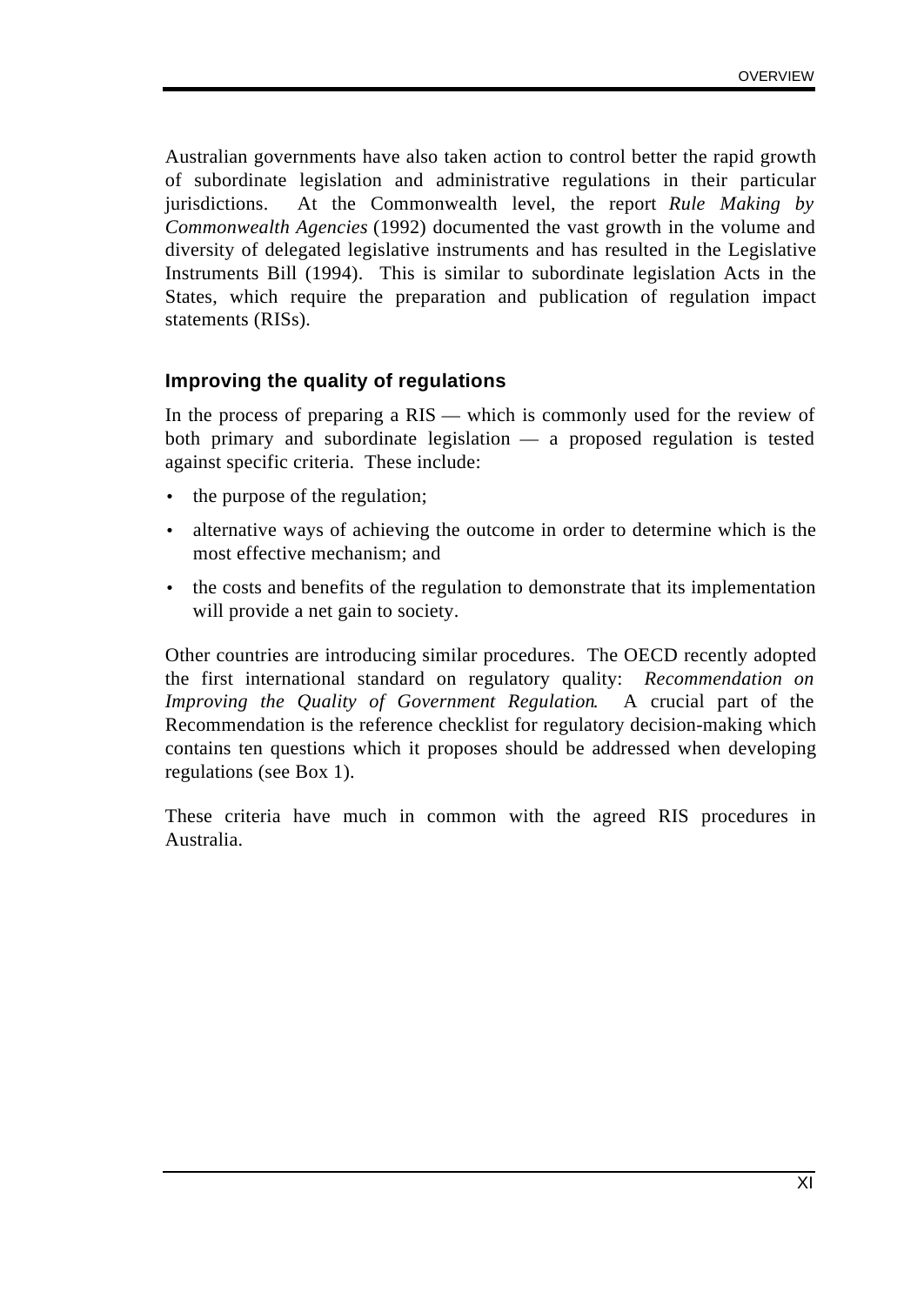#### Box 1: The OECD Regulation Checklist

- 1 Is the problem correctly defined?
- 2 Is government action justified?
- 3 Is regulation the best form of government action?
- 4 Is there a legal basis for regulation?
- 5 What is the appropriate level (or levels) of government to take action?
- 6 Do the benefits of regulation justify the costs?
- 7 Is the distribution of effects across society transparent?
- 8 Is the regulation clear, consistent, comprehensive, and accessible to users?
- 9 Have all interested parties had the opportunity to present their views?
- 10 How will compliance be achieved?

The focus on improving the quality of regulations has also prompted reflection on the many aspects of regulation. Some of these are discussed in this report, under the following broad groupings:

- (1) elements of regulatory design standards, enforcement, and cost-recovery;
- (2) some particular regulatory mechanisms price surveillance, labelling and occupational licensing; and
- (3) changes in the regulatory environment that have occurred in three sectors finance, environment and food.

# **Regulatory design**

### *standards*

When designing a *standard*, there is often a choice between:

- rules which prescribe how an outcome is to be achieved (the focus is on the methods of operation or inputs);
- performance-based rules which specify a particular outcome without prescribing the method to be used; or
- principle-based goals which indicate the broad intention and rely on agents to meet the 'spirit', rather than the letter, of the law.

No single approach is best in all circumstances. In some cases, the initial certainty of prescriptive rules governing inputs will justify their inflexibility. In other cases, performance-based rules will allow similar certainty in terms of meeting regulatory objectives, but also allow firms the flexibility to meet those objectives at least cost. And in others, given the difficulties of specifying one desired outcome in prescriptive terms for all circumstances and the problems of deadening the incentives for moving 'beyond compliance', principle-based goals will represent a better option.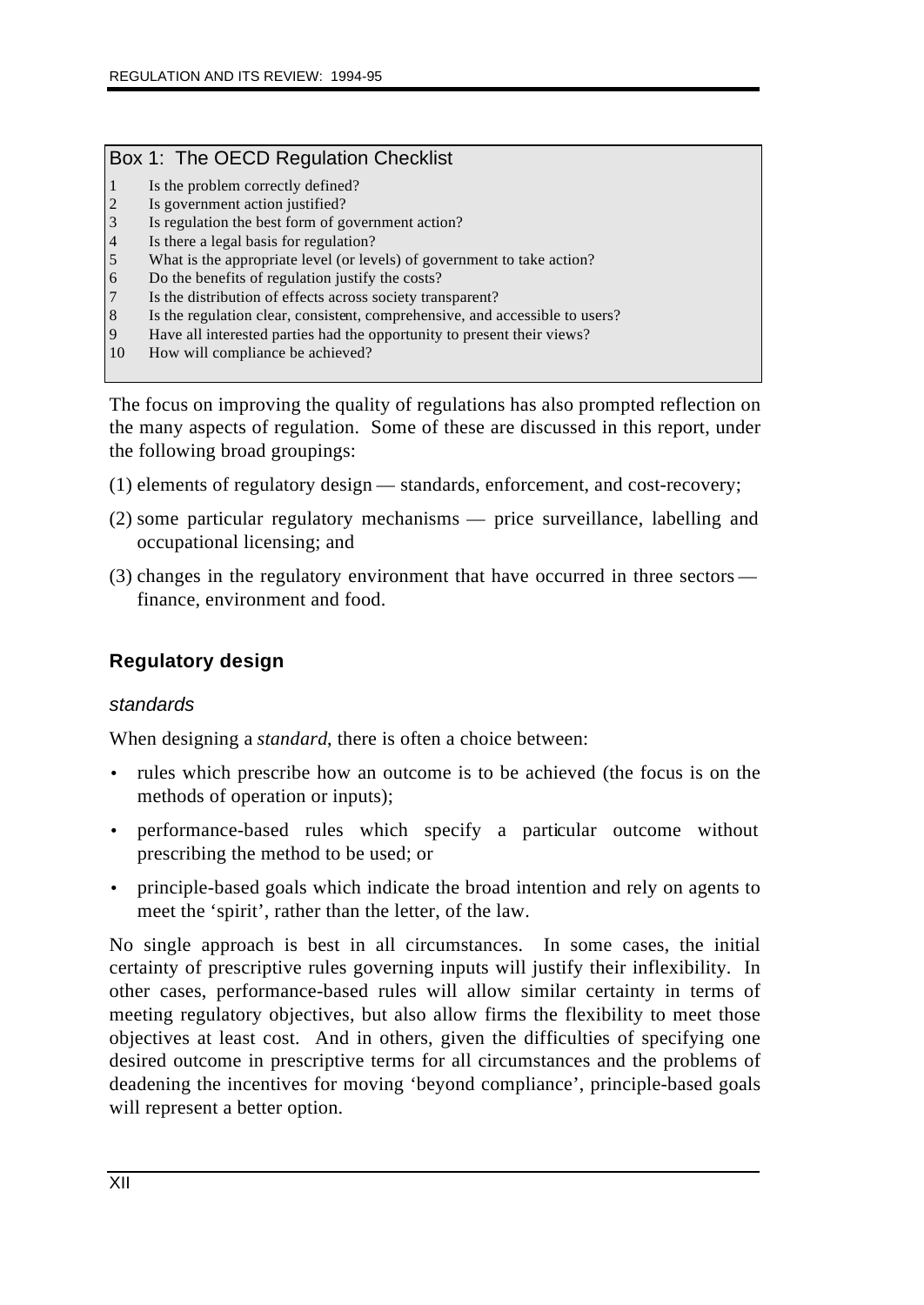#### *enforcement regimes*

The key issues which arise in designing an *enforcement regime* are:

- clarifying the objectives of the regulations and the implications they have for enforcement efforts;
- enforcement agencies' resources and the need to set priorities for enforcement efforts;
- selecting the most effective instruments (eg fines, education) available to agencies in order to encourage compliance with regulations; and
- formulating effective enforcement strategies for deploying those instruments.

Firstly, the success of any enforcement strategy must be judged against its ultimate objective (such as reducing workplace injury and disease) rather than particular intermediate objectives such as meeting certain work practices.

Secondly, as enforcement agencies often have insufficient resources to ensure full compliance with regulations, priorities must be established as to what will be the most effective way to allocate these resources in pursuing program objectives.

Thirdly, enforcement agencies have an array of instruments to detect breaches of regulations, including market surveys, inspections of business premises and processes, enforcement blitzes, consumer complaints, and reports from competing businesses. There are also several ways by which agencies can rectify specific breaches of regulations, including education or advice on how to avoid repetition of the breach, warnings, fines, licence suspensions, seizures of goods, closure orders, criminal prosecutions, and adverse media publicity.

In choosing which instrument or mix of instruments to adopt, it is advisable to consider the following matters:

- sometimes, enforcement effectiveness can be improved without adding to costs, by improving the mix of instruments used;
- the relative effectiveness of detection systems, such as responding to consumer complaints versus systematic inspections; and
- the adequacy of penalties in deterring breaches of the regulations.

Lastly, the enforcer can choose between adopting a combative or co-operative strategy in dealing with breaches of regulations. Combative strategies generally involve the threat of disciplinary action when a breach is detected. Co-operative strategies focus on changing behaviour in a more congenial manner. Rather than always adopting one or the other strategy, one approach is to escalate the costs of breaches to repeat offenders, so that the enforcement agency becomes progressively more 'combative' if offenders fail to respond to a co-operative approach.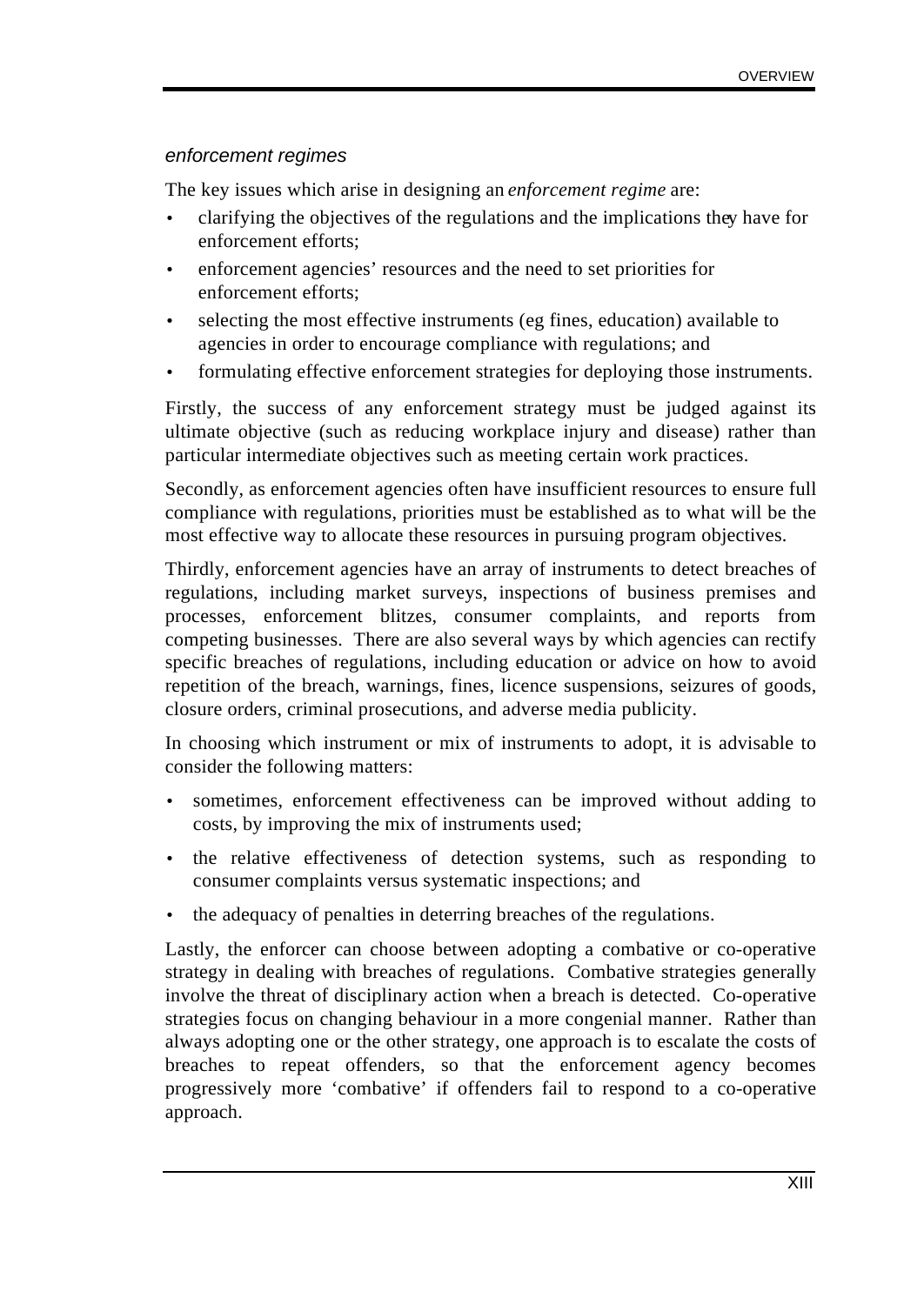#### *cost recovery for regulatory agencies*

There are three broad ways to cover the *costs of regulatory agencies*: from the budget; by levying industry or other groups; or directly charging for services. Which is the most appropriate will be determined by the nature of the activity being regulated, as well as the extent to which benefits are public or accrue privately. In general, where the activity being regulated generates positive public benefits, it is likely to be inefficient to recover fully the costs of the regulatory agency by charging or levying for the services. Where the activity is the source of undesirable public effects, there may be a case for charging those being regulated for the full costs of the regulatory agency. Assessments need to be made on a case-by-case basis.

### **Regulatory mechanisms**

Regulatory authorities can draw from a wide range of fundamentally different regulatory mechanisms. This point is illustrated by three mechanisms — prices surveillance, labelling and occupational licensing — which were investigated in some detail by the Office of Regulation Review and the Industry Commission during 1994-95.

#### *prices surveillance*

Concerns within the community that certain market structures allow industries or enterprises to charge excessive prices have been dealt with by governments in part through price surveillance arrangements. In general, the main reason for using price surveillance seems to be to expose to public scrutiny those enterprises which are clearly in a dominant market position with a view to changing their behaviour. As stated by the Prices Surveillance Authority (1995b, p. 16), as competition in the Australian economy intensifies, the need for government vetting of prices declines. Consequently, the Government has progressively reduced the number of companies subject to price surveillance through the PSA. For example, in January 1995, the Assistant Treasurer announced that breakfast cereals and float glass would no longer be subject to price surveillance, but prices would be 'monitored' instead.

### *labelling regulation*

With respect to labelling regulation, it is important to weigh the costs and benefits and assess whether or not it is possible to convey accurately the desired information in a simple message. The nature of and case for special labelling regulation depend on the particular circumstances, as evidenced by recent developments with country-of-origin labelling and standard drink labelling.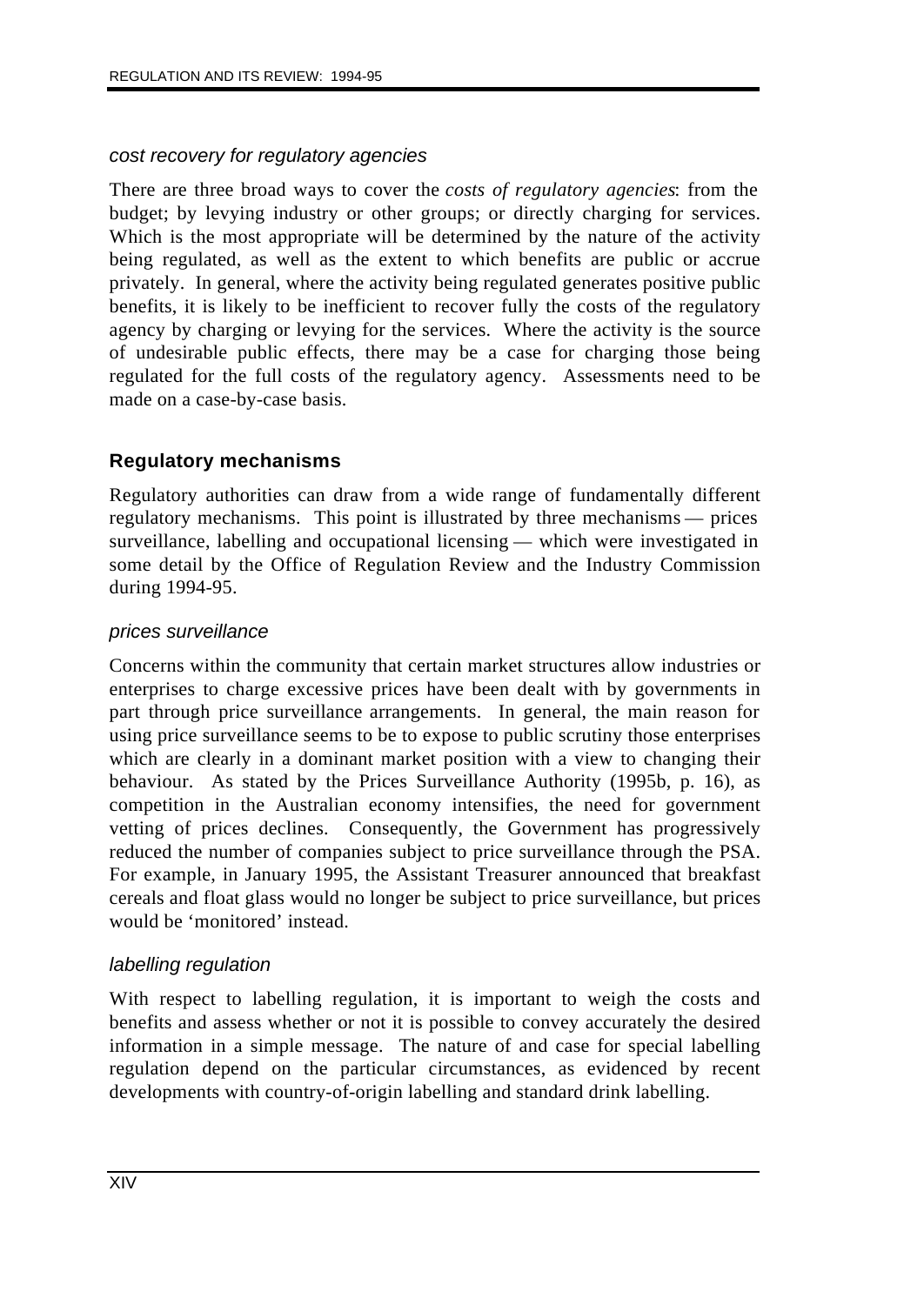Differing consumer views about country-of-origin make it difficult to present in a concise form the information consumers might want about the country-of-origin of a product. For instance, a consumer may want to know where the product gained its 'essential character', or the level of Australian value added, or from where the ingredients came. Some consumers are also concerned about the ownership of the company that produced the good. Discussions concerning country-of-origin labelling are continuing.

Labelling alcoholic drinks with the number of standard drinks does not encounter such difficulties. It is a simple way of expressing alcohol content and a standard drink can be objectively defined. In conjunction with simple education campaigns, standard drink content is information which can easily be understood by consumers.

#### *occupational licensing*

Occupational licensing is often implemented on the grounds that it will raise standards and provide a better guarantee to users of a service. This can be especially important when consumers are infrequent participants in a market, and so may have inadequate information about the market.

Another reason to license some occupations is that it may be better to exclude incompetent or dishonest practitioners before they do some damage rather than deal with the consequences of their actions later — as in the case of road users who could be hurt as a consequence of shoddy repairs to a vehicle.

These benefits from occupational licensing should be weighed against the possible costs, including:

- restrictions on entry which reduce the number of potential providers and weaken competition;
- restrictions on the degree and nature of the services provided by the licensed occupations, which may operate against the interests of the more efficient providers;
- requirements for licensed providers to satisfy a minimum level of expertise (eg. in some jurisdictions conveyancing can only be provided by lawyers) which restrict the supply of services and raises their prices; and
- the administrative costs involved in establishing and running a licensing scheme.

Each of these costs can operate to the detriment of consumers.

A central issue in assessing the advisability of occupational licensing is the extent to which the resultant higher quality *and* higher costs reflect the preferences of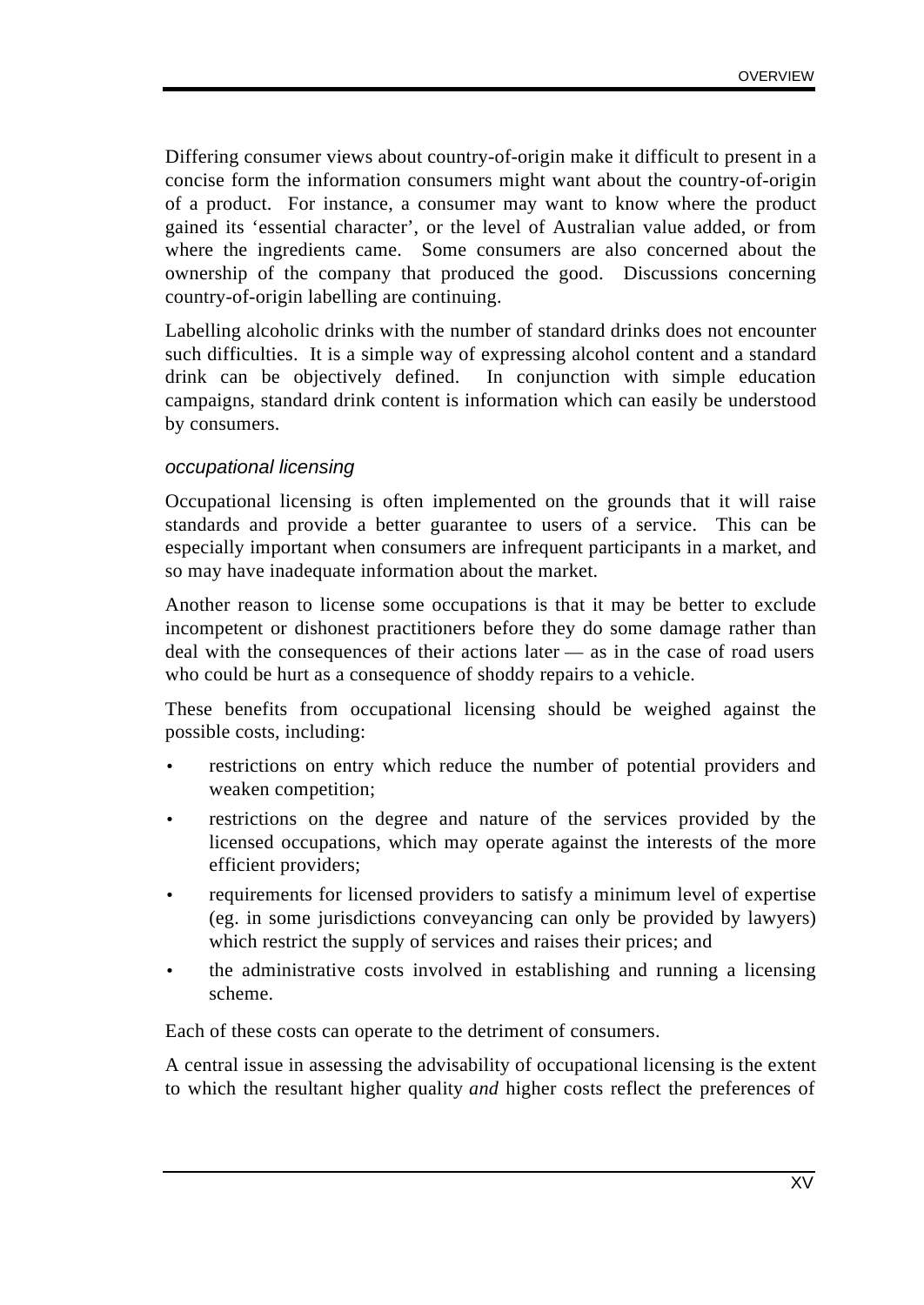consumers or whether, on balance, they would prefer to have the option of choosing the lower quality but cheaper services.

#### **Some sectoral changes in regulation**

The financial, environmental and food sectors have experienced significant changes in their regulatory environments and there are pressures to increase the amount of regulation they face.

The financial sector has experienced: increased regulation of derivatives and of financial/securities advisers; some changes to the requirements to report to the Australian Transaction and Reports Analysis Centre; enhanced disclosure regimes and changes to fund-raising provisions through changes to the *Corporate Law Reform Act 1994*; and the Attorney-General announced that in the near future credit unions and building societies will be able to issue cheques under their own names.

Important developments in the environmental sector include finalisation of arrangements for a National Environment Protection Council and continuing assessments of: environmental impact assessment policies and procedures; 'State of the Environment' reporting requirements; 'community right-to-know' legislation; the role and nature of a national pollutant inventory; international trade in hazardous wastes; and a hydrofluorocarbons reduction strategy.

In the food sector, the National Food Authority (NFA) has commenced a 'standard-by-standard' review of the entire Food Standards Code, is reviewing its risk assessment and management procedures and is negotiating with the States and Territories about national coordination of food surveillance activities. It has also been working with the Office of Regulation Review (ORR) to implement formal RIS procedures.

### **The role of the ORR**

The ORR — within the Industry Commission — has administrative and advisory functions, specified by Cabinet, relating to the review of regulation. These include functions internal to government, such as vetting RISs and advising Cabinet on particular regulations, and functions external to government

such as commenting publicly on regulatory matters.

As part of the 'Working Nation' initiatives aimed at better addressing business regulation issues, the Government announced expanded resources and new roles for the ORR. It is to provide secretariat support for the Council on Business Regulation, which will be headed by the Chairman of the Industry Commission.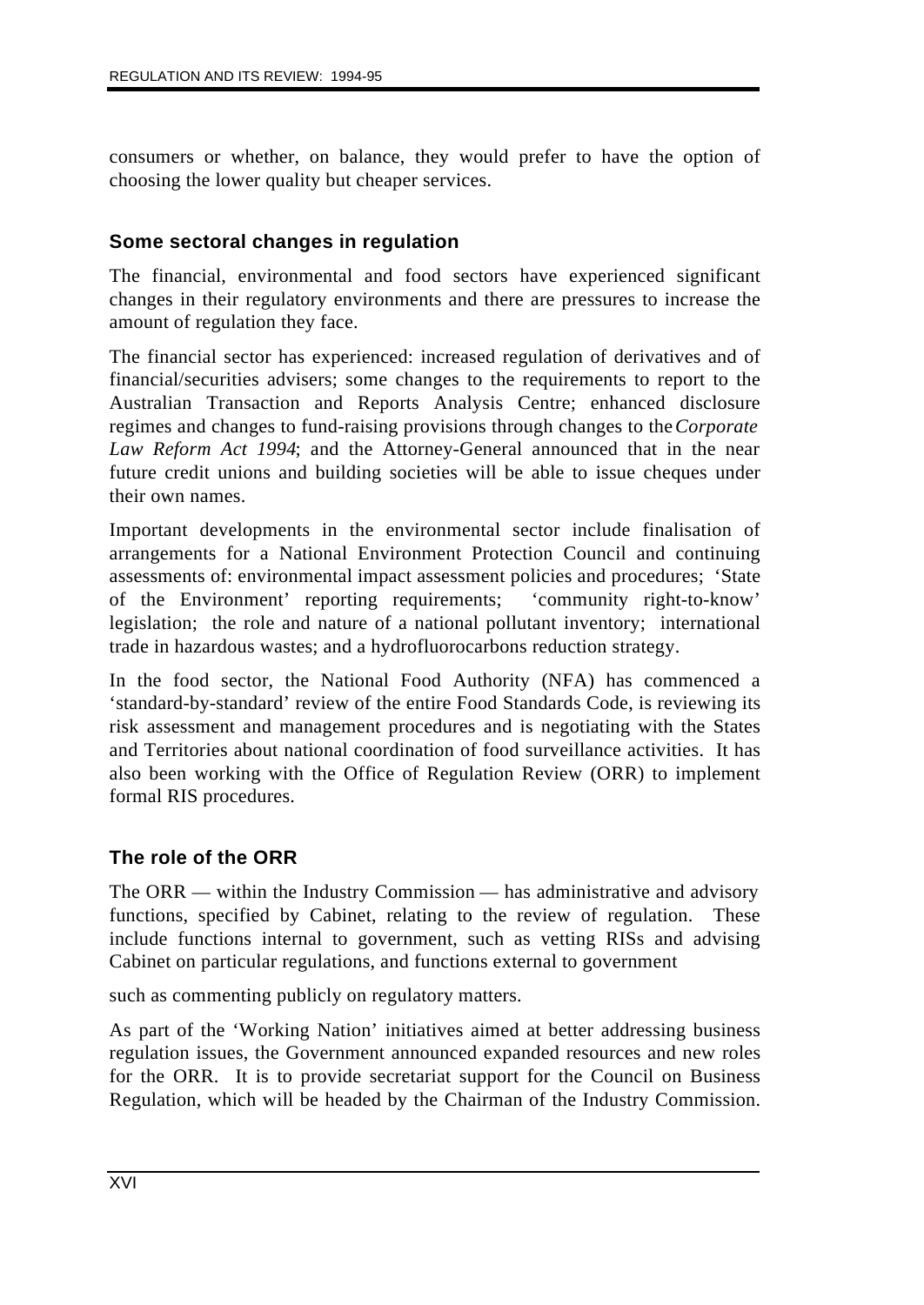Initially, the Council will provide advice to the Government on priorities for reviewing regulations which affect business costs and on reforms needed to make sure regulations are serving the public interest. The ORR will also provide advice to Commonwealth agencies on their programs of review of existing legislation and to Ministerial Councils on RISs; and assist agencies to ensure they meet the requirements of Cabinet and of the Legislative Instruments Bill, when regulations are proposed or reviewed.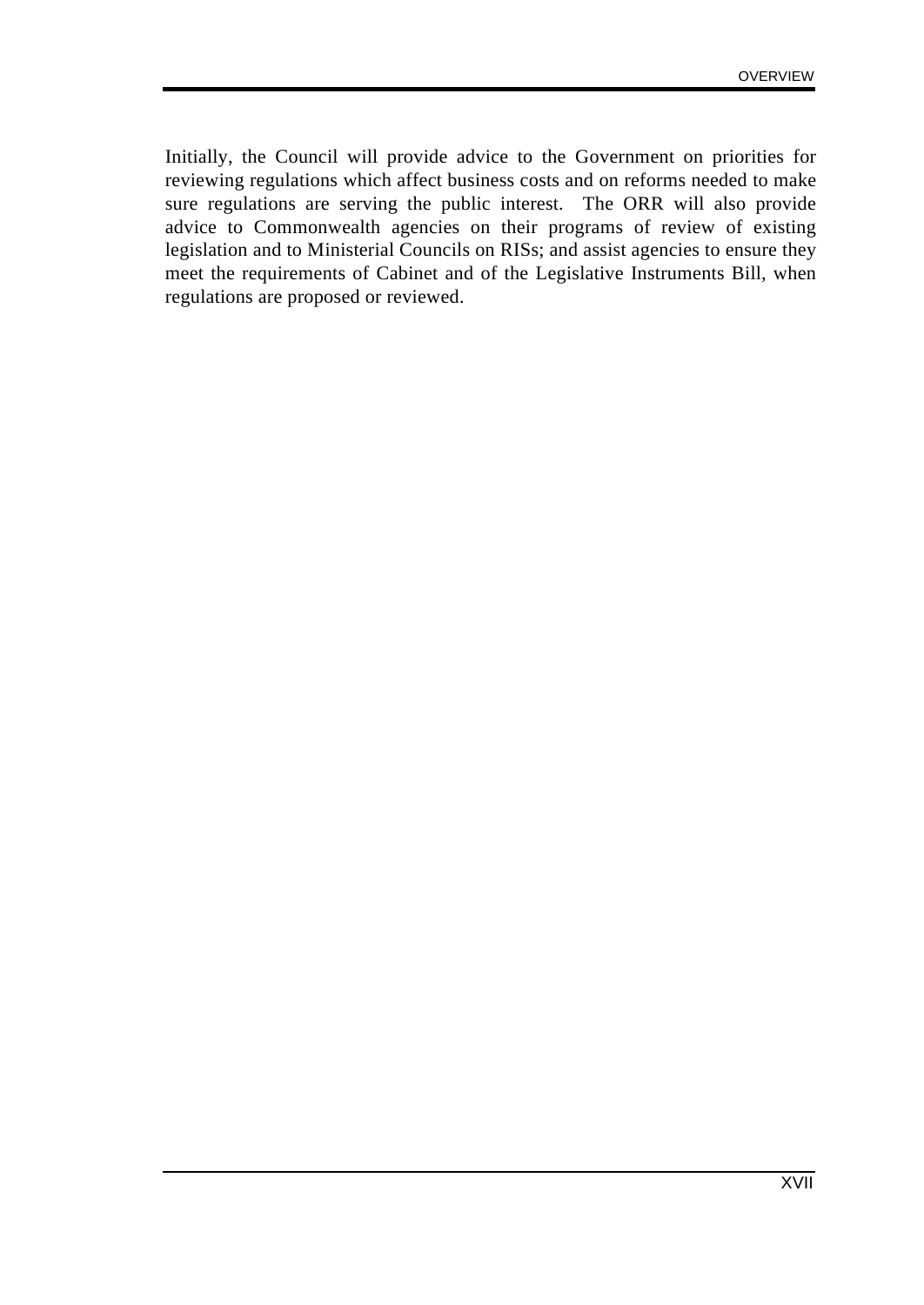# **1 THE REGULATORY ENVIRONMENT**

# **1.1 Changing views of regulation**

Most developed nations have complex regulatory regimes to serve and balance the social and economic goals of their societies, but few are satisfied with their quality, effectiveness and cost. Faced with a more integrated world economy, environmental concerns, consumer interests (particularly in the area of health and safety), demands for more accessible processes for regulation decision-making, and a growing recognition of the costs of regulation, governments have been questioning longstanding regulatory traditions. They have begun to seek increased quality in regulations, and their harmony with other policies and with other countries (OECD 1992).

Regulatory developments, which are closely related to institutional and political structures, can differ markedly between countries. (Appendix A provides details for a few selected countries — the United States of America, the United Kingdom, Canada and Japan.)

Yet it is possible to discern three broad themes.

Firstly, many countries have established oversight mechanisms to provide day-today review of individual regulations and to monitor regulatory activity generally. Some have systems for registering existing regulations and for planning new ones which are useful for identifying and co-ordinating regulations as well as for increasing transparency (SIGMA 1994, p. 20).

Secondly, OECD member countries commonly have systems of quality assurance against which proposed new regulations must be tested. The principal features of these systems are reflected in the OECD's *Recommendation on Improving the Quality of Government Regulation*, the first international standard on regulatory quality (see section 3.3). The recommendation encourages member countries to review their political and administrative processes for developing, implementing and revising regulations. A crucial part is a checklist of ten questions, reflecting principles of sound regulatory decision-making, that should be asked when developing regulations. Cost-benefit analysis is an important element of the recommended approach.

Thirdly, there are systematic reviews of existing regulation on a rolling basis, which typically allow for consultation with affected groups and the public more generally. Of ten countries studied in 1994 by the OECD (and chosen for their wide variety of administrative styles), eight had review/consultation policies.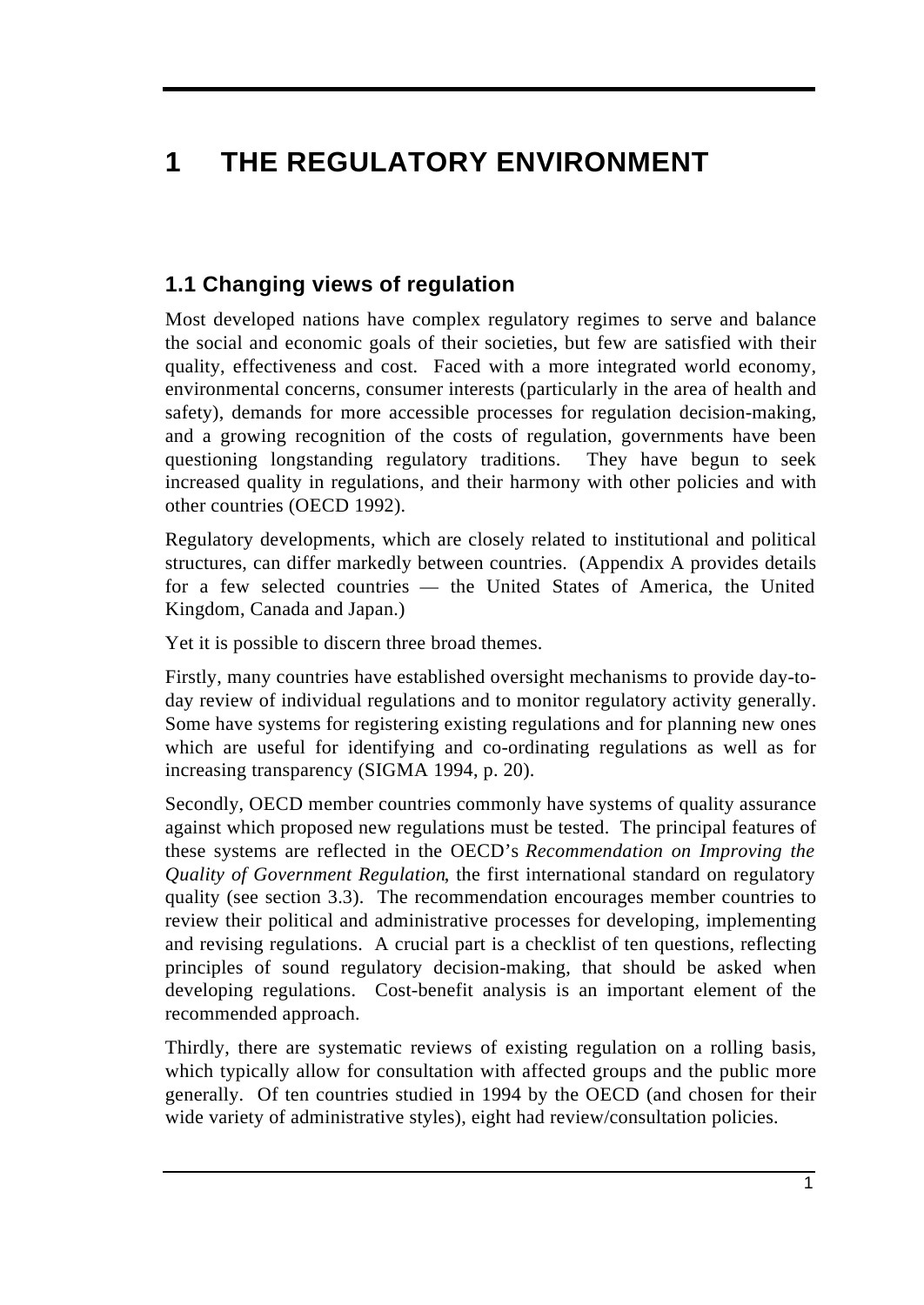These global developments make it all the more important that Australia strive for effective regulatory regimes. Increasingly, a country's regulatory environment is regarded as a crucial factor in overall assessments of international productivity, and it can affect Australia's success in keeping and attracting industries that are able to locate in the country most advantageous to them.

In line with world trends, all Australian governments have been putting increased effort into ensuring that new regulation is kept to a minimum and is soundly based. There is a nation-wide commitment to apply specific tests to new regulation, and to review existing regulations and rescind those judged unnecessary.

Most States have subordinate legislation Acts which require the preparation and publication of Regulation Impact Statements (RISs) which apply specific tests to each proposal. Automatic sunset clauses are common which ensure that new regulations have a limited life — typically ten years (see section 3.2). Staged repeal of existing regulations is used in some States — this led in NSW to a reduction in the stock of subordinate legislation from 976 in 1990 to 646 in 1994.

At the national level, important developments include:

- discussions to widen the national scheme for mutual recognition to include New Zealand. The current scheme has allowed goods complying with regulations in the jurisdiction of manufacture or importation to be sold throughout Australia without the need to comply with further regulations of other jurisdictions (with equivalent conditions applying to services and occupations);
- the signing by the Council of Australian Governments (COAG) in April 1995 of a Competition Principles Agreement, as part of the response to the report *National Competition Policy* (Hilmer 1993), in which governments agreed (inter alia) to develop a timetable by June 1996 for the review and, where appropriate, reform by the year 2000 of all existing legislation which restricts competition, unless it can be clearly demonstrated to be in the public interest; and
- the endorsement by COAG of a set of *Principles and Guidelines for National Standard Setting and Regulatory Action* which specify that all national standards which require agreement by Ministerial Councils or national standard setting bodies must be assessed via Regulatory Impact Statements.

Measures taken by the Commonwealth Government include a Legislative Instruments Bill similar in intent to the States' subordinate legislation Acts.

Further information on such State, national and Commonwealth developments is provided in Chapter 3.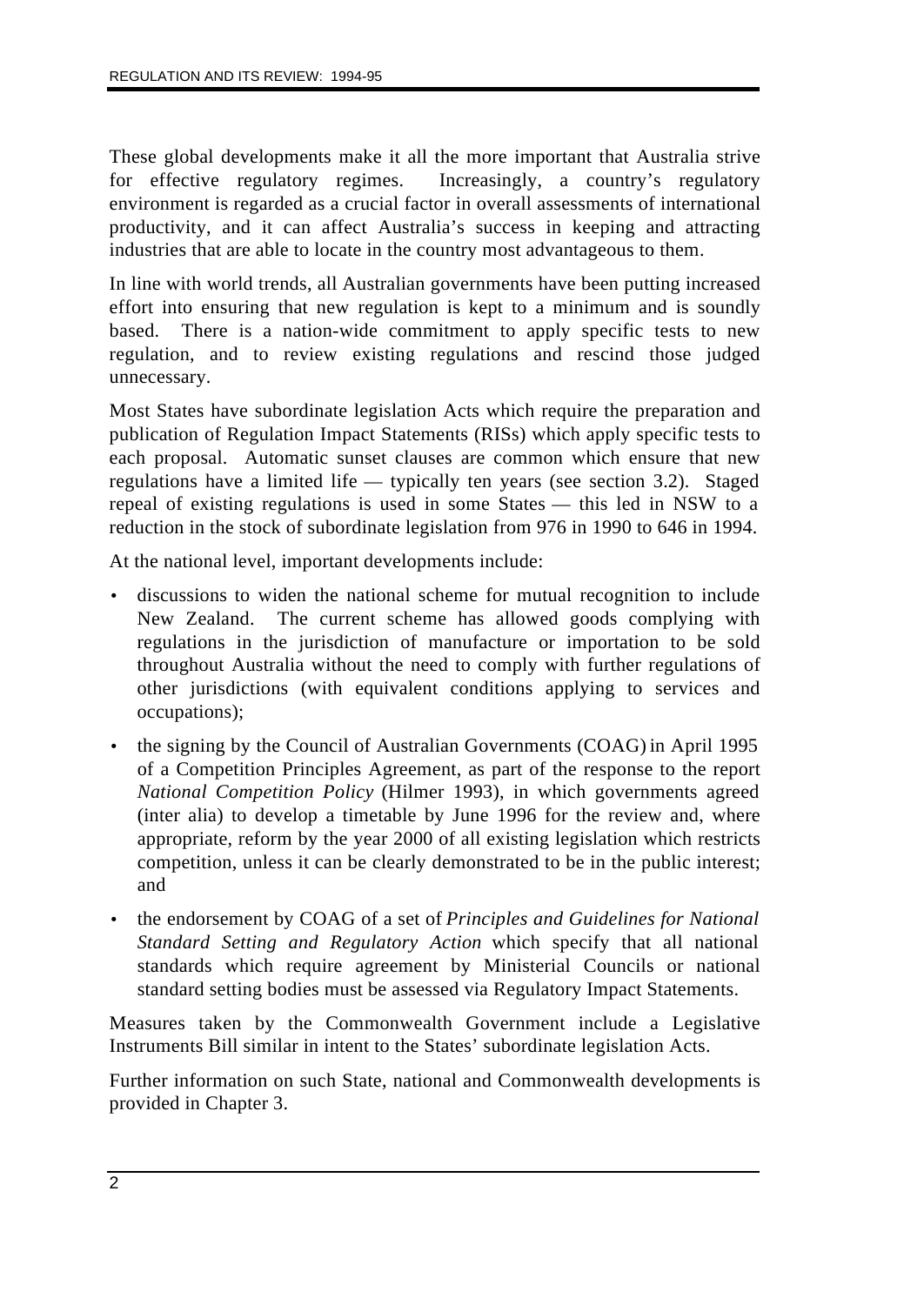# **1.2 Types of regulation and trends**

Regulation can be classified into three groups—primary legislation, subordinate regulation, and administrative decisions and instruments—on the basis of the legal mechanism by which it is made. The following comments apply to the Commonwealth. Similar arrangements exist in the States and Territories.

*Primary legislation* consists of Acts of Parliament. In bicameral parliaments, this form of regulation receives scrutiny and passage by two separately elected houses of Parliament.

*Subordinate legislation* comprises all rules or instruments which have the force of law but which have been made by an authority to which Parliament has delegated part of its legislative power. There are three main types:

- statutory rules which must be approved by the Governor-General in Council and are subject to review by the Senate Standing Committee on Regulation and Ordinances (SSCRO) and possible disallowance by Parliament;
- disallowable instruments which are made by Ministers or government agencies and are subject to review by the SSCRO and possible disallowance by Parliament; and
- other subordinate legislation which is not subject to parliamentary scrutiny.

*Administrative decisions and instrument*s are generally made by public officials and involve the application of legislation to particular circumstances. While not legislative in character, they can affect the way business pursues its commercial interests. Unfortunately, data on levels and trends in this form of regulation are not available.

With respect to *primary legislation*, 164 Acts were enacted by the Commonwealth in 1994-95. Of these, seven were Acts relating to supply or appropriation, 44 were new Acts and the balance, 113 Acts, involved amendments to existing legislation. The Office of Regulation Review (ORR) estimates that at least 55 Acts can be characterised as mainly business regulation.1 Many of these deal with minor amendments or procedural matters. The Acts involving more substantive amendments or new regulation which affects business are listed in Table 1.1 (in general Acts relating to levies and charges have not been included). In quantitative terms, the number of Acts enacted by the Commonwealth has been steady. Without more detailed information (such as will be provided in the future with RISs), it is difficult to

 $\overline{a}$ <sup>1</sup> Business regulation refers to government actions which, either by direct control or financial inducement, encourage business entities to alter their commercial behaviour (see BRRU 1986).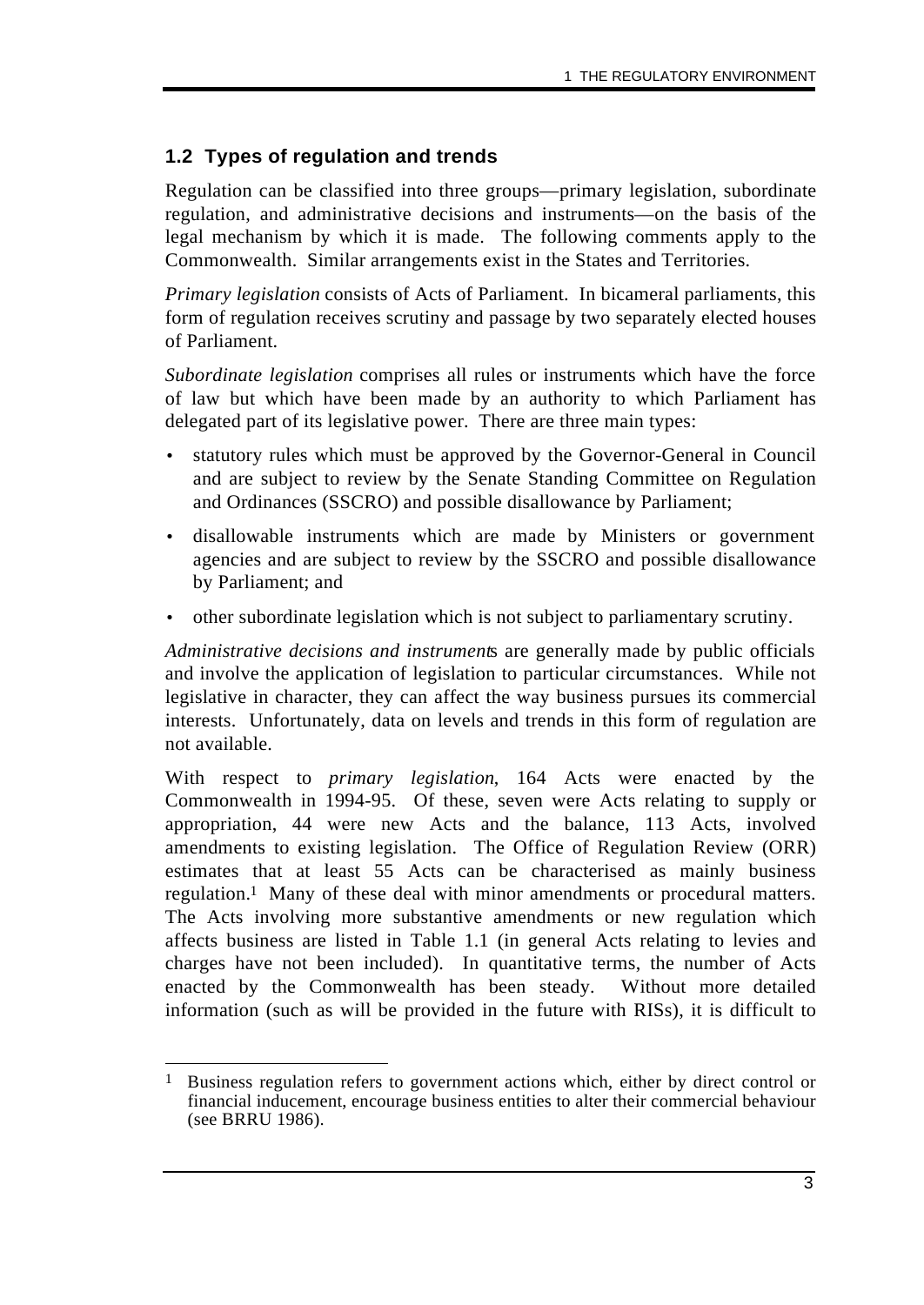determine the significance of the impact on business of the legislation passed during the year.

Over the next few years, reviews of core legal areas will be completed including: the Corporations Law, the Income Tax Assessment Act, and the Copyright Act.

Much of the primary legislation in 1994-95 which had an impact on business derived from implementing the Uruguay Agreements. As shown in Table 1.1, a number of World Trade Organization Acts were passed by the Commonwealth Parliament in order to meet these Agreements. They cover intellectual property, anti-dumping, tariffs and other areas.

The main social regulation has been: the classification of computer software and games; relaxing the existing ban on advertising to allow tobacco companies to join in the public debate on issues of government policy; and a number of environmental changes.

| Table 1.1<br>Selected Commonwealth primary business legislation, 1994–95 |                                                                                                                                                                        |  |  |
|--------------------------------------------------------------------------|------------------------------------------------------------------------------------------------------------------------------------------------------------------------|--|--|
| Primary legislation                                                      | Main features                                                                                                                                                          |  |  |
| Air Services Act 1995                                                    | Establishes Airservices Australia as a government<br>business enterprise responsible for the commercial<br>operations of the previous Civil Aviation Authority.        |  |  |
| ANL Guarantee Act 1994                                                   | Provides for the Commonwealth to guarantee loans to<br>ANL Ltd to enable it to continue to trade effectively<br>and restructure its business interests (if necessary). |  |  |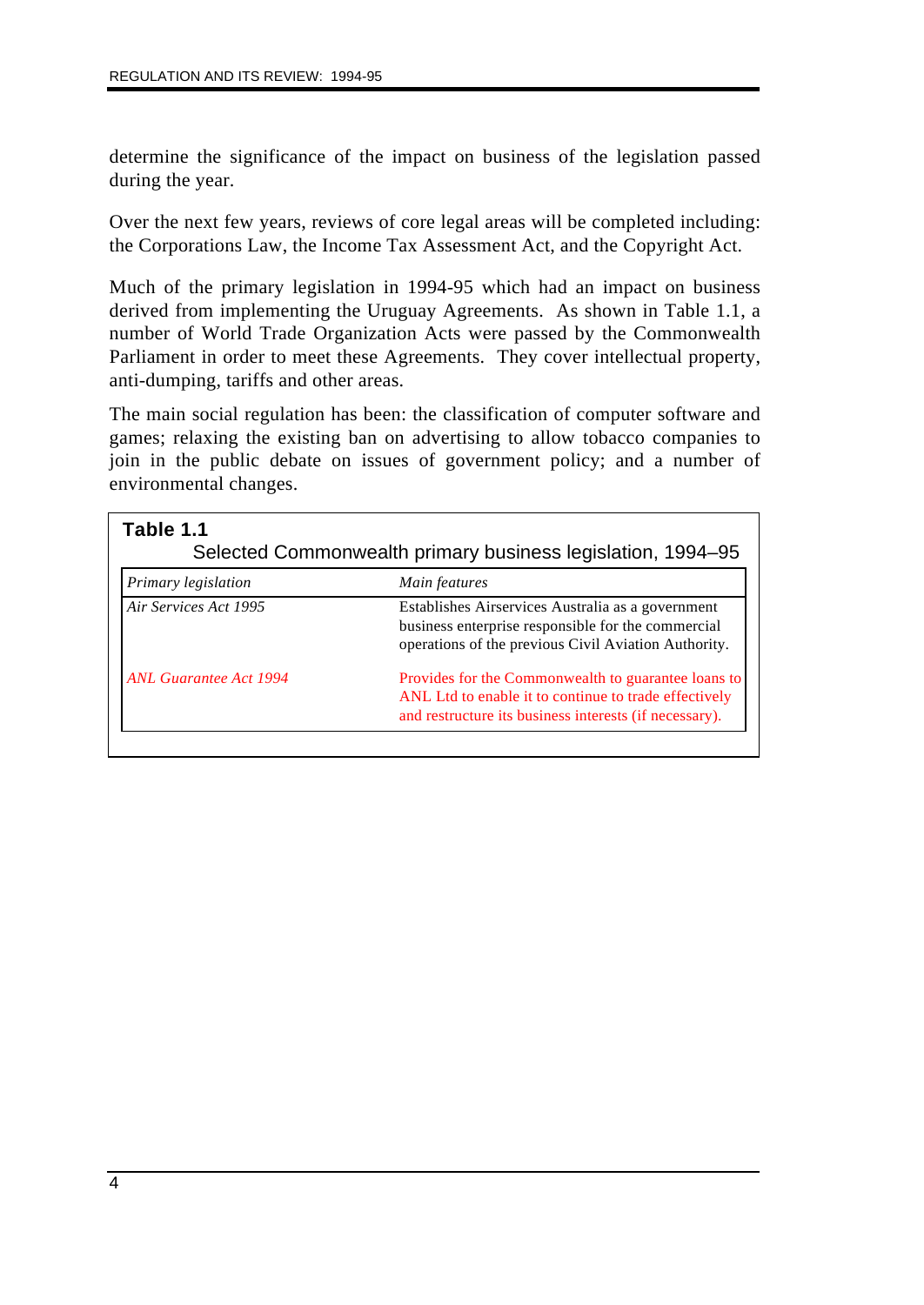| Primary legislation                                                                                                                                                                  | Main features                                                                                                                                                                                                                                                                                                                                                                                                            |
|--------------------------------------------------------------------------------------------------------------------------------------------------------------------------------------|--------------------------------------------------------------------------------------------------------------------------------------------------------------------------------------------------------------------------------------------------------------------------------------------------------------------------------------------------------------------------------------------------------------------------|
| Classification (Publications, Films and<br>Computer Games) Act 1995                                                                                                                  | Provides for the classification of publications, films<br>and computer games for the ACT. This Act is<br>intended to form part of a<br>Commonwealth/State/Territory classification and<br>enforcement scheme.                                                                                                                                                                                                            |
| Amendment Act (No 1) 1995                                                                                                                                                            | Communications and the Arts Legislation Modifies Australian drama content requirements<br>under the Broadcasting Services Act 1992 and the<br>regulation of apparatus licences.                                                                                                                                                                                                                                          |
| Copyright (World Trade Organization<br>Amendments) Act 1994                                                                                                                          | To bring Australia into line with the TRIPS<br>Agreement, added a rental right for sound recordings<br>and computer programs, extended protection from 20<br>to 50 years for sound recordings, granted performers<br>protection in relation to commercial exploitation of<br>existing unauthorised recordings made in the preceding<br>50 years; and extended copyright-owner initiated<br>Customs seizure.              |
| 1994                                                                                                                                                                                 | Corporations Legislation Amendment Act Relates to financial institutions, corporations and<br>securities panels, and corporations law.                                                                                                                                                                                                                                                                                   |
| <b>Customs Legislation (World Trade</b><br>Organization Amendments) Act 1994 and<br><b>Customs Tariff (Anti-Dumping) (World</b><br><b>Trade Organization Amendments) Act</b><br>1994 | These acts bring Australian anti-dumping law and<br>oversight into line with the GATT requirements                                                                                                                                                                                                                                                                                                                       |
| <b>Customs Tariff Amendment Act 1995</b>                                                                                                                                             | Updates Custom tariff schedule amendments.                                                                                                                                                                                                                                                                                                                                                                               |
| <b>Customs Tariff (World Trade</b><br><b>Organization Amendments)</b> Act 1994                                                                                                       | This Act amends Australia's tariff schedule to enable<br>Australia to accept the Agreement Establishing the<br>WTO.                                                                                                                                                                                                                                                                                                      |
| Dairy Produce Amendment Act 1995                                                                                                                                                     | Abolishes the Market Support Fund and establishes<br>the Domestic Market Support Find.                                                                                                                                                                                                                                                                                                                                   |
| <b>Dairy Produce (World Trade</b><br><b>Organization Amendments) Act 1994</b>                                                                                                        | Winds up the Market Support Fund and enables<br>Australia to accept the Agreement Establishing the<br>WTO.                                                                                                                                                                                                                                                                                                               |
| <b>Drought Relief Payment Act 1994</b>                                                                                                                                               | Provides relief payments to primary producers who<br>are in exceptional circumstances due to extreme<br>drought.                                                                                                                                                                                                                                                                                                         |
| <b>Employment Services Act 1994 &amp;</b><br><b>Employment Services (Consequential</b><br><b>Amendments</b> ) Act 1994                                                               | Re-establishes the Commonwealth Employment<br>Service and significantly extends case management<br>services and opens those services and their provision<br>up to competition. Establishes a new regulatory body,<br>the Employment Services Regulatory Authority and<br>establishes Employment Assistance Australia as a<br>separate organisation within the Department of<br><b>Employment Education and Training.</b> |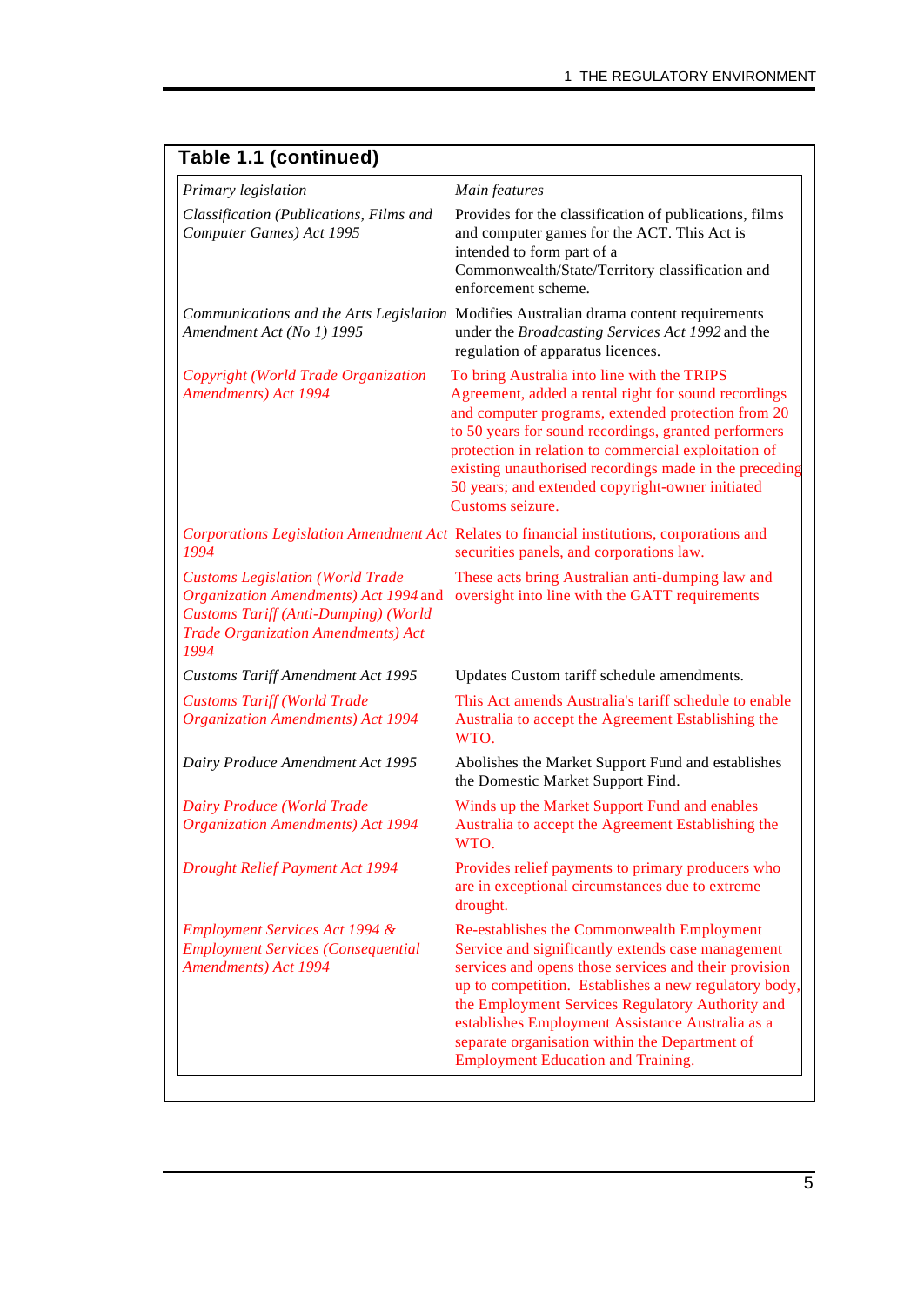| Table 1.1 (continued)                                                             |                                                                                                                                                                                                                                                                                                                                                                              |
|-----------------------------------------------------------------------------------|------------------------------------------------------------------------------------------------------------------------------------------------------------------------------------------------------------------------------------------------------------------------------------------------------------------------------------------------------------------------------|
| Primary legislation                                                               | Main features                                                                                                                                                                                                                                                                                                                                                                |
| <b>Environment, Sport and Territories</b><br>Amendment Act 1995                   | Principally covers matters concerning the Great<br>Barrier Reef Marine Park.                                                                                                                                                                                                                                                                                                 |
| <b>Export Market Development Grants</b><br><b>Amendment Act 1994</b>              | Relates to accreditation of consultants and<br>investigation, duration and cancellation of approvals<br>of trading houses, joint ventures and consortia.                                                                                                                                                                                                                     |
| <b>Export Market Development Grants</b><br>Amendment Act 1995                     | Makes amendments to the schedule relating to grants<br>for the purpose of providing incentives for the<br>development of export markets. This includes<br>extending the EMDG scheme from 4 to 8 years.                                                                                                                                                                       |
| <b>Health Legislation (Private Health</b><br>Insurance Reform) Amendment Act 1995 | Gives effect to the government's package of reforms<br>to private health insurance. These reforms focus on<br>consumer rights and are intended to provide: value for<br>money in private health insurance; a wider choice of<br>products achieved by enabling health funds to make<br>contracts with hospitals and doctors; and efficiency<br>measures and equitable access. |
| Housing Legislation Amendment Act<br>1995                                         | Amends legislation relating to savings grants, first<br>home owners and housing assistance.                                                                                                                                                                                                                                                                                  |
| Human Services & Health Legislation<br><b>Amendment Act No 2 1994</b>             | Amends legislation relating to pathology services and<br>human services and health industries generally.                                                                                                                                                                                                                                                                     |
| <b>Industrial Relations Legislation</b><br>Agreement Act (No. 2) 1994             | Reforms the arrangements for the prevention and<br>settlement of disputes in the coal mining industry as<br>well as amending several other industrial relations<br>Acts.                                                                                                                                                                                                     |
| <b>Industry, Science and Technology</b><br><b>Amendment Act 1994</b>              | Amends various Acts relating to National<br>Measurements, Patents and Pooled Development<br>Funds.                                                                                                                                                                                                                                                                           |
| <b>International Air Services Commission</b><br><b>Amendment Act 1994</b>         | Modifies the Commission's process of making<br>determinations and the effect of those determinations<br>on procedure.                                                                                                                                                                                                                                                        |
| <b>Interstate Road Transport Amendment</b><br>Act 1995                            | Amends sections relating to vehicle charging and<br>vehicle monitoring devices.                                                                                                                                                                                                                                                                                              |
| Land Fund and Indigenous Land<br>Corporation (ATSIC) Amendment Act<br>1995        | Establishes a Land Fund and an Indigenous Land<br>Corporation to help redress the disposition of<br>Aboriginal persons and Torres Strait Islanders.                                                                                                                                                                                                                          |
| Meat and Livestock Industry Act 1995                                              | Establishes the Meat Industry Council as a statutory<br>authority to represent all sectors of the industry.                                                                                                                                                                                                                                                                  |
| <b>National Environment Protection Act</b><br>1994                                | As part of a Commonwealth, State, Territory and<br>Australian Local Government Association agreement,<br>this Act establishes a national council to determine<br>national environmental protection measures.                                                                                                                                                                 |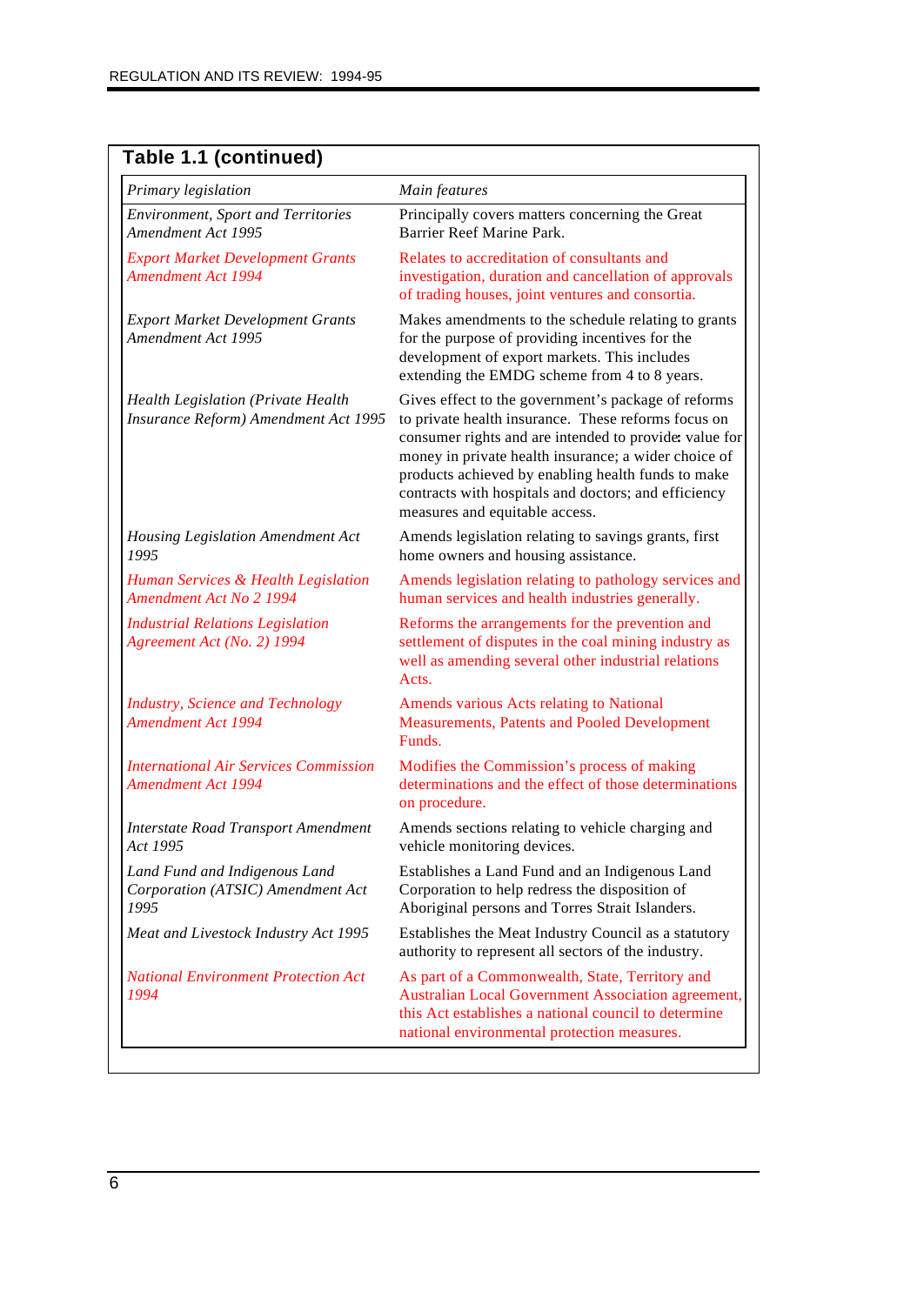| Primary legislation                                                                   | Main features                                                                                                                                                                                                                                                                                                               |
|---------------------------------------------------------------------------------------|-----------------------------------------------------------------------------------------------------------------------------------------------------------------------------------------------------------------------------------------------------------------------------------------------------------------------------|
| National Health Amendment Act 1995                                                    | Principally relates to the manner in which the<br>Commonwealth price for all or any pharmaceutical<br>benefits is to be worked out for the purpose of<br>payments to approved pharmacists.                                                                                                                                  |
| <b>Patents (World Trade Organization</b><br>Amendments) Act 1994                      | To bring Australia into line with the TRIPS<br>Agreement, the standard patent term has been<br>extended from 16 to 20 years.                                                                                                                                                                                                |
|                                                                                       | Pipeline Legislation Amendment Act 1994 Principally concerned with easements. Amends the<br>Moomba-Sydney Pipeline System Sale Act 1994 and<br>the Pipeline Authority Act 1993.                                                                                                                                             |
| Prawn Export Promotion Act 1995                                                       | Relates to the promotion of the export of sea caught<br>prawns, parts of sea-caught prawns and sea-caught<br>prawn products, and the collection of a boat levy and<br>export charge.                                                                                                                                        |
| <b>Primary Industries Levies and Charges</b><br><b>Collection Amendment Act 1994</b>  | Modifies the liability of sellers of prescribed goods<br>and services.                                                                                                                                                                                                                                                      |
| Quarantine Amendment Act 1994                                                         | Enables the Minister to remit the whole or part of a<br>fee payable by a person in respect of a quarantine<br>service.                                                                                                                                                                                                      |
|                                                                                       | Small Superannuation Accounts Act 1995 Provides a mechanism through which the Australian<br>Taxation Office will manage and preserve small<br>superannuation contributions.                                                                                                                                                 |
| <b>Superannuation Industry (Supervision)</b><br><b>Legislation Amendment Act 1994</b> | Clarifies the objectives of the principal act.                                                                                                                                                                                                                                                                              |
| Superannuation Legislation Amendment<br>Act (No 1) 1995                               | Technical amendments to superannuation legislation.                                                                                                                                                                                                                                                                         |
| Telecommunications (Carrier Licence<br>Fees) Amendment Act 1995                       | Amends the telecommunications carrier licence fees<br>upper limit to ensure that the total of the annual fees<br>do not exceed the total cost of running the industry<br>regulator, Austel. Also allows the government to<br>recover the cost of Australia's contribution to the<br>International Telecommunications Union. |
| Tobacco Advertising Prohibition<br>Amendment Act 1995                                 | Allows tobacco companies to publicly advertise on<br>issues relating to governmental or political matters.                                                                                                                                                                                                                  |
| <b>Trade Marks Act 1994</b>                                                           | Streamlines the registration system and its<br>administration by the Trade Marks Office in a manner<br>that is consistent with the TRIPS Agreement.                                                                                                                                                                         |
| <b>Weapons of Mass Destruction</b><br>(Prevention of Proliferation) Act 1995          | Prohibits the supply, export or provision of services<br>that may assist the development, production,<br>acquisition or stockpiling of weapons or missiles<br>capable of causing mass destruction.                                                                                                                          |

# **Table 1.1 (continued)**

*Source:* ORR (derived from examination of original legislation)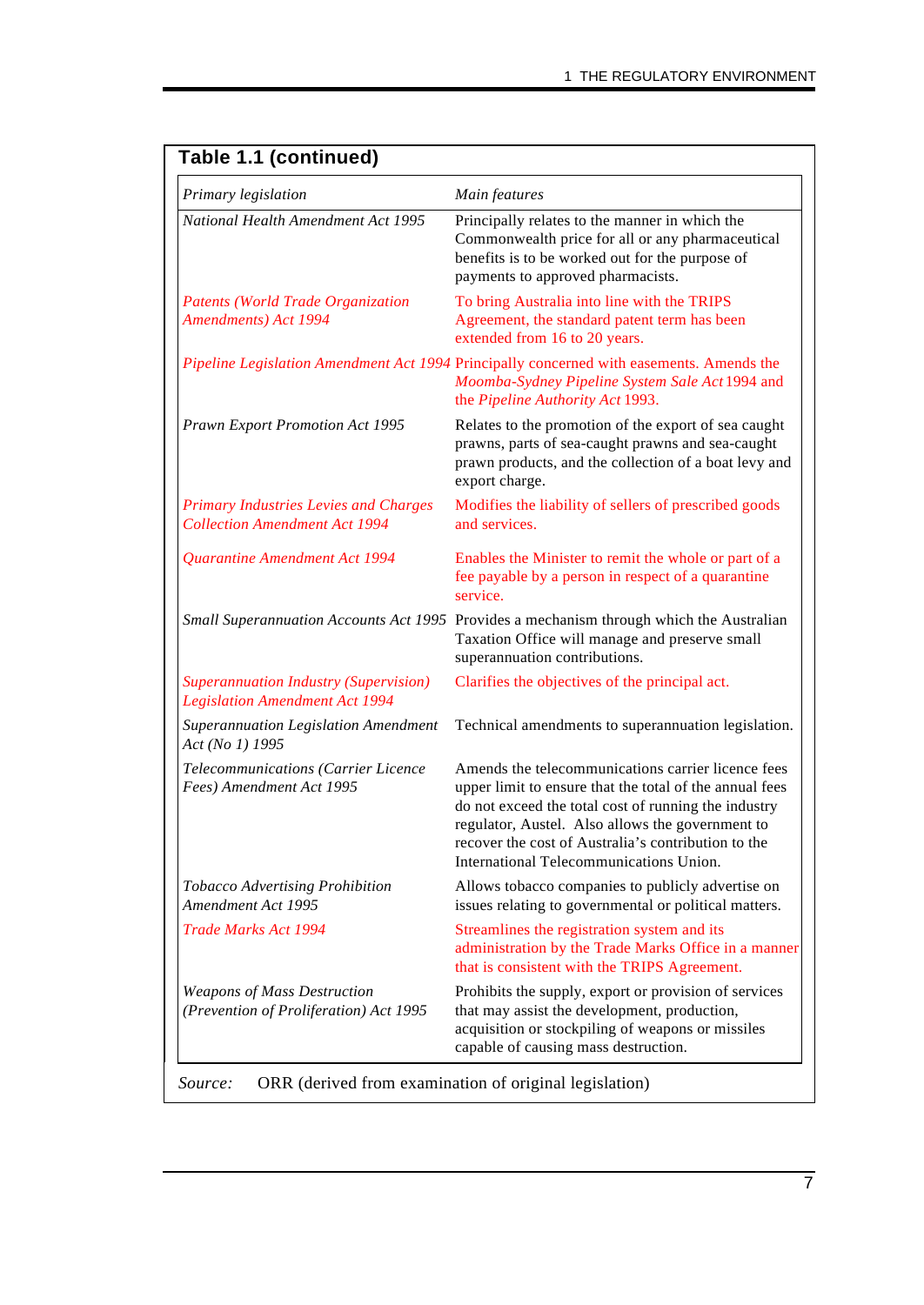The volume of new Commonwealth *subordinate regulation* has increased significantly over recent years. In 1992, in a study of Commonwealth rulemaking, the Administrative Review Council (ARC 1992, p. ix) observed that there had been a vast growth in the volume of delegated legislative instruments. This trend has continued. Table 1.2 shows the number of statutory rules and disallowable instruments made since 1983-84. The number of new instruments has more than doubled, largely due to the growth of disallowable instruments, with the number of new statutory rules remaining relatively constant. By 1993-94, the SSCRO (1994) reported 490 statutory rules and 1323 other instruments made in that year.

Significant developments in subordinate regulation, in 1993-94, relate to civil aviation, education, and community services and health.

As stated above, data on levels and trends in *administrative decisions and instrument*s are not available.

| Year        | Statutory rules | Disallowable instruments | Total   | Change on previous<br>year, $\%$ |
|-------------|-----------------|--------------------------|---------|----------------------------------|
| 1983-84     | 553             | 240                      | 793     |                                  |
| 1984-85     | 581             | 501                      | 1 0 8 2 | 36.4                             |
| 1985-86     | 426             | 428                      | 854     | $-21.1$                          |
| 1986–87     | 322             | 510                      | 832     | $-2.6$                           |
| 1987–88     | 345             | 690                      | 1 0 3 5 | 24.4                             |
| 1988-89     | 398             | 954                      | 1 3 5 2 | 30.6                             |
| 1989-90     | 411             | 847                      | 1 2 5 8 | $-7.0$                           |
| $1990 - 91$ | 484             | 1 1 6 1                  | 1 645   | 30.8                             |
| 1991-92     | 531             | 1 0 3 1                  | 1 5 6 2 | $-5.0$                           |
| 1992-93     | 408             | 1 2 4 4                  | 1652    | 5.8                              |
| 1993-94     | 490             | 1 3 1 3                  | 1 803   | 9.1                              |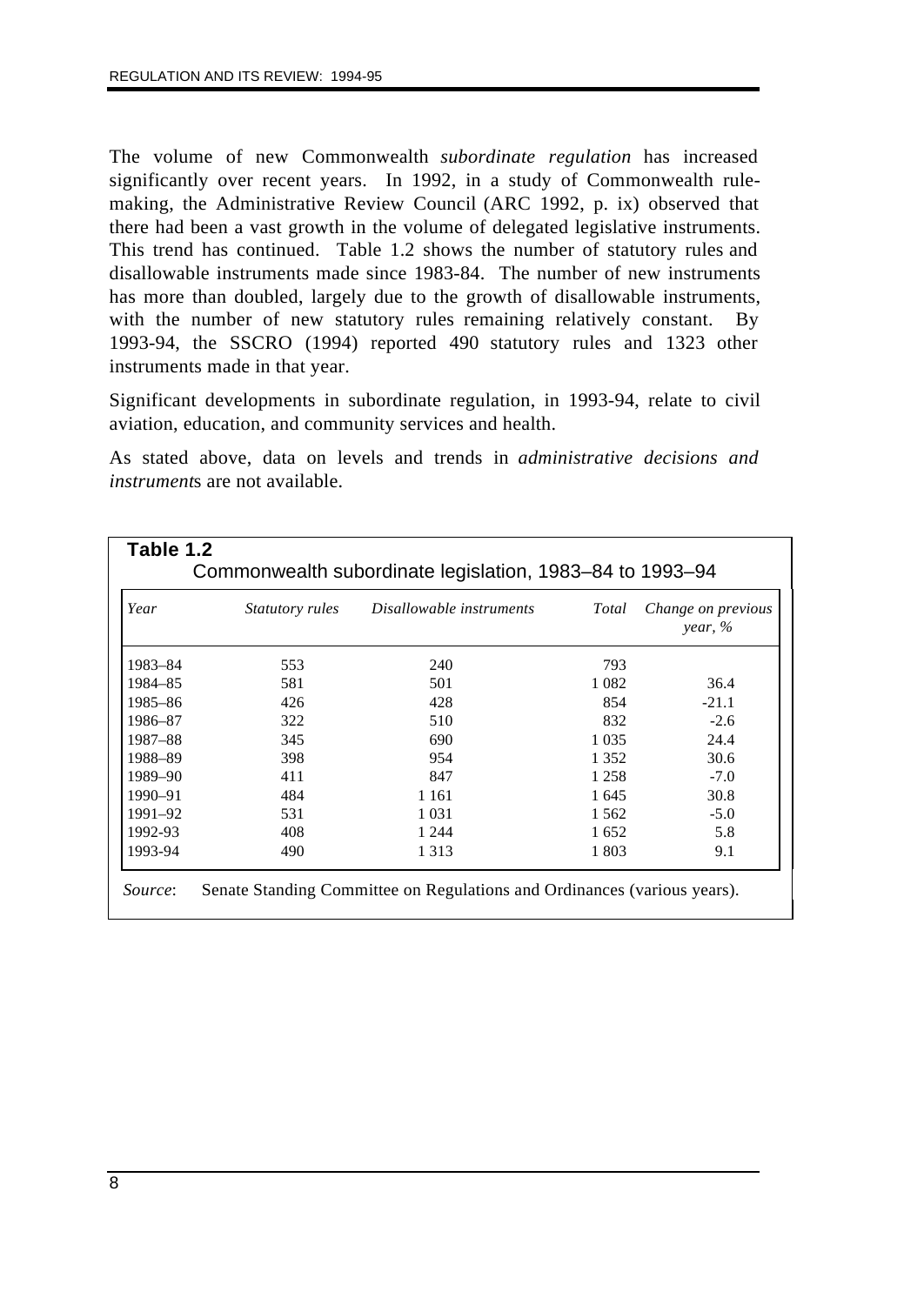## **1.3 Economic impacts**

The foregoing figures give a crude indication of the extent to which there have been additions to regulations, but they do not demonstrate the size of the accumulated stock, nor do they give any clues as to what might be the economic impact of regulations or whether they meet the Commonwealth's objective of 'minimum effective regulation'2.

It is difficult to put a figure on the costs and benefits of many regulations. This is because benefits are usually subjective and for many it is difficult to calculate a market value. And many of the costs are indirect in nature and take some time to emerge.

Hence, even when a cost-benefit process is followed, some of the most important assessments of regulation must continue to rely on qualitative assessment, which forms the body of this report.

 $\overline{a}$ 2 Under the Commonwealth's regulation review policy, regulation will be supported only where a well defined social or economic problem exists, where other solutions such as self-regulation or market-based measures are inappropriate, and where the likely benefits of regulation exceed the likely costs. The policy does not seek 'deregulation' *per se*: rather, it seeks more selective, appropriate and better designed regulation.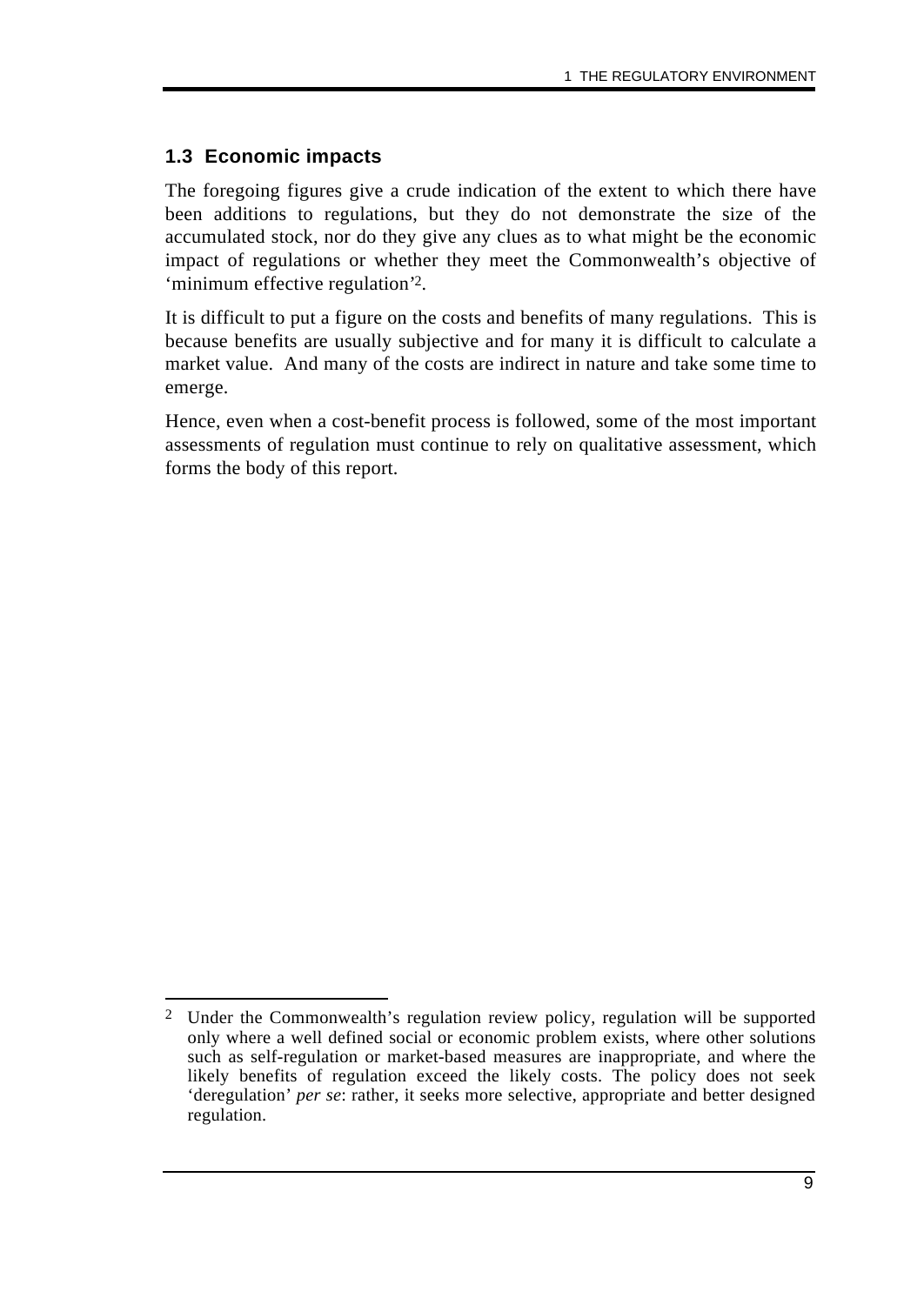# **2 ISSUES IN REGULATION**

From an economic viewpoint, there are often cogent reasons for government intervention in particular markets. Unfettered market forces can in certain circumstances lead to inadequate or excessive provision of particular goods, services or activities. For example, firms which do not pay the full costs of their pollution will tend to emit excessive amounts of waste into the environment or undertake insufficient recycling. Likewise, investors who lack information about the performance and financial status of companies may make poor investment decisions. Regulation, such as emissions standards or information disclosure provisions, may help overcome these market failures. Provided the costs associated with regulation do not exceed the costs of the original market failure, regulation can deliver net benefits to the community.

In considering how to deal with any particular market failure, there is a variety of approaches that can be used:

- no specific action (ie: rely on the body of existing law);
- better definition of property rights where they are unspecified or vague;
- general liability laws (either strict liability, negligence or 'no fault');
- information strategies (including product labelling or media campaigns);
- market-based instruments (including taxes, subsidies, tradeable permits, performance bonds);
- standards and rules (which may be principle-based, performance-based or prescribe how the outcome will be achieved);
- schemes for testing products before they are supplied to the market (such as listing, certification and licensing);
- measures for excluding products after they have been supplied to the market (such as bans, recalls, licence revocation provisions, and 'negative' licensing); or
- other approaches: including community right to know requirements, mandatory audits, quality assurance schemes, self-regulation and coregulation, and cost-recovery.

There are also several alternatives for designing an enforcement regime to complement regulations. Relevant options include:

• administrative versus civil or criminal sanctions;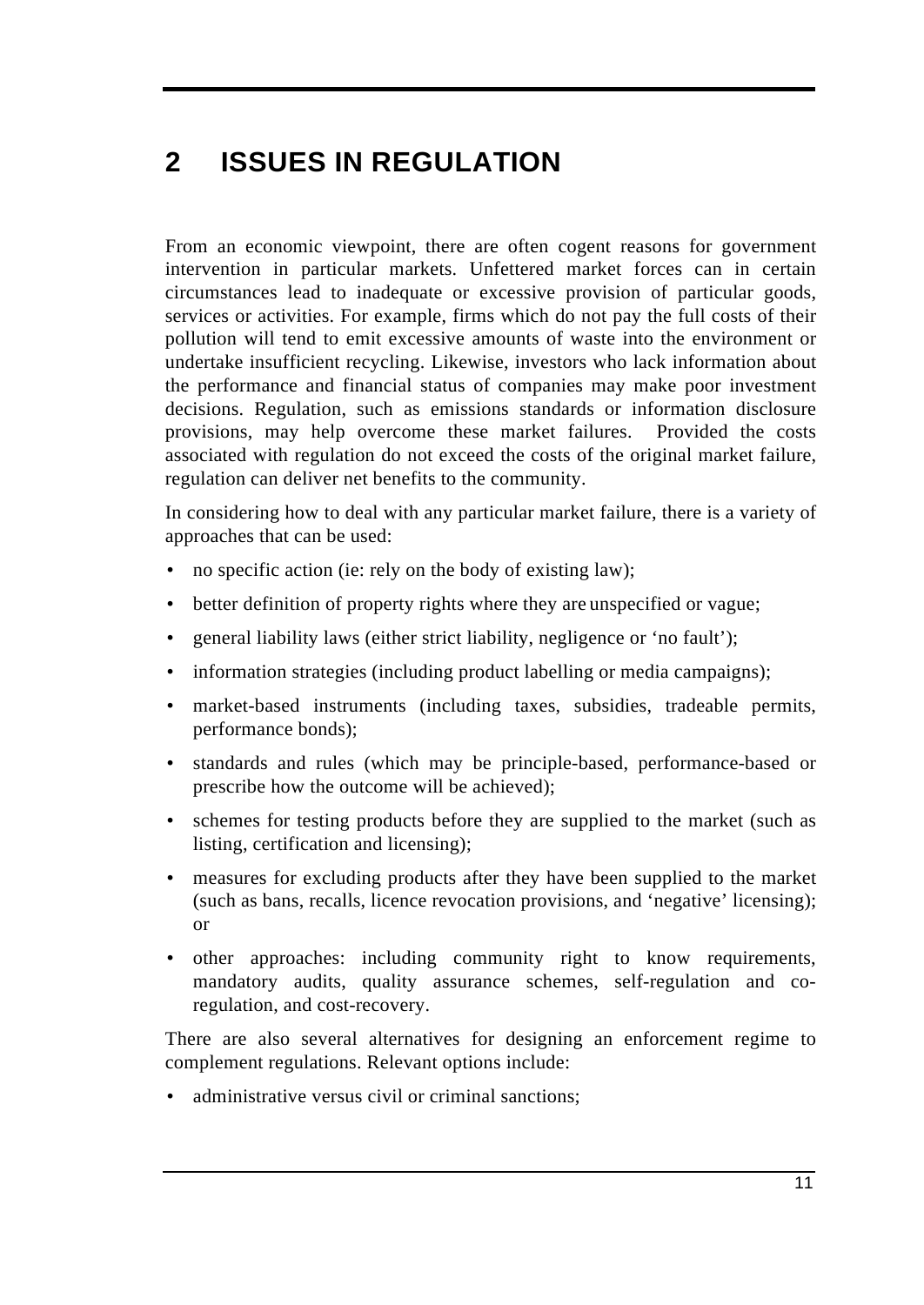- corporate versus director liability;
- risk-based enforcement strategies;
- enforcement pyramids (ie, warnings for initial or low-level breaches, fines for subsequent and/or high level breaches, leading to licence suspension or revocation as ultimate sanctions).

Only some of these approaches (for correcting market failure and enforcing a regulation) will be relevant for a particular type of problem, and which ones will depend on the nature and extent of the problem. While case-by-case analysis is often necessary to determine an ideal regulatory regime, it is possible at a broad level to derive some conditions under which particular types of regulations will be most appropriate.

Some of the above points have emerged in the work done by the Industry Commission (IC) and the Office of Regulation Review (ORR) in inquiries and in the ORR's regulatory review work, which includes comments on Cabinet submissions, participation in interdepartmental fora and liaison with departments. This work has driven the selection of the issues discussed below, namely where important and broadly applicable points are involved. (Other regulatory developments are described in Appendices B and C.)

The first section considers some features of regulations, such as whether they are prescriptive, outcome-oriented or principle-oriented, the options for an enforcement regime and circumstances when the costs of regulation should be paid for by those being regulated. These aspects are among those that should be considered whenever regulations are designed.

The second section analyses some particular regulatory mechanisms — price surveillance, labelling and occupational licensing — which are used widely.

The third section surveys three sectors which have experienced significant changes in recent years in the regulatory environment they face — namely the financial sector, the environment and food safety.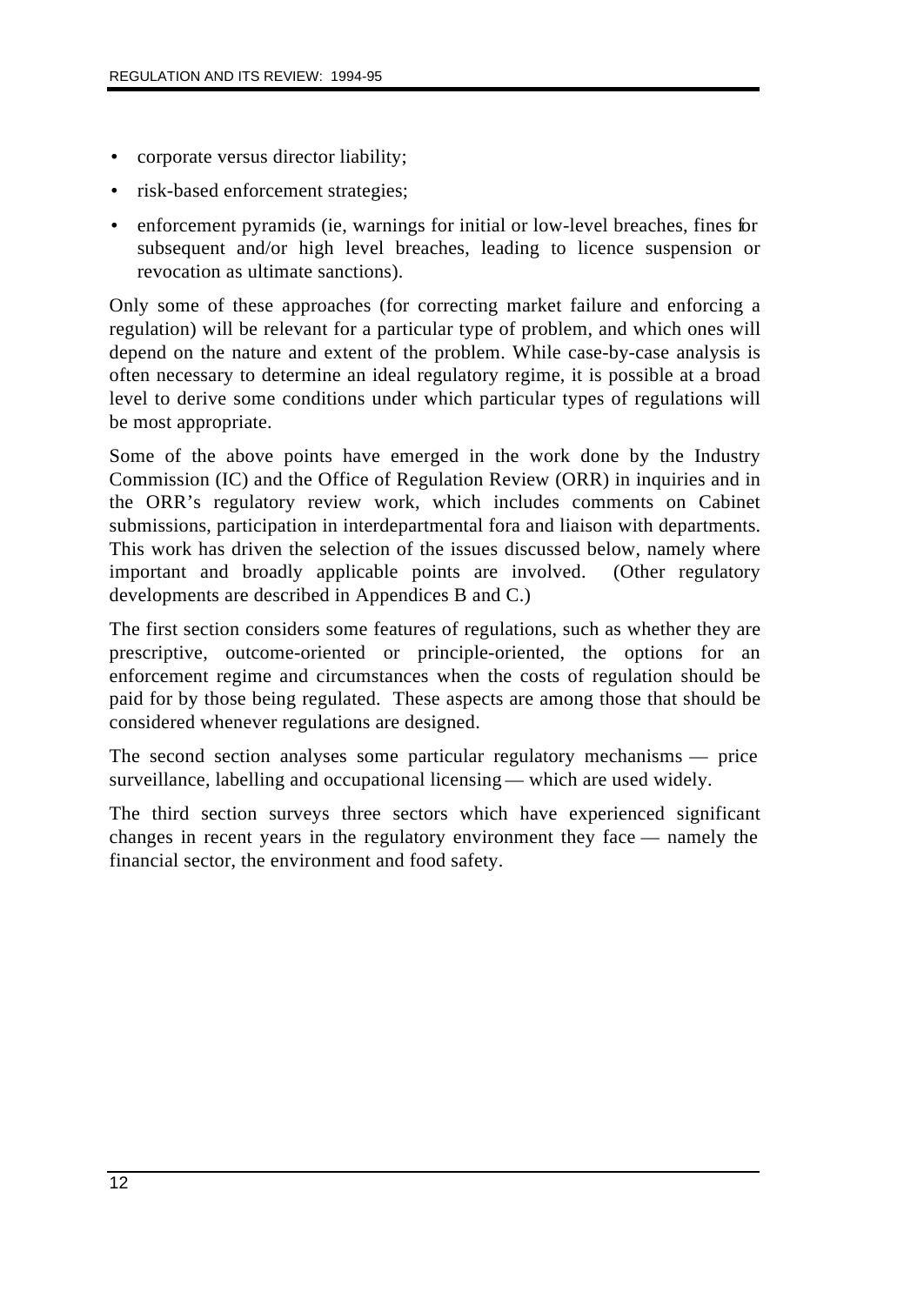# **2.1 Regulatory design**

# **2.1.1 Standards**

A common approach for regulating particular activities is the use of rules or standards. There are three main types<sup>1</sup>:

- *prescriptive rules* focus on the inputs and processes of an activity, specifying the technical means used in undertaking an activity (as in the mandatory installation of speed limiters or restrictions on vehicle engine capacity).
- *performance-based rules* specify an <u>outcome</u> in precise terms (as in a speed limit); and
- *principle-based standards* outline the desired outcomes by specifying the spirit or broad intention of the regulation and require interpretation according to the circumstances (requiring drivers to travel at a speed 'appropriate to the conditions' or 'not in a manner dangerous').

The Commission has encountered these types of regulation in several recent inquiries, including Environmental Waste Management Equipment and Supply Systems, Occupational Health and Safety, and Tobacco Growing and Manufacturing (in the context of anti-smoking regulations). The ORR has also referred to these matters in its work on ozone protection, passive smoking, driving regulation, pro-competitive regulation and corporate regulation.

Regulators face a dilemma in determining which of these legislative approaches to adopt because:

...the choice between rules and standards affects costs: rules typically are more costly than standards to create, whereas standards tend to be more costly for individuals to interpret when deciding how to act and for an adjudicator to apply to past conduct (Kaplow 1992, p. 557).

The temptation for a regulator is to lay down a prescriptive rule that must be adhered to. This encourages certainty, particularly in the short term, and will suffice when dealing with issues for which limited alternatives exist for achieving the objective of the regulation (such as outright prohibitions).

Against that though, a major problem with prescriptive rules is that they can limit flexibility in meeting regulatory objectives and can retard innovation. For

 $\overline{a}$ 1 Much of the regulatory literature uses a simple two-part classification: 'rules' and 'standards'. For analytical purposes, the Commission and the ORR divide the 'rules' category into two: 'performance-based standards' and 'prescriptive standards'; and uses the term 'principles-based standards' for 'standards' as defined in the literature. For this discussion, a hybrid classification system has been adopted: 'prescriptive rules', 'performance-based rules' and 'principle-based standards'.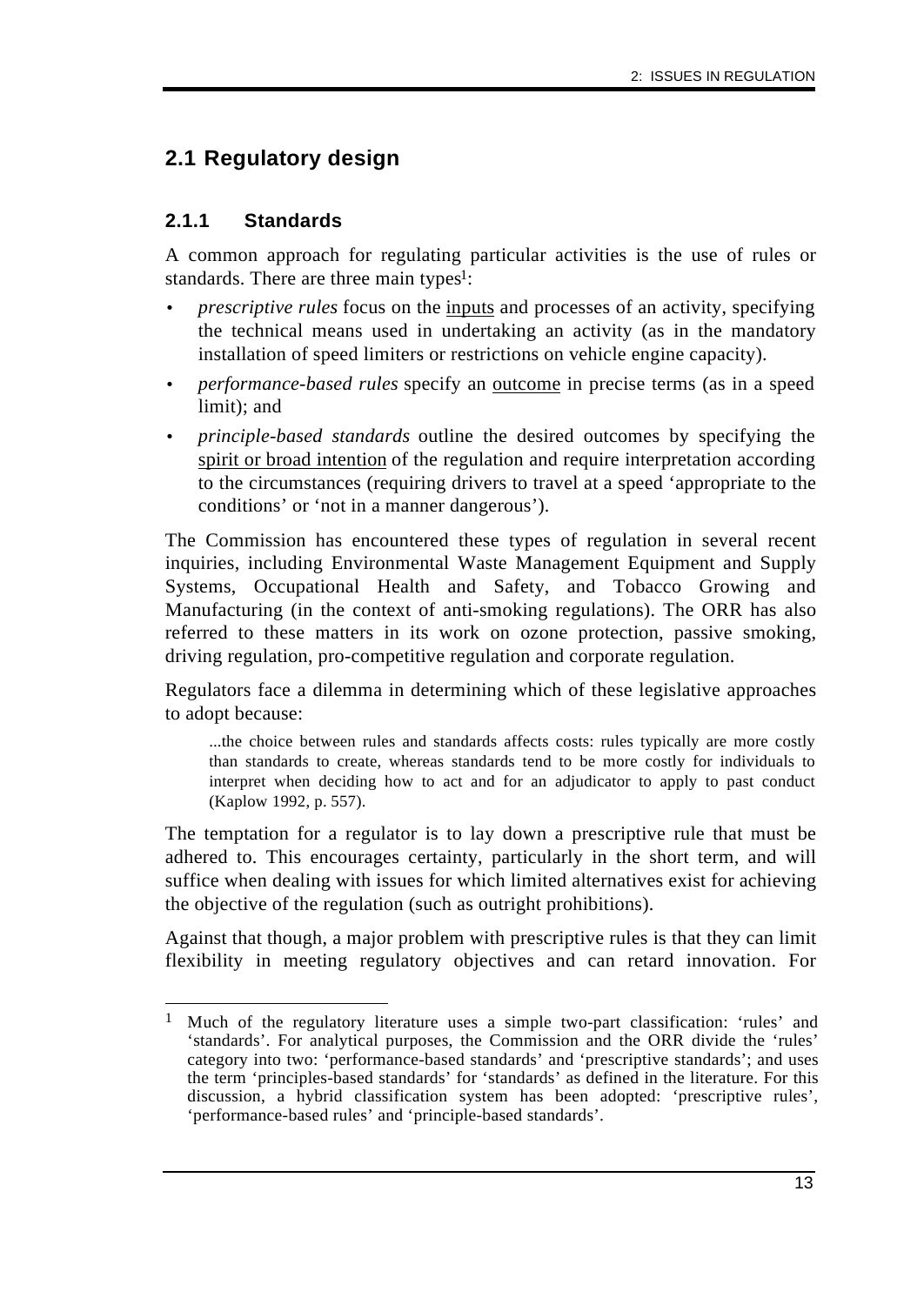example, when government has poor information about existing and future technologies, it may well establish a prescriptive rule that unduly restricts or over-rides market processes. In comparison to industry, governments are often at a disadvantage in deciding what sorts of technologies are presently the best available, or foreseeing what technologies are likely to arise in the future. For example, by prescribing Pay TV technologies, the Government did not allow for the development of Multipoint Distribution System technologies as a cost efficient alternative to satellite or cable transmissions.

Other problems with prescriptive rules are that they can be rendered superfluous by technological change or encourage wasteful by-passing tactics by industry. For example, the Treasury proposed to introduce into the *Trade Practices Act 1974* a pre-merger notification scheme incorporating a threshold based upon a level of 10% of a corporation's voting shares (ORR 1995c). It can be argued that such an inflexible and prescriptive threshold would be ineffective as firms may be encouraged to bypass it by mounting a takeover through the use of derivatives instead of owning shares (Cummins 1995, p. 52).

Overall, 'black letter' prescriptive rules are falling from favour because, as Rankin notes:

... no matter how smart the legislators, they will never be as smart as those they seek to regulate. In other words, they limit themselves as soon as they define behaviour by prescription. Once limits are set, two things happen. People either feel that having met the limits they have met their obligations, and behaviour which falls outside their limits, whether fitting the intent of the law or not, is acceptable. Or, in more extreme cases they see the limits as a challenge to be met. "The how can I get around this" mentality, which prevailed for so long in the area of taxation (Rankin 1994, p. 5).

In preference to prescriptive rules, regulators have turned, in the first instance, toward the use of performance-based rules. Several Australian agencies in the safety regulation field are moving to more performance-based regulations. For example, the National Occupational Health and Safety Commission is recommending the replacement of prescriptive rules with performance-based rules, augmented by codes of practice conferring 'deemed to comply' status in some cases.2 Most new Australian Design Rules for motor vehicles are also performance-based. And the National Food Authority (NFA) intends to reduce the prescriptiveness of Australia's food standards (ORR 1995a, p. 84).

Performance-based rules are most suited to issues for which the desired outcome is easily quantifiable. In specifying the desired outcome, they leave it up to individuals and firms to seek out the least-cost way of achieving it. For example,

 $\overline{a}$ 2 Where a code of practice has 'deemed to comply' status, firms following the code are legally presumed to have met the standard to which the code applies. However, firms also have the option of seeking to meet the standard in alternative (and possibly less costly) ways.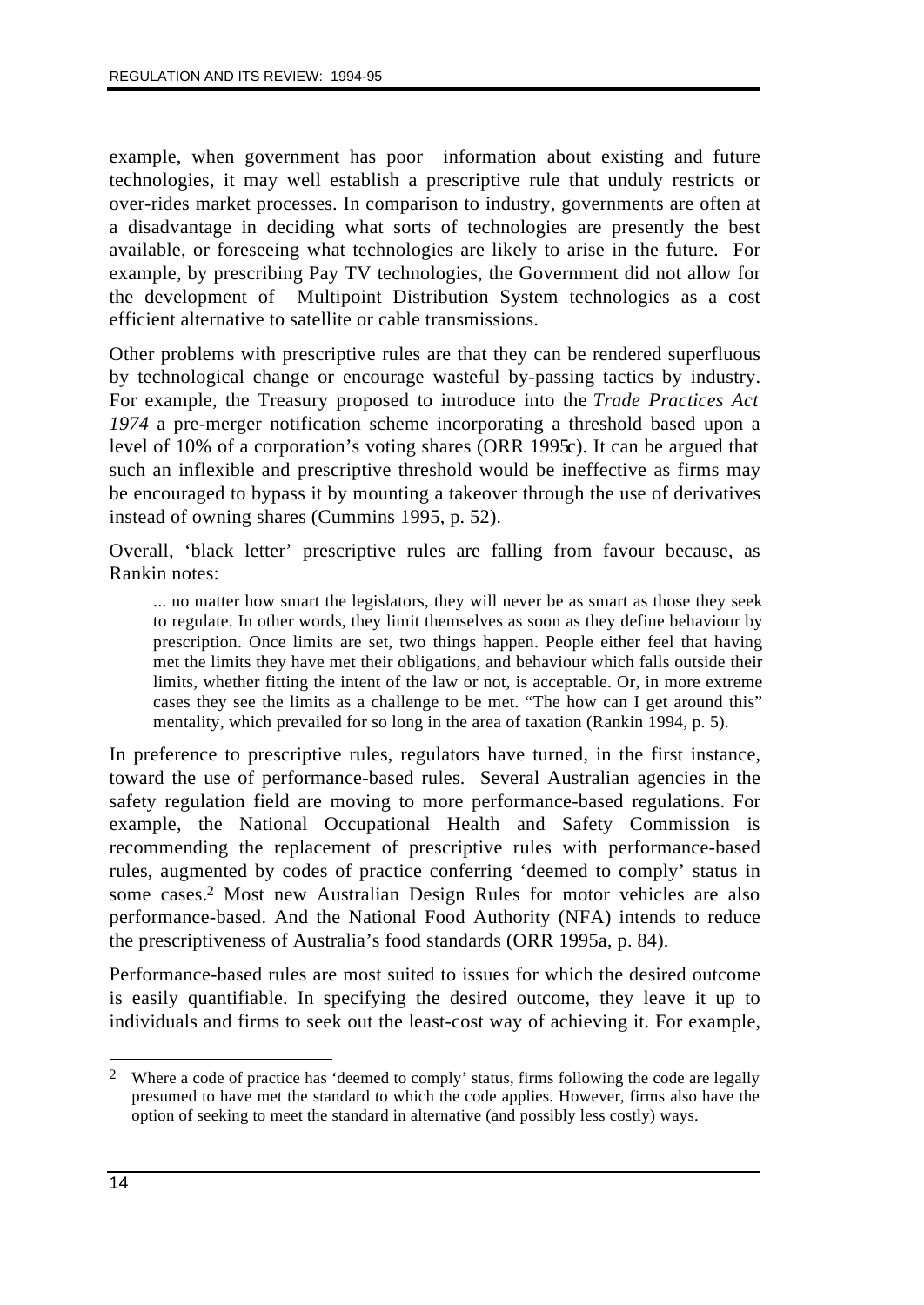Australian Design Rule (ADR) 69 — Full Frontal Occupant Impact Protection for Motor Vehicles — specifies a level of safety, measured by impacts to a sophisticated, instrumented dummy in crash tests, that motor vehicles must meet. However, the regulation does not specify how manufacturers should achieve this level of safety. That is, manufacturers are free to choose between installing airbags, improved crumple zones, seat-belt pre-tensioners, or combinations of these and other devices, whichever option meets the specified safety standard at the lowest cost.

However, performance-based rules also have some limitations. Firstly, while allowing firms flexibility in achieving an objective, performance rules provide no flexibility in the objective itself. For example, emission controls generally specify a maximum amount that can be emitted from a particular factory, but the effect on the receiving medium will vary according to a variety of factors, including weather conditions, time of day, and the level of emissions from other factories at the same time. Secondly, as with prescriptive standards, once an individual or firm has met the performance-based standard, there is little incentive to go beyond that standard even when it would be socially desirable. For example, firms may reduce emissions to levels prescribed in a performance standard but would have little financial incentive to reduce them further, even if further reductions could be achieved at little cost.

As well as turning to performance-based rules, some regulators are also making use of principle-based standards and 'fuzzy' law. (Fuzzy law refers to a regulatory approach that replaces rules with principle-based standards, either alone, or in conjunction with a rule).

The use of principle-based standards:

...assumes that detailed preventative rules cannot possibly anticipate and proscribe the inexhaustible variety of human heartlessness and negligence, and at the same time will be often be harshly over inclusive. From this perspective, the appropriate strategy is to draft broadly worded statutes and regulations, laced with words such as "reasonable" and "so far as feasible," enabling regulatory officials to "custom tailor" regulatory requirements and penalties to particular enterprises and situations... (Kagan 1994, pp. 394-395)

Critics of this approach argue that principle-based standards, because of their imprecise nature, create uncertainty. This point has substance, particularly in the short term. However, their flexibility may also avoid the ongoing uncertainty created by the identification of 'loopholes' and the subsequent need for amendments (Fels and Walker 1993, pp. 173-174).

In comments on the Corporations Law Simplification Program, the Attorney-General supported a move from prescriptive to principles-based regulation: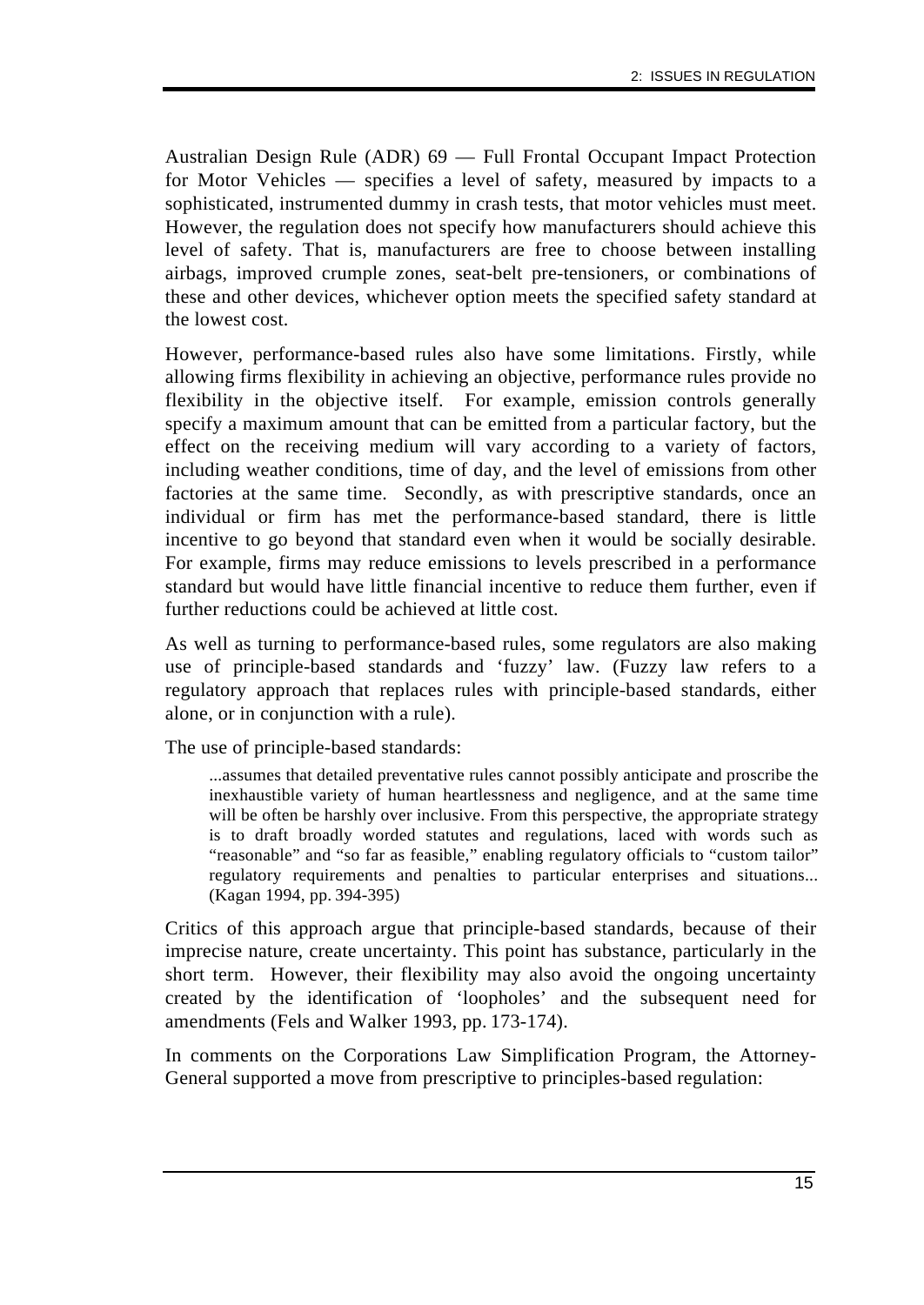There are lots of things wrong ... with many, many ... provisions in our commercial laws. They use too many concepts. They use convoluted and outdated language and they try to deal with too many things. They are too detailed. It would be better to set out the general rules and not try to deal with every conceivable situation (1994, p. 3).

In its draft report on Occupational Health and Safety, the Commission also advocated a regime based on principle-based standards — a 'duty of care' to ensure safety in the workplace — augmented by some limited rules.

While there is a move away from prescriptive rules and 'black letter' law to performance-based rules and 'fuzzy' law principles, no single approach is best in all circumstances. In some cases, the initial certainty of prescriptive rules will justify their inflexibility. In others cases, performance-based rules will allow similar certainty in terms of meeting regulatory objectives, but also allow firms the flexibility to meet those objectives at least cost. And in others, given the difficulties of specifying just one desired outcome for all circumstances and the problems of deadening the incentives for moving 'beyond compliance', principlebased standards will represent a better option.

# **2.1.2 Enforcement regimes**

Any regulatory regime can be seen as having two components: a body of regulation and an enforcement regime.

Broadly defined, enforcement is the means by which compliance with regulations can be encouraged and, to some extent, achieved. It can provide the regulated party with the necessary incentives and facilities (including knowledge) to modify behaviour to reduce socially damaging activity.

The Commission has most recently encountered issues relating to enforcement regimes in its inquiry into Occupational Health and Safety (OHS). The ORR has also encountered these issues through its work on road transport laws and food safety.

The following discussion covers some of the key issues which arise in considering the design of enforcement regimes, specifically:

- the objectives of enforcing regulations and the implications for enforcement efforts;
- enforcement agencies' resources and the need to set priorities for enforcement efforts;
- the instruments (eg fines, education) agencies can use to encourage compliance with regulations; and
- enforcement strategies for deploying those instruments.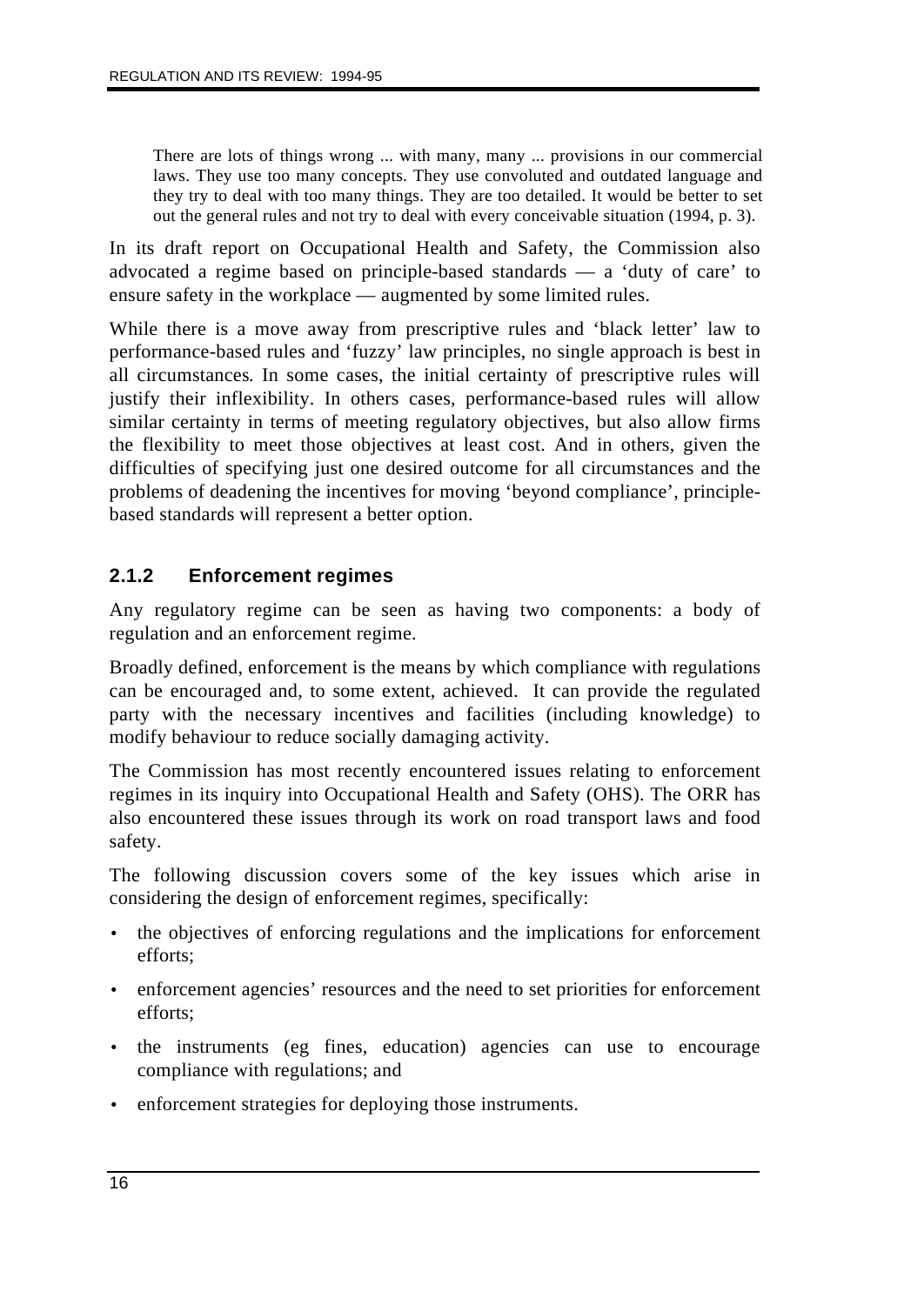# *Objectives of enforcing regulations*

In designing an enforcement regime, the first question which arises is what the objectives of the regime should be. In some cases, enforcement activities may be seen as a means of raising revenue. In other cases, the enforcement of regulations is seen as an end in its own right. However, from an economic perspective, enforcement activities should ideally be directed at achieving the social objectives that underlie a regulatory regime: that is, the enforcement of regulations should be seen as a means to an end rather than an end in itself. As the Commission stated in its draft report on OHS (p. 111):

The immediate goal of enforcement is subordinate to the ultimate goal of reducing workplace injury and disease. Therefore, the effectiveness of enforcement is determined by the extent to which compliance with OHS legislation prevents workplace injury and disease, and the degree to which enforcement encourages compliance with OHS legislation.

Where compliance with the letter-of-the-law is subordinated to the underlying objectives of laws and regulations, there may be implications for enforcement efforts. In particular, there may be instances where enforcement should not seek full compliance with regulations.

For example, prescriptive rules and some performance-based rules lack the flexibility necessary to cope with the diversity of real-world circumstances which may influence desired regulatory outcomes. This means that flexibility and discretion may be needed in enforcing them. This view was taken by the ORR (1994c) in its submission on road safety laws:

Inevitably, a prescriptive and performance standard can at best be a rough rule of thumb, or a reasonable average, of the optimum (or maximum) amount of time to spend at the wheel or the optimum (or maximum) speed at which to travel.

However, by themselves such standards are unable to promote optimum outcomes. Again, this means that, at least in some circumstances, full compliance with such standards will promote suboptimal outcomes. In turn, this points to the desirability of some flexibility in enforcement.

On the other hand, principle-based standards incorporate sufficient flexibility because the regulatory authorities, or the courts, are required to weigh up the pros and cons of the conduct for which the standard applies, given the circumstances surrounding the activity. Properly specified, principles standards can thus promote desirable outcomes. This in turn means that rigorous enforcement of principles standards may be necessary to promote desirable outcomes. This view was taken by the Commission in its draft report on Occupational Health and Safety. In recommending that the current prescriptive OHS regimes be replaced with a regime based on a duty of care, the Commission also advocated rigorous enforcement of that duty: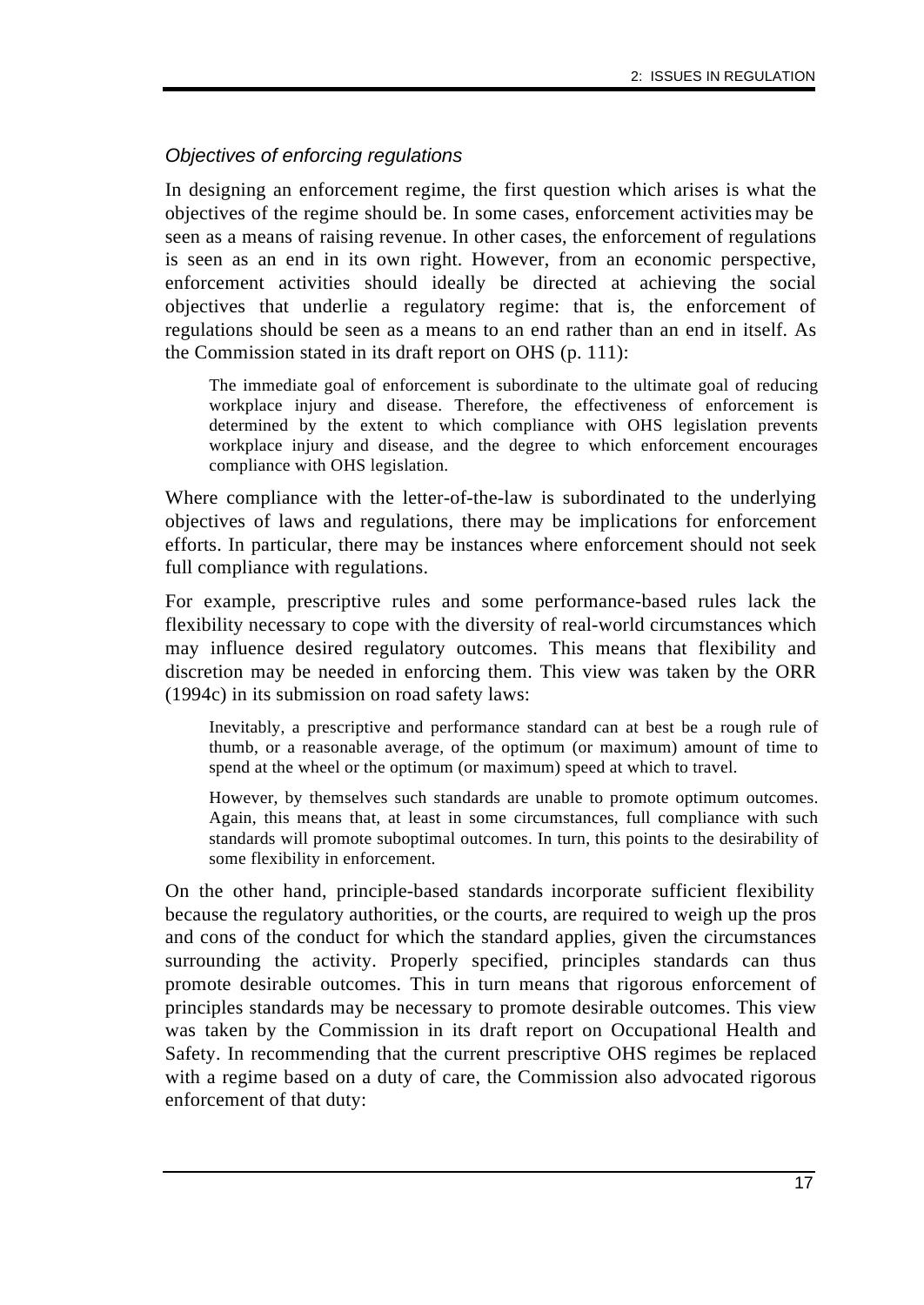The duty of care is the central legal obligation placed on employers, employees and others involved in health and safety at work. Its effective enforcement requires the application of sanctions to all significant breaches as soon as possible following detection. (IC 1995b, p. 121)

#### *Resource levels and priorities*

A feature of many enforcement regimes — including those for road transport, occupational health and safety, food safety, environmental protection and corporate regulation — is that enforcement agencies often have insufficient resources to ensure full compliance with regulations. This is not unique to Australia. Reflecting on overseas experience, Kagan states:

Few laws, from those against robbery and reckless driving to those against tax evasion and securities fraud, are fully enforced... Although regulatory agencies generally lack the appropriations to ensure full enforcement, hardly any government body — the highway department, the Coast Guard, the Bureau of Prisons, and so on — is allocated sufficient funds to fulfil its statutory duties perfectly. (1994, p. 384)

Does this mean enforcement agencies' resources should be increased? In a survey-based paper on food law enforcement (forthcoming), the ORR notes that the apparent lack of resources to enforce fully all food regulations is not of itself an indication that resources should be increased. Full enforcement of regulations is not always desirable and resource decisions inevitably involve trade-offs between different government programs and objectives.

#### *Ways of dealing with breaches of regulations*

The costs and effectiveness of enforcement will be influenced by the instruments chosen to achieve regulatory outcomes. Sometimes, enforcement effectiveness can be improved without adding to costs by improving the mix of instruments used.

Enforcement agencies have an array of instruments available to seek to detect breaches of regulations, including:

- market surveys
- inspections of business premises and processes;
- enforcement blitzes by problem or geographic area;
- consumer complaints; and
- reports from competing businesses.

There are also several ways that agencies can to seek to have specific breaches of regulations rectified:

education/advice on how to avoid repetition of the breach;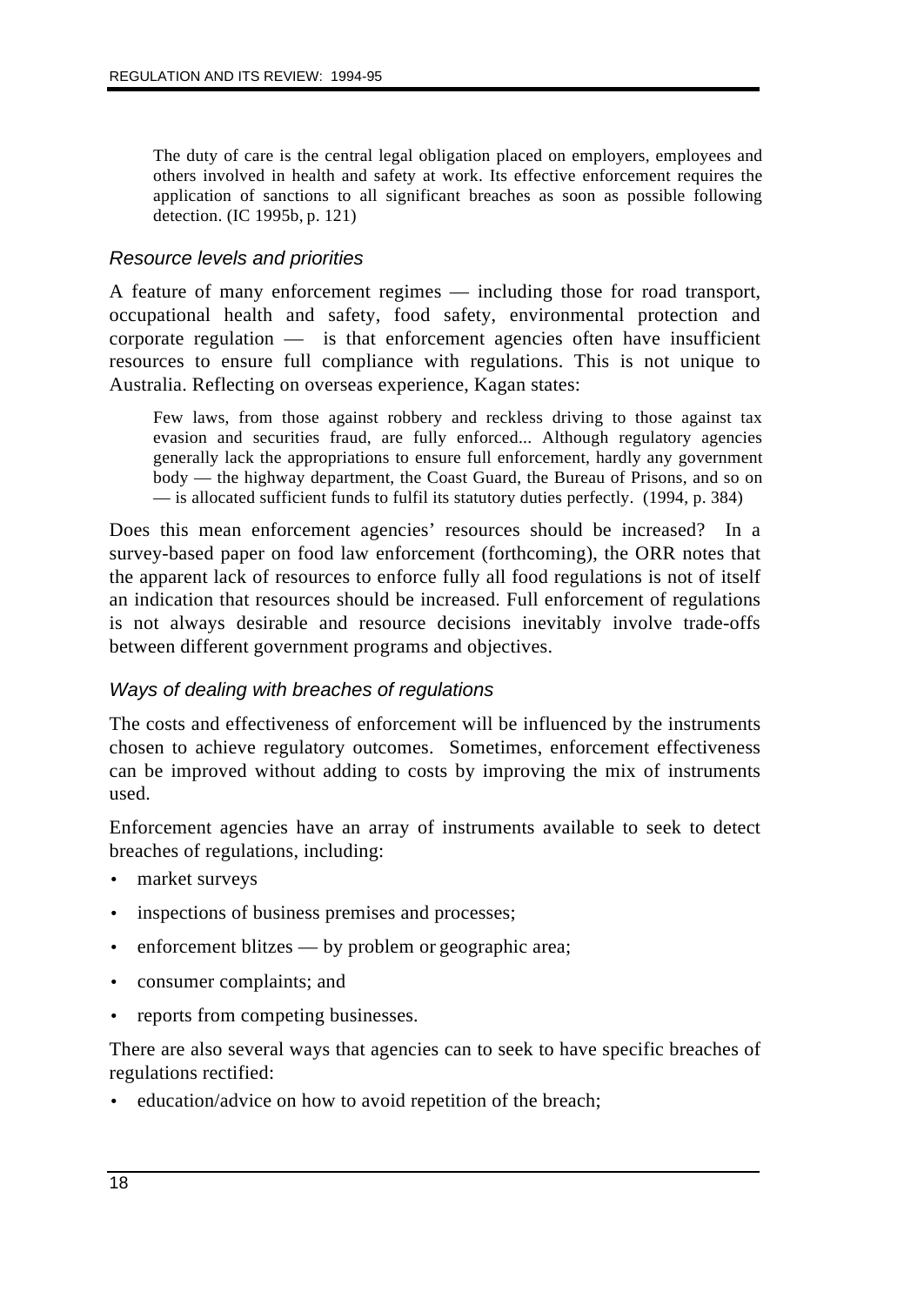- warnings;
- fines;
- licence suspensions;
- seizures of goods, closure orders;
- criminal prosecutions; and
- adverse media publicity.

At a broader level, enforcement agencies can seek compliance with regulations through attempting to improve 'the culture of compliance'. This might involve approaches such as general education, news letters and award schemes for businesses which voluntarily meet or exceed regulatory requirements.

One issue that arises when examining the ways enforcement agencies deal with breaches is the efficiency of existing detection systems. For example, in the case of food law enforcement, priority is largely given to responding to consumer complaints. This is an essentially reactive approach. Would a more proactive approach, involving a focus on inspections of products or premises or pre-market vetting, be warranted? In the case of OHS, inspections of premises have traditionally been based on data from workers' compensation schemes. However, these data do not always align with real risks.

Another issue is the adequacy of existing penalty systems. In some jurisdictions, enforcement agencies have no intermediate penalties between warnings and prosecutions. As prosecutions can be costly and time-consuming, the lack of an intermediate step, such as an administrative fine, may limit an agency's ability to deal with persistent but small breaches of regulations.

A further issue is the adequacy of penalties. According to the theory of rational deterrence3, penalties should be set to equal the social costs of a breach. The 'expected penalty' for a breach can be seen as the amount of the fine multiplied by the probability of an offender being detected and convicted. So if the probability of being detected committing a certain offence (and being convicted) were one-in-ten and the fine were \$1000, the average expected penalty for the offence would be \$100. However, where enforcement agencies' resources are limited such that the probability of any one breach being detected is small, the fine will need to be significantly larger to compensate. For example, were the probability of being detected committing an offence as low as one in a thousand,

 $\overline{a}$ The rational deterrence model assumes firms will comply with regulations to the extent that the value of the expected costs of non-compliance are equal to, or greater than, the value of the expected costs of compliance.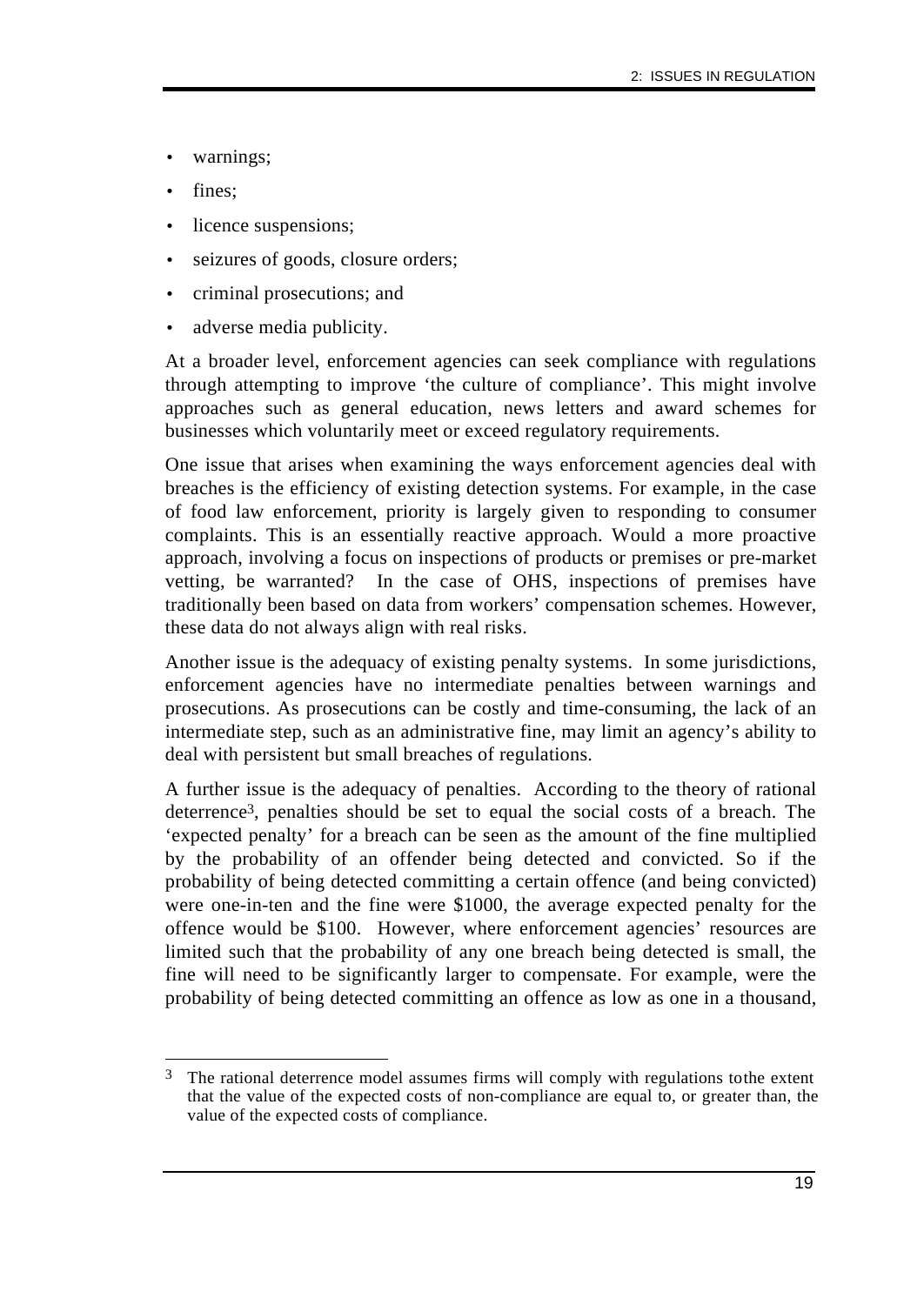the fine would need to be \$100 000 to provide a \$100 expected penalty. In some jurisdictions, fines may be grossly inadequate to provide effective penalties.4

The question is whether to increase penalties or use alternative deterrents, such as the threat of adverse publicity or 'shaming', to bring about desired outcomes.

### *Enforcement strategies*

Beyond objectives, priorities and means of enforcement, what 'posture' or broad strategy should agencies adopt in seeking compliance with regulation?

Should an agency adopt a combative or cooperative approach in dealing with businesses in breach of regulations? Combative strategies generally involve the threat of disciplinary action when a breach is detected. Cooperative strategies focus on changing behaviour in a more congenial manner.

A key consideration is the level of cooperation by business. When businesses are uncooperative, combative approaches may be more appropriate. For these businesses, education and gaining compliance progressively through negotiation will be relatively ineffective, given that the benefits depend in part on the willingness of participants to use the knowledge gained in the workplace. Also, negotiation can be abused by the non-cooperative businesses undertaking strategic behaviour, using it to 'buy' time and avoid compliance.

On the other hand if a business is cooperative, resources spent on legal costs will be poorly spent as cooperative firms may not need to go through the courts in order to modify their behaviour. It may also create a culture of resistance to compliance. As Gunningham (1994, p. 99) puts it:

...if regulators assumed all firms require threatening with a big stick in order to bring them into compliance, then they will unnecessarily alienate, (and impose unnecessary costs on) those who would willingly comply voluntarily.

One strategy to identify appropriate enforcement stances, based on the cooperativeness of businesses, is referred to as 'tit for tat' enforcement, where the agency adopts a cooperative strategy until and unless a business displays noncooperative behaviour, where upon the agency's strategy will change substantially to a combative one. That is:

...the regulator refrains from a deterrent response as long as the firm is cooperating; but when the firm yields to the temptation to exploit the cooperative posture of the regulator and cheats on compliance, then the regulator shifts from a cooperative to a deterrent response. (Ayres 1992, p. 21)

 $\overline{a}$ In the context of OHS, the Commission, in its Draft Report, found that penalties are largely inadequate — the average fine imposed for breaches of OHS legislation in Australia being \$1717 and the expected penalty is less than \$20 when averaged over all jurisdictions.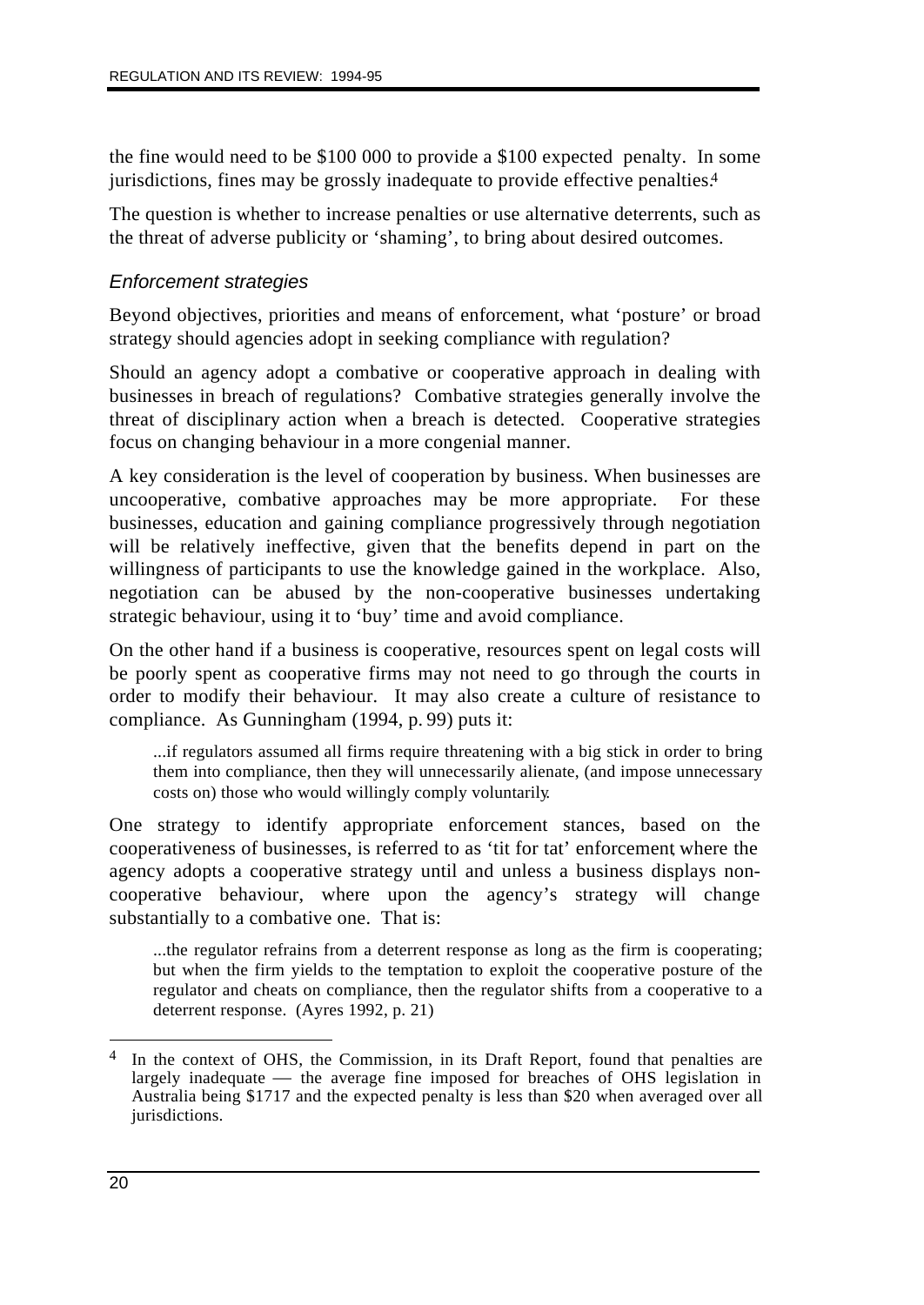Ayres and Braithwaite conclude that this 'tit for tat' strategy:

...resolves the contradictions of punishment versus persuasion...By cooperating with firms until they cheat, regulators avert the counter productivity of undermining the good faith of socially responsible actors. By getting tough with cheaters, actors are made to suffer when they are motivated by money alone; they are given reason to favour their socially responsible, law abiding selves over their venal selves. (Ayres 1992, pp. 26-27)

However, this strategy requires frequent interaction between the agency and the business to promptly identify and punish any betrayal of trust and therefore may be inappropriate if agencies' resources are severely limited — unless innovative ways of detecting levels of cooperation are devised. (The risk that the agency might be captured by the business it is regulating may also increase if the interaction between the two increases.)



A similar solution is the regulatory enforcement pyramid where regulators start by assuming that business is willing to comply voluntarily, but with the provision that they can move up to increasingly combative approaches for continued noncompliance.

The pyramid enforcement structure encourages compliance without actually having to move up the hierarchy. Ayres and Braithwaite (1992, p. 39) state:

The key contention of this regulatory theory is that the existence of gradients and peaks of ...enforcement pyramids channels most of the regulatory action to the base of the pyramid — in the realms of persuasion and self-regulation. The irony ...[is that] the existence and signalling of the capacity to get tough as needed can usher in a regulatory climate that is more voluntaristic and non-litigious than is possible when the state [regulator] rules out adversariousness and punitiveness as an option.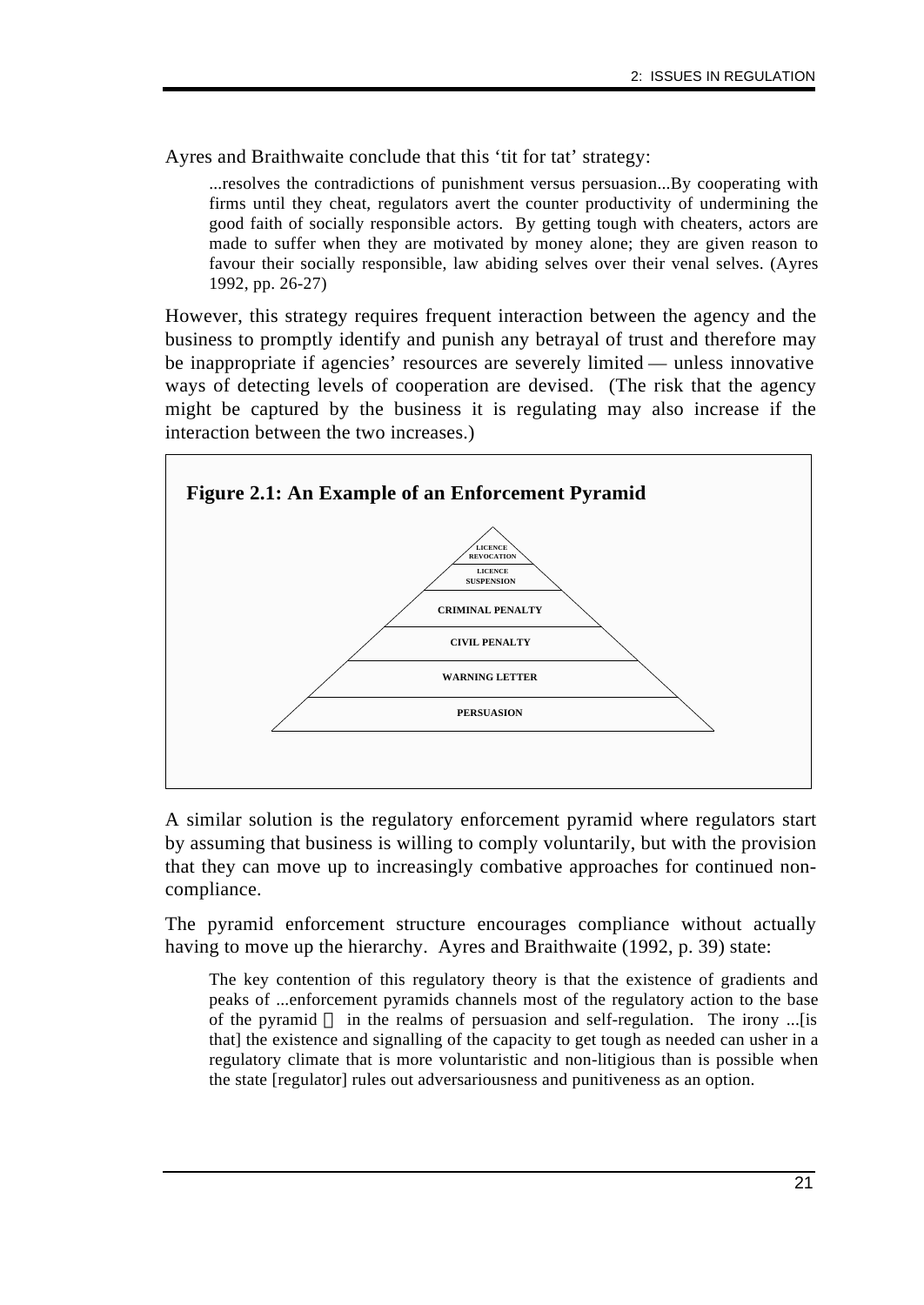It has been argued that cooperative strategies can be more effective when regulators display an explicit enforcement pyramid. Businesses are then made aware of the consequences if cooperative relations breakdown and noncompliance continues.

However, as the Commission noted in its draft report into Occupational Health and Safety, a potential danger in making the regulator's pyramid known to the regulated parties is that they may adopt strategic behaviour, delaying compliance until higher levels of the pyramid have been reached, where the expected costs of non-compliance become greater than the costs of compliance. By keeping the pyramid unknown to regulated parties, an element of risk is introduced to those regulated parties that want to adopt strategic behaviour. This will tend to reduce the incidence of strategic behaviour and encourage compliance at an earlier stage in the enforcement process.

# **2.1.3 Cost recovery for regulatory agencies5**

Regulatory agencies are usually financed in one (or more) of three ways:

- direct payments from the budget;
- levies on industry, or other benefiting groups;
- direct charges for services.

The latter two methods are forms of cost recovery. There is increased pressure for regulatory agencies to recover their cost of operation. While this makes sense from a budgetary perspective, it may not always from a broader economic perspective.

This section looks at the question of when administration costs should be recouped by an agency. This question is influenced by the nature of the social costs and benefits of the activity being regulated.

How to pay for regulation, or to finance the functions of regulatory authorities, is an issue that frequently arises. Many regulatory agencies pursue cost recovery to some extent, although the form and level or recovery varies considerably. For instance the Therapeutic Goods Administration has a target of raising 50 per cent of its funding from charging for the costs of drug approvals, while the National Registration Authority for Agricultural and Veterinary Chemicals is to move to 100 per cent cost recovery for all its operations, except a small policy-making function, via a combination of fees for service and an industry levy. In contrast, the Government has decided not to introduce cost recovery for the NFA.

 $\overline{a}$ 5 The IC (1992) also looked at this issue in its Report, *Cost Recovery for Managing Fisheries.*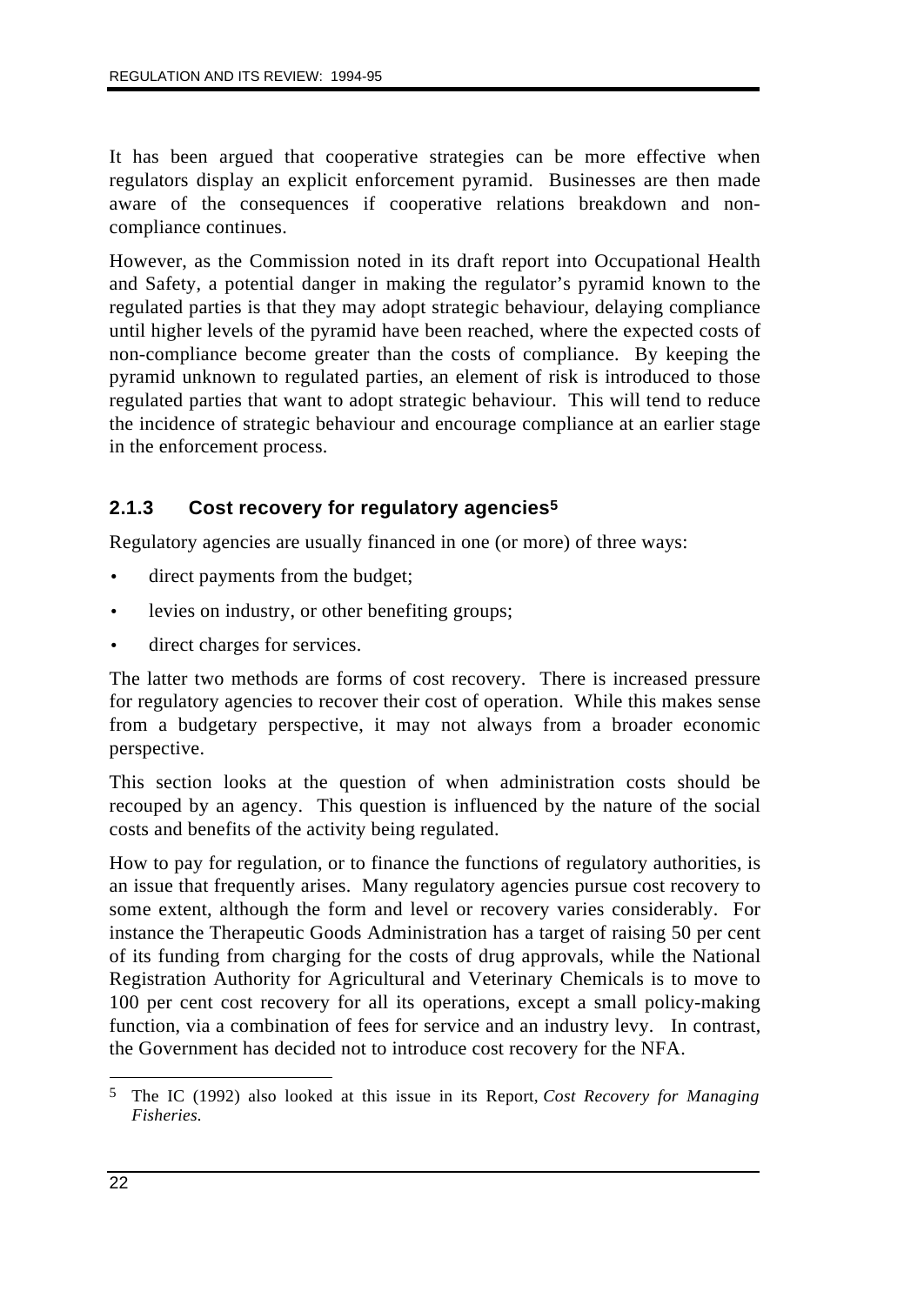| Agency                                                                              | Direct fees | Levies | <b>Budget</b><br>funding |
|-------------------------------------------------------------------------------------|-------------|--------|--------------------------|
| National Road Transport Commission                                                  |             |        | 100                      |
| Therapeutic Goods Authority <sup>1</sup>                                            | 37          |        | 63                       |
| National Occupational Health and Safety<br>Commission <sup>2</sup>                  |             |        | 100                      |
| Australian Maritime Safety Authority <sup>3</sup>                                   | 7           | 67     | 22                       |
| AUSTEL <sup>4</sup>                                                                 |             | 100    |                          |
| <b>Australian Broadcasting Authority</b>                                            |             |        | 100                      |
| National Registration Authority for<br><b>Agricultural and Veterinary Chemicals</b> | 1           | 77     | 22                       |
| <b>Trade Practices Commission</b>                                                   |             |        | 100                      |
| Spectrum Management Agency <sup>5</sup>                                             |             |        | 100                      |
| National Food Authority                                                             |             |        | 100                      |

The following table shows the funding arrangements for selected Commonwealth regulatory agencies.

Notes and Sources: Annual Reports for each agency 1993-94, and ORR 1995.

1. Target is 50 percent

2. The National Industrial Chemicals Notification and Assessment Scheme within National Occupational Health and Safety Commission is to introduce full cost recovery approx \$2.3m

- 3. Remainder of funds mainly from interest earned.
- 4. Although AUSTEL receives its funding via an appropriation from the Government, this is fully offset by a levy on the Telecommunications carriers.
- 5. The Spectrum Management Agency is developing cost based charging for a range of its services and licences.

The relevant question in assessing whether cost recovery should be applied to a particular regulatory function is whether it would be more efficient overall (providing higher net social benefits) to provide funding from the budget or to recover the costs from particular groups. Sometimes this overriding objective is confused with a desire simply to minimise direct outlays from the budget.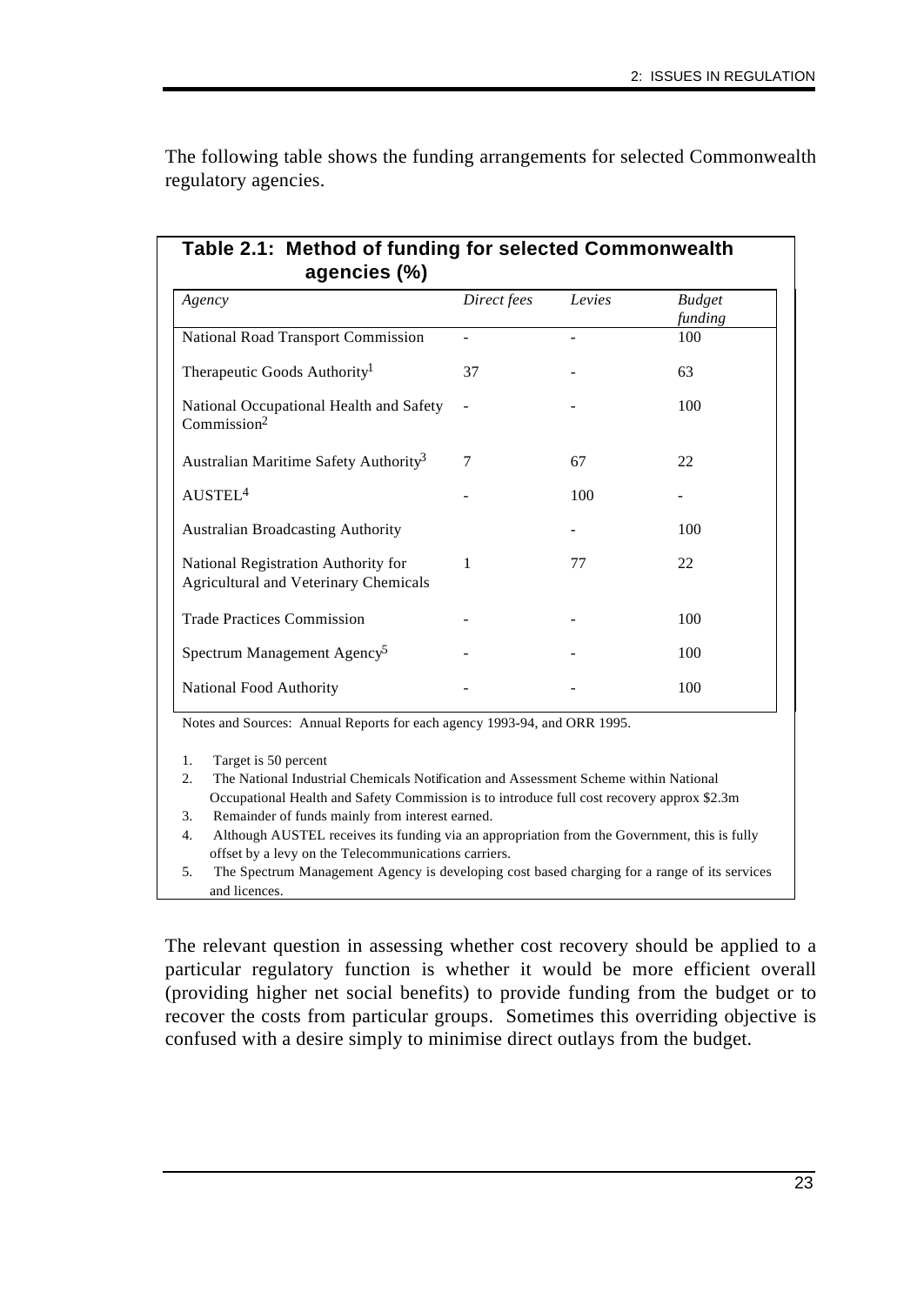### *When is cost recovery appropriate?*

The Department of Finance (1993) has identified conditions under which cost recovery by government agencies is most likely to be appropriate. These are where:

- there are no public interest or equity reasons why charges should not be attached to the goods or services being produced;
- the principal beneficiaries of the goods and services can be identified;
- charging for the goods and services is technically feasible; and
- users are able to influence their consumption.

This framework can be used to assess the case for charging for the regulatory activities of some agencies.

### *Public interest*

The 'public interest' condition in part can be interpreted to refer to issues concerning the nature of 'public goods<sup>6</sup>' and in the case of 'mixed goods<sup>7</sup>' who should pay for any external benefits or external costs (also referred to as spillover effects). Some regulatory agencies are also responsible for bridging information gaps, such as occurs when one party has more information than another. Regulatory activities which (in part) are directed at correcting for asymmetric information include occupational licensing and labelling requirements.

Assuming that most regulations are directed at correcting market failures arising from externalities, then part of the assessment of who and how the costs of regulation should be paid, needs to take into account the nature of the externality being addressed by the regulator.

The terms, externalities and spillovers, refer to the situation where an activity, service or good confers benefits or imposes impacts on people, even though they have not purchased the service or good (or, if they have, the amount paid does not take into account the spillover effect). An example of a negative externality is the downstream effect of an industry which disposes its wastes into a river. An example of a positive externality is an immunisation program which reduces the risk of catching the diseases for those who have not been immunised.8

 $\overline{a}$ 6 Public goods exist where it is costless to allow additional consumers to enjoy the benefits of the good and where it is not possible anyway to exclude them from doing so.

<sup>7</sup> Mixed goods have a private good component and also have external or spillover effects.

<sup>8</sup> Another way of viewing 'externalities' and the problems they pose to society is as poorly defined property rights. In other words, it is difficult for law to give ownership over say the rules of the road or over the benefit provided by those being immunised to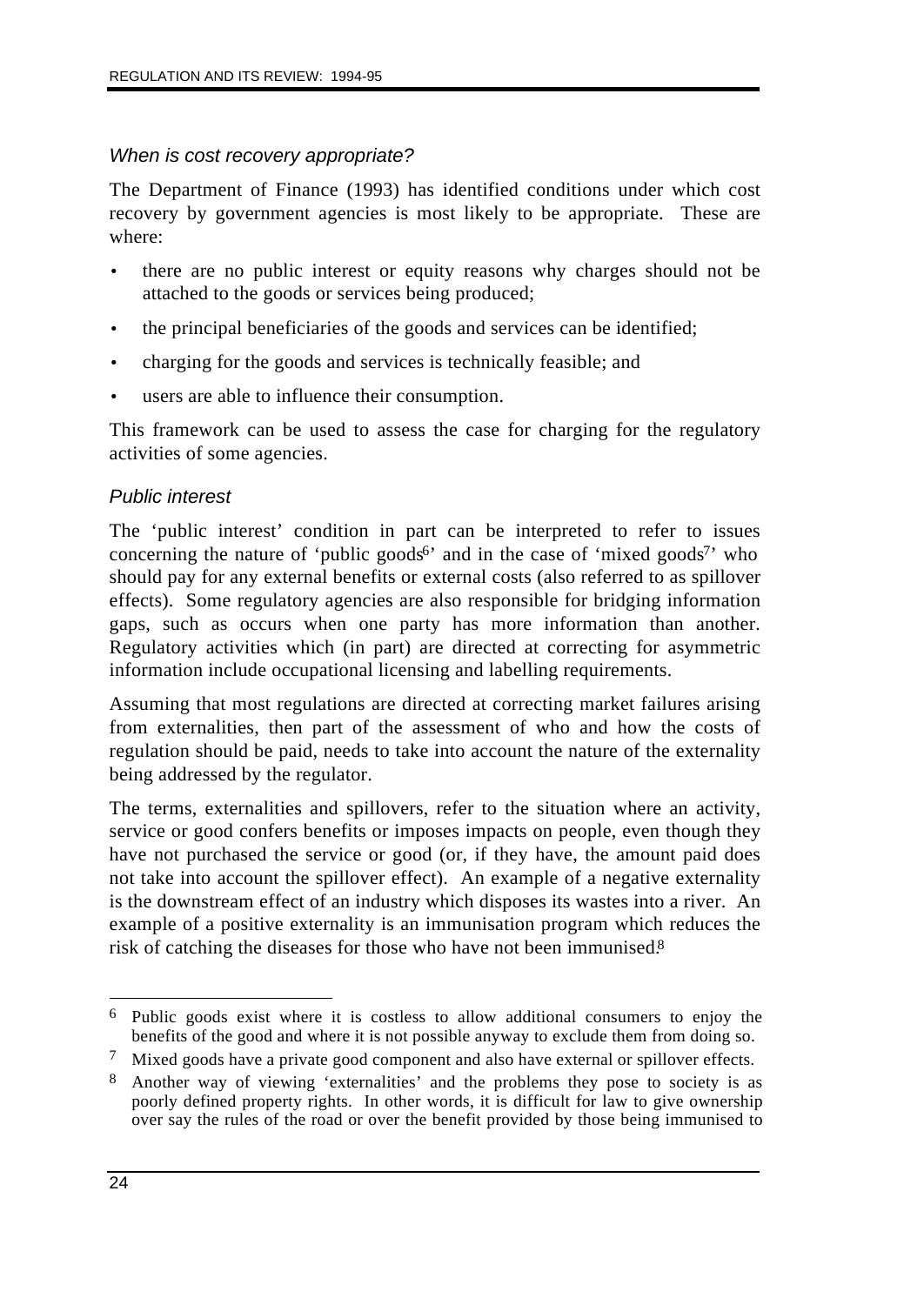Another example is rules of the road, whereby regulations create positive benefits for most of the population. By establishing, proclaiming and enforcing rules for drivers and pedestrians, use of the road is made much safer. Regulations range from the agreement to drive on the left-hand side of the road to rules about speeding and drink driving. In general, rules of the road and their enforcement provide a positive externality for which it is difficult to charge, although fines on offenders can be seen as a 'polluter pays' component.

Where groups provide benefits to other people for which they are not fully recompensed, this may result in some desirable goods and services being provided at less than desirable levels. And where groups impose costs on others for which they do not have to pay fully, this results in the associated goods and services being provided at greater than desirable levels and/or no incentive is given for providers to find ways to limit the negative externality.

Where it is not possible to allocate property rights and some other form of government action is being used to correct for spillovers, the question of who should pay will depend on the nature and size of the spillover and who is able to affect the size of the spillover at least cost. The prime objective is to achieve an efficient allocation of resources. For example, it may be efficient to charge polluters according to the negative impact they have on others in order to reduce the size of their activities and to give them incentives to 'clean up their act'. On the other hand, with respect to immunisation programs, it would be efficient if charges to recipients captured only part of the cost, according to the direct benefit to the recipients9, with the rest of the cost being paid for out of the public purse or from those who are not immunised if they could be identified and charged.

With respect to cost recovery, in general where those being regulated are the source of a negative externality, it may be efficient to charge them also for the cost of administering the regulation or at least to take the costs of regulation out of the charges imposed on them, as this is part of the cost of their activities imposed on society. In the case of positive externalities, in general it is efficient

 $\overline{a}$ 

those who are not. If it were possible for the providers of these benefits to charge for them as in a normal market, then there would be no further need for government intervention. The problem arises because people cannot be excluded from benefitting even if they do not pay.

Similarly, in the case of negative externalities (such as air or water pollution) the problem arises because it is not possible effectively to define ownership of clean air and water, in such a way that owners can sell and reap the benefits of non-pollution nor charge polluters for the cost of any degradation they cause to the resource.

It can also be argued that it is in the public interest to subsidise fully immunisation services because they reduce the number of people requiring treatment from the publicly funded heath system.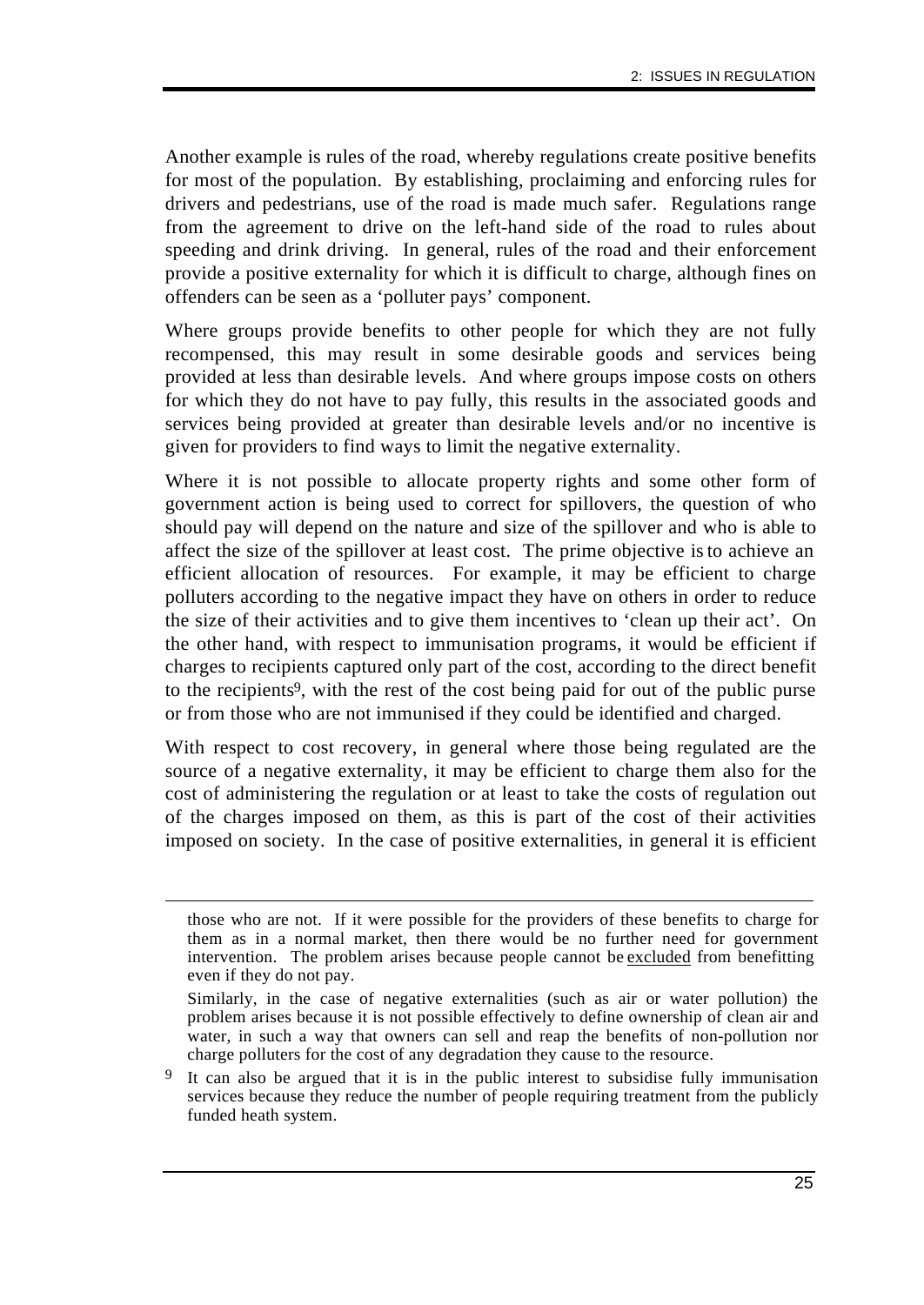to fund the administrative costs from the public purse or only partially to recover the costs from the direct users or recipients.

In summary, it is only advisable to charge for the costs of administering a regulation if doing so helps to correct for the externality (or other market failure) and it is important not to do so if this 'taxes' a positive externality. While it is not always clear cut, there is a strong presumption in favour of charging those providing information with the costs of regulating such. This is because the costs can to some extent be passed on to the beneficiaries, namely the direct consumers of such products, such as occurs with those making use of the information contained in labelling or the services of licensed occupations.

Where regulations themselves and their enforcement benefit or disadvantage particular groups, care must be taken in how the administrative costs are covered. This issue is discussed below, with continuing reference to the guidelines from the Department of Finance.

# *Who are the beneficiaries and who should pay?*

Identifying the beneficiaries of regulation for cost recovery can be difficult. For many regulations, the ultimate beneficiary is the community as a whole or at least a diffuse group of people.

That said, cost recovery from a diffuse group of beneficiaries may still be possible. For example, charging the suppliers to such a group is often an efficient way to charge those who ultimately benefit. Depending on the extent to which business can pass on the costs, any increase in business costs from regulation will be borne by the industry in the form of lower profits and by consumers in the form of higher prices. Such an approach is likely to be appropriate where the benefits of regulation accrue mainly to those using the service and there are no spillover effects to non-purchasers. For instance, regulations ensuring that food is fit for consumption mainly directly benefit the actual consumers. Charging firms marketing these products ensures that those who ultimately benefit, ultimately pay for the regulation.

It is important to assess the incentive effects of the method of charging used, even in cases where the consumers are the direct beneficiaries. For example, the Government decided not to introduce partial cost recovery for variations to the Food Standards Code (FSC) by the NFA. One supplier may request a change to the standard, yet this variation may benefit other food producers in the same industry and even across industries. In this situation, charging all of the costs for variations to the FSC to the one supplier could discourage a firm from seeking variations that would benefit it and society in general. In some circumstances, the regulator could explore other options, such as a broad based levy to be paid by all beneficiaries, or establishing proprietary rights to approved products.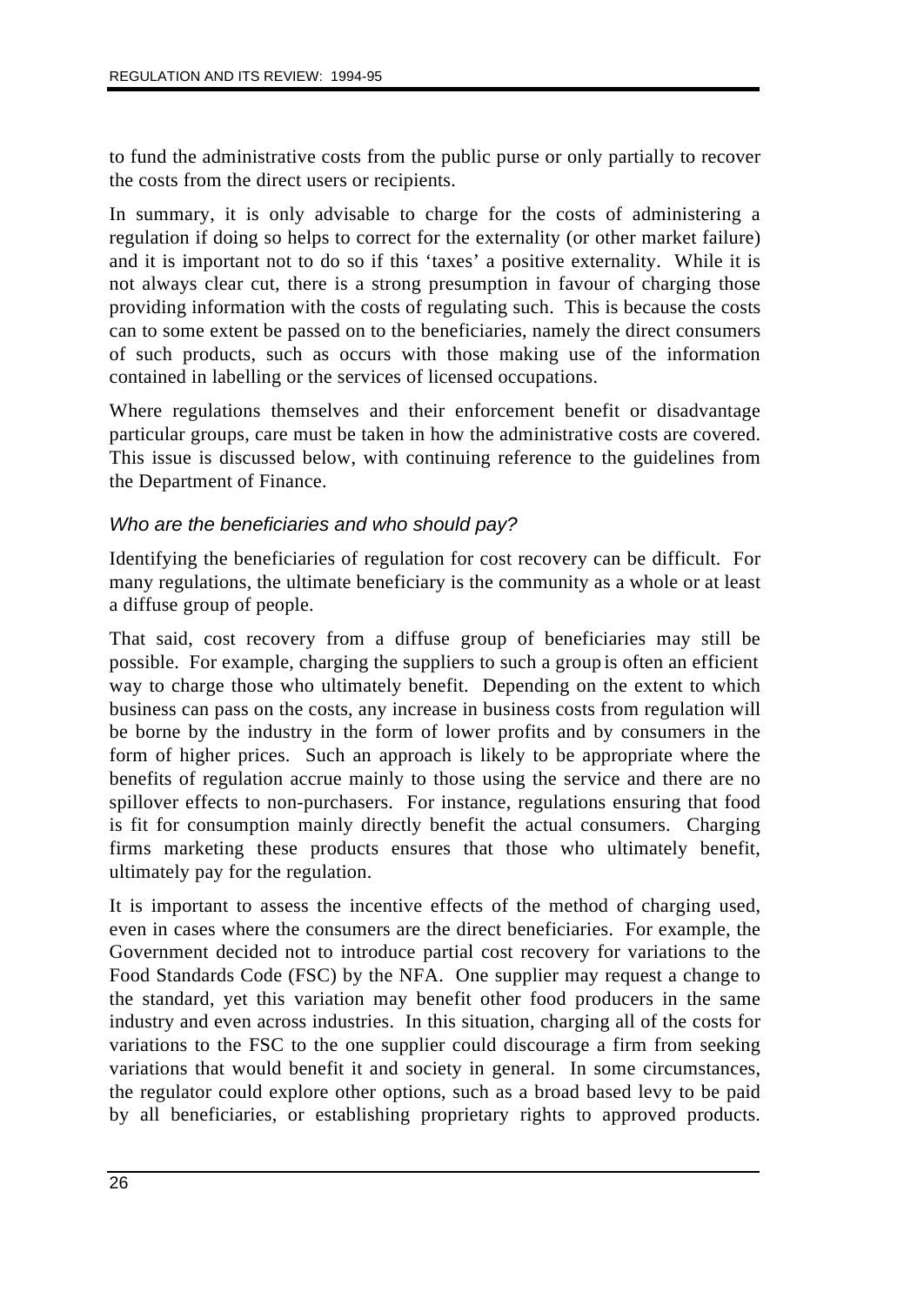Either of these options could set up the mechanism to ensure that all producers who gain from a change contribute to the regulatory costs. Unfortunately, in this particular case, these options were explored but are not workable due to high administrative costs in applying a levy and because the FSC is not set up on a proprietary basis — that is, there can be no ownership of standards. This is why the government decided to fund the cost of variations to the FSC from the budget.

An example, where it is not just the direct users who ultimately benefit, is the National Industrial Chemicals Notification and Assessment Scheme (NICNAS). In this case, a large public benefit is being sought in the form of protection of people and the environment from the harmful effects of industrial chemicals. If society is risk-averse and wants all new chemicals to be tested before their release, it may be appropriate to charge for 100 per cent cost recovery, with the cost being passed on to consumers. One implication is that potential suppliers may decide not to seek approval for chemicals which may have significant benefits to some. This may still be socially desirable, if the government has correctly evaluated society's preferred trade-off between reducing the risk of being exposed to potentially dangerous chemicals and gaining access to new chemicals and their associated benefits.

### *Technical feasibility of cost recovery*

Feasibility is rarely a barrier to implementing cost recovery where fee-for-service charges are possible. Fee-for-service arrangements, such as safety certification, usually involve few additional agency resources and rely on financial management systems that agencies should develop anyway for sound financial management and accountability. Fees-for-service are efficient as long as beneficiaries can be charged.

Technical feasibility becomes more of an issue where levies are concerned, or where there is no direct contact with the beneficiaries of the regulations. When the industries or consumers that benefit are easy to identify and contact, the administration costs or levies can be low. This is obviously the case where the industry players are few in number, such as is the case with telecommunications. However, if it is difficult to identify who should pay, and if the costs of collecting a levy are high, then budget funding is often more appropriate. A relevant (though not conclusive) test is whether it is more expensive to collect a levy than it is to raise general taxation.

### *Influencing consumption*

Charging those who have direct contact with a regulatory agency can make agencies more accountable for their operations. Those paying for regulation in a sense become clients of the agency and expect an efficiently delivered service.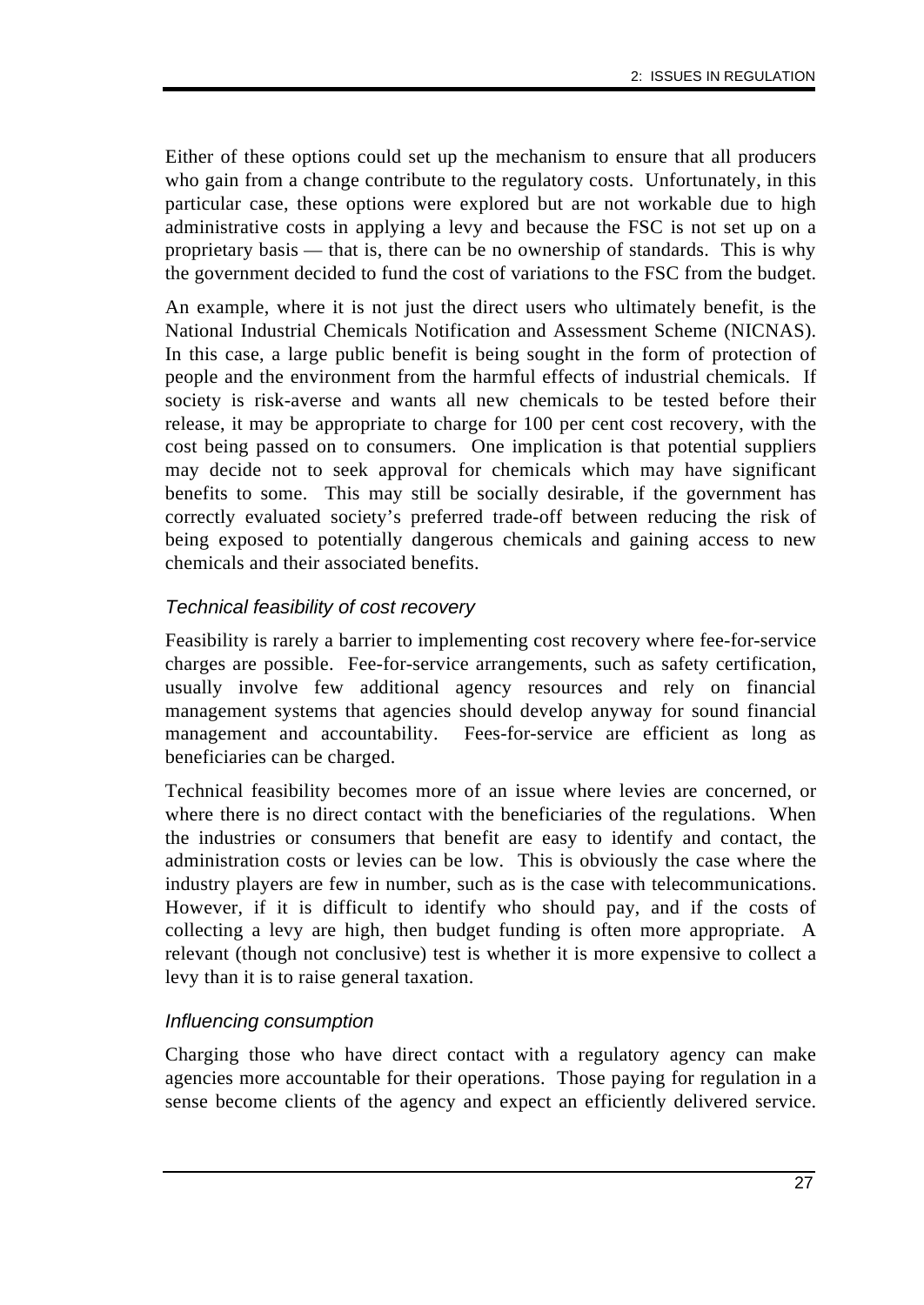Cost recovery calls for the identification of the full costs of different activities. This in itself provides a good basis for determining whether the correct amount of resources is allocated to particular activities.

However, there are two important qualifications to this viewpoint.

One is that users of regulation are rarely able to influence the amount of regulation they are subject to or consume. Unlike charging for many government activities, cost recovery for regulation is rarely able to capture one of the main benefits of a 'user-pays' approach — using the price mechanism to determine how much of a good should be produced, or in this case how much regulation there should be.

The other qualification relates to the risk of compromising the independence of the regulator. Those paying for the costs of regulation may want to have some say in how the regulation is interpreted and applied to them, and this may reduce the independence of the regulator in striving to give priority to broad public welfare.

### *Conclusion*

Partial or full cost recovery for regulatory agencies is undertaken in a wide variety of circumstances. Where cost recovery is appropriate, there is no reason to expect that all agencies should recover costs in the same way or by the same amount. A carefully designed cost recovery regime, which does not compromise the independence of the regulator, can complement the regulatory goals of an agency by instilling cost consciousness in the agency itself and in the users of its services.

The form and extent of cost recovery is an issue which should be considered on a program by program basis. If it is not possible to charge all the beneficiaries then charging any one group may not be efficient or equitable. In some cases, it may be more administratively costly to fund an agency via cost recovery than via budget funding.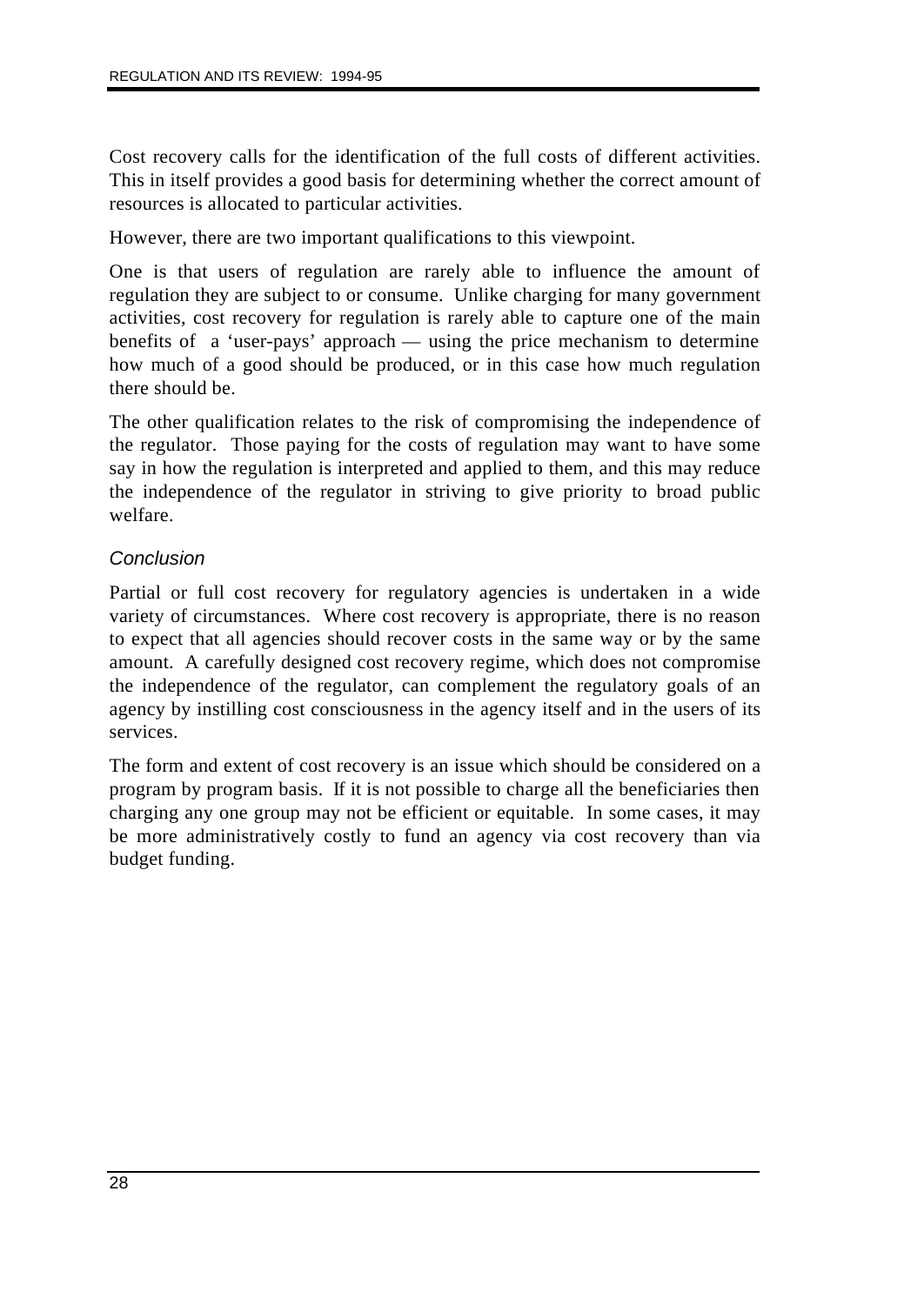# **2.2 Some regulatory mechanisms**

# **2.2.1 Prices surveillance**

Concerns within the community that certain industries or firms may be charging excessive prices and reaping excessive profits have been dealt with by governments through price surveillance or monitoring arrangements<sup>10</sup>.

# *Commonwealth prices oversight*

One of the recommendations of the report *National Competition Policy* (Hilmer 1993), was that all existing price surveillance be reviewed.

To this effect, on 2 December 1993 the Assistant Treasurer asked the Prices Surveillance Authority (PSA) to undertake a two year public review of all (17) goods and services subject to prices surveillance, with the exception of those supplied by Australia Post. The public inquiries were divided into four groups with reports due by 2 October 1994, 2 January 1995, 2 July 1995, and 2 December 1995 respectively.

A general review of prices surveillance was timely. The economic environment has changed significantly since 1984, when the PSA was established. A substantial program of microeconomic reform has opened the economy internationally and addressed regulatory impediments to competition in many previously sheltered markets.

A consensus appears to be emerging that prices oversight should be used sparingly, and only when pro-competitive reforms are inappropriate. In announcing the review, the Assistant Treasurer said that, where competition is effective, regulatory intrusion into pricing simply adds to costs and prices. However, he noted that where competition is ineffective, the Government is committed to ensuring that consumers are not exploited.

In *What Future for Price Surveillance?* (IC 1994a), a case was made for winding back surveillance and monitoring unless competition is clearly ineffective. Where competition is effective, prices surveillance adds to costs and reduces incentives to innovate and invest, without bringing a compensating price advantage to consumers.

<sup>10</sup> 10 The *National Competition Policy* Report refers to two forms of prices oversight. *Prices monitoring* requires firms to provide, at prescribed intervals, specified cost and price data regarding declared products to the Australian Competition and Consumer Commission. *Prices surveillance* requires firms to provide specified cost and price data and seek a non-binding recommendation as to whether the price is consistent with the relevant pricing principles. (IC 1994a, p 75)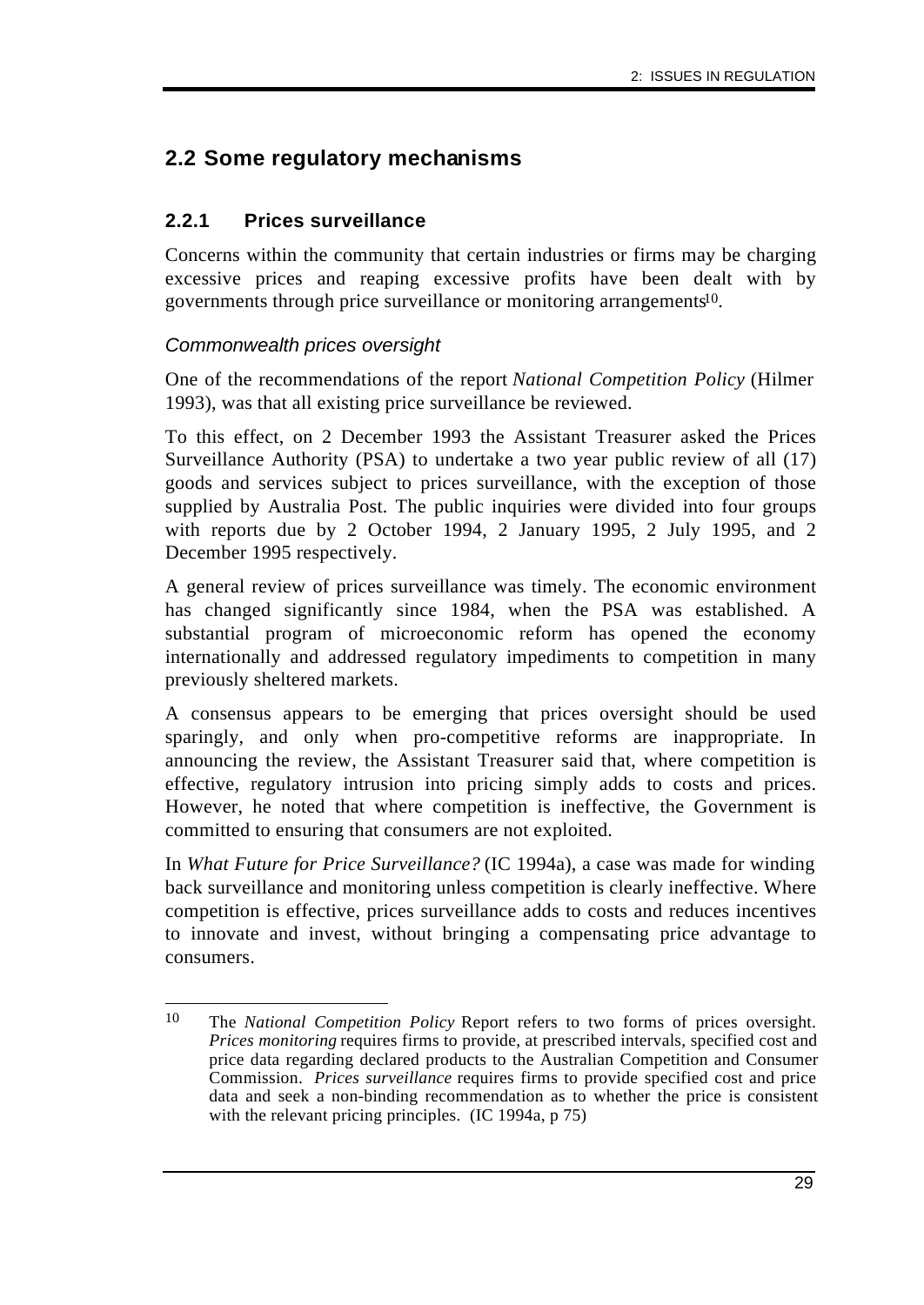While the Commission has supported prices surveillance in a number of inquiries involving public utilities and natural monopolies, it considers that in view of the informational constraints facing the regulator and the costs that, surveillance can impose on industry, prices surveillance should be limited to those firms which are clearly in a dominant market position, namely that they:

- 1. have a greater than two-thirds market share; *and*
- 2. have no major rival; *and*
- 3. face sporadic or trivial imports (defined as import penetration persistently below 10 per cent of the market); *and*
- 4. are sheltered by substantial barriers to entry (such as limited capacity for expansion by rivals).

Prices surveillance has little prospect of bringing net benefits to the community in markets with more than one major firm, because market power then tends to be limited and the difficulties of surveillance are magnified. The rivalry within the deregulated interstate airline duopoly in Australia illustrates the resilience of competition in concentrated markets.

Nevertheless, in some cases limiting prices surveillance to dominant firms may not be enough to allay public suspicions about market power. In sensitive industries, and in border-line cases of market dominance, there may be a role for monitoring prices. In industries previously subject to prices surveillance, a transitional period of prices monitoring may also be a useful device for reassuring consumers.

### *Outcomes from the PSA review of prices surveillance*

In response to the first of the set of reports by the PSA, the Assistant Treasurer announced new pricing policy arrangements on 8 November 1994. The Government decided that prices surveillance should be used more sparingly and that more reliance should be placed on prices monitoring to identify markets where excessive price increases may be occurring.

The Assistant Treasurer decided to maintain prices surveillance for the three cigarette companies and the two major beer companies. Coffee and biscuits are to be subject to price monitoring for three years, while tea and tampons will no longer be subject to any prices oversight.

The second of the set of reports was released on 2 January 1995 on breakfast cereals, float glass, Western Australian LPG and Portland cement. The Assistant Treasurer replaced surveillance with prices monitoring in each of these industries.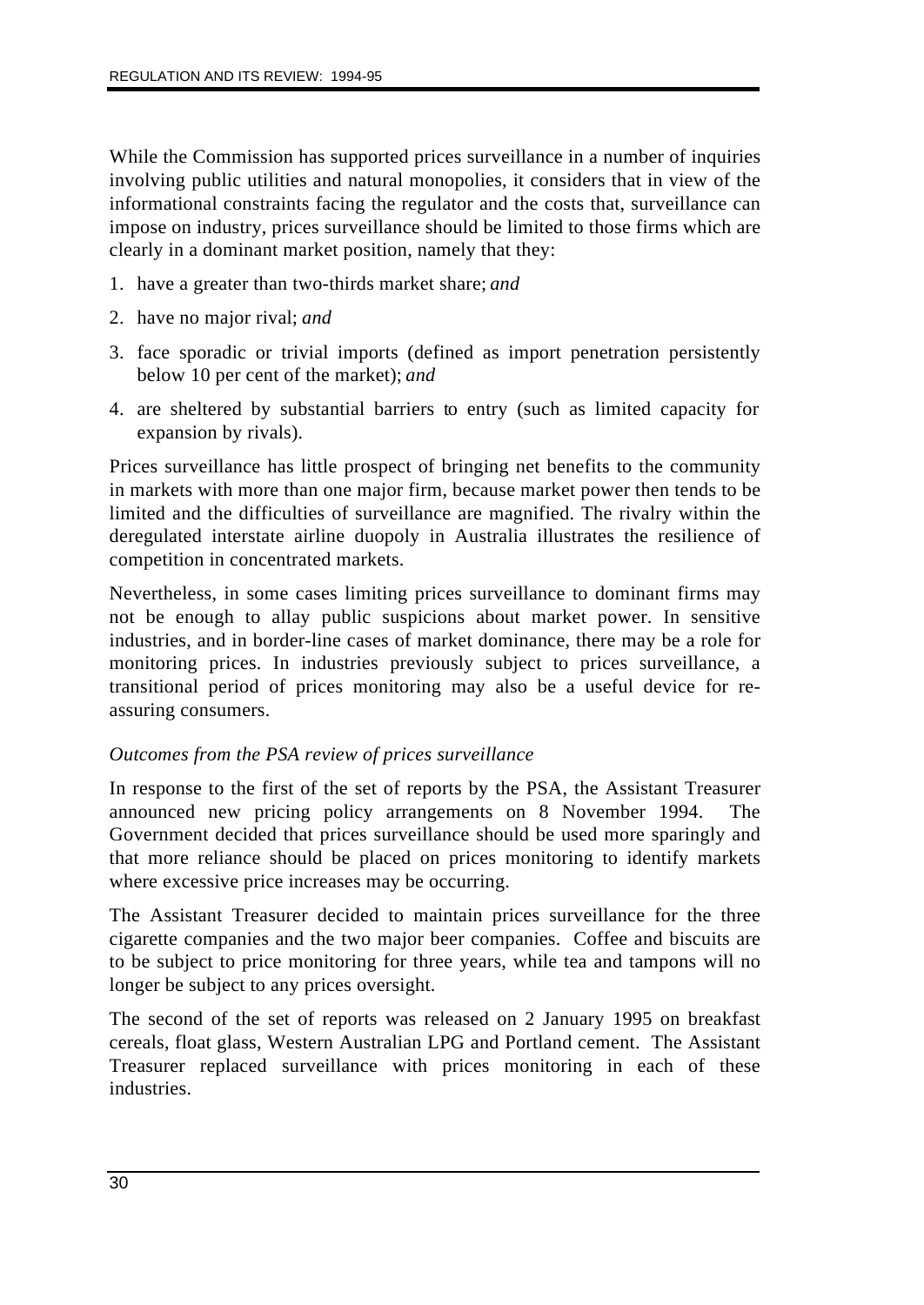The third set of reports was released on 2 July and recommended that: 'two more companies should join the 20 that have already been released from the price vetting regime.' (PSA 1995b, p. 16) The PSA also made the general comment:

As competition in the Australian economy intensifies, there is less need for government vetting of the prices charged by companies. There are more areas where market pressures can do the job of restraining price rises.

# *Retail banking fees and charges*

The concern expressed by many groups over increased bank fees and charges led the Assistant Treasurer to instigate (early in 1995) a public inquiry by the PSA into fees and charges imposed on retail transaction accounts by banks and other financial institutions. The ORR made a submission to this review, titled *Competition and Retail Banking* (ORR 1995b).

From a number of perspectives, there is now significant competition in the retail banking industry in Australia. No bank has significant market power on its own. Also, given the number of sellers of banking services, the diversity of banking products sold, and the demonstrated capacity for entry to and exit from the banking industry, the pre-conditions for collusion among banks are not present. An indication of the competitiveness of the retail banking industry in Australia is that consumers in most parts of Australia can choose between many different banks and the competitive fringe of operators providing banking services. Although some areas (eg country towns) may have a more limited choice, the advent of technology based services (eg telephone banking) enhances consumer options even in poorly serviced areas.

Prior to deregulation, the Australian retail banking system was characterised by a high number of cross-subsidies amongst different categories of consumers. Bank income was derived largely from interest rate margins (and prior to the early 1970's from a fixed margin charged on foreign exchange dealing). There were few specific fees. This was inefficient and penalised some consumers. Since deregulation, fees and charges have increasingly been applied on transaction accounts, and the proportion of income from interest rate margins has declined.

While enhancing economic efficiency, the introduction of bank fees and charges can potentially impose a disproportionate burden on those with low incomes, such as social security beneficiaries and students. However, the banks currently exempt from fees and charges most potentially disadvantaged groups within the community. In addition, there are several avenues open to consumers to minimise or eliminate the impact of the current structure of fees and charges.

The structure of bank fees and charges could change in the future. Should this result in a stronger case for government intervention on equity grounds, the ORR concluded that an efficient approach would involve a 'community service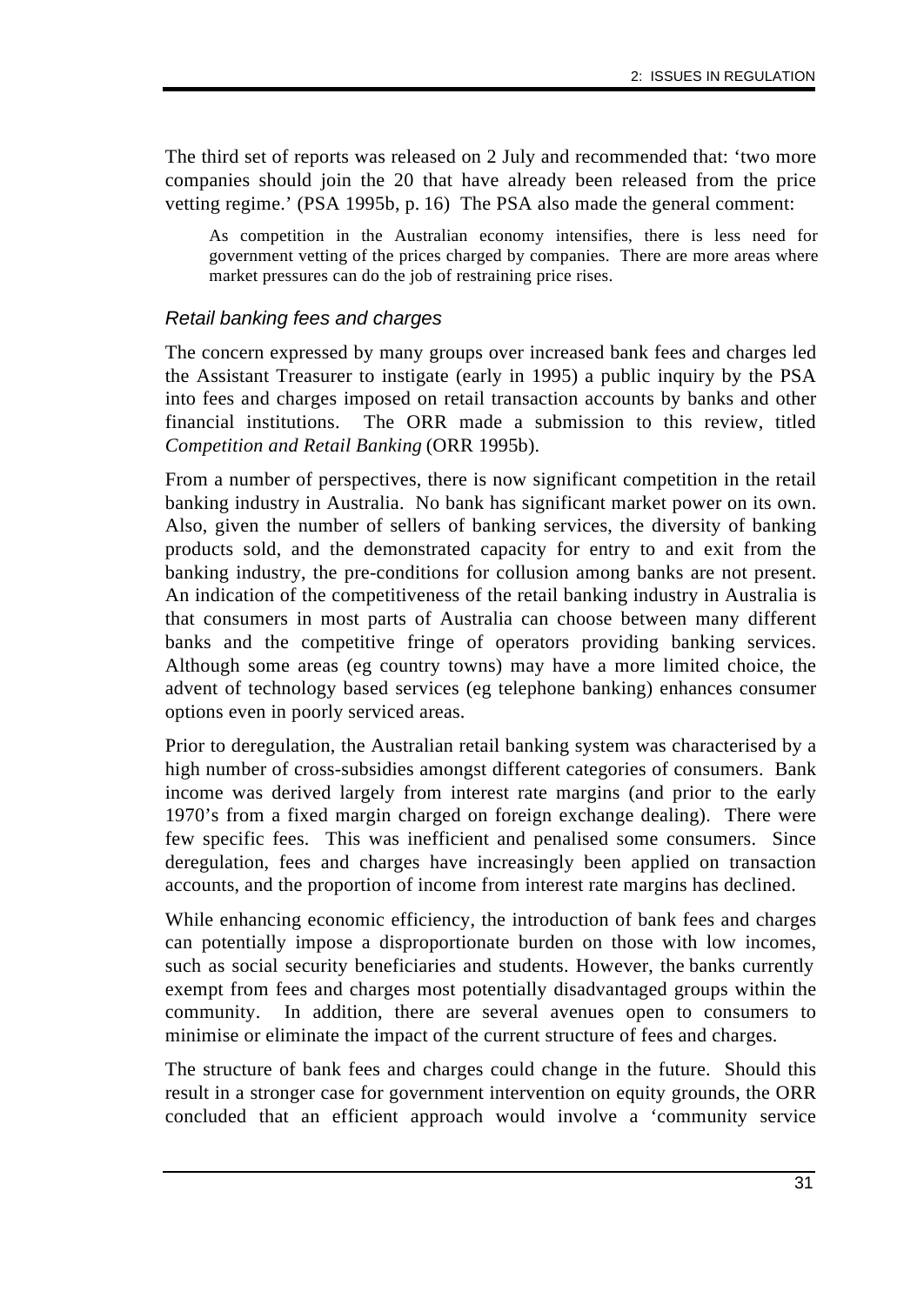obligation' on banks to provide specific groups of customers with free basic banking services, as long as the Commonwealth Government reimbursed the banks for the costs of doing so.

The PSA recently reported to the Assistant Treasurer that the current fee structure is inefficient and sends the wrong signals to the public and recommended that financial institutions should change the fees they levy on retail transaction accounts so that fees are no longer skewed towards the account-keeping part of the fee. The report contained 27 recommendations, including:

- that financial institutions review and adjust their fee structures to achieve better relativity between the fees and the costs of the individual components of account products;
- that institutions give priority to restructuring fees rather than increasing them;
- that governments directly address a comprehensive policy approach, including the issue of community service obligations, to the problem of essential services provision to remote communities, given trends to rationalisation of privately provided services (including banking), and commercialisation and privatisation of many government services;
- that the Australian Bureau of Statistics consider the inclusion of the retail transaction account fees, charges and transaction taxes combined in the consumer price index;
- that State and Territory Governments enact legislative changes to remove barriers to credit unions and building societies accessing a range of deposit and investment funds;
- that financial institutions show on account statements, and at ATM and branch locations, the basis on which fees are calculated and provide information as to how fees can be avoided; and
- that the Minister formally direct the PSA to monitor and regularly report on the financial services industry in relation to retail transaction accounts for a period of three years. (PSA 1995b)

# **2.2.2 Labelling issues**

Labelling schemes are one instrument commonly used to overcome perceived problems in the consumer protection or safety areas. They potentially have the advantage of avoiding controls on manufacture or other more prescriptive measures. For consumers, labelling allows informed choice without necessarily constraining diversity. For instance, while irradiated food is presently banned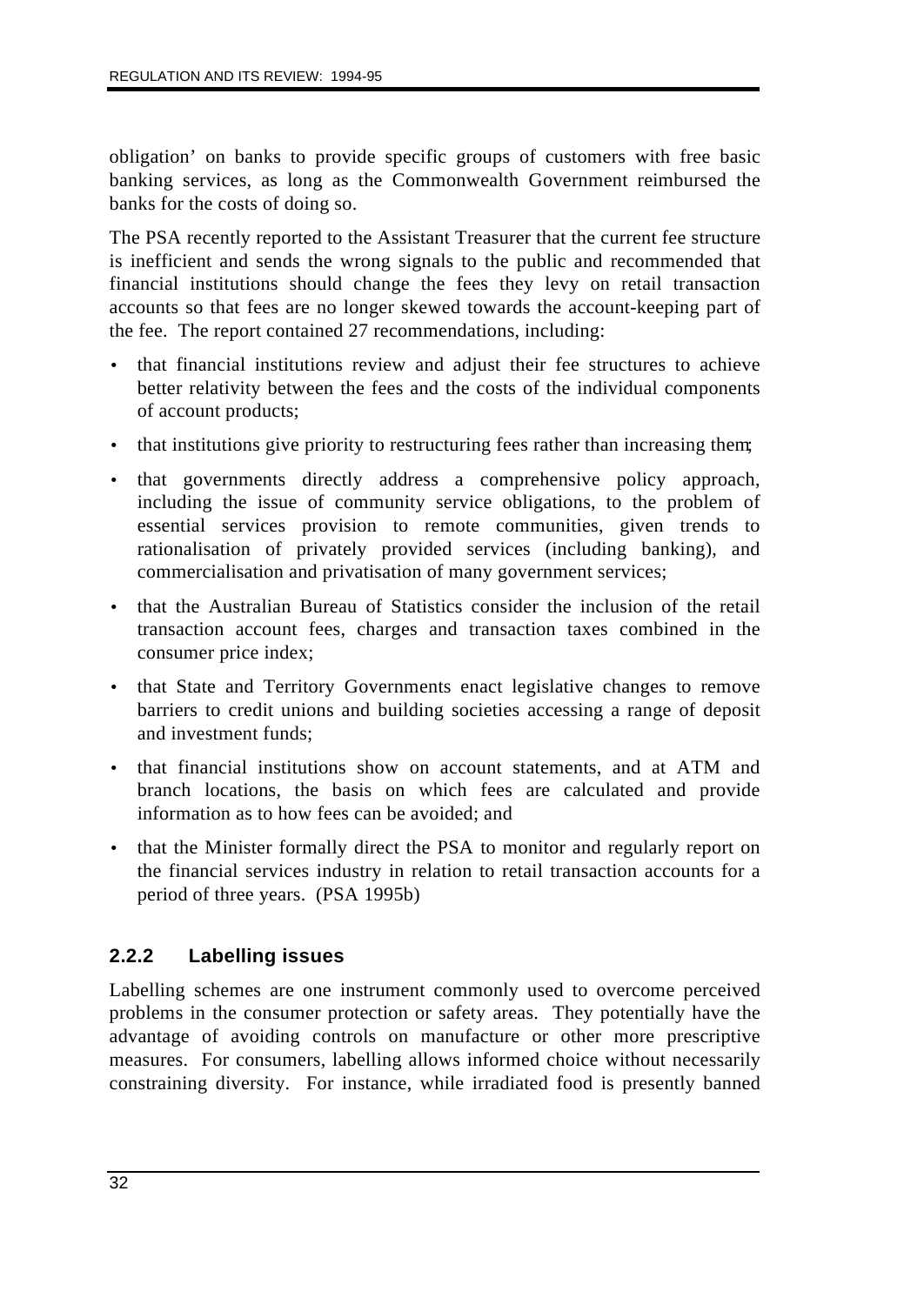from sale in Australia, the NFA is examining options such as allowing irradiated food to be sold provided that it is appropriately labelled.

However, labelling schemes are not costless. They usually involve expense for business and enforcement costs for government, and they may not be appropriate in all circumstances.

The benefits of labelling need to be balanced against the costs. In assessing the costs and benefits of any compulsory labelling scheme two prime questions are:

- do consumers want certain information to be a mandatory requirement on labels; and
- if so, can this information be conveyed accurately in a simple message?

Two recent labelling cases illustrate the issues that arise when considering this type of regulation.

### *Country-of-Origin Labelling*

In June 1994, the NFA released a Discussion Paper proposing that the Food Standards Code be varied so that:

- all packaged and most unpackaged foods would be required to carry a statement indicating the country or countries of origin;
- the terms 'produce' and 'product of' a country would mean that all major ingredients are from, and the processing of the food has taken place in, that country; and
- the term 'made in' a country could only be used if the food obtained its 'essential qualities' in that country.

Over 90 per cent of products contain information on a product's country-of-origin and recent research indicates that country-of-origin information is regularly used by consumers, but that there is confusion as to what different terms mean and a level of mistrust about origin claims. Many consumers believe at present that Product of Australia, and Made in Australia are synonymous (Yann 1995).

Much of this confusion arises because country-of-origin is a concept that is difficult to reduce to a few simple phrases with strictly assigned meanings. This is so because there are differing concepts of origin and differing uses to which the information is put. For instance, consumers may want to know where a product gained its 'essential character', or they may want to know the level of Australian value added, or where the ingredients came from. Some consumers are also concerned with the ownership of the company that produced the good. All these considerations make it very difficult legislatively to assign meanings to countryof-origin terms.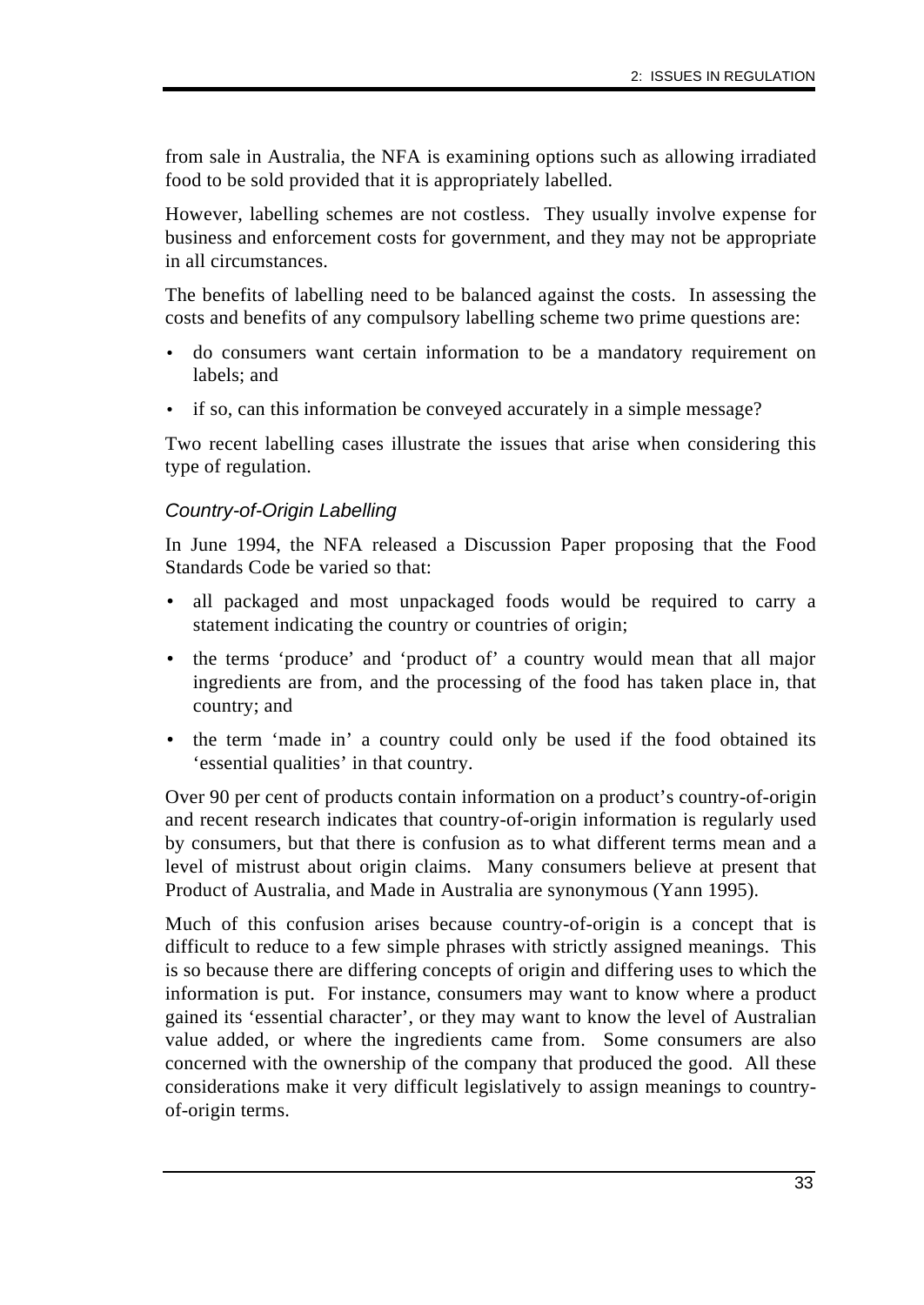This legislative difficulty is illustrated by the lengthy period in which the Government has been trying to come up with workable definitions of common origin terms. The National Food Authority received three applications to vary country-of-origin labelling of food products in September 1992. In October 1992 the Government established two working parties to examine country-of-origin legislation generally which led to the Introduction of the *Trade Practices (Origin Labelling) Bill* into the Parliament in March 1994. However, Parliament has not passed the Bill and it will not proceed at this time.

The Government has asked the NFA to recommence its consideration of the origin issue in relation to food. In August 1995, the NFA held a two-day workshop attended by industry, consumer and government representatives in an attempt to reach consensus on the issue. The NFA is expected to release a further draft proposal in September. It remains to be seen whether it is possible to improve on the current origin labelling requirements.

# *Standard Drink Labelling*

In 1991, the Ministerial Council on drug strategy made an application to the NFA requesting that standard drinks be considered as an additional form of alcohol content labelling on beverages. The NFA endorsed the proposed scheme.

Labelling alcoholic drinks with the number of standard drinks does not encounter some of the difficulties faced by county-of-origin labelling. The available research shows that the alcohol content of drinks is information routinely sought by consumers, particularly so where people need to know whether it is safe for them to drive a car. Standard drinks is a simple way of expressing alcohol content. Unlike country-of-origin concepts, a standard drink can be objectively defined (as 8 to 10 grams of alcohol). In conjunction with simple education campaigns, standard drink content is information which can easily be understood and processed by consumers.

The wider implications of labelling regulation are to be considered in the Industry Commission's current inquiry into Packaging and Labelling.

# **2.2.3 Occupational licensing**

Occupational licensing is a form of regulation that restricts entry to an occupation or profession to those who meet requirements stipulated by a licensing authority. Requirements can include educational qualifications or membership of professional associations, absence of a criminal record, possession of appropriate professional resources and materials, and subjective personal tests, such as whether an applicant is a 'fit and proper' person.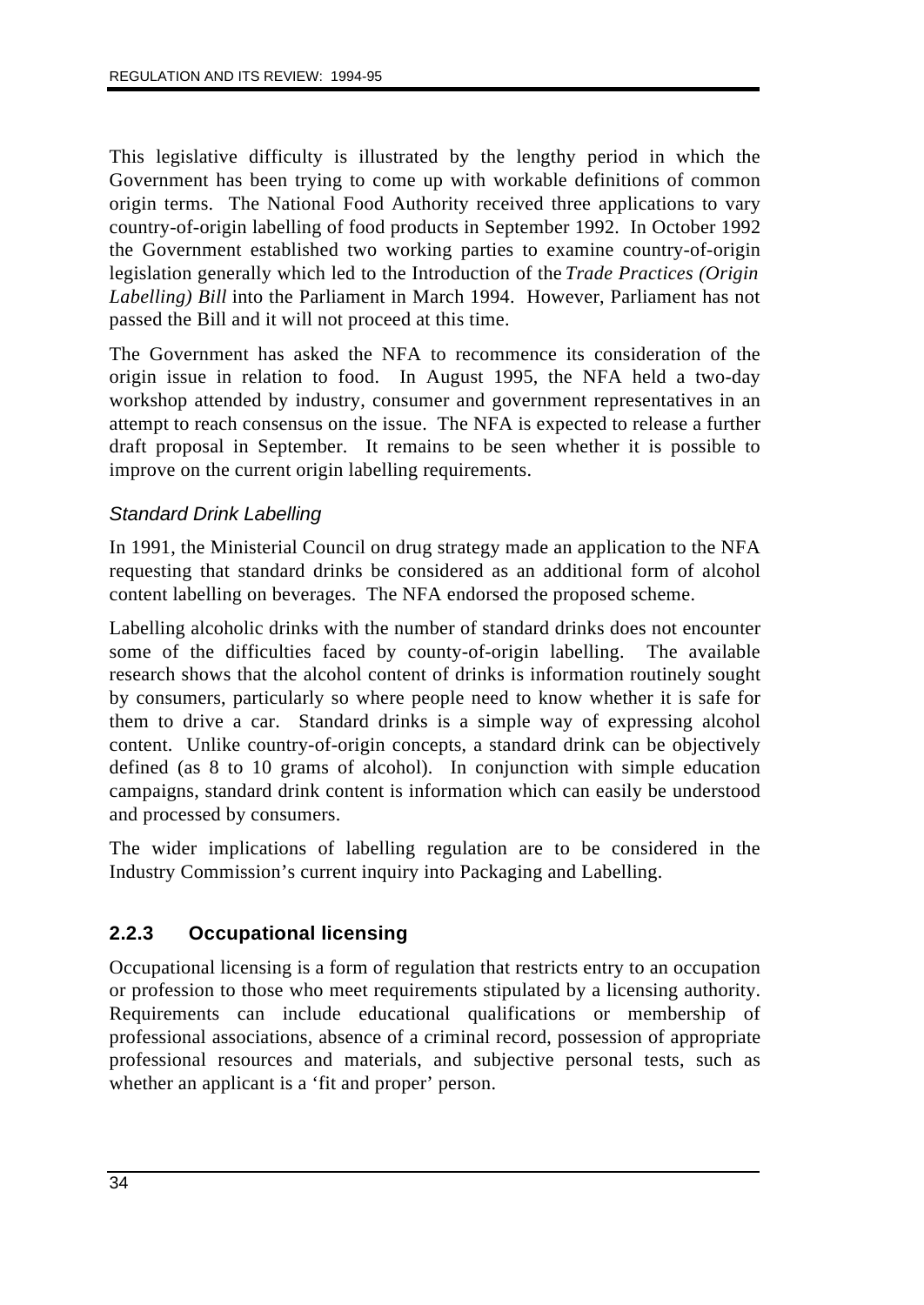Occupational licensing requirements apply in several occupations and professions, including the legal and medical professions, accountancy, taxation agents, media ownership, aviation pilots and heavy vehicle operation.

The benefits of occupational licensing are premised on judgements that market forces may not work efficiently in certain areas, and that it is better to exclude incompetent or dishonest practitioners from the outset rather than deal with the consequences of their actions later.

Occupational licensing provides some guarantee that services provided will be of a reasonably high quality. While consumers have a natural incentive to seek out goods and services with the price-quality combination they want, this is particularly difficult for consumers where the supplier has much more knowledge about the likely quality of a service before it is rendered. In those areas where such asymmetrical information is an important factor, occupational licensing will provide consumers with additional confidence in the service being purchased. A particular form of asymmetric information arises for the one-off purchaser who therefore cannot build up experience of a particular product or service.

Occupational licensing also reduces the likelihood of fraud by unscrupulous practitioners, and can provide greater assurance to non-contracting parties who may be incidentally affected by decisions taken on professional advice.

Most of the costs associated with occupational licensing come from:

- restrictions on entry which reduce the number of potential providers and weaken competition to the detriment of consumers;
- restrictions on the degree and nature of the services provided by the licensed occupations, eg advertising restrictions and partnership controls, which may operate against the interests of the more efficient providers and consequently also be to the detriment of consumers;
- requirements for licensed providers to satisfy a minimum level of expertise (eg. in some jurisdictions conveyancing can only be provided by lawyers), which restricts the supply of services and raises their prices; and
- administrative costs to government involved in establishing and running a licensing scheme or, if they are recouped by government as licensing fees, they are likely to result in higher prices to consumers.

A key issue is the extent to which the requirements set to obtain a licence accurately match the needs of consumers. However, higher standards generally result in higher quality *and* higher costs, and if standards to obtain entry into a profession are not necessary to carry out the functions at the level of quality desired by consumers, inefficiencies may result.

Also, less costly mechanisms may achieve similar results including: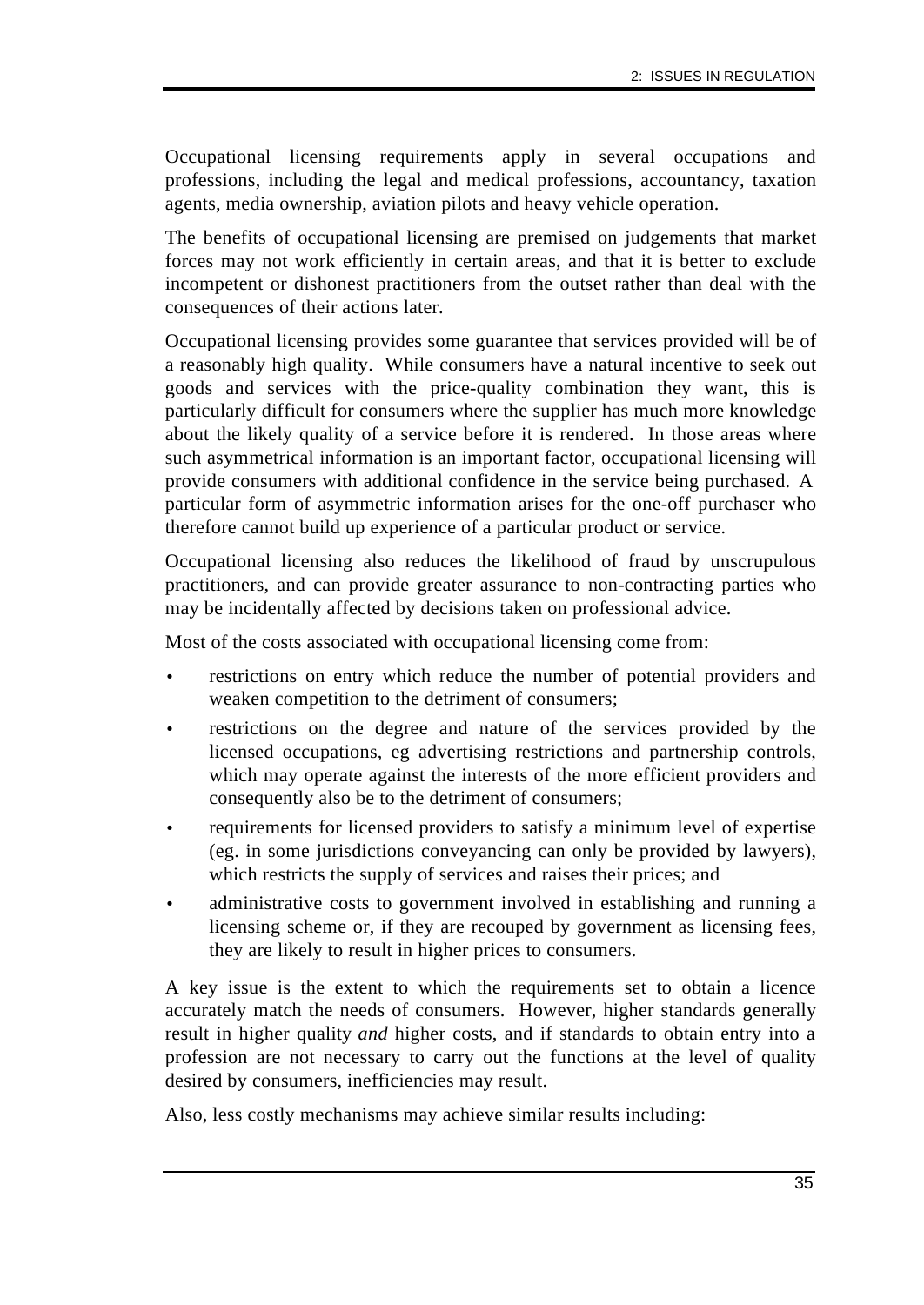- *use of existing laws*, including the consumer protection aspects of the *Trade Practice Act 1974* and relevant State Government legislation, to regulate the conduct of market participants;
- *enhanced information strategies* for consumers, including warnings on official forms, advertising campaigns and publication of pamphlets about specific professional/occupational services (possibly including indicative pricing schedules);
- *listing or certification schemes* which require practitioners to inform a central authority about matters such as name, address, business organisation, educational qualifications and previous experience in the industry, without specifying 'minimum standards'; and
- *negative licensing* where agents are not screened before starting to practise, but only prohibited from practising if shortcomings in their operations are identified such as violation of general consumer protection legislation.

These issues have arisen in two recent reviews of licensing arrangements to which the ORR has contributed — one applying to migration agents and the other applying to customs agents.

# *The migration agents registration scheme*

The Parliamentary Joint Standing Committee on Migration conducted a review of the scheme, commenced in 1992, which requires those providing migration advice to register as migration agents. The ORR's submission (ORR 1994a) described the economic effects of the scheme's registration fees and its quality assurance objectives, and the potential for it to be a barrier to potential new agents. Some alternative approaches to a registration scheme, such as consumer warnings and negative licensing, were presented.

The advantages of negative licensing are that it may avoid the administrative costs associated with the current licensing system; reduce the costs to practitioners of becoming registered as agents, and prevent the possibility that the current licensing scheme could be used as an undue barrier to entry to the particular profession.

# *The licensing of customs agents*

The Australian Customs Service requested advice regarding the desirability of continuing the registration of customs agents. The key issues in relation to this scheme include whether the present regulation of customs agents provides a sufficient consumer protection and quality control mechanism or whether the costs and restrictions imposed by the scheme exceed those benefits.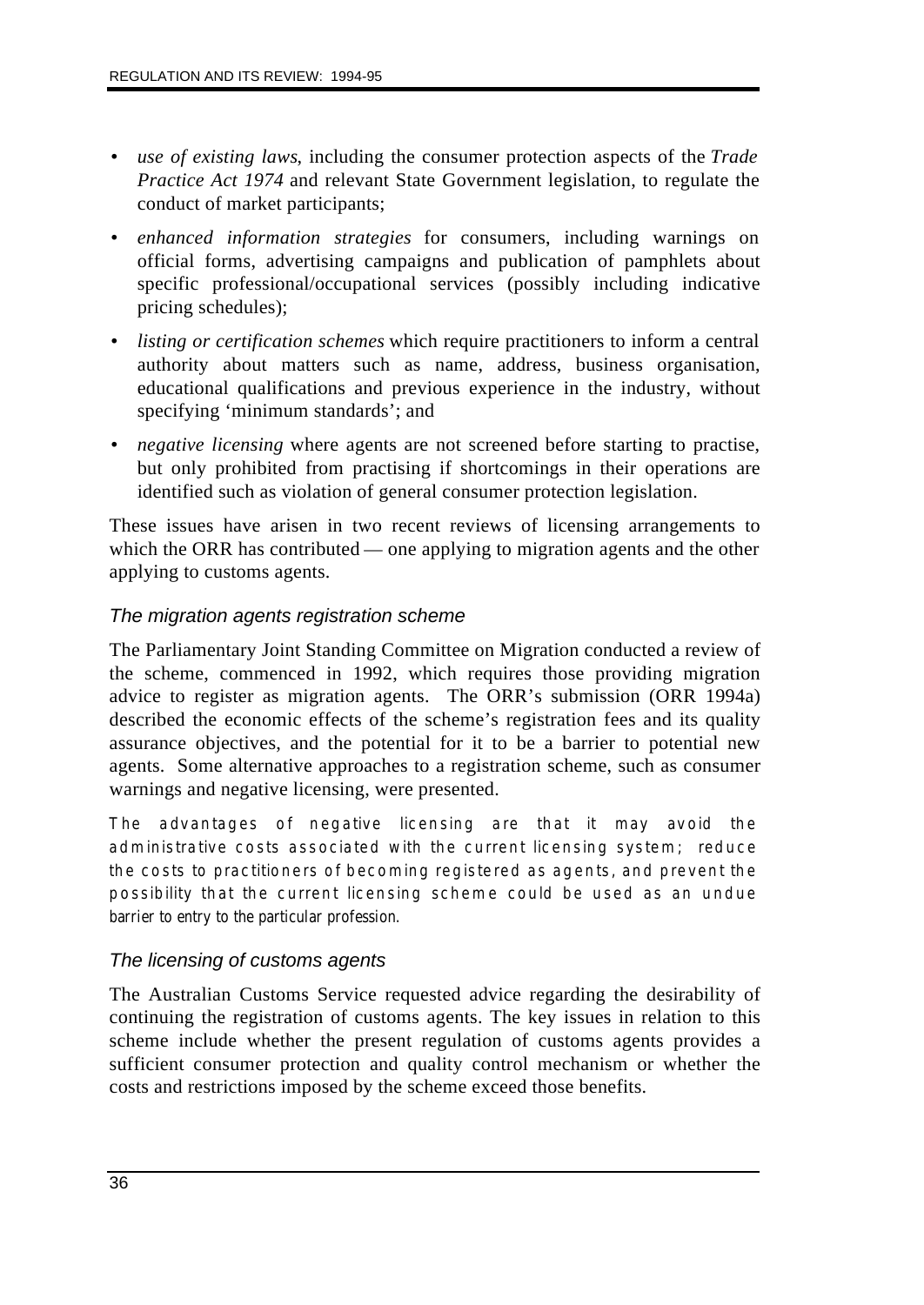There is some evidence that the present scheme does not provide such benefits sufficiently to justify the costs and restrictions imposed on those who may desire to practise this occupation, and that alternatives to the current scheme could be considered. These include issuing consumer warnings and better information, through to a negative licensing arrangement.

### *The licensing of financial/securities advisers*

The Australian Securities Commission is currently reviewing its licensing arrangements for securities advisers and has sought public comment on the most appropriate arrangements. This is discussed more fully in section 2.3.1.

### *Government reforms with implications for occupational licensing*

The Commonwealth and State Governments have made some reforms to occupational licensing and the regulation of the professions. These include mutual recognition and a review of partially registered occupations, as well as the new competition policy legislation.

### *Mutual recognition and a review of partially registered occupations*

In May 1992, the Heads of Government agreed to arrangements designed to promote freedom of movement of goods and service providers within Australia. These arrangements involved the Commonwealth enacting the *Mutual Recognition Act 1992,* which came into force on March 1993. The States and Territories were to refer power to the Commonwealth to ensure that a person registered in one or more jurisdiction would be accepted as qualified in all other jurisdictions. However, it was recognised that for some occupations, registration was required in some States and not in others and that such inconsistencies were a barrier to freedom of movement of practitioners across jurisdictional boundaries.

With a view to eliminating such inconsistencies, the Vocational Education, Employment and Training Advisory Committee (VEETAC) Working Party on Mutual recognition has conducted a review of 'partially registered occupations'. While the primary purpose of the review was to reduce administrative barriers to mobility between States, there was a presumption in favour of deregistration in all States unless an overwhelming case for continued registration could be found. The key criteria for continued registration are public health and safety, and consumer protection. The results of the review should become public later this year.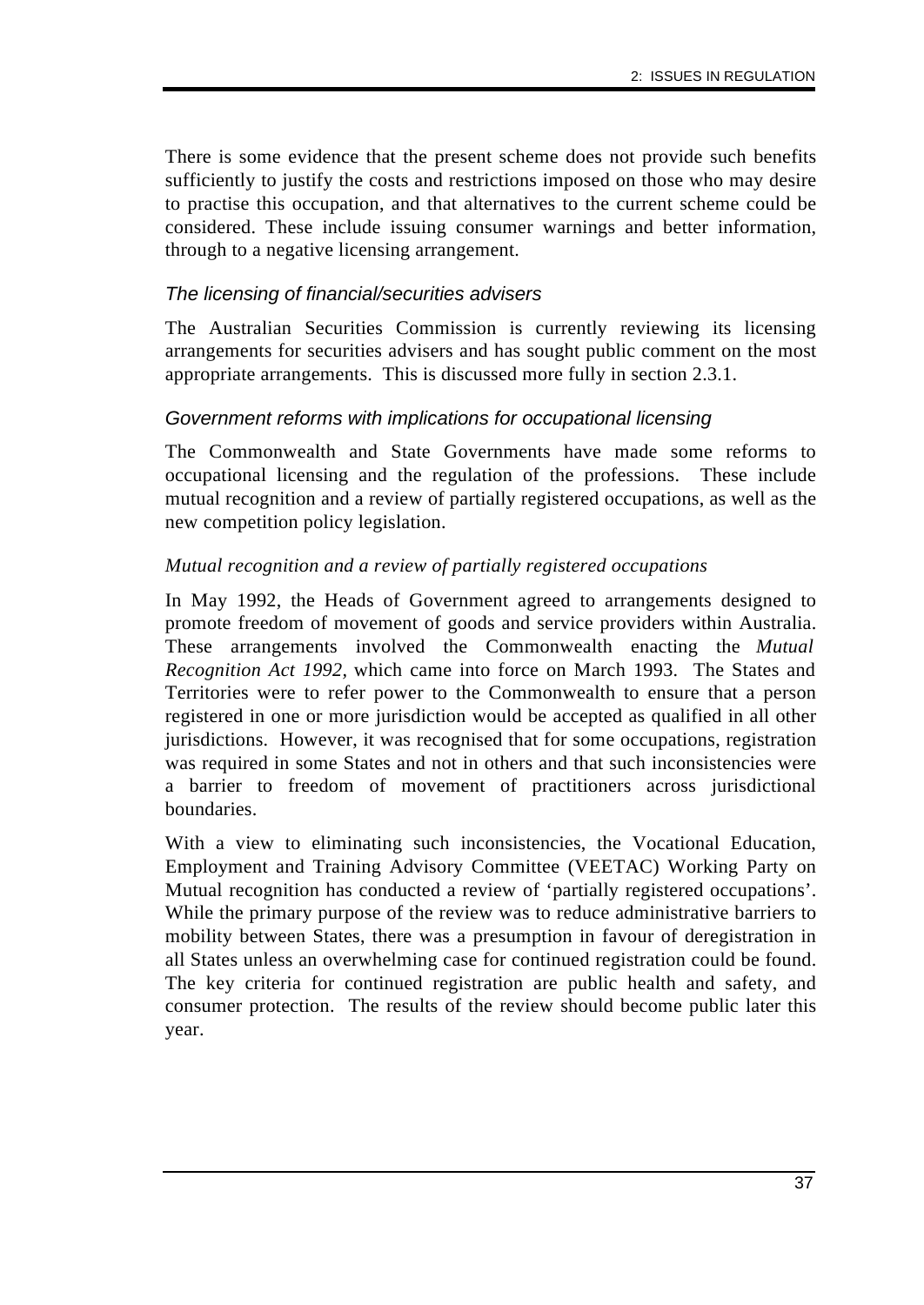# *National Competition Policy*

As part of the implementation of the report on *National Competition Policy* (Hilmer 1993) each jurisdiction has agreed to review its existing anti-competitive legislation and related regulatory arrangements. It is expected that anticompetitive occupational licensing arrangements will be subject to scrutiny under these agreements and will be subject to the provisions of the competition law (IC 1995, pp 103-115).

In the past, some occupations and professions have been found by the Trade Practices Commission (TPC) to have engaged in anti-competitive practices, some of which may have been sanctioned by government regulation, while others have been imposed by professional associations or by 'custom and practice'. In particular, the legal profession had been identified by the TPC as having significant potential for reform (See TPC 1992).

# **2.3 Some sectoral issues**

# **2.3.1 Regulation of Australia's financial system**

The Australian financial sector — with assets exceeding \$850 billion in 1993-94 — has experienced continued rapid growth, product innovation, technological change, internationalisation and significant deregulation, enhancing consumer choice.

There has also been an expansion of new or amended regulations. While there is some variation, in broad terms the goals of the regulators are to ensure that the financial system is efficient, flexible, competitive, is characterised by predictable and stable growth and meets prudential standards.

In contrast to some Scandinavian countries and Canada where one agency is responsible for regulating the entire financial system (CFS 1994), the Australian financial system is regulated by several agencies. Table 2.2 shows the functions and activities of six key regulators.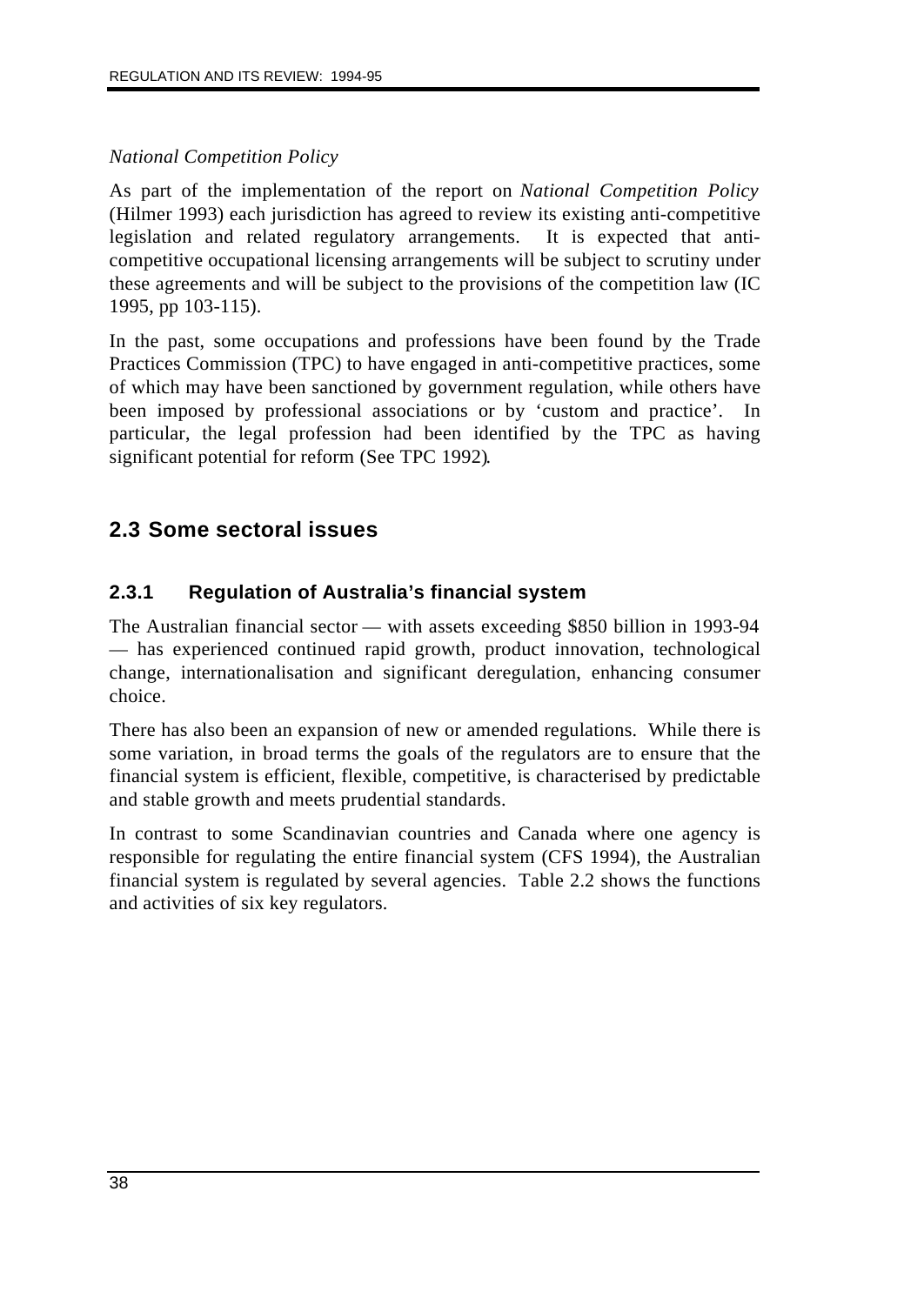| Regulator                                                               | <b>Functions and activities regulated</b>                                                                                    |  |  |
|-------------------------------------------------------------------------|------------------------------------------------------------------------------------------------------------------------------|--|--|
| Reserve Bank of Australia (RBA)                                         | Promote stability in the Australian financial<br>system and regulate the conduct of banks.                                   |  |  |
| Australian Securities Commission (ASC)                                  | Administer the Corporations Law.                                                                                             |  |  |
| Insurance and Superannuation Commission<br>(ISC)                        | Supervise insurance and superannuation entities.                                                                             |  |  |
| Council of Financial Supervisors (CFS)                                  | Facilitate coordination and cooperation between<br>financial regulators.                                                     |  |  |
| <b>Australian Financial Institutions Commission</b><br>(AFIC)           | Ensures compliance of building societies and<br>credit unions with prudential standards and<br>practices determined by AFIC. |  |  |
| <b>Australian Transactions Reports and Analysis</b><br>Centre (AUSTRAC) | Identify financial activity related to tax evasion<br>and major crime by monitoring financial<br>transactions.               |  |  |

# **Table 2.2: Key regulators of the Australian financial sector** 11

As well as these organisations, there is a number of self-regulating institutions, including the Australian Stock Exchange and the Sydney Futures Exchange. Some industry associations also provide dispute resolution mechanisms. Examples include the Bank Ombudsman and complaints resolution schemes operated by the Financial Planning Association of Australia Ltd and the Life Insurance Federation of Australia. Self-regulation is also undertaken by professional associations such as the Institute of Chartered Accountants, the Insurance Council of Australia Limited and the Australian Society of Certified Practising Accountants.

### *Recent regulatory developments in the Australian financial system*

In the 1980s, Australia's financial system underwent major change, largely driven by the reform of anti-competitive regulation. Following the corporate failures in the late 1980s, new regulatory regimes have been implemented aimed

 $\overline{a}$ <sup>11</sup> Some areas of the financial market, such as trustee companies, friendly societies, credit unions and building societies, are regulated primarily by State agencies (CFS 1994, pp. 35-36).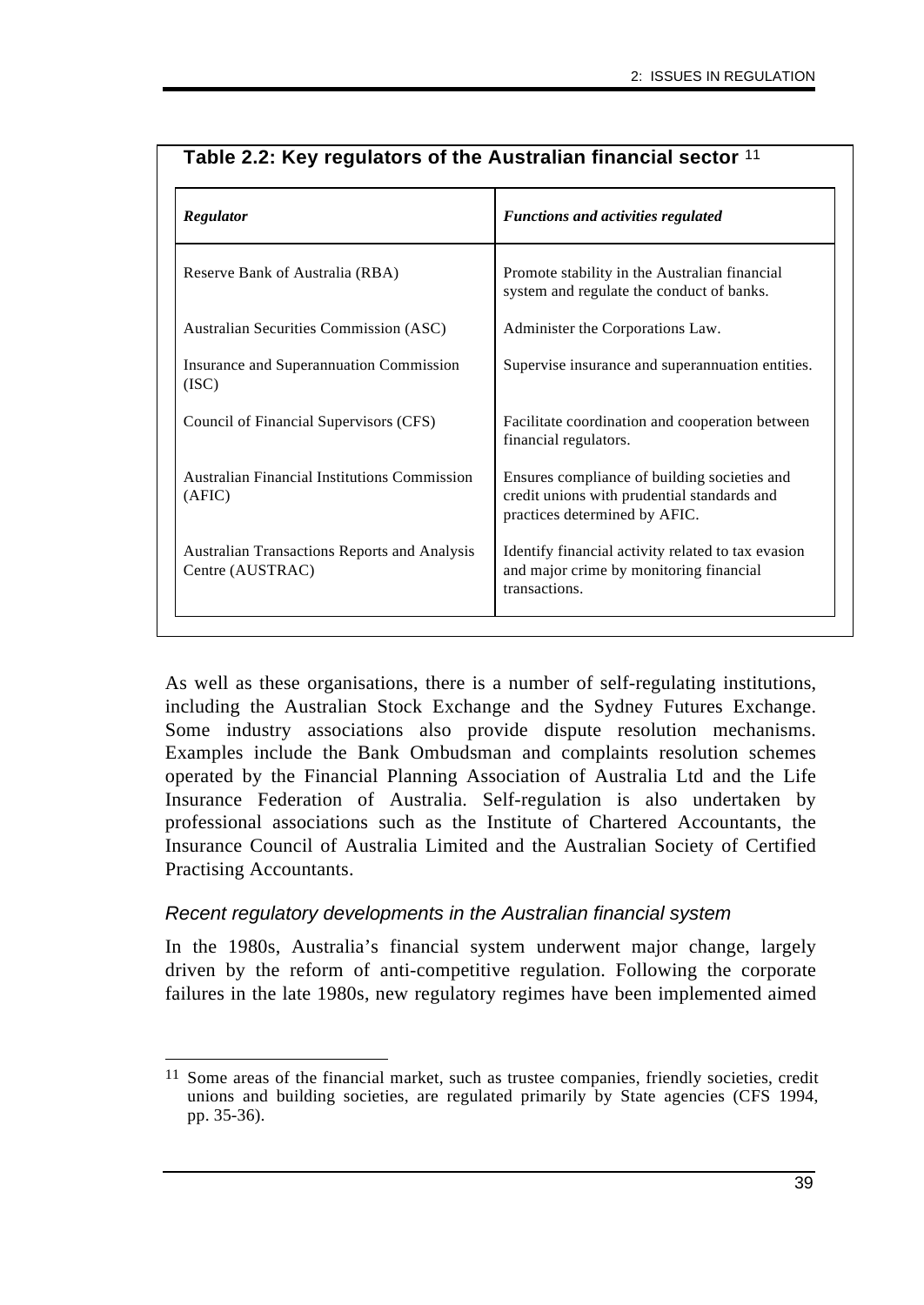at enhancing corporate accountability and disclosure. A number of these involve self-regulation, based on codes of conduct.

Changes in regulations of the financial sector have included enactment of the *Corporate Law Reform Act 1992*, which addresses the issue of 'passive directors' by introducing an objective test for the director's duty of care. It also introduces provisions to regulate the relationship between a company and its directors and related corporations, prohibits loans by a company to its directors, provides for enhanced disclosure relating to potential and real conflicts of interest by directors and contains sweeping reforms to the insolvency provisions (Lavarch 1995, pp. 3-4).

Subsequently, the *Corporate Law Reform Act 1994* enacted a new and enhanced disclosure regime, and changed fund raising provisions. The Corporations Law will also be progressively extended to include building societies and credit unions. In addition, the Attorney-General's Department is coordinating the Corporations Law Simplification Program which seeks to simplify and improve the Corporations Law. (See Appendix C for more information.) The Attorney-General referred to the 'unnecessary complexities that currently make the Corporations Law almost unintelligible to the ordinary user' (Lavarch 1993).

The thrust of the new regulation of the financial sector has been to ensure that supervision remains effective, that institutions have an adequate capital base and that decision making is improved through high quality and timely information being made available to consumers, shareholders, managers and regulators. Much regulatory activity has focused on the new, high growth financial markets and activities, such as derivatives and regulation of superannuation.

One key concern of industry participants is that self-regulation and Codes of Conduct — while being useful alternatives to direct legal or rules based regulation — transfer the direct administrative costs of regulation from public sector regulators to industry participants. Thus, many industry associations now have to incur the cost of administering Codes of Conduct etc, whilst their members continue to incur costs complying with regulations and such Codes. It is also important to ensure that the administration of such Codes is transparent. It is possible that Codes of Conduct provide private sector organisations with a monopoly over regulation making and administration, with the risk that these act as barriers to entry.

Recent developments in financial sector regulation include the proposals to allow non-bank financial institutions to issues cheques directly to consumers and separate reviews of the regulation of financial advisers and derivatives. addition, the PSA released its report on retail banking charges and fees in July 1995 (see section 2.2.1 for more information). A recurring theme in these areas is the complexity, and at times conflicts, created by having many regulations and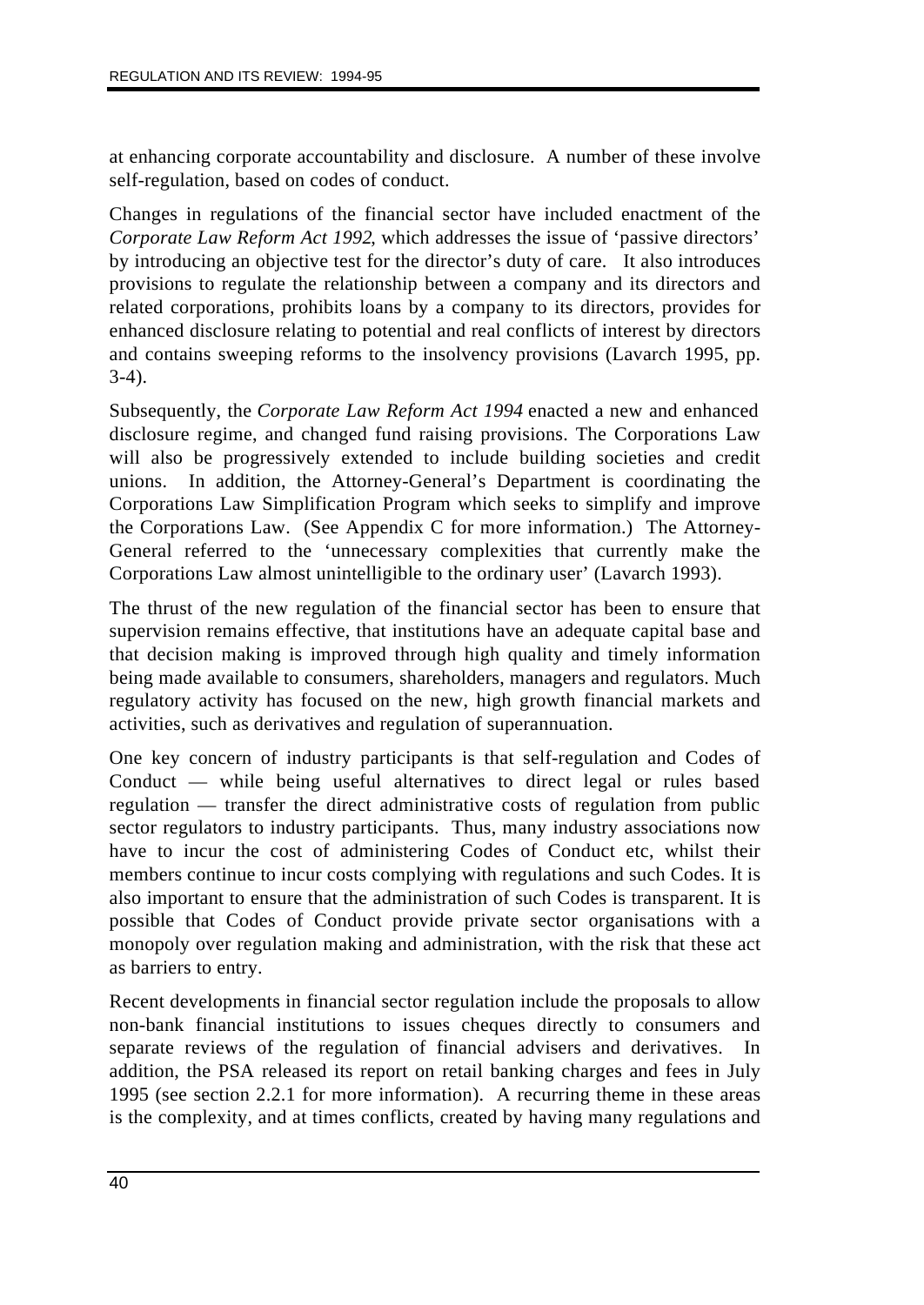regulators in this field. There is a risk of inconsistent regulation and overregulation.

### *Cheque issuing rights for non-bank financial institutions*

The *Cheques and Payments Orders Act 1986* prohibits building societies and credit unions from issuing cheques directly to consumers. Rather, these institutions can only issue cheques via banks, thus incurring additional administration costs and having to advertise on their cheques the names of a competitor (ie the bank issuing the cheque).

This regulation restricts competition between financial institutions and reduces consumer choice. Indeed, the Report of the House of Representatives Standing Committee on Finance and Public Administration, *A Pocket Full of Change* (1991), criticised this prohibition as a significant barrier to competition.

On 7 July 1995 the Attorney-General announced that amendments to the *Cheques and Payments Orders Act 1986* would be introduced in the Spring 1995 session of Parliament, to allow credit unions and building societies to issue cheques under their own names or through special service providers (SSPs).<sup>12</sup>

The proposed changes are supported by the RBA and the TPC. The ORR also supports this proposal, since regulatory arrangements under the AFIC are now similar to those pertaining to banks and there is no justification to continuation of this prohibition. In addition, the proposed reform will enhance competitive neutrality — consistent with the thrust of the proposals of the report on *National Competition Policy* (Hilmer 1993) — and provide benefits to consumers through enhanced competition and choice.

### *Regulation of financial/securities advisers*

There has been rapid growth in the financial advice sector of the economy over the last decade. Since deregulation consumers have been able to choose between a greater variety of financial products. This has been matched by the growth in the number of organisations providing financial advice. Financial advice is provided by a wide range of organisations and individuals, both in Australia and overseas. It can be sourced from computer software, media reports, banks, solicitors, insurance companies, real estate agents, stock brokers and other financial advisers. Some advisers provide advice about a narrow range of products, such as real estate agents or share brokers, whilst others provide wide ranging advice.

 $\overline{a}$ 12 SSPs are industry bodies that can be established by credit unions or building societies to provide centralised treasury, payments and other financial services to members.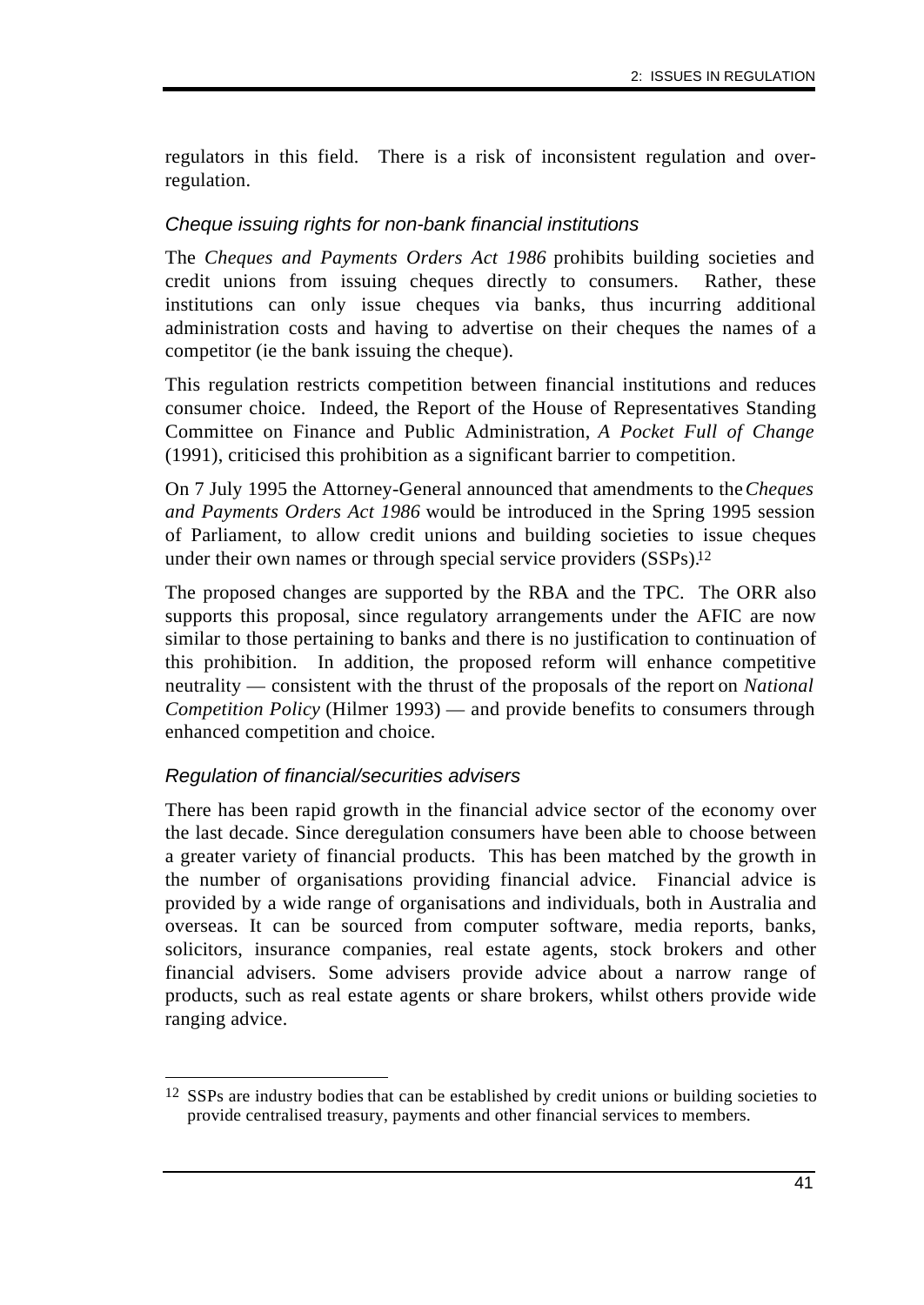There has been some community pressure for further regulation of financial advisers to protect investors and enhance public confidence. Prudential supervision of financial advisers is provided primarily by the ASC and the ISC. In addition to these two key regulators, prudential supervision by the RBA and AFIC can also impact on the conduct of financial advisers.

The ASC regulates financial advisers, who are required to have a licence. Such licences are allocated according to established criteria, including level of education, integrity and experience, and require minimum standards. In February 1995 the ASC Licensing Review Task Force released an Issues Paper on the regulation of financial advisers. This paper assessed possible changes to the licensing regime and also considered self-regulation.

In its submission to this review, the ORR supported the objectives of the review to promote high quality advice, reduction of risks and increased public confidence. The ORR highlighted alternatives to licensing (such as reliance on the *Trade Practices Act 1974;* strategies for improving the flow of information between regulators, consumers and service providers; restrictions on advertising; and other mechanisms such as listing of advisers in centralised data bases and coregulation) and suggested the costs and benefits of the proposed regulations and alternatives be considered by the  $ASC<sup>13</sup>$ . The ASC review of regulation of financial advisers released a draft report in August 1995 which proposed providing information and education programs for consumers; strengthened dispute resolution mechanisms and new minimum standards; and

 $\overline{a}$ <sup>13</sup> The ORR also discussed specific issues pertaining to licensing including: measuring the quality of advice; regulation of professions at the margin that can sometimes provide advice (such as the persons working in the media or solicitors); the adequacy of resources of advisers and the advantages of professional indemnity insurance over the existing \$20,000 security bond requirement.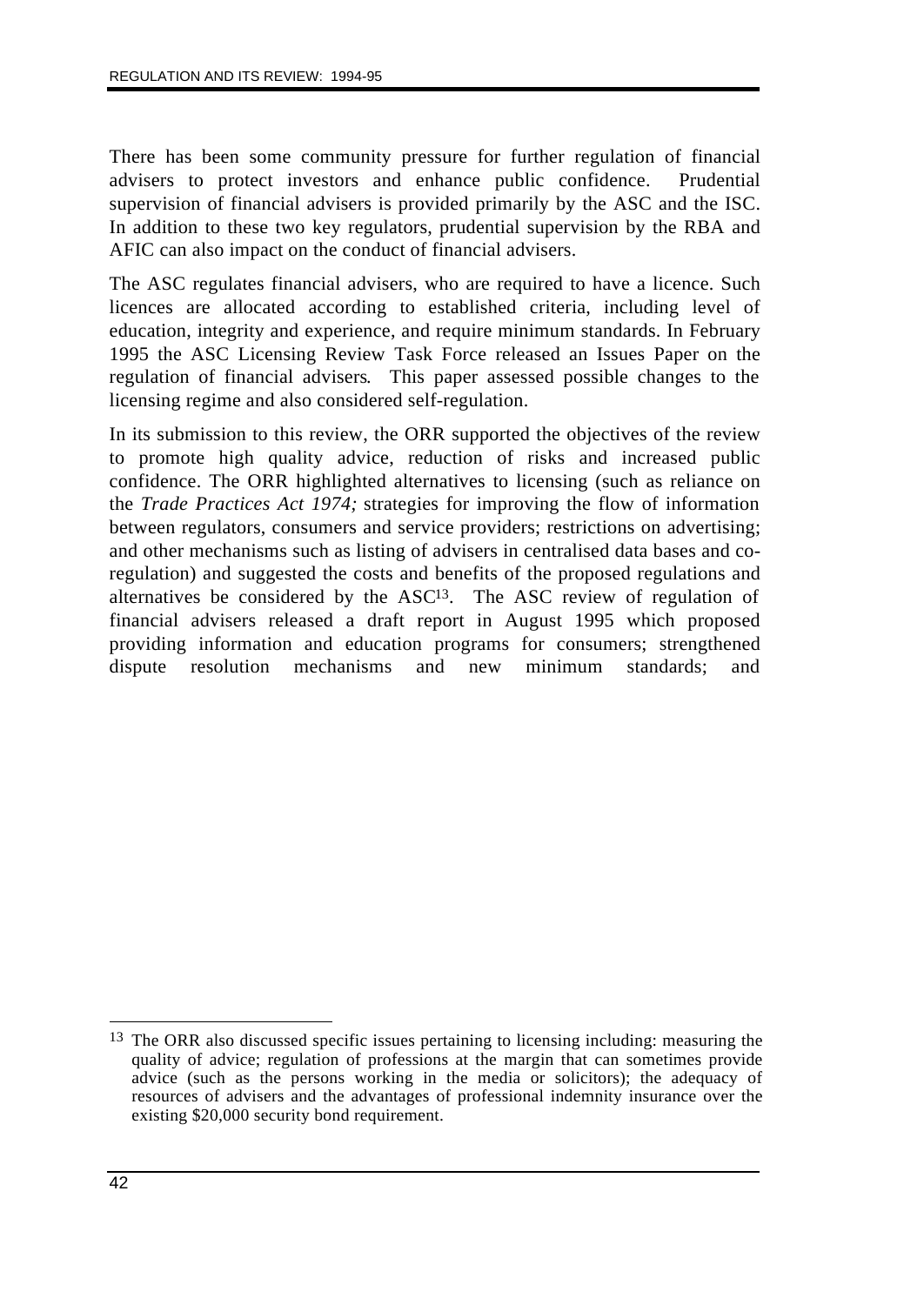mechanisms that could — over time — lead to increased self regulation and a reduced role for the ASC. A final report is due in November 1995.

The ISC regulates advice relating to superannuation, life insurance and general insurance and it is also reviewing a Code of Practice for *Sales Practices and Customer Complaint Handling in the Life Insurance Industry*. An Industry Working Group was asked by the Parliamentary Secretary in early 1995 to review the Code and this Group reported back in June 1995. The ISC released a final Code on 3 August 1995 (ISC 1995c).

Other public bodies are involved in aspects of financial advice through their consumer protection role. For example, sections of the *Trade Practices Act 1974* deal with misleading and deceptive conduct. In addition, complaints can be assessed by the Superannuation Complaints Tribunal and State based consumer complaints tribunals. Disputes can also be handled by various self-regulation regimes, such as the Bank Ombudsman, Life Insurance Federation of Australia dispute resolution and complaints scheme, and the Financial Planning Association of Australia Limited complaints scheme. Other product specific dispute handling processes include those covering real estate agents and solicitors.

While there is general agreement amongst financial advisers that standards of advice should be improved and that consumers should always be able to obtain independent, honest and competent advice, there is less agreement about the best regulatory approach to attain such goals.

Some industry groups, including the Financial Planning Association of Australia Limited, expressed concern that there is scope for overlap and inconsistency between regulators and regulations. With a number of product specific regulators and complaint resolution processes, financial advisers face products with different regulatory obligations. There are also alternative dispute resolution processes available to consumers.

### *Regulation of derivatives*

A derivative is a financial instrument that derives its value from the value of one or more underlying assets, reference rates or indexes. Derivatives have been used for decades for products, such as wool, to reduce financial losses from unexpected changes in prices. The potential for derivatives to increase financial risks was highlighted, most recently, by the collapse of UK based Barings Bank Plc. In recent years there has been greater focus on the regulation of derivatives.

The main regulators of the financial market are the RBA, the ISC, the ASC and the CFS. Each regulator has considered the problems which may arise from the misuse of derivatives.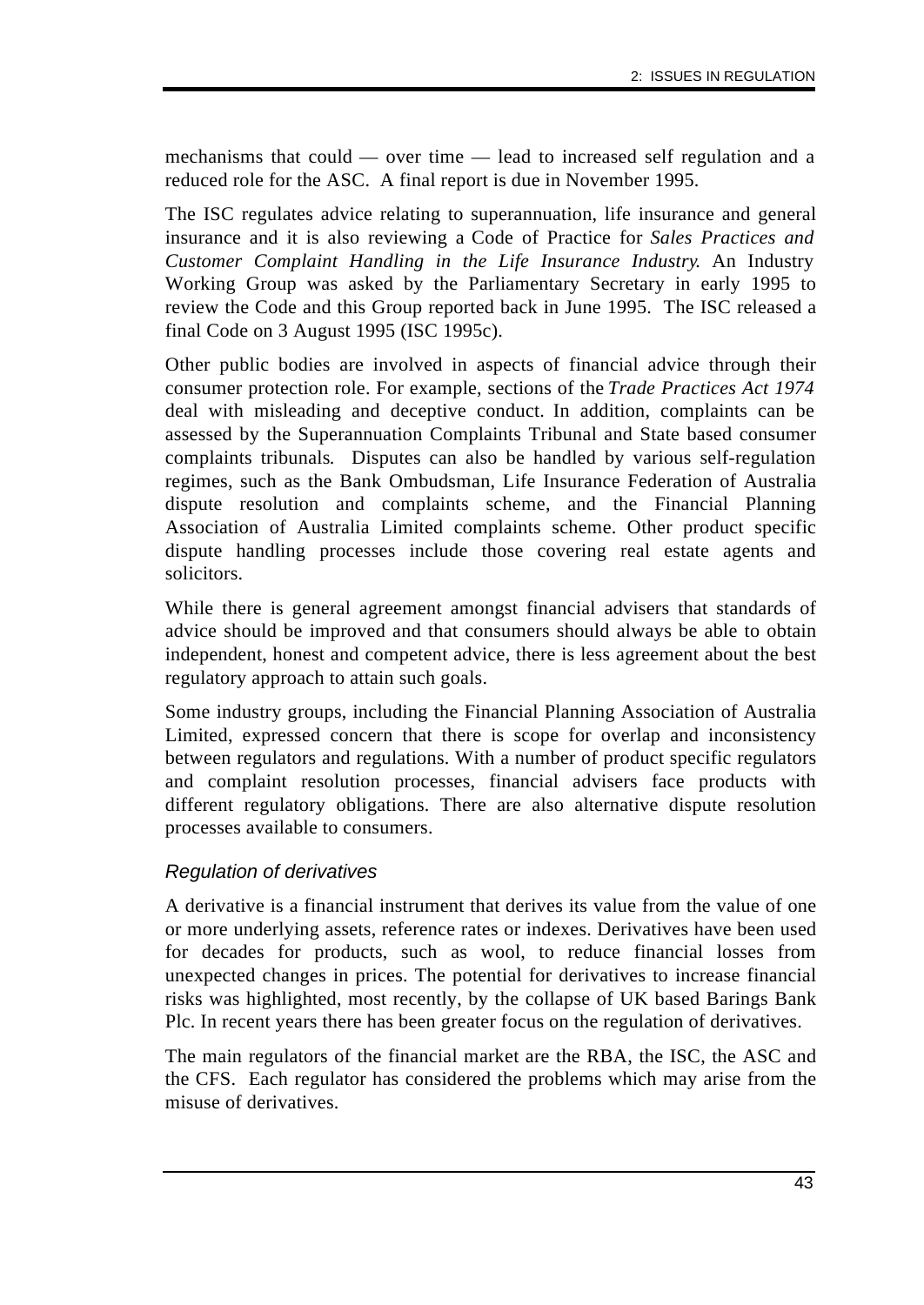The RBA regulates use of derivatives by banks through a disclosure based regime. Since 1988 capital requirements — which ensure that banks have access to capital commensurate with their risks — have included a minimum amount against counterparty failure through use of derivatives. The Basel Committee on Banking Supervision has worked to expand capital adequacy arrangements arising from price movements, including movements related to derivatives trading. In 1994 the RBA implemented a visits program to banks to review use of derivatives, to learn about the approach of each bank and ensure that banks have in place systems and controls to address market risks created by derivatives. In addition, the RBA has required improved disclosure in published accounts, consistent with the approach recommended by the Bank of International Settlements, the central bankers' bank (RBA 1995).

The ASC is responsible for promoting efficient and fair markets in financial products, including derivatives. The ASC regulation of derivatives is based on disclosure standards and 'best practice' internal risk management. In May 1994 the ASC released a report on *Over-the-Counter Derivatives Markets*.

In 1995, the ASC endorsed a statement prepared by the Australian Society of Corporate Treasurers which established new minimum disclosure standards for accounts ending 30 June 1995. The ASC also encouraged entities to adopt industry best practice guidelines. In addition, on 20 June 1995 the ASC endorsed an Australian Accounting Standards Board and Public Sector Accounting Standards Board Exposure Draft, on the presentation and disclosure of financial instruments for derivatives and other products. The approach of the ASC to the regulation of derivatives was outlined by its Chairman, Mr Alan Cameron in a speech to the Institute of Chartered Accountants:

In my view, a knee-jerk regulatory response to these issues would do little to mitigate the perceived risks and only serve to restrict the development of the financial markets. The philosophy underlying our approach to this issue is that mechanisms such as disclosure to the market, self-regulation, education and cooperation with industry bodies are more effective regulatory tools than increased prescription and prohibition. (1995, p. 6)

The ISC regulates the use of derivatives in the superannuation, life insurance and general insurance sectors. In March 1995, the ISC released three Discussion Papers dealing with the regulation of derivatives for these sectors. These papers put forward a number of options for changes in the regulation of derivatives, along with ISC proposals. The ORR  $-$  in its submission to the ISC  $-$  agreed with the overall proposals in the three Discussion Papers (ISC 1995a, p.6; 1995b, p. 8; 1995c, p. 8) which are aimed at ensuring that superannuation entities, insurance companies and life insurance companies have in place adequate controls on the use of derivatives and adequate checks on compliance with those controls. However, the ORR pointed out that a little more information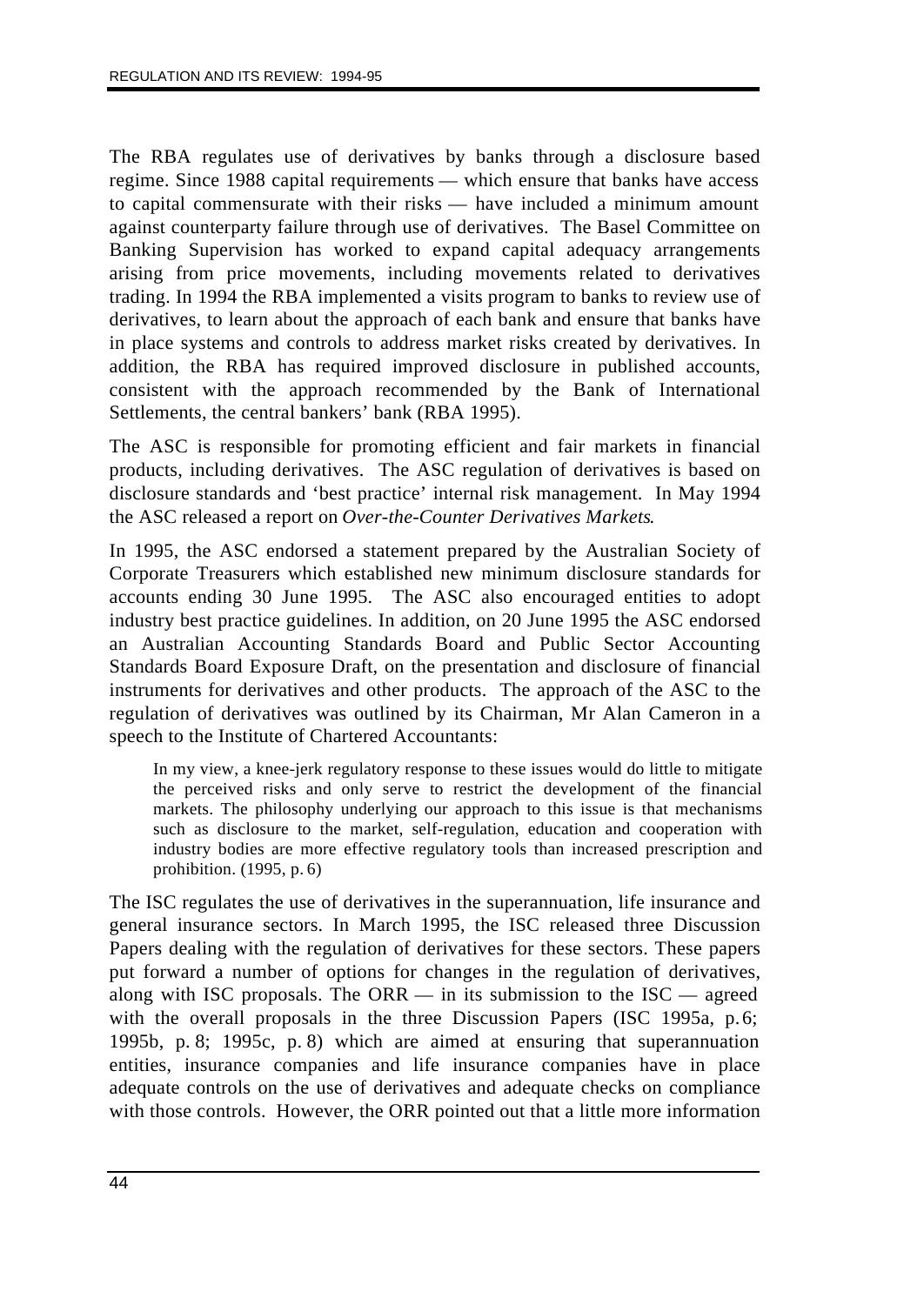about the costs and benefits of each option and that a systematic comparison of ISC proposals with the approaches adopted by other regulators would be useful. In addition, the ORR argued — in relation to superannuation funds — that:

... a prohibition on the use of speculative derivatives could be too wide, covering both use of highly leveraged derivatives — which arguably should be restricted — and high risk/return derivatives with no leverage, where there seems a lesser case for prohibition.

This ISC review of derivatives, along with consultation with interested organisations, is ongoing.

The CFS — which brings together the main regulators — has reviewed the adequacy of existing procedures to ensure that regulations governing use of derivatives are efficient and fair. The CFS has also participated in a current review of law on derivatives by the Companies and Securities Advisory Committee (CSAC), for the Attorney-General (RBA 1995). On 30 January 1995 the CSAC released a research paper titled *Law of Derivatives: An International Comparison*. In addition, some State governments — including the Victorian State Government — have imposed new rules on the use of derivatives by government business enterprises.

In response to the increased focus on derivatives by regulators, some industry participants — including the Australian Financial Markets Association and the Institute of Company Directors — are developing Codes of Conduct governing the use of derivatives.

Overall, regulators have continued to allow the prudent use of derivatives, whilst ensuring that disclosure regimes and risk management systems are enhanced. These changes will enable better evaluation by markets of risks of using derivatives. They will also reduce the risk of derivatives leading to failure of organisations or systemic failure of the financial system. However, the risk of financial losses from derivatives needs to be balanced against returns that can be derived from the prudent use of derivatives to reduce risks.

# *AUSTRAC*

The Australian Transaction and Reports Analysis Centre (AUSTRAC) began operation in 1989. Its objective is to assist in the detection of tax evasion and criminal activity such as money laundering through the financial system. It receives reports on particular cash and other financial transactions, from cash dealers such as banks, credit unions, building societies, securities dealers and bookmakers. AUSTRAC analyses and disseminates this information to law enforcement agencies and the ATO.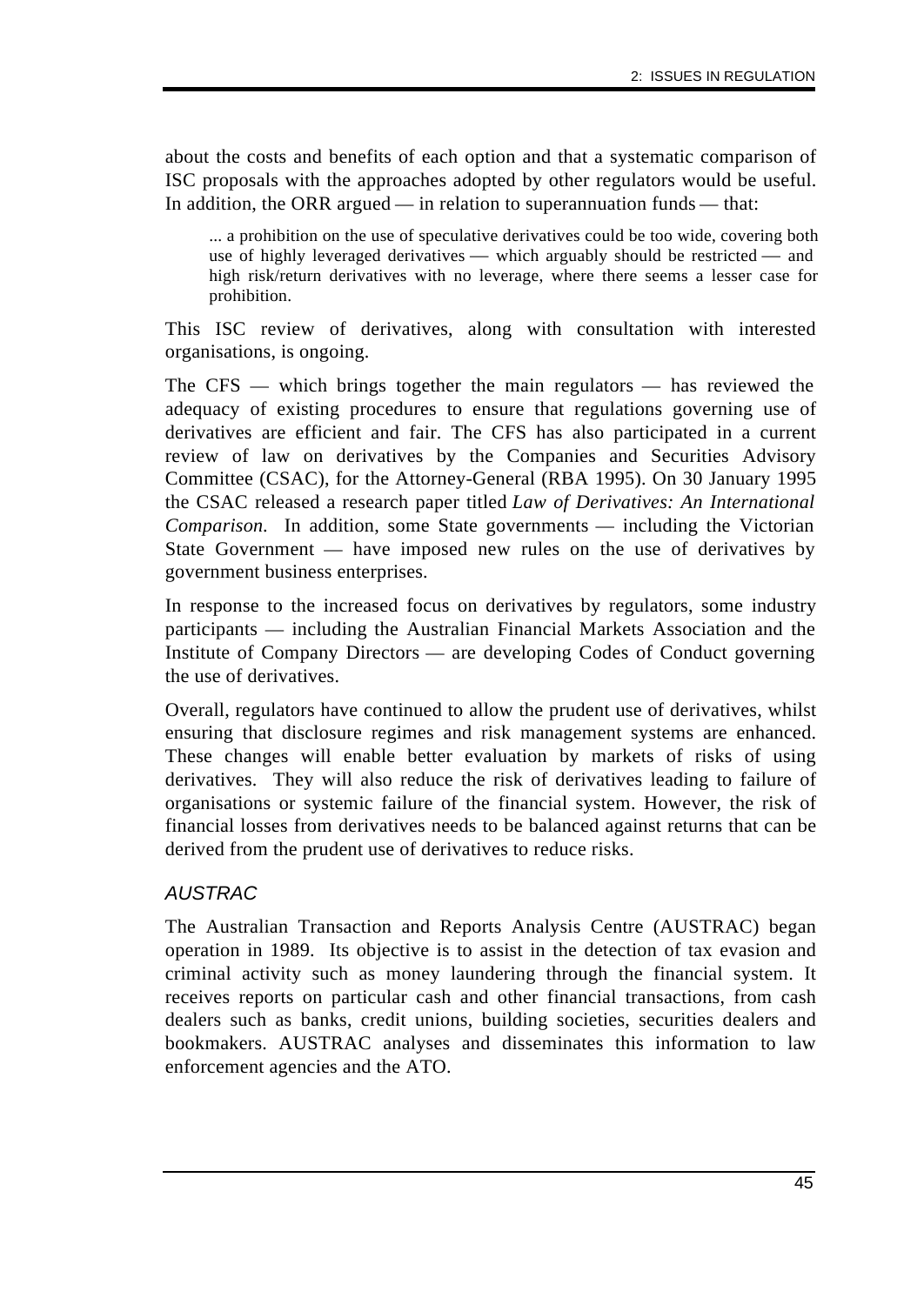In 1993, the Senate Standing Committee on Legal and Constitutional Affairs released a report into the operation and effectiveness of the Act underpinning AUSTRAC, *the Financial Transaction Reports Act 1988*. It found the Act to be cost effective. While it recognised that the legislation imposed considerable costs on cash dealers — the Australian Bankers Association presented evidence it cost its members \$25 million in 1993 — the Committee felt such costs were offset by benefits such as increased tax revenue and information for law enforcement investigations.

On 12 July 1995, the Federal Justice Minister announced that the Government accepted most of the Inquiry's recommendations. Key decisions included a requirement that solicitors will report to AUSTRAC cash transactions over \$10,000, whilst bullion dealers will also be required to identify customers to AUSTRAC. Furthermore, cash dealers will no longer have to adhere to mandatory minimum account opening procedures. Rather, they will have the discretion to depart from standard procedures where the circumstances so warrant.

# **2.3.2 Environmental regulation**

The environment has been one of the key areas for expansion in regulation.

Environmental regulation has traditionally been the responsibility of a variety of agencies operating at the Local, State and Commonwealth level, as well as certain intergovernmental agencies. These include State and Commonwealth departments of the environment, specialised State pollution control bodies or environmental protection agencies, and intergovernmental Ministerial Councils such as the Australian and New Zealand Environment and Conservation Council (ANZECC). Certain environmental matters relating primarily to vehicle emissions are also determined by the National Road Transport Commission in consultation with environmental bodies.

Over the last year, arrangements for a National Environment Protection Council have been finalised. (See Appendix B.)

At the Commonwealth level, the EPA and/or the Department of the Environment have been involved in developing proposals or implementing changes in relation to the following areas:

- environmental impact assessment (EIA) policies and procedures;
- 'State of the Environment' reporting requirements;
- 'community right to know' legislation;
- national pollutant inventory;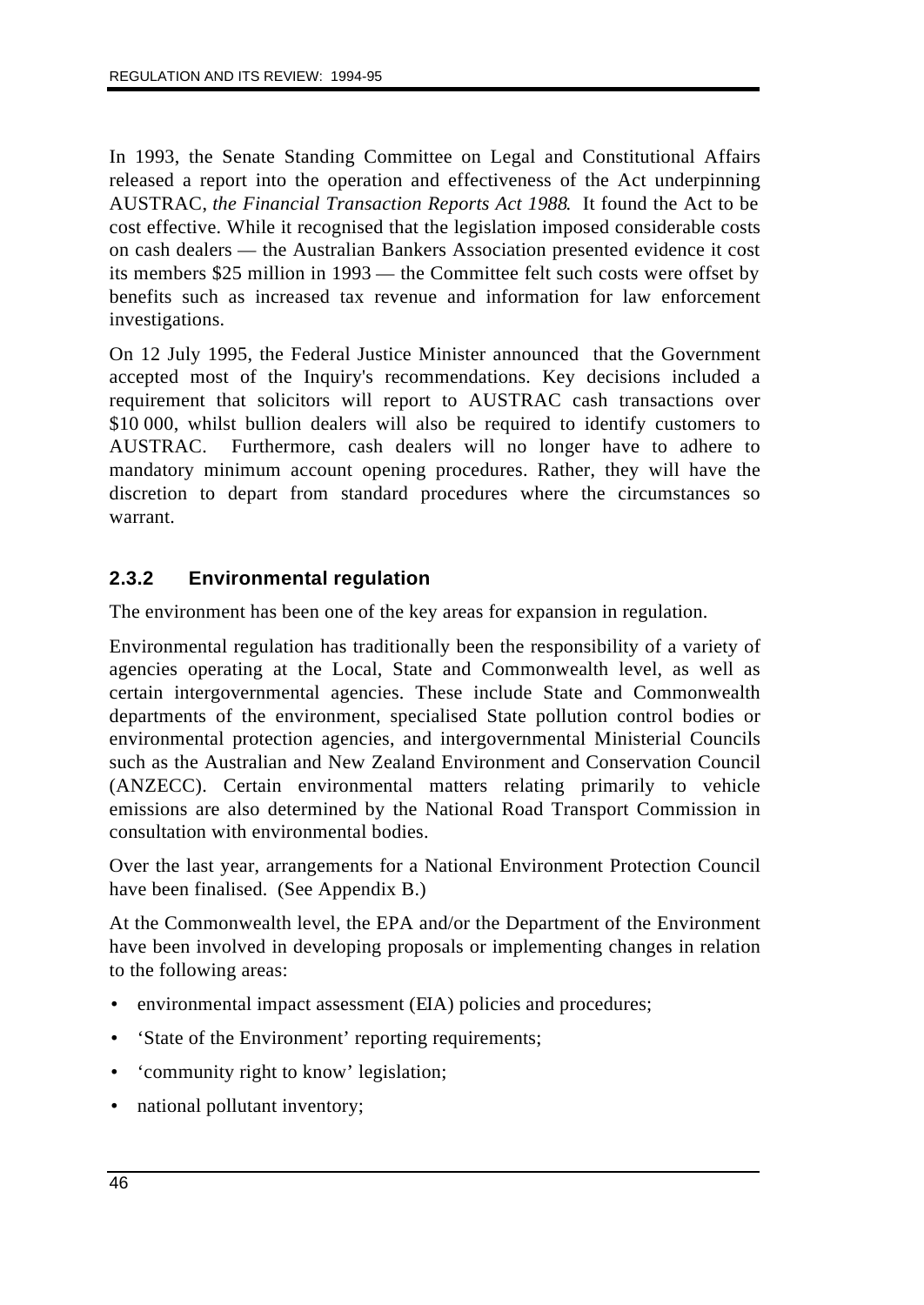- international trade in hazardous wastes; and
- hydrofluorocarbon reduction strategy.

Details of some of these areas are presented in Appendix B. In this section, two of these areas are described and commented upon.

### *Environmental impact assessment*

In October 1993, the then Environment Minister announced a comprehensive public review of all aspects of the Commonwealth's EIA process. Following extensive consultation and several consultancy reports, the EPA released a discussion paper in November 1994 called *Public Review of Commonwealth Environment Impact Assessment Process*. While judging that the current EIA process has generally worked well to date, the paper states that "The review is being undertaken in recognition of the need for the environmental impact assessment process to evolve to reflect changing environmental imperatives and community and industry expectations." The paper presents a range of options and proposals for modifying the EIA process.

One of the paper's proposals was that the objective of EIA should be to protect the environment rather than, as it is at present, to ensure that Commonwealth decision makers have adequate information to enable them to take proper account of environmental factors. In advice to the EPA, the ORR argued that, similar to the role regulation impact statements (RISs) play in helping Government choose between regulatory options, EIAs should be an analytical tool or aid to good decision-making rather than locking in any specific outcomes. A second concern relates to a proposal in the paper to expand the jurisdiction of the Commonwealth EIA process. Aspects of the proposal relating to discretionary powers to require certain projects to be subject to a Commonwealth EIA could add unduly to business uncertainty. The ORR (1995d) commented:

if the Commonwealth's jurisdiction were to expand, the EPA's favoured option would imply a high level of discretionary power which could create uncertainty as to when a Commonwealth EIA would be required. As the discussion paper points out, one of the greatest concerns of industry with EIA is the uncertainty generated by the assessment process. The ORR notes that the option of a designated list of developments reflects EPA's desire to provide more certainty as to when the Commonwealth EIA would be triggered. However, any increased certainty flowing from use of the designated list could be undermined if the discretionary power was employed too frequently.

If the Commonwealth Government judges that a discretionary power is required then, it would be likely to apply 'on rare occasions only'. As these are likely to involve sensitive issues, uncertainty may be reduced if the power to require an EIA were to reside with the Government as a whole rather than with the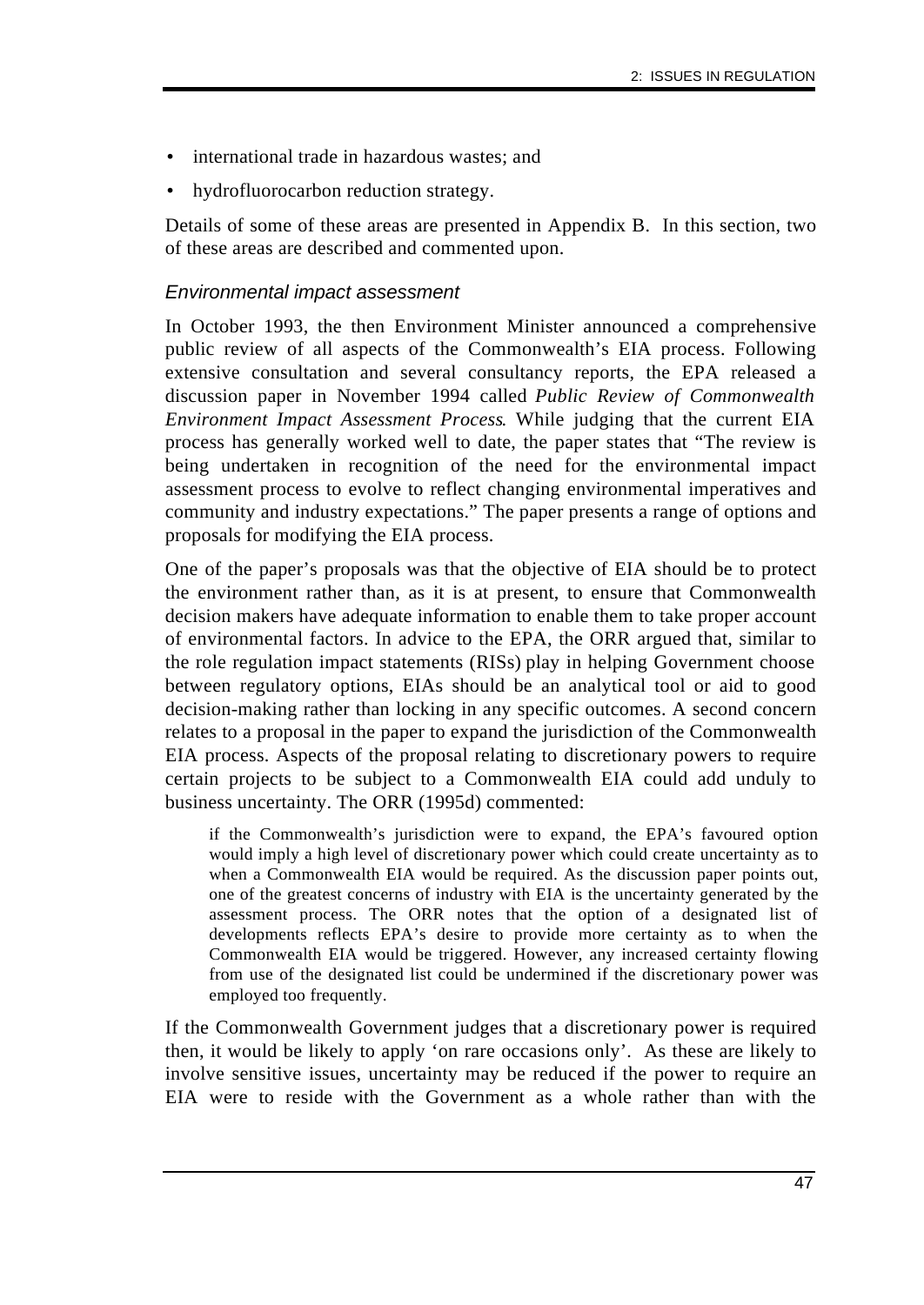Environment Minister. This could be done by requiring that a decision of Cabinet is needed if the Government wants an EIA to be carried out on a project not on the designated list.

### *Hazardous wastes*

In 1993, Australia exported hazardous waste worth approximately \$121 million for recycling or recovery operations to both OECD and non-OECD countries. More than 80% of this trade went to OECD countries.<sup>14</sup> In recent years, Australia has not exported any hazardous wastes for final disposal.

Since 1989 Australia has regulated the import and export of hazardous wastes under the *Hazardous Waste (Regulation of Exports and Imports) Act 1989*. The implementing authority is the EPA.

Australia also has obligations regarding international trade in hazardous wastes under two international agreements. These are the *Basel Convention on the Control of Transboundary Movements of Hazardous Wastes and Their Disposal* and the OECD Council Decision C(92)39/FINAL.

The *Basel Convention* aims to minimise the generation and international trade of hazardous wastes. In particular, it aims to protect 'vulnerable' countries from unwanted hazardous wastes.

In March 1994, the Parties to the *Basel Convention* agreed to:

- prohibit immediately all exports of hazardous wastes from OECD countries which are destined for final disposal in non-OECD countries; and
- also phase out and prohibit, from 31 December 1997, all exports of hazardous wastes from OECD countries that are bound for recycling or recovery in non-OECD countries.

The OECD Council Decision deals with trade in hazardous wastes between OECD countries only.

Currently, the *Hazardous Waste Act* in Australia effectively only regulates trade in hazardous wastes that are regarded as worthless and therefore intended for disposal. However, the Basel Convention and OECD Council Decision affect trade in valuable hazardous wastes which can be recycled or recovered for other uses. To correct this inconsistency and to provide the industry with greater certainty, the Commonwealth Government agreed to amend the Act.

 $\overline{a}$ <sup>14</sup> The remainder of this trade went to some non-OECD countries. These countries were Indonesia, China, Korea, India, Malaysia and the Philippines. The exports comprised metalliferous materials, particularly lead acid batteries and by-products from the base metals industry.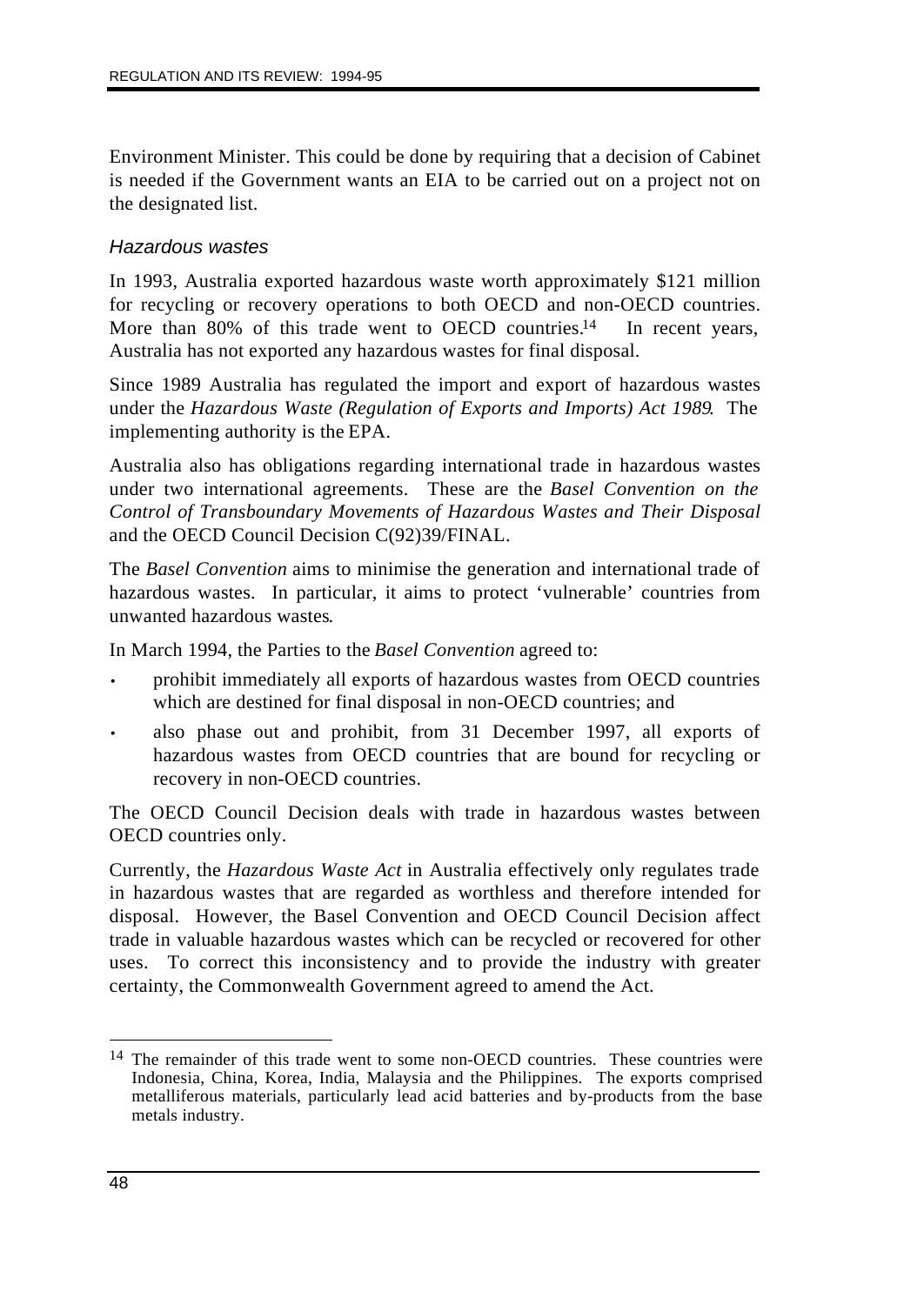A Draft Amendment Bill has been introduced into the 1995 winter session of Parliament. This Bill includes changes which:

- expand the scope of the Act to encompass Australia's obligations under the *Basel Convention* and the OECD Council Decision. These amendments will enable regulation of trade in hazardous wastes destined for recycling or recovery;
- make explicit in the Act Australia's policy of exporting hazardous wastes for final disposal only under exceptional circumstances;
- ensure company directors could be held accountable for their stewardship of hazardous wastes; and
- clarify the rights of environmental groups and others to challenge decisions made under the Act.

The amended Act will also establish an administrative process to give greater certainty to definitional issues such as what materials will be classified as hazardous wastes and what the *Convention's* 'environmentally sound management' of wastes means in practice. Consultation with industry and nongovernmental organisations will continue as these arrangements are developed.

The proposed amendments do not implement a ban on exports of hazardous wastes for recycling or recovery from OECD to non-OECD countries. Proposals to incorporate the ban into the convention will be considered at a meeting of the Conference of the Parties on 18 to 22 September 1995. The Australian Government supports the general objective of amending the convention to provide better protection to countries vulnerable to 'unwanted' hazardous wastes. At the same time, the Government has concerns about the lack of certainty in the Basel Convention definitions, and could not ratify any amendment to the convention until it is clear which materials are covered by any ban.

# **2.3.3 Food safety regulation**

### *Food standards*

Responsibility for developing food regulation is split between government authorities at the Local, State/Territory and Commonwealth levels. The NFA, established in 1991 by agreement between the Commonwealth, State and Territory Governments, is responsible for developing food composition and labelling standards. The NFA has statutory independence and is obliged, in developing or varying regulations, to follow guidelines set out in Commonwealth legislation. State and Territory Governments retain responsibility for hygiene matters, packaging and other environmental legislation. In some cases State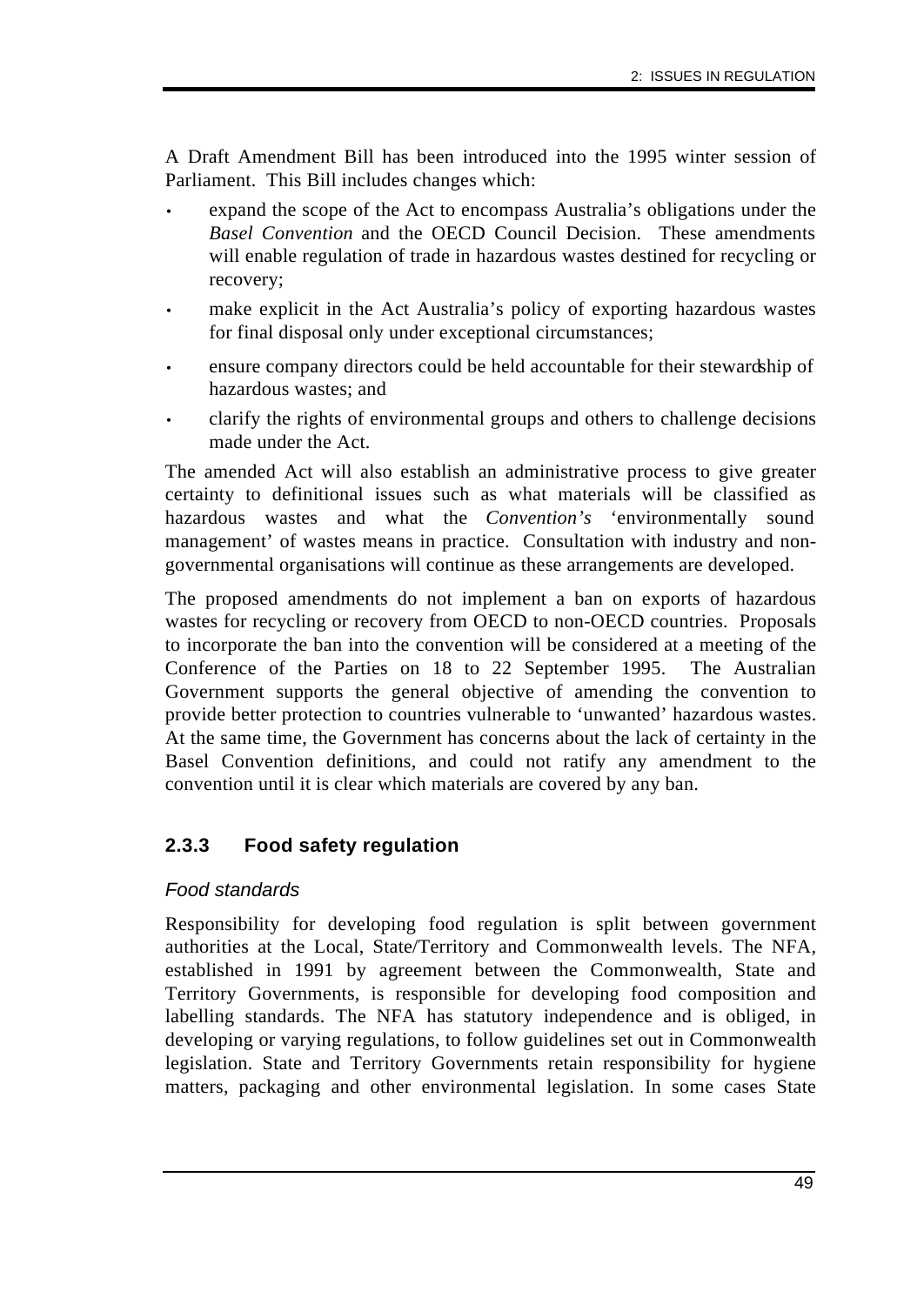regulations are augmented by specific Local Government by-laws relating to food premises.

With respect to the NFA, during its first three years of existence it has concentrated on processing a backlog of applications to vary food standards and completing a review of food policy as required by Cabinet.

More recent developments include:

- the commencement of a 'standard-by-standard' review of the entire Food Standards Code;
- the development of regulatory impact assessment procedures for NFA food standards;
- a review of the NFA's risk assessment and management procedures; and
- the commencement of negotiations with the States and Territories on the need for national coordination of food surveillance activities.

In commenting on these matters, the NFA stated:

Over the past year, the NFA has developed and clarified its major priorities, improved its consultative arrangements with industry stakeholders and increased its role in developing alternative forms of regulation such as voluntary industry codes of practice.

The review of the Food Standards Code has been identified as a key priority for the next two years. The review will be a major vehicle for the NFA to implement its revised regulatory arrangements. These revised arrangements start with a commitment to the use of voluntary industry codes of practice instead of prescriptive legislation wherever this is feasible. ...Already the NFA has developed two codes of practice: one for self-serve take-away salad bars and another for the use of nutrient claims on labels. It has worked closely with the smallgoods industry to develop a code of hygienic production for smallgoods, which although currently mandated by law, will become a voluntary code of practice as soon as the industry demonstrates an ability to voluntarily regulate these matters themselves.

The NFA has also been working closely with the ORR to implement a formal system of regulatory impact assessment. These procedures involve identification of all stakeholder groups effected by regulation and some quantification (where possible) of the impacts on each of these groups. ...While the NFA is required by its legislation to consider the effects of its activities on industry and trade, a more formal process of evaluating impacts will improve its responsiveness to industry needs.

As well as these broad policy developments, there have also been five specific developments of note.

First, the NFA has released a proposal for national food hygiene regulations. According to the NFA (1994), its proposal '...would provide a systematic nationally uniform approach to ensuring that food is handled safely, place greater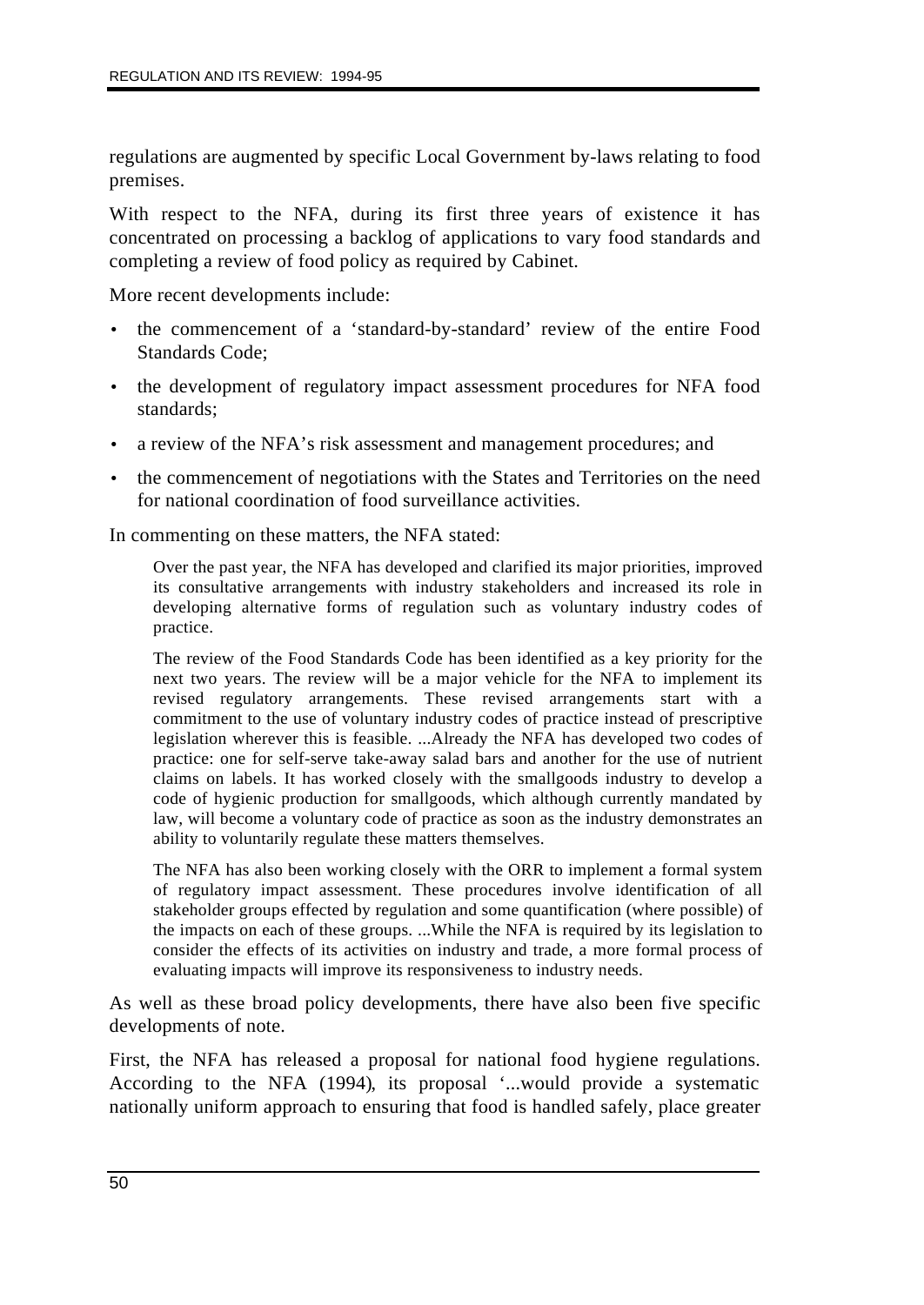responsibility on the food business and promote greater awareness of food hygiene issues.' The proposal centres around Food Safety Plans — plans developed by individual food businesses which relate specifically to the food safety risk areas in those businesses. national food hygiene regulations

This NFA proposal also marks an attempt to expand the extent of national uniformity of food regulation beyond food composition and labelling matters the two areas initially agreed to as appropriate for nationally uniform regulation in the 1991 agreement that led to the establishment of the NFA. The National Food Standards Council (NFSC) — which is the Commonwealth, State and Territory Ministerial Council which deliberates on NFA proposals — recently gave in principle endorsement to nationally uniform hygiene regulations.

Second, following the Garibaldi salami incident in South Australia in which one child died and several others were struck seriously ill, the NFA in cooperation with State and Territory authorities and the smallgoods industry developed a *Code of Hygienic Production: Uncooked fermented comminuted meat products.* This Code is a development of the principles set out in the NFA's proposal for national food hygiene regulations (see above), applied specifically to these products. The Code was developed under the emergency provisions in the NFA Act.

Third, the NFA has developed a new proposal on the vitamin and mineral fortification of foods. Its initial proposal, which would have required the reformulation of several foods including some common breakfast cereals, attracted criticism from a number of sources (including the ORR). The proposal was not adopted by the NFSC. The NFA has developed a new and less contentious proposal which has been accepted by the NFSC.

Fourth, the NFA is re-examining the issue of food irradiation. Irradiation is a food processing treatment which can extend the shelf-life of food and destroy certain bacteriological contamination in food. However, some community interest groups have questioned its safety and argued that there is no consumer demand for irradiation. Consequently, there has been a moratorium on the use of irradiation since 1990. In its submission to the ORR's survey on safety regulation (ORR 1995a), the NFA stated:

The case of irradiation is an example of a situation where a lack of community confidence led to a political solution being imposed — the moratorium on irradiation. This was despite the fact that National Health and Medical Research Council [the NFA's predecessor] had prepared a standard for irradiated food. There would appear to be general consensus amongst the scientific community that, by criteria applied to establish food additive safety, food irradiation is safe. Providing that irradiated food is so labelled, consumers can clearly make food choices about it and the market will respond. Nonetheless, there is likely to be considerable debate about technological justification, re-irradiation of spoilt food and other subjective quality issues before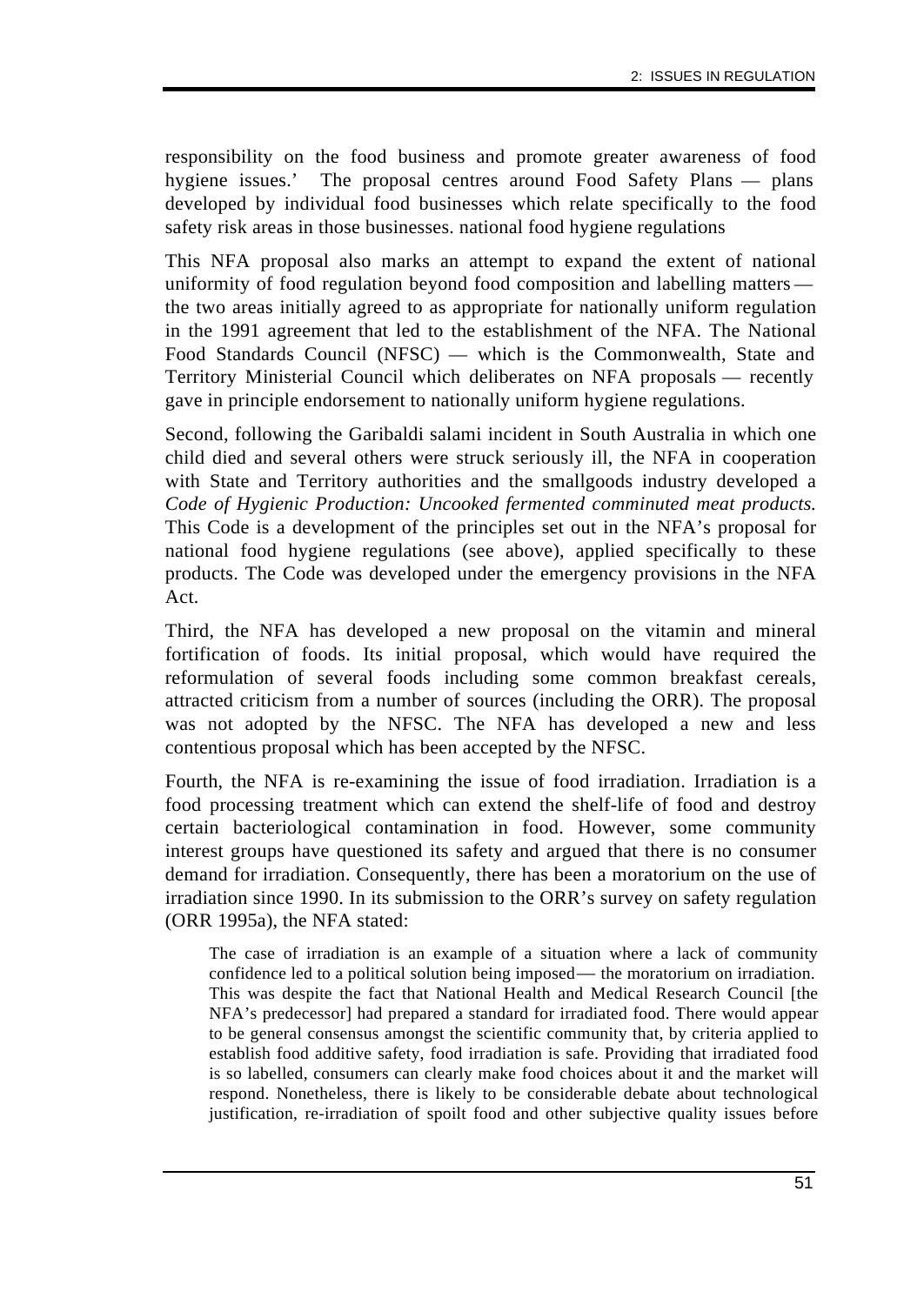NFA is able to propose to governments a draft standard which is politically acceptable.

The fifth development affecting the NFA has been the recent consideration of cost-recovery arrangements for certain NFA regulatory activities. In December 1994, the Government determined that the NFA should charge applicants ten per cent of the cost of processing applications to vary the Food Standards Code. More recently, however, the Government has announced that it will not require cost-recovery by the NFA. (See section 2.1.3.)

### *Enforcement of food safety regulations*

While there has been significant scrutiny and reform at the national level of regulation-making arrangements for food safety, there has been less action regarding the 'enforcement' of food regulations. The Commonwealth Government has expanded the imported food inspection program and there has been some centralisation of enforcement tasks to AQIS. However, there has been no reform to mirror the changes in regulation-making arrangements which are the responsibility of the NFA.

There has been more scrutiny and/or change at the State and Territory level. For example, in NSW there has been a move away from centralised enforcement to a regional health unit structure, local government amalgamations in Victoria are causing changes there, the Queensland Department of Health has recently reviewed its food act, part of which deals with enforcement provisions, and aspects of the South Australian approach are being rethought. Not all of these changes have received universal approval from those involved in enforcing food laws and, in some cases, the changes have yet fully to work their way through the system.

Meanwhile, food inspectors at the local government level have been faced with fundamental pressures to modify their approaches to enforcement. Changes in institutional boundaries in some States, the reduction or abolition of prescriptive regulations in others, greater emphasis on self-regulation, industry competitiveness and quality management systems, changes in technology, and cut-backs in resources for enforcement in many areas, have necessitated greater sophistication in dealing with food safety issues or, at least, a refinement of traditional approaches.

As discussed above, the ORR is currently examining the enforcement of food regulation in Australia. While still at a preliminary stage, this work has revealed several problems/issues associated with current enforcement approaches.

First, there appear to be problems related to current institutional arrangements for enforcing food laws. The current arrangements are complex, vary from State to State, and in total involve over 600 agencies operating at all three levels of government. Combined with often inadequate coordination mechanisms,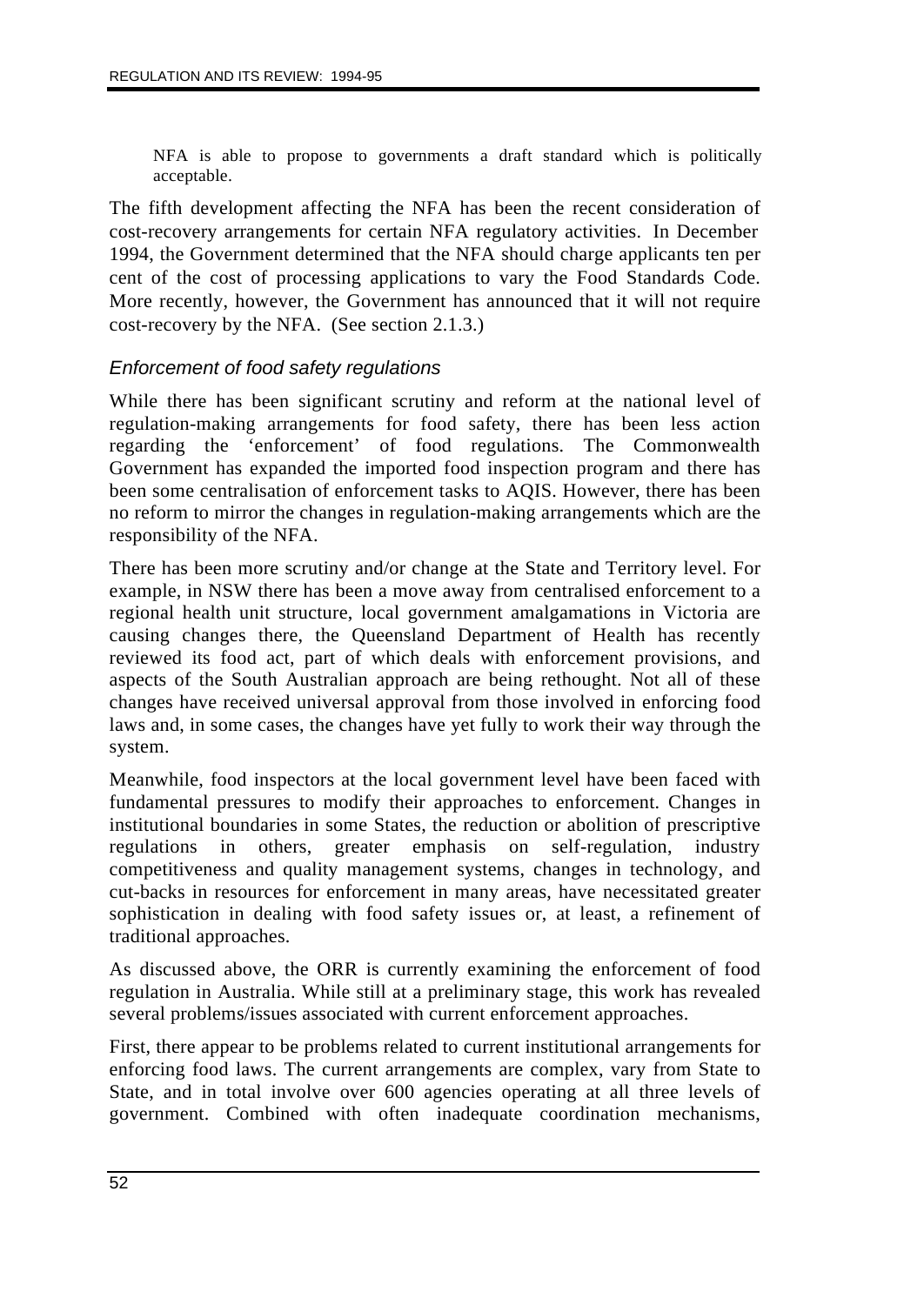particularly at the national level, the present arrangements cause inefficiency, duplication and uneven enforcement of provisions across jurisdictions. On this latter point, there have been cases where the decision to enforce a national regulations by one State, but not another, have resulted in a commercial disadvantage to firms in the first State.

Second, many enforcement agencies appear significantly under-resourced for the enforcement tasks they are assigned. As noted earlier, this problem is not unique to agencies dealing with food issues, and it is not clear that the enforcement of food laws should necessarily have first call on any additional governmental resources. Nevertheless, a lack of resources obviously limits the effectiveness of the agencies and has implications for the approaches they take.

Third, setting priorities by enforcement activities varies from agency to agency. The extent to which this is a problem is unclear. The variations are not always significant and, in the main, the agencies seek to set priorities for their efforts first and foremost on the basis of risk to public health. Nevertheless, the question arises as to whether the States and the NFA should seek to develop national priorities for some matters. There have been some moves in this direction and agreement has been reached between the NFA and the States and Territories to pursue this matter, but progress to date has been limited.

Fourth, there are gaps in the armouries of some agencies. For example, in some States there is no provision to levy on-the-spot fines. The penalties available for breaches of food regulations may warrant review. In some cases they appear to be unrelated to risk and may be too low to be an appropriate deterrent for some types of breaches.

Fifth, the question arises as to whether the strategies followed by the enforcement agencies are appropriate. For example, many food enforcement agencies see their 'core business' as responding to public complaints and dealing with specific breaches of regulations, with broader educative approaches aimed at influencing the overall 'culture of compliance' amongst business being relegated to optional extra status. The issue arises as to whether some rebalancing of enforcement practices would prove more effective in achieving the public health and safety objectives underlying food regulations.

Sixth, as alluded to above, there are problems with coordination between agencies. Amongst other things, this can result in duplication of enforcement activity. For example, in response to a recent ORR survey (ORR 1995e), the South Australian Health Commission stated:

Apart from procedures for food recall, advice between States is informal. Because there is no official recording and access to information on an Australia wide basis (a National Database), it may take time to identify that a company is regularly in breach of standards. This is particularly important for breaches involving the sale of unfit food. This lack of interchange means that *duplication* of activity must take place if a State Authority is to be in a position to monitor standards within its own jurisdiction.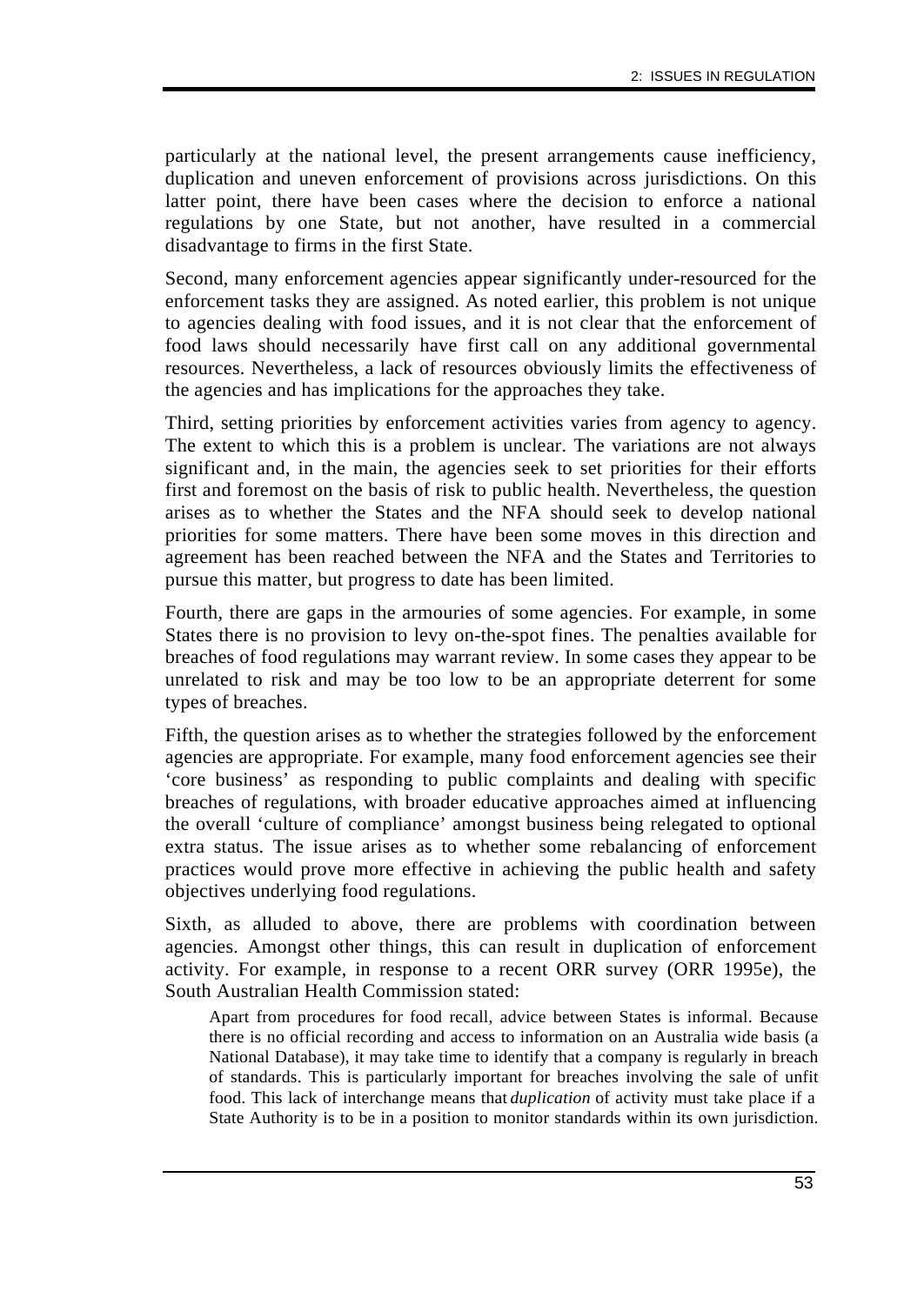If a State food authority could, for the purpose of reporting to its own administration, access a common database to show adequate monitoring and enforcement of food standards in the State where foods were produced, then there is scope to minimise duplication of work.

The NFA has responsibility under its Act for the national coordination of surveillance efforts. While it has yet to achieve tangible improvement in this area, the NFA has advised the ORR that it is in the process of developing explanatory memoranda and interpretation notes, is planning to bring together representatives from all levels of government responsible for enforcement to explore issues of communication, and is progressing towards the establishment of an Australian Food Standards Information Network database.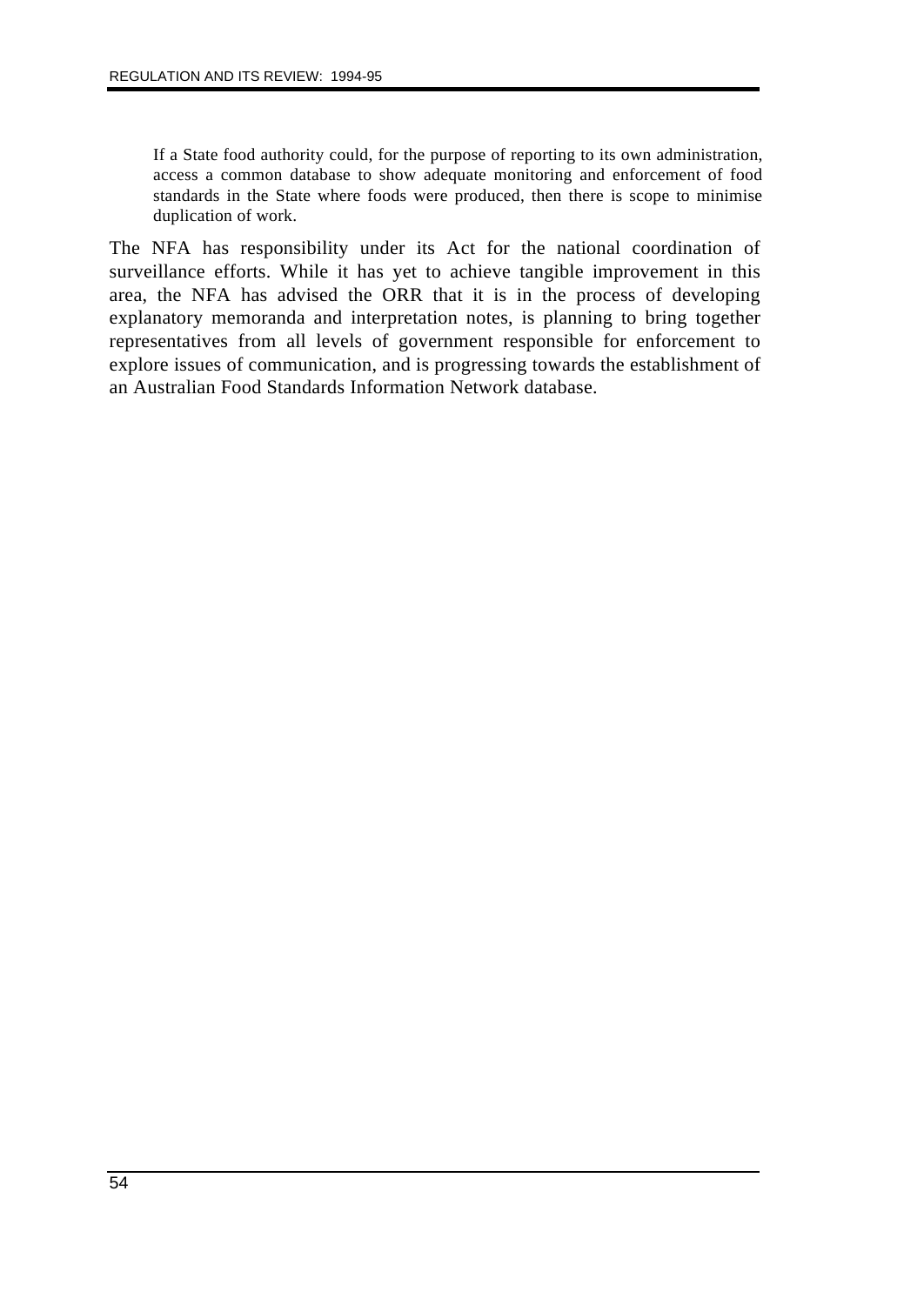# **3 DEVELOPMENTS IN REGULATION REVIEW POLICIES AND PRACTICES**

This chapter sketches some of the more important developments in policies and practices in regulation review. It covers national developments, those in the States and Territories, and touches on some issues recognised internationally as relevant to many different countries.

# **3.1 National/Commonwealth developments**

# **National Competition Policy and regulation review**

The report on *National Competition Policy* (Hilmer 1993) gave particular attention to the potential economic costs of regulation. It describes regulation by all levels of government as the greatest impediment to enhanced competition in many key sectors of the economy (Hilmer 1993, p. xxix), but recognises there may be a need for some government regulation when market failures occur.

Accordingly, the report recommended that:

- a central plank of national competition policy be the reform of regulation that unjustifiably restricts competition;
- any restriction on competition must be clearly demonstrated to be in the public interest.

All Australian governments have accepted these principles and at the April 1995 COAG (Council of Australian Governments) meeting they signed a Competition Principles Agreement, of which one element commits them to programs of legislation review. Specifically, each government is to develop (by June 1996) a program of review and is to reform (by the year 2000) all existing legislation which restricts competition. Reviews are to:

- clarify the objectives of the legislation;
- identify the nature of the restriction on competition;
- analyse the likely effect of the restriction on competition and on the economy generally;
- assess and balance the costs and benefits of the restriction; and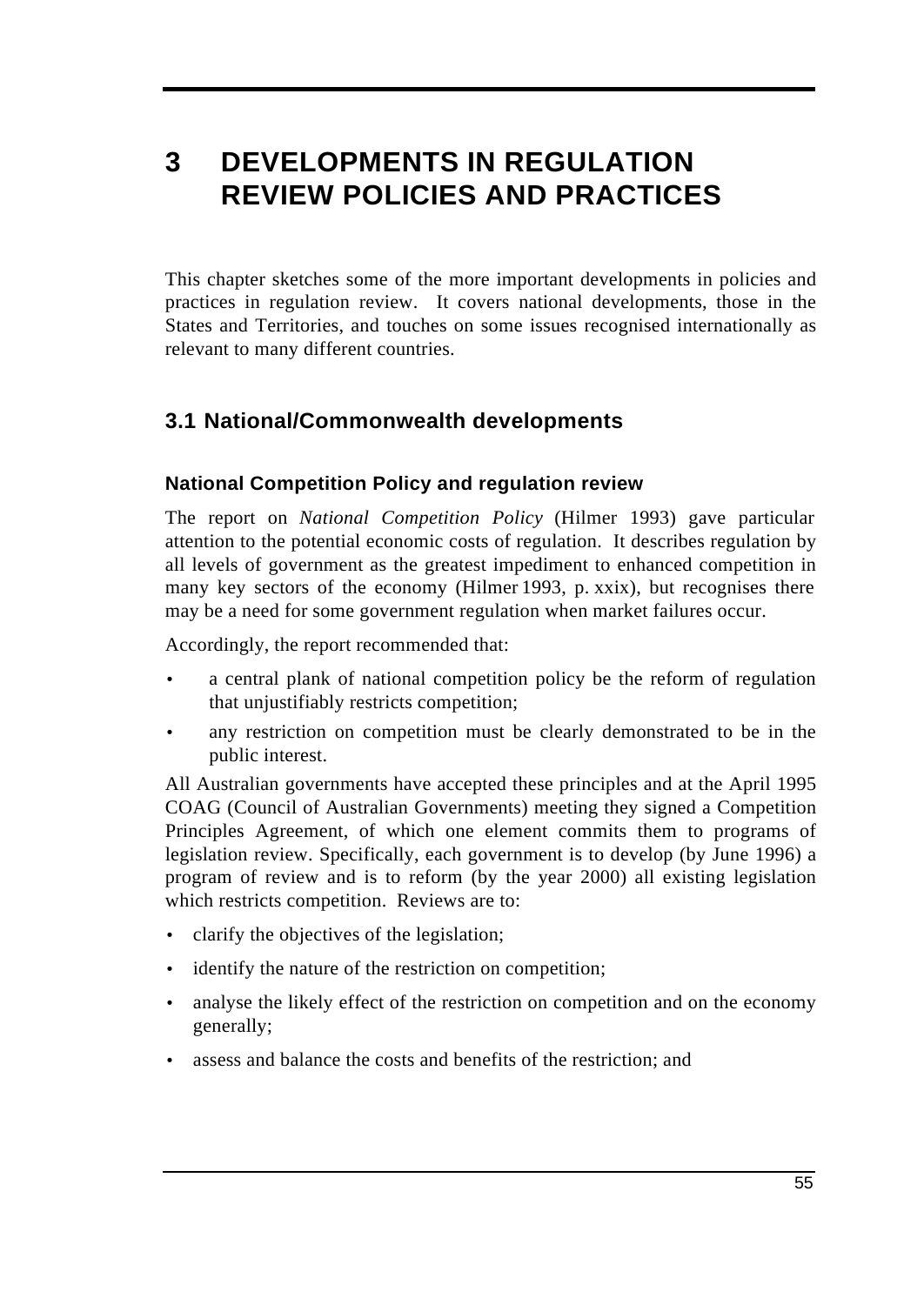• consider alternative means for achieving the same result, including nonlegislative approaches. (*Competition Policy Reform Act 1995*, Competitive Principles Agreement, clause 5 (9))

### **National standard setting principles**

The past five years have seen the growth of national standard setting bodies. These bodies include the National Food Authority, National Registration Authority, and the national Environmental Protection Agency. Typically among other functions, these agencies develop proposals for standards to be considered by the relevant Ministerial Council. According to Gardner (1994), there are 43 Ministerial Councils with powers to make standards for products or services.

In its report to COAG in February 1994, the Committee on Regulatory Reform reported on key issues related to setting national standards, and agreed there was a need to develop a set of principles to be applied in setting standards to overcome problems such as inconsistency, excessive complexity and excessive costs for business.

At its April 1995 meeting, COAG agreed that all national standards which require agreement by Ministerial Councils or standard-setting bodies should be subject to a nationally consistent assessment process. The major element of this process is the completion of a regulatory impact assessment. The agreement documents the elements of what would constitute an adequate completion of the RIS process. The endorsed set of principles and guidelines to be used by national agencies when developing standards are at Appendix D. The principles are consistent with the Commonwealth's guidelines for preparing Regulation Impact Statements (RISs).

In addition to a description of the elements of an adequate RIS, the guidelines provide a set of broad principles which should be applied when standards and regulations are being developed. These include:

- minimising the side-effects of regulation;
- minimising any adverse impact on competition;
- ensuring that, wherever possible, standards are compatible with relevant international standards;
- not restricting international trade;
- regular review of regulation;
- flexibility of standards and regulations; and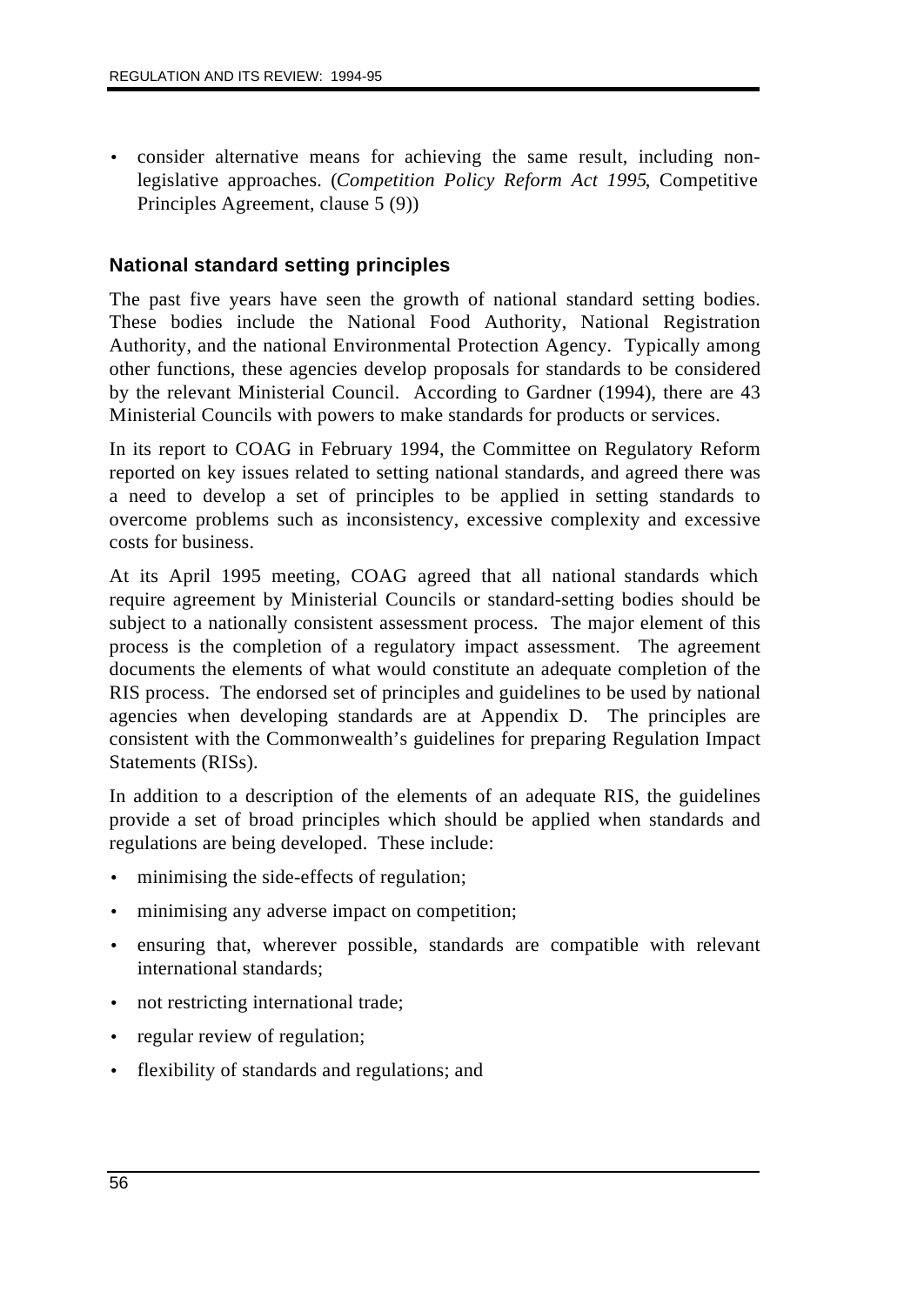• achieving an appropriate balance between limiting the exercise of administrative discretion and having a degree of flexibility.

The COAG endorsed document also directs Ministerial Councils and other regulatory bodies to take into account a number of objectives, including:

- to devise regulations which minimise the burden on the public while still meeting the objective;
- to devise compliance strategies which ensure the greatest degree of compliance at the lowest cost to all parties;
- to consider secondary effects;
- to ensure regulations focus on outcomes rather than inputs;
- to allow for the transition to compliance with new regulations;
- to advertise new regulatory measures; and
- to consult with the public while a draft RIS is being produced.

The ORR has a specific role in the national standards setting process and this is discussed further in Chapter 4.

# **Committee of Inquiry into Australia's Standards and Conformance Infrastructure**

In June 1994, a three member Committee of Inquiry into Australia's Standards and Conformance Infrastructure commenced. Two elements prompted the Inquiry — concern about the impact of standards on industry competitiveness, and the dissatisfaction of many users with the standards and conformance infrastructure.

The Committee was supported by a secretariat provided by the Department of Industry, Science and Technology, and reported to the Minister for Small Business, Customs and Construction. It released a report entitled *Linking Industry Globally* on 16 March 1995.

The standards and conformance infrastructure comprises three components, measurement, standards and conformance. Measurement provides the foundation of a high quality standards and conformance infrastructure. Measurement has two key functions which are to establish and maintain physical standards of measurement and to provide for the uniform use of units of measurement where measurement is made for a legal purpose (defined as trade, taxation or regulation). Standards include regulations, specifications and procedural requirements. Conformance includes activities such as inspection, laboratory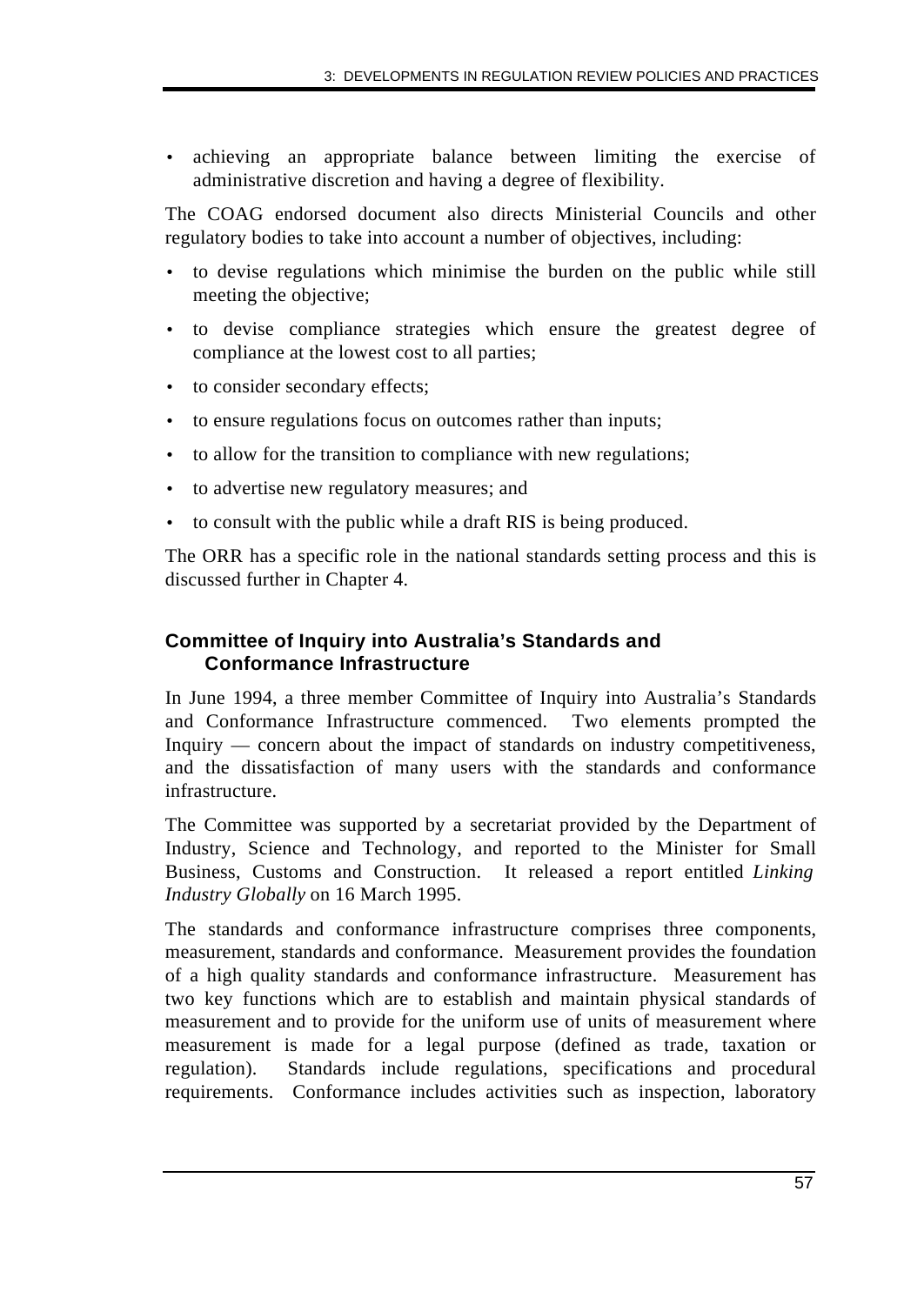testing, product and quality systems certification, and the process of accrediting bodies which carry out those testing and certification Activities.

The Inquiry dealt with a wide range of issues. Some of the principal areas of concern in the regulatory area were:

- confusion over the nature and purpose of voluntary and regulatory standards by the writers of standards and by users;
- the costs to small business of quality management systems (QMS) certification; and
- the need to secure greater acceptance by regulators of competitive, third party, certification arrangements.

The Committee made 60 recommendations aimed at refocussing and enhancing the performance of the infrastructure. Some of the recommendations relating to regulatory issues are outlined below.

The Committee considered that the role of government should be to ensure that the system is functional, efficient and has strategic direction. In a complex framework of Commonwealth, State and Territory governments, the mechanisms to coordinate the needs of business, consumers, regulators and science are diverse and difficult. The Committee saw that there was a demonstrated requirement for coherence and strategic direction at all levels.

#### *Standards*

Commonwealth, State and Territory governments have recognised the importance of reviewing the burden of regulation, including regulatory standards, on industry. These developments may not, however, resolve some of the problems specific to regulatory standards. Hence a proposal to establish guidelines for national standard setting has been prepared for consideration at the next COAG meeting. The Committee commended the COAG endorsed principles and guidelines for national standards (see above), and supported their acceptance by Commonwealth, State and Territory governments for application to new standards.

The Committee was opposed to the practice of regulators adopting voluntary standards. While acknowledging that the practice was faster and less costly than developing new standards, the Committee was concerned that voluntary standards are often very prescriptive, and tend to cover aspects which it is not appropriate to regulate. Such standards can also act as a barrier to new entrants to the industry.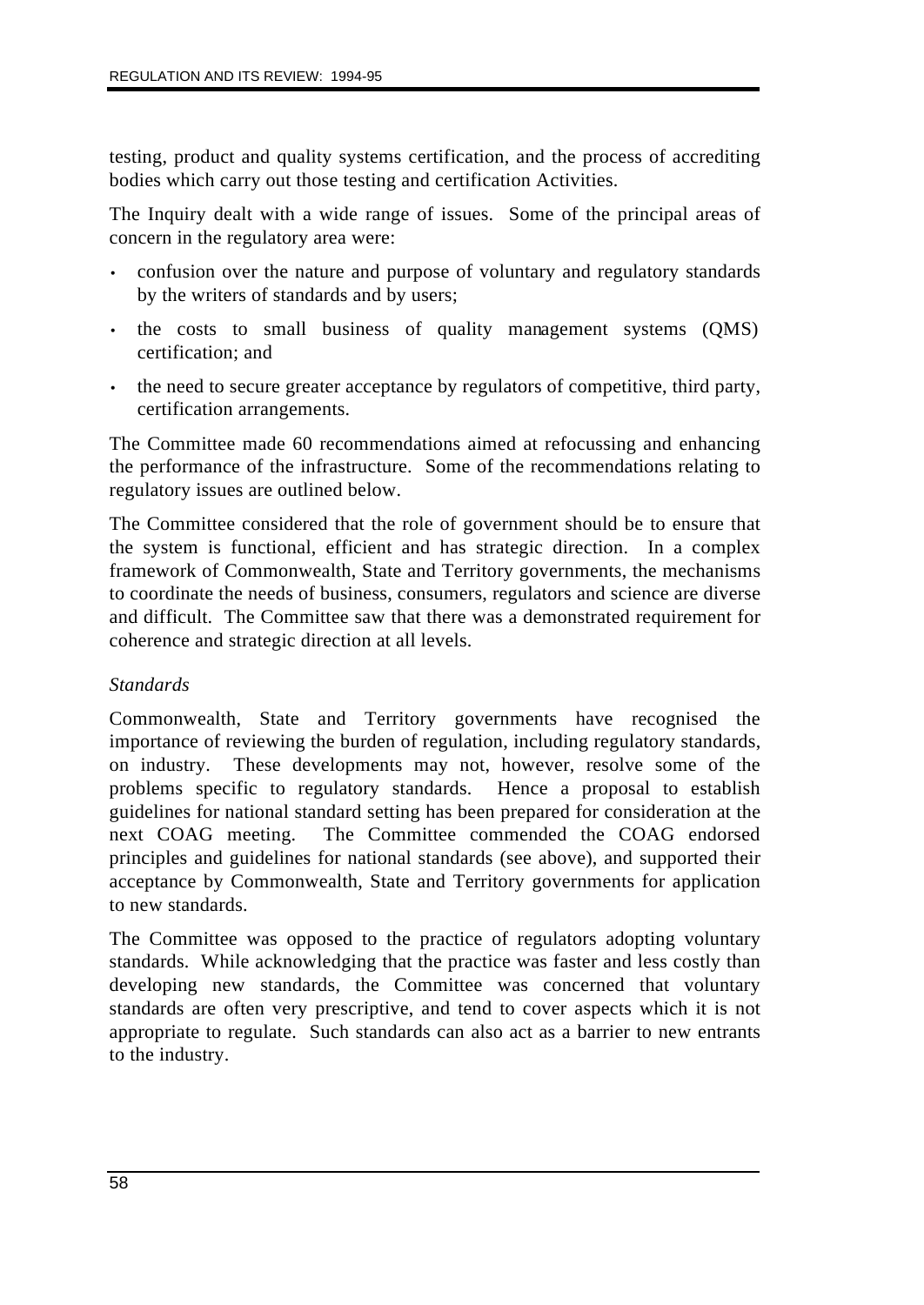The Committee believed that regulatory standards need to be written for the purpose at hand. Regulators should either develop their own standards or use bodies such as Standards Australia to do so for them.

## *Conformance*

Regulators normally require conformance to be demonstrated prior to products being placed on the market. Conformity assessment contributes directly to the cost of compliance with regulatory standards — these costs of compliance are multiplied when variations exist between States and Territories.

The Committee noted several initiatives which would improve the efficiency of regulatory conformance arrangements by increasing transparency and scrutiny. Additional benefits could accrue from developing principles against which regulatory conformance systems can be assessed. The Committee suggested:

- the level of compliance required should be commensurate with the risk associated with non-compliance;
- options should be available for demonstrating compliance;
- competitive third party testing and certification should be used wherever possible; and
- conformity assessment arrangements must not erect barriers to trade.

# **Legislative Instruments Bill**

The Legislative Instruments Bill 1994 (the Bill), creates a new regime governing standards and procedures for the making, publication and scrutiny of delegated legislation. (Chapter One detailed the substantial rise in the use of delegated legislation.) The Bill is expected to commence on 1 January 1996 but has not yet passed through Parliament and so may be subject to amendment.

The Bill is the Government's response to the Administrative Review Council's 1992 report *Review Making by Commonwealth Agencies*. It responds to concerns raised by a variety of business and other groups, including the Industry Commission, over perceived weaknesses in the formulation of Commonwealth delegated legislation. It introduces procedures for the development, drafting and recording of subordinate instruments similar to those in the *Subordinate Legislation Acts* of Victoria, New South Wales, and Tasmania.

Section 4 of the Bill defines a legislative instrument as an instrument in writing:

(a) that is or was made in the exercise of a power delegated by the Parliament; and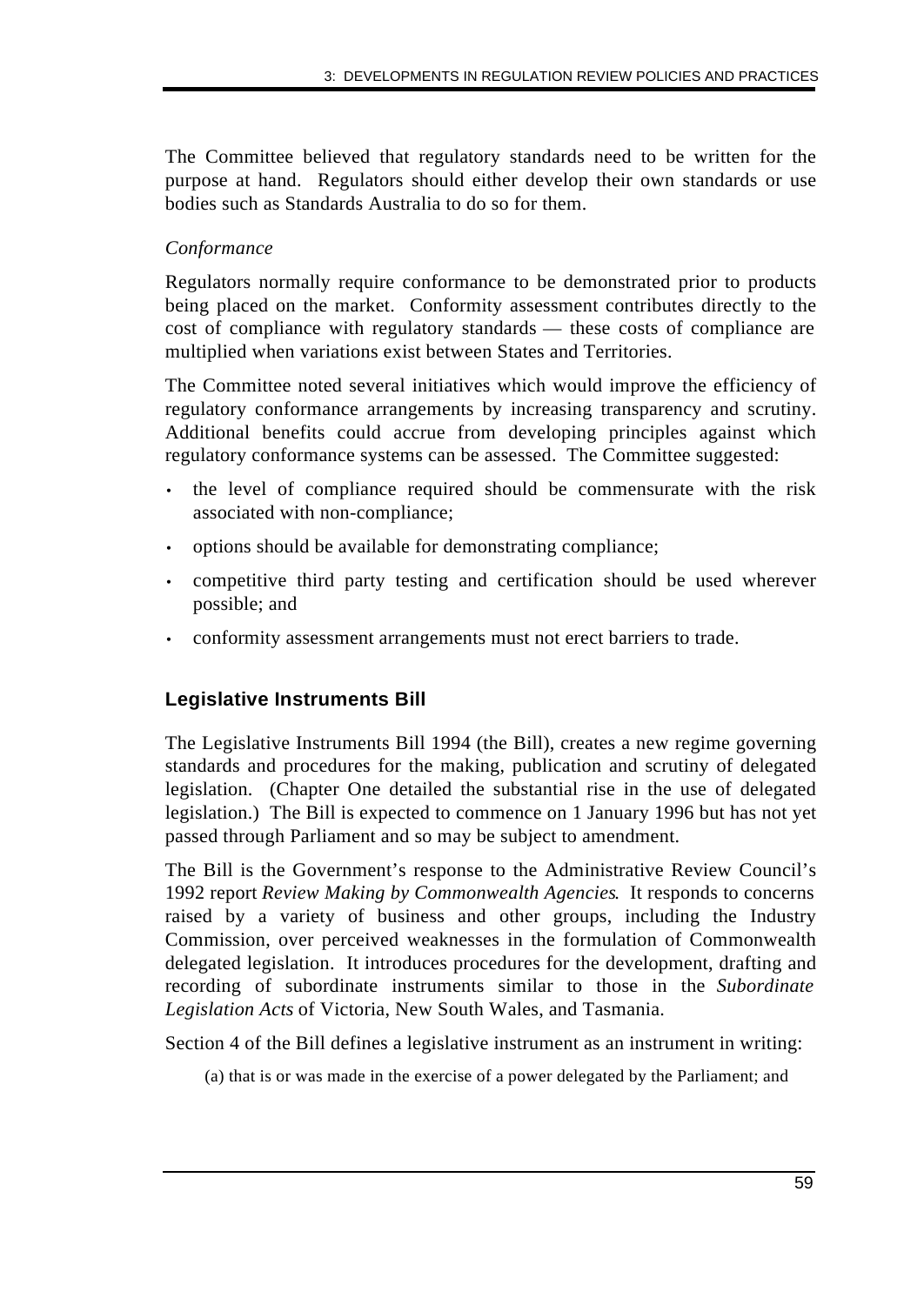- (b) that determines the law or alters the content of the law, rather than stating how the law applies in a particular case; and
- (c) that has the direct or indirect effect of imposing an obligation, creating a right, or varying or removing an obligation or right; and
- (d) that is binding in its application.

### *A register of legislative instruments*

The Bill provides for the establishment of a publicly accessible electronic Register of legislative instruments (the Federal Register of Legislative Instruments) to be maintained by a nominated official of the Attorney-General's Department (the Principal Legislative Counsel). A legislative instrument made after the commencement of the Act must be registered to be enforceable. The Bill also establishes a timetable for existing instruments to be registered, and if an instrument is not registered by the due date, it will become unenforceable. According to this timetable, all instruments in force will be on the Register by 1 March 1998.

The Principal Legislative Counsel has responsibility to ensure that delegated legislation is appropriate and of high quality. In doing so it is expected that there would be consultation with other government bodies, including the ORR, as required.

#### *Consultation on new or amended legislative instruments*

An important aspect of the legislation in relation to improving the quality of legislative instruments is a new process of consultation for instruments affecting business. The Government first announced an intention to improve the processes of regulation making and its effect on business in *Working Nation* in May 1994.

Government agencies proposing such regulations must give notice of the proposal to representative groups or if none exist, issue a public notice. The rulemaker must prepare and make available a 'Legislative Instruments Proposal' which sets out the reasons for the instrument, its costs and benefits, and an assessment of any alternative ways of achieving the objectives of the instrument.

The new consultation process will ensure that groups affected by legislation are given the opportunity to propose alternative or more efficient ways in which the objectives of the regulation can be achieved.

The Bill provides that an explanatory statement setting down a number of matters, including the purpose and operation of the instrument, must be provided by the rule maker at the time of lodging the instrument for registration (Section 32).

The ORR has a significant role under the Bill which is discussed in Chapter Four.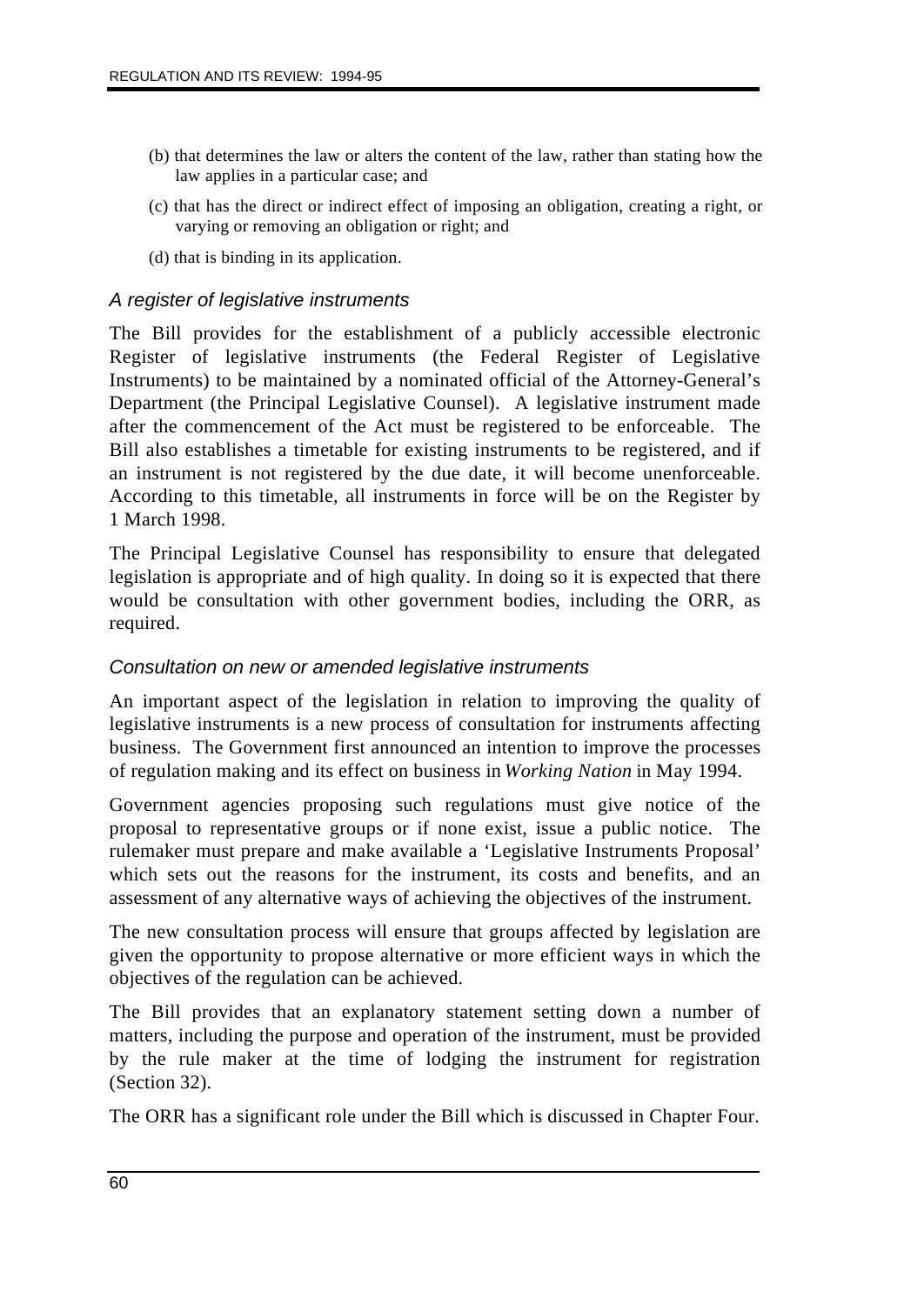# *Parliamentary Scrutiny of Legislative Instruments*

The Bill introduces a new regime for the Parliamentary scrutiny and disallowance of legislative instruments. The Bill will re-enact the provisions of *Acts Interpretation Act 1901* which deal with disallowance and will amend the *Acts Interpretation Act* to provide for disallowance of non-legislative instruments. The Bill provides that after a legislative instrument has been registered, a copy must be tabled in each House of the Parliament within six sitting days, together with an explanatory statement (if required) and any other material required by section 32. The Bill also introduces a new mechanism for deferred disallowance of a legislative instrument.

## **Trans-Tasman mutual recognition (TTMR)**

An Australian national scheme for mutual recognition of goods and occupations commenced in March 1993 (IC 1994b, p. 223). It ensures that most goods initially produced or imported into one State or Territory under the laws of that jurisdiction can be sold freely throughout the country. In addition, members of regulated occupations can now enter an equivalent occupation in other States or Territories. It is bringing substantial benefits in terms of freer movement of goods across interstate borders and increased ease of interstate trade. Movement of labour between jurisdictions has also been made easier.

COAG and the Government of New Zealand have released a discussion paper proposing that New Zealand be incorporated into the existing mutual recognition agreement. A TTMR agreement would increase the coverage of the existing agreement by about 20 per cent in terms of population.

Under the suggested timetable for TTMR, the agreement would take effect on 1 July 1996. A one year delay can be sought to allow preparation for mutual recognition, such as harmonisation of standards that require consistency before mutual recognition takes effect. The proposal explicitly allows for harmonisation of standards in respect of certain goods with potentially significant implications for health and safety. These include food, agriculture and veterinary chemicals, and for plant and equipment such as pressure vessels.

The experience with mutual recognition in Australia is that it has provided a spur to harmonisation of standards where this has been necessary. It is likely that such will also occur in the case of TTMR. However, the discussion paper foreshadows that some harmonisation proposals will take significantly longer than the TTMR timetable and will require further exemption. While this may be justified for some products with significant health implications, it has the potential to delay the benefits of TTMR in some areas for years.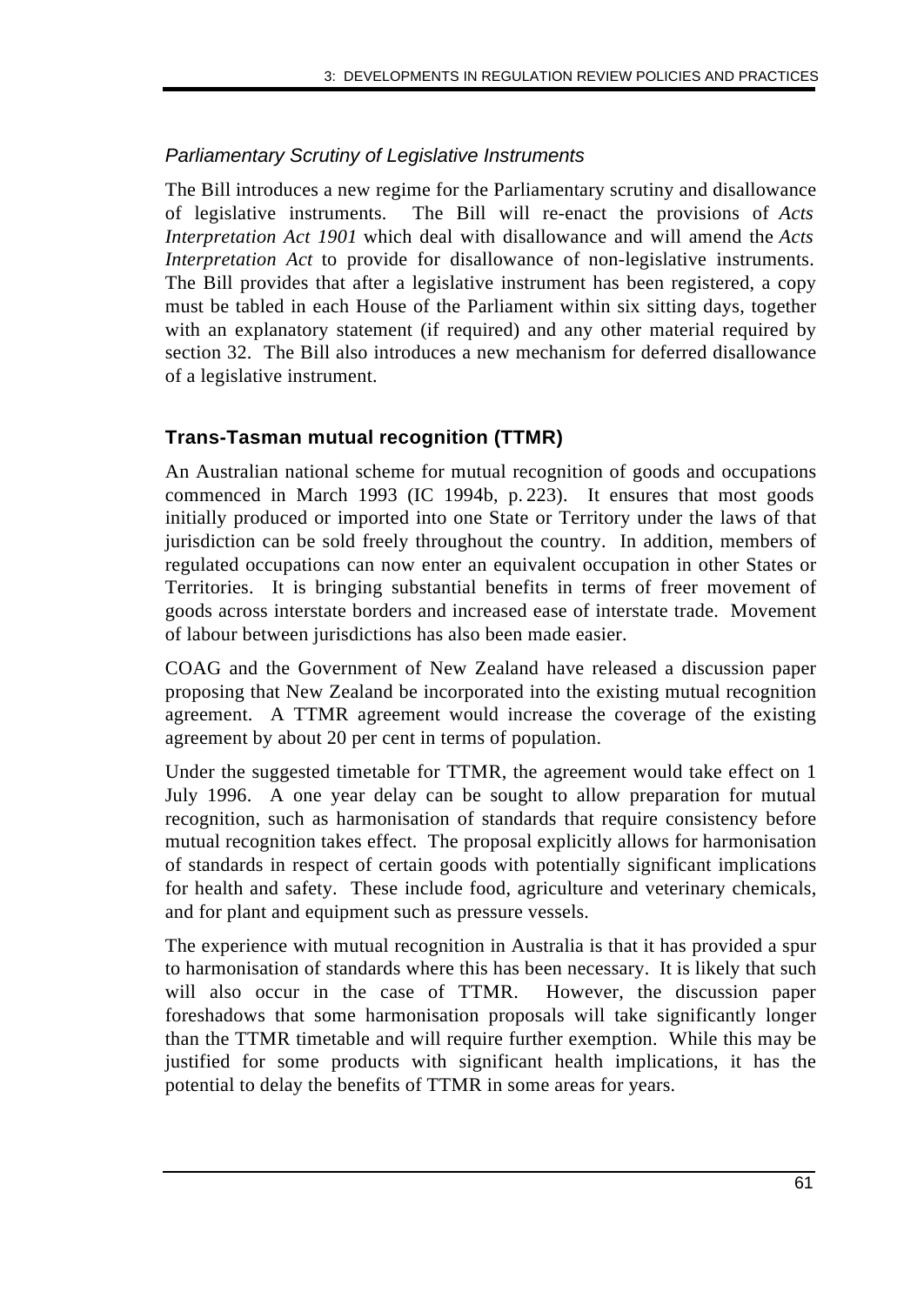This is primarily a concern in the food area, which is a major component of trans-Tasman trade and an area where differing standards are known to be causing problems. However, as the majority of food standards are not directed at health and safety, it would seem appropriate to subject most standards to mutual recognition, with harmonisation only occurring where a uniform standard is necessary for health and safety reasons.

# **3.2 State and Territory developments**

The Commonwealth and most States and Territories have in place regulation review policies. While the commencement dates of such activities differ, as do the levels of activity and success, some regulatory review elements are common to most States and Territories. These include:

- the existence of a regulatory review unit; and
- a subordinate legislation act which often prescribes a requirement for regulatory proposals to be accompanied by a RIS and/or for the staged repeal or review of regulations.

Table 3.1 summarises the regulation review mechanisms in place in each State and Territory. Appendix E provides more detail on these mechanisms as well as a brief summary of recent activities and prospective activities for each State and Territory.

All States and Territories have established some form of regulatory review unit (see Table 3.1). Some of these units, such as those in New South Wales and South Australia are established within the central Department of Premier and Cabinet, others are established within the Department of Treasury or industry departments. These units co-ordinate regulation review activities within each jurisdiction and advise, educate and train officials from departments and agencies on regulatory matters and techniques. This often involves producing guidelines and manuals to assist in preparing a RIS for new regulations or when reviewing existing regulations. The regulation review units also act as principal points of contact for business and the general public on regulatory matters.

**Table 3.1:** State and Territory regulation review mechanisms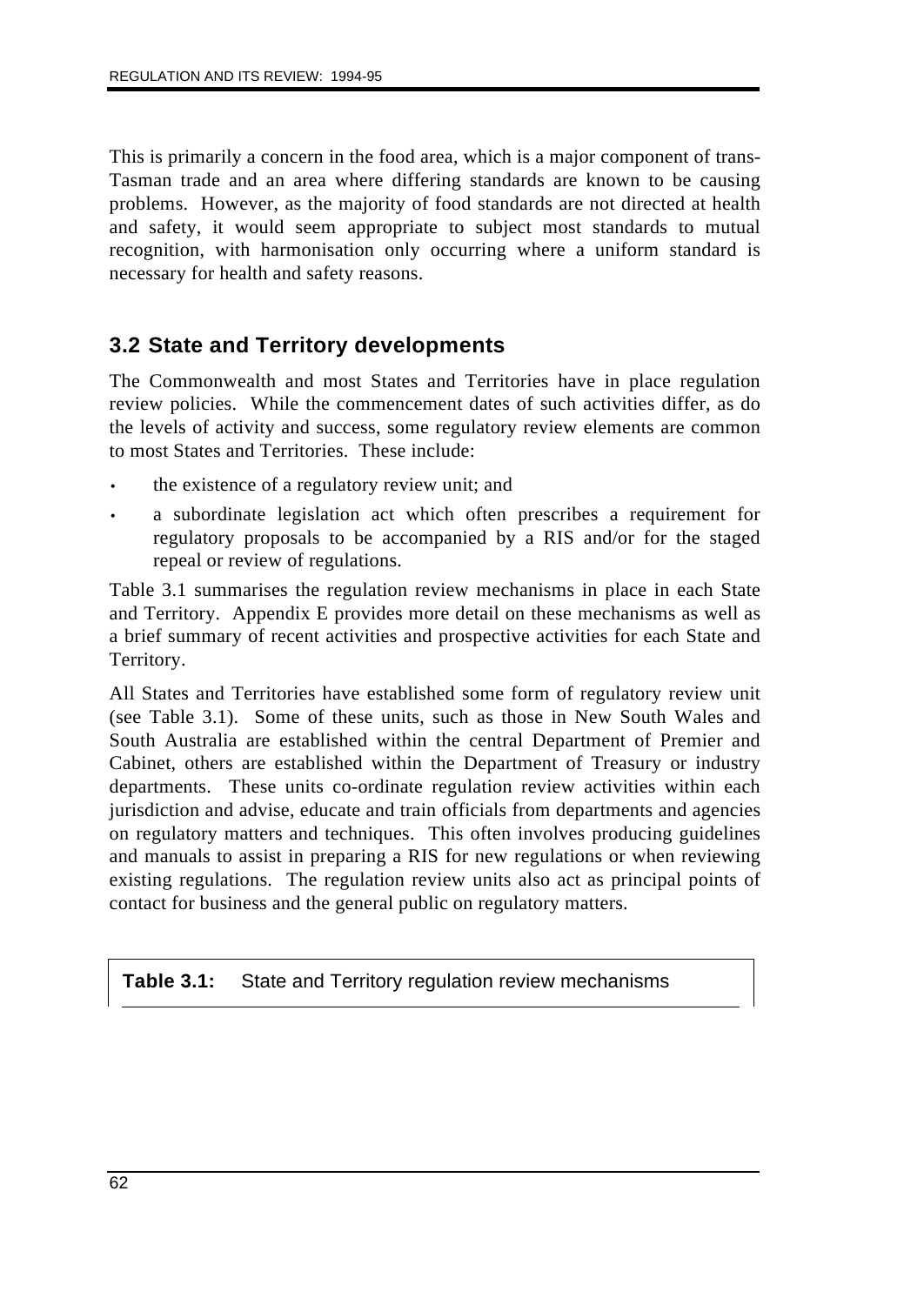| State/Territory | Regulation review Subordinate<br>unit | Legislation Act | RIS or cost benefit Staged repeal<br>analysis |  |
|-----------------|---------------------------------------|-----------------|-----------------------------------------------|--|
| NSW             |                                       |                 |                                               |  |
| <b>VIC</b>      |                                       |                 |                                               |  |
| <b>QLD</b>      |                                       |                 |                                               |  |
| WA              | ☑                                     |                 |                                               |  |
| SA              |                                       |                 |                                               |  |
| <b>TAS</b>      |                                       |                 |                                               |  |
| $\cal NT$       | ⋈                                     |                 |                                               |  |
| $\cal AC$       |                                       |                 |                                               |  |

 $\boxtimes$  Western Australia and the Northern Territory do not have formal regulation review units as exist in the other States and Territories. However, regulatory review functions are largely undertaken by the Ministry of Premier and Cabinet and the Small Business Development Corporation in WA, and the Department of Asian Relations, Trade and Industry in NT.

Most States and Territories have in place a subordinate legislation act that requires a RIS to be prepared for regulatory proposals.

A RIS generally has several components. First, it must include a clear statement of the objectives of the regulation. Second, alternative approaches for dealing with the perceived problem must be identified and assessed. Third, the expected benefits and costs to the community of regulating must be assessed. This 'cost benefit analysis' (CBA) must be comprehensive and consider the impact of the regulatory proposal on business, consumers, government and the community as a whole. Typically the RIS process requires that the regulatory option selected is one that maximises the community's net benefit on the basis of the cost-benefit analysis undertaken.

A RIS is generally checked by the regulation review unit or, as in Victoria, may be checked by another independent entity to certify that it has been adequately prepared. The RIS process also requires that the Department/agency proposing a regulation consult with interested groups on the proposal and its alternatives.

Another key feature of most State/Territory review mechanisms is 'staged repeal'. Staged repeal establishes a timetable for the repeal of the existing stock of regulations and also requires new regulations to be automatically reviewed and repealed once a given amount of time, typically, ten years, has passed. The objective of staged repeal is to have regulations reviewed to judge their efficacy and need once they have been in place for some time. This allows regulations to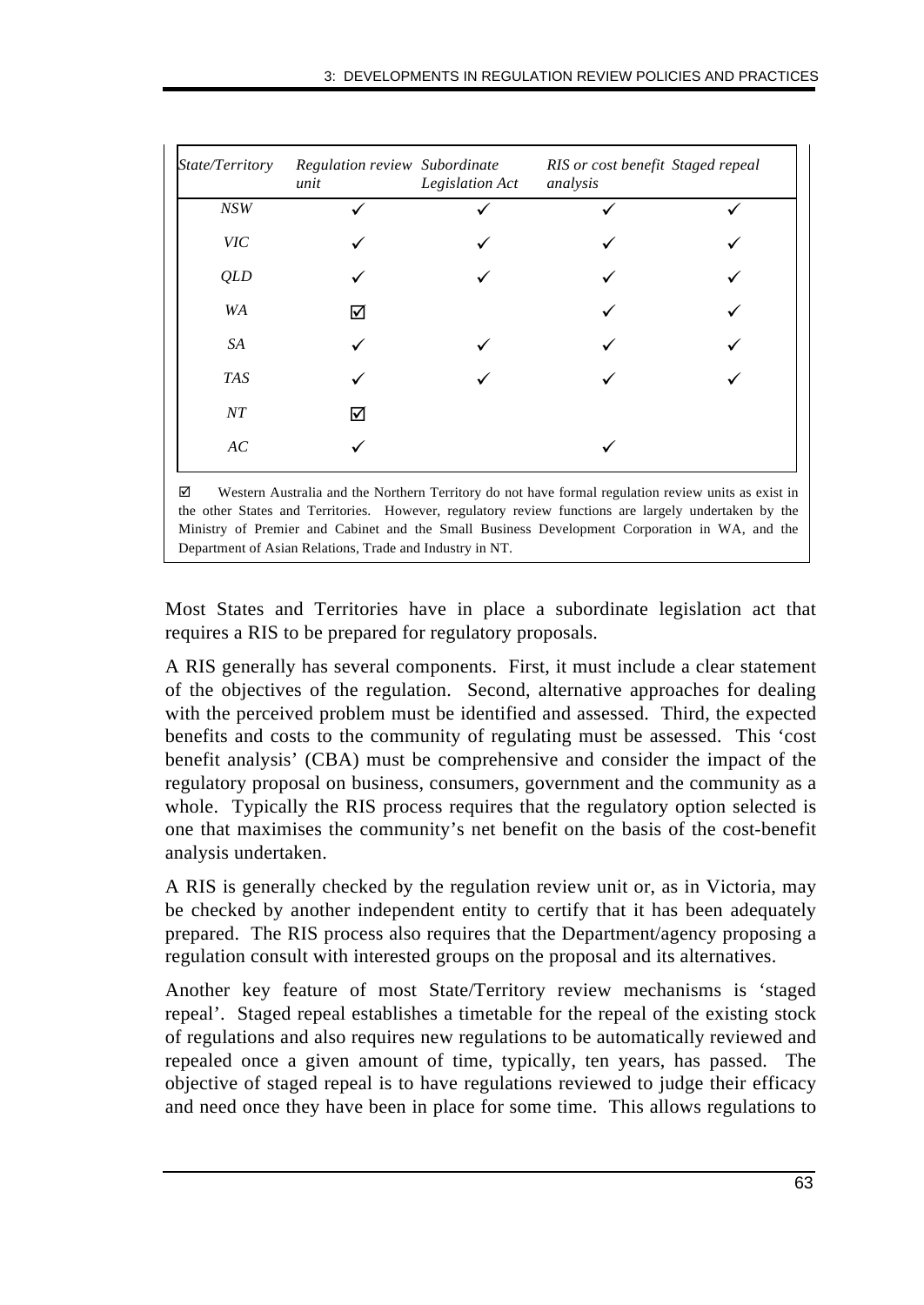be assessed and re-made if necessary or allowed to expire if they are no longer needed.

As well as performing functions related to the operation of subordinate legislation acts, most State/Territory regulation review units are involved in coordinating or conducting reviews of particular sets of regulations. In some cases these reviews have been done on a sectoral basis, such as the review of regulations affecting butcher shops (QLD), the motor trades industry (SA), the legal profession (VIC) and regulation of real estate, travel and other agents (ACT). In other cases, reviews have been broader in scope. Examples include business licence reviews and simplification programs in Victoria and Tasmania, or the comprehensive review of legislation and regulation affecting business undertaken in Queensland.

In addition to the activities described above, most State and Territory units are involved in activities to harmonise regulations across Commonwealth and State/Territory jurisdictions. This involves being a member of, or contributing to, national fora concerned with regulatory issues such as the Commonwealth/State Committee on Regulatory Reform which reports to COAG. This Committee has worked on harmonisation issues such as; extending mutual recognition arrangements to New Zealand; the review of partially registered occupations; and guidelines for national standards setting by Ministerial Councils.

In the near future State/Territory review units will also be involved, to differing degrees, in implementing the legislation review principles of the Competition Principles Agreement (see Section 3.1) made earlier this year. This will require the review of all existing regulation for anti-competitive effects and its reform (where necessary).

# **3.3 International developments**

It is useful to compare the national and State developments described in Sections 3.1 and 3.2 with what is happening on the regulatory front in other countries.

Most developed nations have begun to seek increased quality in regulations and to harmonise them with other policies and other countries (OECD 1992). Complex regulatory regimes are used to serve and balance the social and economic goals of societies, but many countries are dissatisfied with their quality, effectiveness and cost. Faced with a more integrated world economy, environmental concerns, consumer interests (particularly in the area of health and safety), more accessible processes for regulation decision-making, and with the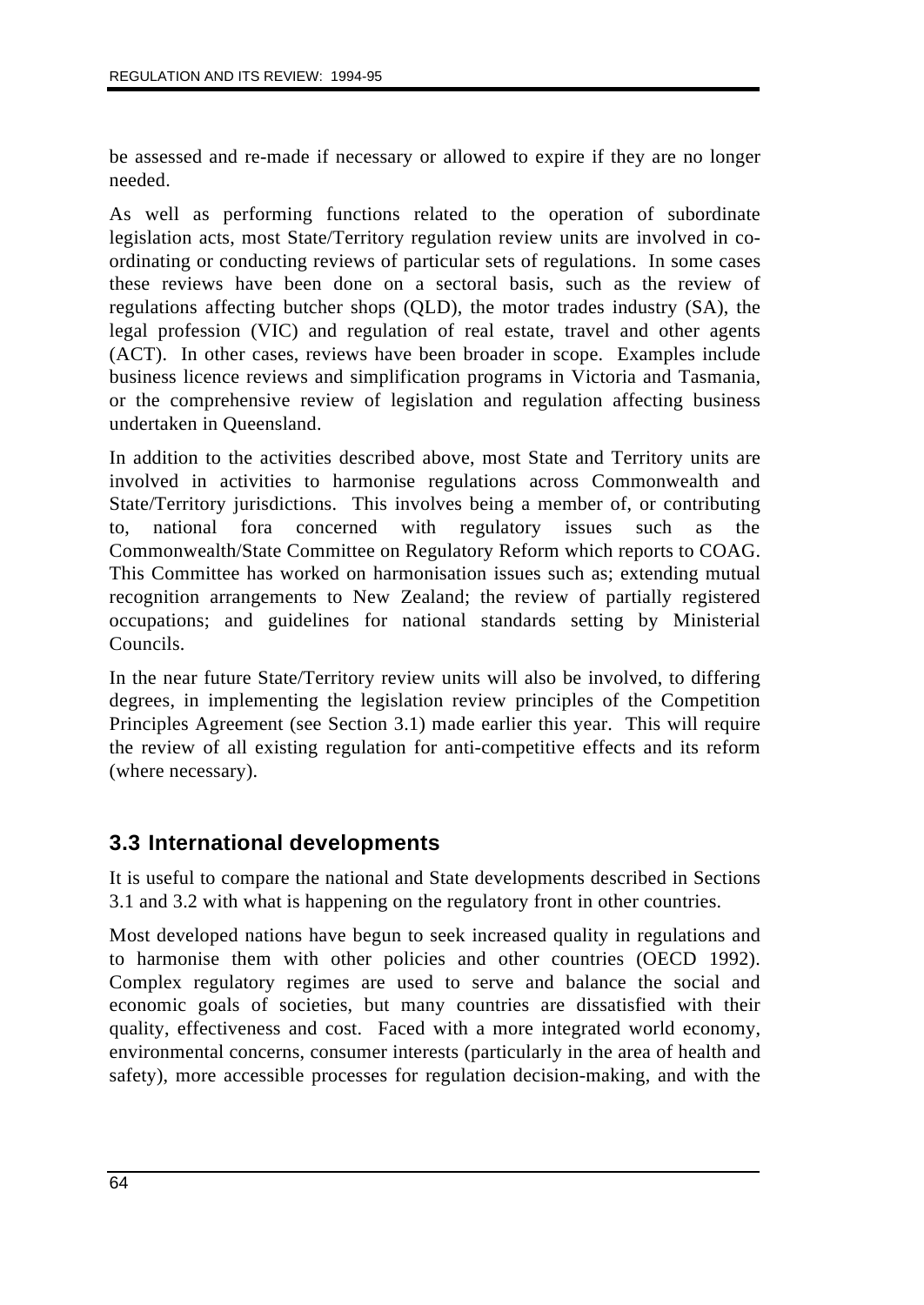growing recognition of the costs of regulation, governments have been questioning longstanding regulatory traditions.

The 1980s saw OECD member country initiatives aimed at improving the regulatory environment. Although each country responded in its own way, two broad approaches emerged. One focussed on outcomes and efficiency, looking at the economy-wide implications of regulations, and involved deregulation and rationalisation. The other took a process and legal approach, paying specific attention to technical detail, simplification and accountability.1 Australia, along with the US, UK and Canada, took the former approach, while a number of countries, including France, Germany and the Netherlands, took the latter.

One important common outcome, for most countries, was the establishment or increased role of centralised regulation review bodies. These bodies can have a number of purposes including improving consistency with other policies, improving information flows to executive government, giving policy advice to regulators, and carrying out governments' regulatory reforms (OECD 1992).

## **General developments**

Regulatory developments, which are closely related to institutional and political structures, can differ markedly between countries. (Appendix A provides outlines for a few selected countries — the US, UK, Canada and Japan.) Yet it is possible to discern some broad themes.

International developments include the establishment of oversight mechanisms to provide day-to-day review of individual regulations (preferably at the early stages of regulation development) and general monitoring of regulatory activity. Some countries have also developed independent advisory commissions to review proposals, collect information and hold public hearings. As well, some have implemented systems for registering existing regulations and planning new ones, useful for identifying and co-ordinating regulations as well as for increasing transparency (SIGMA 1994, p. 20).

Several countries conduct systematic reviews of existing regulation on a rolling basis, conducted by the ministries responsible and forwarded to a central authority; some allow for public input to ensure that the public's experience with regulations is taken into account.

Another development has been the more widespread use of cost benefit or similar analysis in the regulation making process. Some countries, including the US and

 $\overline{a}$ 1 There is, however, often overlap in the objectives of both approaches. For example, increased transparency is an objective of both approaches because it improves both accountability and efficiency.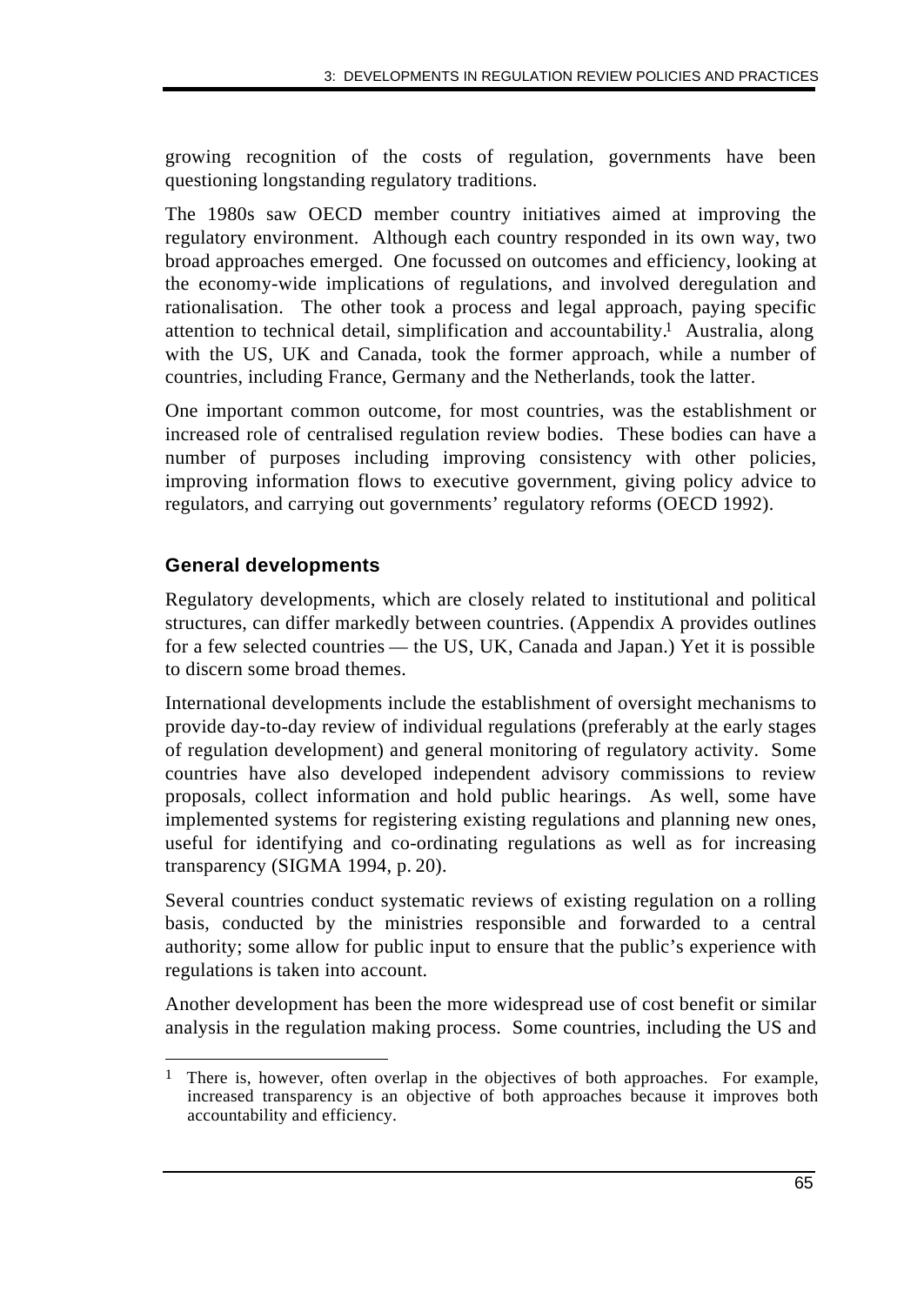Canada, have made it a matter of law or policy that regulatory proposals can only be accepted if the benefits exceed the costs. Other countries, including Australia, use cost benefit techniques as a decision making tool, whilst others, including the UK, focus on costs.

Common developments that are more specific in nature include:

- setting clear limits of authority on subordinate regulators in some countries;
- developing regulatory budgets;<sup>2</sup>
- providing more information about regulations to elected officials;
- improving techniques for reviewing regulations;
- focusing more on outputs and not inputs in the regulatory process;
- introducing sunset clauses in new regulations;
- regulatory flexibility legislation, which allows those being regulated to meet regulatory objectives in alternative ways by developing their own compliance plan;3
- some countries, particularly UK and Germany, are examining both the regulatory approaches that correct market failures, and the advantages of correcting or supporting markets rather than replacing them with regulations; and
- information solutions (that use economic forces to change behaviour, such as labelling) and voluntary regulatory measures (in areas such as consumer safety) are being considered.

# **OECD developments**

The OECD, through its Public Management Service (PUMA), is currently engaged in a program on regulatory management and reform.4 The OECD aims to increase awareness of regulatory developments in member countries and encourage information transfer.

 $\overline{a}$ 2 Where each regulator is allocated a given 'regulatory cost' which they must not exceed.

<sup>3</sup> See Canada p. 82.

<sup>4</sup> SIGMA (Support for Improvement in Governance and Management in Central and Eastern Europe) is also working on how the regulatory process can be improved, through procedural and institutional change, as part of its mission to support the development of efficient and effective public institutions in participant countries including Bulgaria, Czech Republic, Hungry, Poland, Romania, the Slovak Republic, Albania, Estonia, Latvia, Lithuania and Slovenia.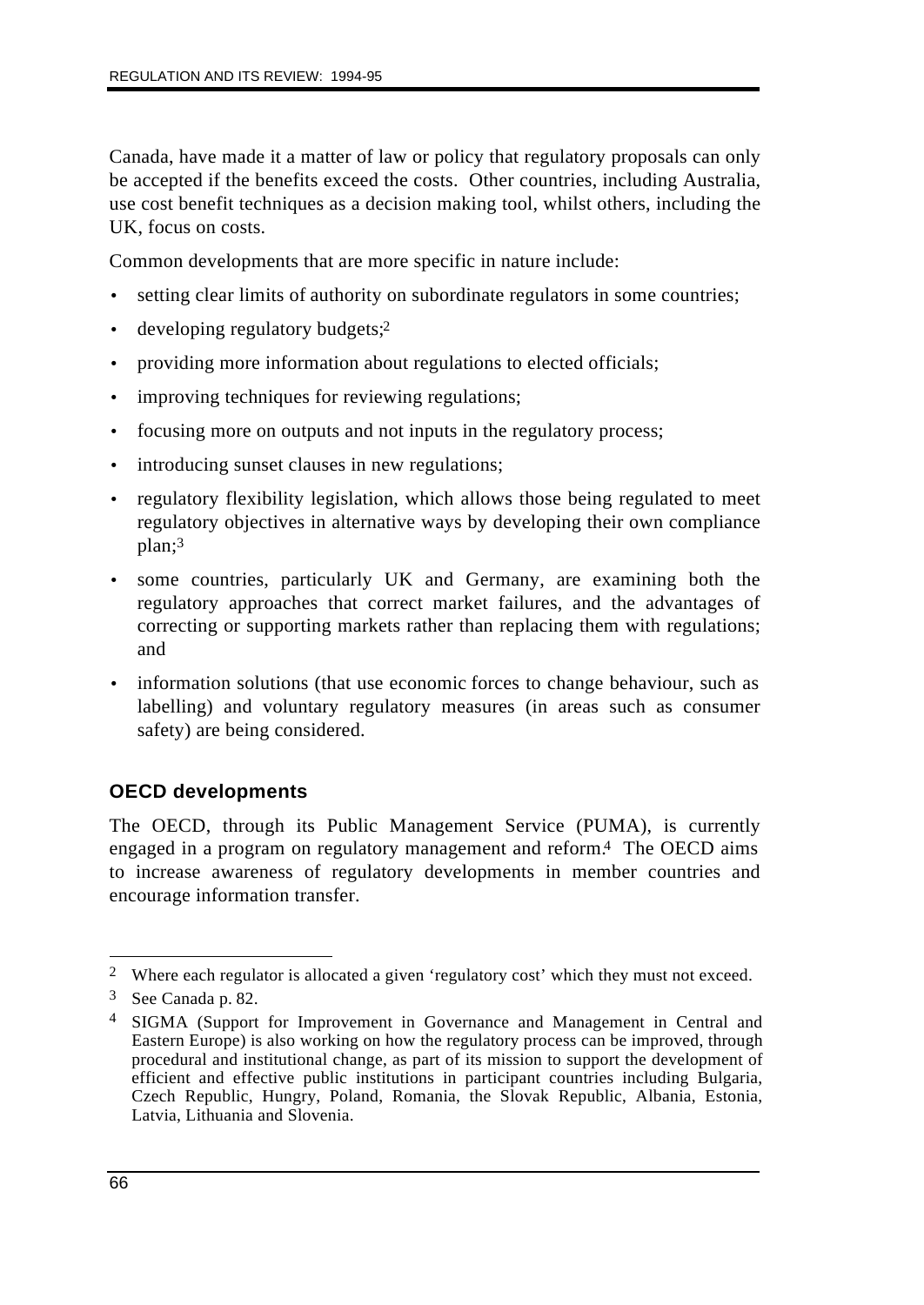A recent achievement stemming from that work is that on the 9 March 1995 the Council of the OECD adopted a *Recommendation on Improving the Quality of Government Regulation*, the first international standard on regulatory quality. The recommendation encourages member countries to review their political and administrative processes for developing, implementing and revising regulations. A crucial part of the Recommendation is the OECD Reference checklist for regulatory decision making which contains ten questions, reflecting principles of good decision making, that should be asked when developing regulations (see Box 3.1).

This checklist is an important and positive development. However, the OECD has noted that checklists alone are insufficient and that some member states have experienced resistance from regulators. This indicates that, if checklists are to work, governments must 'develop systematically-organised procedures, *with sustained political support at the highest level*' (italics in original) (OECD 1995, p. 7), such as establishing central oversight bodies or independent regulatory review processes, and disclosing responses to affected parties.

## **Box 3.1: OECD Reference checklist for regulatory decision-making**

*Question No. 1: Is the problem correctly defined?* nature, magnitude and why it has arisen.

#### *Question No. 2: Is government action justified?*

 benefits and costs of action (based on realistic assessment of government effectiveness), alternative mechanisms, whether due to previous regulation, and establishment of periodic review.

#### *Question No. 3: Is regulation the best form of government action?*

 $-$  can and should choose from variety of regulatory (including performance regulation), and non-regulatory instruments (such as economic instruments, voluntary agreements, information disclosure, and persuasion).

#### *Question No. 4: Is there a legal basis for regulation?*

 valid legal authority, compatible with existing legislation, including international norms or agreements, and compliant with obligatory legal principles such as certainty, proportionality and equity before the law (and country specific obligations).

 $\overline{a}$ 5 Including taxes, charges and tradeable permits.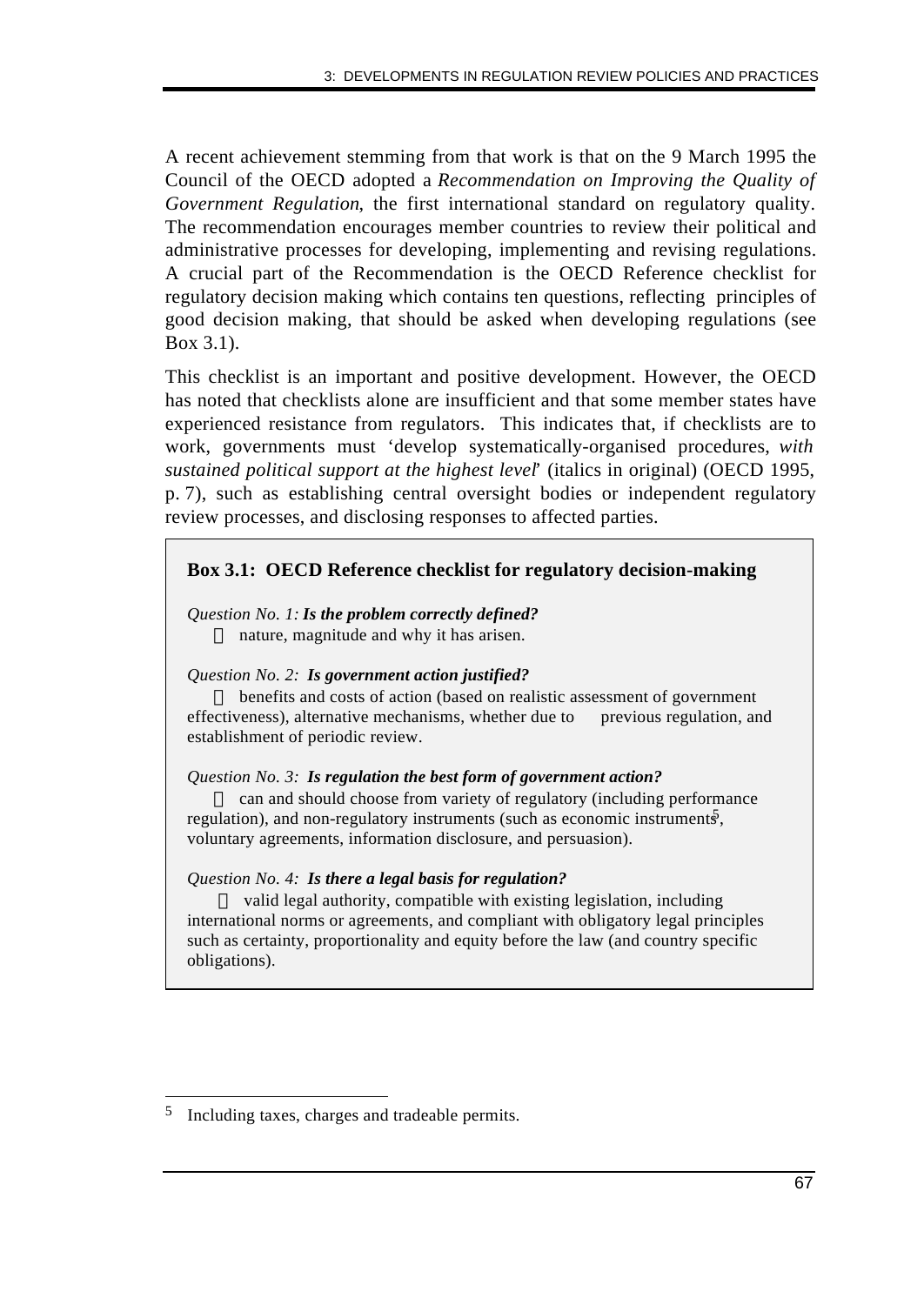#### *Question No. 5: What is the appropriate level (or levels) of government to take action?*

— does the problem cross jurisdictional boundaries (that is, are there any positive or negative externalities), are there economies of scale, are there sufficient institutional capabilities at various levels of administration, will harmonisation remove regulatory barriers to trade, and should harmonisation override local characteristics? The role of co-operation.

#### *Question No. 6: Do the benefits of regulation justify the costs?*

 $\overline{ }$  total costs and benefits, including to business, citizens and administrations, of regulations and feasible alternatives, including sub-element analysis for major regulations, all subject to quality review, and improved centralised review (regard given to resources involved in this process with regulations with potentially large impacts justifying considerable analysis; qualitative assessments may otherwise suffice).

#### *Question No. 7: Is the distribution of effects across society transparent?*  awareness of distribution of costs and benefits.

#### *Question No. 8: Is the regulation clear, consistent, comprehensive, and accessible to users?*

 clear, precise, consistent language and format, adequate definitions and logical sequence, plus strategies for distributing information.

#### *Question No. 9: Have all interested parties had the opportunity to present their views?*

 $\rightarrow$  open and transparent development with public consultation.

*Question No. 10: How will compliance be achieved?*

 $-$  strategies, often multi-faceted, such as education, assistance, persuasion, promotion, economic incentives, monitoring (possibly empowering third parties), enforcement and sanctions, responsive to various and changing conditions and new information, and continually evaluated and improved.

It is encouraging to observe that the OECD checklist is very similar in its scope and intention to the various principles for good regulation making that are in use throughout Australia, including the requirements that should be met by regulatory agencies when they prepare Regulatory Impact Statements.

Regulatory reform has been given further prominence by a Ministerial Council meeting of the OECD in May 1995. At the meeting Ministers agreed to, among other things, cooperate to promote domestic regulatory reform, particularly when it leads to the further liberalisation of trade and investment flows, and improve the transparency of government regulations.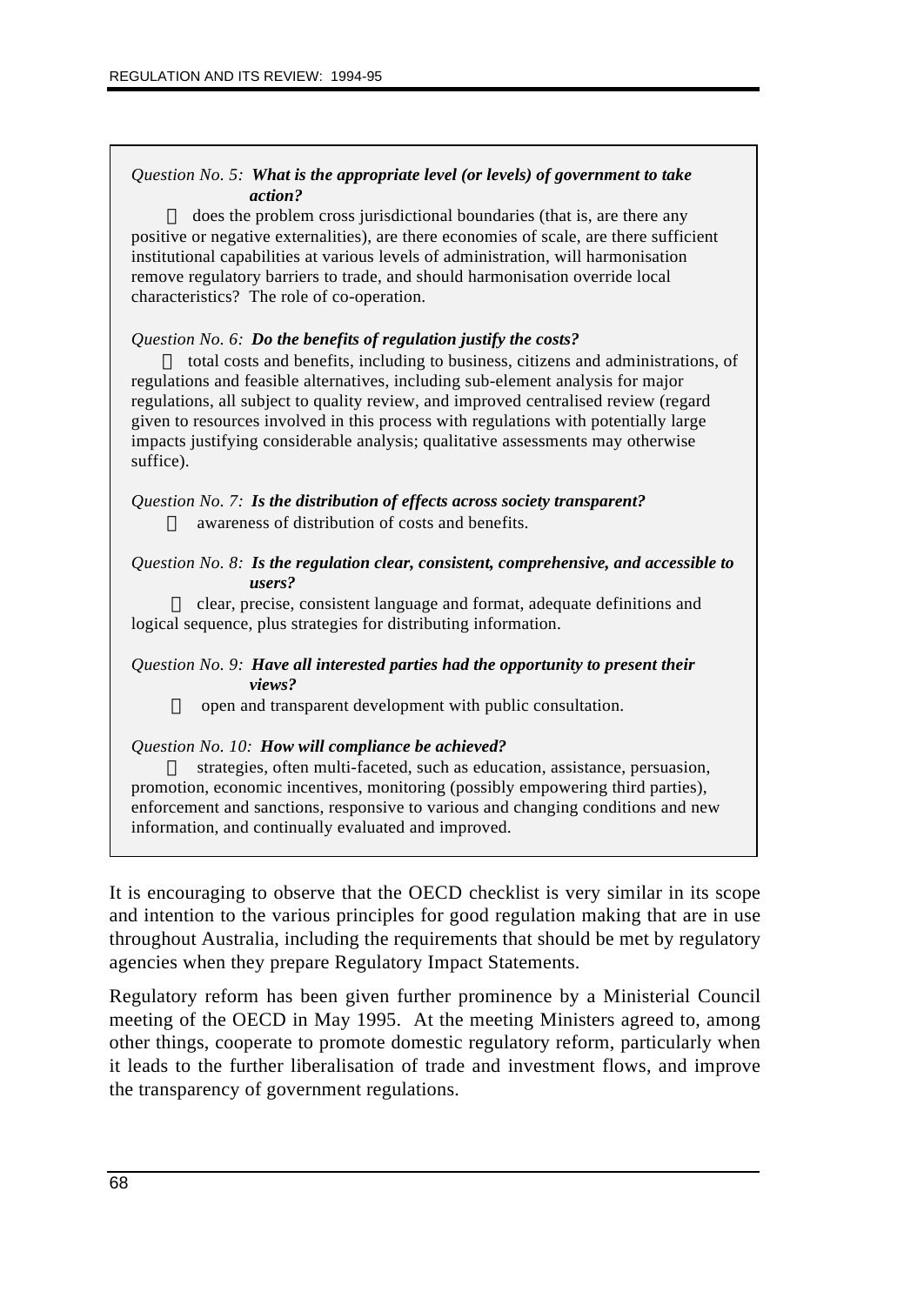Ministers also invited the OECD to examine the significance, direction and means of reforming regulatory regimes. In this regard, two projects are to be undertaken by the OECD, in collaboration with member countries. The first is to develop a set of regulatory indicators which will assist countries to gauge their comparative standing on aspects of regulation (Australia, through the ORR, has agreed to be involved in this process). The second is to implement a regular reporting system whereby countries' regulation making and regulation review systems are assessed against the OECD reference check list.

## **Concerns persist**

While such developments are all heading in the right direction of achieving better quality regulatory outcomes, some major concerns persist in many nations, particularly over the structure and organisation of the regulatory environment (OECD 1992), and over the pace of reforms.

One issue that all nations must come to terms with, is the growing exposure of most 'domestic' activities to developments beyond a country's borders. The assumption of national sovereignty is being challenged by the growing interdependence of nations along with the realisation that some problems, such as environmental problems, require integrated global solutions. This has implications for regulation making:

...traditional government structures appropriate for stable conditions and well defined problems inside impermeable borders are increasingly ill-suited to economic and social conditions characterised by interaction, complexity, diversity and innovation. Much of the impulse underlying economic privatisation and deregulation, for example, has been a recognition that new technologies and opening world markets have invalidated old assumptions about the need for and benefits of certain varieties of government intervention. Hence, along with private enterprise, regulatory organisations also face a period of structural adjustment. (OECD 1994a).

This reality is the impetus for some countries to reassess the way they formulate and review regulations.

The better organisation of regulatory structures is also needed so that domestic regulations are complementary and do not undermine each other. In many countries there is an obvious need to rationalise multi-layered regulatory systems.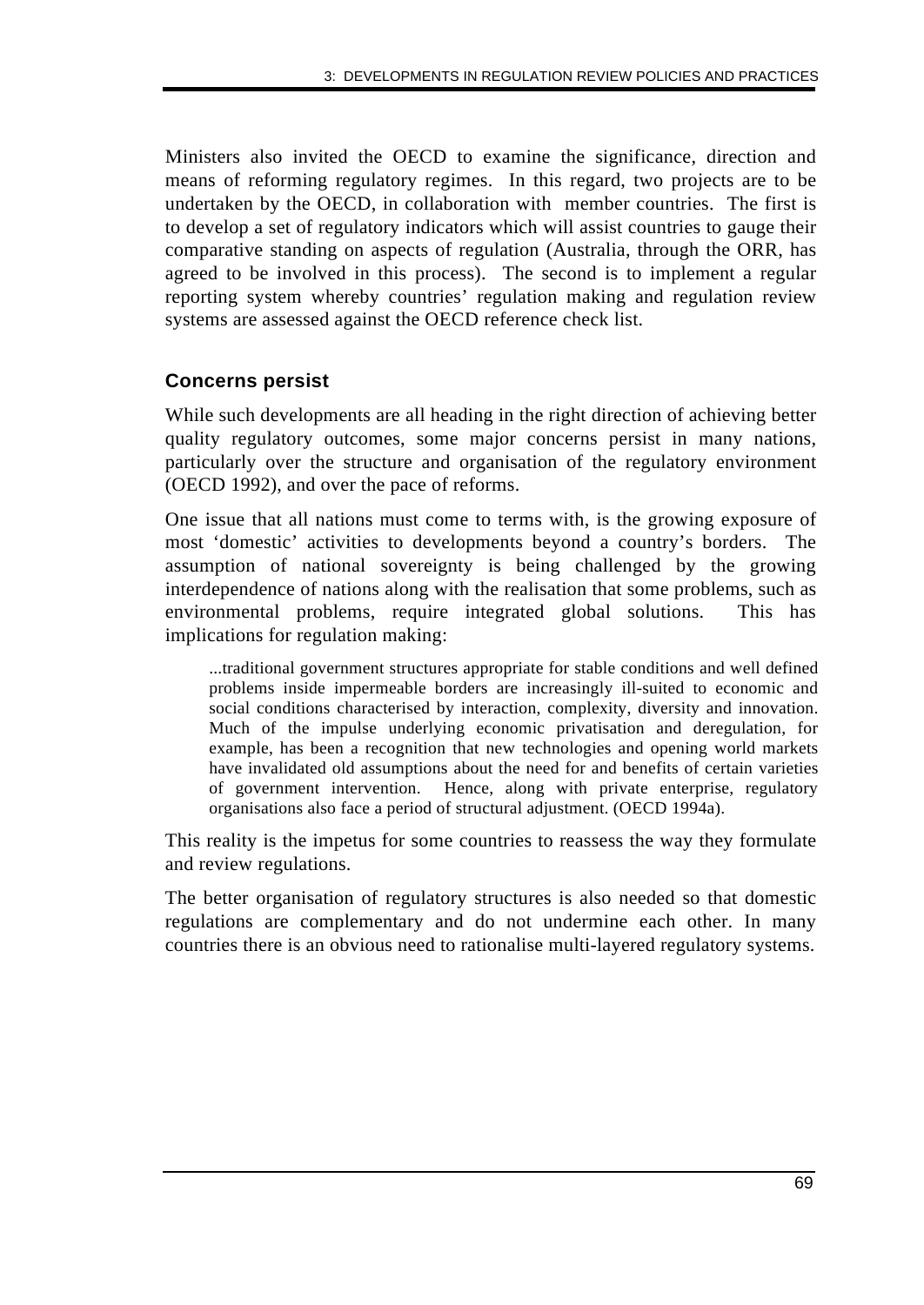Efforts continue in mutually recognising  $\delta$  and/or harmonising regulatory activities within and across nation states.

However, reform is slow and faces many challenges, including the *structural adjustments of governments*. Numerous institutions and personnel in the legislative, executive and judiciary are dedicated solely to writing, interpreting, enforcing and judging traditional styles of regulation. According to the OECD (1992, p. 9) this has often resulted in inertia and rigidity, blocking the path to reform.

Other international concerns which are more specific in nature include:

- improving management and accountability of regulators, while at the same time balancing independence;
- measuring regulatory activity;
- combating the influence of powerful interest groups  $\sim$  some OECD countries have addressed this problem by increasing transparency and the flow of information to counter-balance the efforts of interest groups;
- better communicating regulatory policies, and their costs and benefits to the public, and the role innovative solutions could play; and
- overcoming the lack of analytical criteria or guidelines for decision making in some countries and in certain fields of regulation, such that regulators are guided only by ideas of 'practicality and excessive cost that are not applied in a consistent or informed manner' (OECD 1992, p. 22).

 $\overline{a}$ Mutual recognition can often provide better results than harmonisation due to the frequent time delays in harmonisation and the loss of regulatory competition which encourages experimentation and innovation. Mutual recognition allows participating governments to develop their own regulatory details or requirements, as long as they meet the same goal of regulation, and therefore governments face direct incentives to produce the most cost efficient solution, be it a regulation or alternative mechanism further it gives consumers the greater choice that derives from the differences between countries. One example is the European Communities harmonisation of technical specifications for single products or groups of products (pre-1985) where it took 15 years to pass a single directive on gas containers made of unalloyed steel (OECD 1994, p166).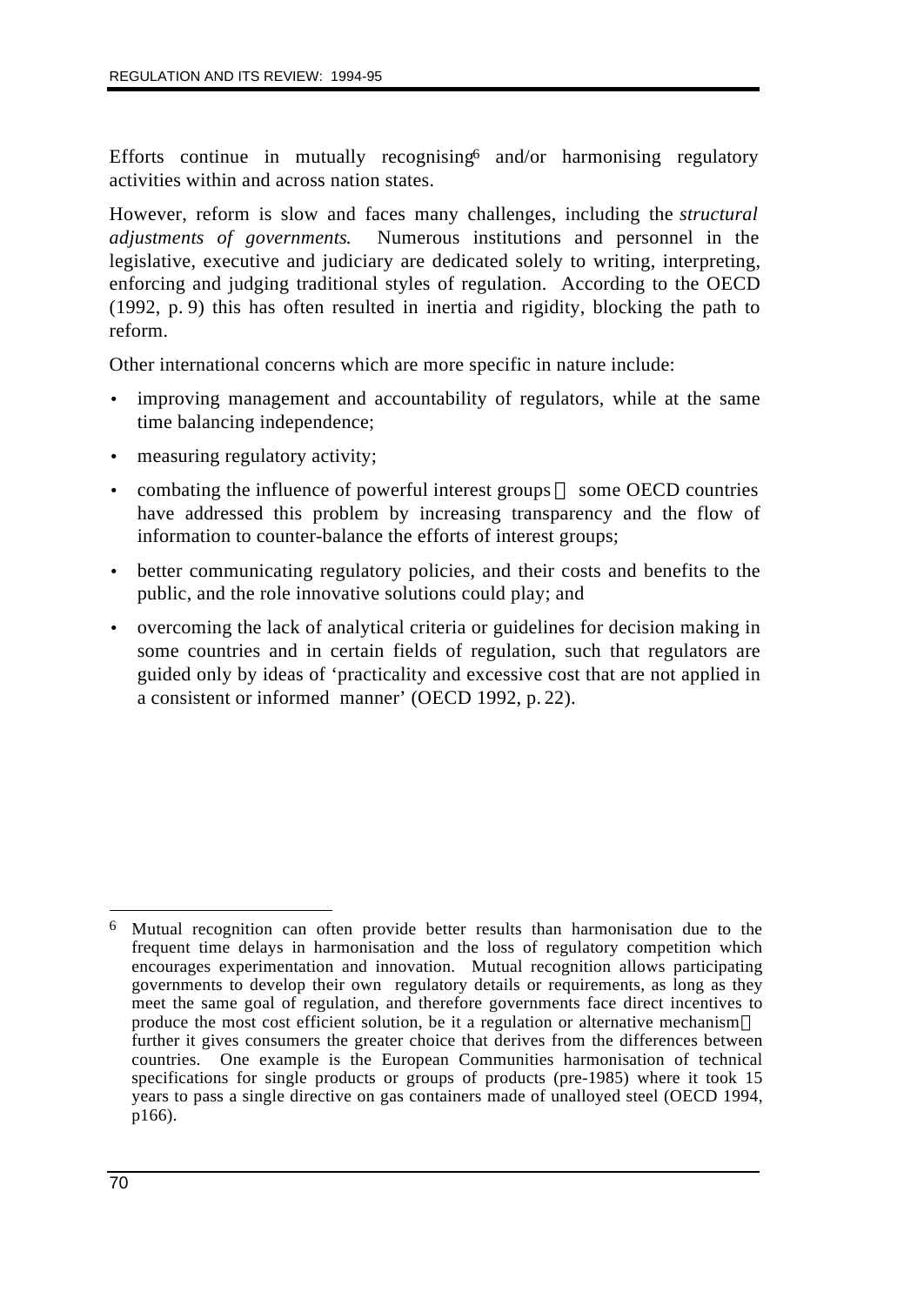# **4 OPERATIONS OF THE OFFICE OF REGULATION REVIEW**

The ORR — operating within the Industry Commission since 1989— has administrative and advisory functions, specified by Cabinet, relating to the review of regulation. These include functions internal to government, such as vetting Regulation Impact Statements and advising Cabinet of the merits of particular regulations, and functions external to government such as commenting publicly on certain regulatory matters.

This chapter describes the work of the ORR, and outlines key features of its expanding role. They include:

- the ORR's role with the Council on Business Regulation to advise on regulatory issues;
- provision of advice to Commonwealth agencies on their programs of review of existing legislation;
- provision of advice to Ministerial Councils on regulation impact statements; and
- assistance to agencies to ensure they meet the requirements of Cabinet and of the Legislative Instruments Bill for regulation impact statements.

# **4.1 Council on Business Regulation**

The Council on Business Regulation has been formed as part of the Commonwealth Government's renewed commitment to regulation review, which was announced in the *Working Nation* statement.

The principal purpose of the Council is to make recommendations through Ministers to the Structural Adjustment and Trade Committee of Cabinet (SATC), on matters relating to business regulation. It will identify areas of government regulation which it considers to have unclear objectives and/or are not achieving their stated objectives; are detrimental to competitiveness and efficiency; or impose costs on business which are not justified when compared with the benefits accruing to the Australian community.

The Council will assist the Commonwealth to comply with its obligations under the Competition Principles Agreement — the development by June 1996 of a timetable for legislative review and, where appropriate, reform by the year 2000 of all legislation that restricts competition. The Council's advice may include priorities for review of these regulations, and the amendment or repeal of specific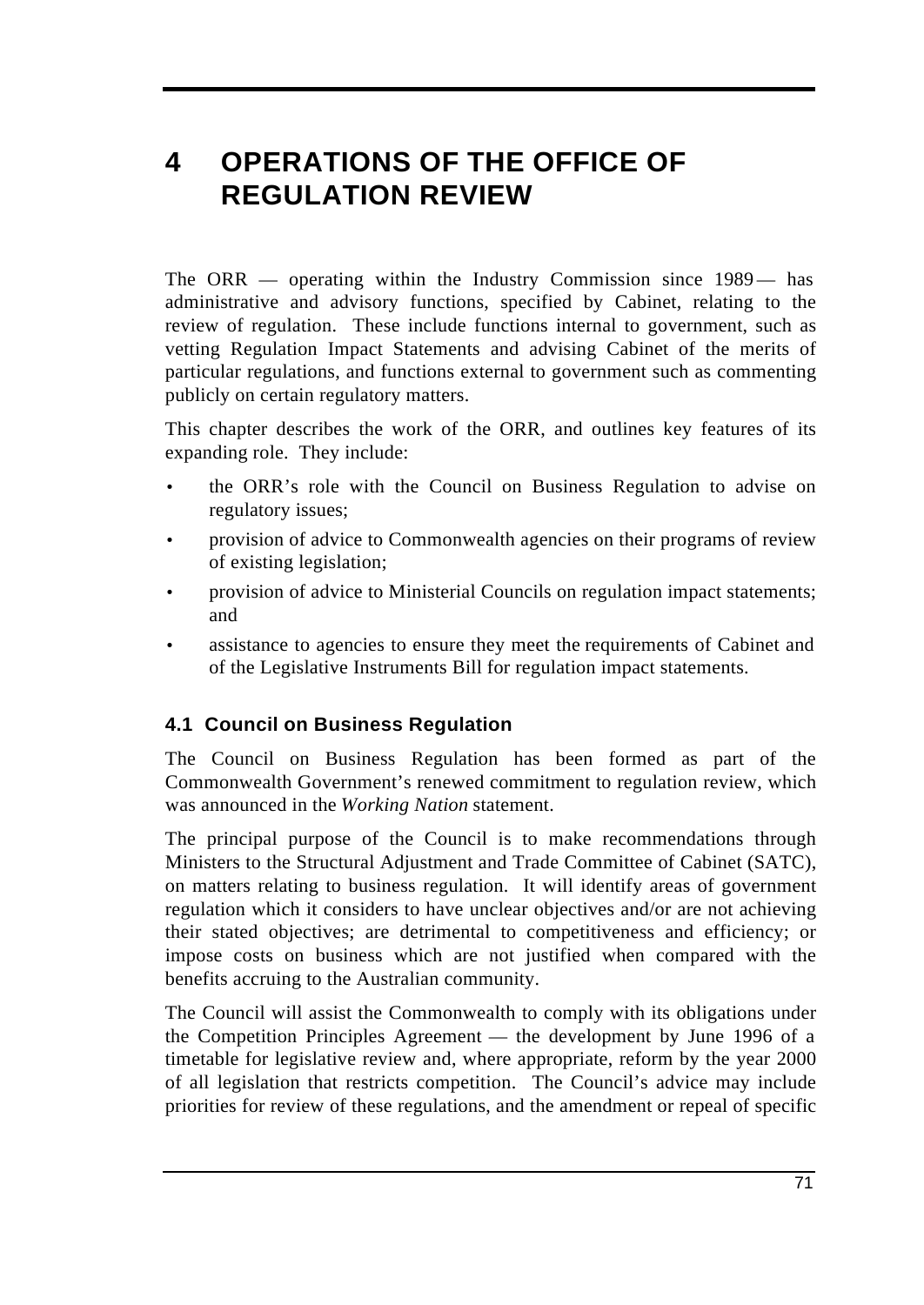regulations. Recognising that this is only one of a number of governmentbusiness consultative processes, the Council will not examine taxation or industrial relations issues.

The ORR will provide secretariat services to the Council.

While the Council is to address Commonwealth regulation, in some cases the impact of State regulation on business will be considered. In these cases, the Council (through its Chair) will advise regulation review units in the relevant State and the Assistant Treasurer, who may choose appropriate action.

## **4.2 ORR's role in vetting regulations and in advising on regulatory review**

The ORR has three functions in relation to the vetting of new regulation. Firstly, the ORR can advise departments and agencies on the application of effective review criteria. Secondly, it monitors the use of guidelines for regulation review and, thirdly, it reports on the level of compliance with their application.

| Form of regulation                                       | <b>Review Process</b>                                                                                                                                                  | <b>Available Principles/Guides</b>                                                         |
|----------------------------------------------------------|------------------------------------------------------------------------------------------------------------------------------------------------------------------------|--------------------------------------------------------------------------------------------|
| Existing primary legislation Portfolios to bring forward | systematic review program to<br>Cabinet                                                                                                                                | <b>Competition Principles</b><br>Agreement (Legislative Review<br><i>Principles</i> )      |
| New or amended business<br>legislation                   | RIS Statement provided as an<br>attachment to the Cabinet<br>submission                                                                                                | <b>RIS</b> Guidelines                                                                      |
| Subordinate (legislative)<br>instruments                 | Preparation of Legislative<br><b>Instruments Proposal (LIP)</b>                                                                                                        | Legislative Instruments<br>Handbook (administered by the<br>Attorney-General's Department) |
| National standards                                       | A regulatory impact assessment<br>must be prepared, and vetted by<br>the ORR before it is certified by<br>the relevant Ministerial Council<br>or standard setting body | <b>COAG Guidelines on National</b><br><b>Standard Setting</b>                              |

Guidelines for regulators have been established in order to ensure a consistent approach in developing or reviewing different types of regulation. There are four sets of guidelines, each based on the same broad principles and written with the goal of achieving minimum effective regulations, depending on the form of the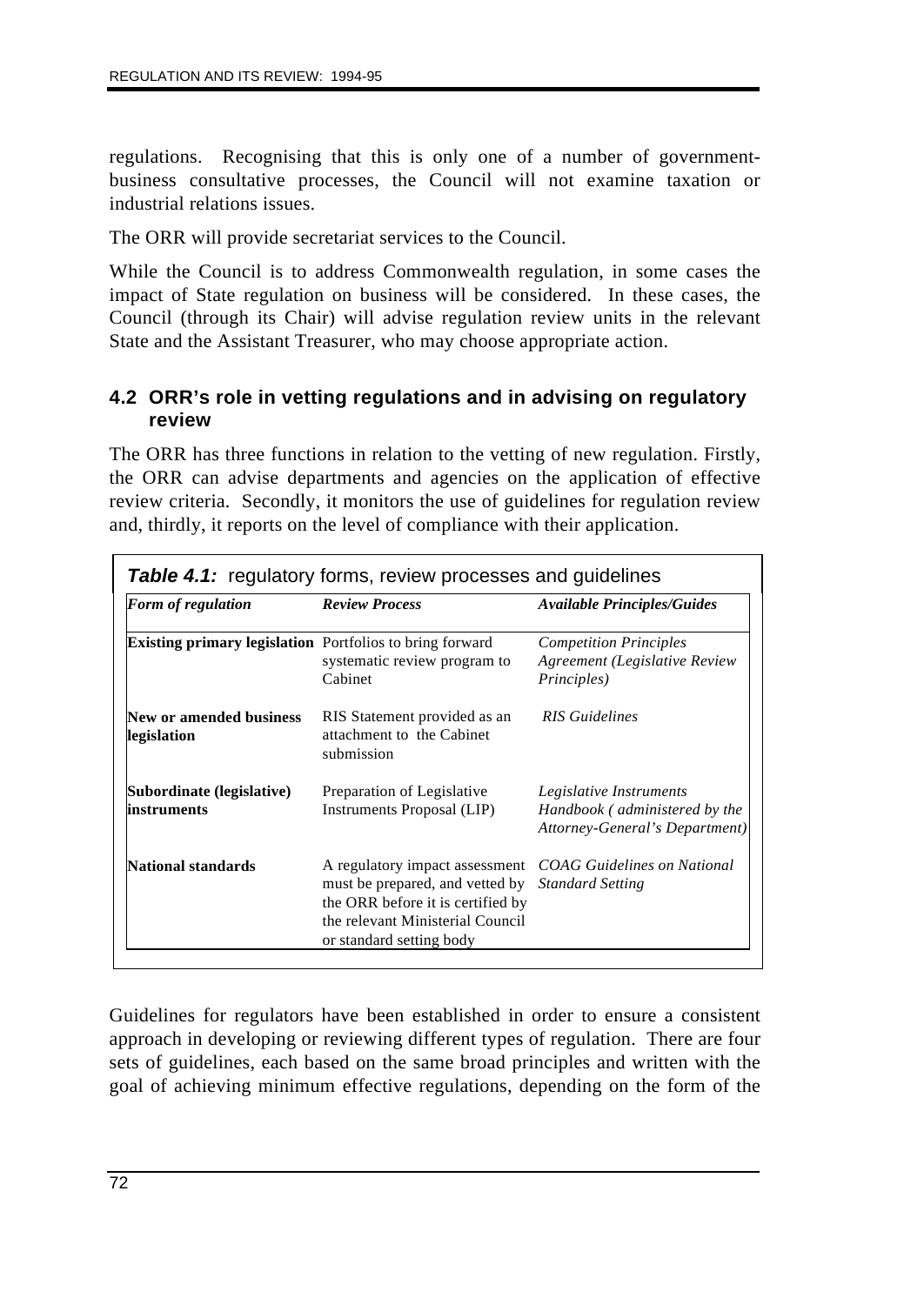regulation. The regulatory forms, review process and guidelines are summarised in Table 4.1.

ORR's role in advising on the applicability and practical application of the four sets of guidelines is discussed below.

## *Existing legislation*

As announced in the *Working Nation* statement, all Commonwealth departments and agencies are to undertake a systematic review by the year 2000 of existing regulation affecting business.

The quality of the assessments must comply with the criteria agreed by Heads of Government at their April 1995 meeting and set out in the *Competition Principles Agreement.* (The Council on Business Regulation will also convey to the government their priorities as to what regulation should be reviewed.)

## *RIS Guidelines*

From 1986 the Government has required the ORR (previously the Business Regulation Review Unit) to advise portfolio departments on the review of new or amended business regulation. When a department or agency proposes to introduce such regulation, the Cabinet Handbook requires that the proposal be referred to the ORR at the earliest opportunity, whether or not it is intended to be considered by Cabinet (Cabinet Office 1994, pp 28-29).

Where a proposal has been developed for Cabinet endorsement, the submission must be accompanied by either a Regulation Impact Statement (RIS), in the form of an attachment to the Cabinet submission containing the proposal, or a statement that a waiver to this requirement has been given by the ORR. The Cabinet Office may reject a submission that has not observed these procedures.

The preparation of a RIS means that the department or agency proposing new regulation is required to:

- identify an economic or social problem which the regulation addresses;
- specify the objectives of the regulation;
- identify the likely costs and benefits of the proposal;
- compare it with alternative measures for addressing the problem and an assessment of those measures; and
- where appropriate, follow a public consultation process. If a public consultation process is not considered appropriate, a statement to this effect, and the reasons for it, should be included in the RIS.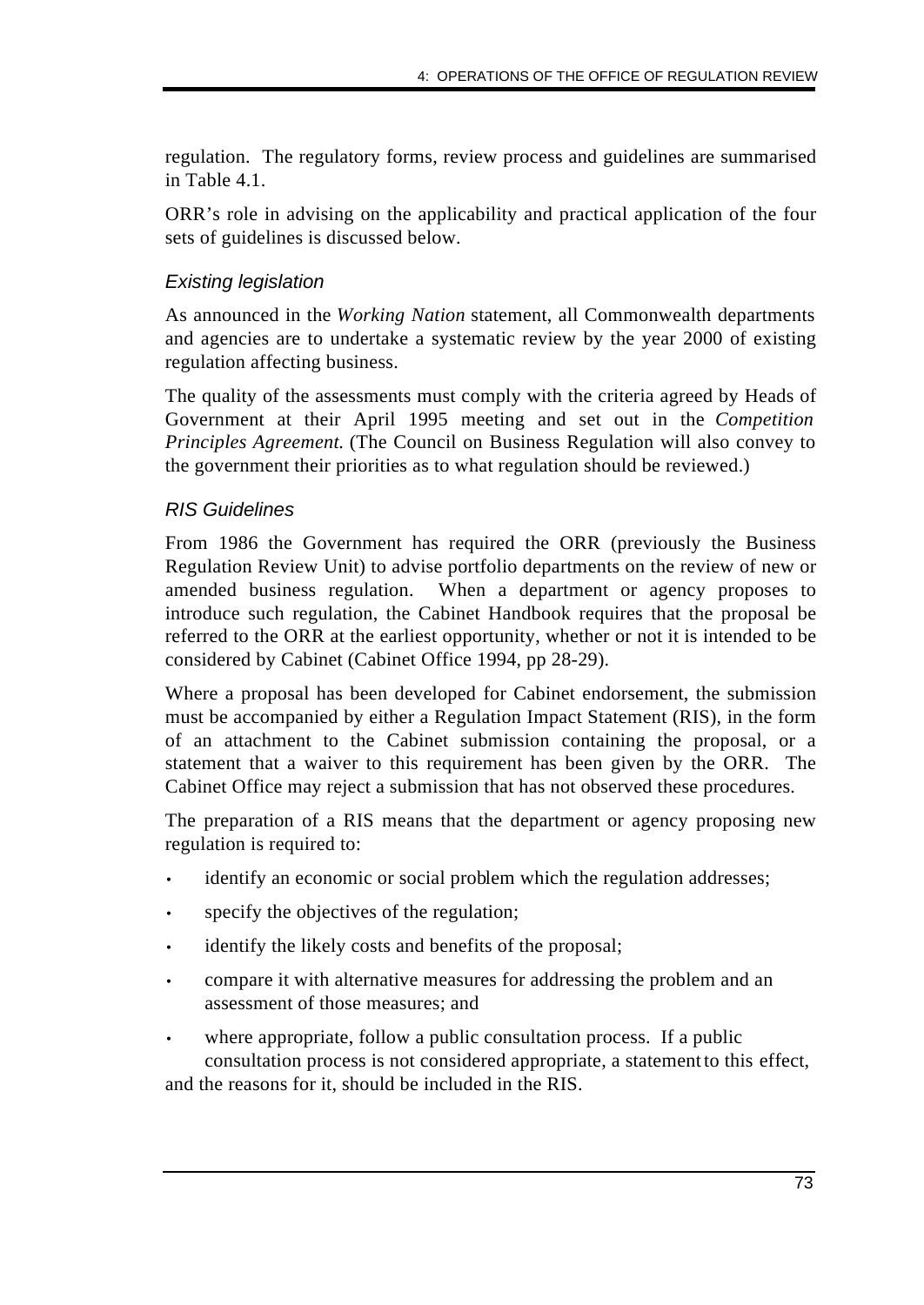To assist departments and agencies to prepare new business regulation and to comply with the Cabinet procedures for preparing business regulation, the ORR administers a set of *Guidelines for Regulation Impact Statements* setting out the necessary information and methodology in the preparation of a RIS. These Guidelines may be supplemented by the use of a practical RIS Handbook also available from the ORR.

Copies of completed RISs should be provided to the ORR. Contact details are as provided at the front of this publication.

## *Legislative Instruments Bill*

The provisions of the *Legislative Instruments Bill, 1994* are discussed elsewhere in this document (see Section 3.1). Amongst other things the Bill provides for a new process of consultation for new and amended legislative instruments which affect business.

Government agencies proposing such regulations must invite submissions concerning the instrument from representative groups, or if none exist, by public notice, and prepare and make available to representative groups a 'Legislative Instruments Proposal' (LIP), which sets out the need for the regulation, its costs and benefits, and an assessment of any alternative ways of achieving the objectives of the regulation. (If a rule maker seeks an exemption from the prescribed consultation process on the basis that the proposed regulation does not significantly affect business, the rule maker must consult with the ORR.)

A LIP should contain details similar to those provided in a RIS as required for new and amended legislation and regulation which affects business, or in an impact statement for new national standards established by Ministerial Councils of Commonwealth and State Ministers.

In each case there must be a statement of the need for the regulation, its costs and benefits to the Government, and to the affected public of the proposal, and alternative ways, if any, of achieving the proposed objective.

However, it should be noted that in the preparation of a LIP only a broad indication of costs and benefits is necessary; while in relation to RISs for new national standards or business regulation, costs, benefits and alternatives must be quantified wherever possible.

The ORR is able to provide technical assistance on appropriate principles and processes for regulation making. Departments and agencies will find the ORR's RIS Guidelines instructive when preparing LIPs because of the similar processes involved.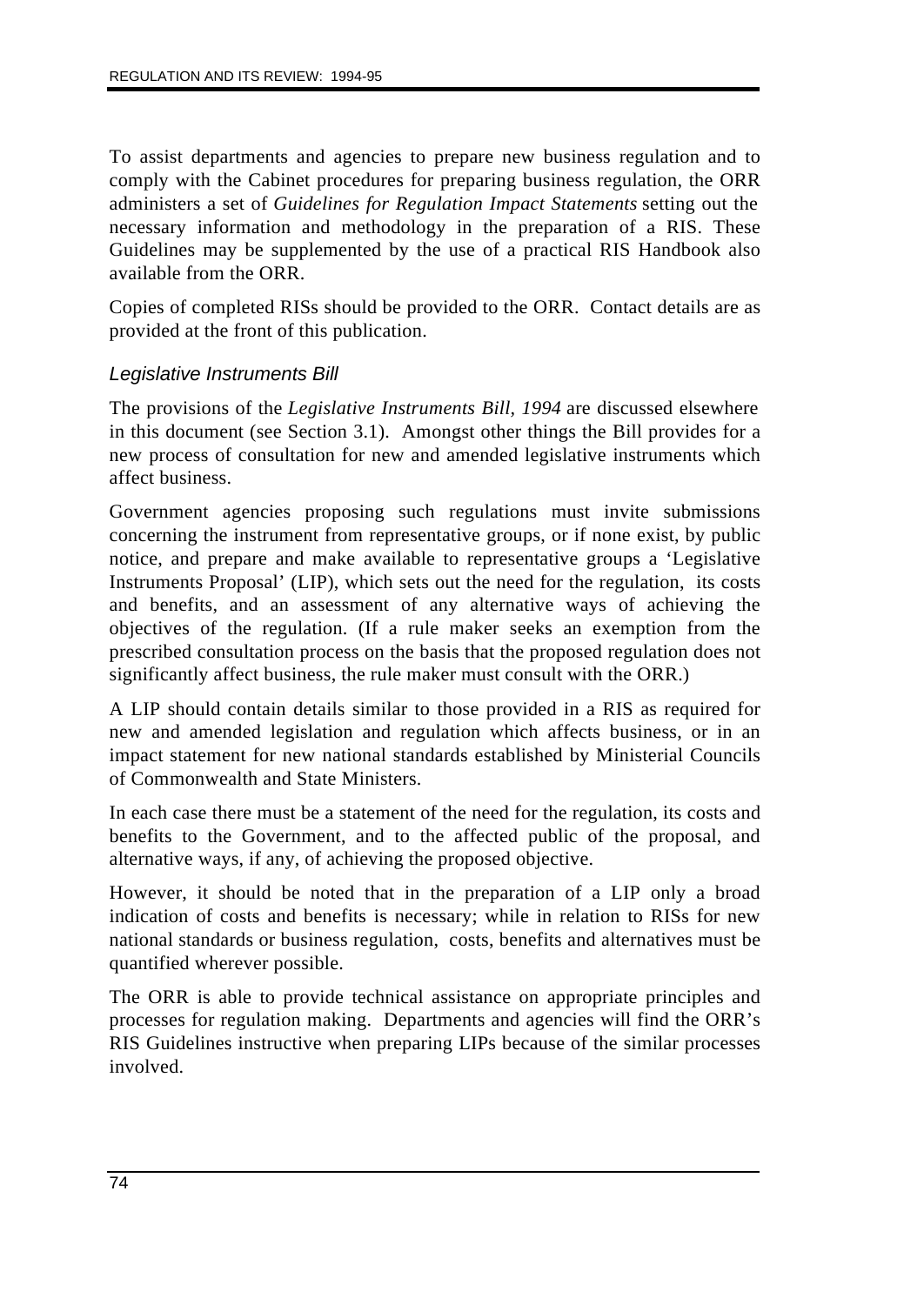A Legislative Instruments Handbook is being prepared by the Attorney-General's Department to assist departments and agencies that are developing these instruments.

# *National Standard Setting Procedures And Review*

As discussed in Chapter 3, Heads of Government agreed in April 1995 to new procedures for the setting of national standards. At that meeting a set of guidelines to assist in understanding and applying the new processes was also released. The guidelines, *Principles and Guidelines for National Standard Setting and Regulatory Action by Ministerial Councils and Standards Setting Bodies*, is reproduced at Appendix D.

The Guidelines specify that all national standards which require agreement by Ministerial Councils or national standard setting bodies must be subject to a nationally consistent minimum assessment process consisting of the preparation of a Regulatory Impact Statement.

The purpose of the new processes is to achieve minimum necessary standards, taking into account economic, environmental, health and safety concerns.

The ORR has a role in the oversight of these processes and should be provided with copies of impact statements. The ORR will examine the statements and provide advice to the relevant Ministerial Council on:

- whether the assessment process satisfies the COAG *Principles and Guidelines* document in that an effective risk or other analysis has been conducted that justifies the proposed regulation or changes to regulation; and/or
- technical and other advice on regulation setting issues to assist in improving quality and consistency in the development of standards.

The ORR may also ask for expert advice on these matters from other specialist bodies in the public or private sector, and as necessary will consult State and Territory regulatory units. In some cases the ORR may consider that the assessment of a draft RIS should be more appropriately conducted by a State or Territory regulatory unit. The closer relations between the ORR and those other regulation units in recent times through joint information forums and seminars will facilitate this co-operative approach.

After the ORR has provided its advice, it is then up to the relevant Ministerial Council or national regulatory body to make whatever changes to the development procedures it feels appropriate.

Copies of RISs as agreed formally by Ministerial Councils should be provided to the ORR as soon as possible. The RIS will then be maintained on a Register set up for that purpose and held in the ORR. Other standard setting bodies, or agencies, will be able to peruse this Register and obtain copies of RISs for their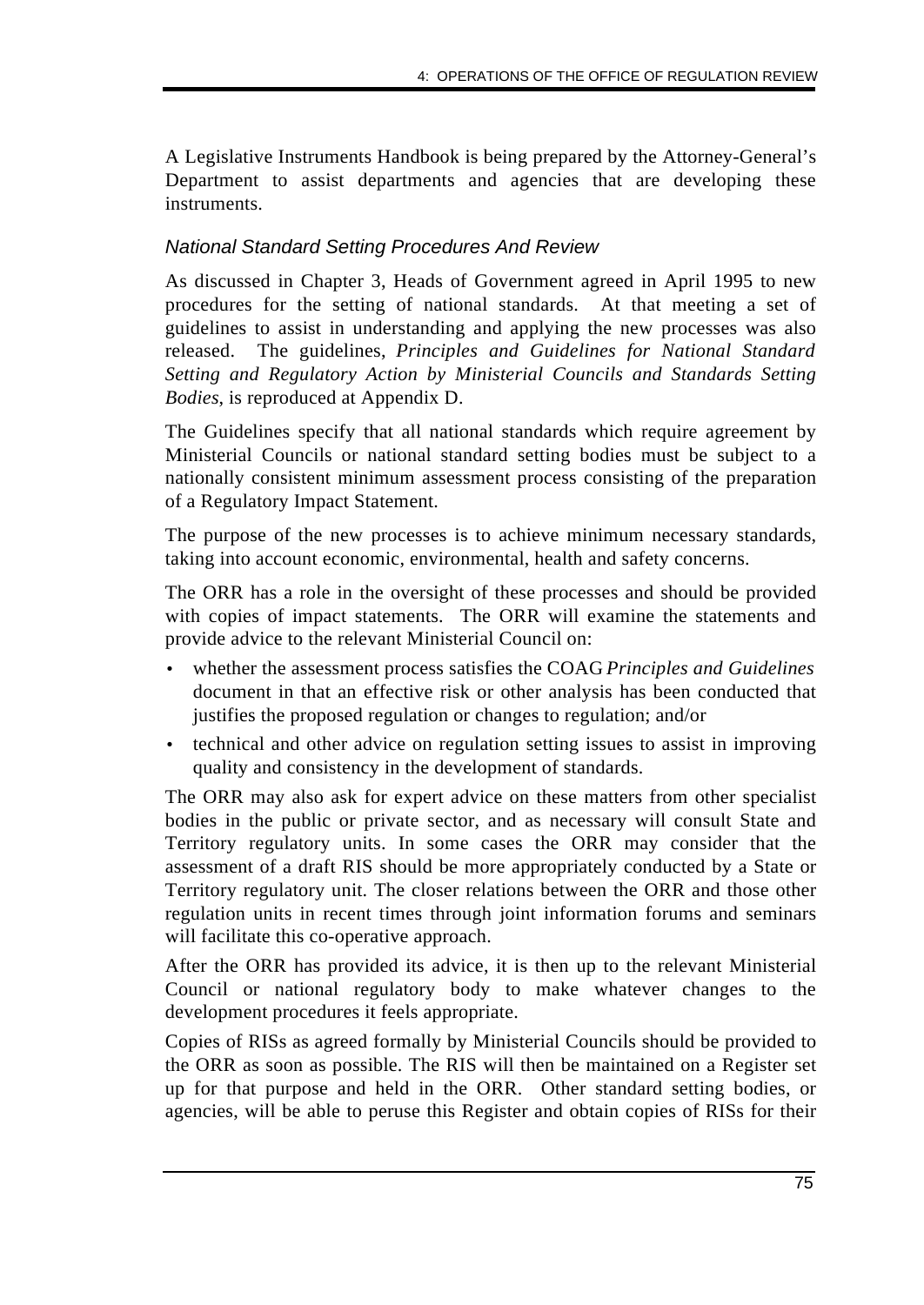own purposes unless the documents have been classified commercial-inconfidence.

As set down in the COAG guidelines, the ORR will report to COAG's Committee on Regulatory Reform annually on the number and quality of completed RISs and ask the Committee to raise any particular concerns with Heads of Government through meetings of senior officials.

An analysis by the ORR of different aspects of national standard setting, including issues of compliance with the COAG guidelines and the quality of new regulations, will be published regularly by the ORR.

## *Training and Advice*

Information and training sessions on the use of the ORR's RIS Guidelines and RIS Handbook are available on request to the ORR. These sessions will be of value to regulators, rule makers and others involved in the making of regulation of any form.

## **4.3 Recent ORR output and activities**

The following description is not comprehensive but rather representative of the range of work done by the ORR.

#### *submissions on regulatory topics*

Amongst other things, the ORR is required to provide public advice on proposals for new and amended regulation, and to comment on overall regulatory trends. This also provides an opportunity to inform more people about the elements of, and the framework underlying, effective regulation making. Over the past year, the ORR has commented on a wide range of regulatory issues. See the Box 4.1 for the list and Appendix F for a summary of their contents.

The ORR also worked with and provided advice to departments on a less formal basis.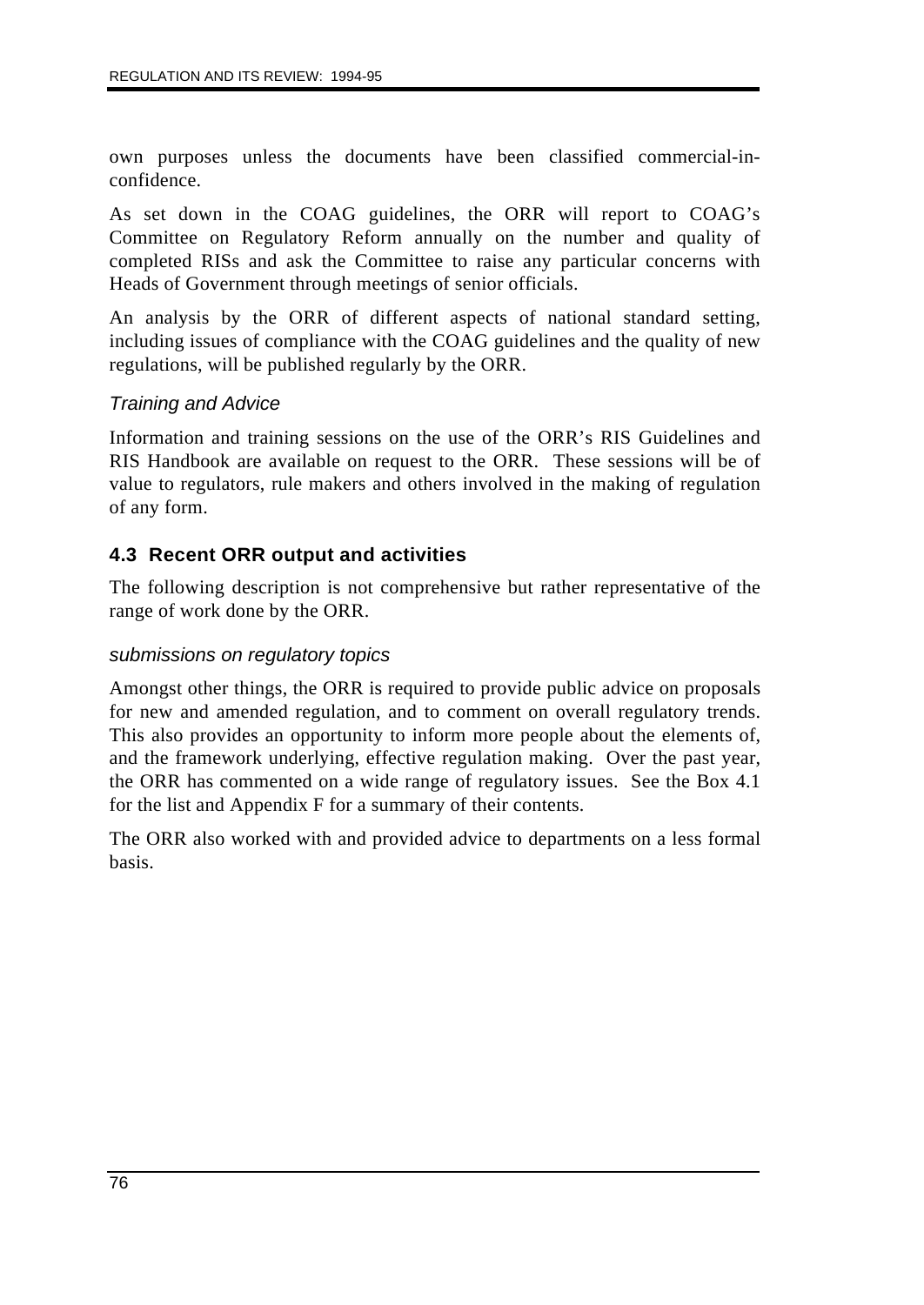**Box 4.1: ORR Submissions on Regulatory Issues**

- *· The migration agents registration scheme: effects and improvements***, August 1994, Submission to Joint Standing Committee on Migration.**
- *Country of origin labelling of food***, October 1994, Submission to the National Food Authority**
- *Compliance with the Road Transport Law***, December 1994, Submission to the National Road Transport Authority**
- *· Broadband cable access regime***, January 1995, Submission to Dept of Communications and the Arts**
- *· Pre-merger notification and the Trade Practices Act 1974***, February 1995, Submission to Treasury**
- *· Australia's visa system for visitors***, February 1995, Submission made to the Joint Standing Committee on Migration**
- *· Competitive Safeguards in Telecommunications***, February 1995, Submission to Telecommunications Policy Review**
- *· Competition and Retail banking,* **March 1995, Submission to Prices Surveillance Authority**
- *· The use of cost litigation rules to improve the efficiency of the legal system***, March 1995. Submission to the Australian Law Reform Commission**
- *Submissions to the Corporations Law Simplification taskforce,* **various, Feb—March 1995, submissions to the task force located in the Attorney-General's Department**
- *Environmental Impact Assessment***, April 1995, Comments to Environmental Protection Agency on its EIA discussion paper**
- *Review of licensing regime for securities advisers,* **April 1995, Submission to the Australian Securities Commission**
- *Regulation and the direct marketing industry,* **May 1995, Submission to a working group of the Ministerial Council on Consumer Affairs**

#### *contributions to the Industry Commission's work*

The ORR's public information role is to some extent subsumed within that of the Industry Commission. In particular, the ORR has provided input into Commission inquiries and information papers in the areas of business law, administrative regulation of government business enterprises, and certain areas of social regulation. And the ORR contributed to a number of Commission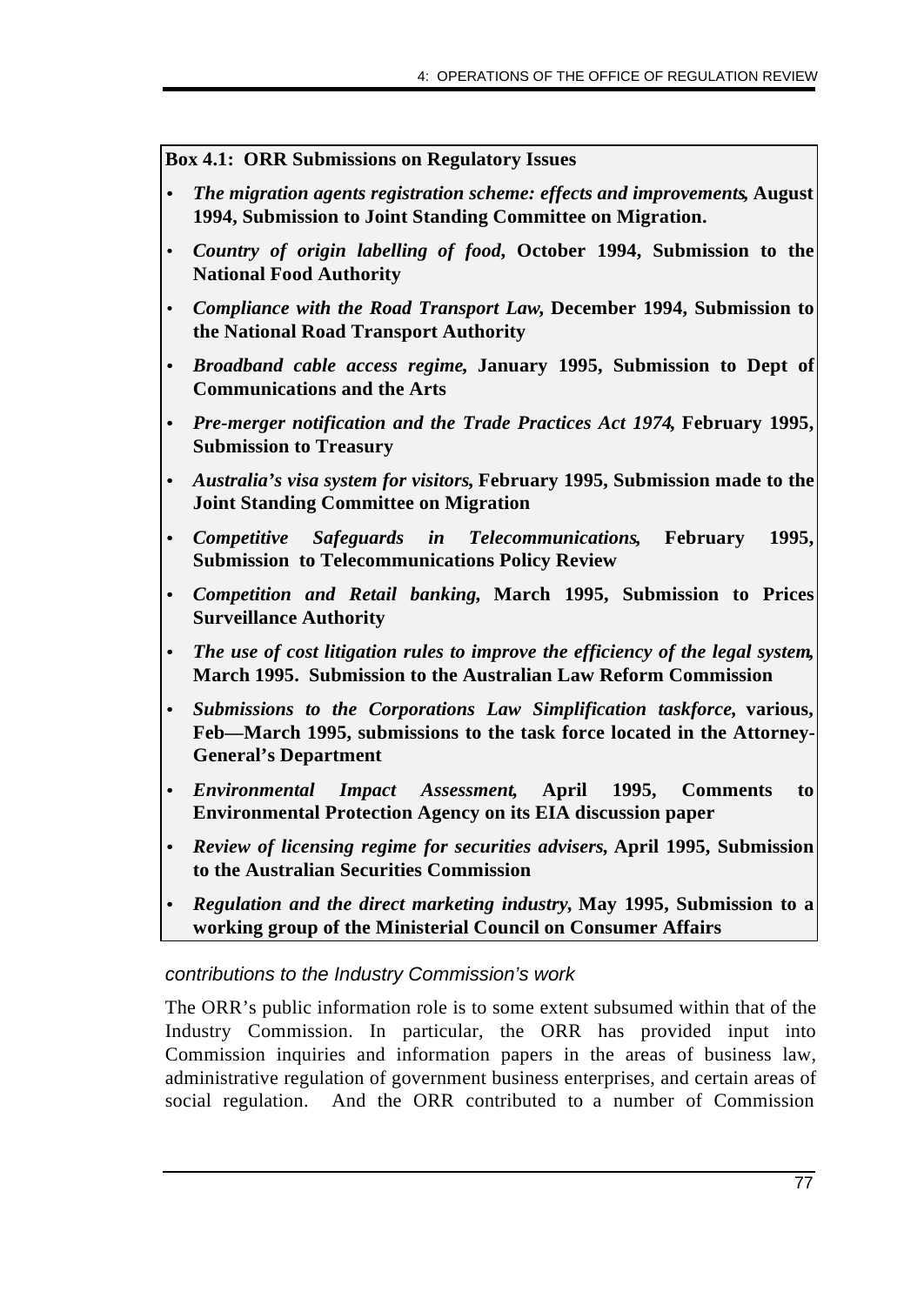documents, such as the report on the growth and revenue implications of Hilmer and related reforms (IC 1992) and *What future for price surveillance?* (IC 1994).

#### *collaboration with the States*

Collaboration with the States has been growing, with regular meetings of regulatory review officials and some cooperative efforts, such as the co-hosting (with the NSW Cabinet Office and the New Zealand Ministry of Commerce) of the Conference, titled: *From Red Tape to Results: International Perspectives on Regulatory Reforms*. The Commonwealth ORR has acted as an independent certifying body for RISs prepared for Victorian State regulatory proposals.

## *presentations at other regulatory seminars*

Whenever resources permit, the ORR contributes to seminars dealing with regulatory issues. For example, one staff member presented a paper titled: *Government-wide regulatory reform strategies in Australia* at the *Red Tape* conference and another recently gave a paper: *Safety Regulation by national and Commonwealth agencies: the State Of Play* at a conference — *Risk, Regulation and Responsibility*.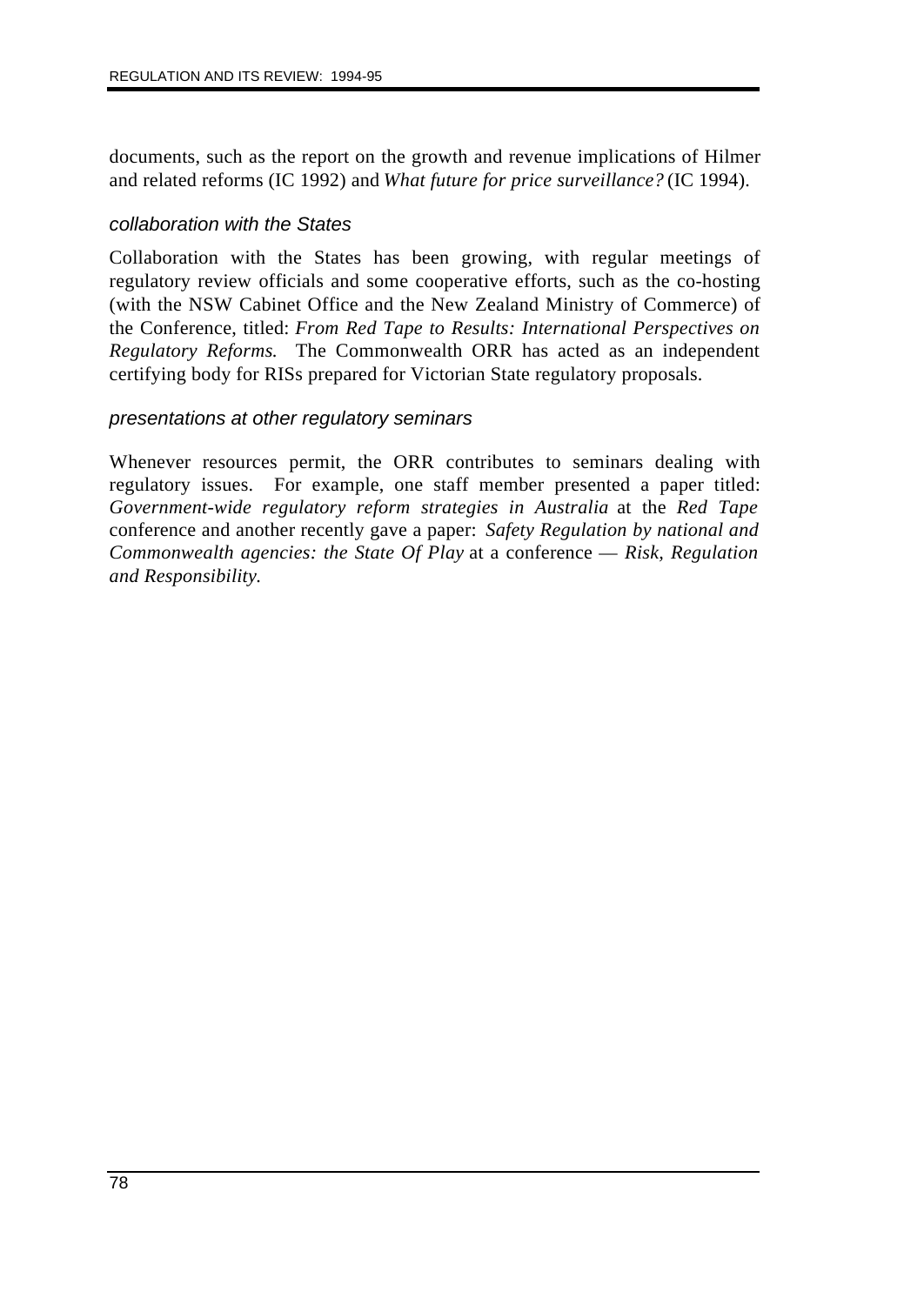# **APPENDIX A: REGULATORY REVIEW IN SELECTED OECD COUNTRIES**

# **United States**

## *Background*

The United States was one of the first countries to establish formal review processes, with cost benefit analysis, for example, being required since 1981. Public notice and consultation has been required since the Administrative Procedure Act of 1946.

The late 1970s and early 1980s saw a substantial move towards deregulation and supply-side policies, and with it further changes in the regulation making and reviewing process. However, after cost benefit analysis was required in 1981, little further progress was made in rationalising the costs of regulation until 1988 (OECD 1988/89). Since then a number of initiatives have been taken, most recently Executive Order 12866 which, among other things, focuses centralised review on 'significant' regulatory actions rather than all regulatory actions.

Further, in February 1995 the President ordered federal regulatory agencies to review their existing regulations to identify requirements which could be removed, and in May 1995 the Paper Reduction Act (1980) was revitalised, reintroducing explicit funding and including several changes.1

Operating under a federal system of government, the US has four regulation making levels of government including federal, state, county and local. Recently there has been a move towards decentralising regulatory decision

 $\overline{a}$ 1 The Paperwork Reduction Act (PRA) 1980 established mechanisms to strengthen central agency leadership to reduce public paperwork burdens and to improve the management of information resources in Federal agencies. The Act involves four main tasks; centralised review; paperwork reduction targets; information resource management; and public participation, along with three year sunsets on approved information collection (paperwork) requirements. The 1995 amendments are aimed at strengthening paperwork control, strengthening statistical policy and information dissemination, and providing the opportunity for more effective public participation and additional safeguards against abuse and secretive communications.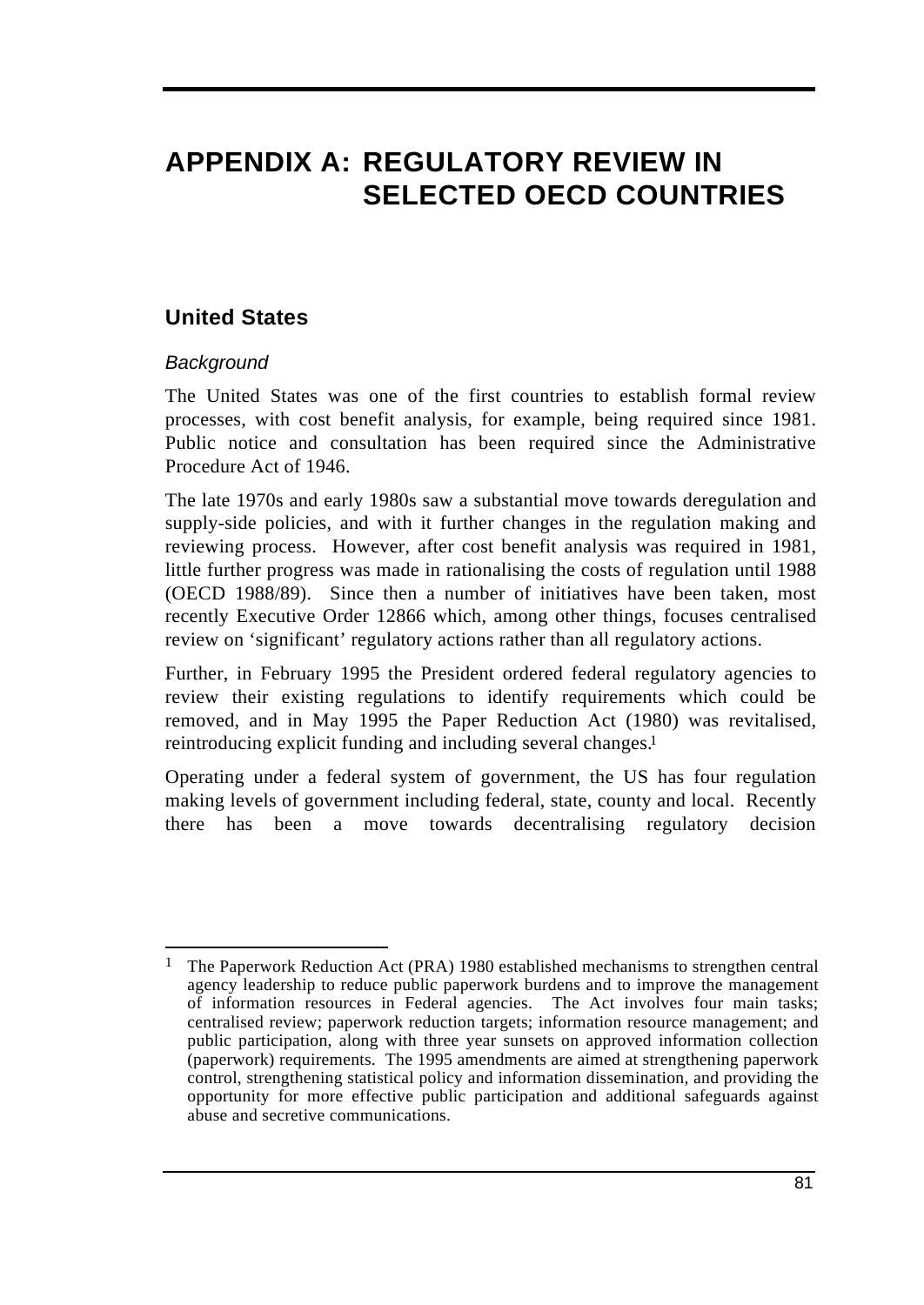making (OECD, 1992). At the federal level, subordinate regulations are issued by executive branch agencies. The extent of regulation making is therefore considerable. For example, in the area of health and safety alone there were '20 Federal agencies with approximately 70,000 full-time employees' (OECD, 1992).

## *Review bodies*

The Office of Information and Regulatory Affairs (OIRA), part of the Office of Management and Budget (OMB), is the main central review body, serving as an adviser to the President on regulatory affairs and overseeing the regulatory activities of federal agencies. Its specific functions include:

- analysing new and existing regulation;
- providing technical assistance to regulatory organisations;
- planning and prioritising regulatory initiatives and review activities;
- rationalising regulatory responsibility among levels of government; and
- managing and coordinating the operation of the Paperwork Reduction Act.

Other bodies involved in regulation review include the Regulatory Working Group (see Box A.1), which was set up by Executive Order 12866.

## *Review process*

If a new Federal regulation is deemed 'significant' (refer to Box A.1) it is required to be reviewed centrally by OIRA, which conducts an impact analysis. (See Box A.2 for a listing of issues considered in OIRA reviews and impact analysis.) A draft is then issued for public comment, disclosing all background information, before finally becoming law.

Regulations not considered significant are required to be reviewed by the issuing agency.

Existing regulations are periodically reviewed by the OMB. Exceptions, however, are regulations requiring citizens, enterprises or sub-national governments to collect, maintain or submit information so called 'paperwork' under the Paperwork Reduction Act — which are required to be re-published every three years in the national gazette, the *Federal Register*, with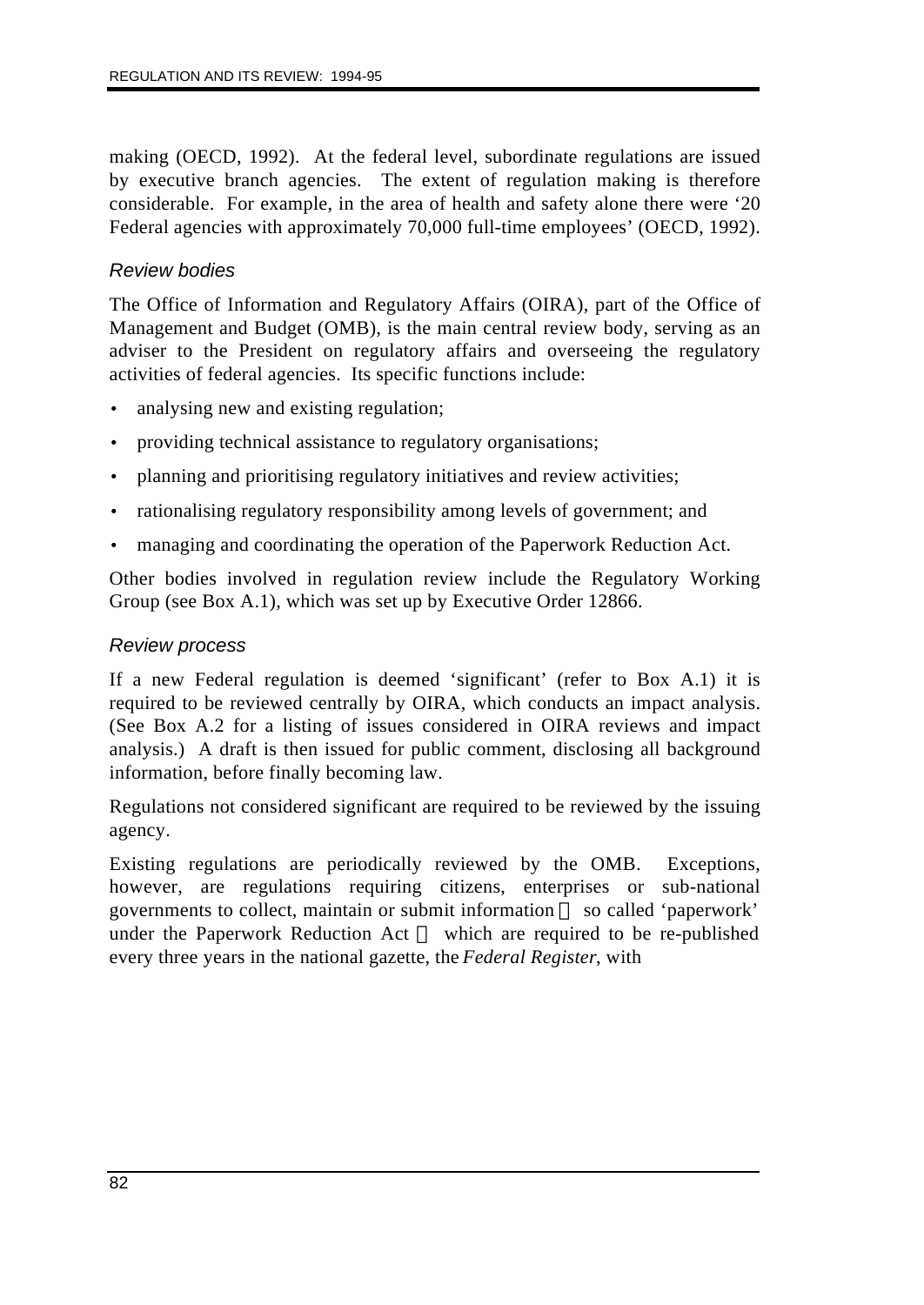## **Box A.1: Summary of Executive Order 12866**

Goals:

- enhance the co-ordination between OMB and regulatory agencies, and the planning and co-ordination of new and existing regulation more generally.
- restore the 'integrity' and 'legitimacy' of regulatory review and oversight.
- make the process more open and accessible to the public.
- reaffirm the legitimacy of centralised review by distinguishing between 'significant' and 'non-significant' regulations where 'significant' refers to:
	- \$100 M of effects on the economy
	- serious inconsistency between regulations' material effects on entitlements
	- raising of novel issues
- set out principles for agencies to follow including:
	- specification of objectives
	- specification of how serious the issue is
	- assessment of what the proposed regulation will do
	- assessment of the likelihood that the regulation will achieve its objective
	- consideration of unintended costs and benefits
	- consideration of counterproductive private incentives
	- consideration of other approaches
	- consideration of possible changes to regulations to make them better.
- create 'Regulatory Policy Officers' (RPOs) in each agency as part of a 'Regulatory Working Group' (RWG).
- create 'White House Regulation Policy Advisers' (WHRPA) as part of RWG.
- create a 'Regulatory Working Group' made up of RPOs, WHRPAs and the OIRA Administrator to discuss regulatory ideas and help co-ordination, and in particular develop innovative regulatory techniques, methods of risk assessment and streamline paperwork.
- establish disclosure requirements for OIRA and agencies.
- impose a 90 day review time limit on OIRA.
- review existing regulations (perhaps by asking the public for ideas).
- continue 'Unified Regulation Agenda' which compiles all regulations under review or development.
- require all agencies to have a yearly 'Regulatory Plan' addressing new and existing regulations.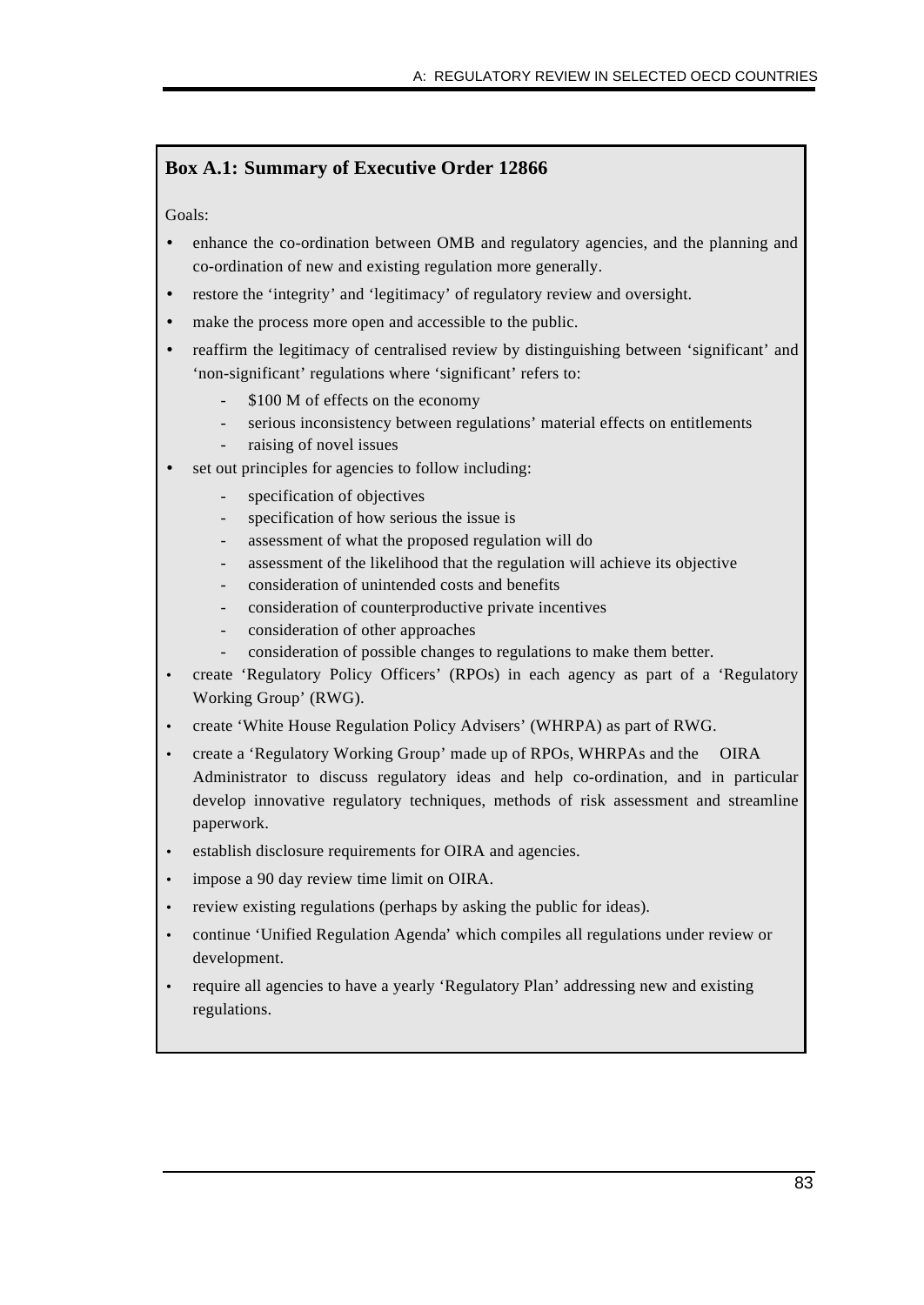estimates of the burden imposed, and which, if deemed excessive by the OMB, can be rendered invalid.2

| Box A.2: Issues for consideration during review and impact analysis. |
|----------------------------------------------------------------------|
| Standard review issues:                                              |
| legality;<br>$\bullet$                                               |
| economic impact;                                                     |
| impact on small and medium sized enterprises;<br>$\bullet$           |
| paper burden;<br>$\bullet$                                           |
| enforceability;                                                      |
| administrative costs to government.                                  |
| Impact analysis issues:                                              |
| alternatives to the use of regulation;                               |
| impact on small and medium-sized enterprises;                        |
| paper burden;                                                        |
| distributive impact;<br>$\bullet$                                    |
| general allocative efficiency impacts;<br>$\bullet$                  |
| administrative costs to government;                                  |
| impact on market structure/competition;                              |
|                                                                      |

- impact on international trade;
- enforceability of the requirements; and
- cost benefit, cost effectiveness and risk analysis.

Federal regulatory agencies are also required to publish regulatory agendas outlining all planned regulatory activities over the ensuing 12 months<sup>3</sup>. The Unified Agenda of Federal Regulations, published twice a year, provides a

3 Some planned regulations are excluded from these agendas by Executive Order 12866, including those concerning military or foreign affairs functions.

 $\overline{a}$ <sup>2</sup> In approving an information collection requirement, the OMB requires the regulatory agency to show that the information collection imposes the least burden necessary for the proper performance of the agency's function; will not unnecessarily obtain information already available; is useful; minimises the agency's cost of collection; and satisfies various OMB guidelines. Further, an agency's submission for approval must contain certain materials, including why the collection is necessary and how it will be used; methods of collection; efforts to avoid duplication; time burden imposed on the public; consultations with outside parties; pledges of confidentiality; special justification for sensitive information; annualised cost of collection to the federal government and respondents; and support material to be used in the collection process (eg, interviewer guides).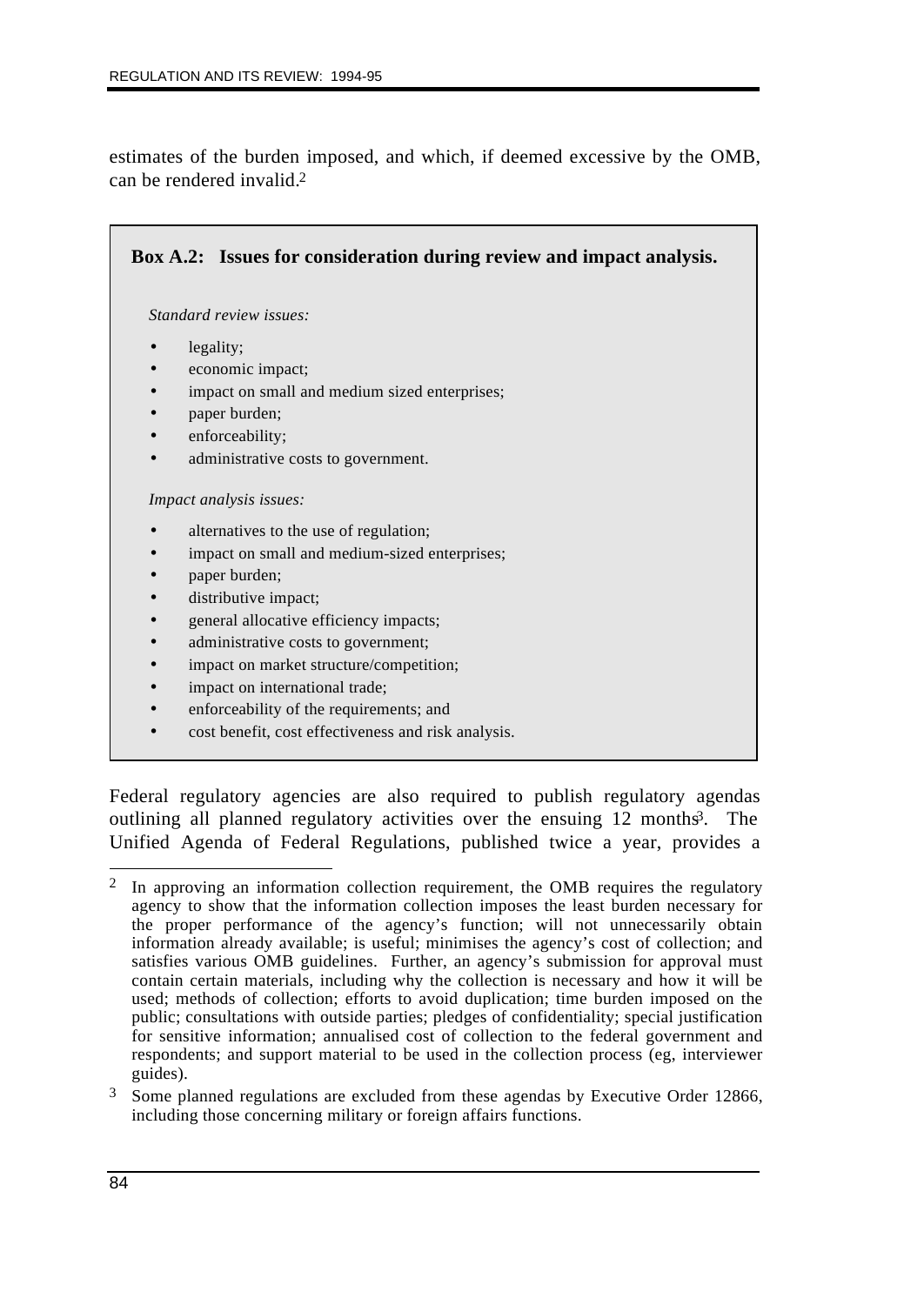summary of these regulatory agendas. The more important regulatory actions under development are summarised in greater detail in the *Plan*4, now part of the Unified Agenda.

Another form of review involves the public's scrutiny of regulations through well established public consultation processes, including the legislatively required 'public notice and consultation' system which began in 1946. This system requires regulators of 'lower level regulations'6 to give notice to the general public of any new regulation, and register any comments received in a formal public record. That record then provides the sole source of information that the regulator can rely on, and allows the public, which often have more information about regulatory impacts and alternative solutions than the regulators, to act as both a contributor to the regulatory process and a reviewer.

Executive Order 12866 'Regulatory Planning and Review' is the most recent development<sup>7</sup> in the regulation review process, summarised in Box A.1. It increased resources devoted to regulation review as well as allowing OIRA to exclude specific agencies or categories of regulation from central reviewing in order to focus its resources most effectively. The Order also seeks to improve the consultation process and encourage consensual approaches. According to the OMB the results so far are positive, although it concedes that it is too early to form firm conclusions (OIRA, 1994).

## *Information technology*

All existing and proposed regulations are on computer database, although this is not accessible by the public (private services, however, can provide the same information).

## *Case study: The City of Indianapolis.*

The City of Indianapolis has recently applied regulation review processes to local government. Its task of regulation rationalisation began by preparing a full inventory of the areas which the City regulated, followed by a survey of local

6 Those below the level of legislation.

 $\overline{a}$ 4 Previously called the *Regulatory Plan,* it requires, in addition to the requirements for the Unified Agenda, a statement of regulatory agency objectives and priorities, and how they relate to the President's priorities; a summary of planned significant priorities including alternatives and cost benefit estimates; a statement on the need for action; and a summary of the legal basis of an action*.*

<sup>5</sup> Under the Administrative Procedures Act

<sup>7</sup> Established in 1993 by President Clinton, and implemented by the OIRA, it affects every federal regulatory agency, and builds on previous Executive Orders.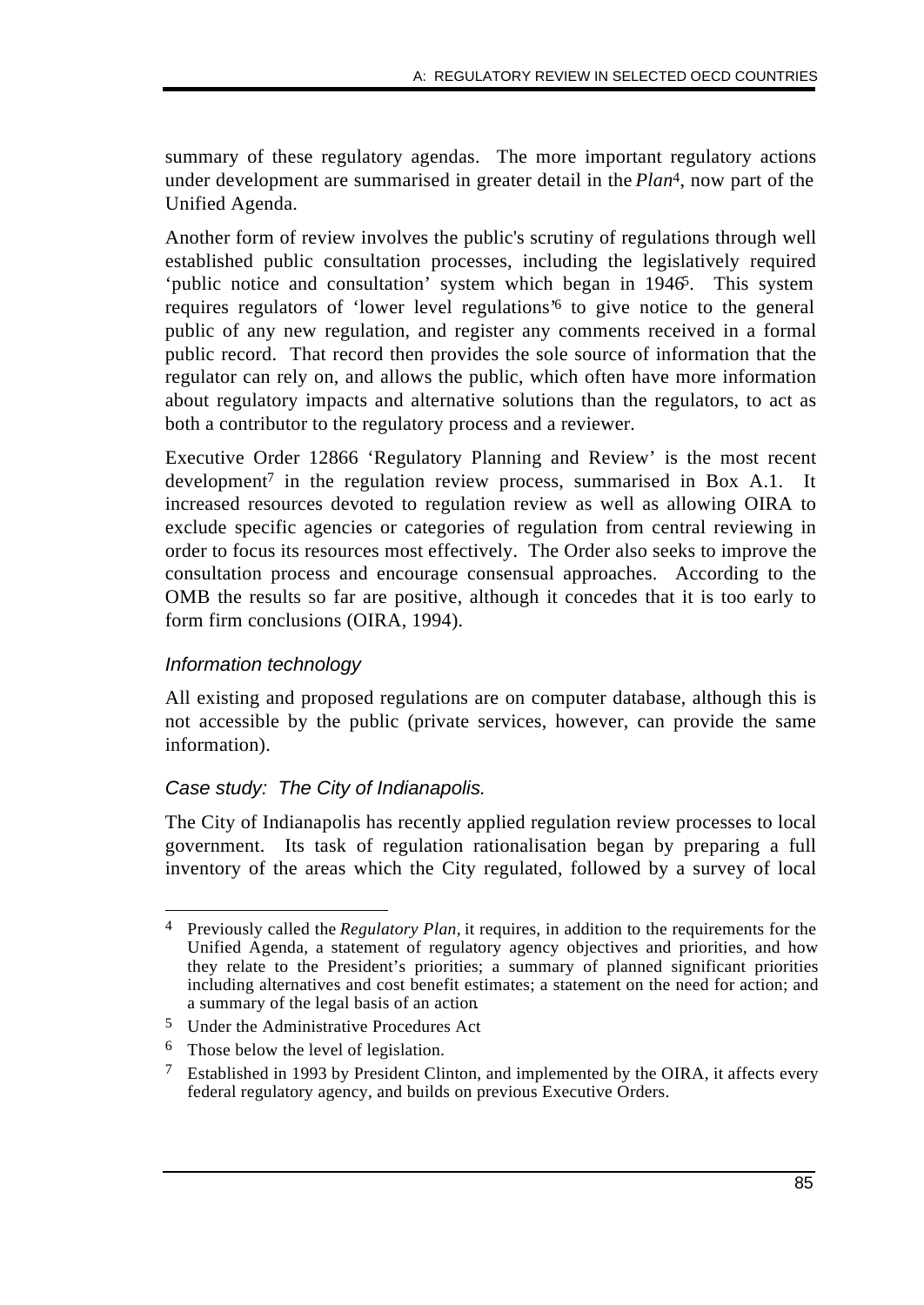businesses to gauge their impressions of doing business in Indianapolis. The Mayor also created the Regulatory Study Commission (RSC) in July 1992. Its subsequent work has been cited nationally as the most comprehensive and successful local regulatory reform effort of any city in the US8.

RSC principles include:

- regulate only as last resort.
- cost-benefit analysis is required.
- regulations must be simple, fair and enforceable.
- regulation must be written such as to minimise possible constraints on business and individuals.
- regulations should never exceed State or Federal minimums unless overwhelming local reasons can be demonstrated.

The City of Indianapolis is also moving towards performance standards, such as performance based building regulations.

# **Canada**

## **Background**

While government and academic scrutiny of Canada's regulatory systems began in the mid-1970s, resulting in some reforms<sup>9</sup>, the real catalyst for the regulatory changes that form Canada's present regulatory system was the 'Agenda for Economic Renewal'. This began in 1984 and coincided with the election of a new government. The resulting Regulatory Process Action Plan of 1986 established a central regulation review agency, called the Office of Privatisation and Regulatory Affairs (since 1991 the Regulation Affairs Directorate), the requirement for Regulatory Impact Analysis Statements (RIAS)<sup>10</sup> for all new regulations, public notice and comment processes, a *Guiding Principles* document, and the *Citizen's Code of Regulatory Fairness* which addresses issues of fairness and accountability.

 $\overline{a}$ 

<sup>8</sup> Goldsmith, S. (1994).

<sup>9</sup> Including the creation of a central agency in 1979 to coordinate regulatory reform activities and provide policy advice.

<sup>&</sup>lt;sup>10</sup> RIAS describe the objective of a proposed regulation, its likely economic and social effects, the outcome of consultations and all alternatives considered. This is similar in many ways to the regulatory impact statement requirements in Australia.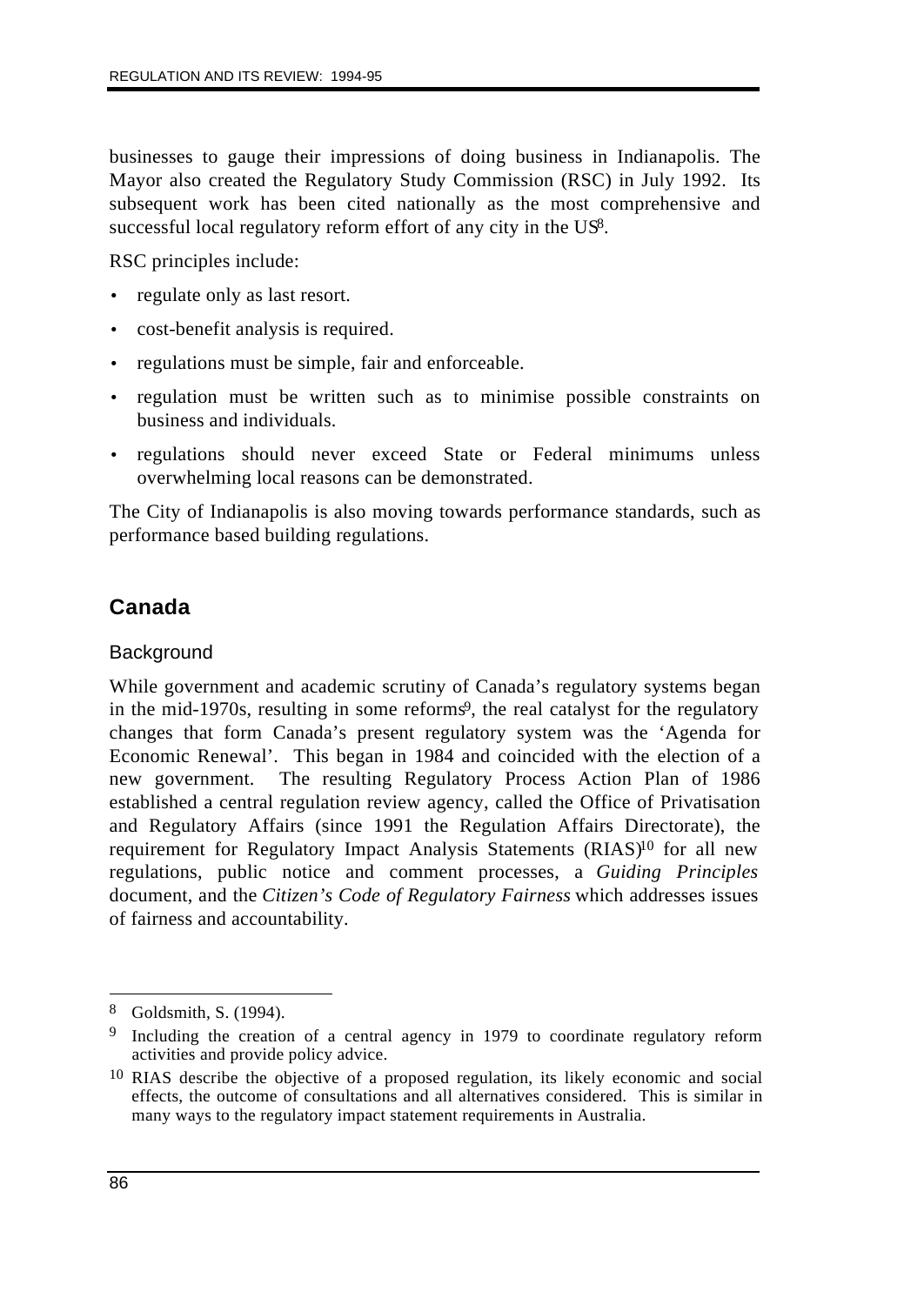In 1992, facing concerns of a lack of international competitiveness<sup>11</sup>, the Canadian government broadened the focus of regulation management and review away from the rulemaking process (involving issues of consultation, early notice and centralised case-by-case oversight) to a system wide, internal reform focus, which involves greater emphasis on training regulators and looks more at issues of compliance and competitiveness. Further, while the 1986 policy applied only to proposed regulatory additions and amendments, the 1992 Regulatory Policy also applies to the stock of existing regulations, as well as adding a requirement relating to enforcement and resourcing.

Since then, several regulatory reform initiatives have taken place, including:

- a package of reforms in the Government's microeconomic action plan *Building a More Innovative Economy* in December 1994;
- extensive cost recovery for regulatory programs<sup>12</sup>;
- a revision of the statutory Instruments Act to help streamline the regulatory process; and
- the Regulatory Efficiency Bill  $(1995)$  which allows individuals or companies to submit 'compliance plans' which replace existing regulatory requirements with other ways of achieving regulatory goals,13 and forms part of Canada's move to Performance Oriented Regulatory Programs (PORPs)14.

 $\overline{a}$ <sup>11</sup> Due to poor export performance; international trade agreements (including the Free Trade Agreement with United States and various GATT agreements); and a 1991 study critical of Canada's government intervention in the economy which, in particular, found that government intervention had "magnified industry's dependence on government (and) contributed to the creation of systematic barriers to innovation and upgrading throughout the economy". Porter, M. (1991).

<sup>&</sup>lt;sup>12</sup> It is expected that tens of millions of dollars (Canadian) of new fees will come on stream for mandatory regulatory services in 1995-96. Cost recovery programs have to be approved by the Treasury Board which attaches certain conditions, including that departments specify and improve service standards to regulatees.

<sup>13</sup> Under the proposed Regulatory Efficiency Act (REA), an applicant would have to submit a compliance plan to the responsible minister for approval. The minister would be required to assess the proposal according to published decision making factors, and procedures, with the overriding requirement that the proposed compliance plan would be at least as effective in attaining the regulatory goals as the existing regulation(s). The minister would also have to consult with potentially affected parties. Notice of any approved compliance plans would need be published in the *Canada Gazette*, and an environmental assessment performed if required under the *Canadian Environmental Assessment Act*. Any breach of a compliance plan would be an offence punishable in the same way as a breach of the original regulation which it replaces.

<sup>14</sup> PORPs is aimed at making regulations ...*expressed as functional outcomes or performance objectives rather than detailed specification of the means of compliance,* House of Commons Standing Committee on Finance, Canada (1993).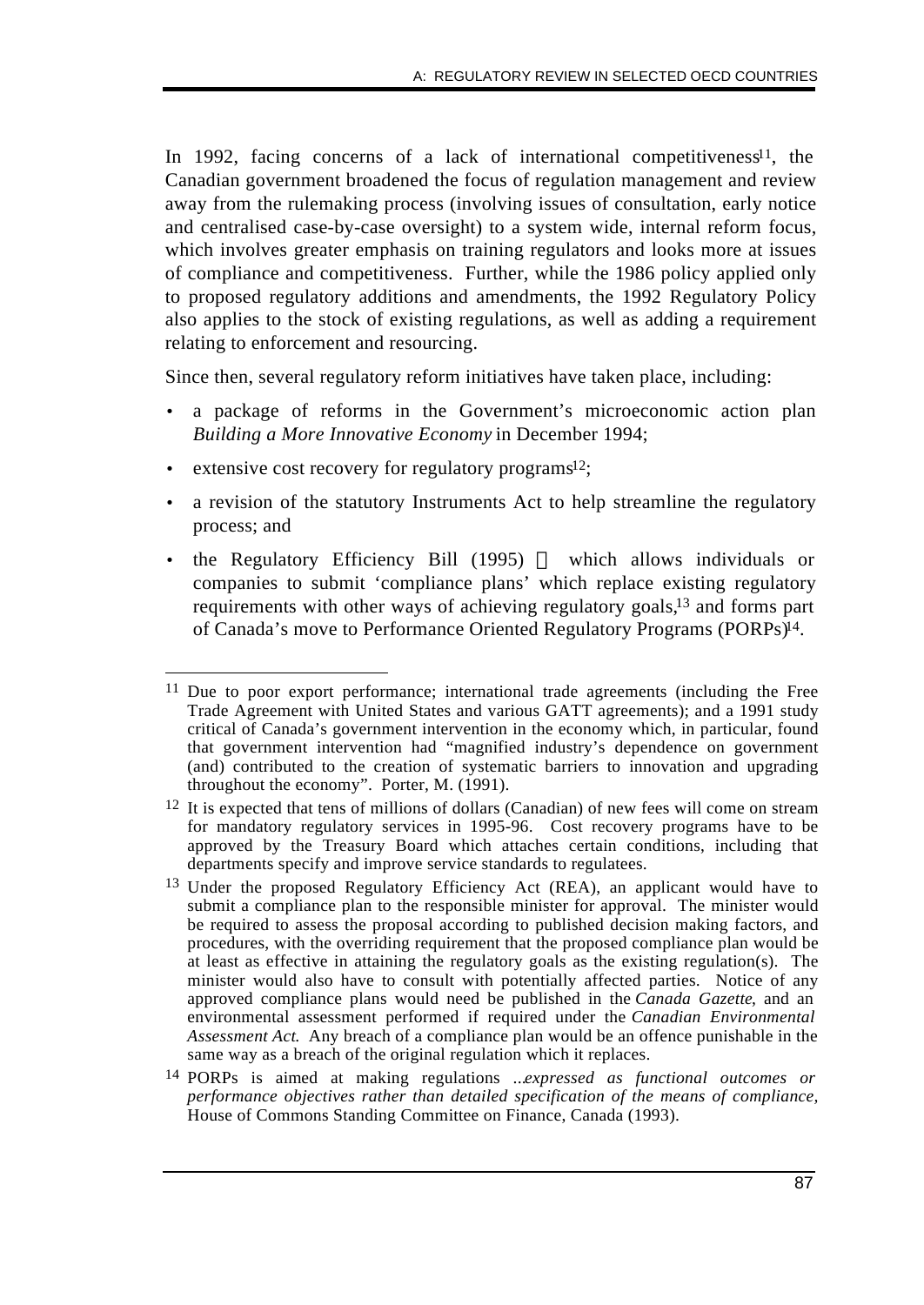The legal framework in Canada at the federal level is split up into Parliamentary law and subordinate regulation. Subordinate regulations may be made by the Governor in General (the Cabinet in practice), ministers, independent regulatory agencies, or 'officials'.

## Review bodies

Central review bodies include the Regulatory Affairs Directorate (RAD), the ministerial Special Committee of Council, the Privy Council Office (PCO), the Privy Council Office Section of the Department of Justice, and the Parliamentary Standing Joint Committee on Regulations and Other Statutory Instruments.

The RAD, located within the Treasury Board Canada Secretariat (TBS) since 1991, has the main responsibility for ensuring that departments and regulatory agencies comply with government regulatory policies.15 It is responsible for overall regulatory strategy, providing advice on good regulatory practice, liaising with the private sector and international bodies on regulatory matters, and evaluation and possible intervention regarding regulatory proposals. Since 1992, the RAD has focused on system-wide regulatory problems and promoting the government's regulatory policies within the federal bureaucracy through training, and developing support documents and guides.

The ministerial Special Committee of Council, composed of 12 Cabinet ministers, reviews all Orders in Council (which represent the bulk of federal regulation). Orders in Council typically include regulatory impact analysis statements performed by the issuer of the regulation. Approval of a proposed regulation must be given by the Council both before pre-publication (draft) and final publication in the Gazette.

The Privy Council Office, which expanded its regulatory oversight in 1991, reviews regulatory proposals to ensure they are consistent with other government initiatives.

Legal review is conducted by the Privy Council Office Section in the Department of Justice, ensuring the regulation has proper legal authority under the Statutory Legal Instruments Act and the 1982 Charter of Rights and Freedoms.

The Standing Joint Committee on Regulatory and Other Statutory Instruments is responsible for *ex post* review of regulations once they have been published in the Gazette. In practice, this review focuses on legal and drafting issues rather than on substantive requirements.

 $\overline{a}$ 15 In Canada, regulatory reform goals are pursued via government policy, rather than incorporated into legislation.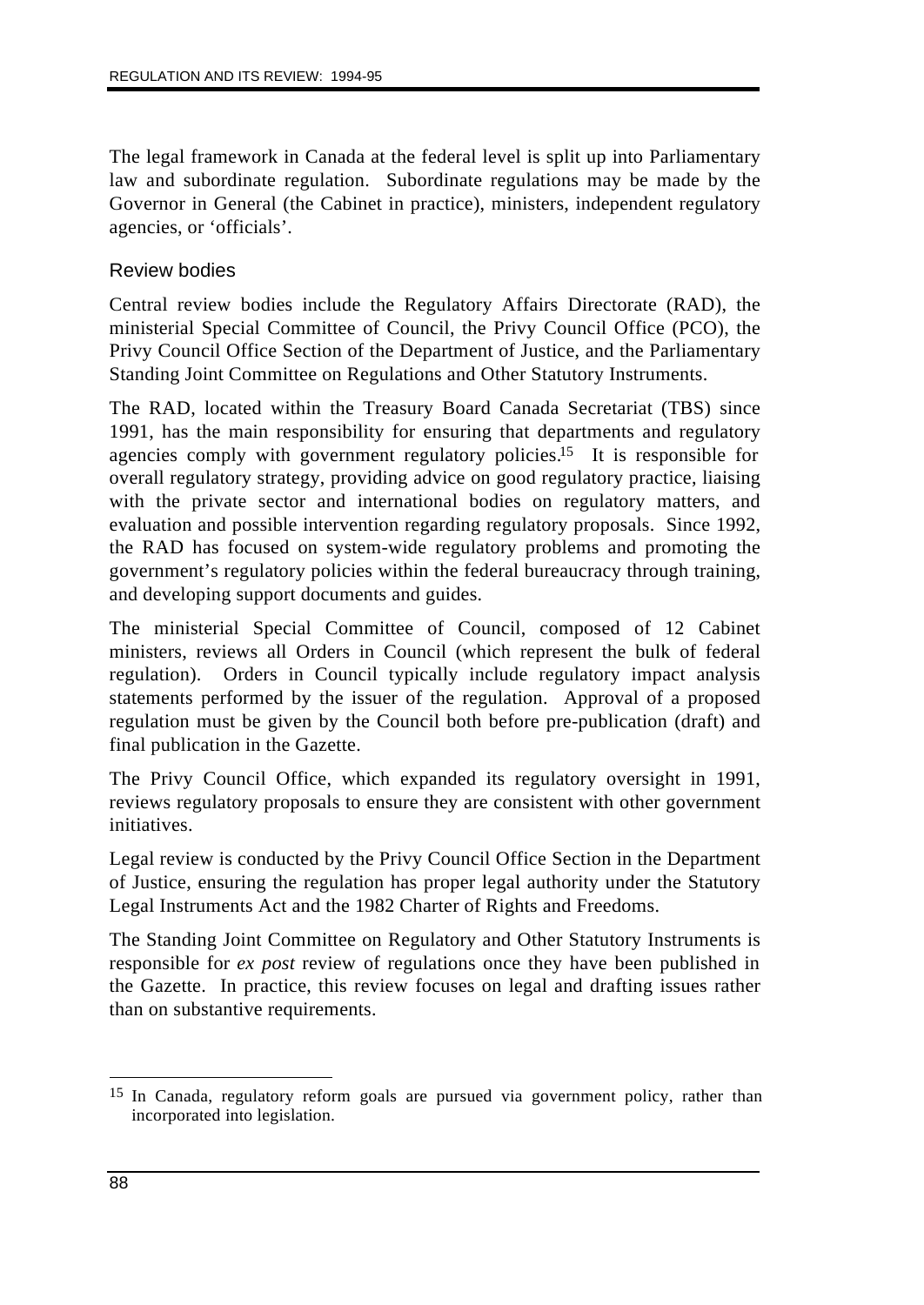### Review processes

New regulations are subject to various reviews as outlined above.

The economic review of new regulations, by RAD, is aimed at screening regulatory proposals only for significant problems, including areas where regulation impedes the government's operations, fails to meet the government's regulatory objectives, fails to consider alternatives, or fails to provide adequate consultation with the public or co-operation with the provinces. This reflects the RAD's 1992 shift in focus from dealing with regulations on a case-by-case basis to focusing on general problem areas and education.

Part of this approach is to change the culture of regulatory departments and agencies so as to internalise the government's regulatory principles. This has involved the RAD in developing 'best practice' guides for regulators (compiled in a reference volume called *Regulating in the 90s*), including *A Guide to Regulatory Alternatives, Regulatory Impact Analysis Statement Writer's Guide,* and *Cost-Benefit Guide,* as well as arranging training courses and workshops developed in conjunction with departments and various training institutions. Introducing 'quality management standards'16 to change incentives within regulatory bureaucracies is another area of recent RAD activity, along with developing innovative ways to reduce the burden of the consultation process on business, including the use of diskettes which make it easier for business to enter likely impact information, and suggestions<sup>17</sup>.

As discussed above, legal reviews are conducted by the:

- Standing Committee on Regulatory and Other Statutory Instruments; and
- Privy Council Office in the Justice Department.

These economic and legal reviews are complemented by a general parliamentary review by the Special Committee of Council, and a review for consistency with other government policies by the Privy Council Office.

Public consultation is widely used in Canada as a regulatory control mechanism, both in order to improve the quality of regulations and to improve accountability. Approaches for non-legislative regulation include: the use of 'notice and comment' procedures; publication in the Federal Regulatory Plan or 'Notices of

 $\overline{a}$ 16 Which establish standards for departmental performance in creating regulation (such as standards for communication, consultation, and policy development and analysis). Audits would then be used to compare performance against the standards.

<sup>&</sup>lt;sup>17</sup> These diskettes contain standardised questions, and are mailed to participating firms who insert responses and data at the correct locations as prompted by the program. The information is then easily down loaded for analysis by the regulator. The system uses what is called 'Business Impact Test' software.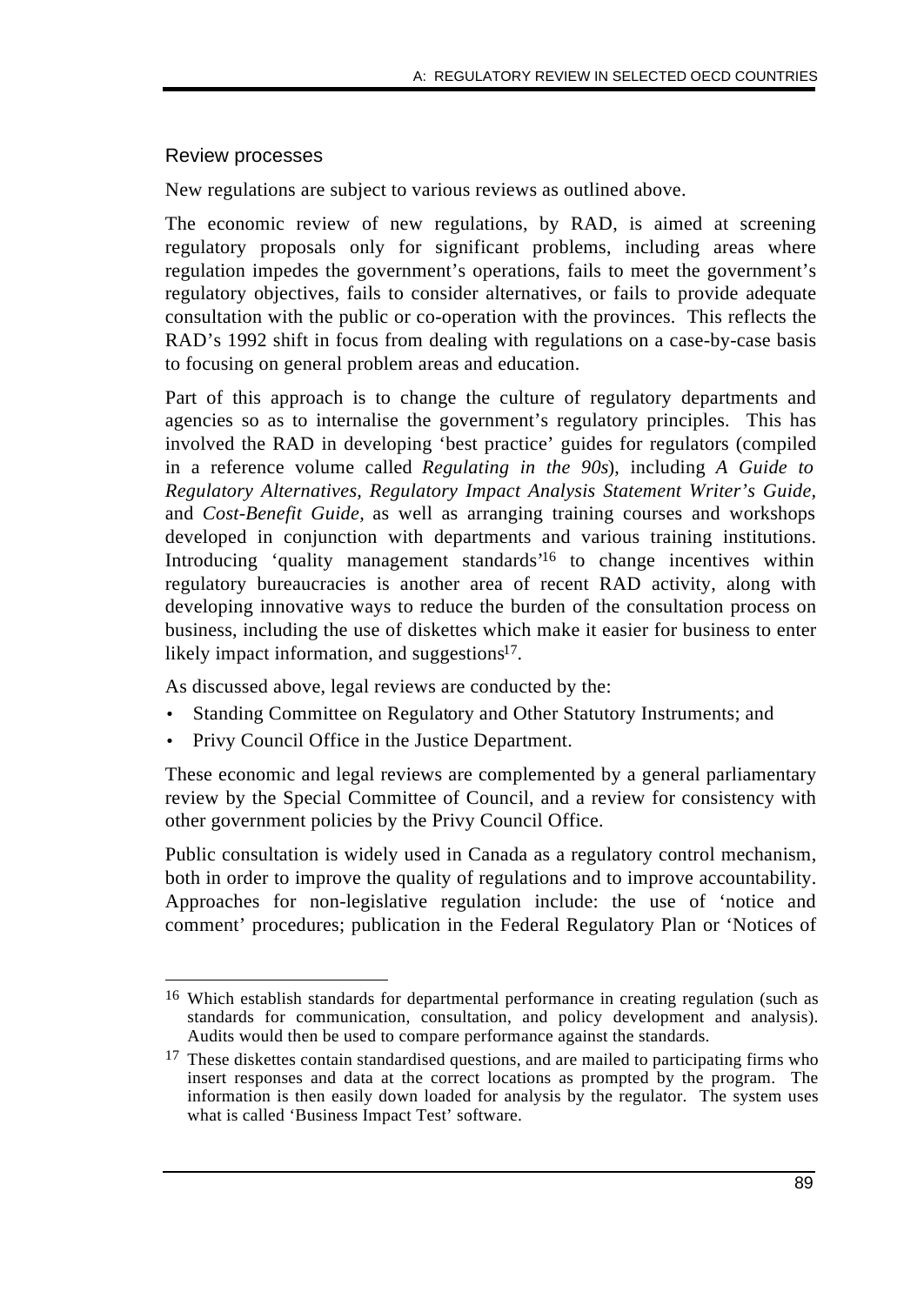Intent' in the Canada Gazette; advisory committees and panels; newsletters; and other informal consultations.

The 'notice and comment' process was adopted, by directive, as part of the 1986 Regulatory Progress Action Program, and requires departments to publish draft regulations and regulatory analysis (RIAS) in the Canada Gazette at least 30 days before sending a final regulation to the Special Committee of Council for approval.18 Departments can, however, request exemption if the change is administrative rather than substantive or extensive consultation has already occurred. Approximately half of the regulations issued each year are not republished.

When prepublication does occur the RIAS should include:

- the policy objective of the regulation;
- the need for regulation;
- the content of the regulation;
- changes from existing regulation;
- timing of consultation and implementation of the regulation;
- results of previous consultation;
- a summary of the impact analysis; and
- a contact person.

The department's response to any comments are required to be summarised in the final RIAS.

The annual Federal Regulatory Plan, established in 1986 (replacing similar regulatory agendas which had been published bi-annually since 1983), gives notice of planned regulatory developments, as well as how the responsible department or agency plans to consult with the public. The Plan includes the discussion of a proposed action, its potential impact and expected date of publication, and the need for it.

Another vehicle for consultation are 'Notices of Intent' published in the Canada Gazette. These invite participation or request information that may be helpful in defining and analysing a problem.

While there are no legal consultative requirements for legislative initiatives, with departments given discretion as to the scope of consultation, informal consultations occur and are monitored by the Communication and Consultation branch in the Privy Council Office.

 $\overline{a}$ <sup>18</sup> Except regulations subordinate to the Canada-US Free Trade Agreement or the Canadian Environmental Protection Act which must be prepublished for 60 days, or regulations affecting standards that products must meet which require prepublishment for 75 days.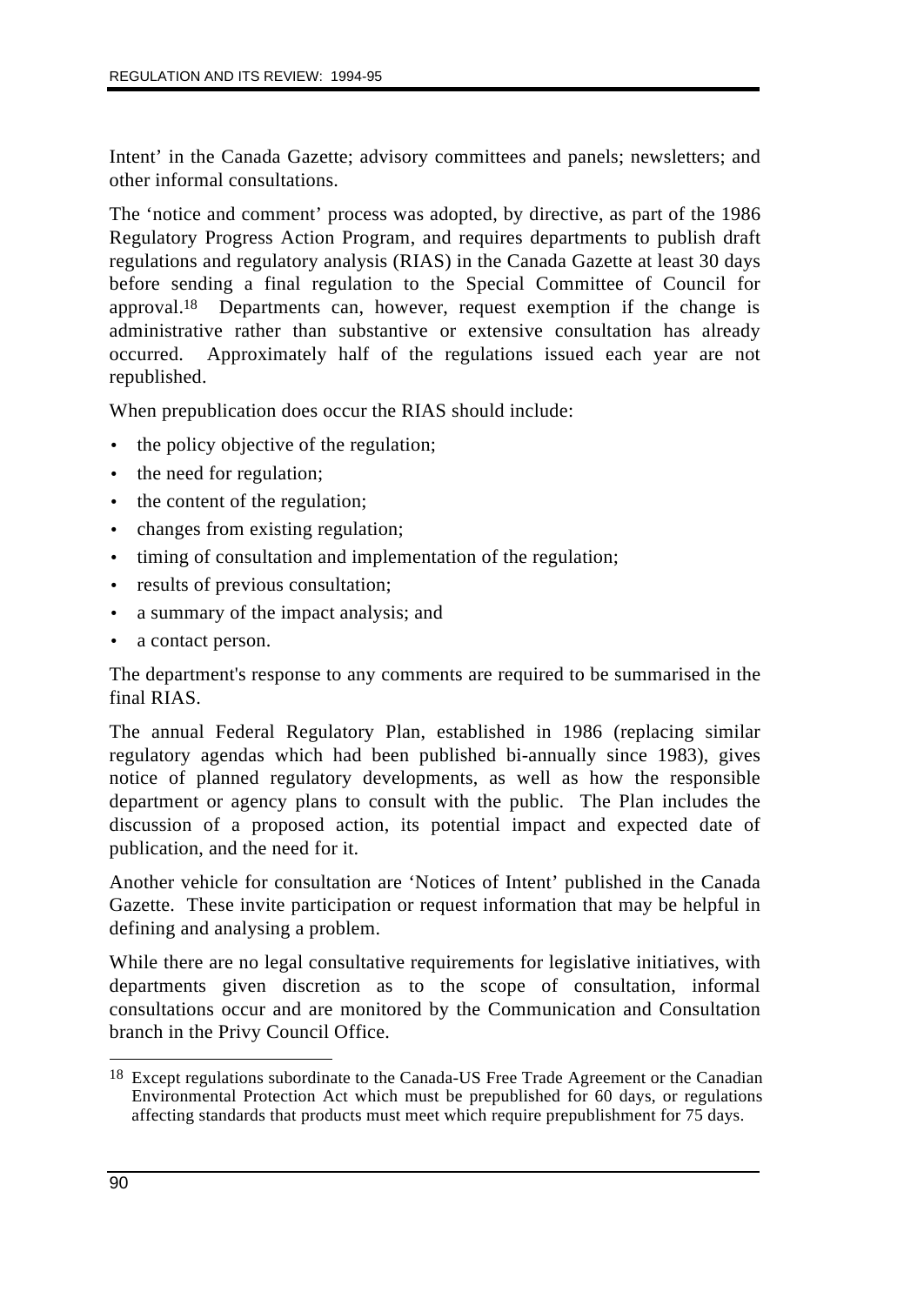Existing regulatory programs are subject to regulatory evaluations at least every seven years under the Program Evaluation System, in which programs are evaluated for efficiency and effectiveness, and possible review by the Auditor General. Further, regulations have recently been reviewed by two major, systemwide reviews initiated in 1985 and 1992.

In 1985, a Ministerial Task Force on Program Review, made up of representatives from both the private and public sectors, conducted a 'top-tobottom' review of over 100 regulatory programs. The review suggested the reform of two thirds of the federal programs studied, some of which were subsequently implemented. In 1992, the Treasury Board announced a government-wide review19 of all existing regulations to identify programs which significantly reduce the competitiveness of Canadian industry or impose excessive costs on consumers.

In 1994, the government announced a review of regulations in six key sectors<sup>20</sup> of the economy, and a joint private and public sector forum for reducing government information requirements of small and medium sized businesses.

## Information systems

The annual Regulatory Plan is available to the public on diskette or through electronic access to the federal InfoSource database. A private sector on-line system provides weekly data on regulations including regulatory requirements, proposals for new regulations, impact analyses, and reviews of new and existing regulations. Within the Regulatory Affairs Directorate, a computerised system is used to track all regulations through the formal review process.

# **United Kingdom**

## **Background**

Regulatory reform has been an important part of government policy in the United Kingdom since the early 1980s. Privatisation and deregulation have been extensive, and with it has come a number of reforms to the structure and process of the regulatory system.

The Deregulation Initiative launched in 1985, and relaunched in 1993, has provided the catalyst for several regulatory reforms. It has involved, among other

 $\overline{a}$ 19 The findings of this review process were released on the 6th December 1994 in the Government of Canada's Regulatory Review Report.

<sup>20</sup> Including biotechnology; health, food and therapeutic products; mining; forest products; automobiles; and aquaculture.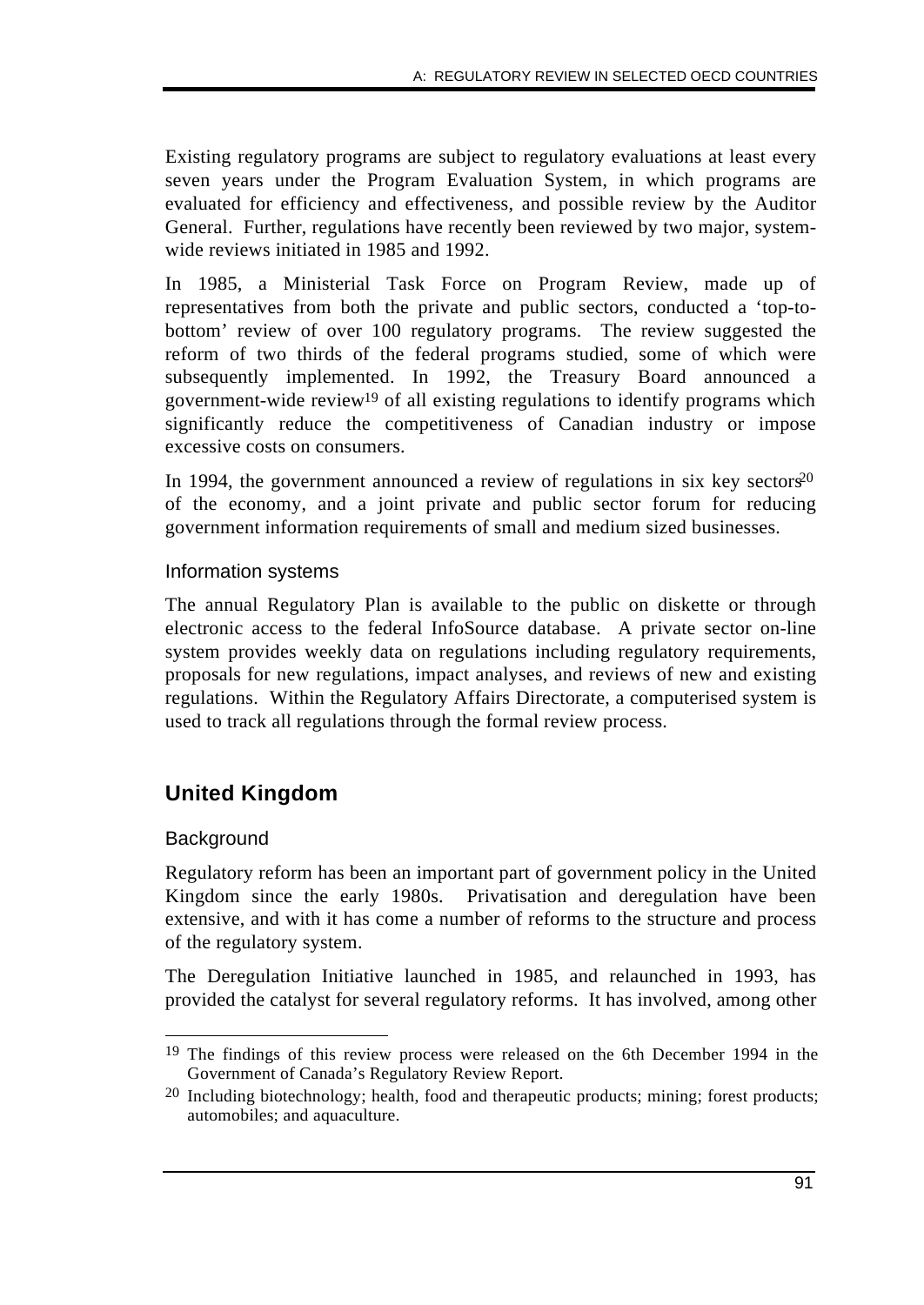things, the rationalising and simplifying of regulations; the removal of many regulations; the introduction of Compliance Cost Assessment; and changes to the consultation process  $\frac{1}{\sqrt{1-\frac{1}{\sqrt{1-\frac{1}{\sqrt{1-\frac{1}{\sqrt{1-\frac{1}{\sqrt{1-\frac{1}{\sqrt{1-\frac{1}{\sqrt{1-\frac{1}{\sqrt{1-\frac{1}{\sqrt{1-\frac{1}{\sqrt{1-\frac{1}{\sqrt{1-\frac{1}{\sqrt{1-\frac{1}{\sqrt{1-\frac{1}{\sqrt{1-\frac{1}{\sqrt{1-\frac{1}{\sqrt{1-\frac{1}{\sqrt{1-\frac{1}{\sqrt{1-\frac{1}{\sqrt{1-\frac{1}{\sqrt{1-\frac{1}{\sqrt{1-\frac{1}{\sqrt{1-\$ Litmus Test which requires an assessment of the impact of regulations on small businesses. In doing so, the Initiative established a number of advisory bodies and Task Forces which have reviewed various regulations and presented numerous recommendations, affecting the broad regulatory structure as well as specific regulations.

Complementing the Deregulation Initiative was the "Citizen's Charter"21, which was established to increase the public accountability of government activity.

In 1994, the Deregulation and Contracting Out Act was introduced, allowing the government to more easily amend or repeal primary legislation. It also highlighted rights of appeal of those being regulated, and addressed specific deregulatory measures, contracting out arrangements, and enforcement practices (promoting their transparency and proportionality to the issue under consideration).

Further, in May 1995 the British government produced a White Paper on competitiveness which provided some initiatives in the deregulation area.

However, while there has been a move towards deregulation and greater regulatory review, there has also been a significant growth in European Community regulation applying to the UK and regulation flowing from the privatisation of numerous Government Business Enterprises.

The UK has a unitary system of government, although local councils have been delegated certain law making powers. Apart from government departments and local councils, a number of regulatory agencies also have regulation making power (eg, National Rivers Authority and Medicines Control Agency).

#### Review bodies

The central body for regulatory review in the UK is the Deregulation Unit, located within the Department of Trade and Industry. It receives all final drafts of Compliance Cost Assessments (CCA) for the purpose of monitoring their quality and ensuring a consistent approach across government. The unit also provides advice on preparing CCAs, and meets quarterly with the Prime Minister.

 $\overline{a}$ 21 The Charter sets out standards and principles for Government policy across all public services. It includes requirements for standards of service provision, information accessibility, service choice and consultation, courtesy and helpfulness, correcting mistakes, and value for money.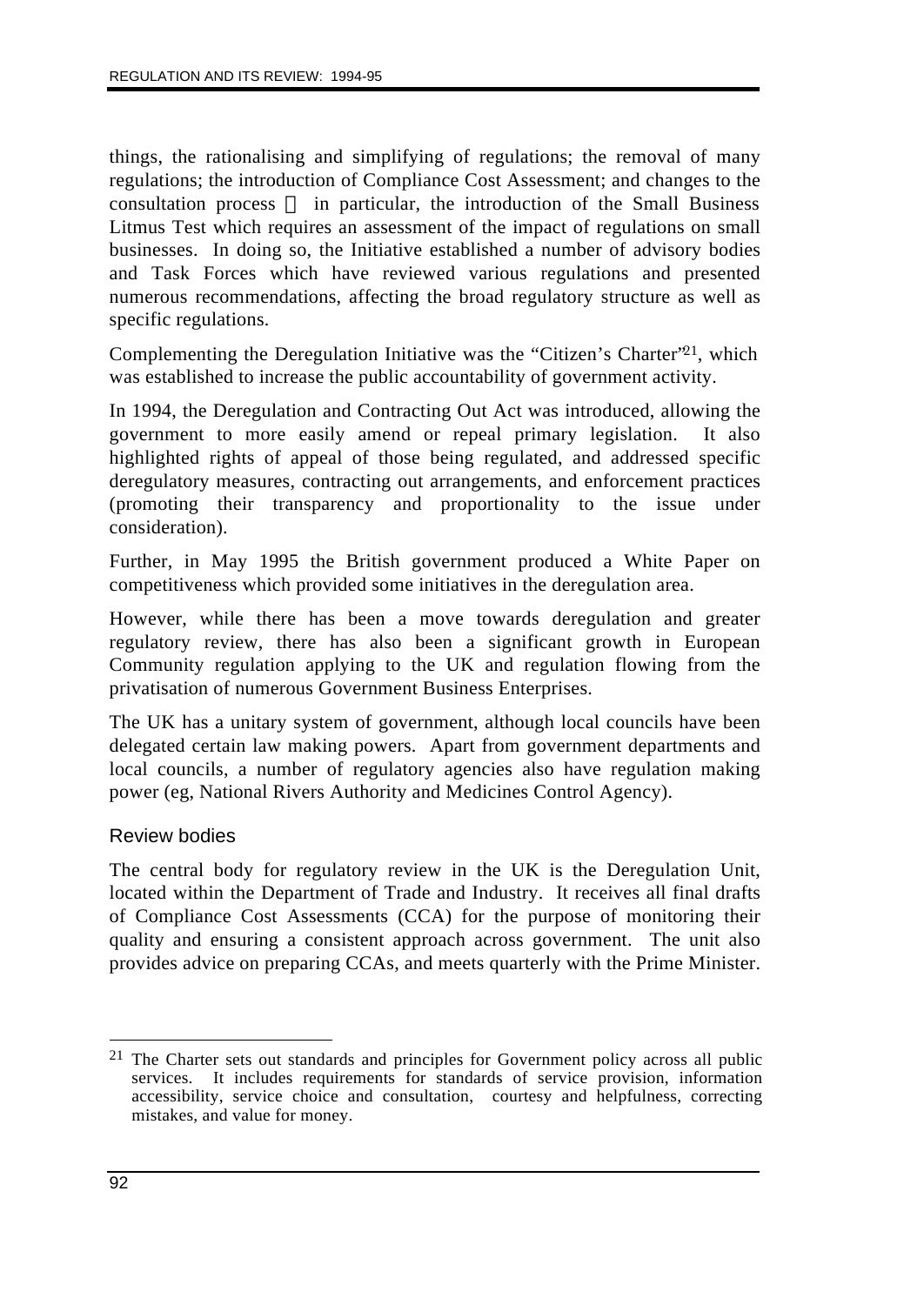The Deregulation Unit has also released several information booklets to assist regulators in the preparation of regulations. These include *Checking the Cost to Business: A Guide to Compliance Cost Assessment*; *Regulation in the Balance: A Guide to Risk Assessment*; and *Thinking about Regulation: A Guide to Good Regulation.*22 These booklets identify relevant principles and are presented in a user friendly manner. For example, *Thinking About Regulation: A Guide to Good Regulation* identifies three themes regulators should address; 'Proportionality' (that regulatory action should be proportional to risk), 'Think Small First' (looking at the impact of regulations on small businesses), and 'Go for Goal-Based Regulations'. The guide also provides a "Good Regulation" checklist.

The Deregulation Unit, in conjunction with the Citizens Charter Unit, also produced, in 1993, a Code for enforcement agencies that establishes broad principles for regulatory conduct and requires enforcement agencies to establish their own Code of Practice, incorporating these broad principles. The principles include:

- publication of levels of service, such as the time taken to respond to queries;
- openness and information, such as being open about work performed and providing clear distinctions between requirements that are mandatory and those that are not, using plain language;
- consultation and communication, to help the enforcement agency to understand business concerns;
- courtesy and helpfulness;
- complaint systems that are effective, swift and publicised; and
- value for money, keeping compliance costs to a minimum and making sure they are proportional to the risks, and providing clear information and focused enforcement.

Reviewing regulation is also a responsibility of departmental deregulation units located in each department. They receive all their department's proposals to introduce or amend regulation, and ensure that Compliance Cost Assessments are prepared when a proposal is likely to affect business. The departmental units also produce six-monthly reports summarising departments' forthcoming regulatory activity. This departmental level of regulation review is supported at the political level in that each major department has a junior minister responsible for regulatory matters.

 $\overline{a}$ 22 Other like publications include, *A layman's guide to the Deregulation Bill* and *Small Business Litmus Test.* Publications of a more general kind are also produced, such as the *Deregulation: Cutting the Red Tape* booklet and leaflet.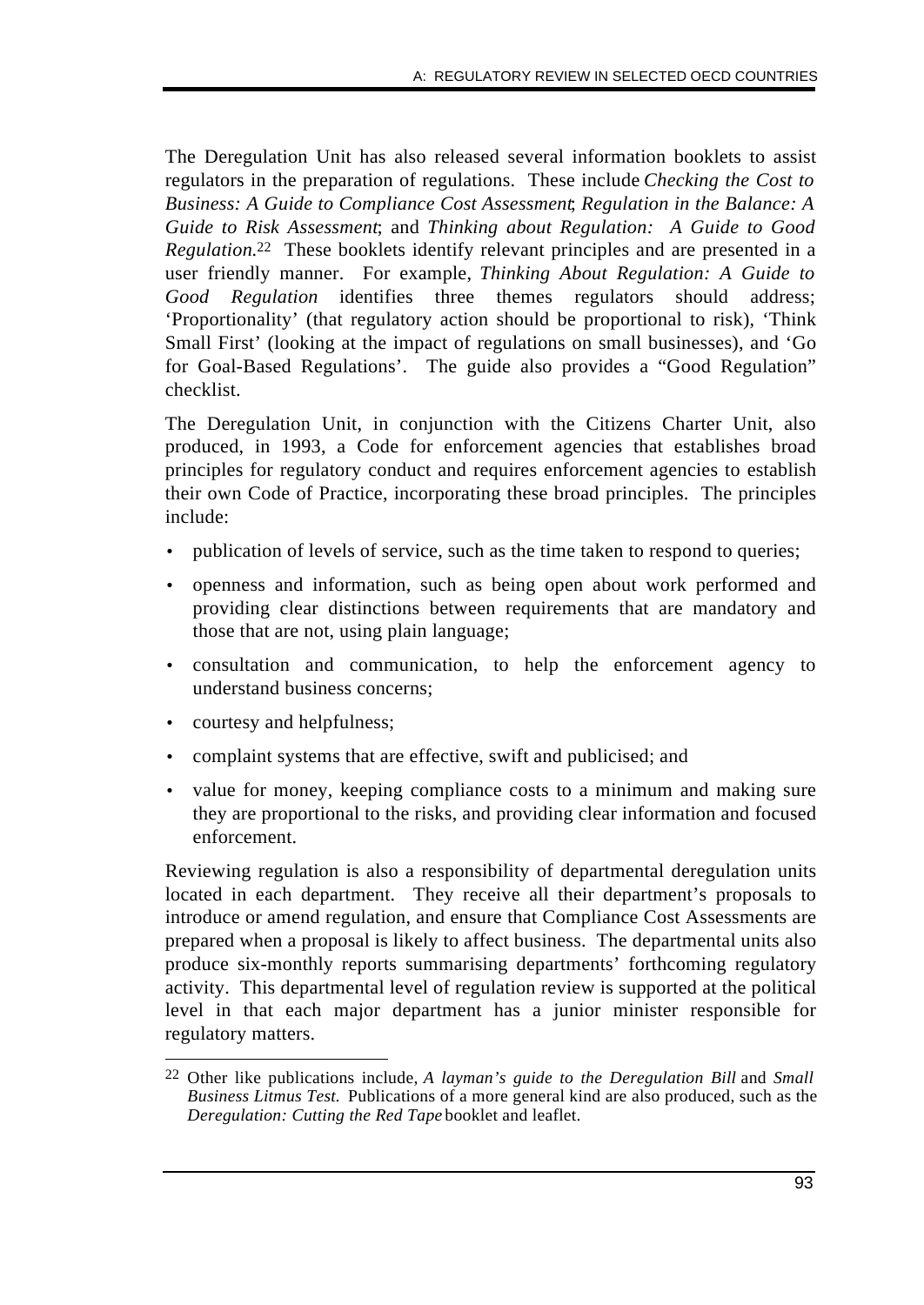A Deregulation Task force (consisting mainly of business representatives) has also been established to review regulations, replacing seven sectoral Business Task Forces<sup>23</sup>, Charities and Voluntary Organisation Task Force and the Advisory Panel on Deregulation. Its task is to provide an independent channel for concerns about excessive regulation, domestic, European or international, and identify priorities for the repeal and simplification of existing regulation and enforcement practices.24 It is also responsible for developing and maintaining consultation after the introduction and enforcement of new regulation.

There is also a Cabinet Committee on Deregulation which is chaired by the President of the Board of Trade.

## Review process

All new regulations or amendments that are likely to affect business, including EC regulations applicable to the UK, must involve the preparation of Compliance Cost Assessments by the responsible department. It is a structured analysis to identify and assess all likely costs to business of complying with proposed regulations or amendments. It must include the full cost to business, including recurring and non-recurring costs, as well as outline the purpose of the proposed regulation and how it would remedy a specific problem (although, notably, benefits do not have to be formally assessed). Regulators are specifically required to consider the effect of regulations on international competitiveness and, under the Small Business Litmus Test, small businesses.25 The assessment must also describe the extent of consultation, and establish mechanisms by which the estimated cost of compliance can be compared to the actual costs business experience once the regulation or amendment is in effect. Alternatives must also be identified and, in some cases, risk assessment is recommended.

Further, since 1988, Environmental Impact Statements have been required for certain projects.

 $\overline{a}$ 23 Where each Task Force was responsible for a given sector of the economy, such as Transport and Communication. The final report of these Task Forces was handed down in January 1994, setting out 605 specific proposals. Apart from these specific proposals, the Task Forces also made some general proposals affecting all regulators, putting forward three principles; make sure small firms can cope with the new and amended regulation; avoid regulations that are out of proportion to the benefits to be obtained; and make regulations goal based, rather than overly prescriptive.

<sup>&</sup>lt;sup>24</sup> The steering committee of the task force meets with Departmental Deregulation Units every two weeks.

<sup>25</sup> The Small Business Litmus Test requires departments to identify two to three small business representative from the sector affected and discuss with them the impact any proposed regulation or amendment might have on them, unless the Department feels an alternative approach to such impact assessment is more effective. The process of these consultations must be documented in the CCA.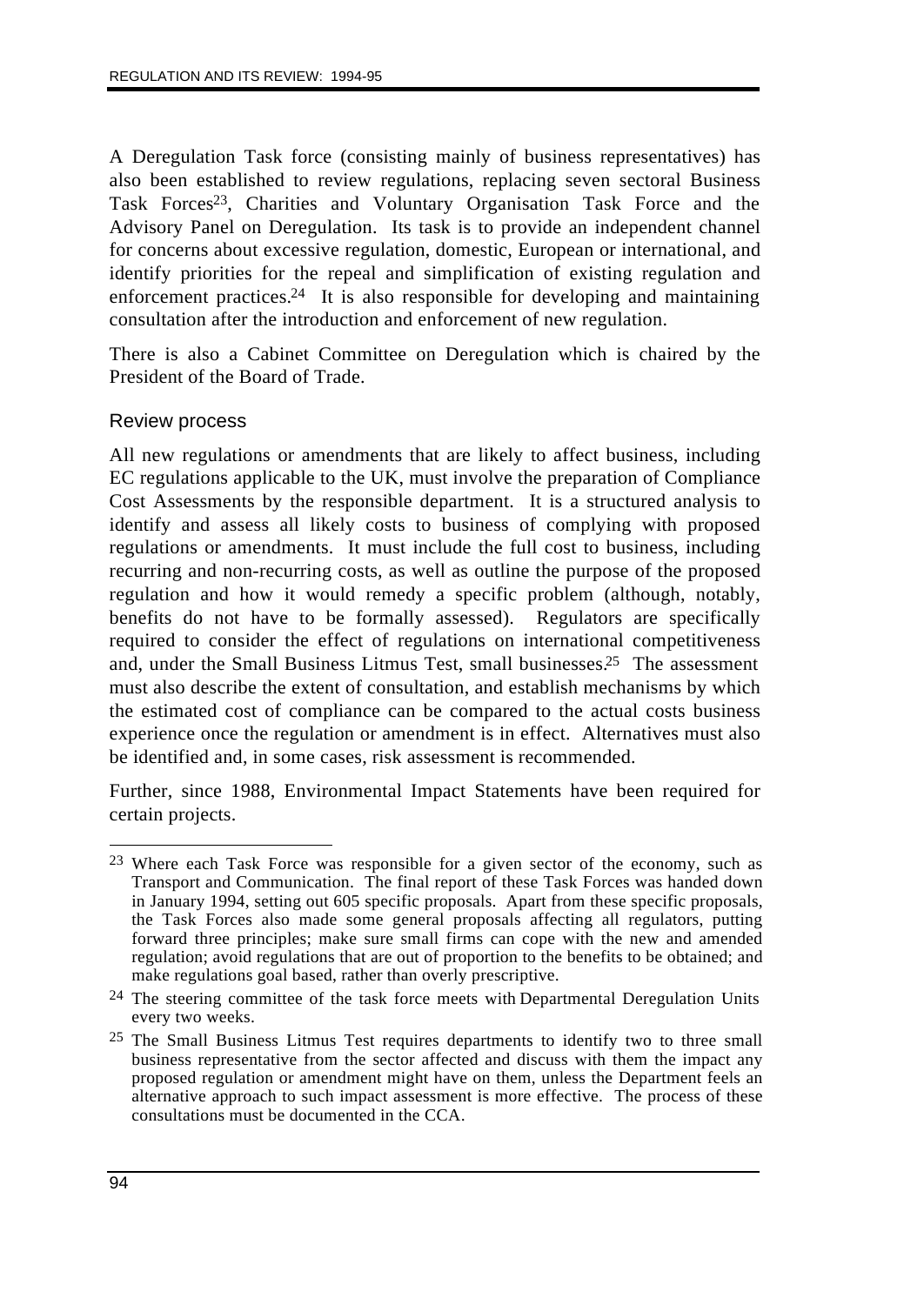As part of the Deregulation Initiative, existing regulations across all departments that affect business have recently been reviewed by various Task Forces, and reform proposals presented (many of which have been accepted). This review process involved affected businesses and other interested parties.

The government is also working with the EC to tackle the problem of excessive EC regulations and their implementation in the UK. The Anglo-German *Deregulation Now* project, completed in early 1995, also addressed the issue of EC regulations.

In terms of the enforcement of regulations, the government has begun a program of educating inspectors to make them more sensitive to the business environment. Codes for enforcement agencies (discussed above) are part of that program.

Consultations also play an important role in the process of regulatory development and review. Reflecting this importance, in 1985 the Deregulation Initiative changed both the purpose and procedures for public consultation.<sup>26</sup> In particular it:

- broadened the range of groups to be consulted, especially increasing consultation with small businesses;
- standardised information presented to and collected from affected groups;
- opened up the process of consultation by making the results of consultation more accessible to the administration and the public; and
- began consultation processes for the *ex post* review of existing regulations by affected groups.

Consultations in the UK may take the form of informal consultation, consultative papers27, advisory groups28, or preparations for Compliance Cost Assessments, and take place at all stages of regulation making, including after implementation. The consultation process is required to be documented.

Both the central Deregulation Unit and departmental deregulation units have some responsibility for encouraging regulatory administrations to improve consultation with business.

 $\overline{a}$ 26 Prior to the Deregulation Initiative, consultation had not been required by law or government policy since the 1940s.

<sup>&</sup>lt;sup>27</sup> These papers vary in detail, some may consist of a basic study of regulatory issues while others are more extensive and include reasoned and detailed proposals. Further, sometimes the publication of consultation papers are mandatory and at other times they are not.

<sup>28</sup> Including the seven sector-specific Business Task Forces.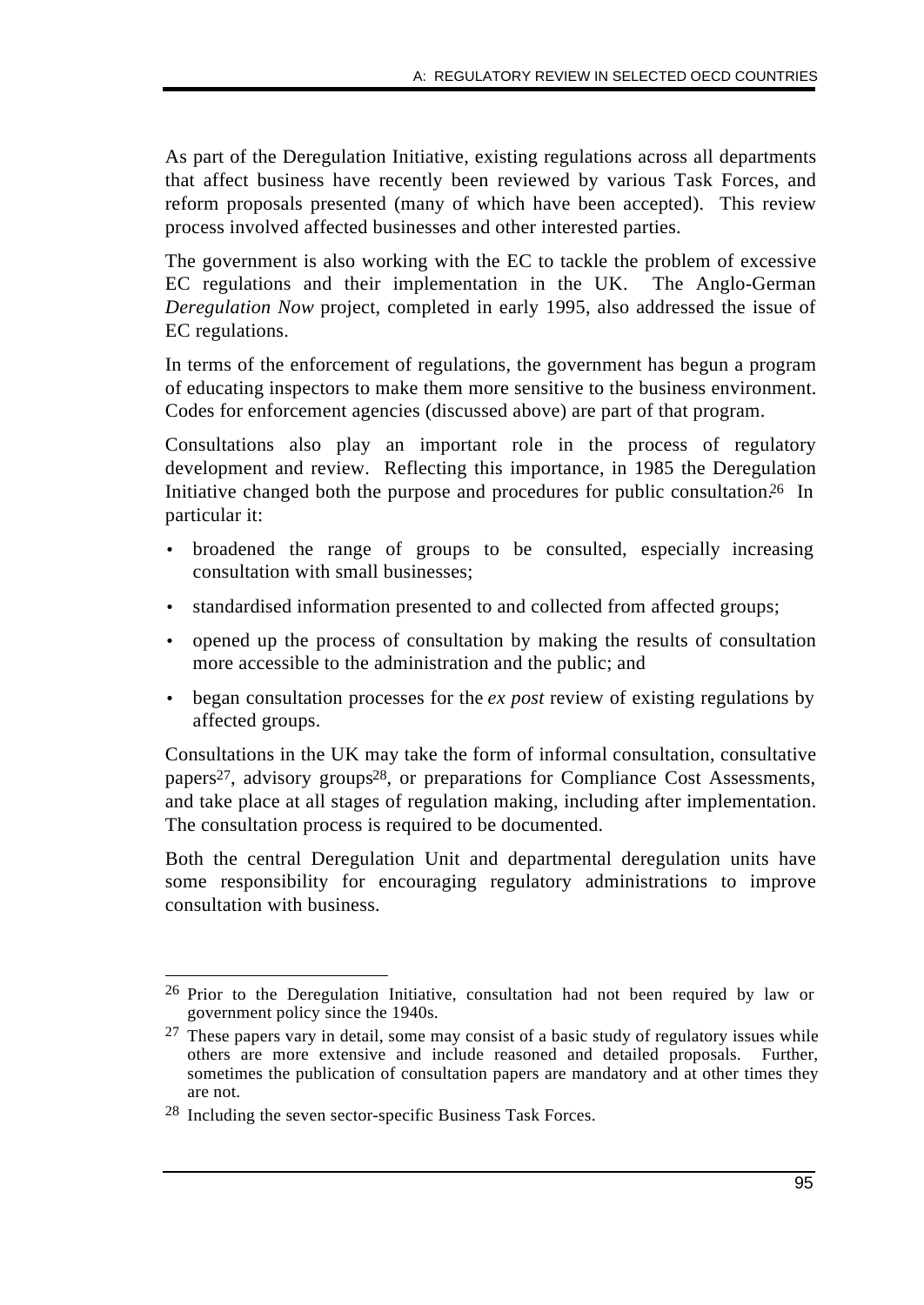### Information systems

The departmental deregulation units prepare six-monthly reports summarising their departments' upcoming regulatory activities. In terms of data collection from businesses, the Central Statistical Office is developing an interdepartmental database to enable departments to share rather than duplicate information collection.

# **Japan**

### **Background**

Regulations have been extensively used in Japan, creating trade barriers and contributing to Japan's relatively high cost of living (OECD 1994b). Licensing, and authorisation and permission regulations, have been a particularly dominant feature of the Japanese economy.

By 1980, when the growth rate had fallen from previous high levels, a widespread view developed in Japan that sustained growth required fundamental reforms in administrative activities and structures. However, it is only recently that attention has turned to regulations (OECD 1990/91). This has been evident in the 1987 agreement 'On the Examination and Periodic Review of New and Existing Permissions, Authorisations, Etc.', the 1988 'Principles of Deregulation'29, the 1994 Guidelines for Promotion of Deregulation, and the March 1995 Deregulation Action Program.30 Domestic deregulation has also become a key element in trade policy reform under the Japan-US Structural Impediment Initiative Talks.

In Japan, regulations may take the form of a Parliamentary law; execution or mandatory order; Cabinet Order; ministerial notification or ordinance, which are published in the official gazette; or local or regional by-laws, which are published in the official bulletin of the issuing government. As in most OECD countries, regulation can also take the form of administrative procedures (or guidance as they are called in Japan $)^{31}$ .

 $\overline{a}$ 29 From *The Report on Deregulation* 1988, of the Second Provisional Commission for the Promotion of Administrative Reform.

<sup>30</sup> Further, the Japanese government announced steps to ease regulation in 94 areas as part of its April 1995 economic stimulus package.

 $31$  'Plans', such as economic or urban plans, although not usually referred to as regulations, are widely used to direct private sector behaviour. They may be included as a Parliamentary law or an 'administrative guidance'.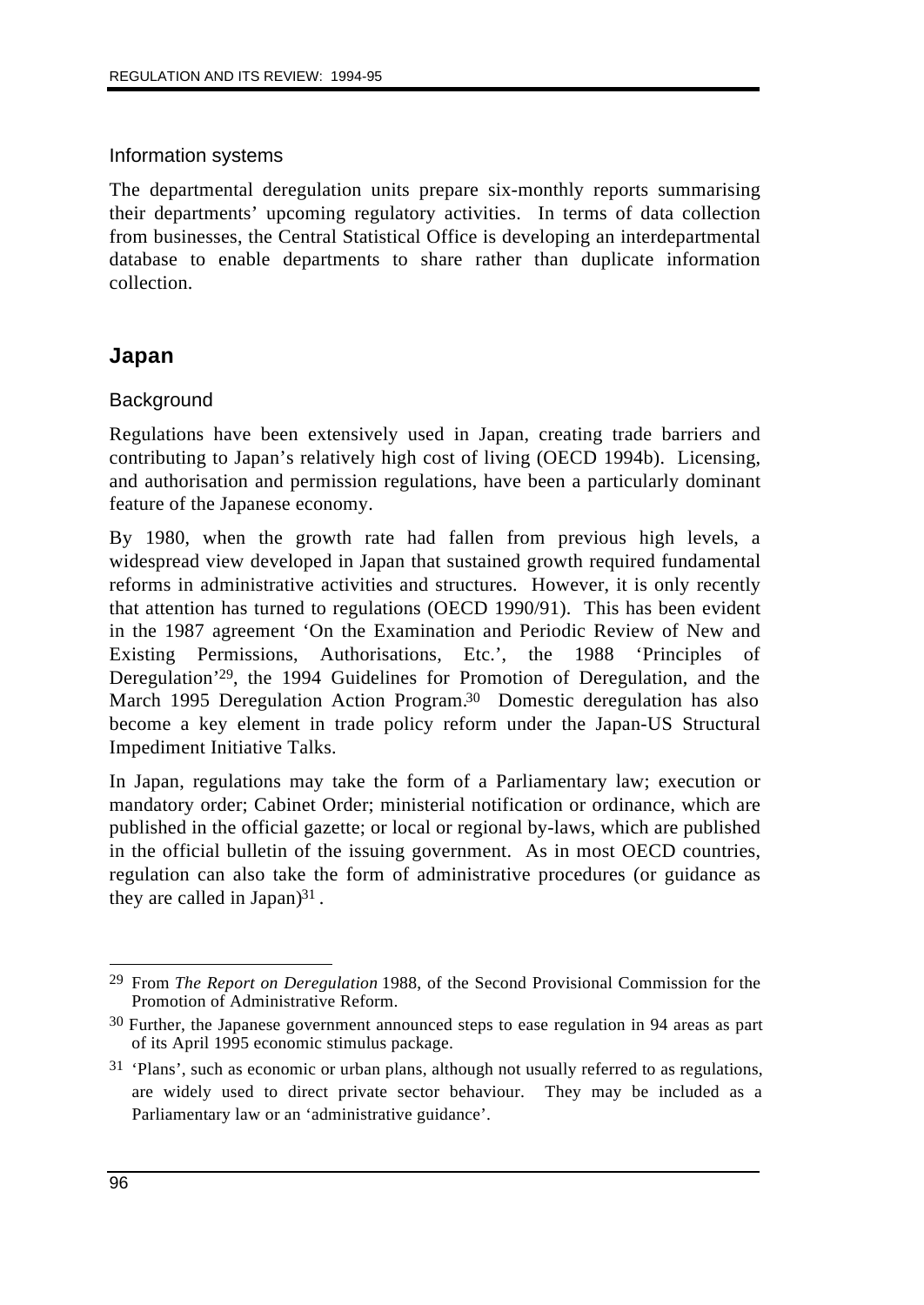There are over 3000 local governments, 47 prefectural (regional) governments, 12 ministries, and numerous semi-independent commissions and agencies attached to the ministries, all of which make regulations.

# Review bodies

The central body for regulatory review is the Administration Inspection Bureau (AIB), part of the Management and Co-ordination Agency in the Prime Minister's Office. Among other functions, it analyses existing regulations, monitors administrative organisations and corporations, rationalises regulatory responsibility between levels of government (for which their has been a recent move towards regional levels (OECD 1992)), receives private sector input, and prepares packages of bills (omnibus bills) to implement regulatory reform.

Other bodies, responsible for the day-to-day review of new regulations in their respective jurisdictions, include the Administrative Management Bureau, Cabinet Legislation Bureau, and Budget Bureau of the Ministry of Finance, along with the individual ministries. The Administrative Management Bureau is responsible for, among other things, administrative reform and, along with promoting more rigorous procedures for reviewing new and existing regulations by individual ministries, it reviews new regulatory programs from the viewpoint of reducing the burden on the public. The Cabinet Legislative Bureau reviews Cabinet Orders and draft bills for legal quality, and the Budget Bureau reviews draft regulation related to public finance and government accounting proposed by ministries and their attached agencies.

Selected review is also conducted by the Fair Trade Commission which reviews regulation from the viewpoint of competition policy.

However, a series of independent advisory councils reporting directly to the Prime Minister, including the Provisional Commission for Administrative Reform and the 1st, 2nd and 3rd Provisional Councils for the Promotion of Administrative Reform, appear to have been, since 1981, the 'locomotion' of change, motivating and directing regulatory reform effort.

# Review process

Since 1987, new Parliamentary laws, Cabinet Orders, and executive and mandatory orders, are reviewed by the Administrative Management Bureau, Cabinet Legislation Bureau and the Budget Bureau as appropriate (refer above). At the same time these regulations are sometimes subject to impact analysis prepared by the agency or ministry responsible, although they are not required to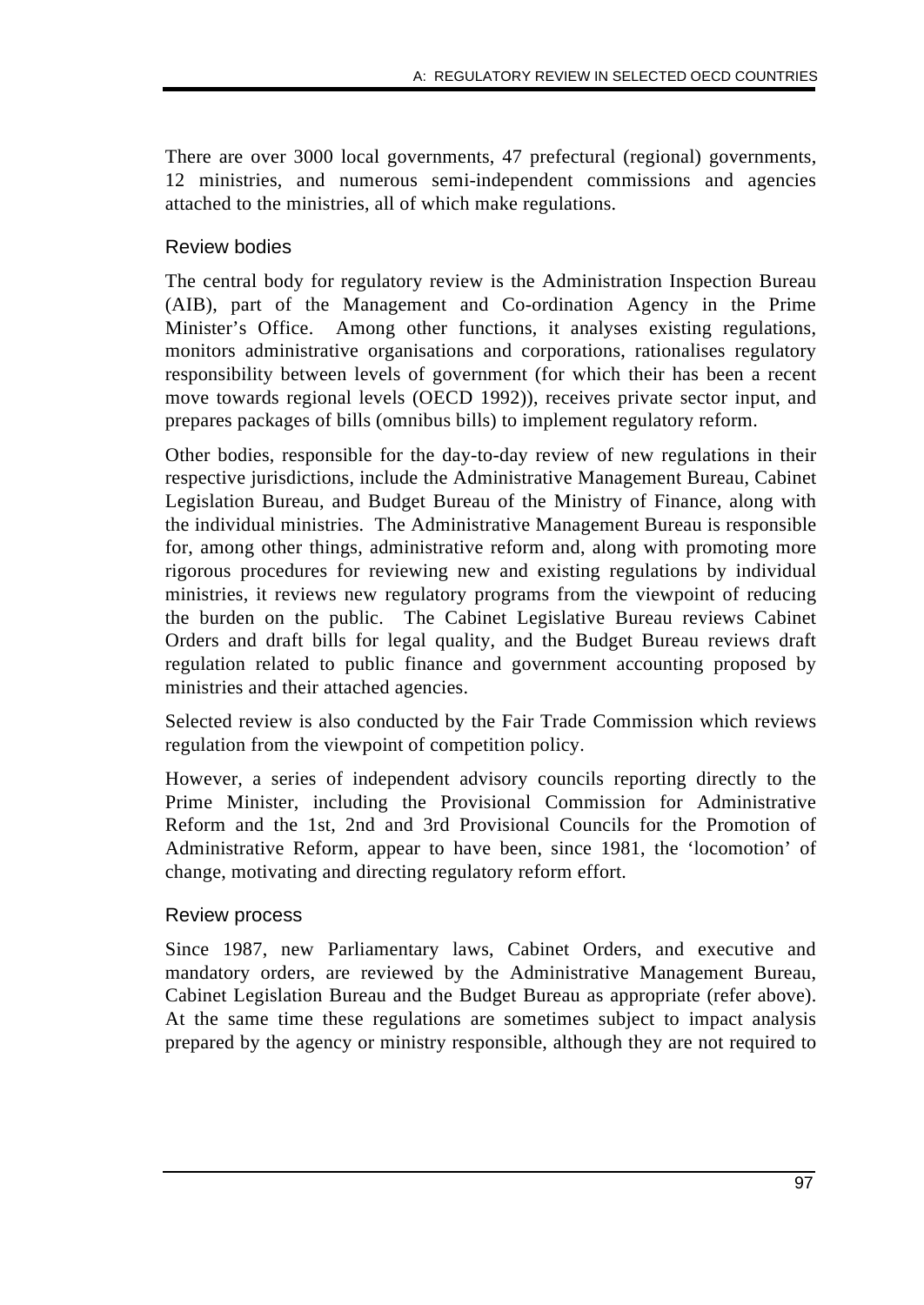be made available to the public<sup>32</sup>. Further, there are no fixed standards or requirements in the analysis regarding content or methods<sup>33</sup>, and no enforcement mechanism has been set up to ensure adequate reviews are in fact performed. The OECD reported that the implementation of regulations often:

takes no account of compliance costs, either direct, or in terms of the loss of consumer welfare deriving from an infringement of competition (OECD 1991/92).

Further, ordinances and notices, and by-laws, are not normally subject to external review at all, and are usually wholly the province of the regulating ministry $34$  or government.

Public consultation is achieved by holding meetings with members of the public most concerned with a proposed regulation and appointing representatives from them to an advisory council, and with informal consultations and a centralised public input facility within the AIB. Indeed, a series of rolling three year councils including representatives from business, academia and journalism have been established to make recommendations to the Diet. However, a Japanese advisory council, in developing a reform program, stated that:

...domestic vested interests in some areas have become so entrenched and adjustment of different interests has become so difficult that efforts to respond flexibly to domestic and foreign demands and to effect the necessary reforms have been far from adequate (OECD, 1992).

In 1994, guidelines were issued on the operation of advisory councils.

Certain existing regulations are required to be periodically reviewed by the agency or ministry responsible, including all regulations which establish permission or authorisation requirements, as well as being subject to AIB review. Impact analysis forms part of these reviews, with AIB reviews made public.

In addition to these management bodies, some high-level advisory councils have been behind regulatory reform and review, as mentioned above, including the current 'Third Provisional Council for the Promotion of Administrative Reform',

 $\overline{a}$ 32 There is no general requirement in the Japanese government that impact analysis be conducted for new regulation, although two Cabinet policies refer to its use and imply that some form of cost/benefit analysis should be performed. The 1988 '*Guideline for the Promotion of Deregulation*' requires ministries and agencies to review social regulation regarding their objectives, means, effects, costs and benefits, and the 1987 Agreement '*On the Examination and Periodic Review of New and Existing Permissions, Authorisations, Etc.*' requires that the burdens of such regulations be smaller than the benefits.

<sup>33</sup> Including risk assessment where no established framework exists, with risk decisions usually made through the deliberations of expert advisory bodies attached to the responsible ministry or agency.

<sup>34</sup> Ministries in Japan have traditionally had a lot of independence and autonomy.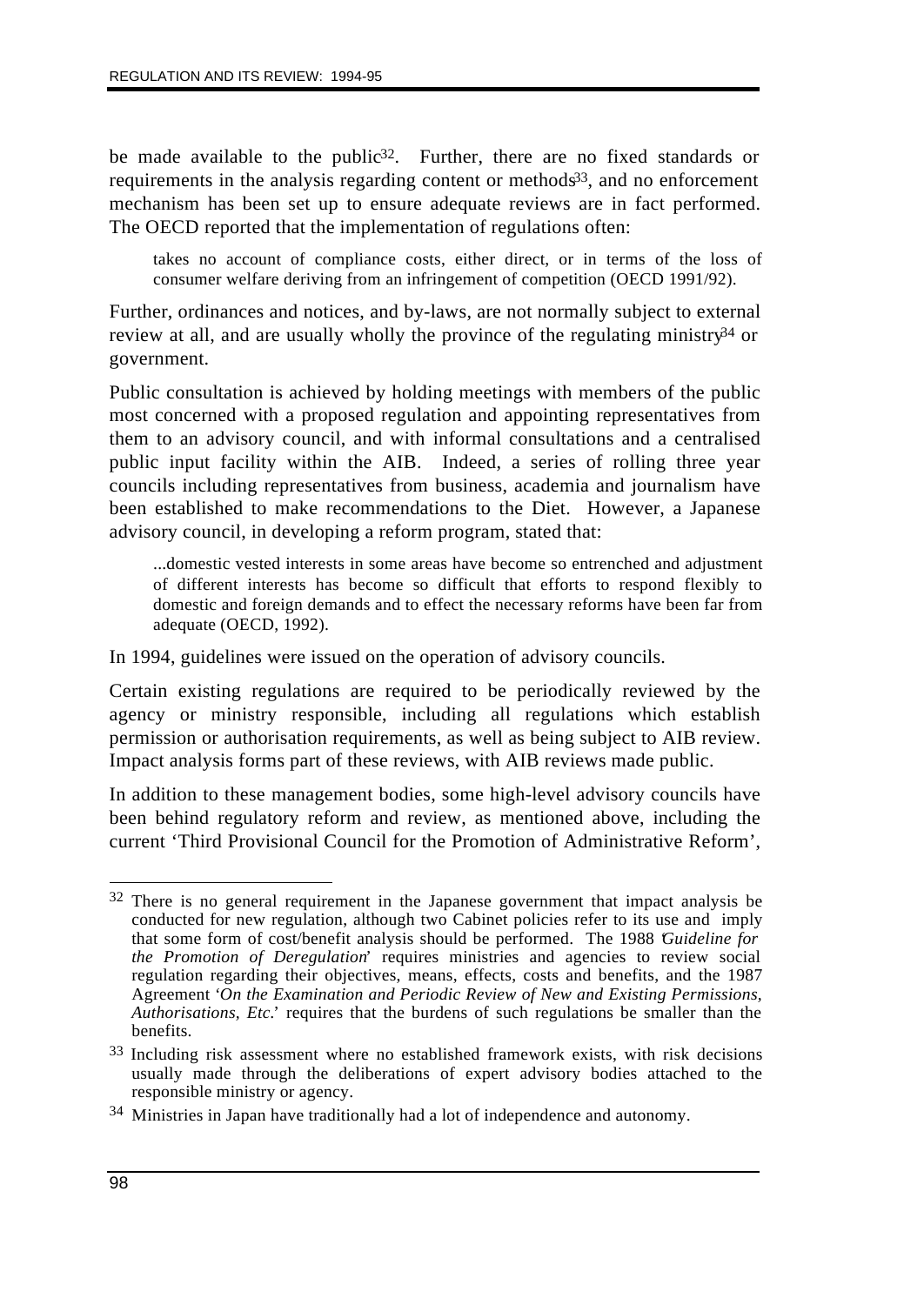and the Administrative Reform Committee which is responsible for monitoring deregulation by the government under the 1995 Deregulation Action Plan. These bodies play an important role in the overall regulation review process, reviewing regulations across all departments.

The Deregulation Action Plan is a five year plan aimed at opening up the Japanese economy. Specifically, it has the 'objective of making the Japanese socio-economy internationally open and creating a free socio-economy built on the principle of self-responsibility and market principles' (Management and Coordination Agency, 1995). The program involves measures to enhance public awareness and understanding of deregulation, assess the actual state of regulation in Japan, provide new regulations with a specified time frame for their review, and actively use the Office of Trade and Investment Ombudsman to improve market access. There is to be a formal review of the program, the publication of progress, and a channel established in each ministry and agency to receive opinion and requests from interested parties (Management and Coordination Agency, 1995).

### *Information systems*

A registry of all existing laws, Cabinet Orders and Prime Minister's Orders, and their texts, are contained on computer database which is revised annually. This database, however, cannot be accessed by the public.

All new laws, Cabinet Orders, and Prime Ministerial or ministerial ordinances and notices are published in the official Gazette, while new regional and local bylaws are published in the official bulletin of the issuing local or regional government.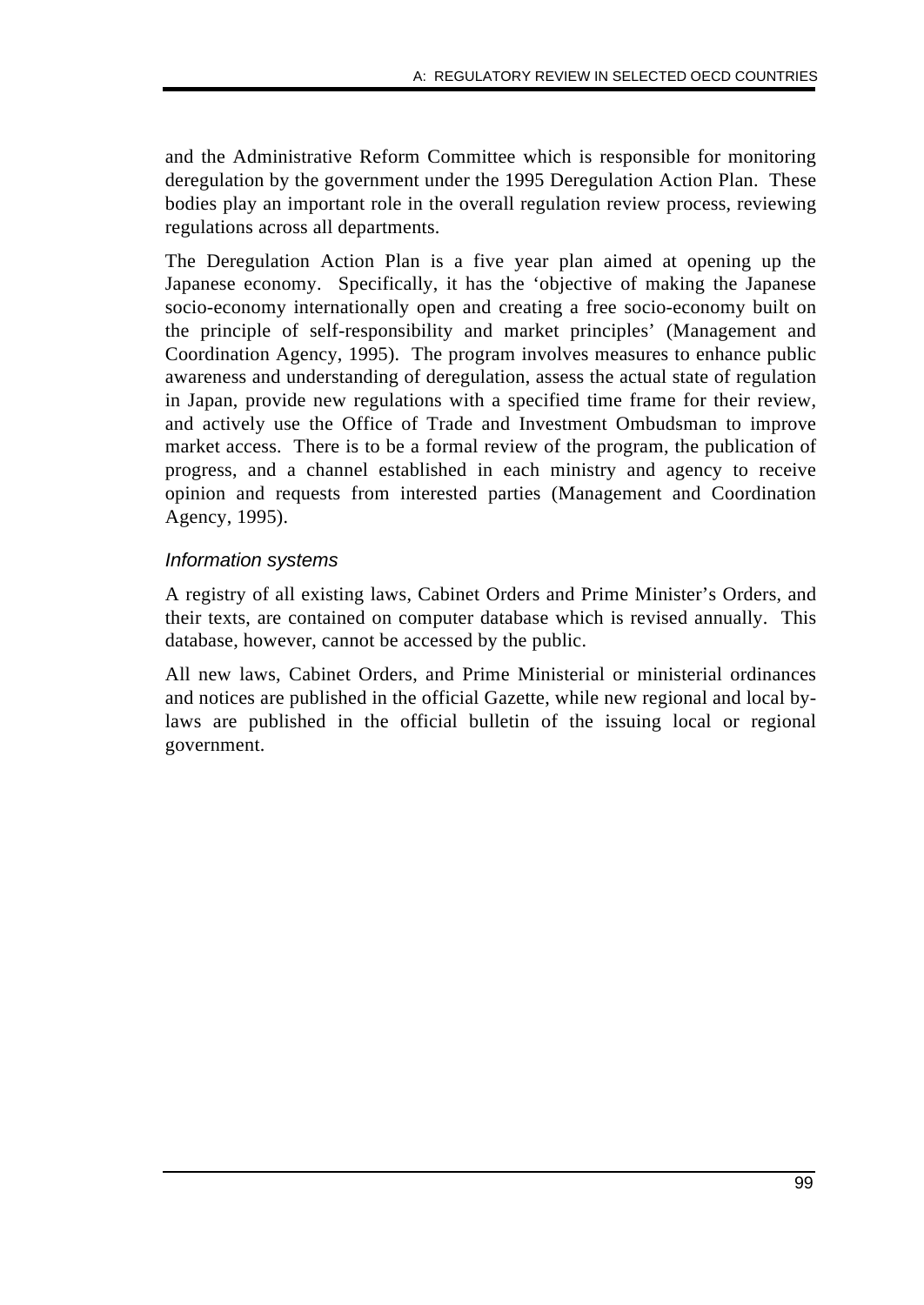# **APPENDIX B: CHANGES IN REGULATIONS AS REPORTED BY COMMONWEALTH DEPARTMENTS AND AGENCIES**

In order to obtain a broad overview of the extent and nature of regulatory change, the ORR contacted 39 Commonwealth departments and agencies with regulatory responsibilities. Of these, 20 responded of which three stated that there had been no relevant changes in regulation in the past 12 to 18 months. Extracts of the responses are presented in this appendix.

The responses of departments are listed in alphabetical order, and each is followed by notes on any regulatory agency within that portfolio.

**\* \* \* \***

# **B.1 Attorney-General's Department**

The Attorney-General's Department plays an important role in formulating and implementing regulations governing the operations of corporations. Recent developments in the regulation of corporations include amendments to regulations governing bankruptcy, and companies and securities law including the Corporations Law Simplification Program.

### *Amendments to the Bankruptcy Act 1966 (relevant to retirement income policy)*

The Department stated:

On 1 July 1994, amendments to the *Bankruptcy Act 1966* by the *Superannuation Industry (Supervision) Consequential Amendments Act 1993*, No 82 of 1993 (the SISCA Act) came into operation. The amendments revise the treatment accorded to policies of life assurance, endowment assurance and interests in superannuation and approved deposit funds, consistent with the Government' s retirement income policy.

These changes also removed:

... from the category of protected property, certain types of investment such as policies of pure endowment and annuities which are no longer commonly available and are not within the regulatory framework established under the *Life Insurance Act 1945* and the *Superannuation Industry (Supervision) Act 1993.*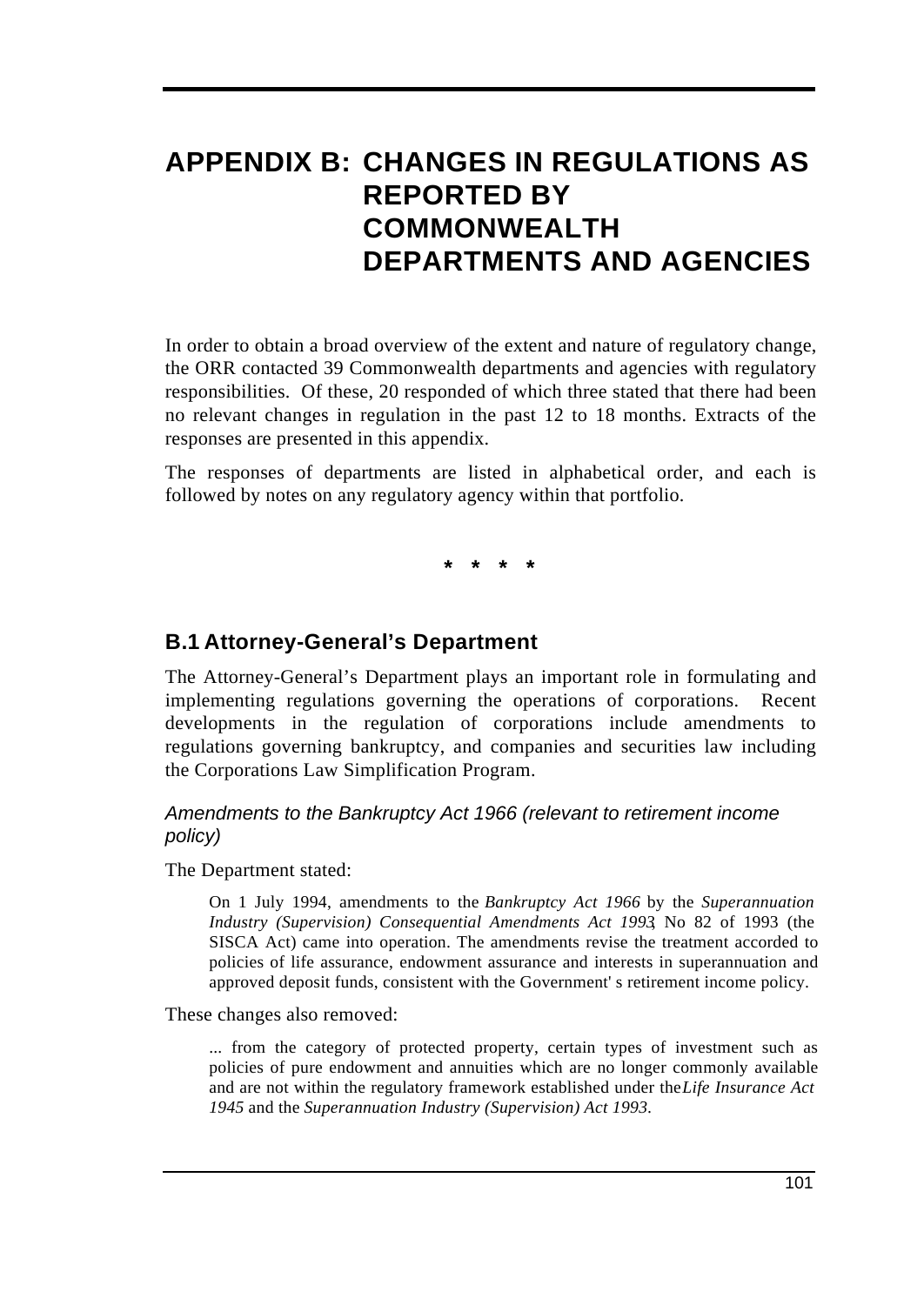As a result of these amendments, upon bankruptcy a bankrupt is now able to retain as property not divisible amongst his or her creditors such as:

- policies of life assurance or endowment assurance in respect of the life of the bankrupt or the spouse of the bankrupt;
- the proceeds of such policies received on or after the date of the bankruptcy; and
- the interest of the bankrupt in a regulated superannuation fund or an approved deposit fund to the extent that the total value of such property does not exceed the bankrupt's pension Retirement Benefits Limit (RBL).

Amounts in excess of the pension RBL are available for distribution to creditors according to the formulae. Key definitions, including 'income' and 'pension', were also clarified. In addition:

... as a result of the amendments, where the administration of an estate commenced before death of a bankrupt, the divisible property includes the proceeds of superannuation payments and payments from a regulated superannuation fund or approved deposit fund.

The Bankruptcy Act now provides that any provision in the governing rules of a superannuation fund or approved deposit fund is void:

... where the effect of the provision is to cancel, forfeit, reduce or qualify the interest of a person in such fund or to allow another person to exercise a discretion relating to the member's interest, if the member has become bankrupt, commits an act of bankruptcy or executes a deed of assignment or arrangement under the Bankruptcy Act.

### *Reform of companies and securities law*

The *Corporate Law Reform Act* 1994 imposes:

... enhanced disclosure obligations on entities in which members of the public invest (disclosing entities). The approach taken by the Act builds on the existing framework for disclosure by listed entities to the Australian Stock Exchange, in accordance with the Exchange's Listing Rules, of any matter necessary to prevent investors being misled or deceived. The Act retains and reinforces the role of the Exchange in this regard and also requires unlisted disclosing entities to lodge information with the Australian Securities Commission likely to have a material effect on the value of the entities' securities. Disclosing entities are also required to prepare half-yearly accounts which are to be reviewed, but not audited, by an auditor.

The Corporate Law Reform Act also:

... relaxes the prohibitions in the Corporations Law on companies providing indemnities or insurance to directors and other officers. The provisions allow companies to provide insurance for their officers, except where they have wilfully breached their duty to the company or gained an improper advantage. Companies will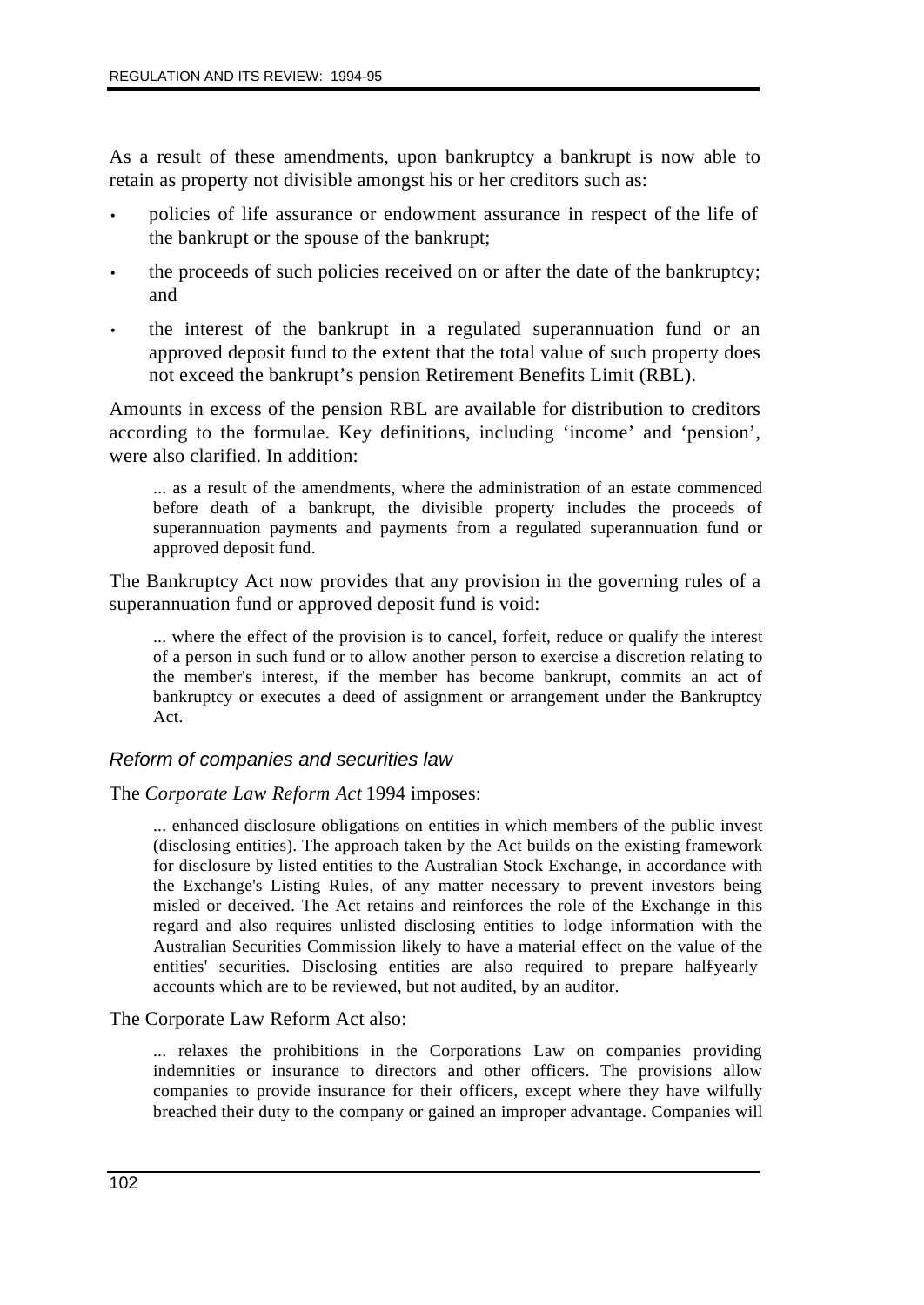also be able to indemnify their officers in respect of liability to persons other than the company, provided that liability does not arise out of conduct involving a lack of good faith.

The *Corporations Law (Securities and Futures) Amendment Act 1995* amends the Corporations Law to enable certain new and innovative financial products traded on the Australian stock and futures markets to be prescribed and regulated as if they were securities or futures contracts. This amendment will ensure that there is adequate regulation of such new products, while not retarding market innovation.

The Corporations Law Simplification Program commenced in late 1993. There is a four member Task Force which comprises an experienced private legal practitioner, a well known expert in plain English, a senior legislative drafter and a senior policy lawyer from the Attorney-General's Department. The Task Force is assisted by a 14 member Consultative Group, comprising leading private sector users of the Law from all over Australia.

The Attorney-General has described the Program as having two essential aims:

- to improve the language, structure and layout of the Law so as it make it more accessible and easier to understand; and
- to improve the actual operation of the Law, especially by removing or modifying rules which are no longer suited to modern conditions.

The Task Force places great emphasis on consultation with peak business and professional organisations and individual experts. In addition, it makes extensive use of testing sessions, which involve testing proposals with groups of users of the Law at various stages — from policy formulation to the actual text of the draft legislation.

The First Corporate Law Simplification Bill 1994 is presently before the Parliament. The Bill represents Stage One of the Simplification Program and contains amendments dealing with share buy-backs, proprietary companies and company registers. Following its introduction, the Bill was examined by the Parliamentary Joint Committee on Corporations and Securities. That Committee made only one relatively minor recommendation for change to the Bill and called for the Bill to be passed by the Parliament. The Committee also expressed its approval of the processes used in the preparation of the Bill. The Bill was passed by the House of Representatives in March and is currently before the Senate.

The Task Force is now finalising a Second Simplification Bill which will deal with seven topics including share capital, accounts and audits, annual returns, deregistration of companies, company meetings and company formation. The Attorney-General released this Bill for public exposure in June 1995.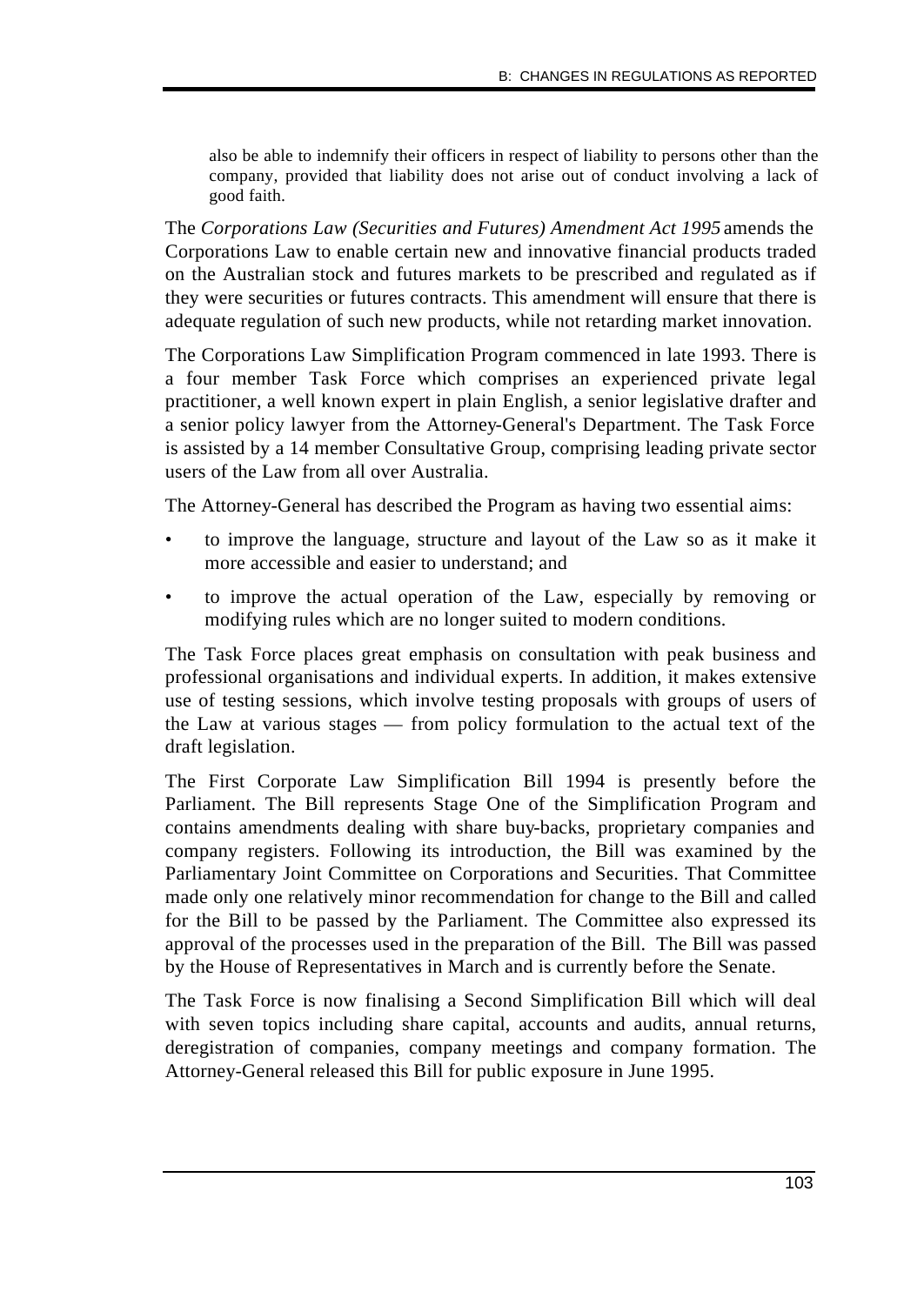The Attorney-General has recently announced the topics to be dealt with by the Task Force in Stage 3 of the Program. They are:

- company officers;
- related party transactions;
- corporate fundraising;
- takeovers; and
- the application of s.52 of the TPA to prospectuses and related matters.

# **Australian Securities Commission (ASC)**

Key regulatory issues related to the ASC are discussed in Chapter Two (Section  $2.3.1$ ).

**\* \* \* \***

# **B.2 Department of Foreign Affairs and Trade**

The Department of Foreign Affairs and Trade stated:

Part of the Department of Foreign Affairs and Trade's portfolio responsibility is the negotiation of international agreements to ensure Australia's interests are accounted for in the international arena. To date, Australia has become party to agreements concluded in a diverse range of areas, including international trade, disarmament, the environment and human rights. The Department of Foreign Affairs and Trade works together with domestic Commonwealth departments and agencies to advise Ministers on Australia's negotiating position. It is often the domestic departments and agencies which have carriage of any resultant domestic legislation or regulation. Consultations with the State, Territories and industry representatives take place to brief them on Australia's position on issues- under negotiation and provide an opportunity for their views to be considered. Following the negotiating sessions they are debriefed on the outcome and are provided the opportunity to inject their views regarding the further development of Australia's position. A similar process applies to consultations with non-government organisations.

Further, the Department indicated that:

The impact on domestic regulation arising from Australia acceding to international agreements varies, depending on the nature of the agreement under consideration. The ratification process includes consideration of the need to amend existing legislation and regulations or the introduction of new legislation or regulations to ensure conformity to an agreement's obligations. Recent activities in multilateral trade negotiations provide an example of the need for regulatory change: accepting the 1994 Agreement Establishing the World Trade Organization involved making some changes to a number of pieces of domestic legislation.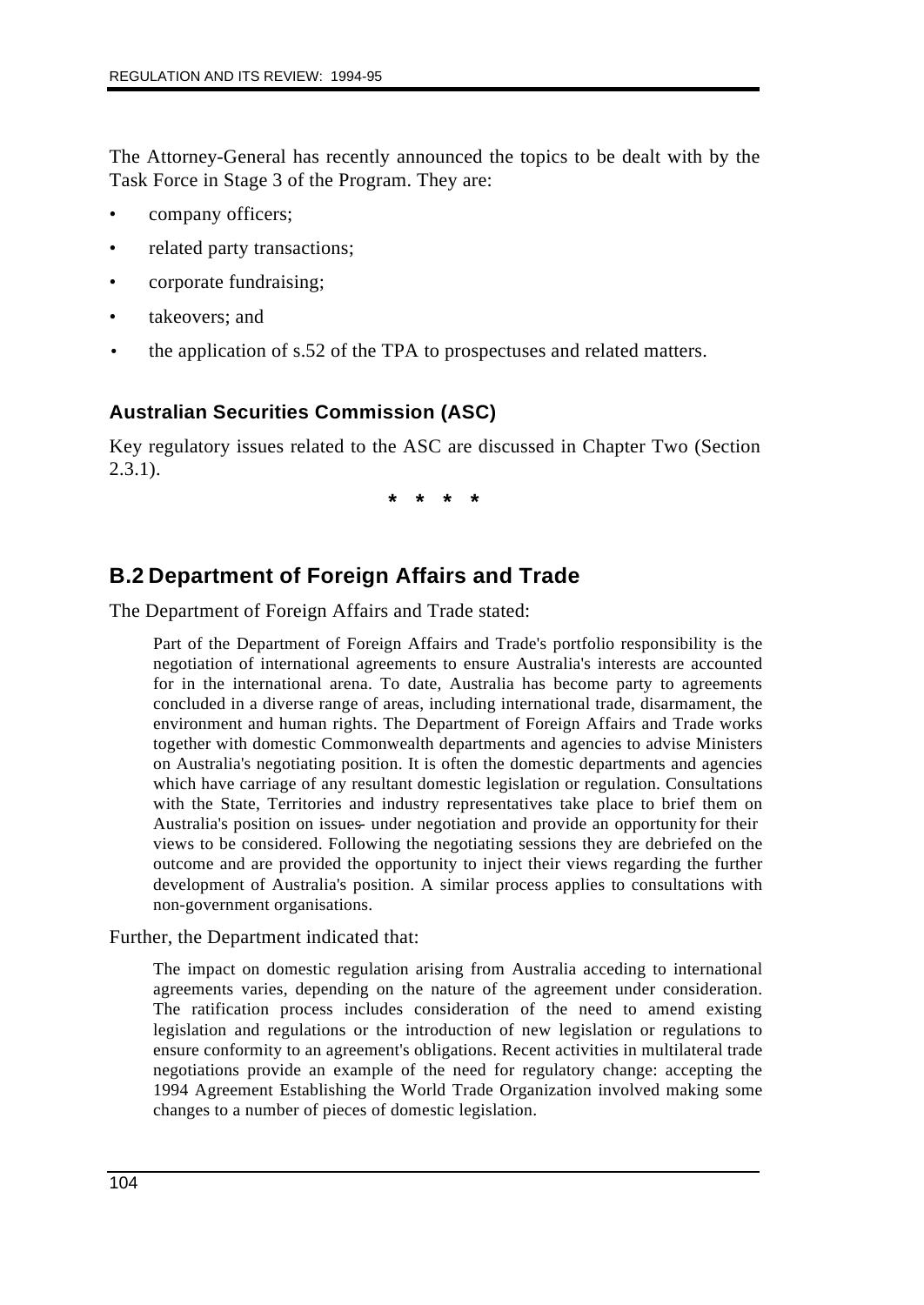The Asia Pacific Economic Cooperation (APEC) process demonstrates how regional agreements relate to domestic regulations. A major focus of APEC's trade facilitation work program has been to encourage member economies to align their national regulatory regimes with appropriate international norms. In the product standards area for example, APEC has identified four priority sectors (electrical products, rubber products, plastic piping and food labelling) where divergence from international standards represents a potential impediment to expanded trade within and outside the region. Work is under way on case studies in these sectors to identify the scope for closer alignment with prevailing international standards. Similar efforts are proceeding on aspects of members' approaches to customs procedures, while considerable emphasis is being given to effective implementation of the disciplines agreed in the Uruguay Round.

Enhanced internationalisation of the Australian economy is likely to increase the role and importance of international agreements on domestic regulations and regulation making processes.

**\* \* \* \***

# **B.3 Department of Environment, Sport and Territories; and the Environment Protection Agency**

The Commonwealth Environment Protection Agency (EPA), on behalf of itself and the Department of the Environment, Sport and Territories, provided information on developments in the following areas of the environment portfolio:

- the National Environment Protection Council;
- Review of Commonwealth Environmental Impact Assessment Legislation and Procedures;
- amendments to Commonwealth Hazardous Waste Legislation;
- *World Heritage Properties Conservation Act 1983*; and
- changes to the *Ozone Protection Act 1989*.

Comments on two of these developments are presented in Chapter 2. Here the information provided by the EPA is presented verbatim.

*National Environment Protection Council*

It is anticipated that, before the end of 1995, the Commonwealth Government will meet its commitments under Schedule 4 of the Intergovernmental Agreement on the Environment (IGAE) by introducing legislation to apply to itself national environment protection measures (NEPMs) as they are developed by the National Environment Protection Council (NEPC).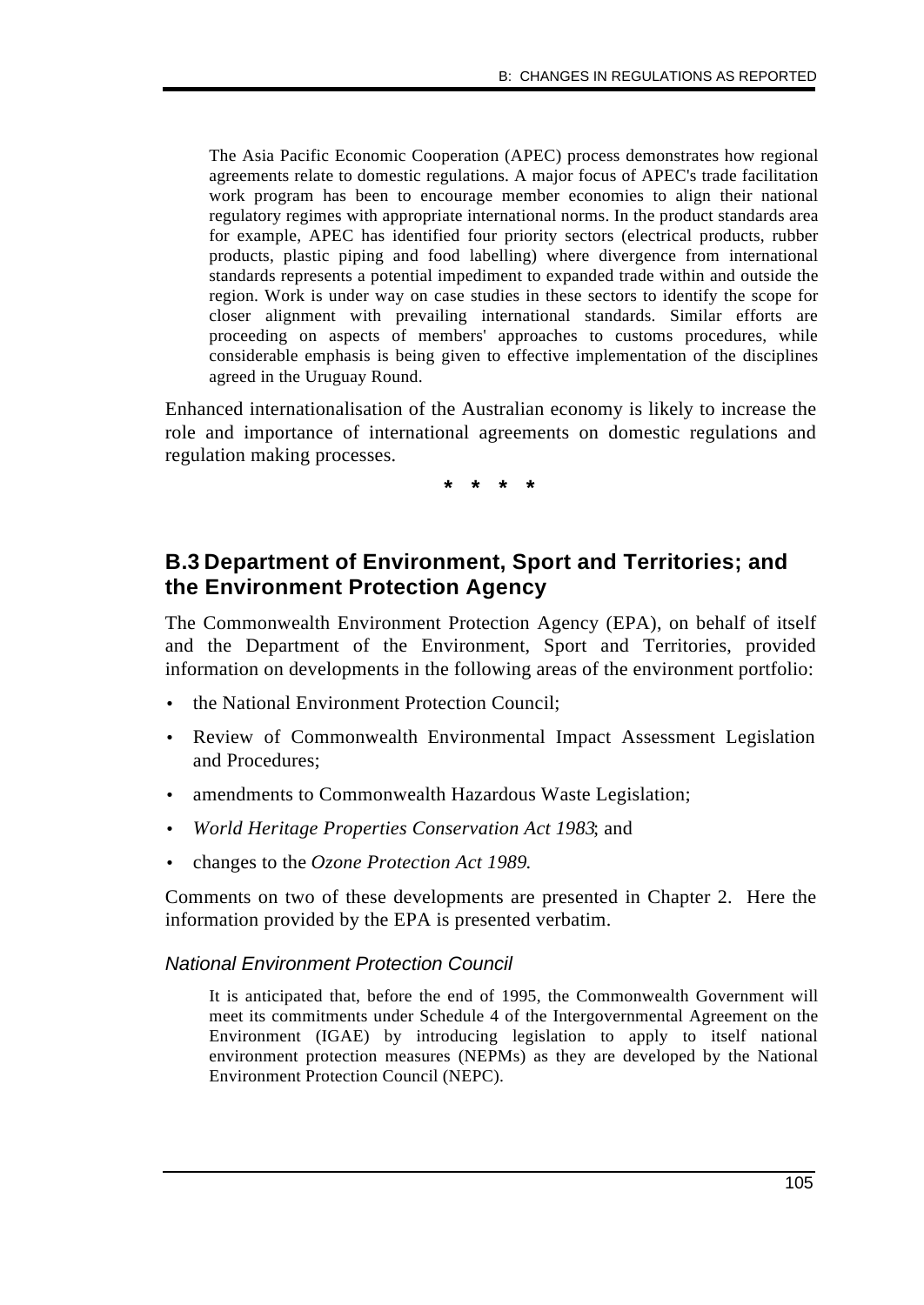These measures, which will be implemented by appropriate legislation in all States and Territories except Western Australia, will set nationally harmonised pollution control goals, standards and guidelines. NEPMs will apply to all business and public sector activities which meet the limited criteria for measures set out in the IGAE.

Commonwealth legislation, tentatively called the National Environment Protection Measures Implementation Bill, will apply to those Government Business Enterprises which are not required to comply with State or Territory environment protection legislation.

It is not expected at this stage that there will be subordinate legislation to regulate Commonwealth activities but this situation may change as drafting progresses.

### *Review of Commonwealth Environmental Impact Assessment Legislation and Procedures*

A comprehensive public review of the Commonwealth's environmental impact assessment (EIA) legislation and process was announced by the then Minister for the Environment in October 1993.

The review is being undertaken by the Environment Protection Agency (EPA) in recognition of the need for the EIA process to evolve to reflect changing environmental imperatives and industry expectations. The object of the review is to ensure that EIA continues to be a relevant tool for environmental protection and for achieving ecologically sustainable development while ensuring that this is achieved at the lowest cost to society.

Throughout the review, the EPA has been committed to full and ongoing consultation with all stakeholders, including government, industry and the community. The EPA has also proposed eight guiding principles to be used to assess the performance of the current legislation, to guide the development of options for changing and strengthening the process, and to evaluate the performance of any revised EIA process. Following consultation with stakeholders, the following principles have been adopted. The EIA process should provide:

- participation
- transparency
- certainty
- accountability
- integrity
- cost-effectiveness
- flexibility, and
- practicality.

In December 1994, the EPA released its main discussion paper proposing a range of options for reforming the EIA process. The discussion paper was available for a four month public consultation period.

Following appraisal of the submissions, the EPA will put proposals for reforming the EIA legislation and process to the Commonwealth Government for consideration.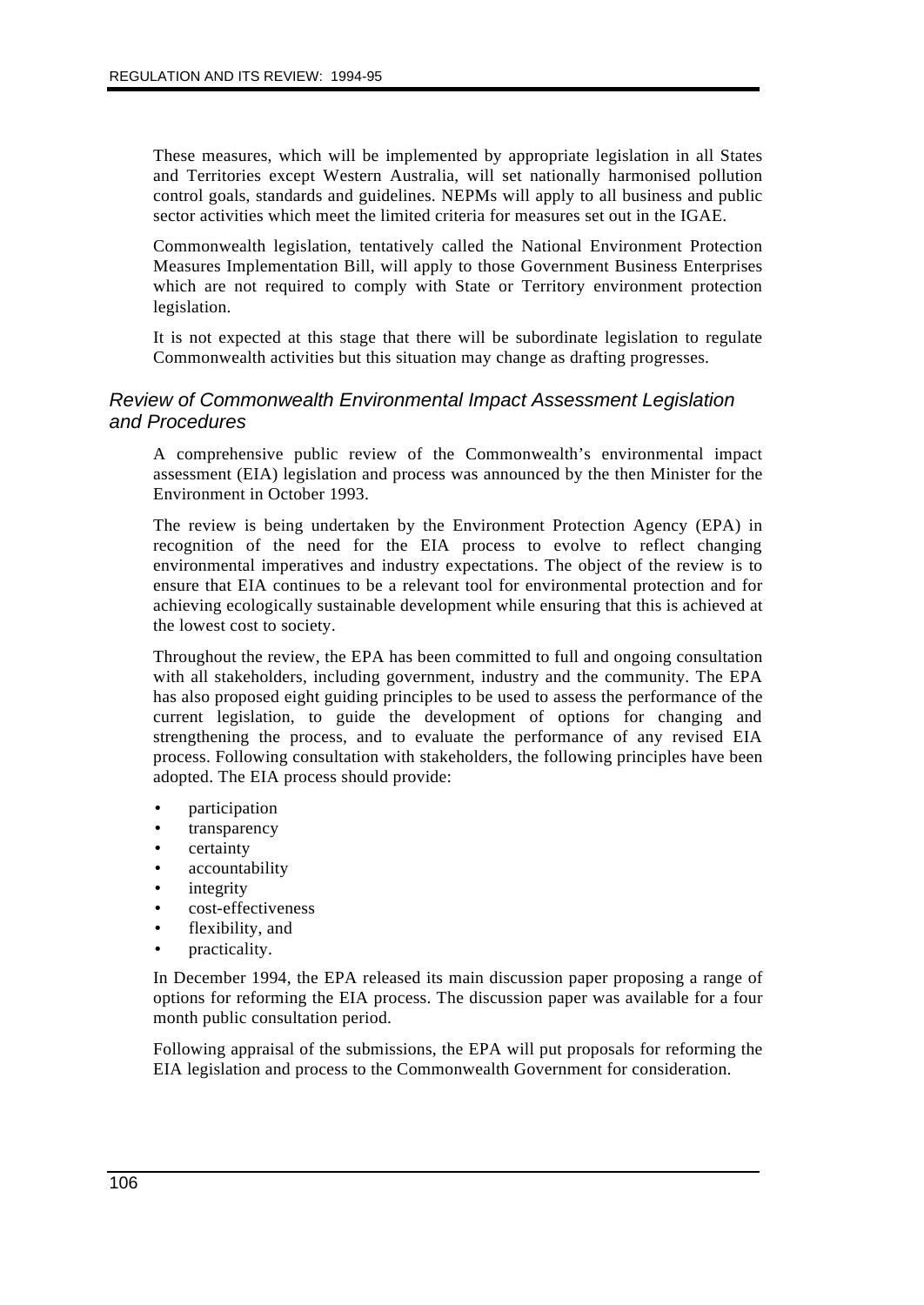On 5 May 1995, the Government made minor amendments to the EIA process in light of the Federal Court decision in Tasmanian Conservation Trust v Minister for Resources. The changes enable the Commonwealth to fulfil its environmental responsibilities in a practical way, without disruption to environmentally acceptable development projects. In particular, the amendments ensure that once a project has been assessed at the Commonwealth level, it will not be subject to further assessment unless the project changes in an environmentally significant manner.

#### *Amendments to Commonwealth Hazardous Waste Legislation*

Australia ratified the Basel Convention on Transboundary Movements of Hazardous Wastes on 5 February 1992, and also has obligations under various OECD Council Decisions on trade in hazardous waste. Australia's implementing legislation is the *Hazardous Waste (Regulation of Exports and Imports) Act 1989* (the Hazardous Waste Act).

In March 1995, recognising that the existing Commonwealth legislation fails to meet Australia's obligations under the Basel Convention, the Government decided to amend the Hazardous Waste Act.

The amendments will ensure that Australian exports of hazardous wastes are managed in an environmentally sound manner.

Currently, the Act only regulates imports and exports of hazardous wastes that have no value; that is wastes intended for final disposal. The amendments will extend regulation to trade in hazardous wastes destined for recycling and recovery operations.

These changes will provide greater certainty to industry and meet our international obligations under the Basel Convention.

In proceeding to amend the Act, the Government has consulted extensively with industry, environment and other non Government organisations. A Policy Reference Group has been formed to give continuing advice.

An expert Technical Group is being formed to advise the Government on difficult matters raised in implementing the Hazardous Waste Act such as:

- how to define a hazardous waste in law:
- how to distinguish between products and wastes; and
- how to determine the level of contamination by hazardous constituents which renders a waste hazardous.

Australian policy is that such wastes should only be exported for final disposal under exceptional circumstances. This policy will now be made explicit in the Act.

A Draft Amendment Bill is expected to be introduced into the Winter session of Parliament in 1995.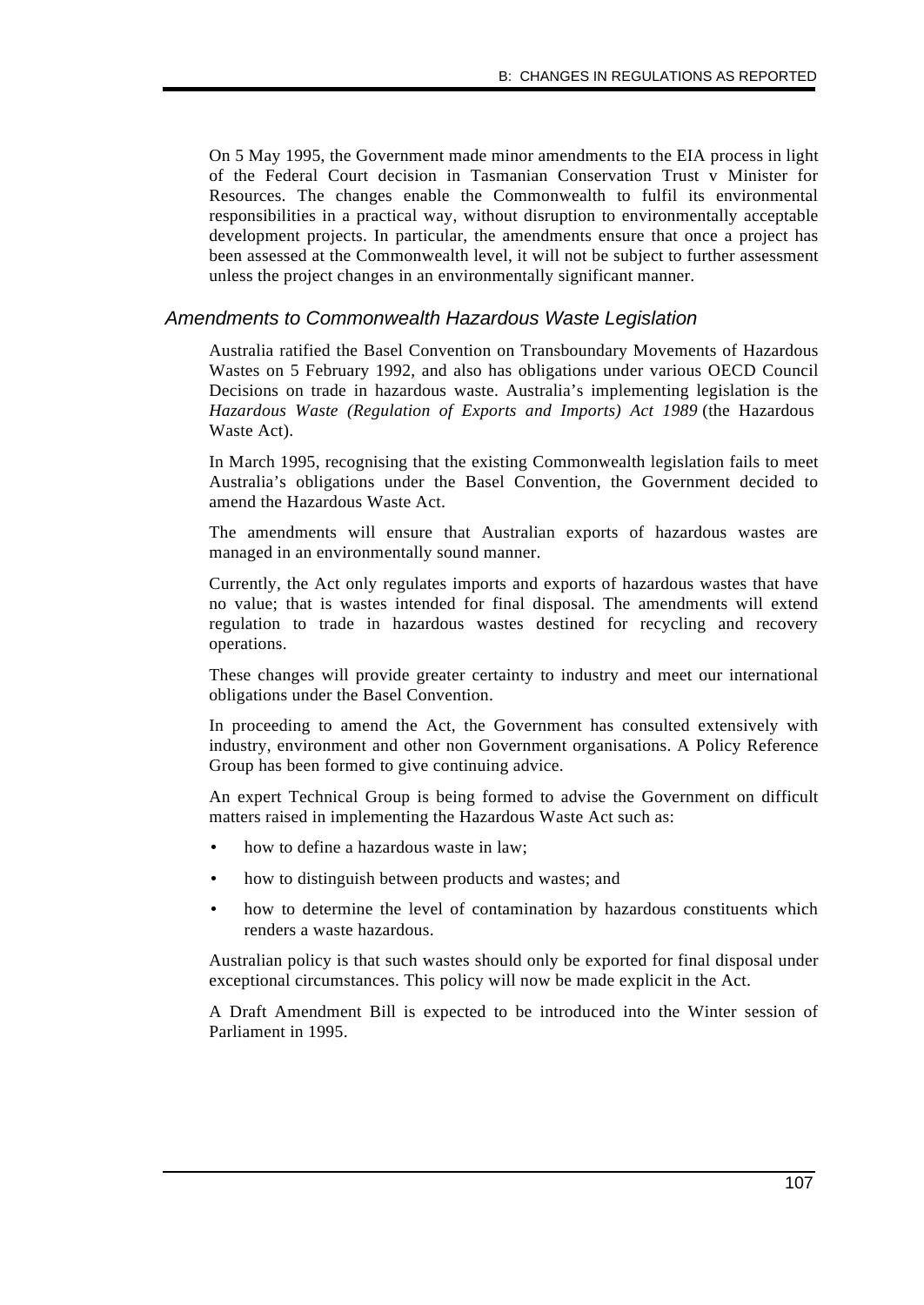### *World Heritage Properties Conservation Act 1983*

As the Great Barrier Reef is one of Australia's World Heritage Properties, the Commonwealth has an international obligation to protect it. This obligation is reflected in the *World Heritage Properties Conservation Act 1983* (the Act).

On 15 November 1994, parts of the World Heritage Property within the Hinchinbrook Channel were Proclaimed under the Act. Attendant regulations were made on 18 November 1994. This Commonwealth action was prompted by a concern that seagrass, and other important features of the Channel, could be damaged by mangrove removal and other works at the Port Hinchinbrook development site.

The Proclamations require corporations to obtain Ministerial consent before undertaking any activity which damages or destroys the Proclaimed area.

The Regulations require individuals to also obtain Ministerial consent for any such activity. They also specify the activities that are prohibited under the Proclamations (unless Ministerial consent is given). In summary, these activities are destruction or damage of native vegetation, specific construction and excavation works and the discharge of materials into the ocean which are likely to adversely affect the adjacent seagrass beds in Hinchinbrook Channel.

### *Changes to the Ozone Protection Act*

Changes to the Ozone Protection Act were agreed by Cabinet in October 1994. The Bill is expected to be introduced in the Winter sittings 1995.

The *Ozone Protection Amendment Bill 1995* will incorporate new controls on hydrofluorocarbons (HCFCs), hydrobromofluorocarbons (HBFCs) and methyl bromide into the *Ozone Protection Act 1989*.

HCFCs are substances commonly used in refrigeration and airconditioning. Methyl bromide is a fumigant used in agriculture, horticulture and buildings for pest control. The new controls will be implemented through a licensing scheme under which a 'controlled substances licence' will be required for the import, export and manufacture of these substances.

In addition, the amendments will ban the import, export and manufacture of CFCs, halons, methyl chloroform and carbon tetrachloride, as the phase out of these substances is now complete. From 1 January 1996 licences will only be granted for these substances for "essential uses" as defined by the Montreal Protocol, and where the substances have been or are destined to be recovered or recycled.

**\* \* \* \***

# **B.4 Department of Housing and Regional Development**

This information provided by the Department is presented mostly verbatim, with a few minor changes in presentation.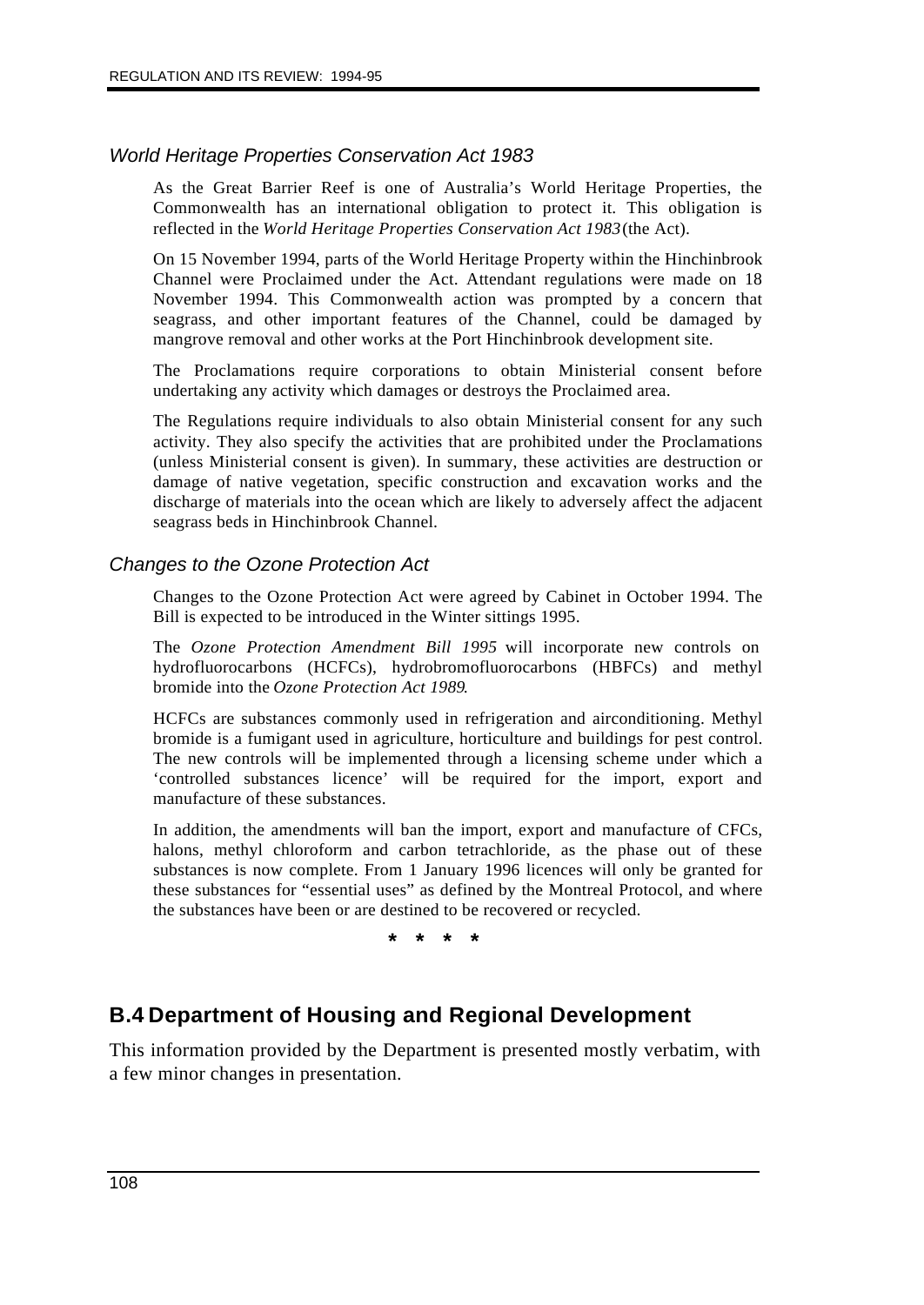### *The Australian Model Code for Residential Development (AMCORD)*

AMCORD was developed as a result of initiatives arising from the Special Premiers' Conference held in 1989. AMCORD is a set of guidelines encouraging more integrated approaches to land and building development particularly focussing on the quality and design of housing.

The earlier AMCORD documents have recently been incorporated into the one draft document *AMCORD 95: A National Resource Document for Residential Development*. The aim of the new document is to facilitate the supply of better and appropriate housing and residential developments by:

- achieving national objectives of sustainable development, social justice, micro-economic reform and efficiency in land use;
- proposing innovative approaches to design and regulation and encouraging more integration of planning and control process; and
- disseminating nationally the results of current housing research as well as information on good practice throughout Australia.

### *Local Approvals Review Program (LARP)*

LARP was another initiative arising from the 1989 Special Premiers' Conference. The aims of LARP include:

- to achieve an integrated approach to all aspects of land development;
- reduce delays, which are a significant cost to industry;
- increase certainty;
- improve the quality of decisions; and
- create an environment conducive to more innovative building and development proposals.

### *LARP B — business regulation*

The program has been managed in each state by broadly based LARP Reference Groups comprising representatives of local and state governments, industry, professional bodies and unions. The LARP program will be finalised during 1995.

The Local Government Review of Business Regulation (LARP - Business Regulation) was announced in *Working Nation,* the White Paper on Employment, as part of a Business Regulation Reform Package. The program is allocated \$1.8 million over three years and is intended to improve the regulatory environment for business investment and operation at the local level.

The program builds on recommendations made in a study of Local Government regulatory processes and business development commissioned by the Office of Local Government in 1992. It will fund a mixture of research and pilot projects at the local, regional, state and national levels and is expected to achieve the following outcomes: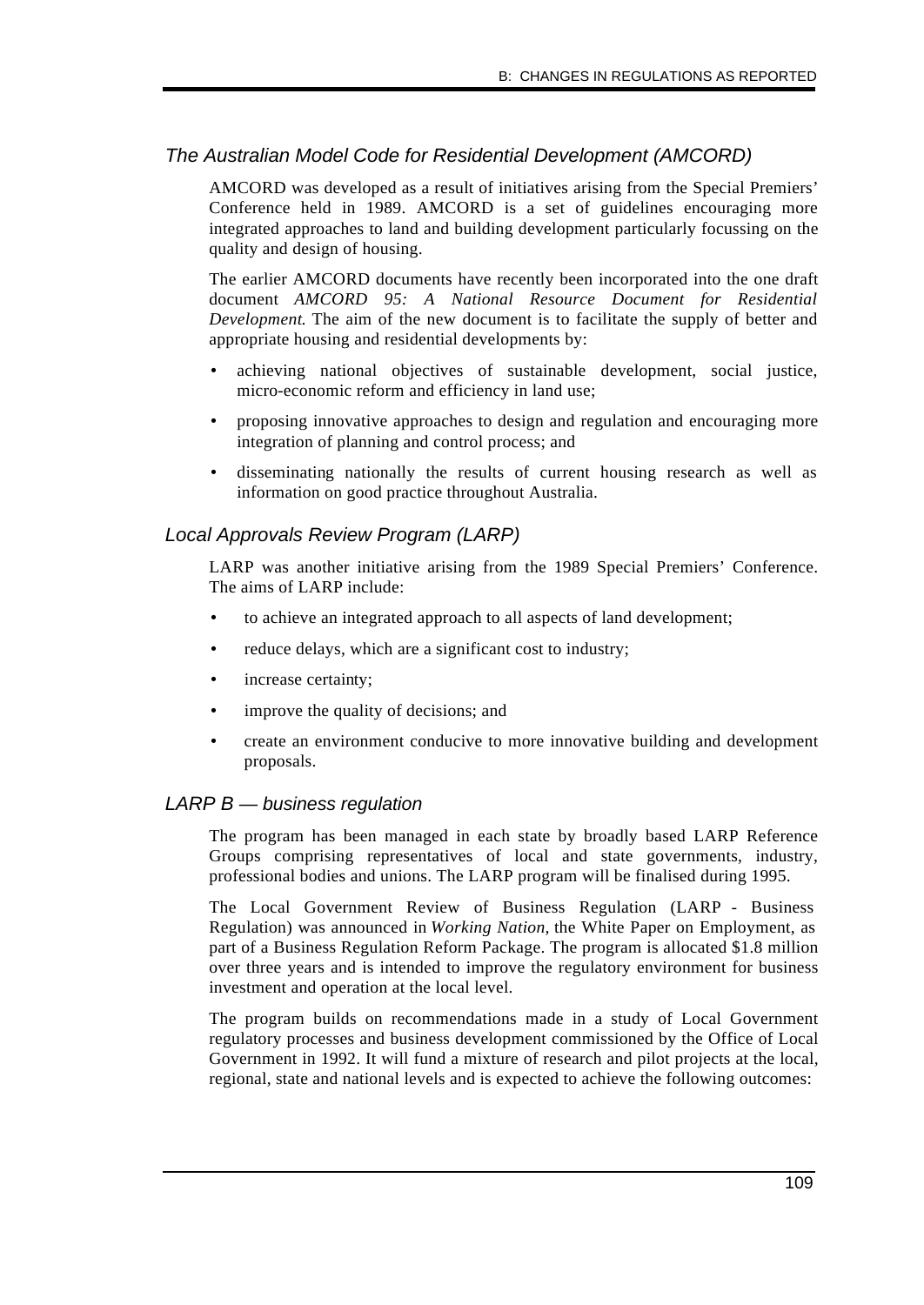- recognition of the impact of Commonwealth, State and Local government regulations on the operation of business at the local level;
- streamlining local level information, application, referral and approval processes which reduce or remove impediments to business; and
- a more efficient and effective role by local councils in business regulation leading to an increased awareness of the role of local government in business regulation.

### *Local Approvals Review Program Computerisation Project (LARP-C)*

LARP C was announced in *Working Nation,* the White Paper on Employment, as part of a Business Regulation Reform Package. The program is allocated \$1.98 million to reduce delays in the processing of building and development applications by making better use of information technology.

LARP-C aims to facilitate the computerisation of the approval and regulatory process to enable development of performance criteria and benchmarks.

There are four stages of LARP-C. The preparatory stage of LARP-C was completed in June 1995.

Phase 2 will include a trial with 50 Councils of the performance measures and the computerised approval systems and further development of the computer network. Phase 3 will develop benchmarks to improve performance in the approvals process.

The aim of the phase 4 will be to introduce the software version of appropriate codes, best practice and guidelines into local council's building and planning approval systems.

#### *Benchmarking and efficiency in Local Government*

The 1995-96 Commonwealth budget provides for an amount of \$2 million to be set aside for the development of a national benchmarking and efficiency sub program.

The project will develop national benchmarking and performance indicators for specific services of functions, which measure not only unit costs but also quality and appropriateness of services. This project will also identify processes of continuous improvement that enable councils and their staff to identify best practice through informal networks of councils.

A strategic plan is currently being developed to provide a statement of a long term vision for the achievement of Local Government efficiency gains based on continuous improvement techniques and cultural change. Objectives, timeframes and key indicators on the achievement of outcomes consistent with the stated vision will then be developed.

### *Local Government Development Program (LGDP)*

The 1995-96 Commonwealth Budget provided \$62 million to implement the Commonwealth's new agenda for local government: to promote a partnership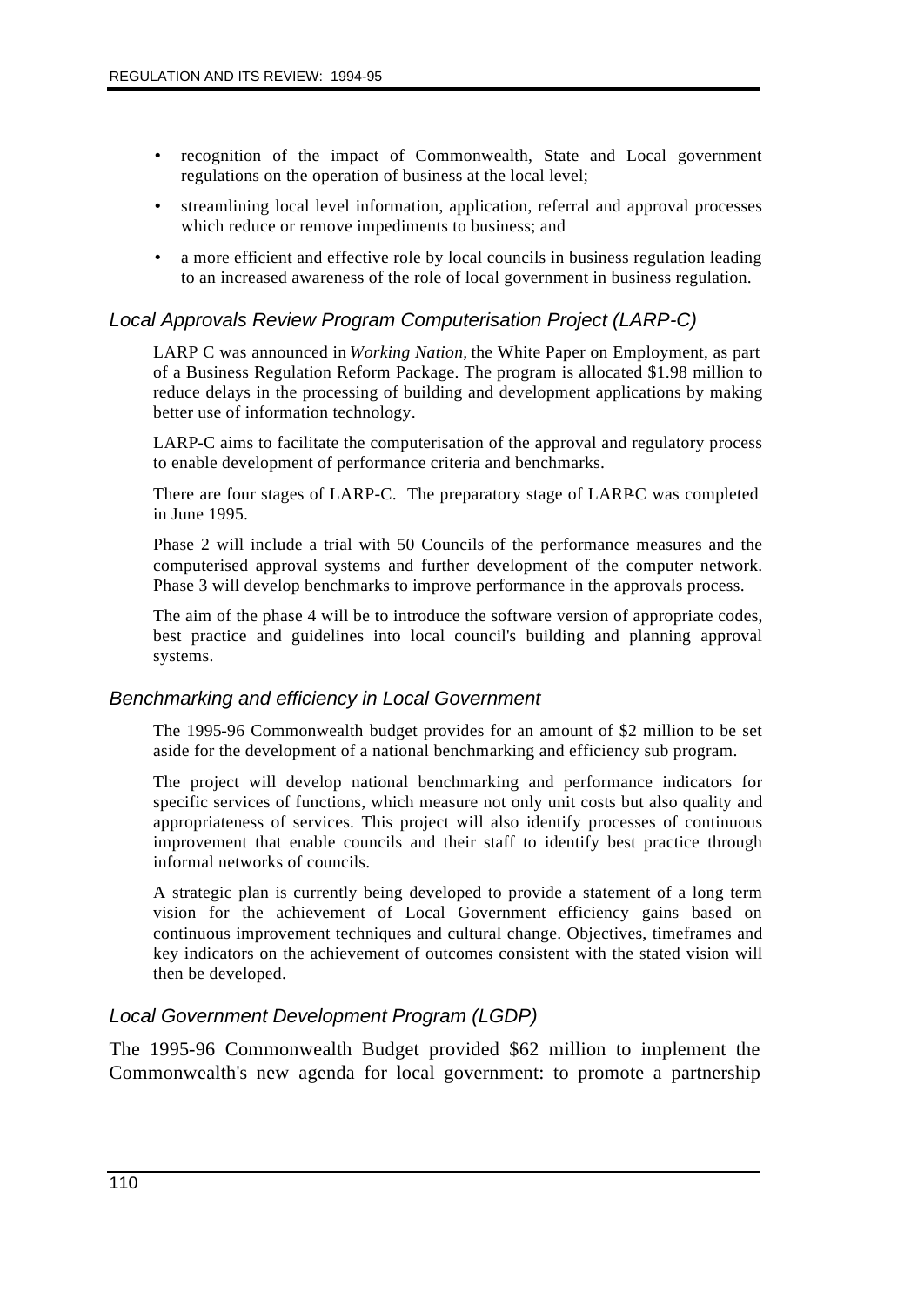approach to Local Government reform, to facilitate systemic change, and to catalyse local government delivery of national priorities.

The new LGDP will assist Local Government to improve its effectiveness in urban and regional development and in promoting and achieving economic growth. The new program will incorporate a range of smaller existing programs including AMCORD and LARP and will build on these initiatives in regulatory reform.

**\* \* \* \***

# **B.5 Department of Industry, Science and Technology**

*Duty Drawback and Tariff Export Concession (TEXCO) schemes*

As part of the "Working Nation" statement, the Government decided to simplify the administration of the Duty Drawback and TEXCO schemes.

The changes will improve access to the Duty Drawback and TEXCO schemes and streamline their administration by minimising routine investigations and checking procedures. The various measures, for example the removal of the security requirement in TEXCO, are intended to shift the balance of the usage of the two schemes away from Duty Drawback towards TEXCO so that companies take advantage of an "up-front" benefit, rather than seeking refund of duty. The measures are also aimed at changing the orientation of the schemes towards a greater industry development role.

The cost to revenue from greater use of the schemes is expected to be \$1.5 million in 1994-95 but will decrease as duty rates phase down in 1996.

The new "user friendly" approach to duty drawback and TEXCO is expected to significantly cut the administrative burden and costs for firms, particularly small to medium sized firms, attempting to use the schemes, and thereby to improve their competitiveness.

### *New legislation for preferential trading arrangements*

To gain duty free entry under preferential trade arrangements, goods imported from a preference country (New Zealand, the Forum Islands including Papua New Guinea, Developing Countries, Malaysia and Canada) must have a minimum specified percentage of Australian and/or preference area content. The last process of manufacture must be performed in the country for which a preferential rate is claimed.

Australia put in place new legislation on 1 April 1994 to:

• give effect to our 1992 understanding with New Zealand on changes to CER rules of origin arrangements; and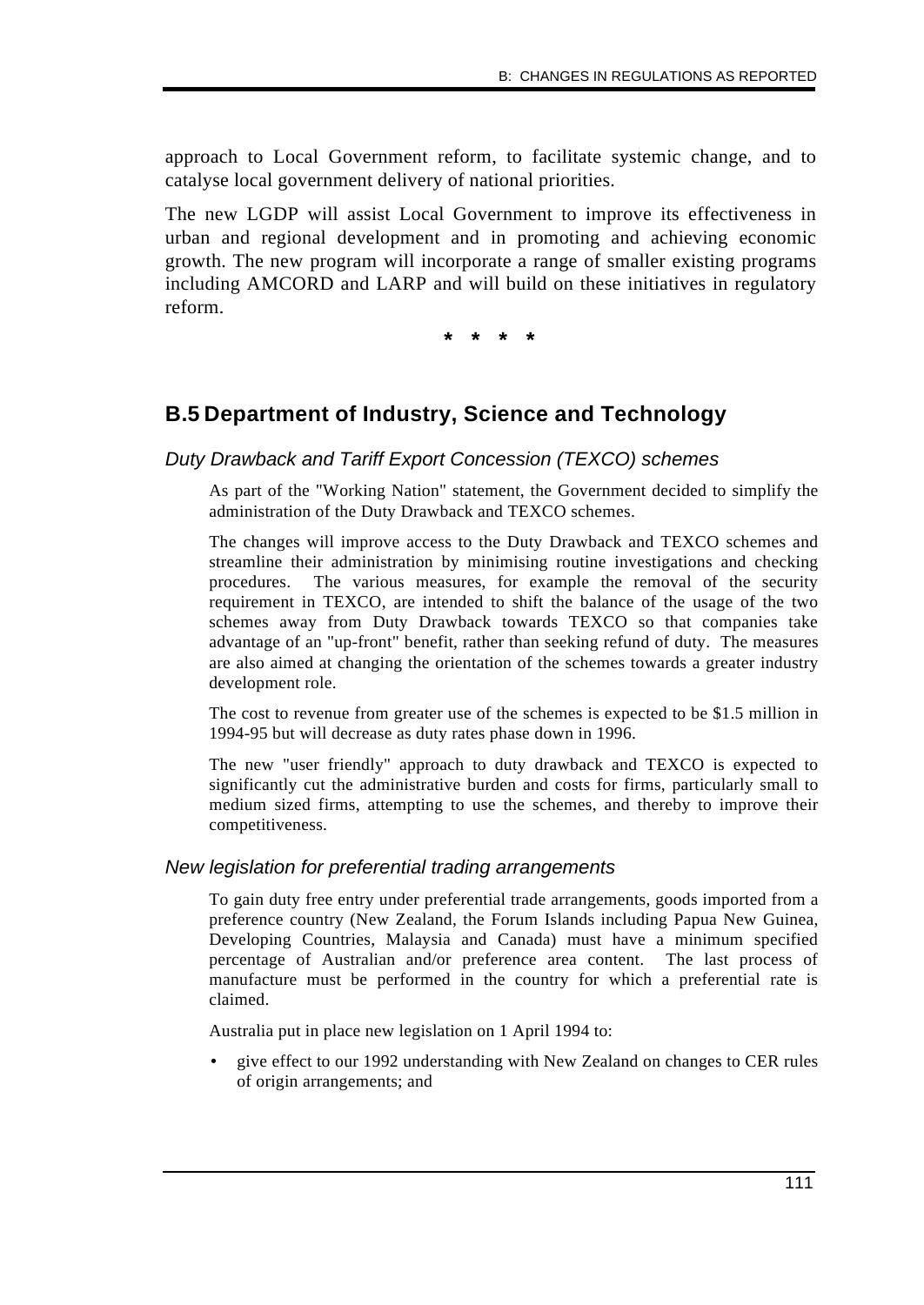apply the definitions and interpretations from that agreement to all Australian preference arrangements.

The legislation provides some new concessions for all preference countries, particularly in determining the expenditure on overheads. For CER, we have provided a margin of tolerance of 2 per cent below the 50 per cent requirement in special circumstances and more permissible rules in relation to the treatment of local content in materials of mixed origin used in the manufacture of the final product which have not, at this stage, been included in the legislation relating to other preference countries.

Overall, the legislation liberalises and therefore encourages trade between New Zealand and Australia, and confines the benefits of that trade to CER producers. By making the boundaries of permissible expenditure clearer, the legislation will, however, make it harder for unintended concessions to be obtained.

### *Export Finance and Insurance Corporation Act 1991*

In March 1994, the Executive Council agreed to an amendment to Regulation 6 of the Export Finance and Insurance Corporation's (EFIC) regulations which limit the total amount of loans that EFIC can make under Part *4* of the *Export Finance and Insurance Corporation Act 1991.* The limit was increased from \$2,200 million to \$2,500 million. (Statutory Rules 1994 No. 41, gazetted on 11 March 1994.)

There are no costs associated with the amendment to the Regulation. The benefits are that EFIC is not restrained - given the expected level of demand for export credits from supporting the export of Australian capital goods and related services.

# **Australian Industry Property Organisation (AIPO)**

*Industry Technology and Regional Development Legislation Amendment Act 1994 No. 58 of 1994*

In part, the Act was to account for the incorporation of the Patent, Trade Marks and Designs Office into the Australian Industrial Property Organisation (AIPO). The amending Act also made a number of individual changes to the Patents Act 1990, the *Trade Marks Act 1955* and the *Designs Act 1906* which included removing the limitation on which countries can be declared "Convention Countries" for the purposes of the Trade Marks and Designs Acts.

### *Patents (World Trade Organization Amendments) Act 1994 No. 154 of 1994*

The *Patents Act 1990* was amended to bring it into line with the standards and principles prescribed for patents in the Agreement Establishing the World Trade Organization. The Act increases the term for a standard patent from 16 to 20 years, with effect from 1 July 1995, and modifies the conditions under which compulsory licences and crown use are allowed.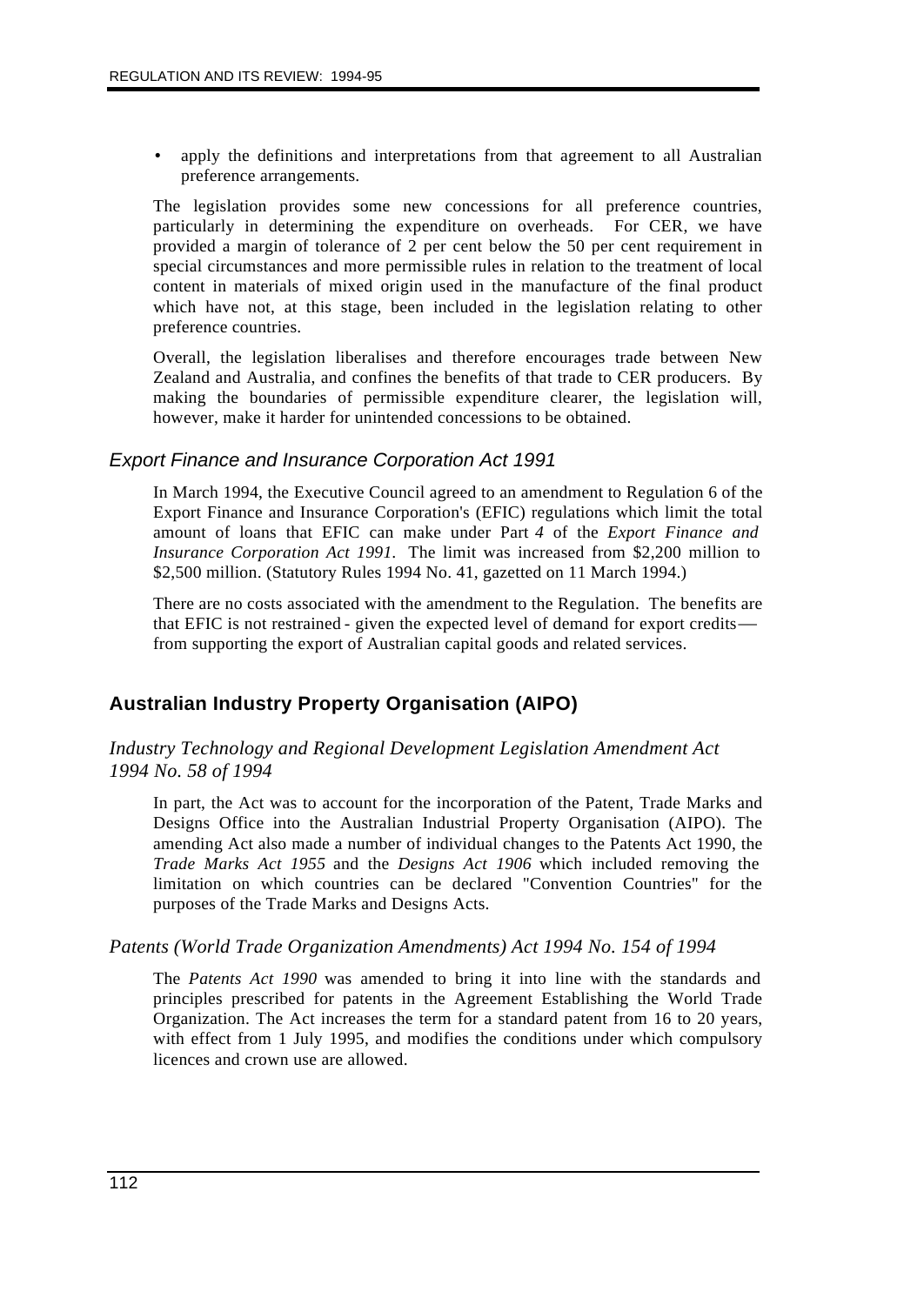### *Trade Marks Act 1994 No. 156 of 1994*

The *Trade Marks Act 1994* introduced new trade marks legislation which is consistent with the minimum standards and principles prescribed for trade marks under the World Trade Organization Agreement. This Act incorporates provisions implementing the Government's response to the July 1992 report of the Working Party to Review the Trade Marks Legislation, *Recommended Changes to the Australian Trade Marks Legislation.* This new trade marks legislation also reflects international trends in trade marks law and provides streamlined procedures for obtaining and maintaining trade marks registration.

The *Trade Marks Act 1994* received the Royal Assent on 13 December 1994. It is not intended that a Proclamation be made before 1 January 1996. It is proposed that this Act be repealed, and be replaced in its entirety by the Trade Marks Bill 1995, which is proposed to commence on 1 January 1996.

#### *Olympic Insignia Protection Amendment Act 1994 No. 44 of 1994*

The *Olympic Insignia Protection Act 1987* (OIP Act) was amended to provide a mechanism for the protection of the Olympic torch and flame designs for a limited time around each Olympic Games by way of the protected designs provisions of the OIP Act. This Act also prohibits registration of trade marks that contain or consist of the English version of the Olympic motto ("faster, higher, stronger") in the same manner as those that contain or consist of the motto in Latin ("citius, altius, fortius"). The amending legislation also inserts a provision into the OIP Act advising that remedies are also available under the *Trade Practices Act 1974* in relation to conduct generally that is misleading and deceptive, and in relation to false or misleading representations as to sponsorship, affiliations and approval.

### **Australian Customs Service**

There has been extensive change in legislation and regulation. Acts passed include:

*Customs Tariff (Uranium Concentrate Export Duty) Act Repeal Act 1994*

• to repeal the Uranium Export Duty

*Excise Tariff Legislation Amendment Act 1994*

- to amend the *Excise Tariff Act 1921*:
- to correct an anomaly in respect of the granting of exempt offshore oil status for crude oil excise purposes; and
- to correct cross references to the *CELA Act 1993* in ETAA (No.2) 1993

*Departure Tax Amendment Act 1994*

• to introduce a passenger processing charge and short term visa charge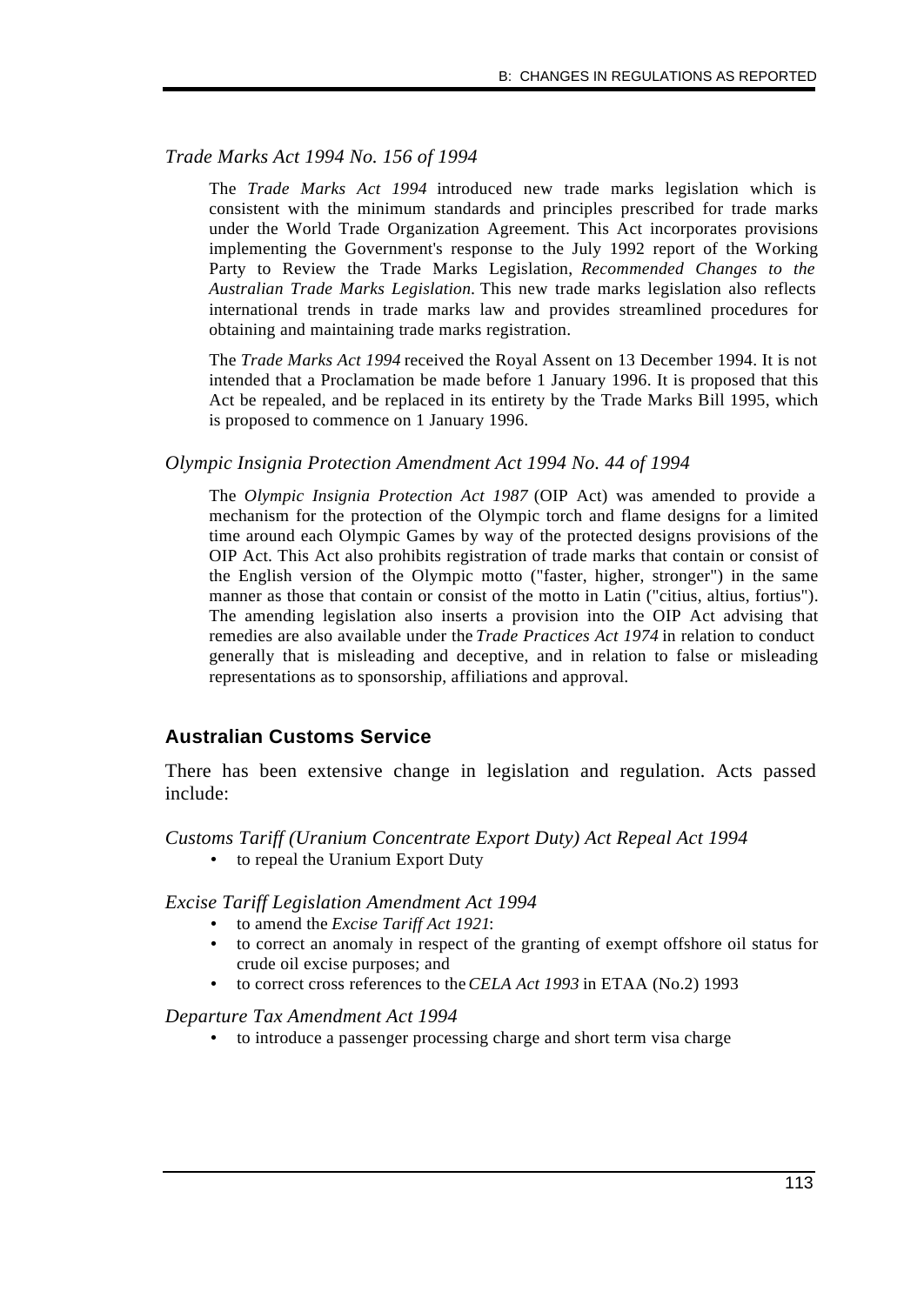#### *Customs Legislation (WTO Amendments) Act 1994*

• to amend the *Customs Act* and the *Anti-Dumping Authority Act* to ensure Australia's Anti-Dumping and countervailing schemes are consistent with the new WTO Agreement

#### *Customs Tariff (Anti-Dumping) (WTO Amendments) Act 1994*

• amendments to ensure Australia's Anti-Dumping and countervailing schemes are consistent with the new WTO Agreement

#### *Customs Tariff (WTO Amendments) Act 1992*

• amendments to implement new WTO Agreement after the conclusion of the Uruguay Round

#### *Departure Tax Collection Amendment Act 1994*

• to provide for the administrative provisions for the passenger processing charge and to repeal existing departure tax collection legislation

#### *Customs Tariff Amendment Act 1995*

• amendments to the Customs Tariff Act 1987 to reduce the duty payable on fuel oil and topped crude, and to remove Developing Country margin of preference for all but the least developed countries

#### *Excise Tariff Amendment Act 1995*

• to amend the Excise Tariff Act to reduce the excise on fuel oil and topped crude; to increase the excise on avgas and avtur; and to provide producers of crude oil and condensate exemption from new excise arrangements in certain circumstances.

In addition, the ACS made a wide range of new and amended regulations covering tariff concession orders, prohibited exports, excise and departure tax.

**\* \* \* \***

# **B.6 Department of Primary Industries and Energy**

*Fisheries Management Act 1991*

Amendments were made to the *Fisheries Management Act 1991* as part of the *Primary Industries and Energy Legislation Amendment Act 1993* following legal advice indicating doubt as to whether the provisions of the Act supported the level of flexibility needed to implement some fishery management arrangements. Accordingly, provision was made for a fisherman to hold a number of statutory fishing rights as a discrete package of rights authorising a particular fishing activity. The purpose of the amendment was to ensure that provisions are unambiguous, enabling fishermen to have confidence in current management arrangements.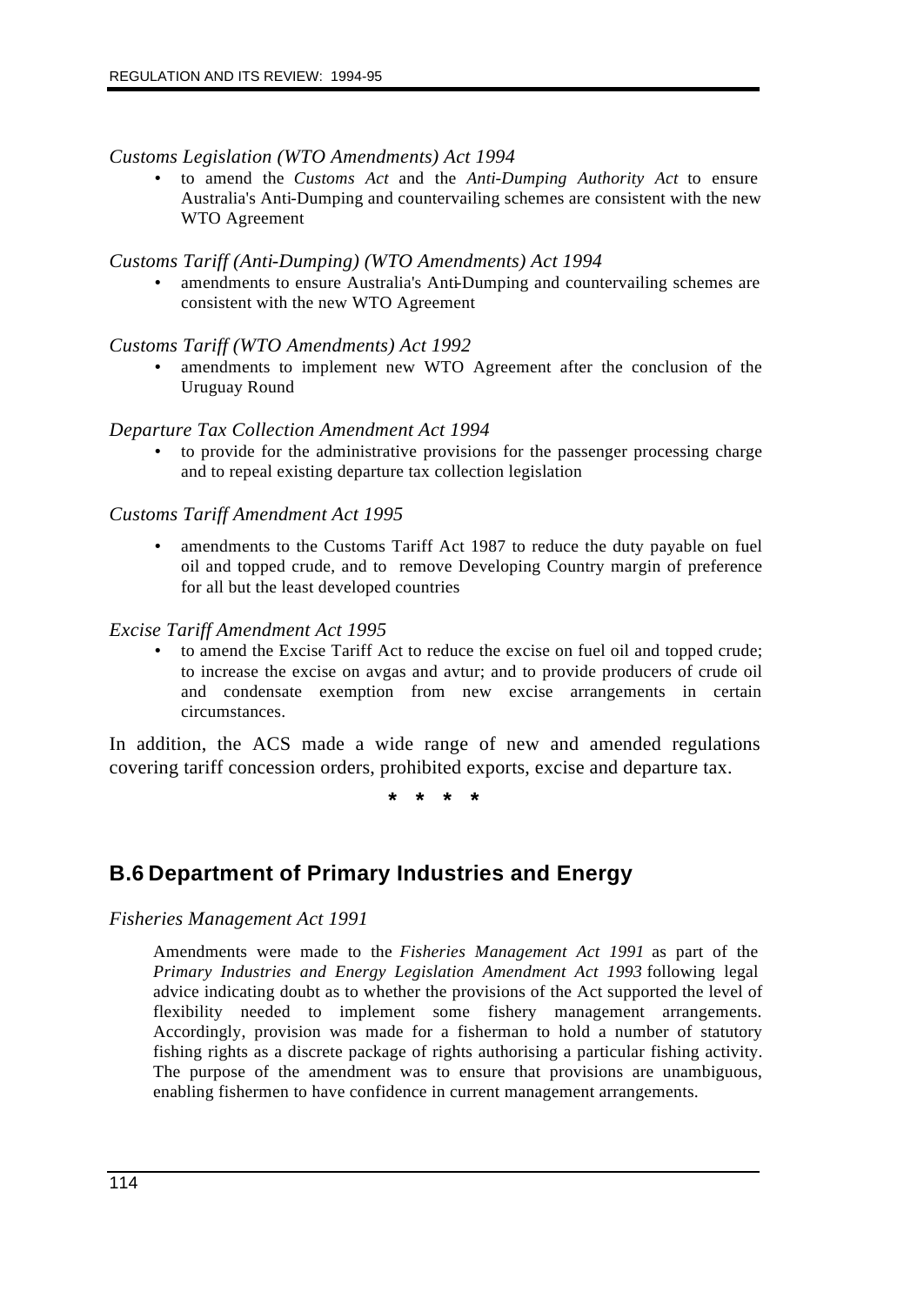### *Customs (Prohibited Exports) Regulations*

Schedule 9 to the *Customs (Prohibited Exports) Regulations* was amended to reflect Australia's nuclear non-proliferation obligations to control nuclear specific goods and technology and also to rationalise responsibility for controlling exports of strategic duel use items by transferring nuclear dual use items to the Department of Defence.

*Agricultural and Veterinary Chemical Products (Collection of Interim Levy) Act 1994*

The Interim Levy Act imposes a levy on the agrochemicals industry to fund the operations of the National Registration Authority for Agricultural and Veterinary Chemicals.

The Levy has been introduced with the agreement of the industry and establishes a central agency responsible for the registration of agricultural and veterinary chemicals in Australia. The introduction of the levy is offset by legislative time-frames for the evaluation of chemicals products proposed for registration and the administrative efficiencies gained by dealing with a single authority.

### **Australian Quarantine and Inspection Service (AQIS)**

The Australian Quarantine and Inspection Service (AQIS) operates a regulatory regime in what could be termed the area of social regulation, setting standards for food processing and the importation of goods that may adversely affect our agricultural industries image as a "clean, green produce".

AQIS is responsible for the inspection of food exports and imports and the quarantine of a wide range of goods which may affect Australia's industries. These responsibilities are achieved through the application of the following Acts and relevant associated legislation:

- *Export Control Act* 1982
- *Quarantine Act* 1908
- *Meat Inspection Act* 1983
- *Imported Food Control Act* 1992

Over the past five years, AQIS has undergone significant reform in the way it approaches regulation and its inspection methods and is gradually moving away from traditional end-point inspection to Hazard Analysis and Critical Control Point (HACCP) and Quality Assurance (QA) based systems. In addition, the potential duplication caused by State Authorities undertaking quarantine functions on behalf of the Commonwealth is being reduced by the Commonwealth resuming full responsibility in NSW, Queensland, Victoria and South Australia (progressively, by the end of 1995).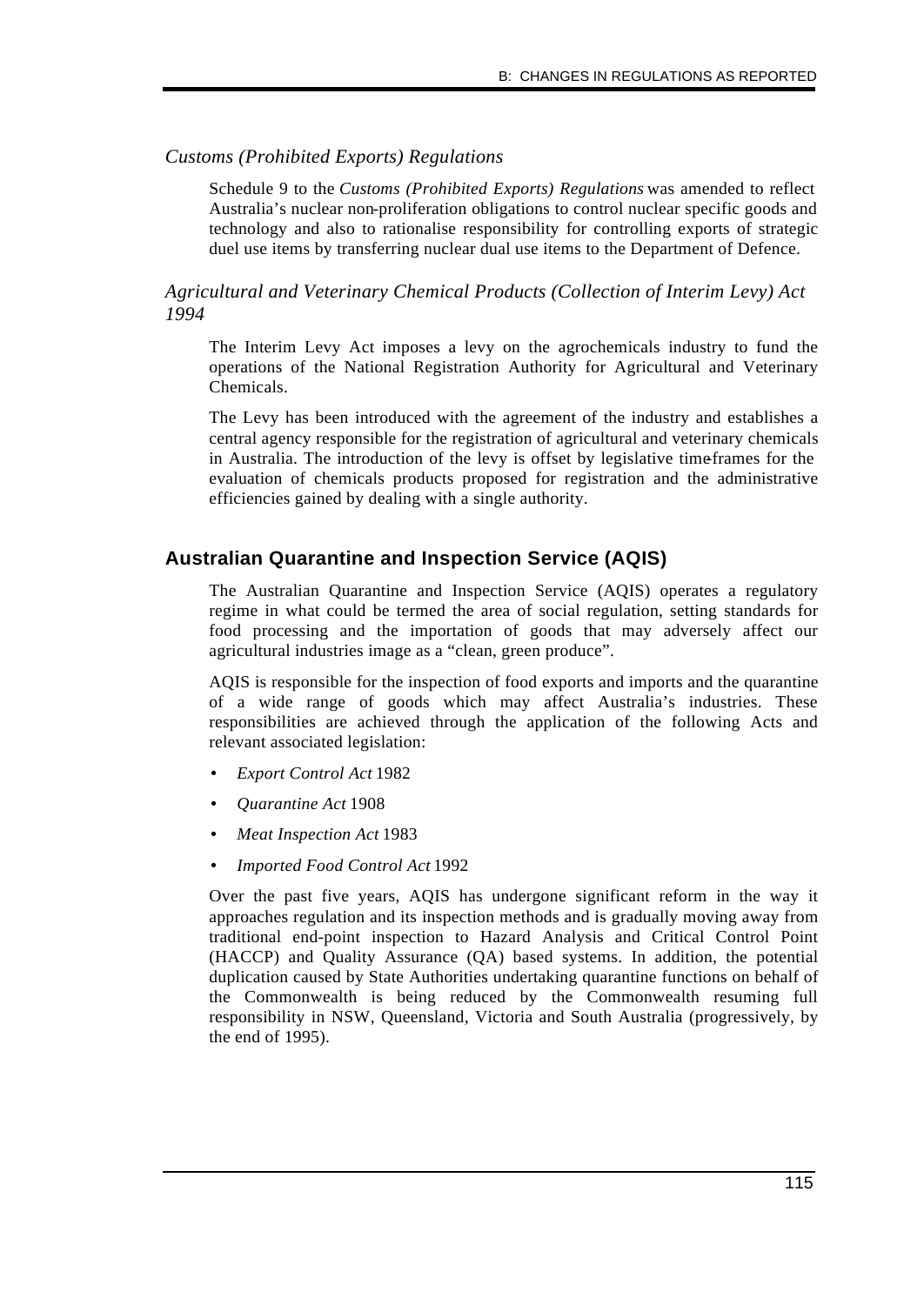### **Quarantine**

There have been no changes to Quarantine regulations or their application which impose additional requirements on industry. Rather, there have been moves to deregulate by allowing greater self regulation, at least at the point of application requirements. Under the Quarantine Programs, there have been moves to introduce a wide range of Approved Quarantine Directives (AQDs) and Certification Assurance Arrangements (CAs) whereby industry clients become responsible for quality based processes to ensure compliance with Quarantine Regulations and AQIS moves back from a role as direct provider to that of an auditor of the efficiency of the systems approved. The result is a reduction in duplication and reduced costs to industry.

Over the past two years, there have been only small changes made to legislation/regulations relating to AQIS's Quarantine role, primarily aimed at clarifying the way in which Government decisions relating to cost recovery are applied.

In addition, the Agricultural Resource Management Council of Australia and New Zealand (ARMCANZ) — a joint Commonwealth-State Ministerial Council recently agreed that AQIS should pursue, in cooperation with industry, the use of Third Party Providers for the application of certain regulations.

### Food inspection

In the area of imported foods, the Act relies on a risk-based approach. In addition, it is proposed that the quarantine and imported foods inspectorate be progressively amalgamated so that imported food is only inspected once by AQIS.

Food export inspection methods are moving to HACCP and QA systems. For processed foods, slow industry uptake meant that the original twelve months changeover period from end-point inspection had to be extended to eighteen months. The system offers significant benefits in self regulation to companies who meet the performance standards and allows AQIS to focus its resources on high risk areas or non-complying processors.

These measures was introduced with full consultation with industry and included parallel changes in food, premises construction and operational standards. All market quality parameters have been removed from fish, dairy and egg standards, with the exception of abalone where they have been retained at industry request. Functional requirements for premises construction as it relates to hygiene replaces old prescriptive rules, and operational practices are now founded on defined 'Good Manufacturing Practice' criteria.

### Meat inspection

Meat based commodities are regulated primarily under the *Export Control Act 1982* and the *Meat Inspection Act 1983* (a summary of these regulations and associated orders is provided in the Box). Programs based on QA principles, in particular the use of HACCP methodology, continue to be utilised in the promotion of selfregulatory arrangements. Under these, the responsibility of industry to comply with nominated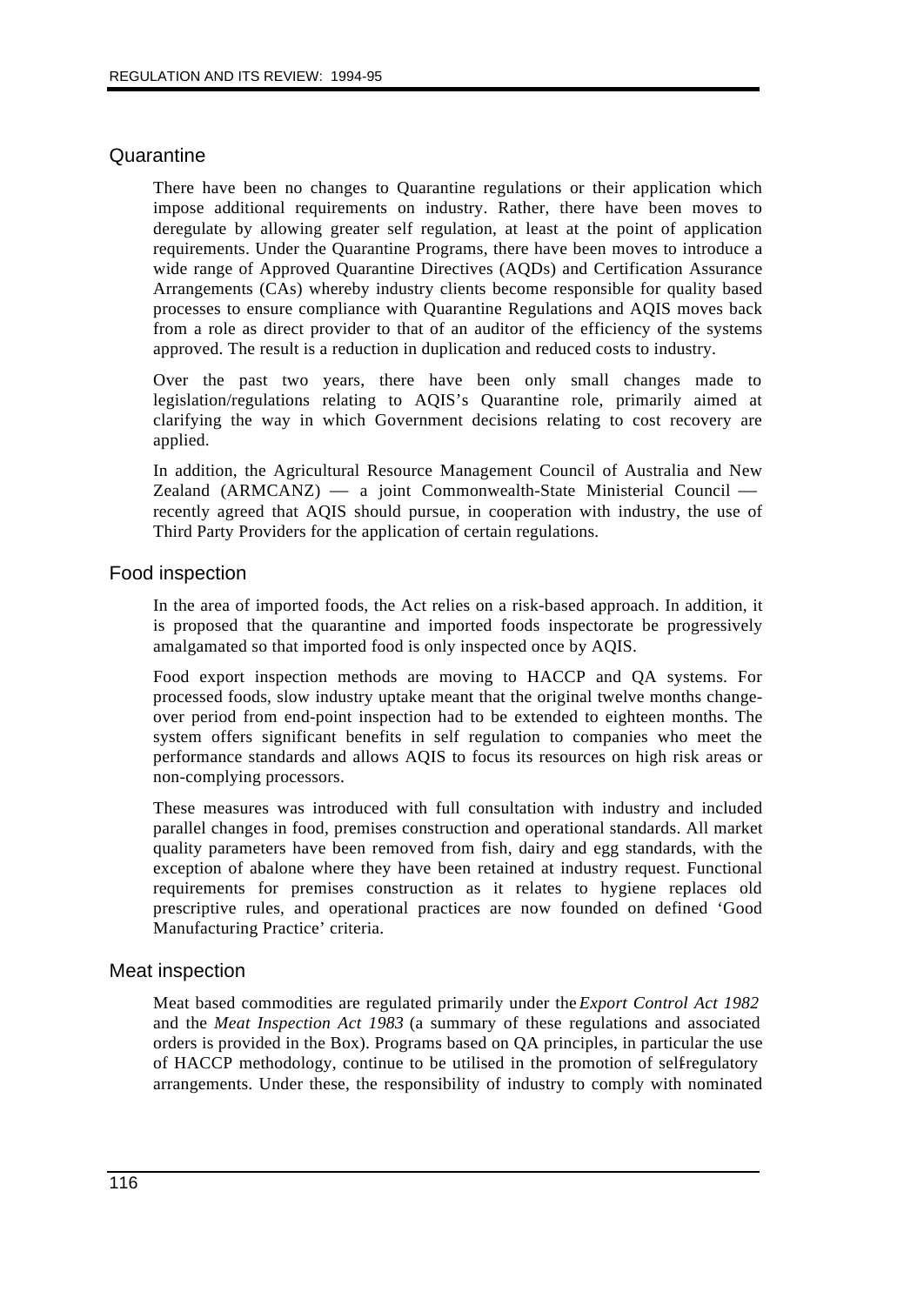legislated provisions is formally transferred following application and approval of the arrangements sought.

Under the Export Meat Orders, approvals in most cases apply only to a particular process or operation (or an aspect of these) at a registered establishment (premises registered under the *Export Control Act 1982*). The approval covers two kinds of arrangement:

- alternative regulatory arrangements (programs for operation without, or with a reduced, official inspection presence); and
- those that are establishment specific (programs tailored to special production needs of the particular establishment — ie may provide for implementation of other procedures that are at variance to (but comparable with) those prescribed).

In upgrading existing approvals, increased emphasis is being given to ensuring meat safety. The approved arrangements will complement any already established systems of Quality Management.

Similar arrangements are available under the *Meat Inspection Act 1983* to domestic premises in those States or Territories where AQIS continues to have responsibility for the delivery of official inspection services.

The management of national issues continues to evolve in consultation and in conjunction with industry. National control measures, directed at maintaining access to overseas markets which are put at risk (potential or real) when problems associated with chemical residues are detected, have relied on, and benefited from, the active cooperation of the various sectors of Australian agricultural industry involved.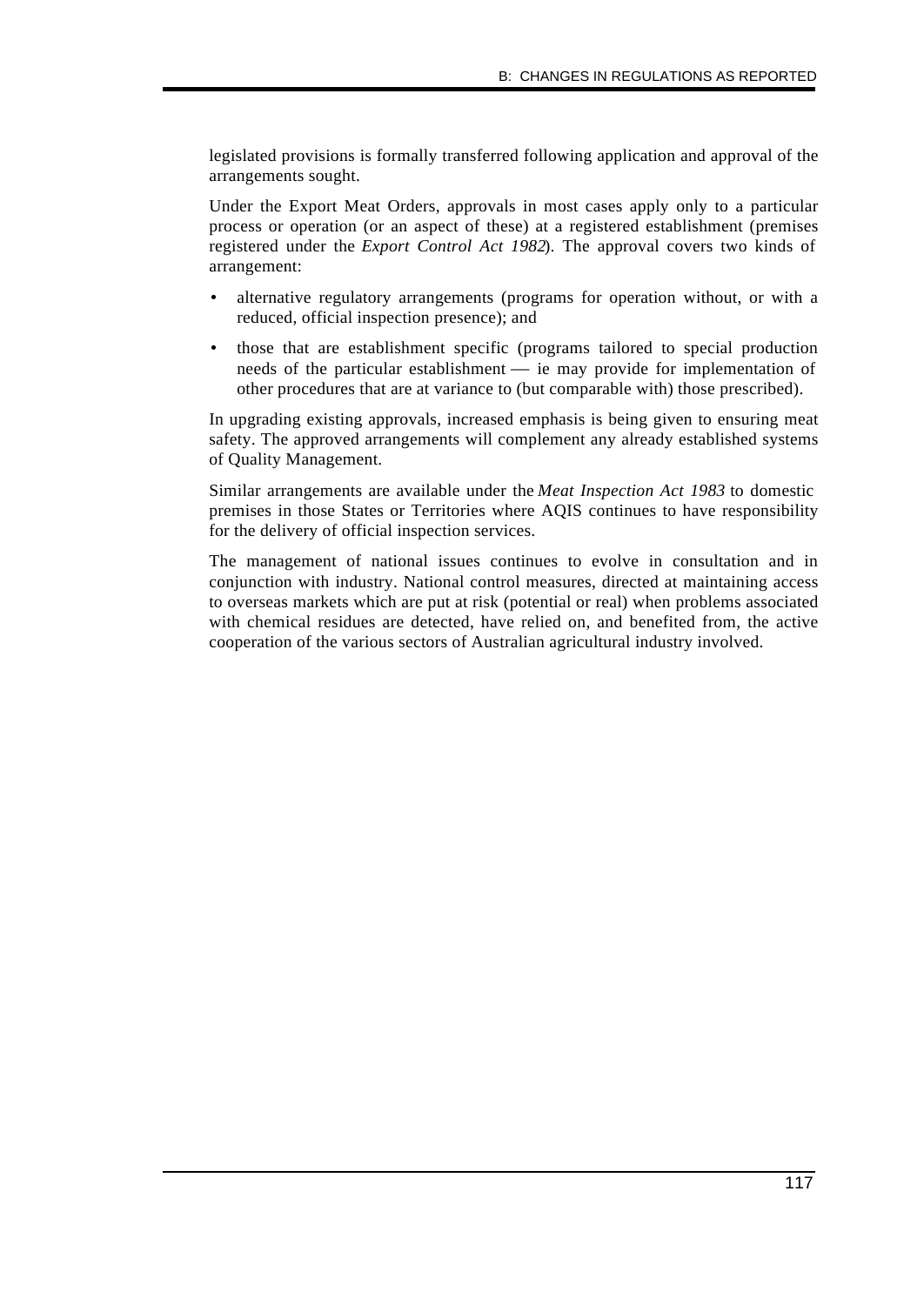# **SIGNIFICANT BUSINESS REGULATION for MEAT BASED COMMODITIES**

# *Export Control Act 1982*

This Act permits the making of Ministerial Orders that regulate the export of agricultural products. During 1994, the following significant changes were made to Ministerial Orders:

*Export Meat Orders* — these Orders, which govern the eligibility of cattle and buffalo for slaughter processing for export to certain destinations, were revised to implement changes to official controls recommended by a joint Commonwealth/ State/Industry working party. These controls relate to whether or not an animal has been treated with a class of veterinary pharmaceuticals known as hormonal growth promotants (HGPs) during its life. The special requirements apply to the European Union (EU) and several other countries that have placed bans prohibiting the entry of meat derived from treated animals.

# *Meat Inspection Act 1983*

This Act permits the making of Ministerial Orders that regulate the preparation of meat on premises licensed by State authorities in States where AQIS has undertaken inspection on the State's behalf. During 1994, the following significant changes were made to Ministerial Orders:

*Meat Inspection (General) Orders* — these Orders provide legislation applicable to all States that have entered into an agreement with the Commonwealth whereby AQIS undertakes meat inspection services on the States behalf. Orders were made clarifying provisions and reflecting changes in AQIS's administration of the *Meat Inspection Act.*

*Meal Inspection (New South Wales) Orders* — these Orders-provide legislation specific to New South Wales. Orders were made replacing existing Orders by a set of new Orders that brought into effect a decision by NSW authorities to change the system of official identification used in that State to identify and control the movement of meat in that State.

*Meat Inspection (Australian Capital Territory) Orders* — these Orders provide legislation specific to the Australian Capital Territory. Orders were made replacing existing Orders by a set of new Orders that bring the ACT into line with the meat inspection system operating in NSW. The Orders remove problems associated with the movement of meat in both directions and reflect major reforms agreed to by Agricultural and Resource Management Council of Australia and New Zealand.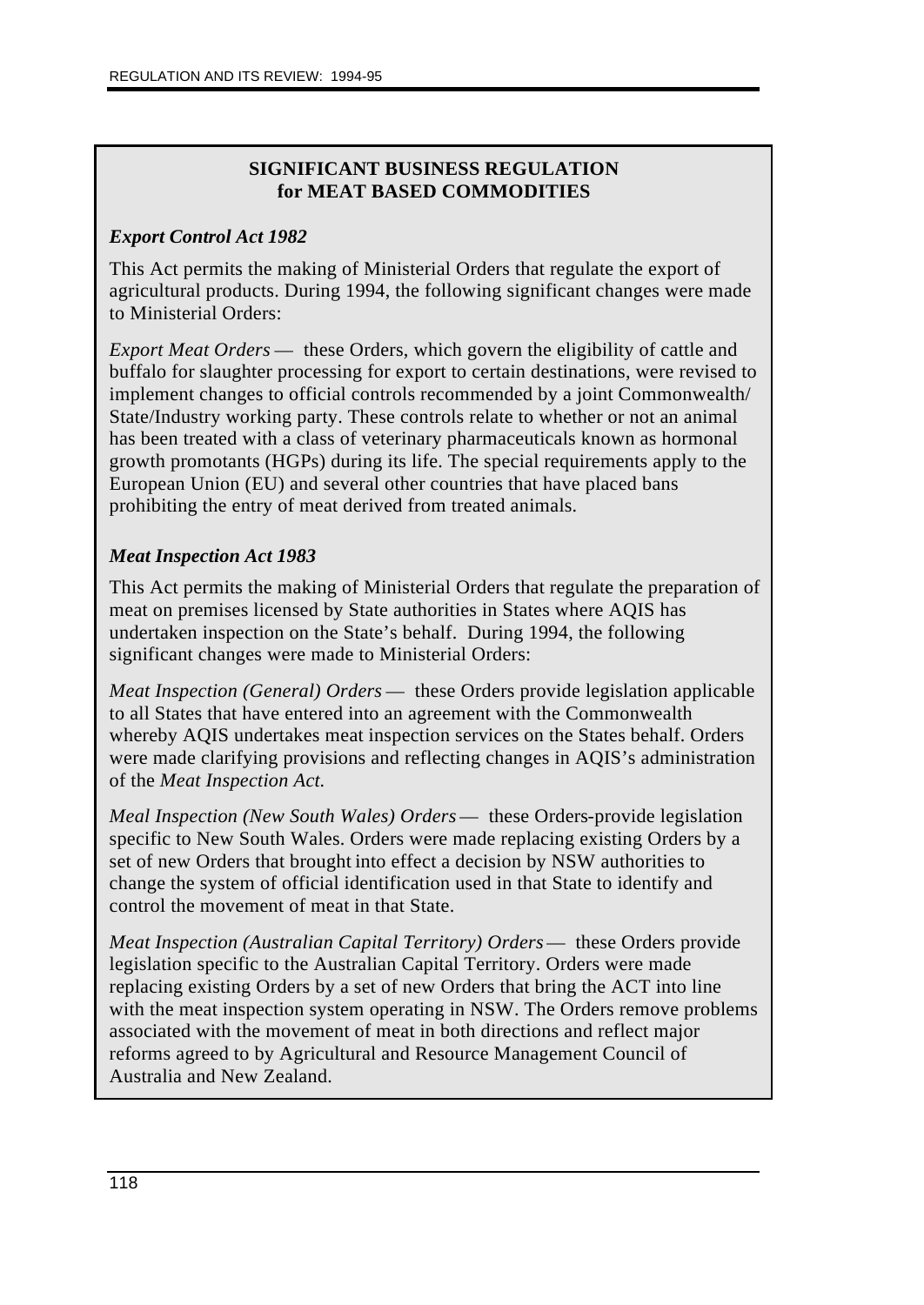Regulatory action at the Federal and State/Territory level is focussed as much at underpinning industry systems as implementing the necessarily legislative provisions. This was the ease in 1994 when the existing control system in regard to the use of hormonal growth promotants (HGPs) needed to be upgraded to meet the official requirements of the European Union (EU).

More recently, in 1995 an industry system for maintaining the identity of "clean" and "at risk" livestock was introduced following the detection of chlorofluazuron (CFZ) residues in cattle fed cotton trash. This system provided the basis that enabled the AQIS public health certification, necessary for meat exported from Australia to be inspected and cleared at import, to be issued.

Market access is the subject of a joint program with industry — the International Market Access Project (IMAP). IMAP is directed at developing strategies and priorities for increasing Australia's access to overseas markets by reducing or eliminating technical barriers to trade. The participation of industry on commodityspecific panels is crucial to the success of the program if Australia is to build on the leverage provided by the General Agreement on Tariffs and Trade (GATT) on sanitary and phytosanitary measures. It will also assist in setting national priorities for the coordination of AQIS's work programs both within Australia and at the international level.

In this regard, the focus scope and application of the Export Meat Orders is currently the subject of a joint review with industry. It is expected that the review will result in an extensive revision of this set of orders that will provide a legislative base better suited to the changing needs of the industry.

### Overall approach

AQIS, whilst being required to act as a regulator, is also working both internationally and with its industry clients to promote self regulation wherever practical. This trend will be maintained, although AQIS must remain cautious that revised systems remain effective in protecting Australia's export markets and "disease free" domestic status.

**\* \* \* \***

# **B.7 Department of Transport**

According to the Department of Transport, the major regulatory developments for which it is responsible are as follows.

### *Air Navigation (Aerodrome Flight Corridors) Regulations*

The above Regulations (Statutory Rules 1994 No.428) were gazetted on 20 December 1994. The Regulations provide for designated flight corridors for the parallel runways at Sydney (Kingsford-Smith) Airport, with penalty provisions for aircraft failing to adhere to the flight corridors.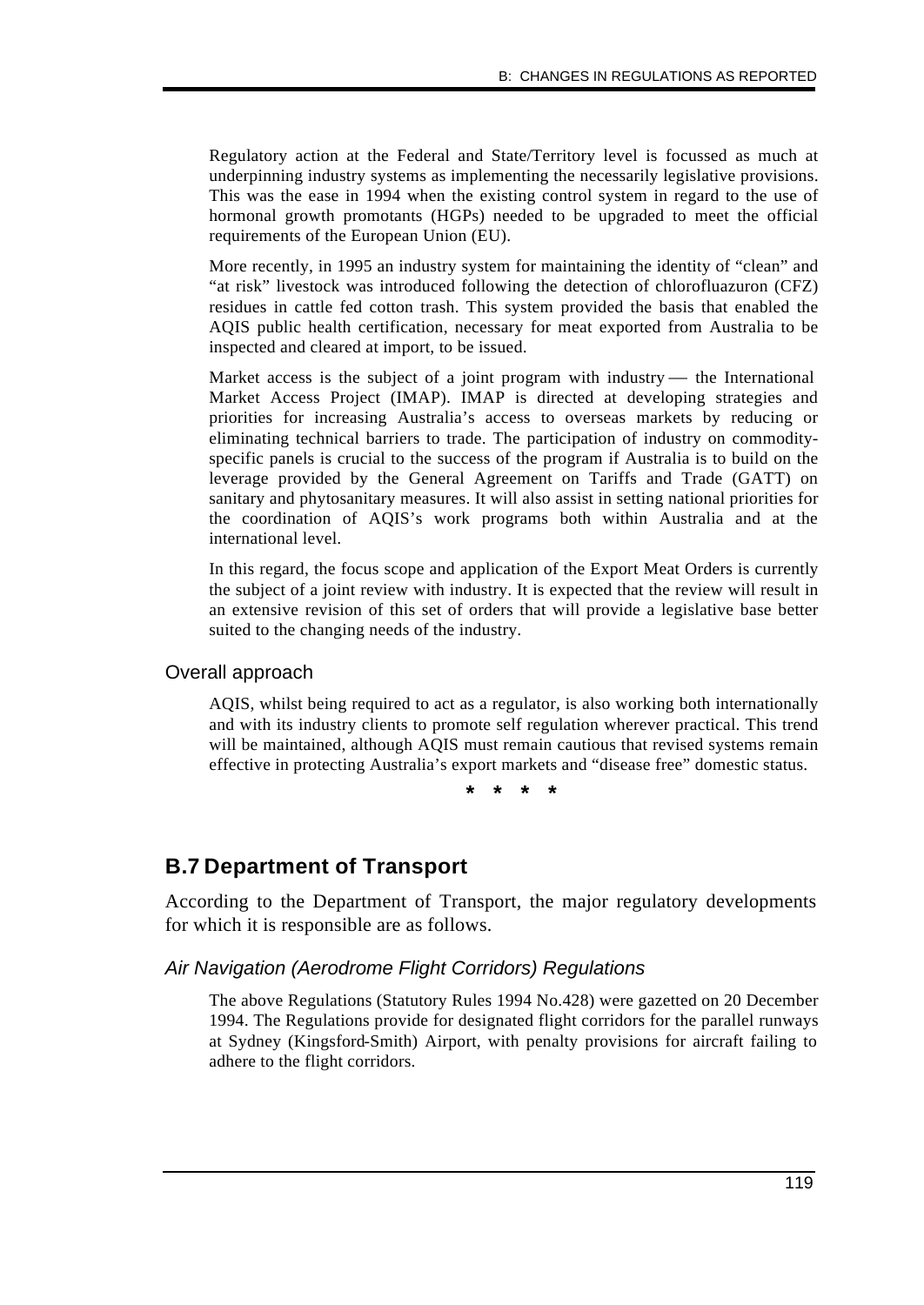### *Air Navigation (Aerodrome Flight Corridors) Determination No. 1 of 1995*

The Minister for Transport made the above Determination on 16 March 1995. The Determination identifies the location and dimensions of the designated flight corridors at Sydney (Kingsford-Smith) Airport.

### *Air Navigation (Aerodrome Curfew) Regulations*

Recent amendments under this Regulation include:

- penalty provisions for aircraft operators who operate in contravention of the Regulations;
- allocating specific quotas to freight aircraft operators; and
- only permitting the use of runway  $34R/16L$  for operations during the curfew.

#### *Air Navigation (Aircraft Noise Regulations)*

A recent amendment under this Regulation provides that operators of supersonic aircraft may only engage in air navigation subject to specified conditions of approval.

### *Occupational Health and Safety (Maritime Industry) Act 1993*

On Royal Assent (18 January 1994), the Seafarers Safety, Rehabilitation and Compensation Authority became responsible for administering the modernised health and safety arrangements for seafarers under the *Occupational Health and Safety (Maritime Industry) Act 1993.*

### *Occupational Health and Safety (Maritime Industry) Consequential Amendments Act 1993*

This Act amended the Seafarers Rehabilitation and Compensation Act 1992 primarily to reflect the Authority's additional functions under the *Occupational Health and Safety (Maritime Industry) Act 1993*.

#### *Part X of the Trade Practices Act 1974*

On 13 October 1994 the Minister for Transport announced that, flowing from the review of Part X of the *Trade Practices Act* 1974 conducted by Mr P Brazil, amendments would be made to the Act to enhance the existing regulatory regime.

These proposed amendments primarily relate to penalties and civil remedies; the treatment of accords and discussion agreements; the provision for low cost dispute resolution; and exemptions for collective negotiation of stevedoring contracts by shipping lines.

#### *Coasting Trade Provisions of the Navigation Act 1912*

The Federal Government recently reaffirmed its commitment to supporting existing cabotage arrangements (whereby coastal cargoes are carried in Australian controlled and crewed ships, whenever possible) and the existing single voyage permit system.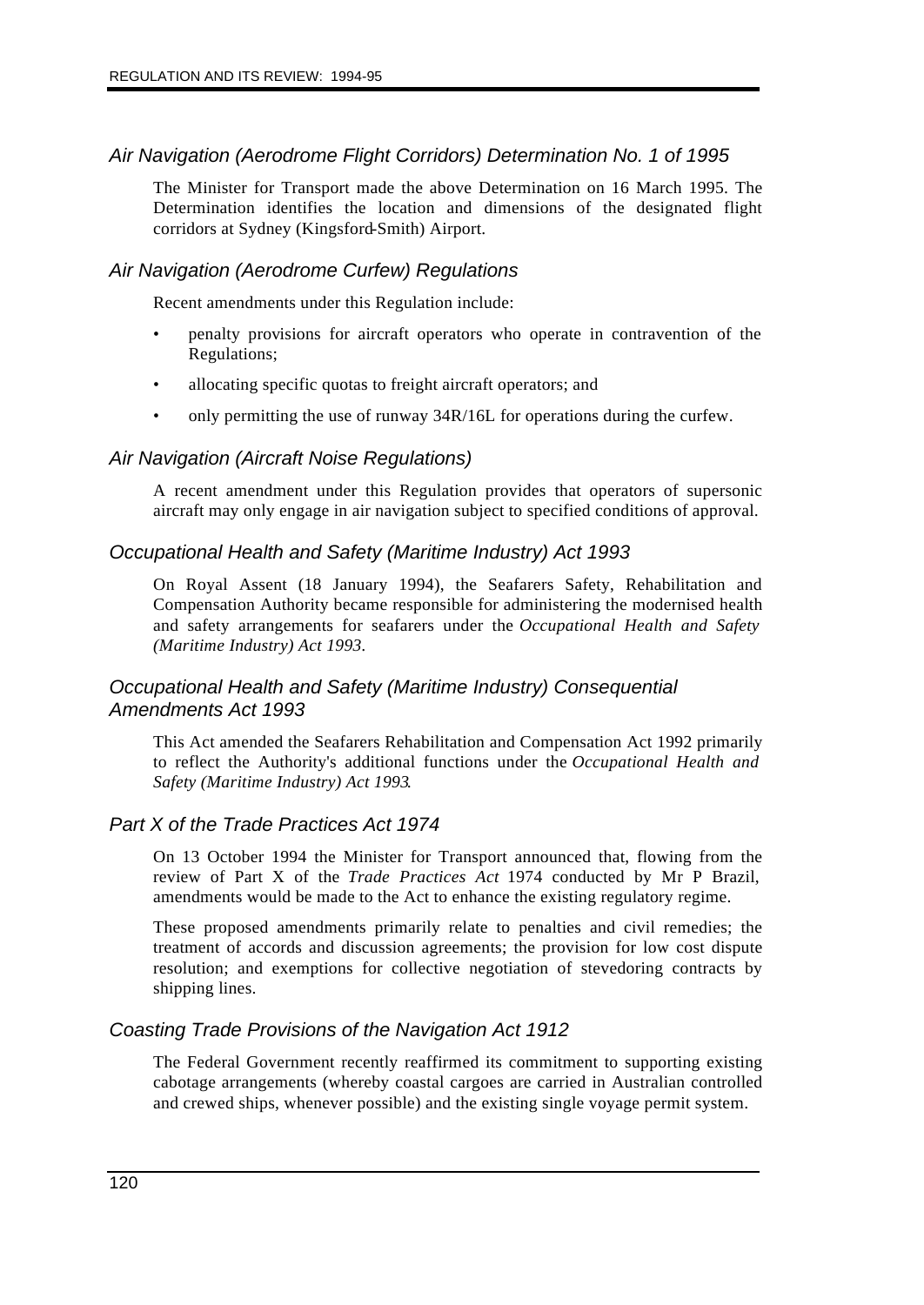### *Land transport*

The Interstate Road Transport legislation has been amended to apply relevant national heavy vehicle regulations and charges developed by the National Road Transport Commission to vehicles registered under the Federal Interstate Registration Scheme (FIRS).

Regulations made under the *Road Transport Charges (Australian Capital Territory) Act 1993* were approved by the Minister on 7 March 1995. The Northern Territory and the States are in the process of adopting complementary legislation so that these regulations will form the basis of a national charging regime.

**\* \* \* \***

# **B.8 Treasury**

### *National Competition Policy*

The national competition policy implementation package consists of the following elements:

- the Commonwealth Competition Policy Reform Bill,
- the Competition Principles Agreement,
- the Conduct Code Agreement;
- the Agreement to Implement the National Competition Policy and Related Reforms; and
- the State and Territory application legislation.

Major elements of the policy will be administered by a general regulator, the Australian Competition and Consumer Commission (ACCC), supported by the National Competition Council (NCC).

- The ACCC will be formed from a merger of the TPC and the PSA. In addition to performing the existing functions of those two bodies, the ACCC will perform functions under the new national access regime.
- The NCC will be a high level advisory and research body, with a legislated role in the national access regime and prices oversight of State businesses. The NCC will also be able to assist governments with the implementation of other elements of the competition policy in accordance with an agreed work program.

The national competition policy consists of six essential elements:

#### **(1) Universal application of the competitive conduct rules in the Trade Practices Act to all sectors of the economy.**

These conduct rules have covered most of the economy since 1974. Coverage will now be extended to include the unincorporated sector and State and Territory government business enterprises.

As part of this new national competition policy, these rules will be updated to enable them to better cope with modern business practices. Specific changes include: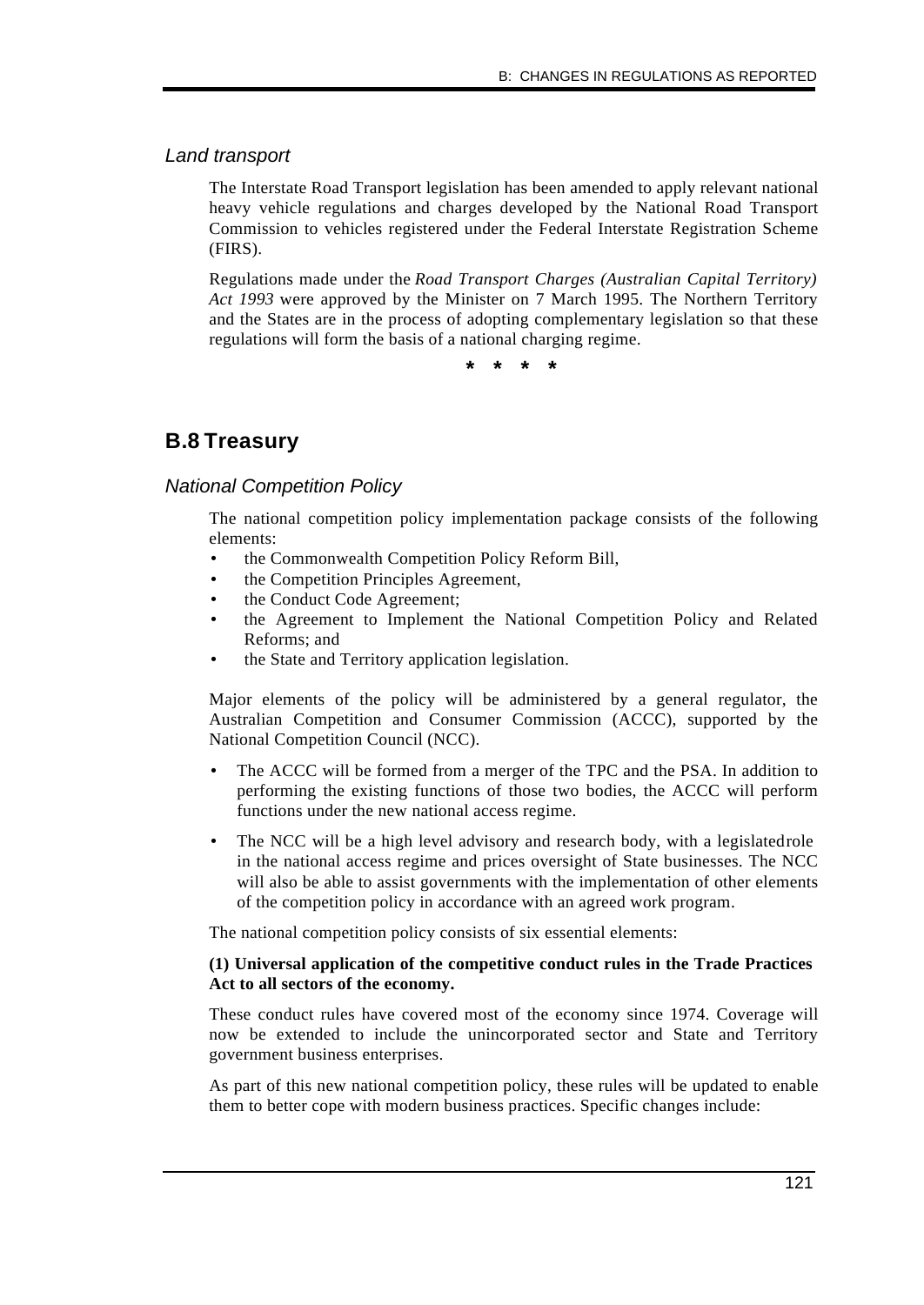- extending the resale price maintenance prohibition to services;
- allowing for the authorisation of conduct which would otherwise contravene the prohibitions against price fixing agreements involving goods and resale price maintenance;
- allowing for notification of third line forcing conduct; and
- repealing the prohibition against price discrimination.

The means by which firms can be exempted from the rules will also be revised. Conduct can be exempted from the competitive conduct rules by way of authorisations, notifications or legislative exemptions. The amendments will make the legislative exemptions (section 51 of the Trade Practices Act) more transparent.

### **(2) Competitive neutrality principles which neutralise any net competitive advantage enjoyed by government businesses by reason of their public sector ownership.**

Broadly this will involve subjecting government businesses to the same tax and regulatory regimes as private sector competitors (or imposing other measures which neutralise any net advantage arising from public sector ownership).

#### **(3) Review of legislation which restricts competition to ensure that such restrictions are necessary to achieve the objectives of the legislation and that there is a net benefit to the community as a whole.**

All legislation (including Acts, enactments, Ordinances and regulations) will be reviewed, and where appropriate, reformed by 2000.

#### **(4) Structural reform of public monopolies where a government has decided to introduce competition or undertake privatisation.**

Governments are required to adhere to certain principles, including structural separation of regulatory and business functions if they introduce competition into a market served by a public monopoly or privatise a monopoly. The policy does not advocate privatisation.

#### **(5) Enabling access to services provided by means of significant infrastructure facilities.**

The policy will provide for a legislative access regime - Part IIIA of the Trade Practices Act. It sets out a process for declaration of services, at the initiation of a person seeking access, backed up by compulsory arbitration powers. In addition, in order to encourage the parties to establish their own access regimes, the legislation:

- sets out a process whereby providers of services, at their initiative, can give undertakings setting out the terms on which they are willing to provide third party access; and
- provides for the accreditation of State and Territory access regimes which meet effectiveness criteria.

Services which are covered by an undertaking accepted by the ACCC or by an effective State or Territory regime cannot be declared under the national regime. The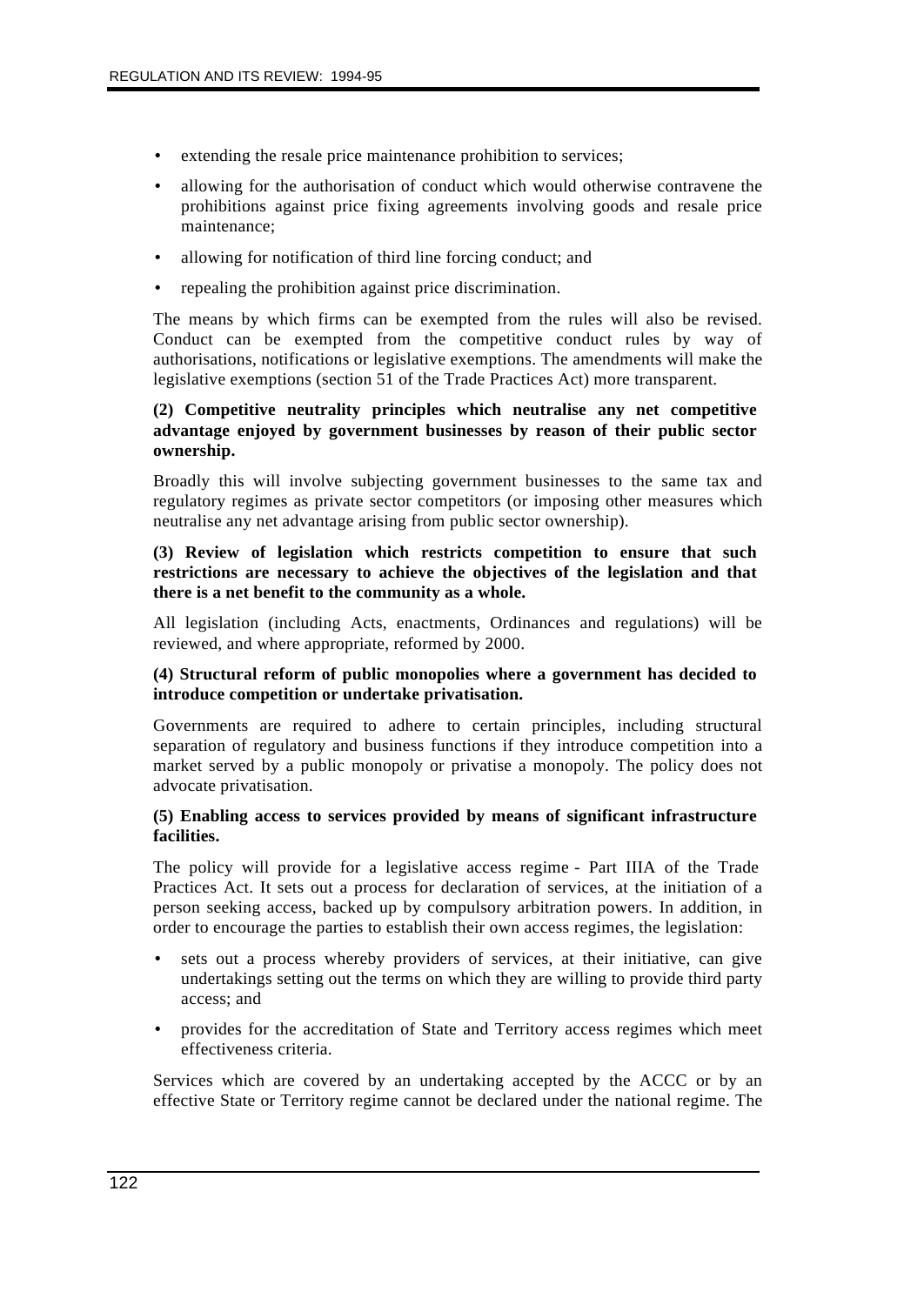Commonwealth, States and Territories have also agreed on a set of principles for State and Territory based access regimes.

#### **(6) Prices oversight of firms (including government businesses) with a high degree of market power.**

The policy involves extending coverage of the Prices Surveillance Act to State and Territory government business enterprises in certain circumstances. It also involves the addition of a formal prices monitoring function.

The notification requirements of declared companies seeking to increase the price of a declared product have also been amended where a business proposes to set a price higher than it supplied the good or service over the previous twelve months, it will need to notify the ACCC prior to setting the new price.

### *Foreign Investment*

On 30 August 1994, Regulation 3(q) of the Foreign Acquisitions and Takeovers Regulations was amended to preserve an existing exemption, for permanent residents and other persons entitled to remain in Australia indefinitely from the need to seek foreign investment approval to acquire residential real estate, following changes to the *Migration Act 1958.*

### *Taxation*

The following regulatory developments in the field of taxation have been identified:

**(1) Regional headquarters (RHQ) tax concessions** — where eligible RHQs are able to deduct certain relocation costs and obtain an exemption from wholesale sales tax for certain imported computer equipment. These measures were enacted in *Taxation Laws Amendment Act No.3* 1994 which received Royal Assent on 28 November 1994.

The amendments to the law require that a company's eligibility for the concessions is tested against guidelines published in the Commonwealth gazette. These guidelines were determined by the Treasurer and are contained in *Guidelines for the Determination of Regional Headquarters Companies No.1 of 1994* which was published in a special gazette of 1 December 1994. Companies that meet the guidelines are named in a RHQ Company determination. Both the guidelines and company determinations are disallowable instruments for the purpose of section 46A of the *Acts Interpretation Act 1901* and require tabling in accordance with those provisions; and

**(2) Infrastructure borrowings** — where the *Taxation Laws Amendment (Infrastructure Borrowings) Act 1994* required two regulations to be put in place. The regulations were drafted following consultation between the Treasury, the Australian Taxation Office and the Development Allowance Authority Secretariat.

The purpose of the regulations is to:

• prescribe a list of investments for Infrastructure Borrowings raised, but not immediately spent;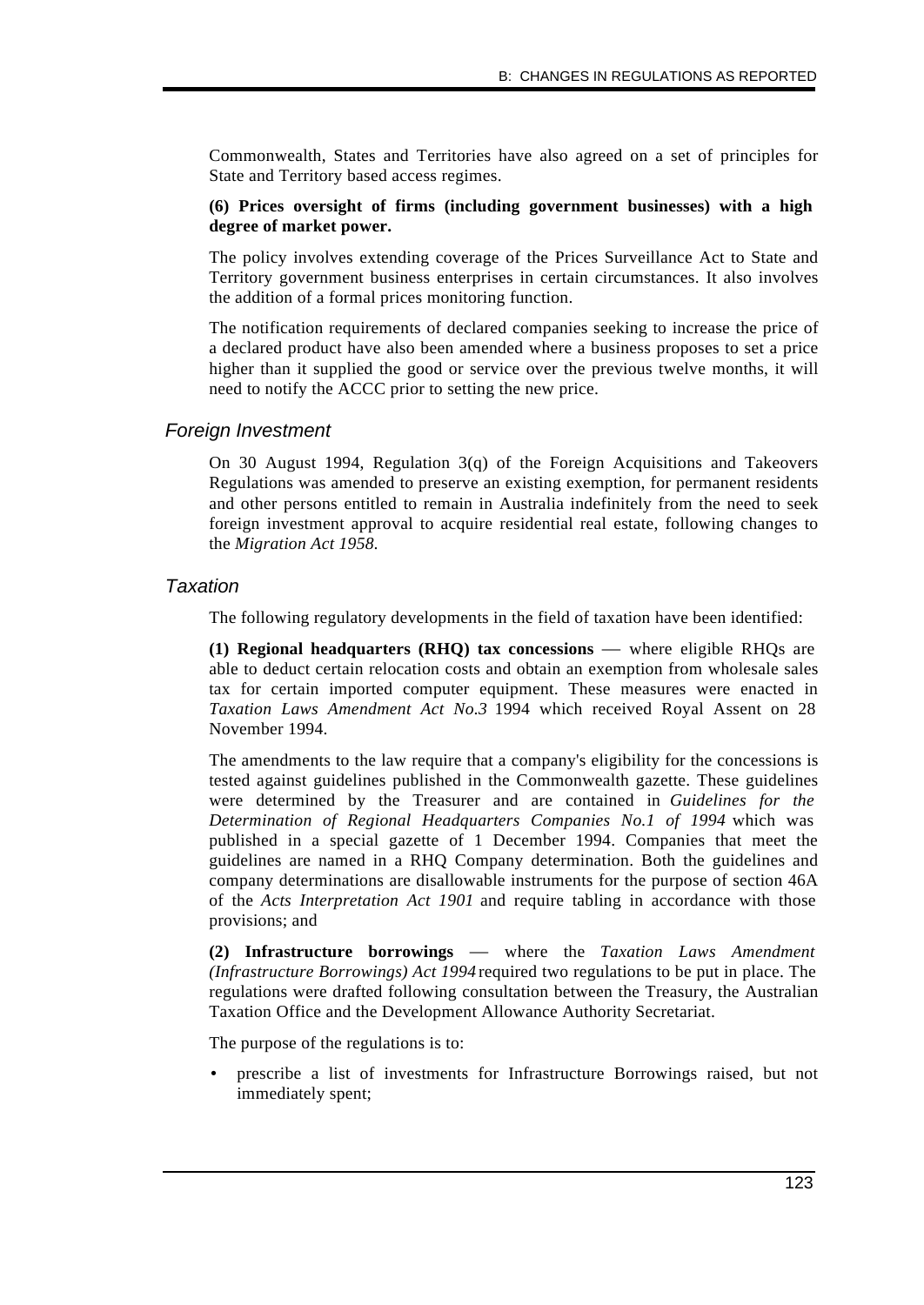• inform the public of the intended maximum cost to the Commonwealth for a financial year of the taxation consequences of the issue of (Infrastructure Borrowing) certificates.

### **Insurance and Superannuation Commission**

The ISC is responsible for the prudential supervision of the life, general and superannuation industries. The ISC consults extensively with industry representatives, consumer groups and professional associations to obtain technical advice and community views on its legislative and administrative proposals. The intention is to reduce compliance costs, to emphasise the responsibility of the institutions' directors and management, and to improve market competition and innovation.

#### *Life insurance*

The main areas of reform to life insurance regulation have involved a new life insurance Act *(Life Insurance Act 1995),* improved disclosure rules, and development of a Code of Practice.

The *Life Insurance Act 1995* (which replaces the *Life Insurance Act 1945)* received Royal Assent on 23 February 1995, and is expected to commence in July of this year. When the new Act comes into effect, it will strengthen prudential supervision and improve consumer protection.

Key elements of the new Life Insurance Act include:

- new solvency and capital adequacy standards;
- increased responsibilities of directors, auditors and actuaries;
- improved reporting requirements; and
- requiring life companies to establish compliance committees for consumer protection purposes.

A compulsory life insurance Code of Practice has been developed for the life insurance industry to govern the relations between life companies, intermediaries and consumers. The Code is intended to improve industry standards relating to sales practices, intermediary competencies and complaint handling.

#### *General insurance*

The main amendments to the ISC's general insurance supervisory legislation are as follows:

The *Insurance (Agents and Brokers) Act 1984* was amended to:

- give the Commissioner increased powers to investigate intermediaries, and cancel or suspend their registration under the Act;
- clarify the responsibilities of insurers for the actions of multi-agents selling insurers' products;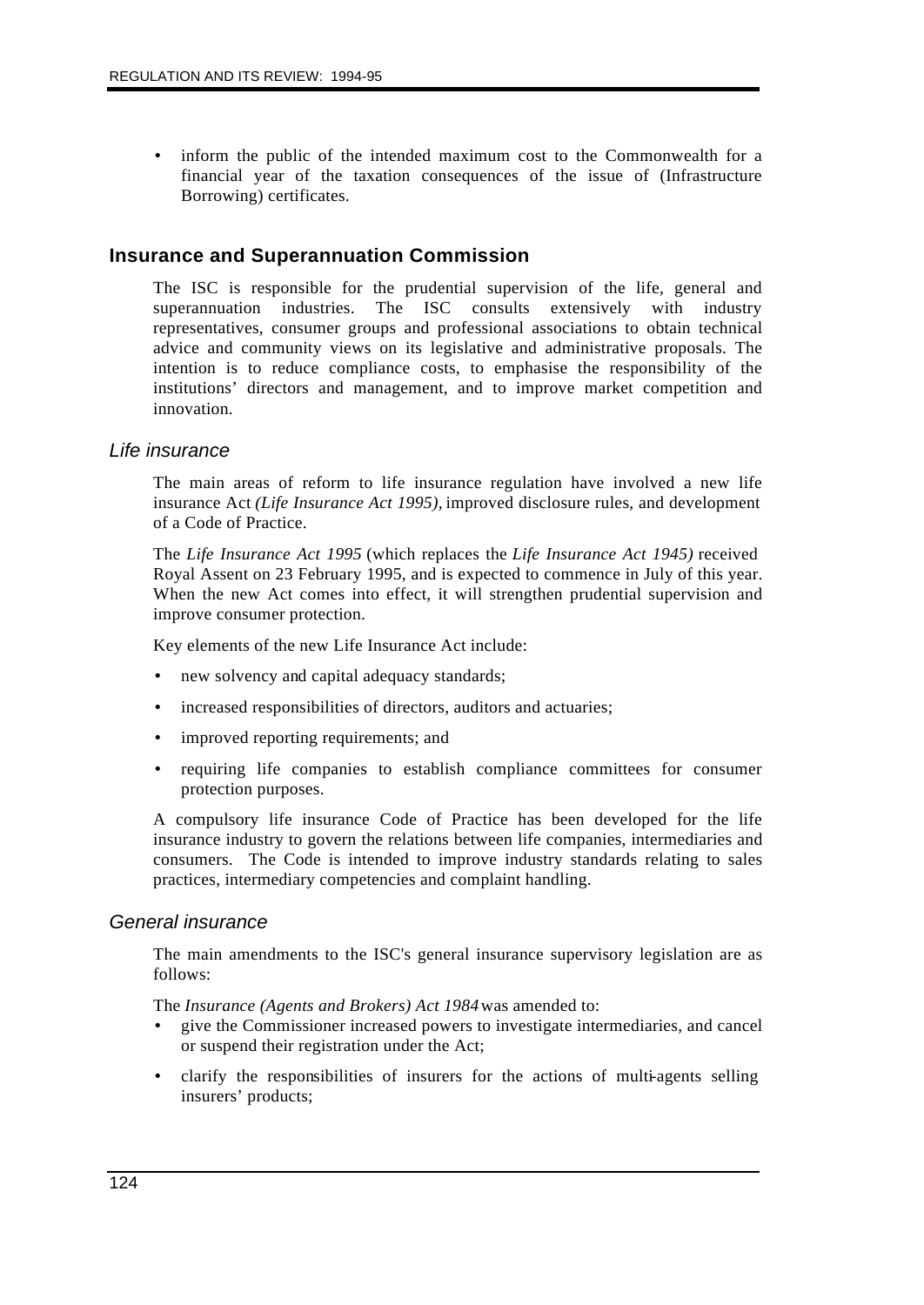raise the standard of professional indemnity insurance required of registered intermediaries.

The *Insurance Act 1973* was amended to:

- provide consistency between the method of valuation of shares in related bodies corporate and that used for calculating their value for solvency purposes;
- allow more commercial and administrative flexibility in Commissioner directions on insurers' assets; and
- update provisions of the Act dealing with an insurer's principal banker.

The *Insurance Contracts Act 1984* was amended to:

- make the Commissioner responsible for the general administration of the Act, and
- allow him to take representative action on behalf of insureds in the public interest;
- require statutory information notices to be given to purchasers of consumer credit insurance at pre-sale, point-of-sale and post sale; and
- clarify the rights of insureds to seek redress for pre-contractual unconscionable conduct by insurers.

#### *Superannuation*

A number of significant amendments to ISC superannuation legislation have been made since late 1993. The main developments are outlined below.

The *Superannuation Industry (Supervision) Act 1993* came into operation in December 1993 and is primarily aimed at enhancing the security of superannuation savings. In particular, the legislation:

- makes trustees of superannuation entities (ie. regulated funds, approved deposit funds and pooled superannuation trusts) more accountable for their actions;
- allows for greater member participation in superannuation fund management; and
- strengthens the ISC's investigation and enforcement powers.

The *Superannuation (Resolution of Complaints) Act 1993* came into effect on 1 July 1994, and established an independent statutory body known as the Superannuation Complaints Tribunal. The objectives of the Tribunal are to provide a low cost, informal and speedy disputes resolution mechanism for members of large funds who cannot have their complaints about trustee decisions resolved internally by the fund.

### **Prices Surveillance Authority (PSA)**

In line with the spirit of the National Competition Policy Review inquiry (the Hilmer lnquiry), the Assistant Treasurer directed the PSA in December 1993 to conduct a review of declarations under the *Prices Surveillance Act 1983*. This general review of some 17 declarations is to be completed by 2 December 1995.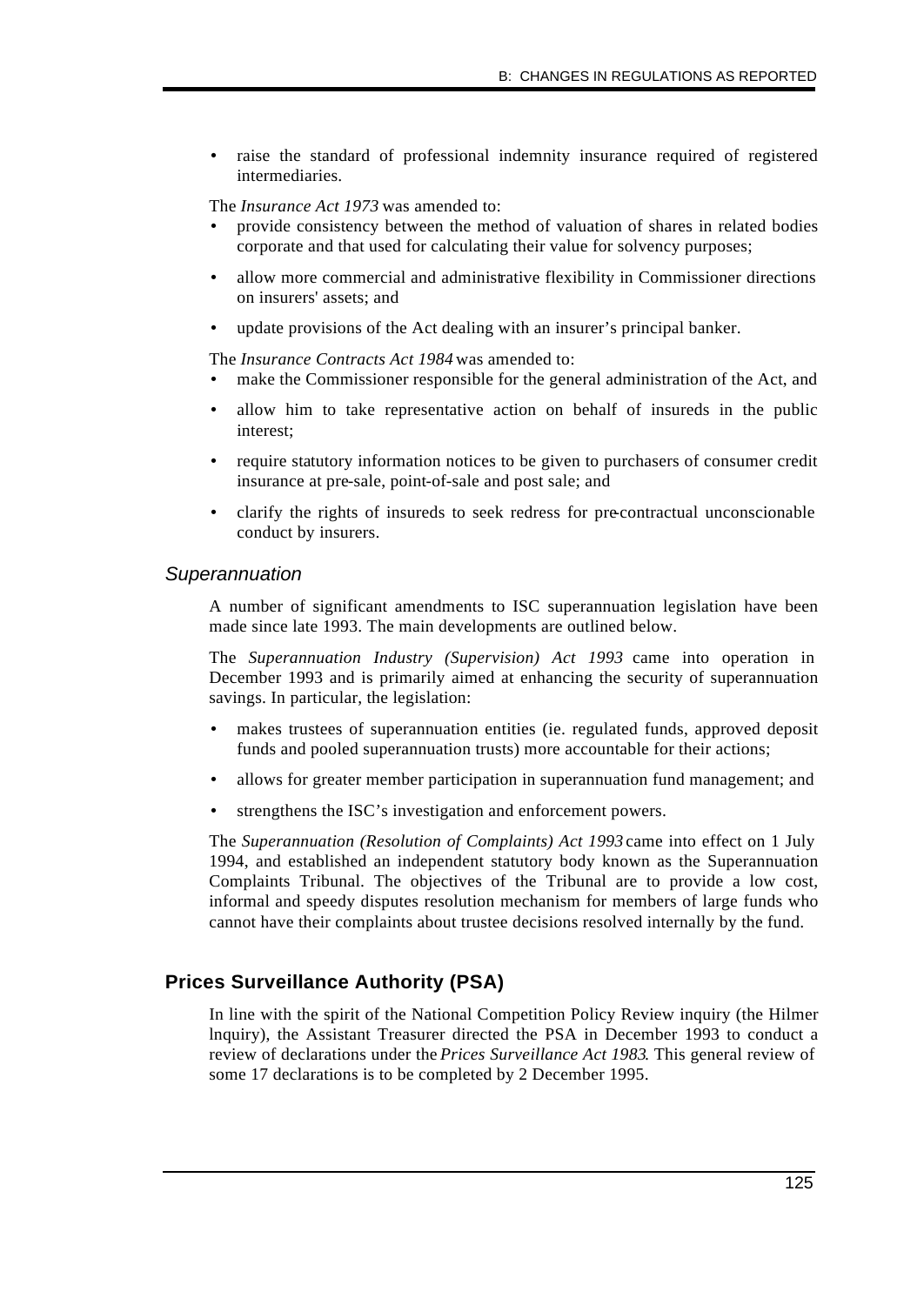In addition, in November 1994, the Minister set out in a statement the Government's new directions for pricing policy for both the public and private business sectors. The aim of these arrangements is to achieve price restraint in markets where there is little or no effective competition without restraining business innovation, investment, employment growth and efficiency.

As part of the strategy for implementing the new National Competition regime, the Australian Competition and Consumer Commission (ACCC) will be established by merging the Trade Practices Commission and the Prices Surveillance Authority. The PSA's existing functions of prices surveillance and public inquiries will be retained within the ACCC, and a price monitoring function will be added.

Under prices monitoring, the Minister may request the PSA (ACCC) to undertake ongoing monitoring of prices, costs and profits in any industry or business. It is envisaged that price monitoring will be employed where there is:

- concern about the effectiveness of competition;
- a history of pricing problems;
- community concern about price levels or movements; or
- where industries have been recently reformed or deregulated.

It is envisaged that price monitoring will be less intrusive and involve less of an administrative burden for businesses than prices surveillance. If monitoring fails to resolve unacceptable pricing practices or reveals structural problems in a market, firms may be declared for prices surveillance.

The powers of the PSA (ACCC) will be extended to permit, in certain instances, price oversight of State and Territory Government businesses. Prices surveillance will be possible if the State or Territory agrees, or where the National Competition Council has, on request of an Australian government, recommended declaration of the government business and the Commonwealth Minister has consulted the appropriate Minister of the State or Territory concerned. The reach of prices oversight will also be extended to cover a wider range of consumer services such as, the prices for legal services and Pay TV.

The PSA (ACCC) will also have a greater range of methods for assessing price movements for firms under surveillance. These include price-based as well as traditional cost-based approaches. While the ability to apply flexible approaches will ensure price restraint, it should also not discourage firms seeking cost efficiencies or productivity improvements. With these new powers, the form and extent of prices surveillance can be tailored more effectively to the particular characteristics of the individual firm and markets.

In early January 1995 the Government directed the PSA to hold a public inquiry into fees and charges that financial institutions charge on retail bank accounts. The inquiry received a large number of submissions from the public. It reported in June 1995.

**\* \* \* \***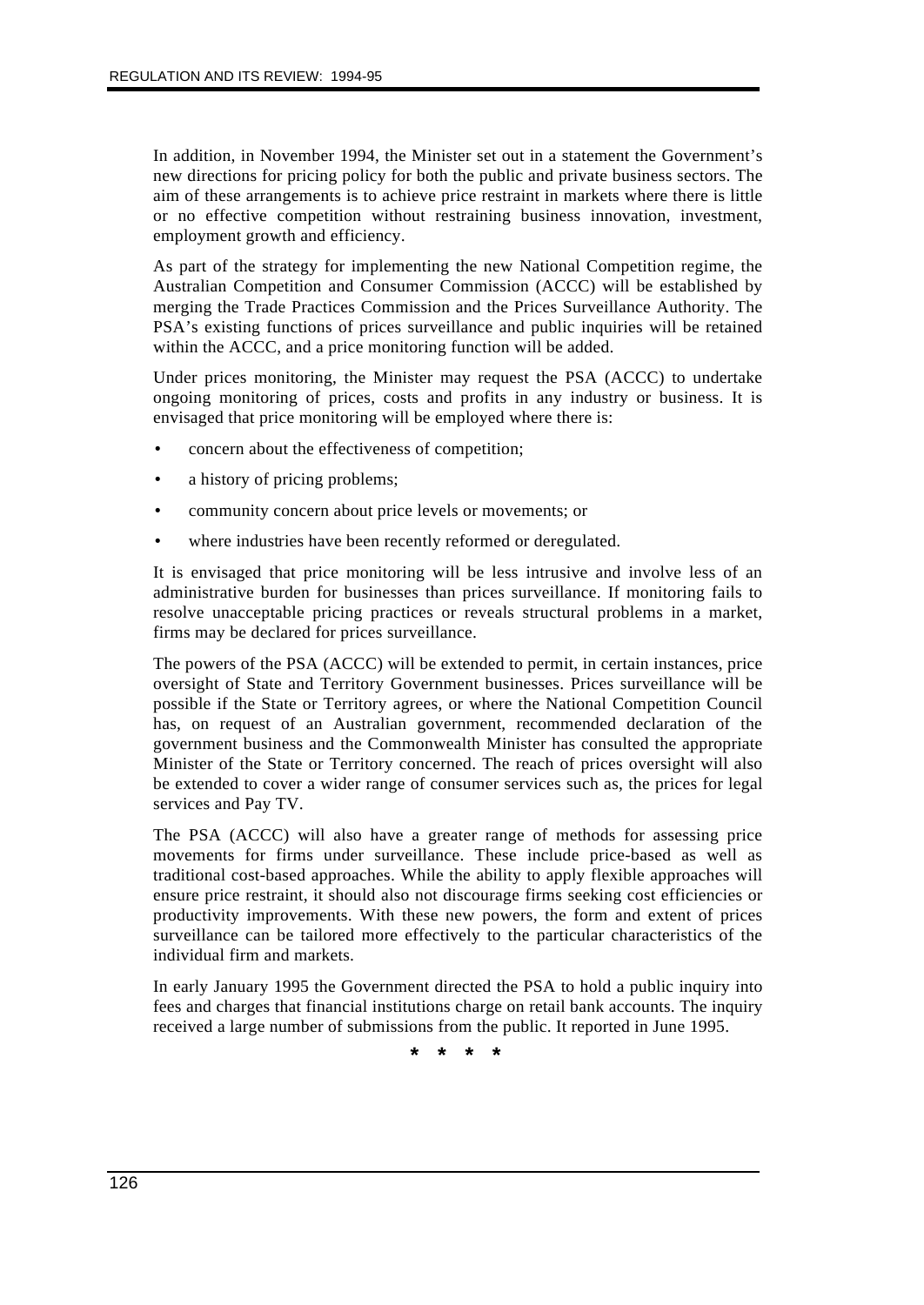# **B.9 Australian Broadcasting Commission (under the Communications and the Arts portfolio)**

### *Anti-Siphoning list*

On 6 July 1994 the Minister for Communications and the Arts issued a notice pursuant to section 115(1) of the *Broadcasting Services Act 1992* listing the events of kind, the televising o£ which, should be available free to the general public. Pay TV licensees must not acquire the right to the events on the list unless a national or commercial broadcaster has acquired the right to broadcast that event. These events include the Melbourne Cup, the Australian Football League Premiership, Australian Open Tennis etc.

### The *Broadcasting Services Act 1992*

The introduction of the *Broadcasting Services Act 1992 (BSA)* has led to further self- regulation in planning the technical specifications for radio and television transmission facilities.

Before the introduction of the *BSA,* the then Department of Transport and Communications specified all of the details of the transmission facilities so that the licensee could build the facility according to the Department's detailed design. This deregulation allows the broadcaster some flexibility in the way they implement the approved specifications within the guidelines established by the ABA.

**\* \* \* \***

# **B.10 National Food Authority (part of the Human Services and Health portfolio)**

The National Food Authority (NFA) has responsibility for developing and amending food standards for all foods sold within Australia and was established by the *National Food Authority Act 1991 .* Under a 1991 Premiers Agreement, food standards agreed by the National Food Standards Council (Commonwealth and State/Territory Health Ministers) are adopted (by reference and without amendment) and enforced by the States and Territories.

During its first three years of existence the NFA concentrated on processing a backlog of inherited applications, completed a major policy review and commenced planning for a five year review of food standards. These activities were largely driven by an agenda established by Cabinet.

Over the past year, however, the NFA has redirected its focus to issues of regulatory reform. It has developed and clarified its major priorities, improved its consultative arrangements with industry stakeholders and increased its role in developing alternative forms of regulation such as voluntary industry codes of practice.

The review of the Food Standards Code has been identified as a key priority for the next two years. The review will be a major vehicle for the NFA to implement its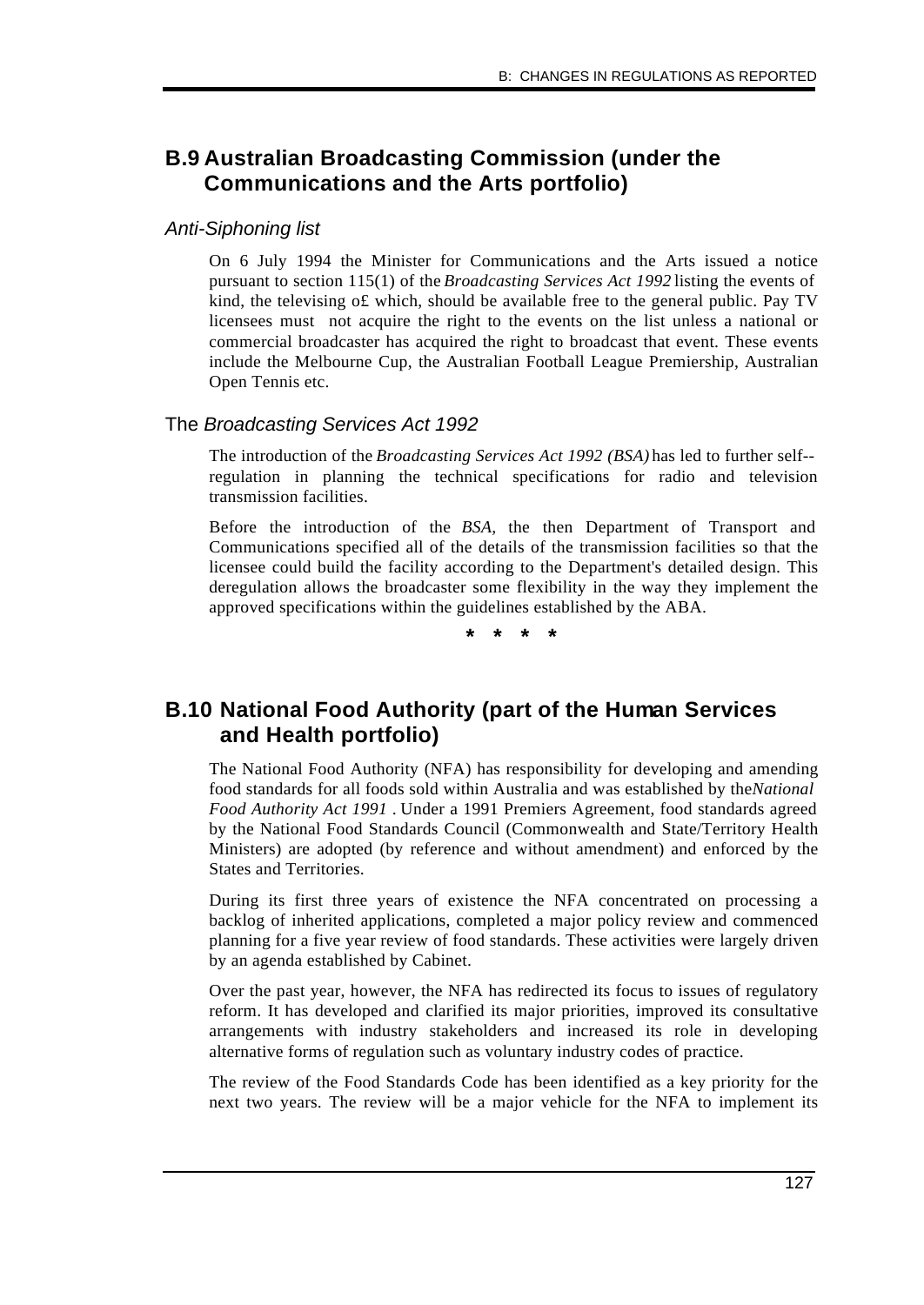revised regulatory arrangements. These revised arrangements start with a commitment to the use of voluntary industry codes of practice instead of prescriptive legislation wherever this is feasible. This alternative to regulation will be used wherever it can be effectively implemented. It relies on close work with industry and strong industry commitment. Already the NFA has developed two codes of practice: one for self-serve take-away salad bars and another for the use of nutrient claims on labels. It has also worked closely with the smallgoods industry to develop a code of hygienic production for smallgoods, which although currently mandated by law, will become a voluntary code of practice as soon as the industry demonstrates an ability to voluntarily regulate these matters themselves.

The NFA has also been working closely with the Office of Regulation Review to implement a formal system of regulatory impact assessment. These procedures involve the identification of all stakeholder groups effected by regulation and some quantification (where possible) of the impacts on each of these groups. Evaluation of this information for each of the regulatory approaches possible helps in the decision making process.

While the NFA is required by its legislation to consider the effects of its activities on industry and trade, a more formal process of evaluating impacts will improve its responsiveness to industry needs. These procedures will also be incorporated progressively into the review of the Code.

Because of its role in managing public health risks, the NFA has during the past year, reviewed and clarified its risk assessment and management procedures. The recent outcome of the Uruguay Round of GATT discussions (the SPS and TBT Agreements) has reinforced the need for member countries to use appropriate risk analysis techniques and the Authority has also been participating in recent discussions in the Codex Alimentarius Commission on risk analysis methodology for elaboration of future Codex food standards.

The risk management procedures used by the NFA are broadly consistent with those of other regulatory agencies and with principles established both under the Joint FAO/WHO Food Standards Program of Codex and by the International Program on Chemical Safety in cooperation with the Joint FAO/WHO Expert Committee on Food Additives (JECFA).

Another important activity of the NFA recently, has been its negotiations with the States and Territories on the need for national co-ordination of surveillance. The States and Territories have agreed in principle to the development of a national surveillance strategy and work is now underway to develop a set of enforcement priorities, which will need to be reviewed regularly, for national implementation (resources permitting). This process will enable the NFA to better coordinate the operations of the imported foods inspection program with the enforcement work done at the domestic level, as required by the new WTO Agreements which resulted from the Uruguay Round of GATT.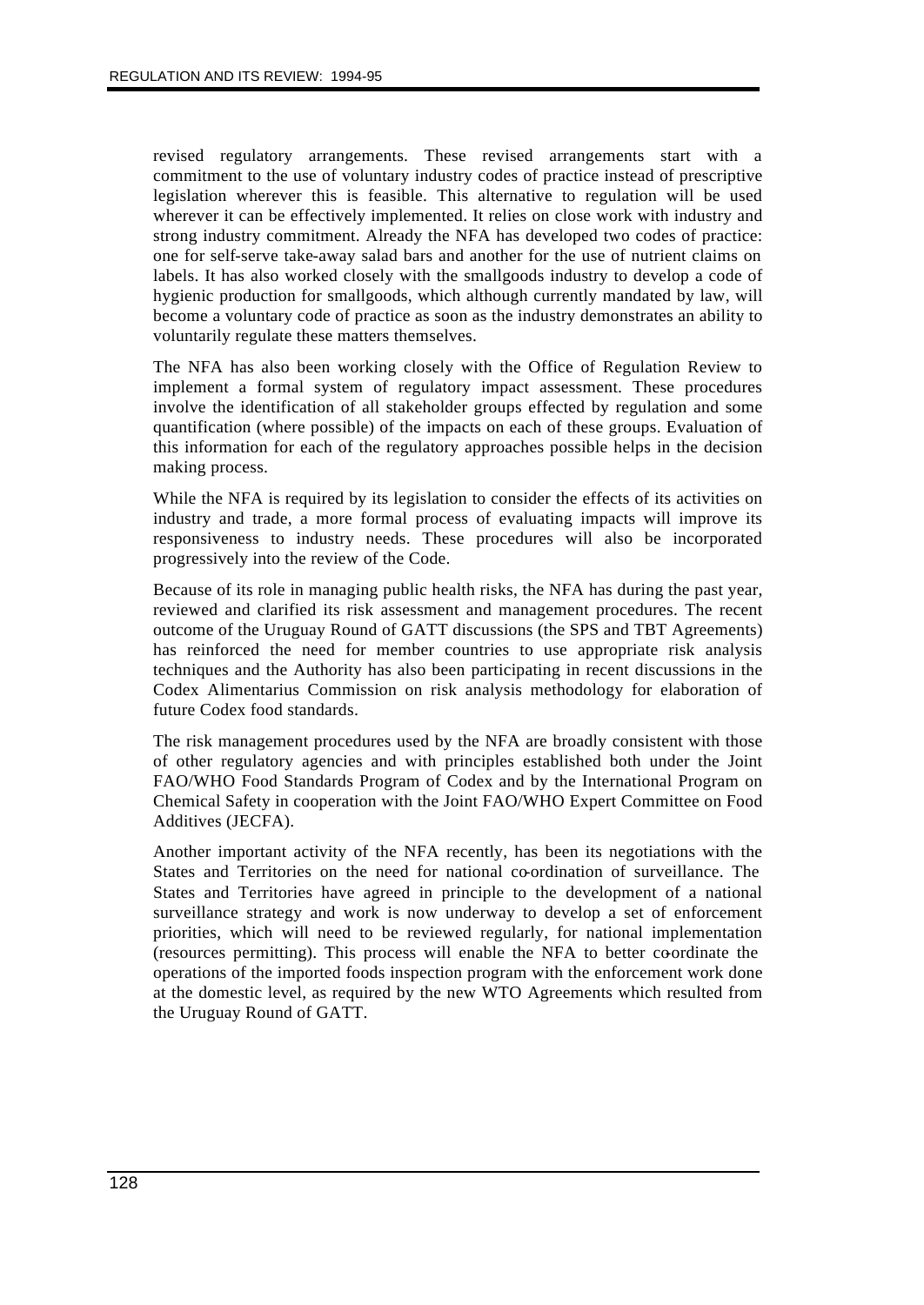# **APPENDIX C: SELECTED DEVELOPMENTS IN REGULATION**

This appendix covers areas of regulation which have received some attention by the ORR in the past year and have not been covered elsewhere in this paper:

- pre-merger notification
- Corporations Law Simplification Program
- broadcasting (anti-siphoning and broadband cable access)
- regulatory institutions in Australia's financial system
- changes in the regulation of franchising
- Australia's visa system for visitors.

# **C.1 Pre-merger Notification**

The *Trade Practices Act* 1974 has never required firms initiating a merger or takeover to provide advance notice to the Trade Practices Commission (TPC). Parliamentary reviews of merger practices have produced differing conclusions as to the need for a mandatory pre-merger notification scheme: the Griffiths Report (1989) in opposition and the Cooney Report (1991) in favour.

As part of a wide-ranging response to the Griffiths and Cooney Reports, the Government in 1992 agreed in principle to adopt an administratively simple premerger notification scheme for substantial mergers (Duffy 1992).

On 22 November 1994 the Assistant Treasurer released for public comment a discussion paper by the Treasury canvassing options for the introduction of a premerger notification scheme.

The Treasury's proposed scheme seeks to reduce the cost of merger litigation by:

- providing the TPC with enough time to seek an interim injunction and hence overcome the problems that can arise when attempts are made at divestiture following any anti-competitive 'midnight' mergers — expense, complexity and only partial success;
- providing greater certainty for potential merging parties, so reducing the possibility of litigation by the TPC; and

bringing Australia into line with other OECD countries.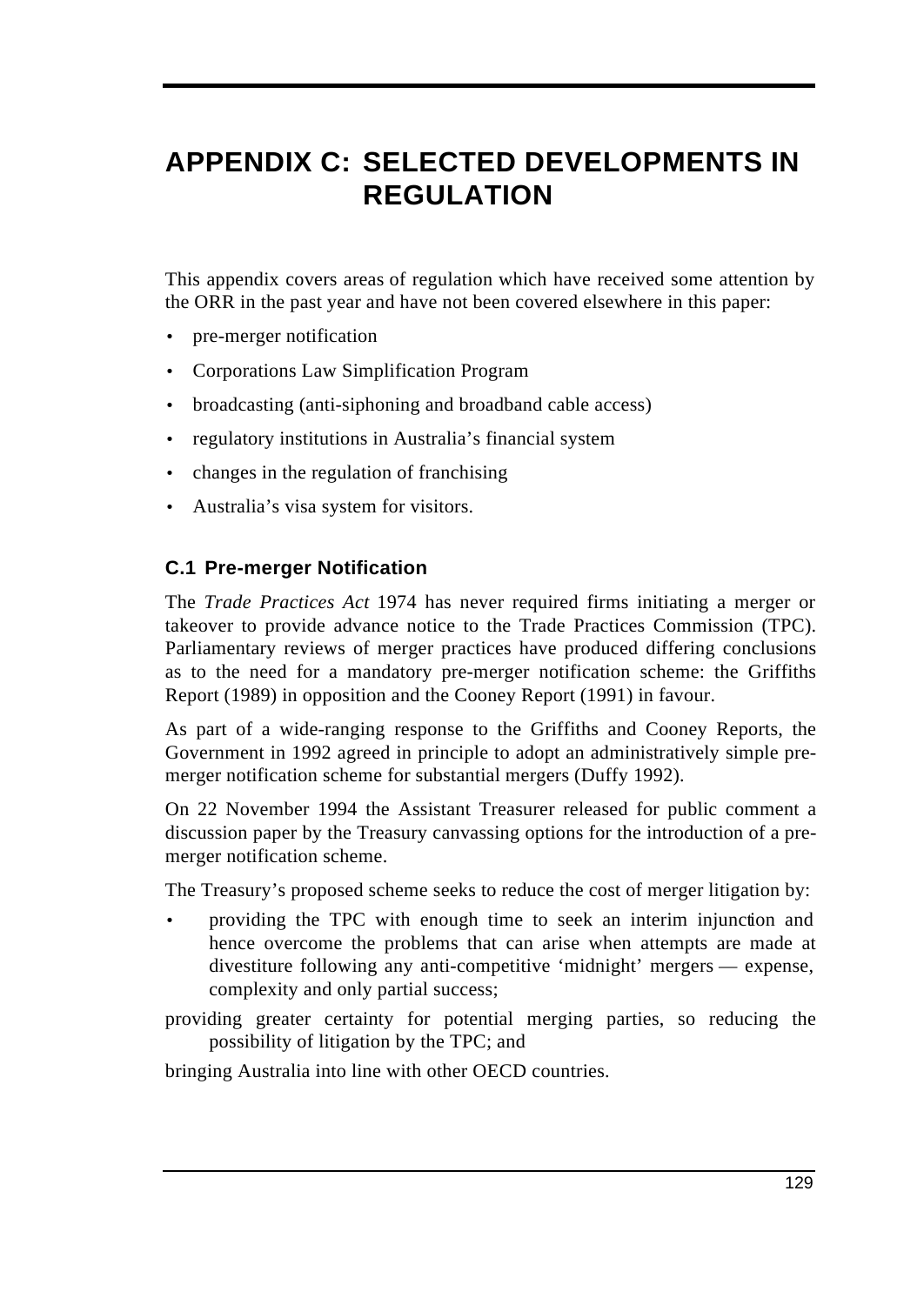Under the scheme outlined by the Treasury, the *Trade Practices Act* would be amended to require anyone proposing to acquire shares or assets in excess of a threshold, to notify the TPC and to wait 21 days before actually making the acquisition.

The Treasury has identified two possible notification thresholds.

The first proposal (Proposal A) would require notification if:

- the combined value of the target and acquirer is \$150 million; and
- the target company has a value in excess \$25 million; and
- the acquisition is for 5 percent of voting power; and
- after the acquisition, the acquirer has more than 10 percent of the voting power of the target.

The second proposed scheme (Proposal B) is more demanding. It would require notification if:

- the combined value of the shares and assets to be acquired exceeds \$25 million; and
- after the acquisition the acquirer has more than 10 percent of the voting power of the target.

Either of these proposals would require that the TPC be given 21 days notice of major mergers. This advance notice would enable the TPC to assess the competitive effects of all such mergers and, if necessary, to allow it time to seek a court injunction or to obtain undertakings from the concerned parties.

In its submission (ORRc 1995) to the Treasury, the ORR argued that the proposed pre-merger notification schemes would be an undue burden on the market for corporate control. It considered the proposed asset and control thresholds to be too low and the 21 day delay excessive. The proposed thresholds lack an empirical basis and are likely to catch many share acquisitions with no antitrust concerns — including those simply for passive investment. This would increase investors' costs. It would require the TPC to examine mergers with no anti-competitive implications. And it would reduce the incentives to undertake mergers and acquisitions.

The ORR proposed as an alternative and less burdensome way to provide better and more timely merger information to the TPC that:

- the onus to notify the TPC be a duty imposed upon the corporation; and
- upon notification the TPC should have five working days to determine whether it will challenge the merger.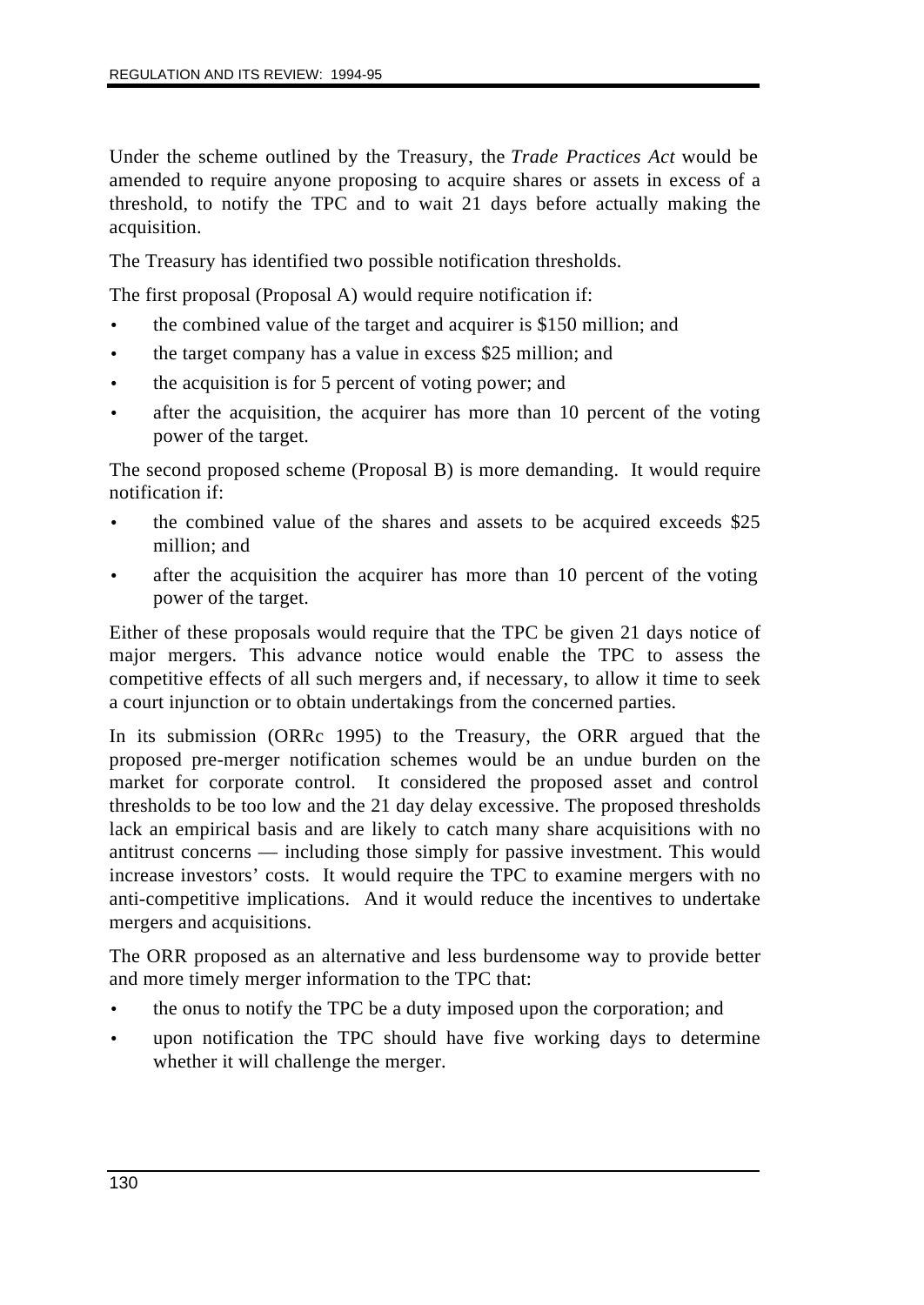Under such an alternative it was suggested that, even when the merger is in breach of the *Trade Practices Act*, there should be no corporate liability for a failure to notify the TPC as long as the corporation had judged that the TPC would not challenge the merger and that it is reasonable for the corporation to have made that judgement.

Such an alternative seeks to set a flexible notification standard that will not require notification by the overwhelming majority of mergers that are competitively neutral, but would penalise firms that fail to show due corporate responsibility.

The Government has not yet announced its decision on the proposals for mandatory pre-merger notification.

# **C.2 Corporations Law Simplification Program**

In October 1993, the Attorney-General's Department created the Corporations Law Simplification Task Force to review the Corporations Law. The Task Force is assisted by a Consultative Group comprising private sector representatives.

The central objective of the program is to make the Corporations Law capable of being readily understood by users, including small business, persons not professionally qualified in law or accounting, and directors of companies, shareholders, auditors and managers.

The focus of the Task Force has been on those areas of the Law where policies are: unclear or uncertain; do not cater for the needs of small business; place undue regulatory burden on business; impede the efficient operation of the law and do not achieve their intended objectives. The plan of action (December 1993) states that:

'The objective is to streamline the law, procure consistency and coherence, strip away unnecessary complexities, maintain effective protection for investors, and bring significant cost benefits both to business in complying with the law and to relevant authorities administering it.'

The Task Force identified and released for public comment — as part of stages one and two of the review — proposals for simplification of fourteen priority areas. These included: share buy-backs; small business, propriety companies; company registers; share capital rules; annual reporting provisions; company names; company meetings; accounts and audits; forming a company; defunct companies — deregistration and reinstatement; officers; related parties; fundraising and takeovers.

The ORR provided five submissions to the Task Force for stage two of the program, dealing with accounts and audit, share capital rules, company names,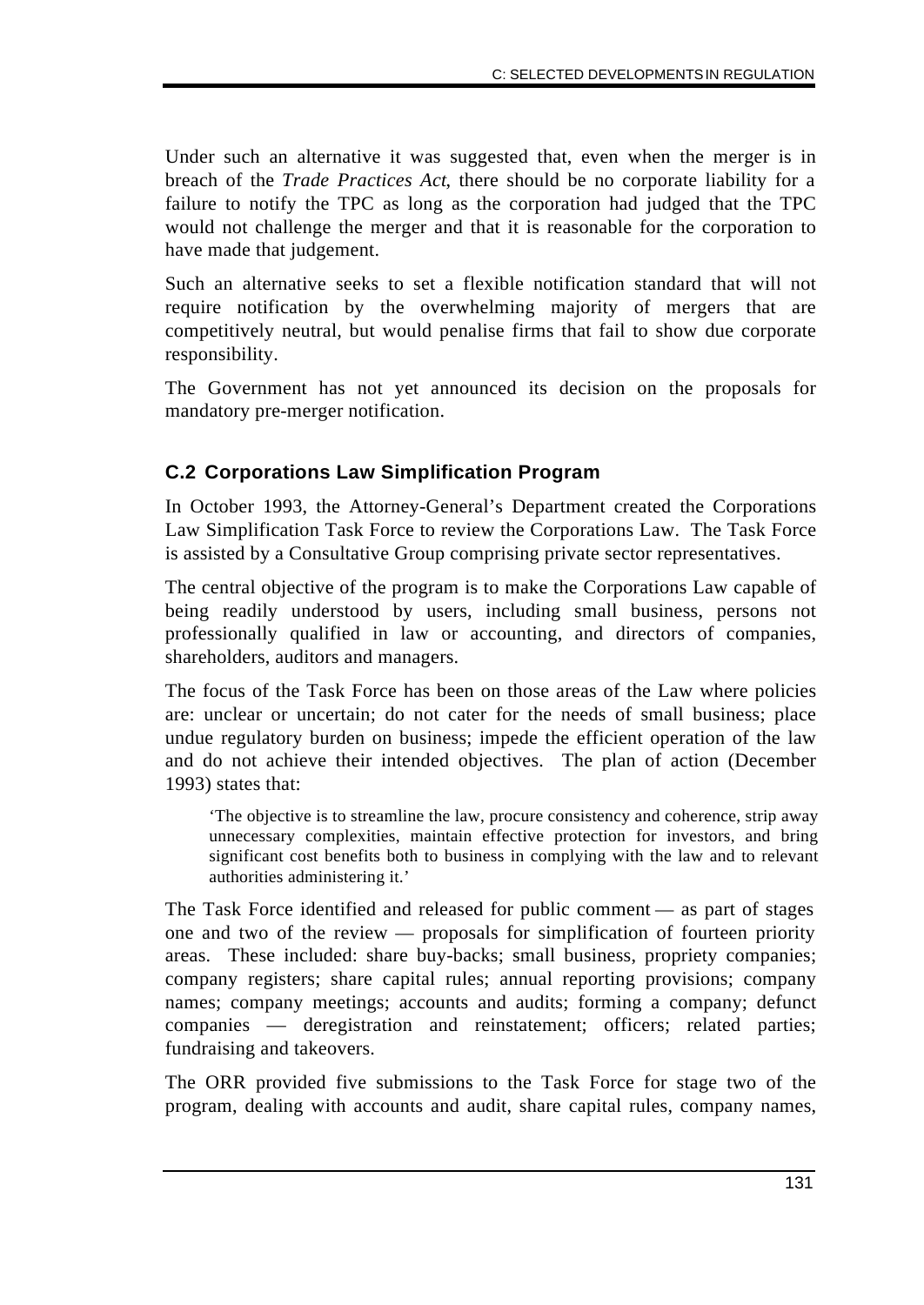forming a company and company meetings. Points made in these submissions include the importance of defining objectives and identifying necessity for regulation. These ORR submissions — while often supporting proposals of the Task Force — also suggested that the Task Force give more consideration to alternative ways of attaining objectives; identifying more clearly the costs and benefits of each alternative approach to regulation and focusing on the importance of consistency of proposals with other rules and regulations.

Issues currently under consideration by the Task Force — as part of stage three of the program — include officers; related parties; charges; insolvency; and the application of section 52 of the Trade Practices Act to prospectuses and other related matters.

The First Corporate Law Simplification Bill (1994) — which deals with the first stage of the program — has passed the House of Representatives and is currently before the Senate. The exposure draft of the Second Corporate Law Simplification Bill was released in June 1995. The Corporations Law simplification process, and presentation to the Parliament of Bills outlining proposed changes, is ongoing, and is expected to be completed by October 1997.

# **C.3 Broadcasting**

The two main developments in broadcasting regulation over the past year are:

- the announcement of the details of the anti-siphoning regime to prevent events of national significance being shown exclusively on Pay TV; and
- the announcement of the draft broadband cable access regime.

# *Anti-siphoning*

The *Broadcasting Services Act* contains provisions allowing the Minister for Communications and the Arts to declare events for which a free-to-air broadcaster must obtain rights before they can be shown on Pay TV (s115). The objective of the provision is to ensure that events of national significance are not lost from free-to-air television.

On 31 May 1994 the Minister announced a list of declared events. The list comprises events from most major sports including: the Melbourne Cup, Australian Football League, Rugby League, Rugby Union, Test Cricket, Soccer, Tennis, Netball, Basketball, Golf and Motor Sport. In all cases the list applies to events taking place from the year 1994 to 2004 inclusive. A 'watch list' was also published which includes events from the forthcoming Olympics (Summer and Winter to 2004), and Commonwealth Games (to 2002).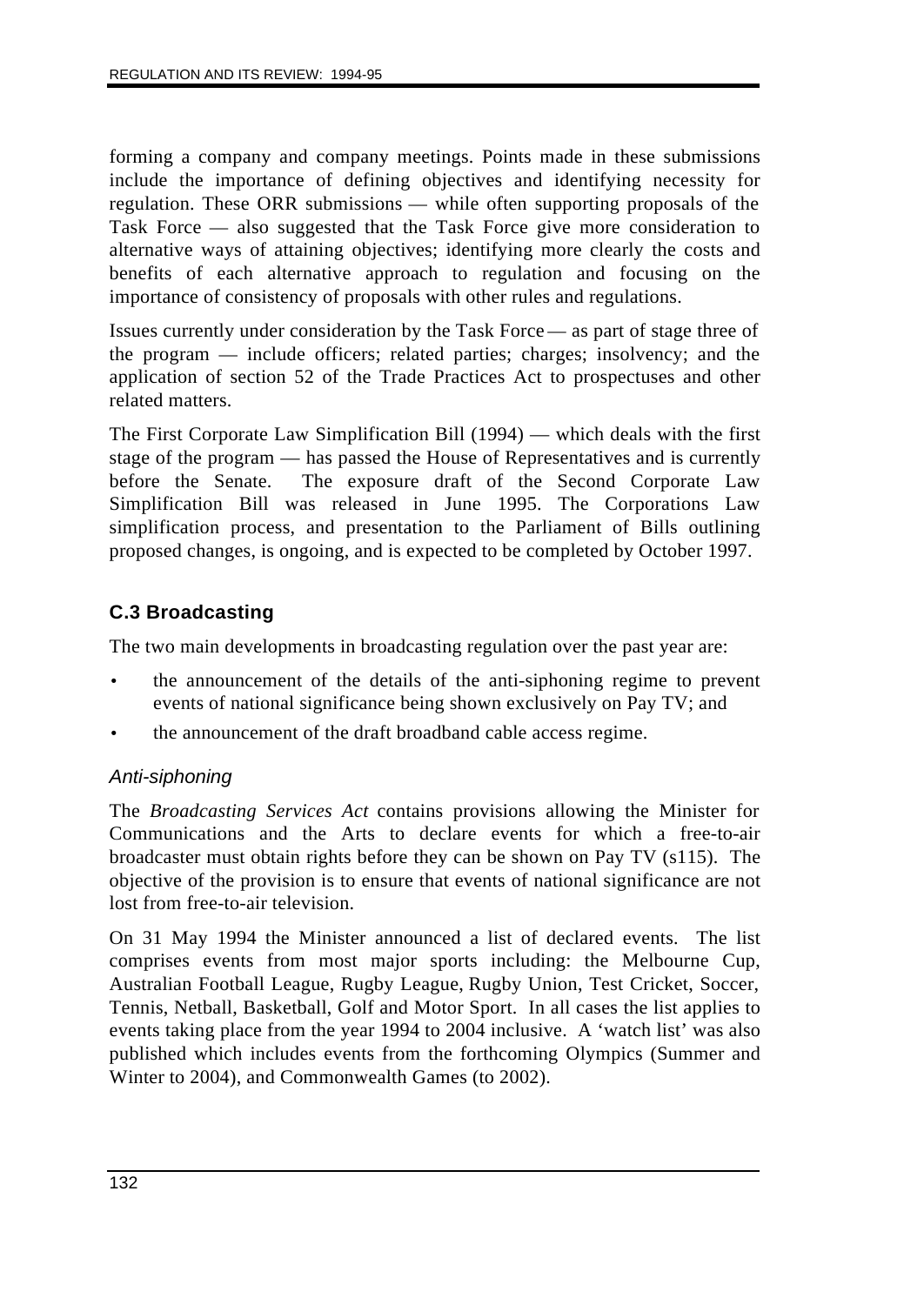This list followed a report to the Minister by the Australian Broadcasting Authority (ABA) outlining options for protecting events of national significance. The options included.

- an extensive list of all events nominated by the free-to-air broadcasters;
- a 'short' list; and
- not declaring any events at all but rather creating a 'watch list' which would be monitored.

Overall the ABA's investigation found:

that the concerns about the migration of events exclusively to pay television are not supported by the medium to long-term arrangements currently in place between freeto-air broadcasters and the owners of the rights to major events. (p. 5)

The Minister's list is not as comprehensive as the extensive list provided by the ABA, but contains many more events than the ABA's short list option. The regime represents a prescriptive approach to the siphoning issue.

The regime may lead to anti-competitive conduct. This possibility was raised by the Trade Practices Commission in its submission to the ABA. The TPC submitted that:

denial of the right to broadcast an event under s.115 places an artificial constraint on competition in the relevant markets for programming, and potentially has the effect of placing Pay TV service providers at a competitive disadvantage in relation to free-toair television broadcasters. (ABA, 1994, p.25)

However, the potential for strategic (anti-competitive) behaviour is in theory limited because if free-to-air broadcasters have had the opportunity to obtain the rights to an event on fair and reasonable terms, but have chosen not to do so, the Minister can remove the event from the anti-siphoning list.

#### *Broadband cable access regime*

The Government released a draft broadband cable access regime for comment on 23 December 1994. The regime is designed to set rules and conditions on which service providers, such as pay TV operators, can gain access to the developing broadband cable network. Under the proposal, the access regime is to ensure:

that broadband services will comply with the provisions of the Telecommunications Act, relating to interconnection and non discriminatory access.

This effectively means that there would be an 'open access' policy for the broadband network.

However, in the case of Pay TV services delivered via broadband cable, if there is sufficient competition in the delivery of Pay TV using cable, the cable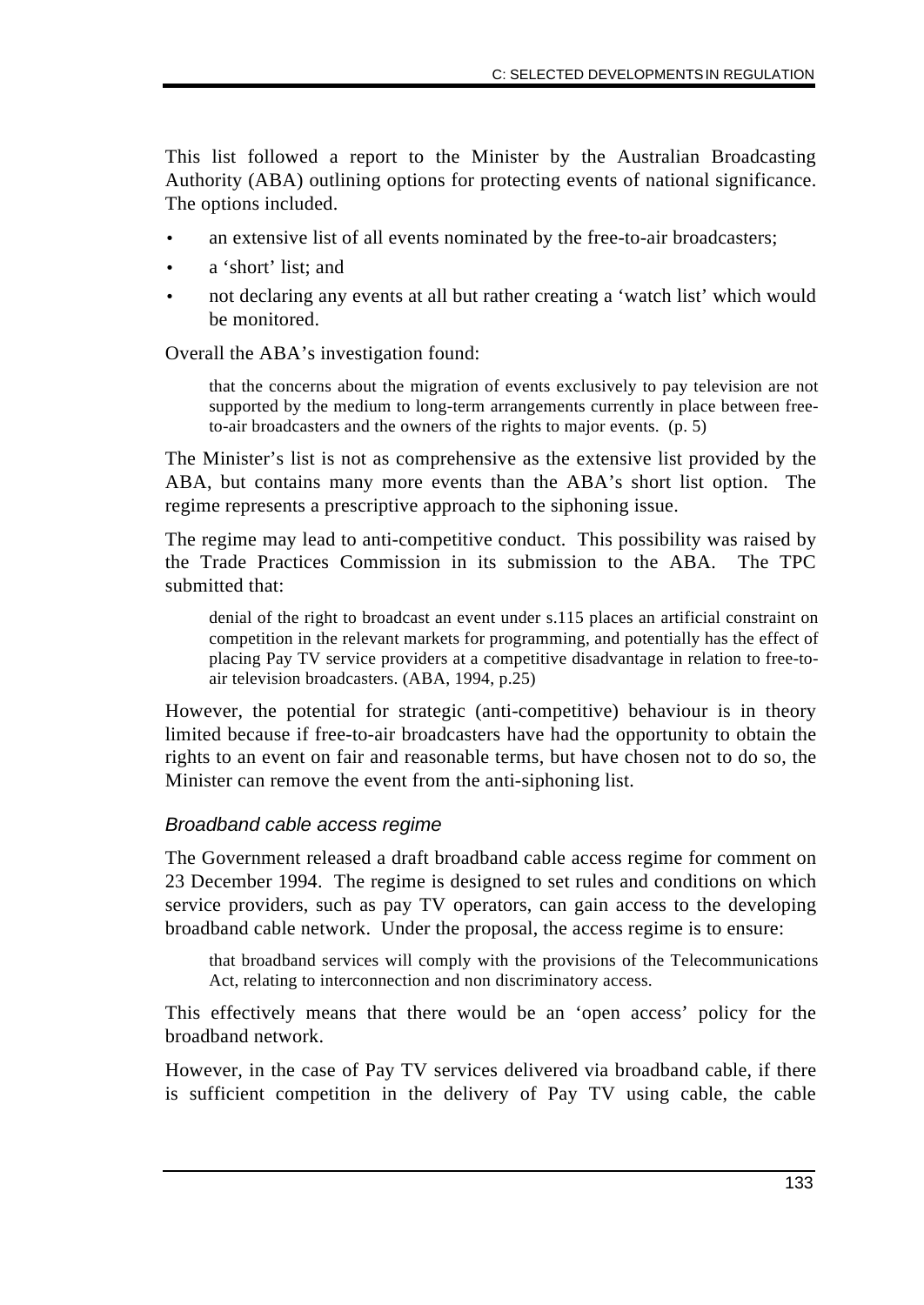operators will be exempt from the open access provision until 1999. After 1999, open access will apply for pay TV.

The Government's approach to regulating broadband cable has been to design an industry specific access regime. An alternative approach would be to rely on the general access regime established by the 'essential facilities' provisions of the recently passed *Competition Policy Reform Act 1995*.

#### **C.4 Regulatory Institutions In Australia's Financial System**

This section provides some background on recent institutional developments in the regulation of Australia's financial system (supporting section 2.3.1 of Chapter Two.)

#### *Reserve Bank of Australia (RBA)*

The RBA regulates the Australian banking system to limit risks to prudent levels and ensure that standards are observed and adjusted with changing circumstances. The RBA issues Prudential Statements covering banking activities, with which banks have undertaken to comply with. These Statements deal with issues such as ownership and control, capital requirements, liquidity management, auditor arrangements and limits of exposures (Council of Financial Supervisors 1994, p. 42).

Recent developments include issuing of guidelines dealing with banks' associations with non-banks, banks involvement in funds management and securitisation programs, and the composition of the boards of banks. The RBA has also enhanced disclosure rules governing banks' use of derivatives.

#### *Australian Securities Commission (ASC)*

The ASC administers the Corporations Law to maintain the efficiency and performance of markets and firms, including those operating in the securities and futures markets. It seeks to enhance confidence in the integrity of markets and corporations by monitoring and promotion of compliance with regulation of rules and regulations, modifying regulation — within the ambit allowed under relevant legislation — through policy statements, education and consultation programs with interested organisations, and maintenance of public information systems and other reporting entities which enhances the availability information (Council of Financial Supervisors 1994).

Recent developments include a major review of the regulation of securities/financial advisers and release of discussion papers on short selling. Draft amendments to policy statements have included investment in unapproved schemes, stock market provisions of the Corporations law and approval of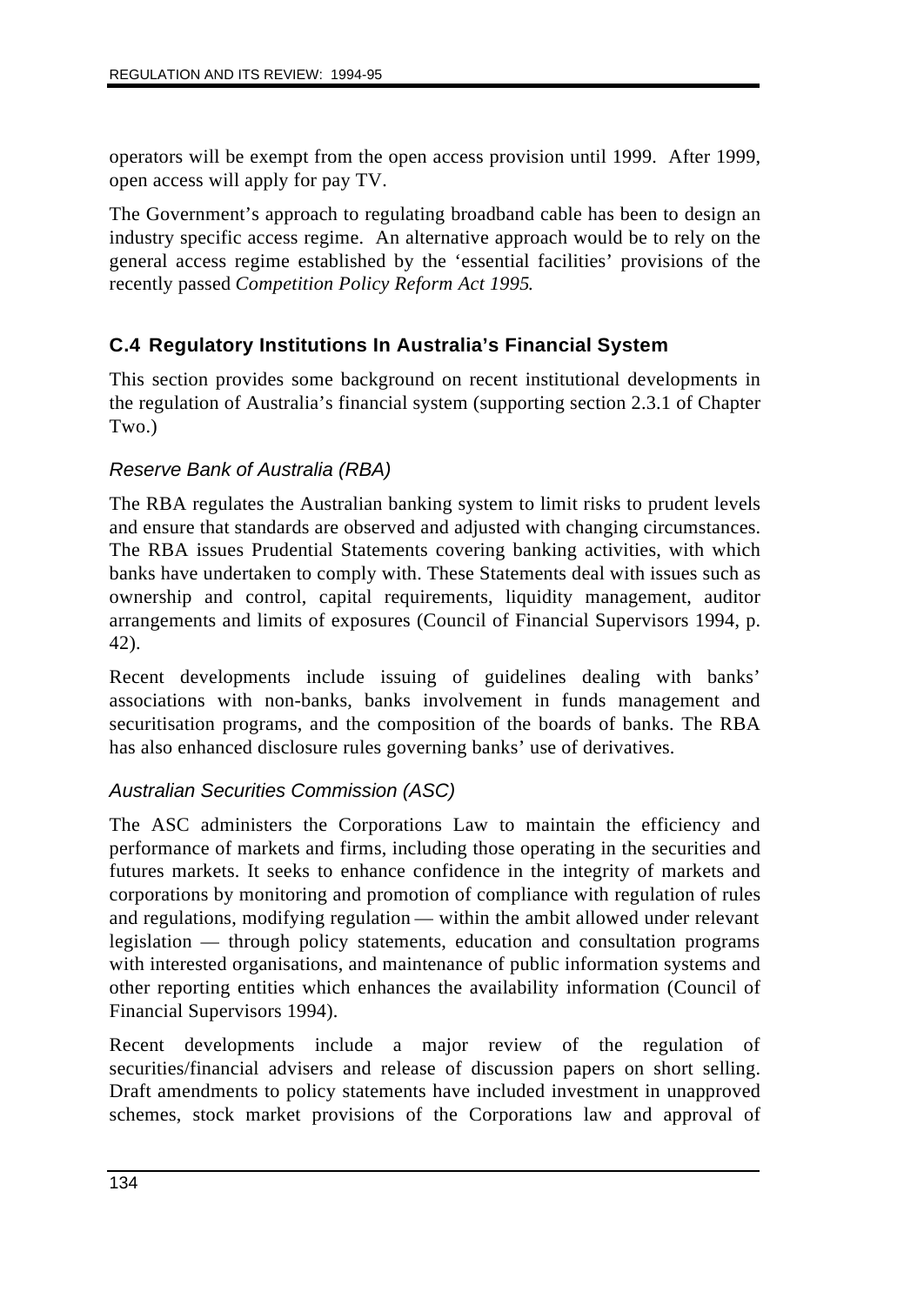trustees for unit trusts and other prescribed interest schemes. The ASC also released a final report on over-the-counter derivatives.

#### *Insurance and Superannuation Commission (ISC)*

The ISC was established in 1987 to supervise insurance and superannuation entities in the interests of policy holders and fund members, and ensure compliance with Commonwealth Government's retirement income policy. The ISC employs a market-oriented approach involving regular consultation with interested organisations and minimum effective regulation (Council of Financial Supervisors 1994). The ISC approach in broad terms is characterised by use of licensing restrictions for entry and ownership and a focus on solvency of entities through regular reporting, audits, rules and standards. These roles were enhanced by the *Superannuation Industry (Supervision) Act 1993* (SIS).

Recent developments include enhanced disclosure rules for life insurance policies with risk cover, and Gazettal of regulations under the *Superannuation Industry (Supervision) Act 1993* which provide for more rigorous information disclosure. On 23 March 1995 amendments to the *Superannuation Industry (Supervision) Regulations* introduced restrictions on exit fees from superannuation funds. In May 1995 the Australian National Audit Office (1995) released a report dealing with administrative arrangements for the *Superannuation Industry (Supervision) Act*. It recommended areas for improvement, including records handling and regulation of accountants and auditors.

The *Life Insurance Act 1995* will strengthen prudential supervision and improve consumer protection of life insurance. A compulsory Code of Practice is was released in August 1995 for the life insurance industry to govern their relations with intermediaries and consumers. The ISC also assisted the Insurance Council of Australia in the development of a voluntary Code of Practice for general insurance. In broad terms, ISC reviews of regulations have conformed with the approach outlined in Cabinet-endorsed guidelines for the preparation of regulatory impact statements.

#### *Council of Financial Supervisors (CFS)*

The goals of the Council are to establish and facilitate closer coordination between the supervisors of the Australian financial system. The Council comprises the Reserve Bank of Australia (Chair), Insurance and Superannuation Commission, Australian Securities Commission and AFIC. CFS is not a supervisory or policy making body. Rather, its principal functions are to ensure adequate communication between regulators and facilitate the exchange of information and opinions. Together these agencies have authority over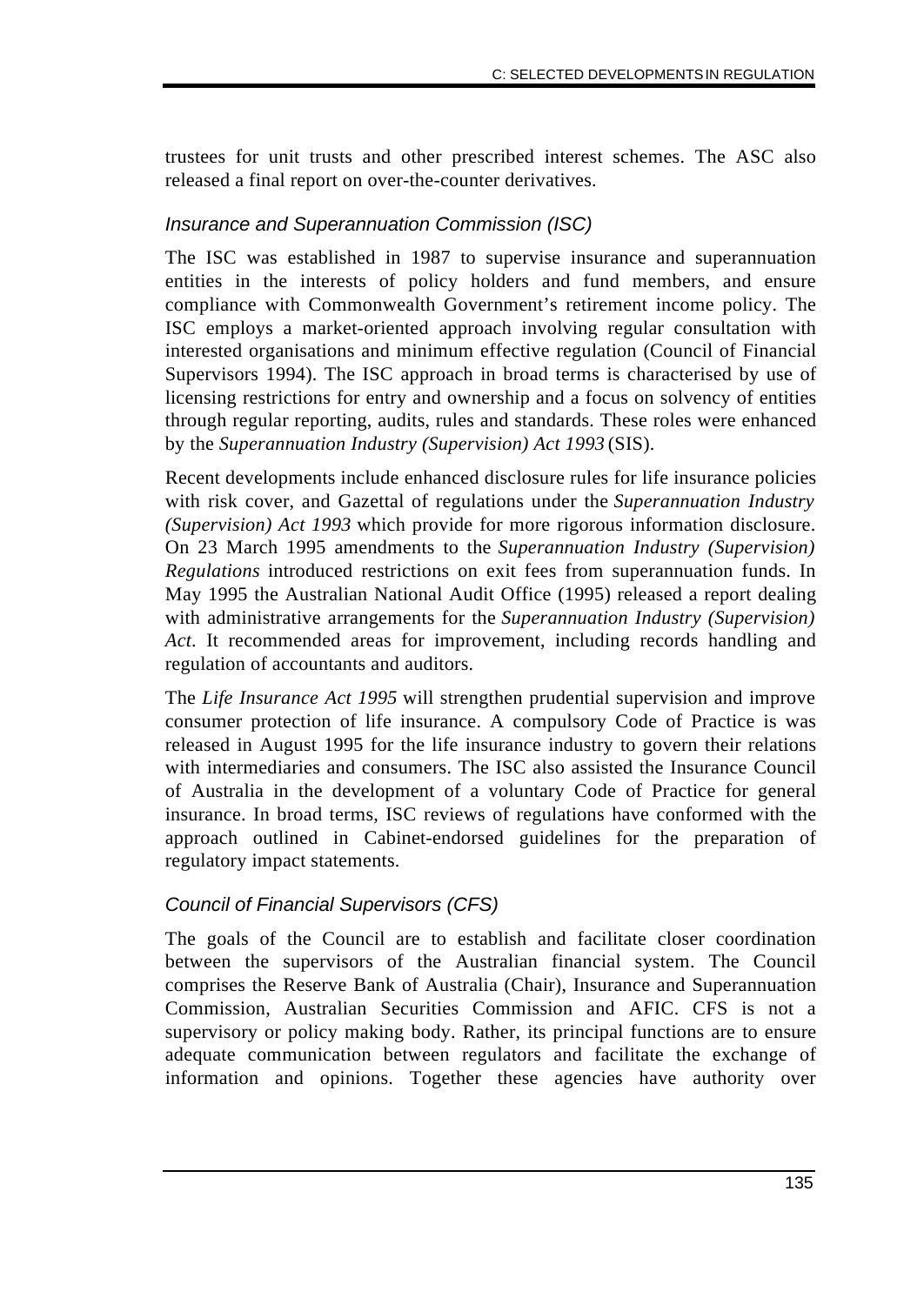institutions managing about 95 per cent of financial systems assets.<sup>1</sup> It has overseen a review of disclosure standards for similar products and how they might be brought into line. CFS has also coordinated various studies dealing with the regulation of derivatives and a review of financial conglomerates (Reserve Bank of Australia 1995, p. 33). Some of the most significant developments have been in the area of funds managers and insurers (see Council of Financial Supervisors 1994).

#### *Australian Financial Institutions Commission (AFIC)*

AFIC was established in 1992 through template legislation enacted by the Queensland Parliament and adopted by all other Australian States and Territories. For the first time, building societies and credit unions became subject to the supervision of a national standard-setting and coordinating agency. The AFIC reports to a Ministerial Council, comprising State and Territory Ministers responsible for building societies and credit unions (Australian Financial Institutions Commission 1995). State agencies provide day-to-day supervision. The AFIC is responsible for maintaining effective prudential and other standards and for ensuring uniform standard setting, similar to that applying to banks. Major developments since 1993 include: extension of the jurisdiction of AFIC to friendly societies; gazettal of comprehensive standards for building societies and credit unions; communication programs; and various changes in regulations such as aligning liquidity standards more closely with those applying to the banking sector.

#### *Australian Transactions Reports and Analysis Centre (AUSTRAC)*

AUSTRAC identifies tax evasion and major crime by establishing a regulatory program to ensure compliance with the Financial Transaction Reports Act. It monitors financial transactions and where applicable provides such information to taxation and law enforcement agencies (Australian Transactions Reports and Analysis Centre 1994).

#### *Self regulation organisations and regimes*

A number of self-regulatory organisations operate in Australia's financial sector, including the Australian Stock Exchange and the Sydney Futures Exchange. Some industry associations also provide dispute resolution mechanisms, including the Bank Ombudsman and complaints resolution schemes operated by

 $\overline{a}$ There are approximately 1700 financial institutions with assets of \$44 billion including some public sector insurers, private health funds, some funds managers and intermediaries — that are outside the Council framework (Council of Financial Supervisors 1994, p. 38).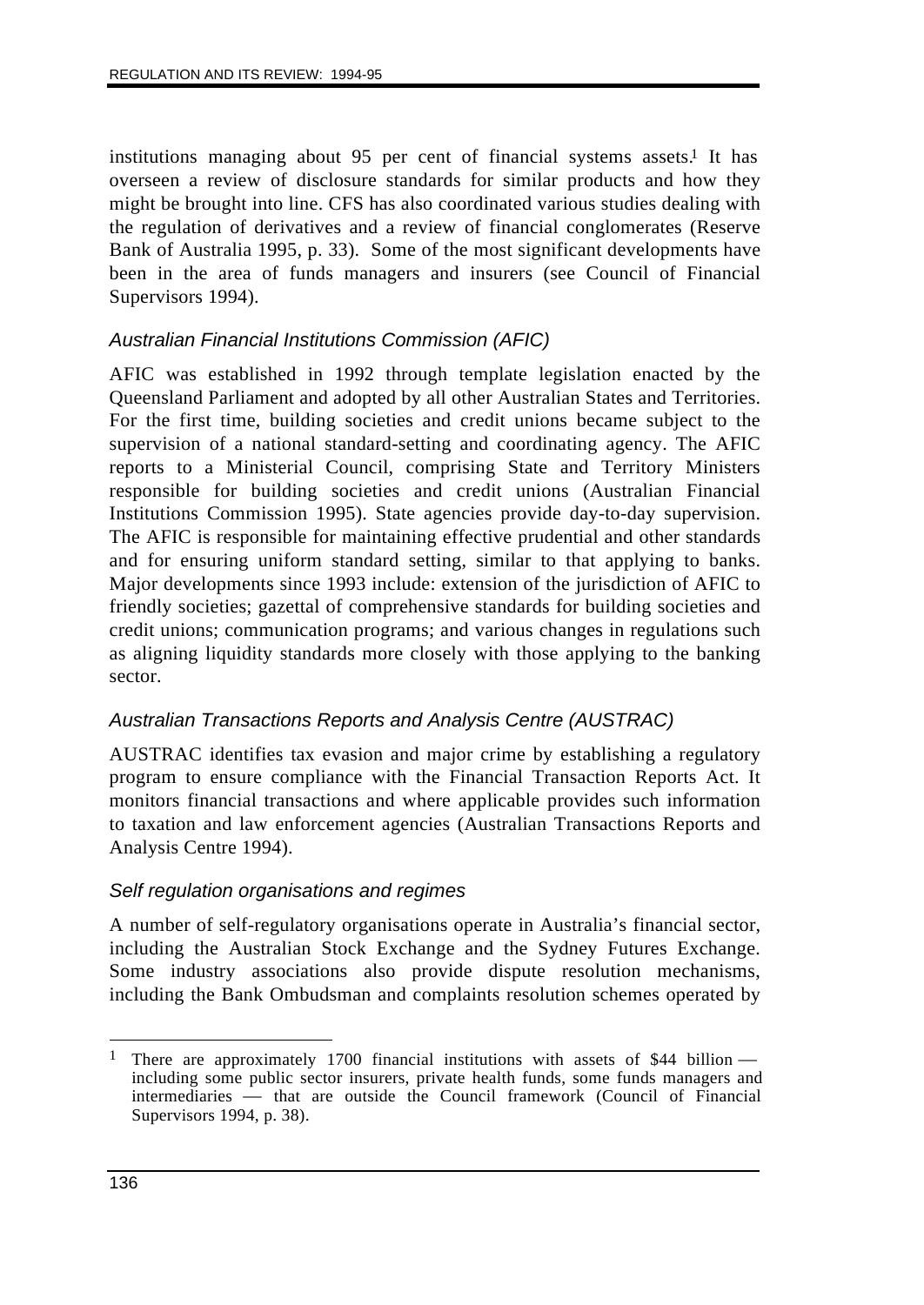the Financial Planning Association of Australia Ltd and the Life Insurance Federation of Australia. Self-regulation is also undertaken by professional associations such as the Institute of Chartered Accountants and the Australian Society of Certified Practicing Accountants.

## **C.5 Changes in the Regulation of Franchising**

The regulation of franchising — which involves a franchisee purchasing a group of services from a franchisor under specific conditions — is currently being reviewed.2 In 1991, the Franchising Task Force issued a report on franchising and as a result a voluntary Code of Practice was introduced in 1993, with development funding provided by the Commonwealth Government. The Code is administered and maintained by the Franchising Code Administration Council. The aim of the Code is to provide minimum prior disclosure standards, improve business practices and better dispute resolution processes between franchisors (who issue franchise contracts) and franchisees who purchase such contracts.

In 1994, as part of a review of the Code by the Minister for Small Business, Customs and Construction and the Department of Industry, Science and Technology, Mr R. Gardini undertook — at the Minister's request — a review of the Code of Practice. This review concluded that compliance with the voluntary Code — which was unlikely to exceed 70 per cent — was too low, especially for some sections of the industry such as real estate and motor vehicles. It found that franchisors not participating in the Code sometimes did not adhere to provisions of the Code, such as disclosure and a cooling-off period for new franchise agreements. In addition the review found that the Code had not been effective in addressing serious disputes between franchisors, who issue franchise licences, and franchisees who purchase such licences. This report recommended that mandatory self regulation (ie. co-regulation) be introduced, with nonparticipating franchisors no longer being exempt from Corporations Regulations.

In its submission to the Department of Industry, Science and Technology, the ORR noted that this review did not articulate the goals of regulation of franchising. Rather, the main goal of the report was to increase compliance with the Code, which might not attain the key goals of regulation, such as harmonious, orderly and efficient relations between market participants. The report also did not consider alternatives to co-regulation, such as establishing a small business small claims tribunal and enhanced unconscionable behaviour provisions in the Trade Practices Act. In addition, the report did not demonstrate that the benefits

 $\overline{a}$ 2 It usually involves leasing the right to use the franchisor's trademark, access to a standardised business system and participation in generic marketing and training.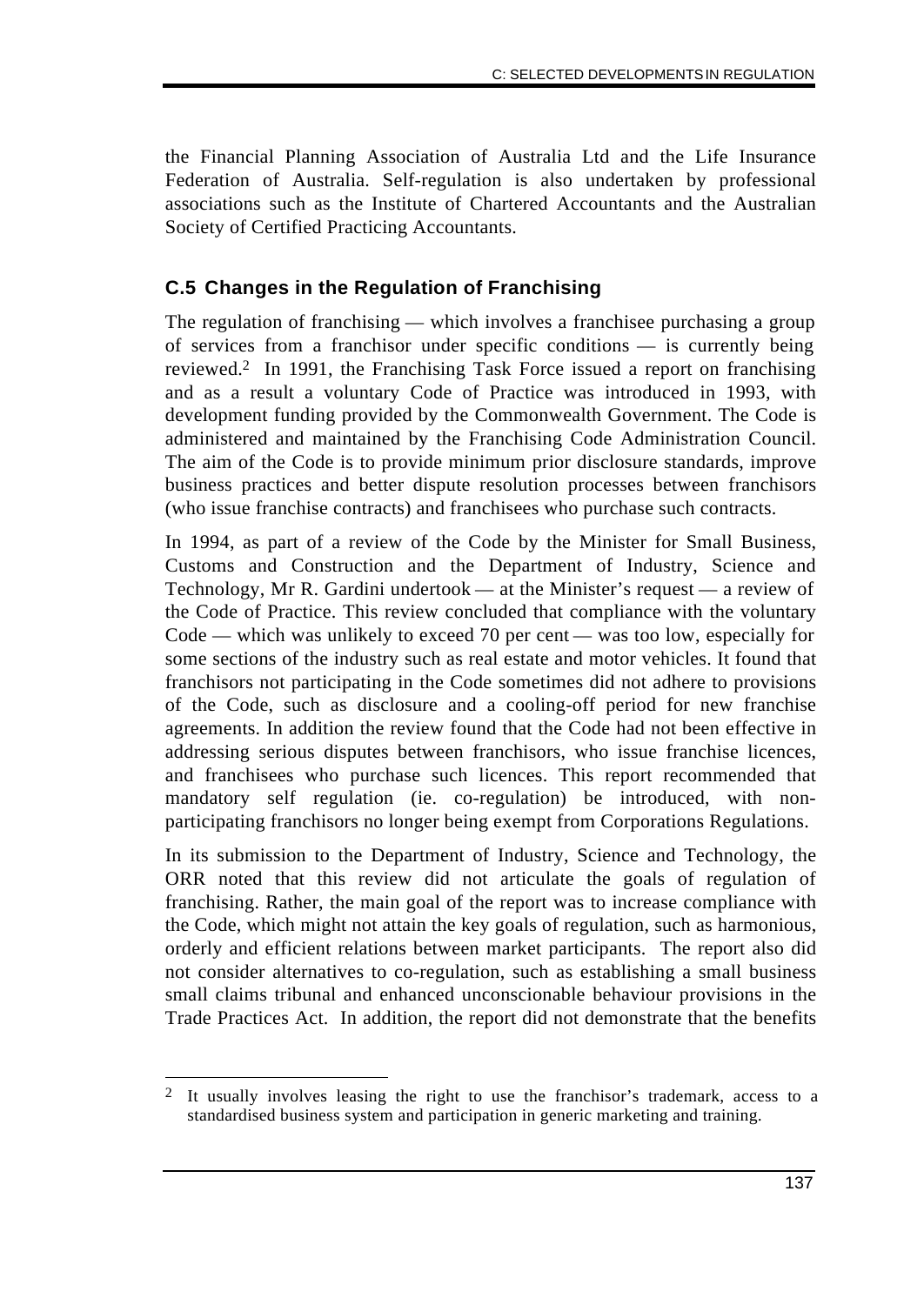of co-regulation would outweigh the costs imposed on regulators, franchisors and society.

The Government is expected to respond to this review soon.

#### **C.6 Australia's Visa System for Visitors**

Australia's *Migration Act 1958* (as amended) requires any person who is not an Australian citizen to have a visa in order to travel to, enter into and stay in Australia. The current system is referred to as a 'universal' visa system, as all non-citizens, regardless of nationality, are required to obtain a visa.

In December 1994, the Joint Standing Committee on Migration released an Issues Paper for its Inquiry into Australia's Visa System for Visitors. Amongst other issues, the Committee was asked to consider the efficiency and cost effectiveness of the visitor visa system and to consider possible alternative arrangements to the existing system, including visa-free travel or multiple entry visas.

One of the main objectives of the visa system is to provide border integrity and minimise the entry of people who may pose a threat to the Australian community. In its submission to the inquiry, the ORR stated that the type of visa arrangement chosen should be one that maximises this benefit while minimising the costs of achieving it. Some evidence presented to the inquiry suggested that the universal visa requirement may not significantly reduce the number of 'undesirable' visitors entering the country or have a significant impact on maintenance of Australia's security.

In terms of costs, evidence to the inquiry suggested that the indirect costs of the current system could potentially be quite high if visas deter 'desirable' visitors from coming to Australia. This is because tourism is a major Australian export. Export revenue forgone (in addition to the costs of administering a universal visa system) is expected to escalate as the number of visitors coming to Australia increases.

As it appears that the costs imposed by the universal visa requirement are likely to outweigh the benefits, the ORR recommended that the visa requirement be removed for visitors from some countries (or for visitors of some types). Exemptions from the visa requirement could be granted on the basis of criteria such as:

- low historical rates of overstay (where the benefits of the visas are lowest);
- costs imposed by overstays from certain countries;
- low rejection rates on visa applications (where the effectiveness of visas is lowest);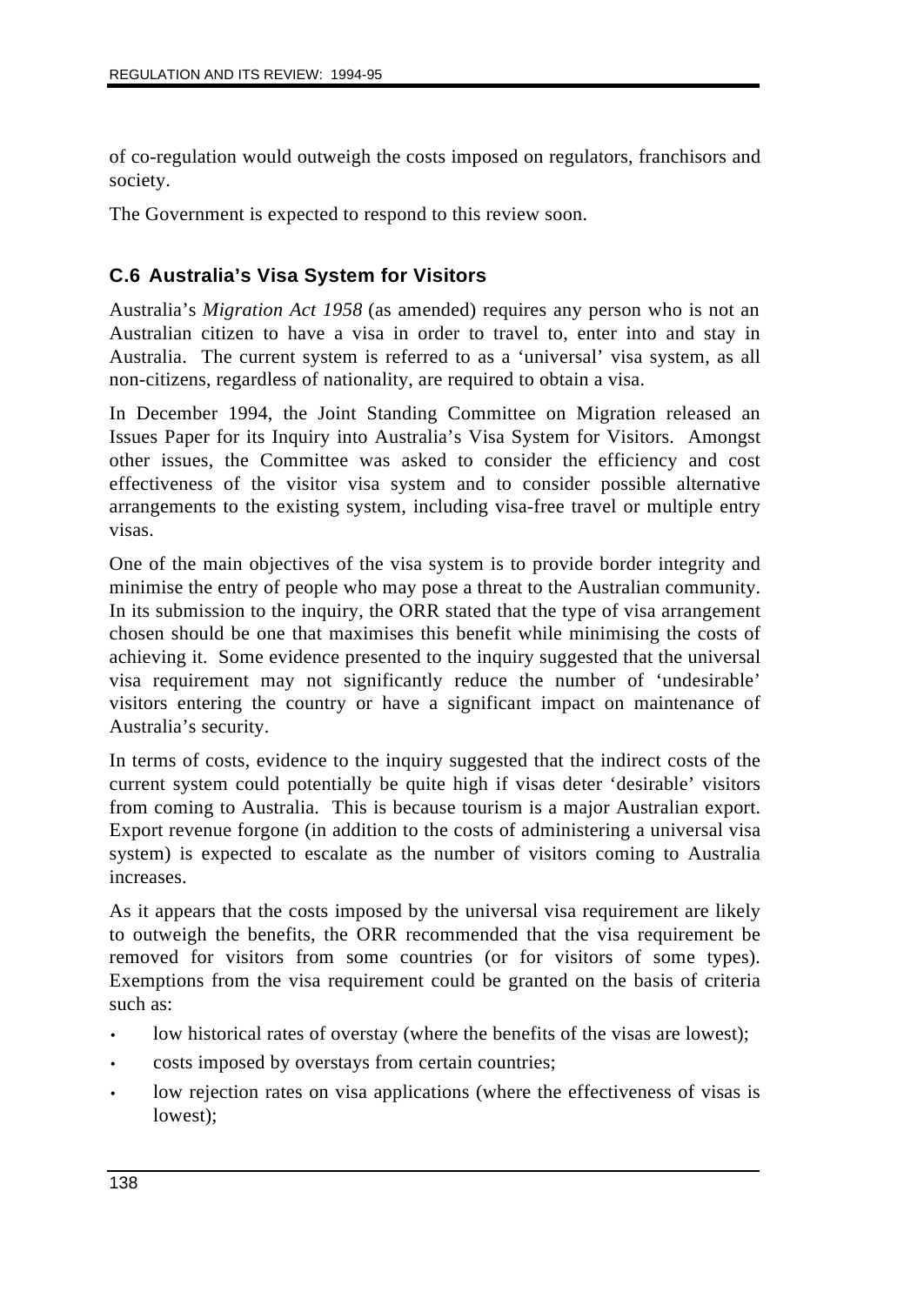- the extent to which visitors are deterred by visa arrangements; and
- the average expenditure per stay by visitors from each country.

The Committee is expected to report on the outcome of its inquiry towards the end of 1995.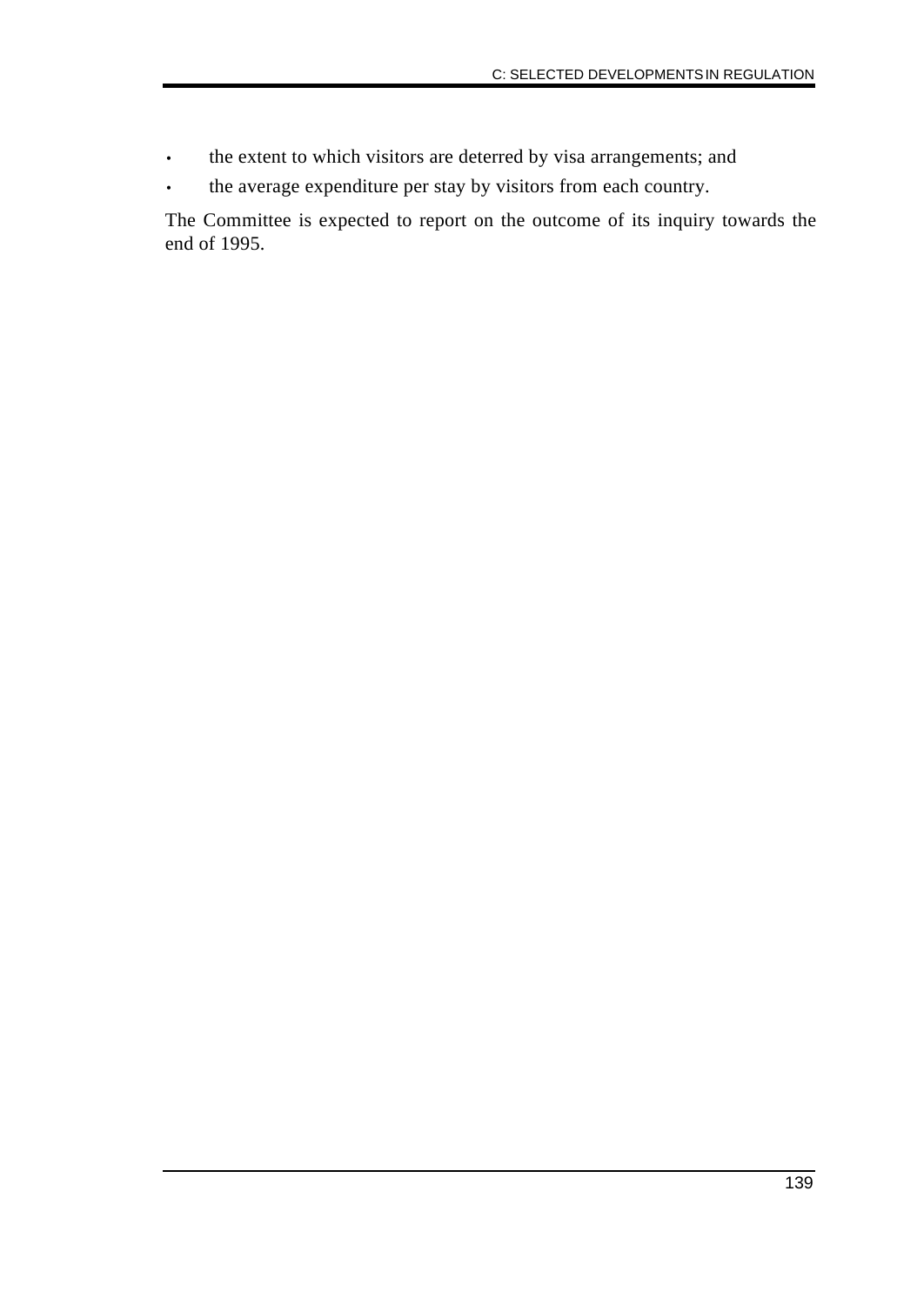# **COUNCIL OF AUSTRALIAN GOVERNMENTS**

# PRINCIPLES AND GUIDELINES FOR NATIONAL STANDARD SETTING AND REGULATORY ACTION BY MINISTERIAL COUNCILS AND STANDARDS SETTING BODIES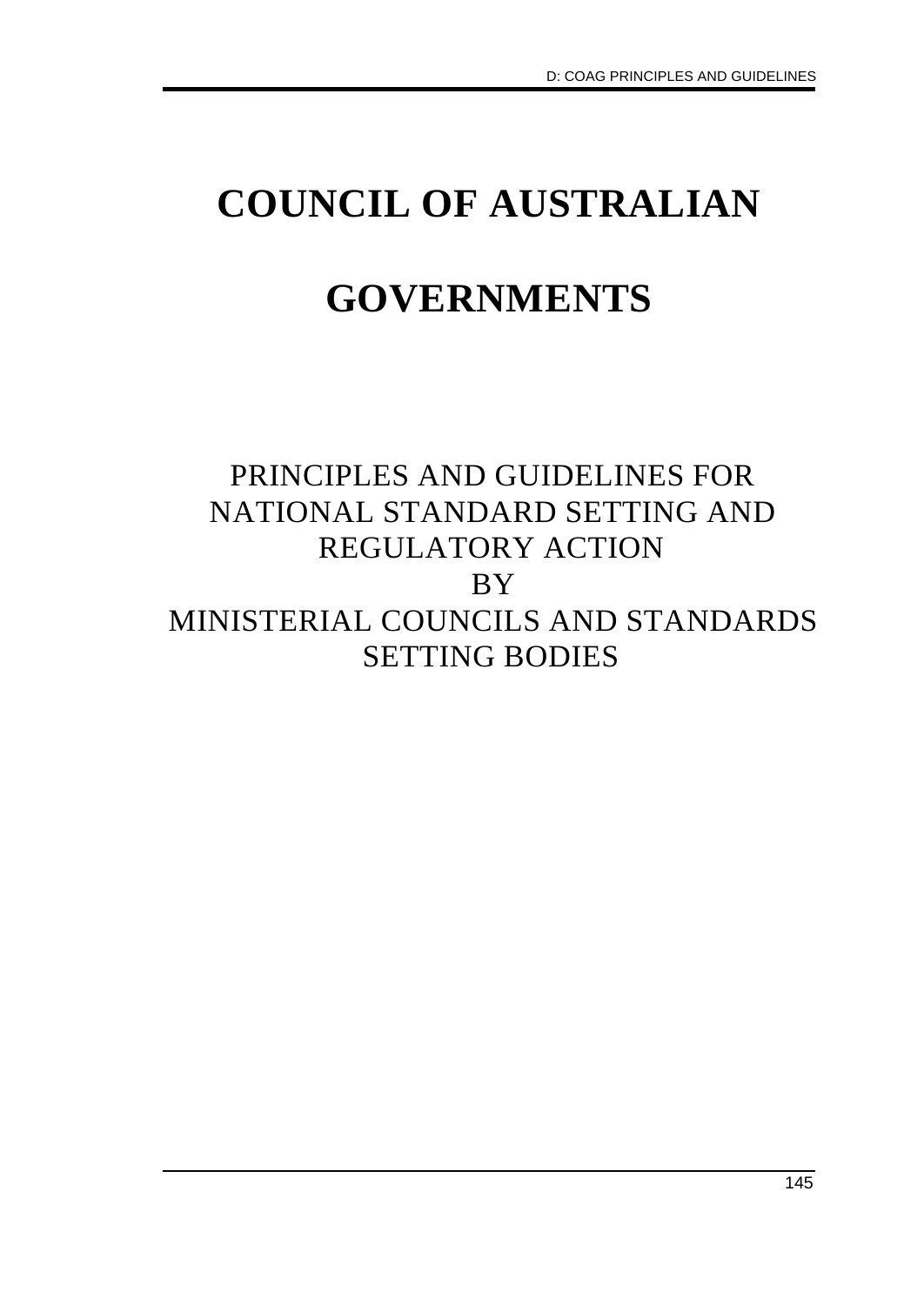## **PRINCIPLES AND GUIDELINES FOR NATIONAL STANDARD SETTING AND REGULATORY ACTION**

## **A. INTRODUCTION**

In its report to the Council of Australian Governments in February 1994, the Committee on Regulatory Reform reported on key issues related to the setting of national standards in Australia. Consideration of this issue was initially prompted by a paper which was released by major business associations in September 1992 which argued that Australia's regulatory system requires a major overhaul if the nation is to compete successfully in world markets and attract overseas investment. It suggested that our regulatory system is unnecessarily complex, generates delays, inconsistencies and additional costs for business investment as well as inhibiting risk-taking and enterprise.

The operation of the Mutual Recognition Agreement has also highlighted discrepancies in standards between jurisdictions and has created an impetus for the development of national standards. Under that Agreement, Ministerial Councils can potentially be called upon to make a standard on any product in the marketplace or develop nationally uniform criteria for the registration of any occupation. Given this mechanism for the development of nationally applicable standards, there is a need to ensure that where new standards are considered, they are subject to sufficient scrutiny to guard against the imposition of unnecessary regulation. It is also important to ensure that new standards do not impose excessive requirements on business. The aim of any national standards setting process should be to achieve minimum necessary standards, taking into account economic, environmental, health and safety concerns.

Other matters which were regarded as requiring further consideration were the need to move away from overly prescriptive standards towards performance based standards, the desirability of avoiding duplication in the impact assessment procedures of different jurisdictions when national standards are set, the monitoring of the appropriateness of proposed national standards to ensure that they conform to accepted regulatory principles and the possible adoption of procedures to encourage compliance with national standards.

Ministerial Council agreements are commonly translated into laws and regulations. Rather than create an artificial boundary between the different forms of regulatory control there is a need for a set of consistent principles that can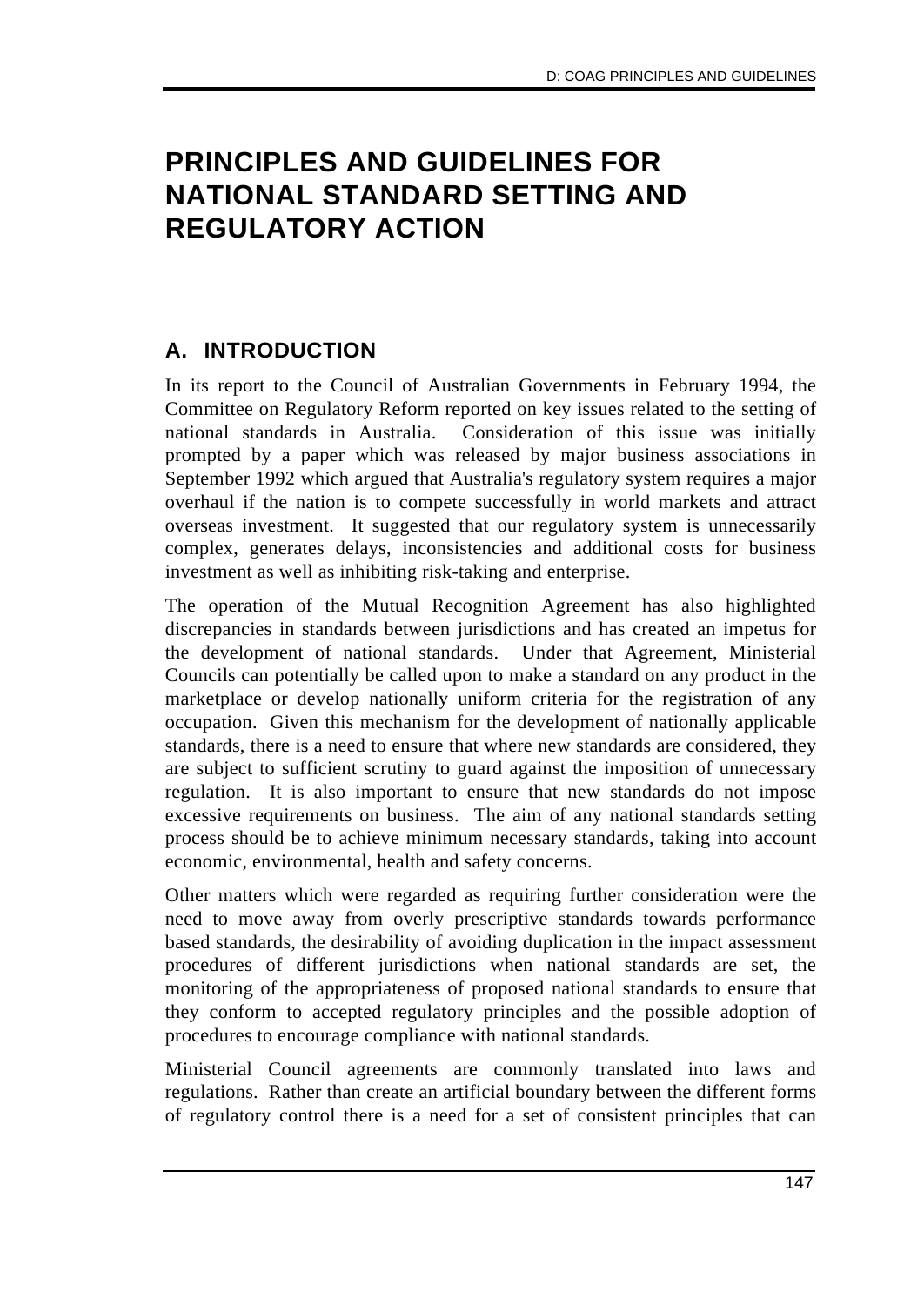govern the approach of Ministerial Councils and intergovernmental standardsetting bodies in developing all proposals which have a regulatory impact.

These guidelines consider the best processes to follow in determining whether a set of standards and their associated laws and regulations are the appropriate course of action for a Ministerial Council or other standard-setting body to take. They describe the features of good regulation and conclude by recommending a set of principles for standard setting and regulatory action.

The principles of good regulatory practice apply to decisions of Ministerial Councils and intergovernmental standard-setting bodies, however they are constituted, and includes bodies established statutorily or administratively by government to deal with national regulatory problems .

The principles apply to agreements or decisions to be given effect through principal and delegated legislation, administrative directions or other measures which, when implemented, would encourage or force businesses or individuals to pursue their interests in ways they would not otherwise have done (but this does not include purchasing policy or industry assistance schemes).

Development of voluntary codes and other advisory instruments should take account of these guidelines and principles where there is a reasonable expectation that their promotion and dissemination by standard-setting bodies or by government could be interpreted as requiring compliance. For example, should non-compliance with provisions of a voluntary code be considered as evidence by a court or an administrative body when determining compliance with statutory obligations, such advisory documents are subject to the review process.

It is important to note that regulatory review was considered as part of the Hilmer report on competition policy. Of particular relevance to this exercise is the principle adopted by COAG in February 1994 that:

Proposals for new regulation that have the potential to restrict competition should include evidence that the competitive effects of the regulation have been considered; that the benefits outweigh the likely costs; and that the restriction is no more restrictive than necessary in the public interest.

The principles for national regulation making and assessment which are included in the guidelines are consistent with the objectives of national competition policy.

## **B. REGULATORY IMPACT ASSESSMENT**

Commonly, Ministerial Councils and other regulatory bodies reach agreement on standards or main elements of a regulatory approach which are then given force through principal or subordinate legislation. Regulation, for the purposes of these guidelines, refers to the broad range of legally enforceable instruments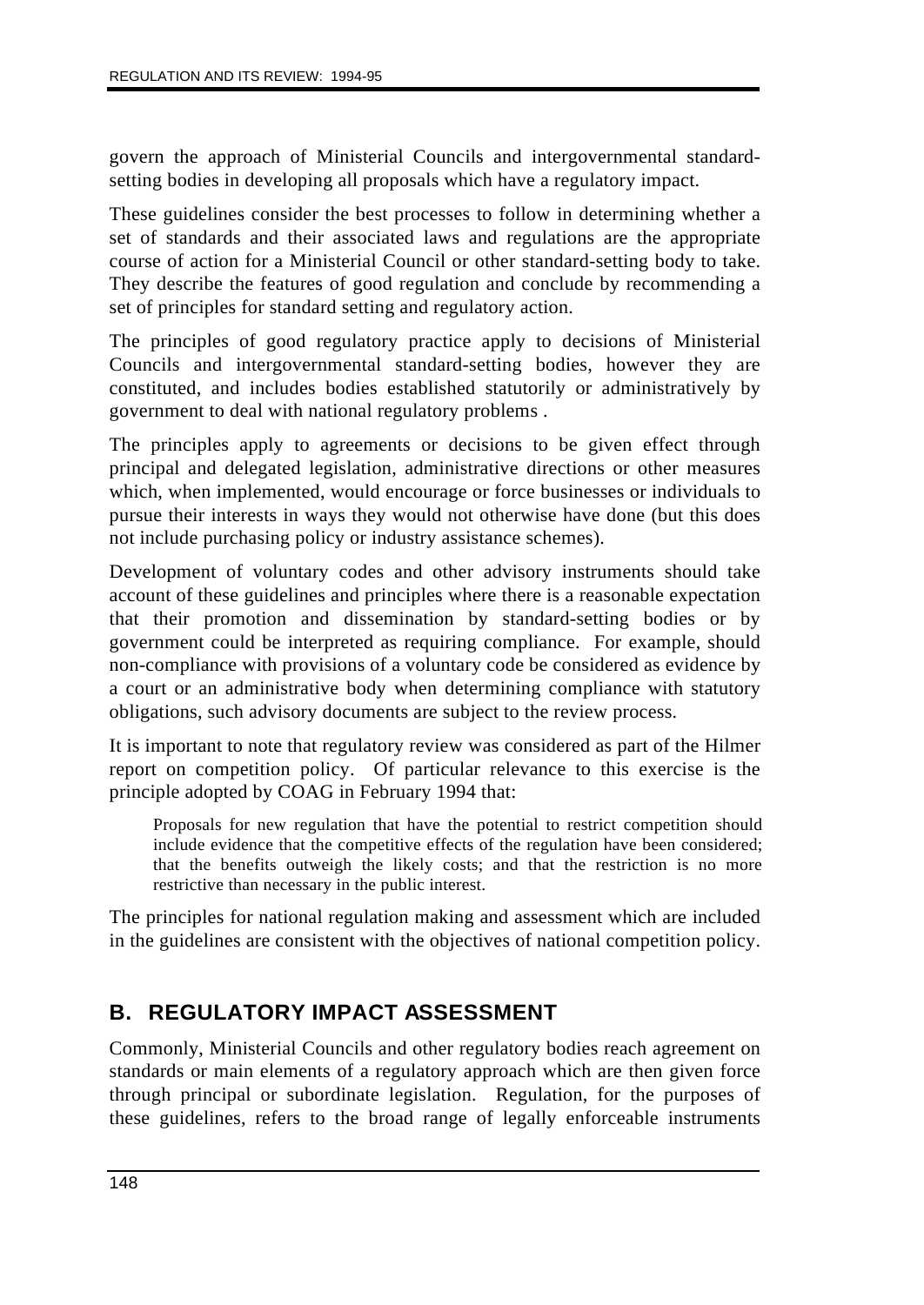which impose mandatory requirements upon business and the community as well as to those voluntary codes and advisory instruments, noted above, for which there is a reasonable expectation of widespread compliance.

The most appropriate form of analysis should be applied to the identified costs and benefits and a conclusion drawn on whether regulation is necessary and what is the most efficient regulatory approach.

Potential regulators should identify the need for regulation and quantify the potential benefits and costs of regulation. The attached Regulatory Impact Statement Guidelines provide guidance on how to undertake such analysis. A number of State and Territory Governments have produced similar documents which may be of use in assisting the regulatory impact assessment process.

## **(i) The Need for Regulation**

Before deciding upon a path of government imposed regulation, a number of questions need to be asked. These questions form a framework from which to decide upon the course of action that a Ministerial Council or standard-setting body needs to take.

#### • **Is regulation needed?**

What is the problem that needs addressing? Where is the market failure? Is it a type of market failure that can be addressed without recourse to government regulation? When assessing the need for regulation, an essential first step is to review the adequacy of existing bodies of law (eg trade practices, consumer protection and product liability) which, wherever possible, should be used instead of industry specific regulation. What are the costs, risks or benefits of maintaining the status quo?

#### • **Regulatory failure**

Is regulation likely to improve upon market outcomes? Could regulation lead to worse outcomes?

#### • **Alternative solutions**

What are the alternative approaches to dealing with the problem, including nonregulatory action?

#### • **Benefits of regulating**

What are the likely benefits, including risk reduction, of the proposed regulation? Who will reap these benefits and how certain are they?

#### • **Costs of regulating**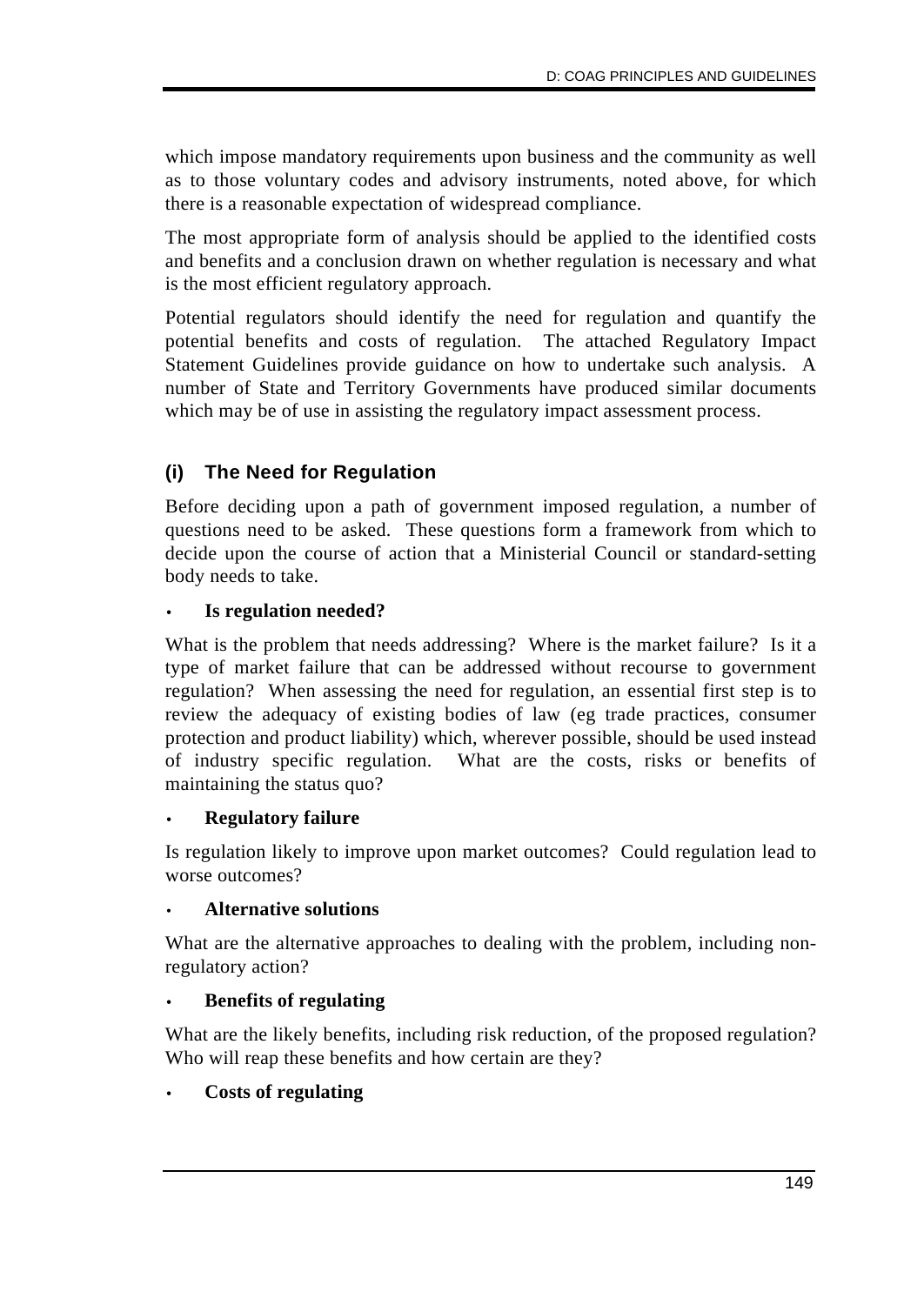What are the likely costs of the proposed regulation? Who in the community will bear these costs?

#### • **Public consultation**

What is the feedback from public consultation on the points above?

#### • **Support for regulation**

What support is there for the proposed regulations, including support from suppliers and consumers and other parties bearing the costs of regulation?

#### • **Impact on competition**

What is the impact of the proposed regulatory measure on competition, including the introduction of new processes and techniques?

#### **(ii) The Need for Quantitative Analysis**

Where a possible need for regulation is identified, quantitative analysis is needed to support this position and to establish the most efficient form which this regulation might take.

The basic feature of economic appraisal is its systematic examination of all the advantages and disadvantages of each practicable alternative way of achieving an objective. As set out below, there are a number of different approaches to quantitative analysis. Depending on the circumstances, one or more of the following techniques may be employed.

**Risk analysis**. This methodology is of use in addressing the threshold issue of whether or not to regulate. In making such an assessment, risk analysis should involve: an appraisal of the current level of risk to the exposed population due to the specific cause under consideration; the reduction in risk which will result from the introduction of the proposed measures; consideration of whether the proposed measures are the most effective available to deal with the risk; and whether there is an alternative use of available resources which will result in greater over all benefit to the community. Risk assessment should be used in conjunction with other quantitative assessment techniques.

**Cost-benefit analysis.** This technique requires that all the major costs and benefits of a proposal be quantified in money terms and is generally preferred over cost-effectiveness analysis. In this way, the outcomes of a range of options are translated into comparable terms in order to facilitate evaluation and decisionmaking.

Cost-benefit analysis is most effective in instances where there is sound information on which to base the analysis. However, it should also be noted that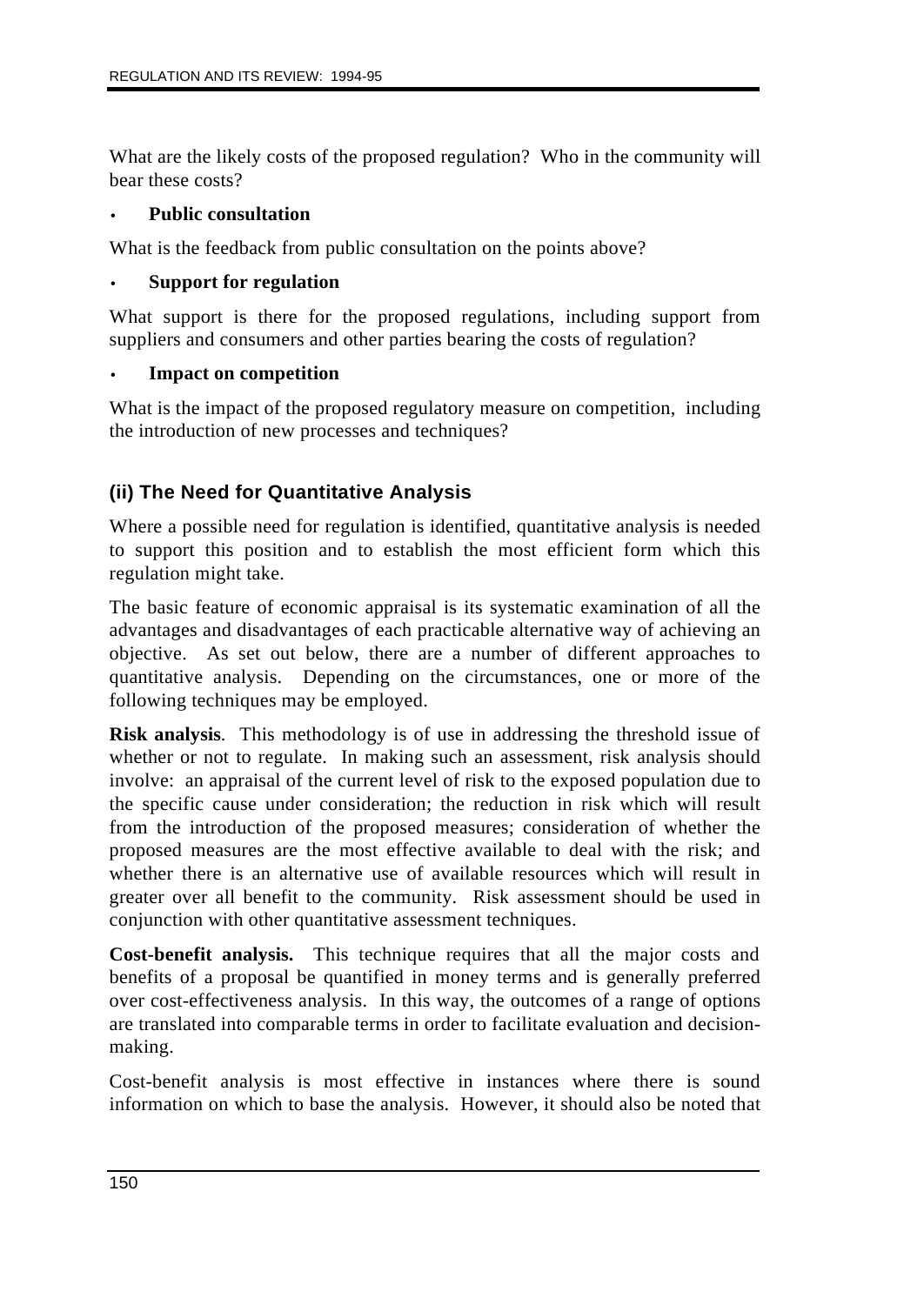cost-benefit analysis should involve consideration of the distribution of benefits and costs, as well as taking account of impacts which cannot be valued quantitatively.

**Cost-effectiveness analysis.** This type of appraisal compares the costs of different initial project options with the same or similar outputs and can be used where it is difficult to place a dollar value on the major benefits of a proposal. This method therefore only allows a decision maker to compare options that have similar objectives and is somewhat limited in that it only enables comparisons of cost in only one dimension of benefit. However, it may be more readily applicable to social and community services (eg. an anti-discrimination legislative proposal) than cost-benefit analysis. Nonetheless, it should be noted that cost-effectiveness analysis still requires the valuation of as many benefits of a proposal as possible.

Two additional points can be made. Firstly, impact assessment should attempt to assess all costs and benefits to the greatest extent possible, that is, not just economic ones. For example, social and environmental, public health and consumer safety effects should be considered. Secondly, the level of assessment will depend upon an estimation of the likely impact. Regulations with significant net costs or benefits will need detailed quantitative assessment.

As a general principle, the level of detail within the analysis should be commensurate with the impact of proposed regulatory measures and should adequately identify and where appropriate, quantify, the major costs and benefits of the proposal.

## **C. PRINCIPLES OF GOOD REGULATION**

This section outlines the principles of regulation in a general sense and the broad parameters within which standards and regulations should be developed. The first of these is that, as a general rule, the burden of proof that a regulation is necessary remains with the proponents of regulatory action.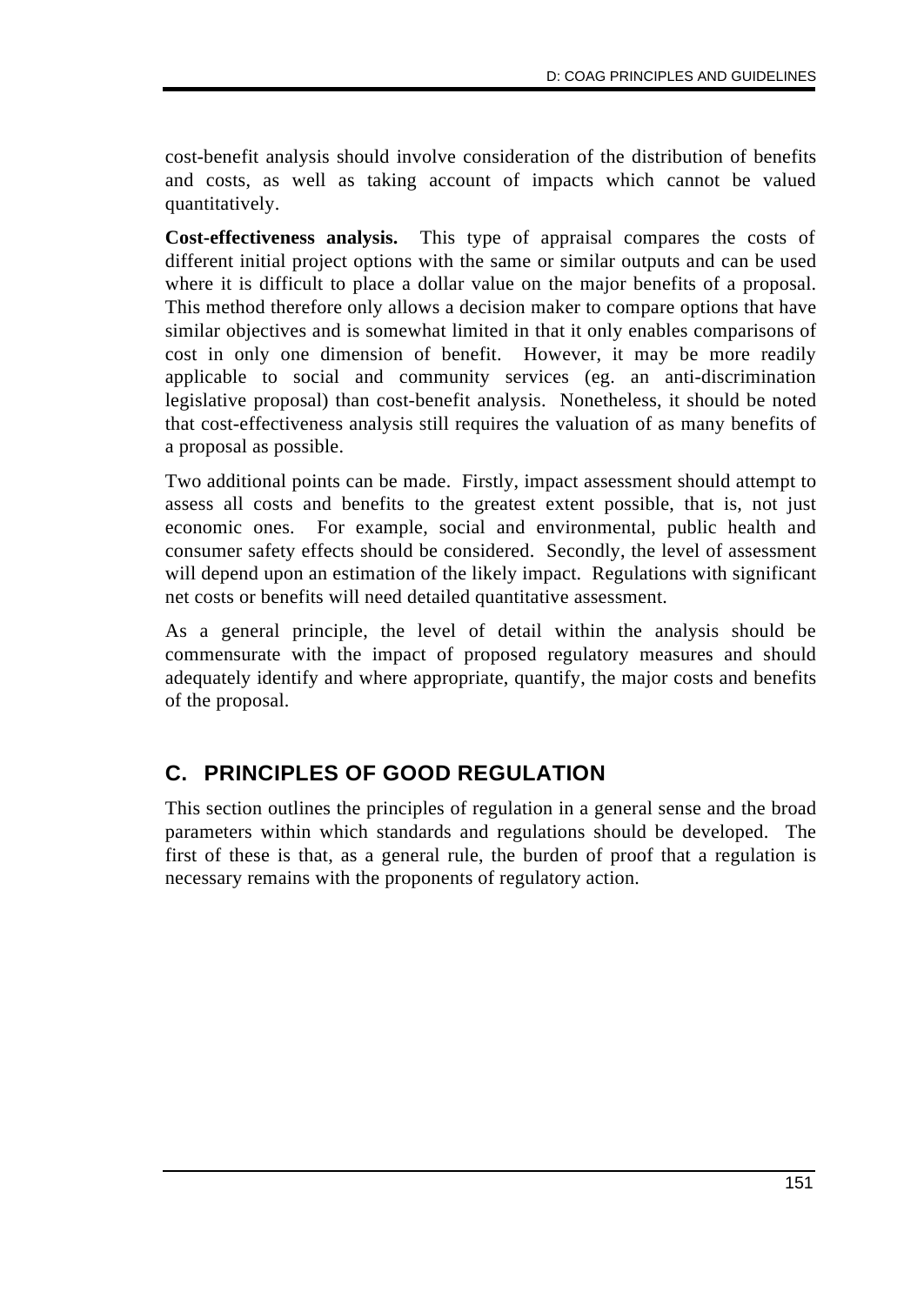#### **Minimising the impact of regulation**

Working from an initial presumption against new or increased regulation, the overall goal is the effective enforcement of stated objectives. Regulatory measures and instruments should be the minimum required to achieve the predetermined and desirable outcomes. It may be necessary to introduce new regulation which replaces existing and less satisfactory regulation

Legislation should entail the minimum necessary amount of regulation to achieve the objectives. Only those parts of a product standard originally developed for voluntary compliance by private standards writers which are necessary to satisfy regulatory objectives should be referenced in mandatory regulatory instruments adopted by government. Referencing of such voluntary standards should only occur following the application of these guidelines and principles.

Any assessment process for the development of regulations and/or standards should be scientifically rigorous, including, where appropriate, a risk assessment process which takes into account public health and safety and environmental protection.

#### **Minimising the impact on competition**

Regulation should be designed to have minimal impact on competition. Although it may be necessary, for example, to regulate some aspects of commercial practice, regulation should avoid imposing barriers to entry, exit or innovation.

#### **Predicability of outcomes**

Regulation should have clearly identifiable outcomes and unless prescriptive requirements are unavoidable in order to ensure public safety in high-risk situations, performance-based requirements that specify outcomes rather than inputs or other prescriptive requirements should be used. This principle should also apply to any standards that might be referred to in regulation.

#### **International standards and practices**

Wherever possible, regulatory measures or standards should be compatible with relevant international or internationally accepted standards or practices in order to minimise the impediments to trade. Compatibility in this context does not necessarily imply uniformity, however.

National regulations or mandatory standards should be consistent with Australia's international obligations. Australia has obligations under the GATT Technical Barriers to Trade Agreement (Standards Code) and the World Trade Organisations Sanitary and Phytosanitary Measures (SPS) Code. Regulators may refer to the Standards Code relating to the International Standards Organisation's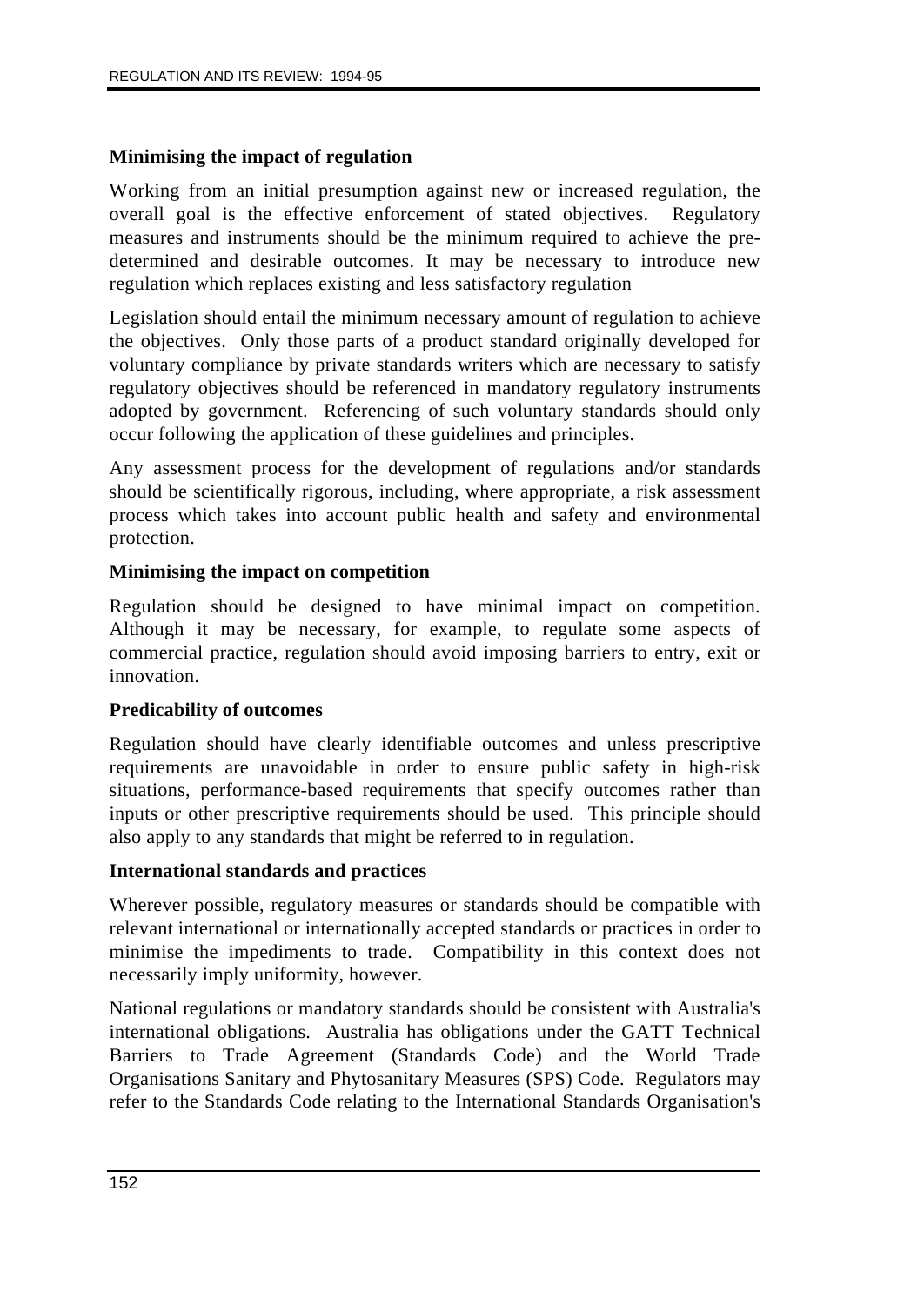Code of Good Practice for the Preparation, Adoption and Application of Standards.

#### **Regulations should not restrict international trade**

There should be no discrimination in the way regulatory measures, mandatory standards or conformity procedures are applied between domestic products or imported products, nor between imports from different supplying countries. Regulations should not be applied in a way that creates unnecessary obstacles to international trade. Even if they differ, standards from other countries should be accepted as equivalent to Australian standards if they adequately meet the objectives of Australian standards.

#### **Regular review of regulation**

Regulation should be reviewed periodically. Review should take place at intervals of no more than 10 years. This may be achieved through agreements to incorporate sunset provisions in legislative instruments.

#### **Flexibility of standards and regulations**

Specified outcomes of standards and regulatory measures should be capable of revision to enable them to be adjusted and updated as circumstances change. However, it is important to ensure that amendments to regulatory measures and instruments do not result in undue uncertainty in business operations and in so doing, impose excessive costs on that sector.

#### **The exercise of bureaucratic discretion**

Good regulation should attempt to standardise the exercise of bureaucratic discretion, so as to reduce discrepancies between government regulators, reduce uncertainty and lower compliance costs. This, however, should not preclude an appropriate degree of flexibility to permit regulators to deal quickly with exceptional or changing circumstances or recognise individual needs. Nor should it ignore the danger of administrative action effectively constituting regulation and thus avoiding disciplines of regulation review. There is a need for transparency and procedural fairness in regulation review and administrative decisions should be subject to effective administrative review processes.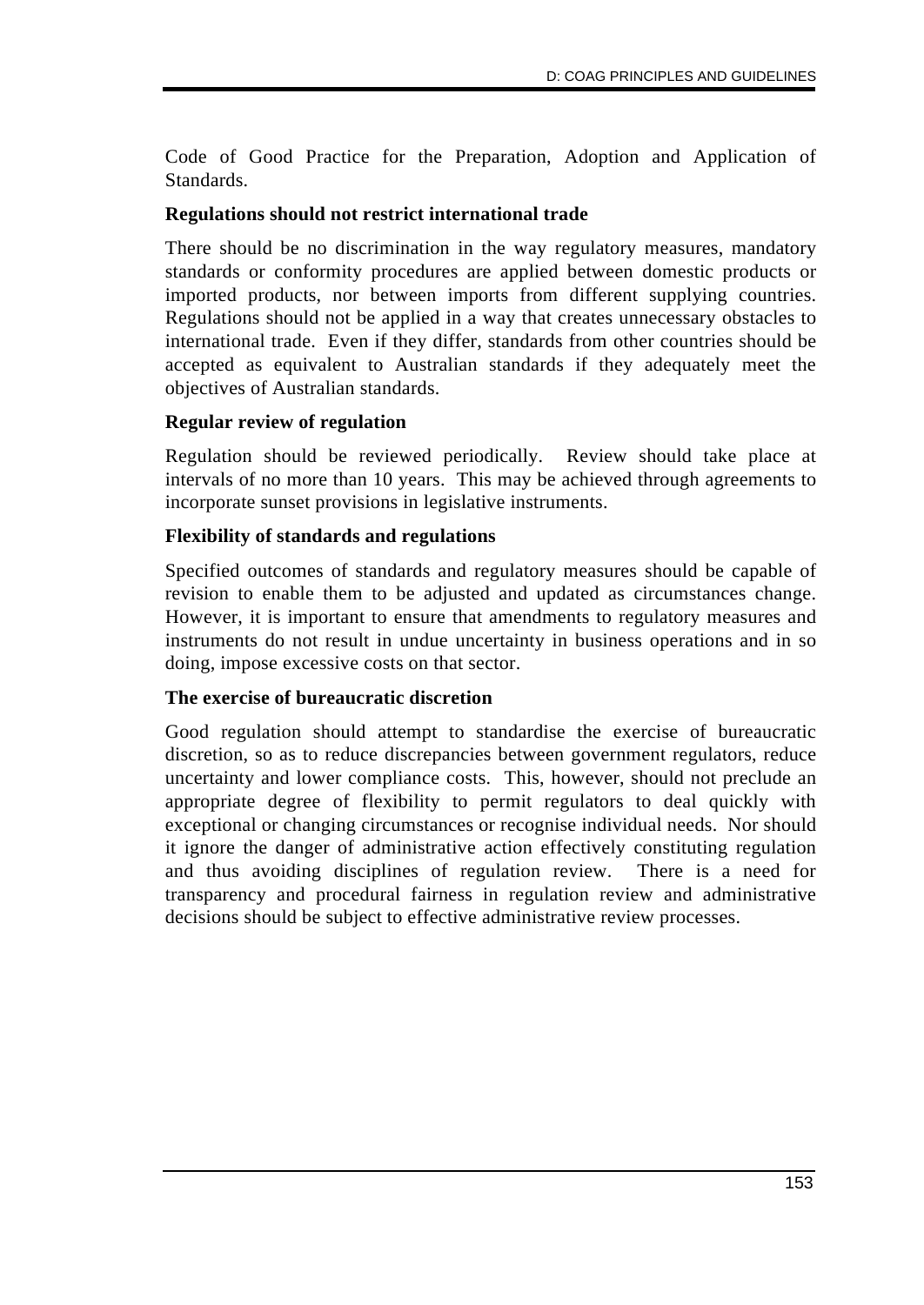## **D. FEATURES OF GOOD REGULATION**

In formulating national standards and regulatory measures according to the above principles, Ministerial Councils and other regulatory bodies should also take into account the following practical objectives.

#### **Minimising regulatory burden on the public**

Legislation should entail the minimum necessary regulation to achieve the objectives. When designing measures or standards, regulators should ensure that the potential regulatory burden of alternative measures on the community is identified. Non-regulatory alternatives to regulation should be explicitly considered, including the option of not introducing new regulation.

#### **Minimising administrative burden**

Regulators should develop standards or regulatory measures in a way that minimises the financial impact of administration and enforcement of regulation on governments and the sectors of the community which will be affected by them.

Particular attention should be paid to minimising financial impact in instances where different levels of government are involved. A regulator at one level of government may impose enforcement responsibilities on another level of government that the latter does not have the resources to carry out. This may undermine the effectiveness of regulation.

#### **Regulatory impact assessment**

Proposed regulation should be subject to a regulatory impact assessment process, which quantifies the costs and benefits of the proposal to the greatest extent possible. Incentive effects should also be made explicit in any regulatory proposal.

#### **Accountability**

As set out in the protocols for the operation of Ministerial Councils, it is the responsibility of Ministers to ensure that they are in a position to appropriately represent their Government at Council meetings. Therefore, to the greatest extent possible, Ministers should obtain full government agreement on matters which may involve regulatory action before they are considered at Ministerial Council level.

Where a Minister is dissatisfied with the outcome of the impact assessment process, the Minister may seek the agreement of his/her Head of Government to request an independent review of the assessment process.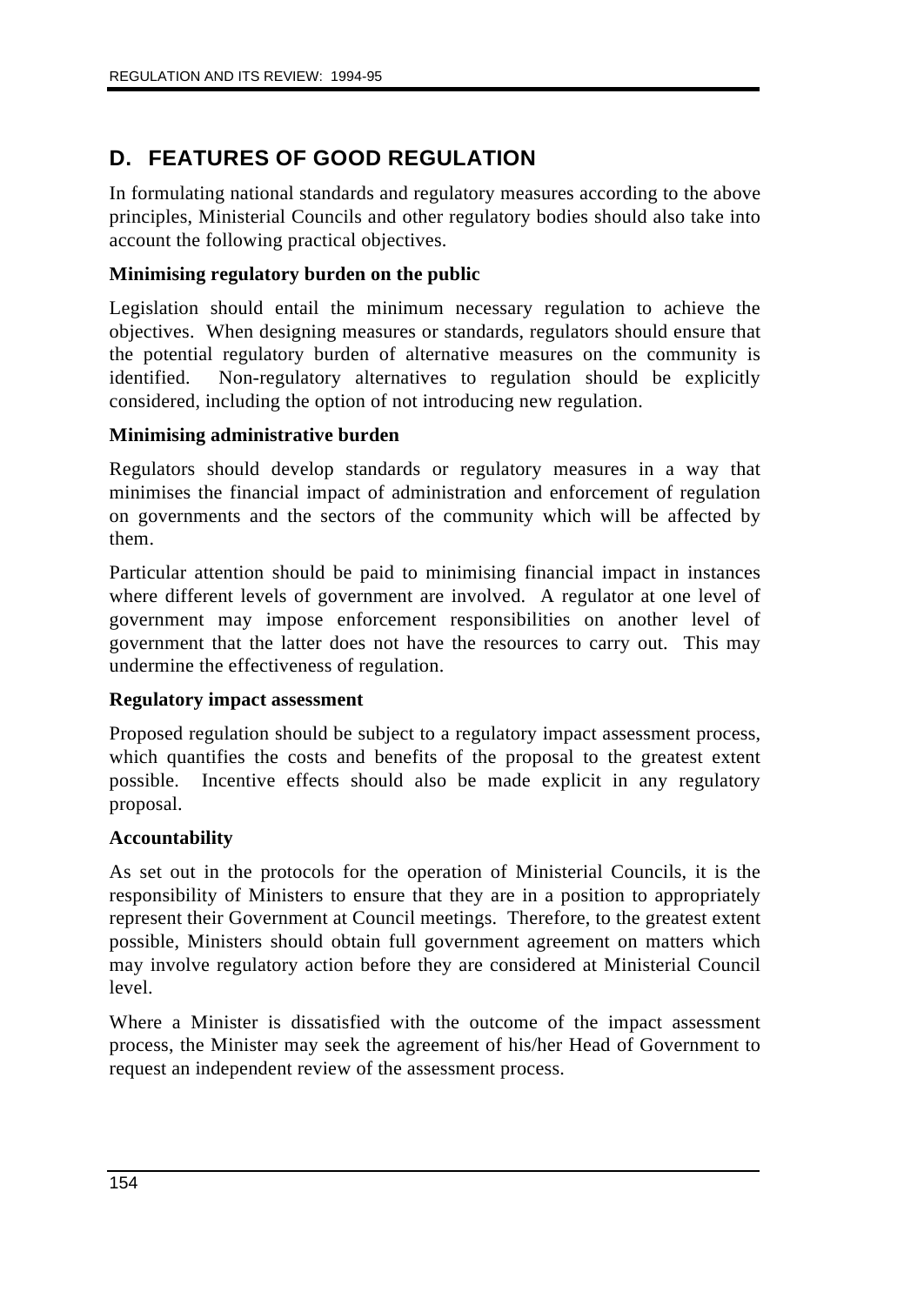#### **Compliance strategies and enforcement**

Regulatory measures should contain compliance strategies which ensure the greatest degree of compliance at the lowest cost to all parties. Incentive effects should be made explicit in any regulatory proposals. Measures to encourage compliance may include regulatory clarity, brevity, public education and consultation and the choice of alternative regulatory approaches with compliance in mind.

The special characteristics of process regulation need to be considered. For example, the number of licences, certifications, approvals, authorities etc. should be kept to the minimum necessary to achieve the regulatory objectives.

The regulatory burden can be reduced if the public is required to undertake a minimum level of interaction with government to, for example, renew permits/licences or file information. This can be achieved through measures such as 'one stop shops', mutual recognition of approval processes within government as well as between governments; better forms and process design.

Having taken these steps to facilitate compliance, regulators also need to consider the feasibility of enforcing regulatory requirements through the detection of noncompliance.

Mandatory regulatory instruments should contain appropriate sanctions to enforce compliance and penalise non-compliance. However, enforcement options should differentiate between the good corporate citizen and the renegade, to ensure that 'last resort' penalties are used most effectively (rarely) but model behaviour is encouraged. Enforcement measures should not have the effect of encouraging otherwise good corporate citizens to subvert compliance measures.

#### **Consideration of secondary effects**

Regulatory measures should be designed and/or alternative approaches to regulation chosen with explicit consideration of secondary effects and the nature of these effects outlined.

#### **Inclusion of standards in appendices**

Standards should be referenced as current editions in appendices to regulatory instruments rather than embodied in such instruments themselves. It may be appropriate in some circumstances for regulations to reference a specific standard (eg AS 1234).

A disadvantage of only referencing the title of a standard (eg AS 1234) is that impact assessment is carried out only on the initial instrument and referenced standard. The standard, however, may be subsequently changed or updated. This may result in significant changes to the costs or benefits of regulation, with no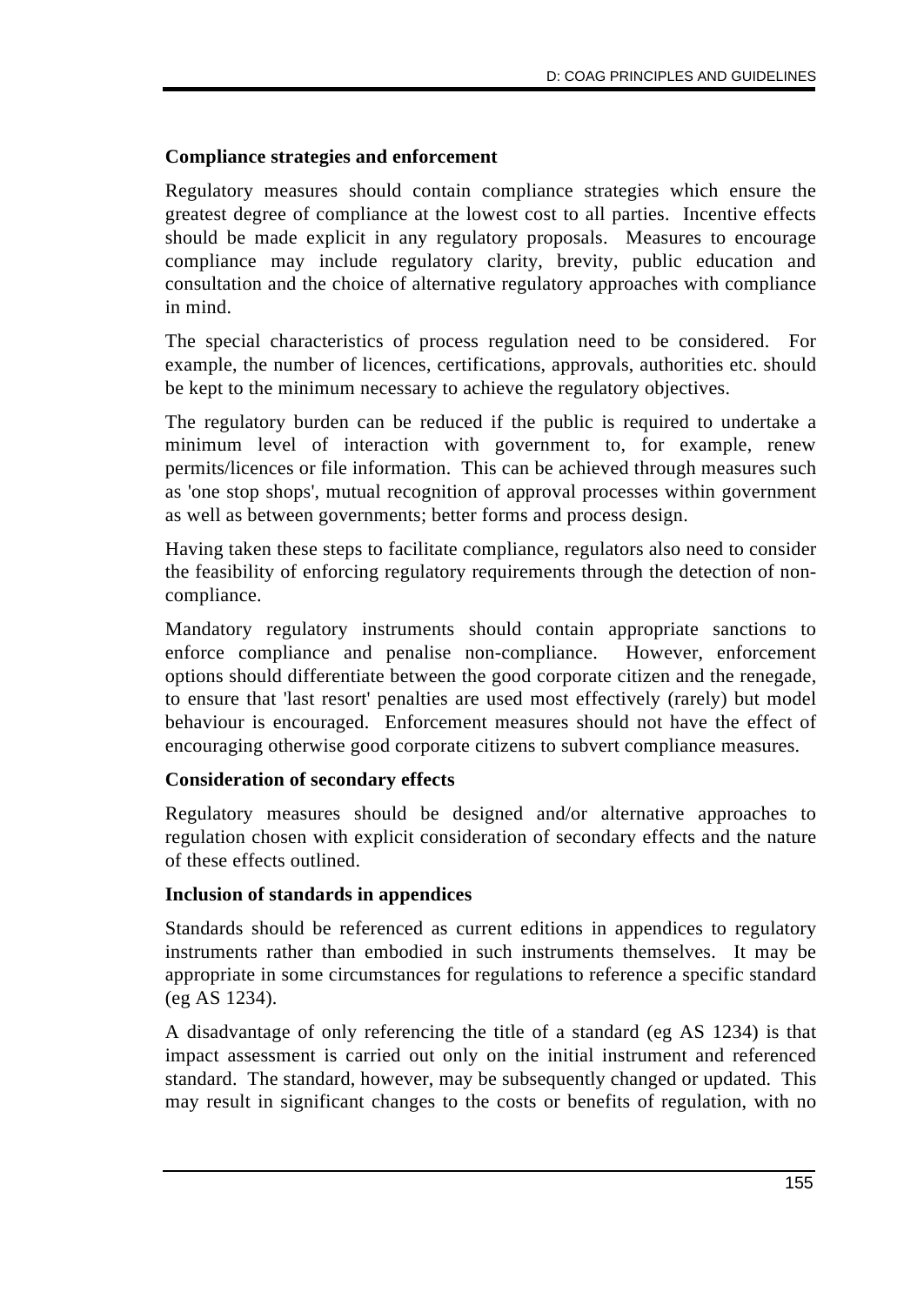opportunity to review the implications of such a change. This can have the effect of transferring regulatory power from governments to standard setters. To prevent this, it may be appropriate in some circumstances for regulatory instruments to reference a specific version of a standard by referring to its date (eg AS 1234, 1993). If an amended version of a standard is to be adopted any changes to this standard would then require amendment of the regulatory instrument and hence further impact assessment.

#### **Performance-based regulations**

Regulatory instruments should be performance-based, that is, they should focus on outcomes rather than inputs. Deemed to comply' provisions may be used in instances where certainty is needed. In such cases, regulations might reference a standard or a number of standards deemed to comply with the regulation. There should be no restrictions on the use of other standards as long as the objectives of the regulation are met.

#### **Plain language drafting**

Where possible, regulatory instruments should be drafted in plain language to improve clarity and simplicity, reduce uncertainty and enable the public to understand better the implications of regulatory measures.

#### **Date of effect**

The dates of commencement of proposed standards and regulatory measures should be carefully planned to avoid or mitigate unintended or unnecessary market consequences, such as the necessity to discard non-complying stock and to allow transition to compliance with new regulatory requirements.

#### **Advertising the introduction of standards and regulations**

Public consultation usually only involves interested parties. Therefore, once produced, new regulatory measures should be advertised to bring them to the attention of the wider community.

#### **Public consultation**

Public consultation is an important part of any regulatory development process. Consultation should occur when the course of regulatory action is being considered and a draft impact assessment statement is being produced. This will give interested parties a firm proposal to consider. Consultation should occur as widely as possible but at the least, should include those most likely to be affected by regulatory action (eg consumer and business organisations) which might provide valuable feedback on the costs and benefits of regulation and on the impact assessment analysis generally. Consultation will also provide feedback on the level of support for the proposed regulation.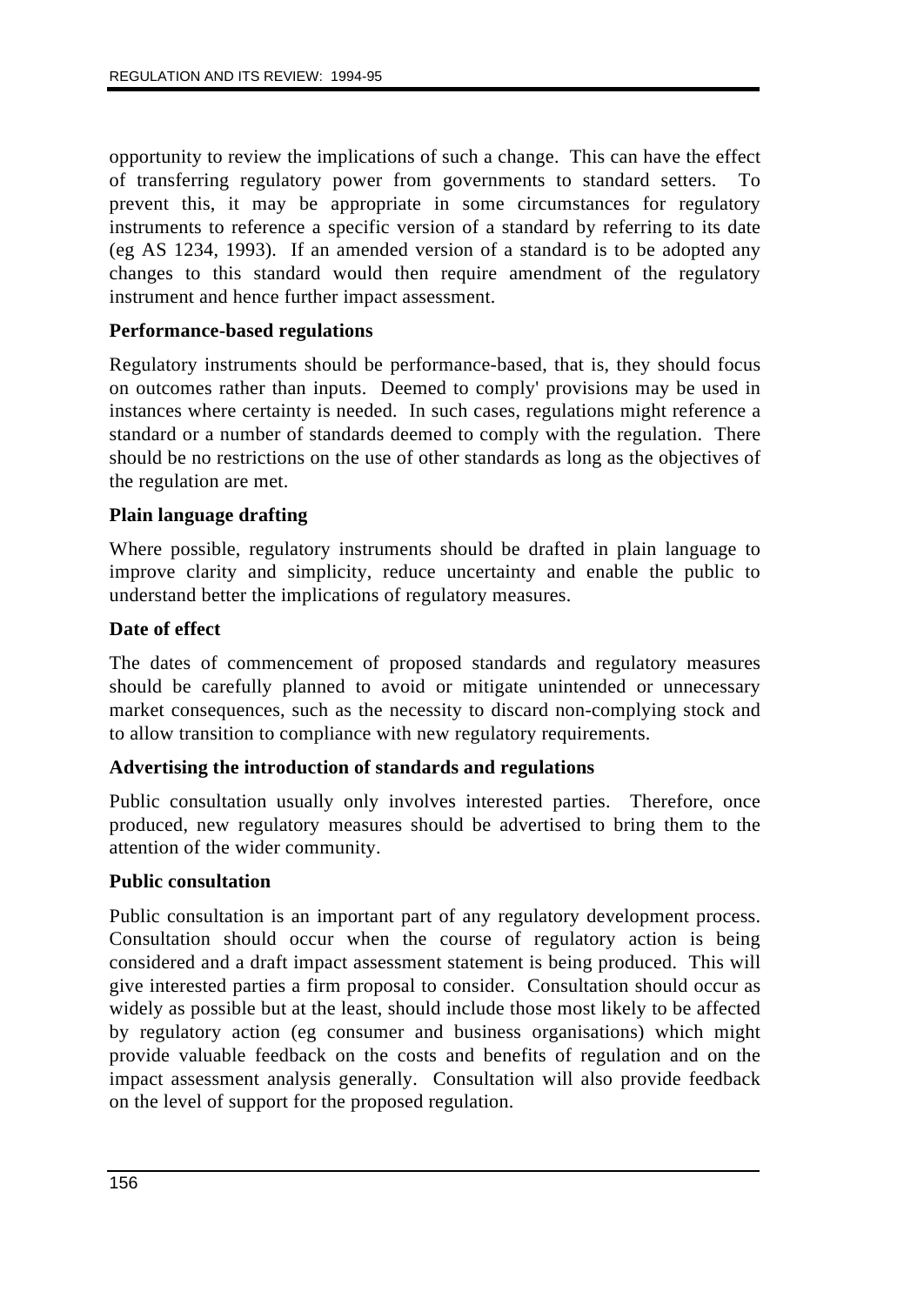## **E. ASSESSMENT OF NATIONAL STANDARDS PROPOSED TO BE ADOPTED BY A MINISTERIAL COUNCIL OR OTHER INTERGOVERNMENTAL STANDARD-SETTING BODY**

All national (inter-governmental) standards which require agreement by Ministerial Councils or standard-setting bodies (including standards developed by other bodies) should be subject to a nationally consistent assessment process. The process is set out below.

#### **(i) Minimum Assessment Requirements**

Where a Ministerial Council or standard-setting body proposes to agree to regulatory action or adopt a standard, it must first certify that the regulatory impact assessment process has been adequately completed. The assessment process does not necessarily have to be carried out by the Ministerial Council but the Council or body should provide a statement certifying that the assessment process has been adequately undertaken and that the results justify the adoption of the regulatory measure. Most governments have regulatory impact assessment processes in place. The completion of regulatory impact assessments by Ministerial Councils and standard-setting bodies should remove the need to duplicate this analysis.

Adequate completion means that:

**1.** an impact statement for the proposed regulatory measures has been prepared which:

- demonstrates the need for regulation,
- details the objectives of measures proposed,
- outlines the alternative approaches considered (including non-regulatory options) and explains why an alternative approach was not adopted,
- documents which groups benefit from regulation and which groups pay the direct and indirect costs of implementation,
- demonstrates that the benefits of introducing regulation outweigh the costs (including administrative costs),
- demonstrates that proposed regulation is consistent with relevant international standards (or justifies the extent of inconsistency), and
- sets a date for review and/or sunsetting of regulatory instruments;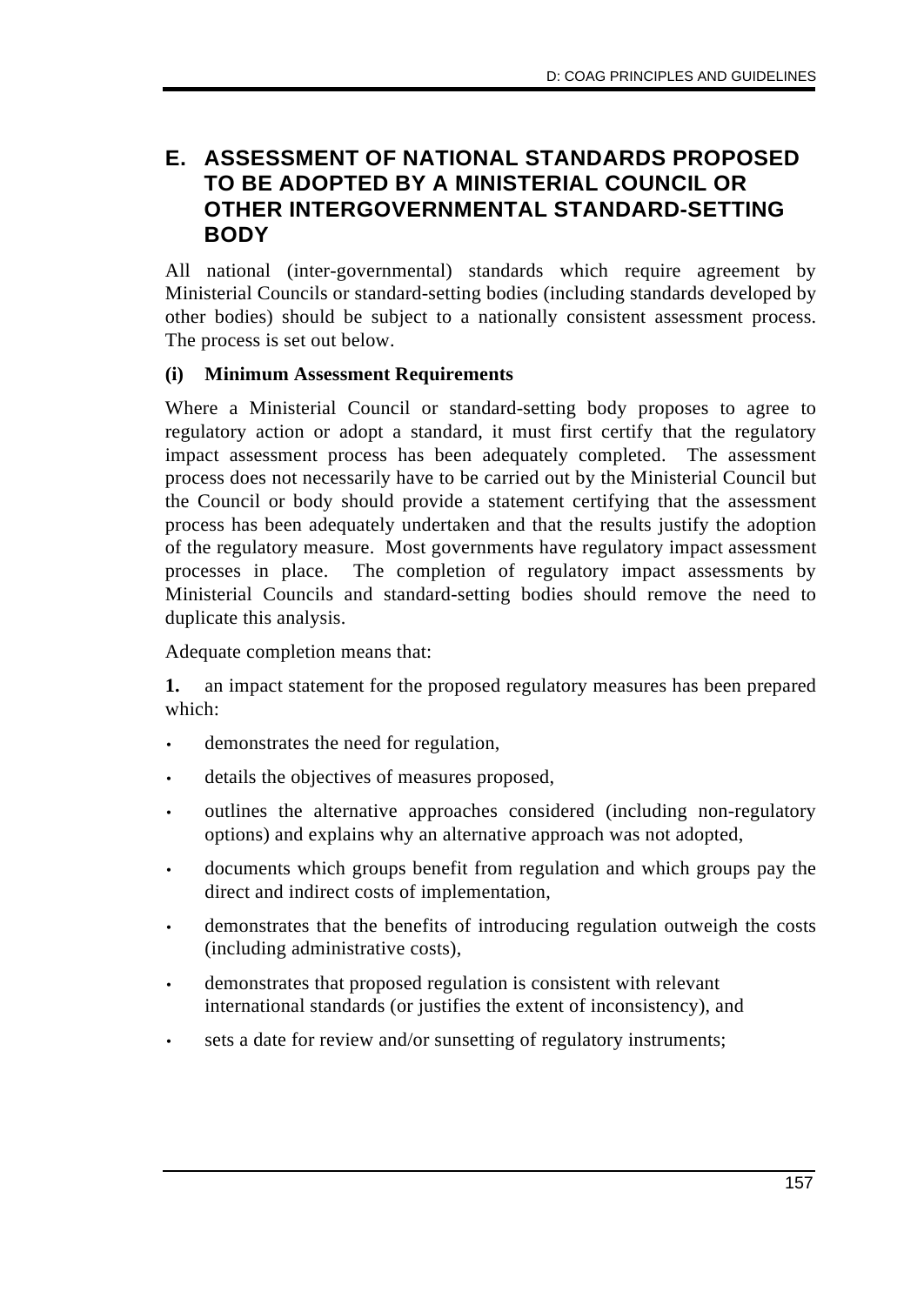**2.** advertisements have been placed in all jurisdictions to give notice of the intention to adopt regulatory measures, to advise that the impact statement is available on request and to invite submissions;

**3**. a list of persons/groups who made submissions or were consulted and a summary of their views has been prepared; and

**4**. the Council or other intergovernmental standard-setting body has considered the views expressed during the consultation process.

A copy of the completed impact statement should be forwarded to the Commonwealth Office of Regulation Review for information. The Office may be called upon to advise Ministerial Councils on technical issues so that a consistent approach is adopted.

#### **(ii) Review**

If, at the conclusion of the impact assessment process outlined above, there is some dissatisfaction with the process or adequacy of the analysis by which its conclusions were reached, two or more jurisdictions may request a review of the proposed national standard. The Ministerial Council or other intergovernmental standard-setting body must then defer its consideration of the standard and commission a review.

The process of independent review would be triggered if two Heads of Government write to the Chair of the Ministerial Council or standard-setting body requesting an independent review of the assessment process. Upon completion, the review body will report back to the relevant Ministerial Council or standard-setting body.

The Ministerial Council is to nominate an independent body to conduct the review. This might include a regulatory review body in any jurisdiction, an appropriate specialist body or a consultant. Jurisdictions which request the review will meet its cost and agree to make resources available for the conduct of the review if the Ministerial Council decides to use State or Territory Government regulatory review units to conduct the review.

The review body's task is to reassess the impact statement and report on whether it can be demonstrated that the assessment process has been carried out according to the guidelines for adequate completion noted above. It is not intended that the independent review should necessarily repeat the quantitative analysis. The review body may also comment on any aspect of the proposed regulation and will have access to public submissions made in the course of the assessment process.

The report of the independent review body would become a public document and will be considered by the Ministerial Council or standard-setting body in its discussion of the adoption of the proposed regulatory measures. Once the report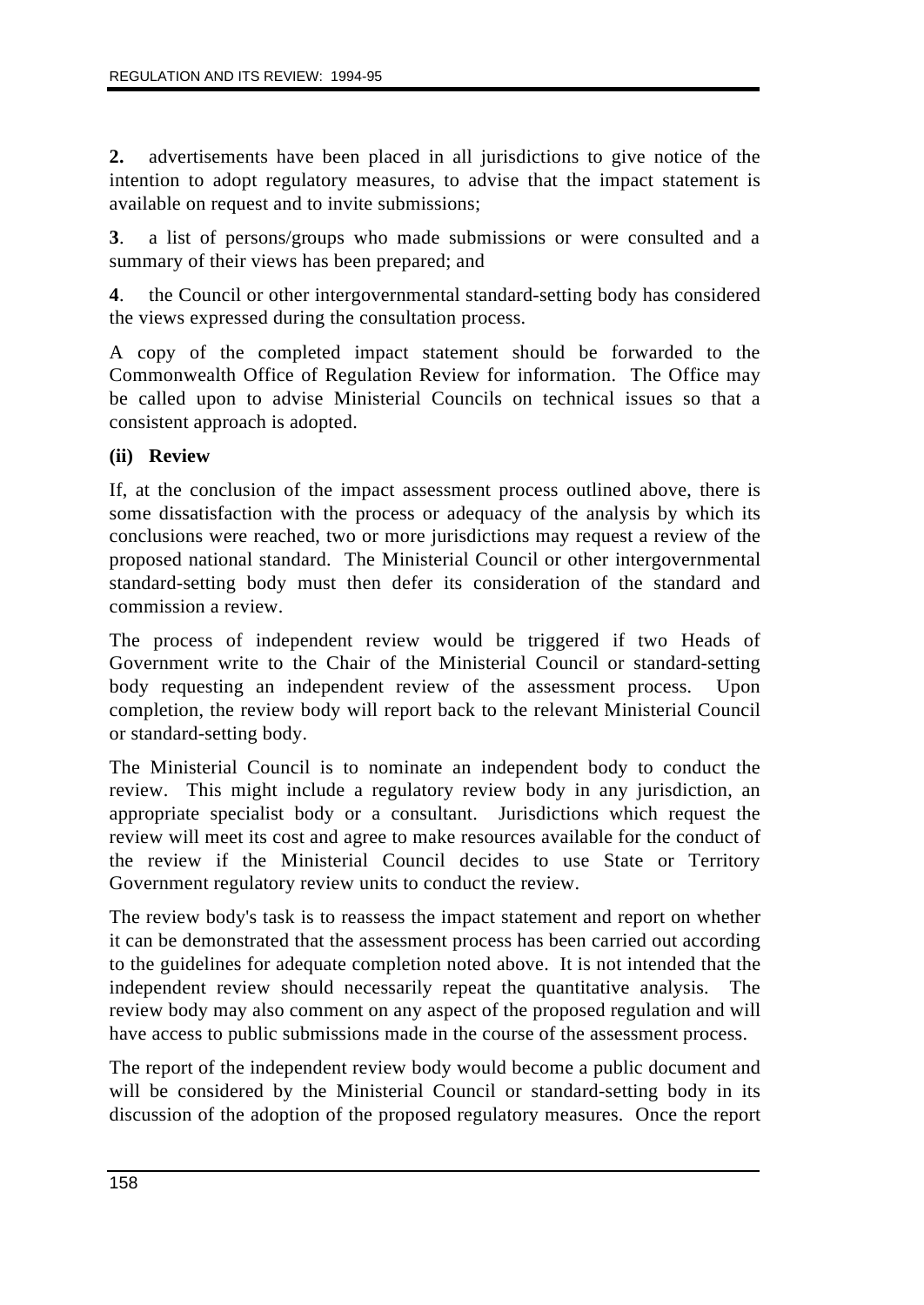has been considered, the Council or standard-setting body's consideration of whether or not the regulation should be adopted by member governments can proceed.

The initial impact assessment and any review of that assessment are designed to provide the best possible information for decision-making by the Ministerial Council or standard-setting body. The impact assessment will not usually bind them or the participating governments since most Ministerial Councils are not formally established and do not have formal and binding voting arrangements. Their purpose is to develop a national consensus in relation to the matters which they consider.

If, upon the advice of the review body, a State or Commonwealth regulatory review body or other advice, the impact assessment is found to have been faulty, the Council retains discretion in its use of the impact assessment to inform its decision making.

If a Ministerial Council or standard-setting body fails to act on the recommendations of the review, the matter may be further examined by Heads of Government.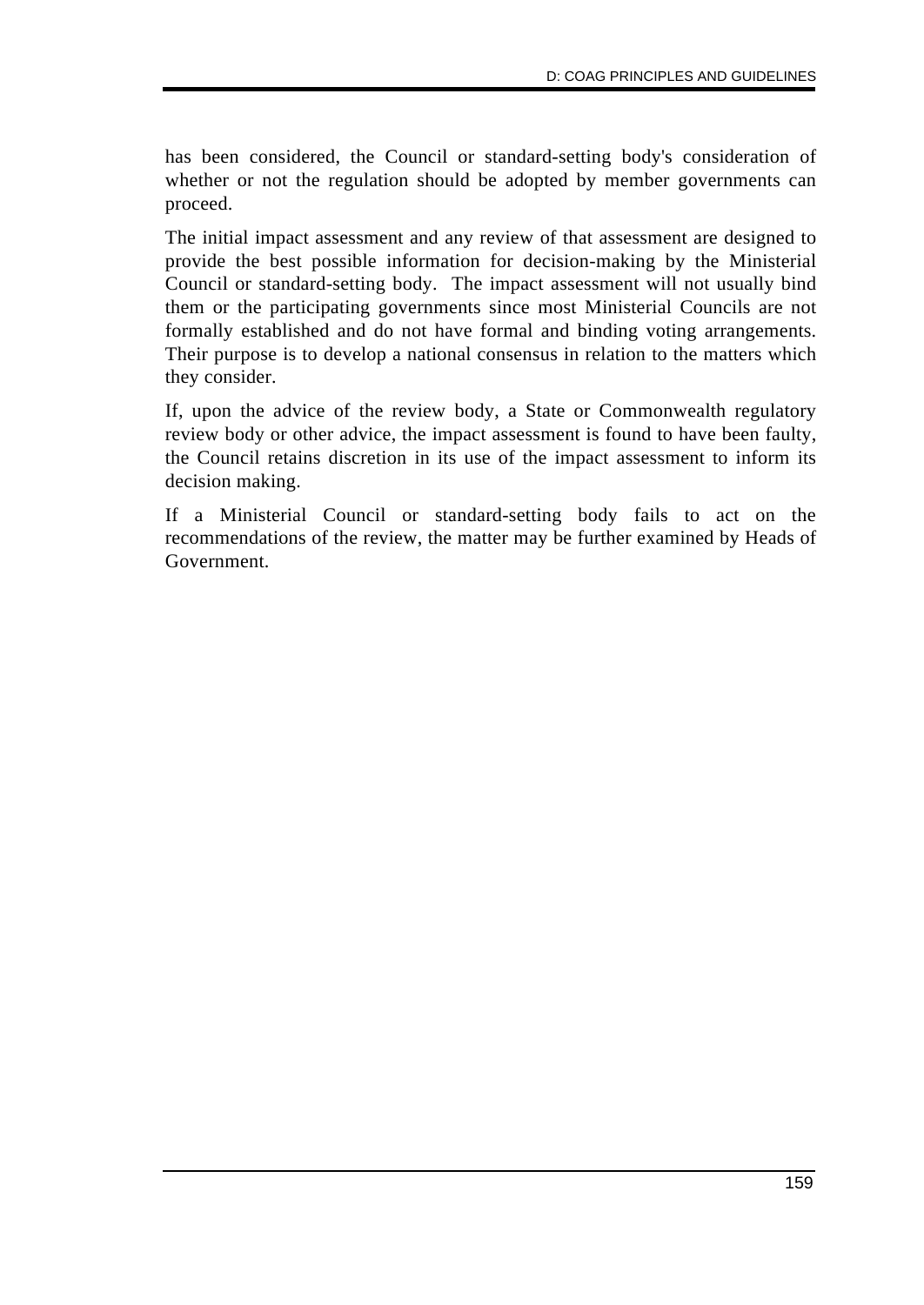# **APPENDIX E: REGULATORY REVIEW IN THE STATES AND TERRITORIES**

This appendix presents a brief summary, for each State and Territory, of regulation review mechanisms and related activities over the last twelve months, together with some comments on prospective activities.

## **New South Wales**

#### **Regulatory review mechanisms**

New South Wales has a number of regulatory review mechanisms in place. These include a Regulatory Review Unit (RRU) which, following a recommendation of the Sturgess Inquiry into Red Tape (1994), was re-established and commenced operation in the Cabinet Office in July 1994, and the *Subordinate Legislation Act 1989* (SLA).

The RRU is responsible for simplifying and streamlining New South Wales' regulatory environment consistent with the needs of the community, business and the New South Wales Government's micro-economic reform program. The Unit provides policy advice on regulatory reform issues to the Premier, the Minister assisting the Premier and to the Cabinet. The Unit has both a monitoring and educative role with regard to Government agencies.

The *Subordinate Legislation Act* progressively repeals existing regulations and subjects new regulations (including those being re-introduced following repeal) to cost-benefit analysis to ensure they generate the greatest net benefit (or impose the least net cost) for the community when compared to other policy options.

A major review of the *SLA* will be undertaken over the next twelve months. The intention is to improve the legislation so that regulations with the greatest economic impact are given priority in the review program.

#### **Recent activities**

All Cabinet minutes proposing new regulatory controls must now identify the costs and benefits of the particular proposal, feasible alternatives to the proposal and clear justification for any Government intervention proposed.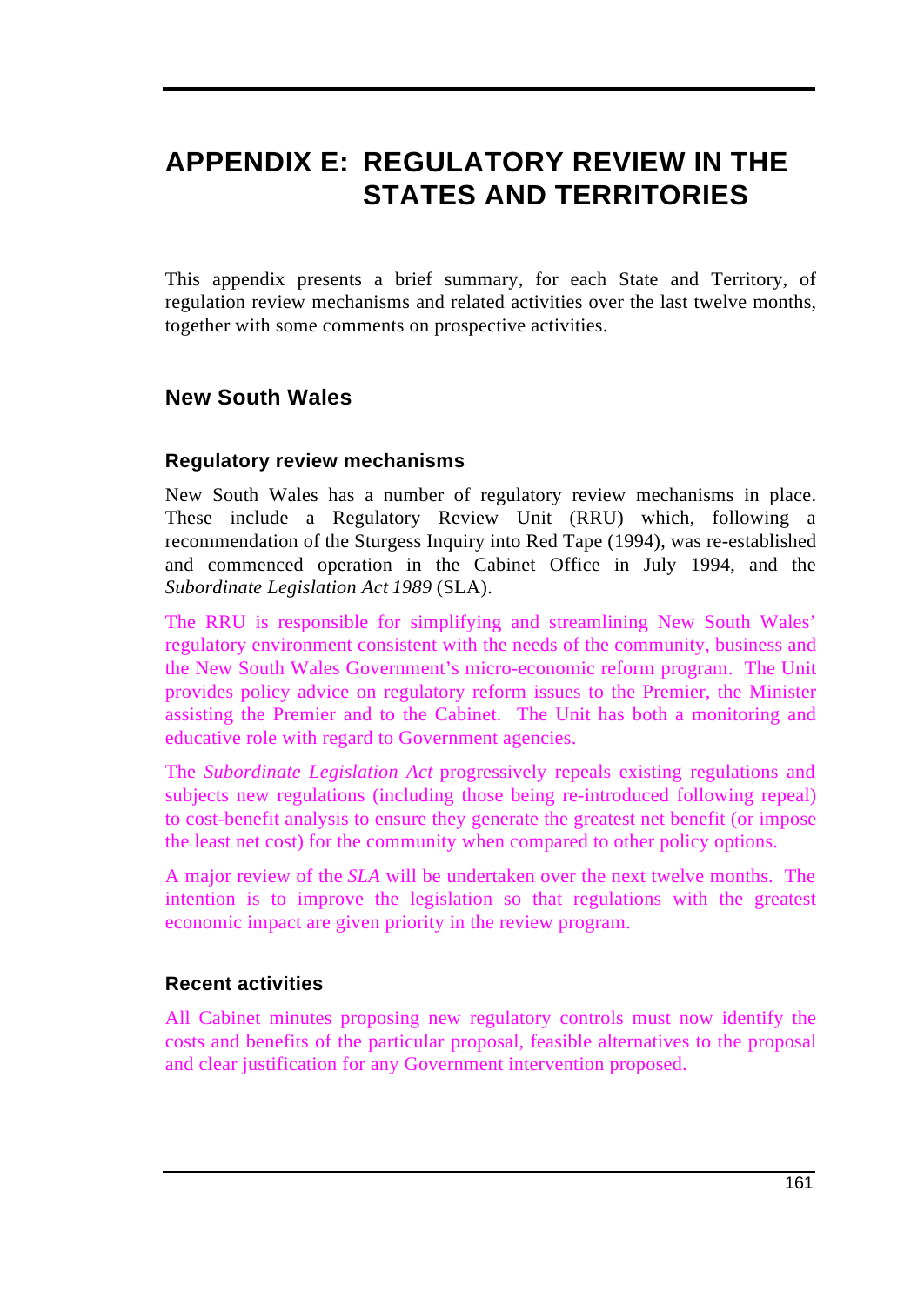The proposals must also demonstrate that the controls are well designed. Expected benefits to the community must outweigh expected costs, bearing in mind the impact of the proposal on the economy, consumers, relevant interest groups and any sector of industry and commerce that may be affected. Issues such as the need to protect health and safety, the environment, or consumers need to be identified.

The Government has issued 'best practice' guidelines which all agencies are required to comply with when proposing regulatory measures. New regulation is to be subject to these guidelines which are set out in *From Red Tape to Results: A Guide to Best Regulatory Practice.* The guidelines require that a regulatory response does not restrict competition (consistent with the National Competition Policy Agreement), is of net public benefit and minimises costs while ensuring that Government regulatory objectives are met.

Departments and agencies will be offered training in applying best practice principles and in finding 'smarter' and cheaper solutions to regulatory problems. Such solutions make greater use of commercial incentives and performance standards, where they are feasible and effective, in place of traditional prescriptive regulation.

The training program will be provided as part of the National Competition Policy legislative review (see Chapter 3). All departments undertaking major reviews will participate in this training program over the next 12 to 18 months.

Ministers are already required to provide the Premier with annual 'regulatory plans' which set out anticipated reforms to the existing stock of regulations. Commencing with the 1994–95 year, Ministers are also required to provide an annual report to the Premier on regulatory reforms achieved during the year. The Government will use these plans to set targets for the reduction of unnecessary regulation.

Other major policy initiatives of the NSW Government include its commitment to introduce merit exemption from existing regulation for business where it is clear that the underlying purpose of the regulation can be met by other means. If a firm is able to satisfy Government that it meets regulatory objectives it need not comply with prescriptive regulations. Merit exemption has the potential to significantly reduce the costs to business of complying with regulation.

In addition, the costs of regulation to business will be reduced by the 'Guarantee of Prompt Service'. Under this initiative, agencies are required to estimate and set timeframes for processing applications for licences and approvals. The guarantee of prompt service will give as much certainty as possible to the process of government licensing and approvals while ensuring that policy objectives are not compromised.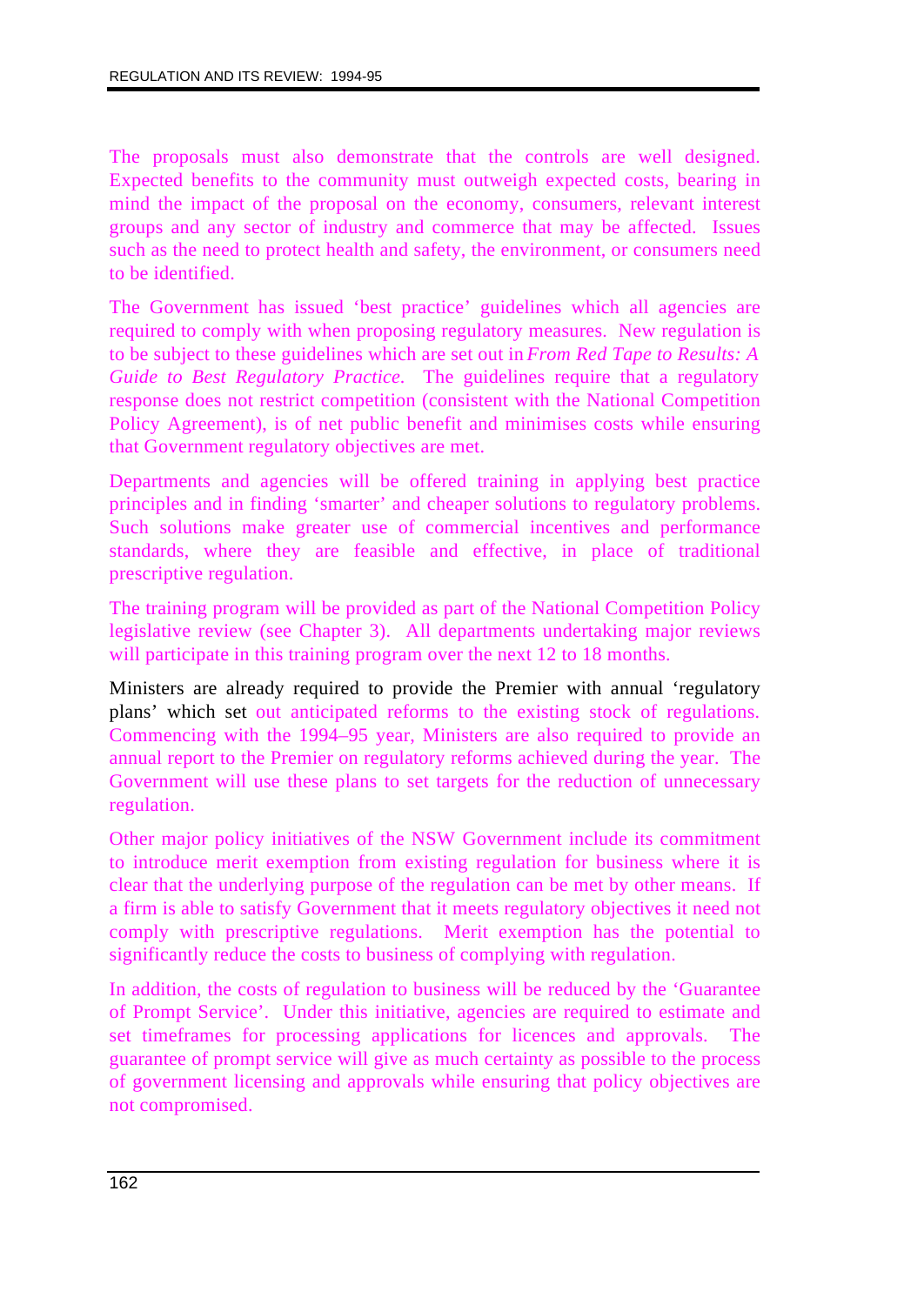#### **Prospective activities**

The RRU will be involved in several initiatives in the near future. These include a licence review, streamlining the development approvals process and making greater use of information technology to reduce unnecessary regulatory burdens.

In September 1995, the Government will commence a 12 month review of all licences imposed on small business. The objective will be to remove unnecessary licences and ensure that remaining licences minimise business compliance costs.

Efforts will also be focused on reforming the planning and development approvals process in NSW. The intention is to streamline approvals, reduce delays and produce a more coherent and consistent system that also gives effective protection to the environment. This program will include the following projects:

- a pilot scheme in the Hunter Valley aimed at streamlining land use and planning approvals;
- a model customer charter project with the NSW Chamber of Manufactures which will commit agencies to coherent policies and time standards; and
- central policy work to remove unnecessary referral and supplementary approvals.

The RRU is also working to expand the Business Licence Information System (BLIS) to incorporate computerised information on the planning approvals process. In addition, the RRU will consult with the Department of Public Works and Services in its development of a government-wide information technology strategy. It will assist in developing a strategy which will help reduce the paper burden on those regulated and streamline regulatory systems.

## **Victoria**

#### **Regulatory review mechanisms**

The *Subordinate Legislation Act 1994* provides for similar requirements to the, now revoked, *Subordinate Legislation Act 1962* with respect to the scrutiny of new regulations and the sunsetting of existing regulations. The fundamental provisions shared by both Acts are: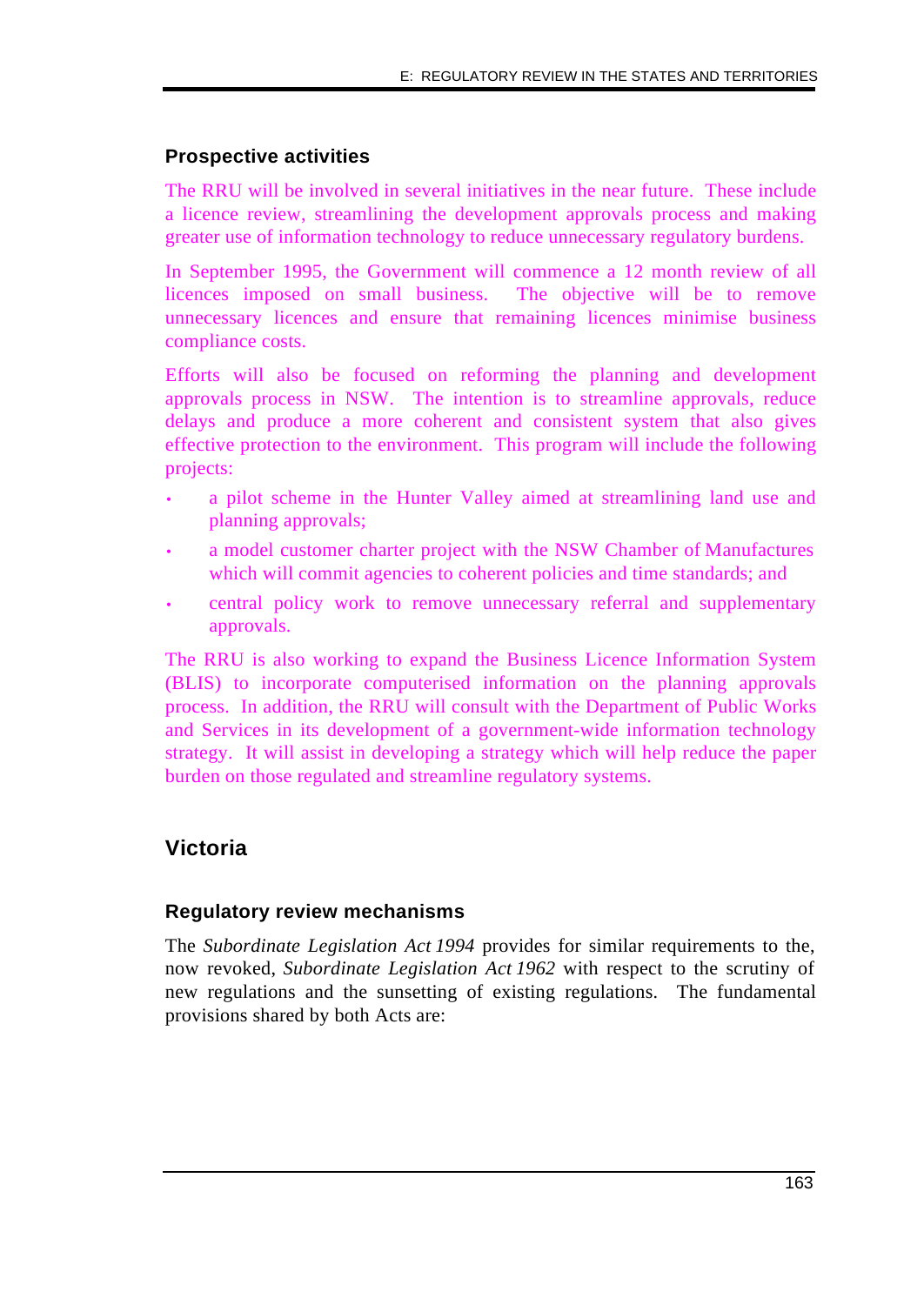- the need to prepare a RIS setting out regulatory objectives and a costbenefit analysis of the proposed regulation including similar analyses of all practicable alternatives to the proposal; and
- automatic 'sunsetting', or repeal of all regulations on the tenth anniversary of their making.

The major changes with the introduction of the new Act are:

- a changed focus to emphasise the responsibility of regulating Ministers to meet the objectives and requirements of the Act (including Ministerial certification of each RIS and of the extent to which consultation has occurred); and
- opening of the market for provision of independent advice as to the adequacy of RIS. Private agencies may now perform this function, previously statutorily reserved to the Victorian Office of Regulation Reform.

While the Office will continue to provide advice on a large percentage of RISs, the change to the Act will result in a changed focus of its activities with regard to subordinate legislation. The focus will shift to the provision of early advice to Departments and agencies on policy options and RIS requirements, authorship of some impact statements and the provision of training, including a range of guidance material on regulatory policy issues.

#### **Recent activities**

Significant progress in regulation reform has been made in a number of areas including:

- building and planning, with the effective implementation of the provisions of the new Building Control Act which allows for the private certification of design and building work, and significant changes to planning and zoning laws to reduce delay and uncertainty and to enhance flexibility;
- agriculture, with deregulation in major industries including tobacco, eggs and margarine;
- the environment, with the introduction of environmental performance assurance schemes which allow for a significant element of self-regulation;
- occupational health and safety, with significant progress in the long-term shift toward performance-based regulation and the consolidation and rationalisation of regulatory requirements;
- the legal profession, where a working party will soon provide detailed recommendations to the Attorney-General on its future regulation. A new Legal Profession Practice Act is expected at some time in 1995; and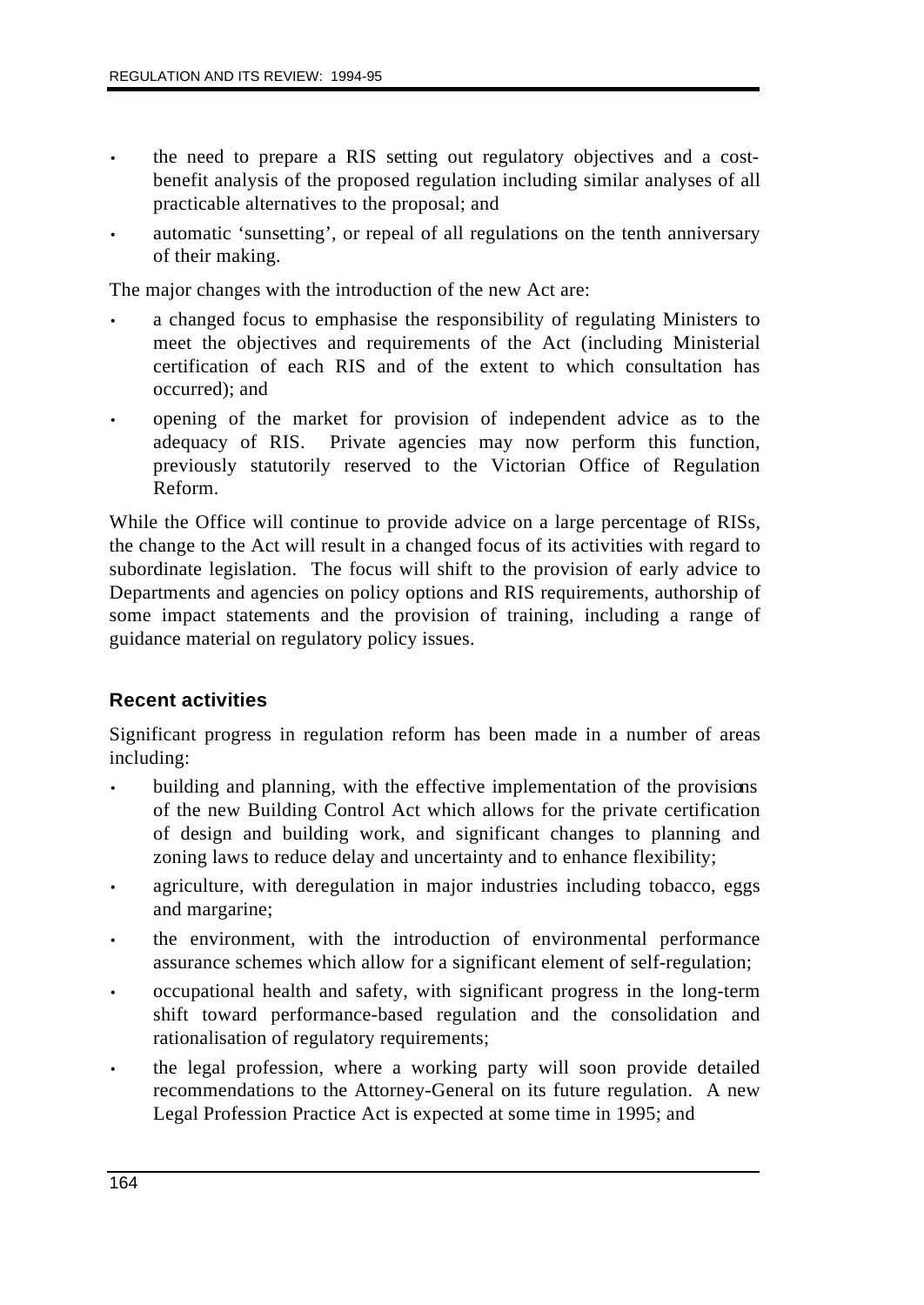• the Licence Simplification Program which has led, to date, to a 12 per cent reduction in the number of business licences required. A target of a 25 per cent reduction by the end of 1995 has been set.

#### **Prospective activities**

As noted, the Victorian Office of Regulation Reform has recently been focusing much attention on achieving improved processes, both in terms of regulatory analysis and scrutiny. New initiatives in this area include:

- developing, in conjunction with the Commonwealth ORR and at the request of the National Food Authority, a process for economic impact assessment of proposed changes to national food standards;
- assisting in the development of a similar process (as part of a national steering committee) to apply to proposals for change in national building regulatory standards; and
- authorship of a handbook on 'best practice' in occupational regulation, taking into account the recently agreed National Competition Policy principles.

Other initiatives under development include:

- publication of a series of guidelines on aspects of best regulatory practice. These will include principles of good regulation, appropriate non-regulatory alternatives and a revised RIS handbook, in addition to the regulationmaking procedures manual already published;
- publication of a regulatory plan. This will be a compendium of all proposed new regulatory activity for the forthcoming 12 months for each government department. The plan is aimed at facilitating consultation with groups affected by a regulatory proposal at early stages of the proposal's development; and
- investigating the possibility of creating a database as a single point of reference for regulatory compliance requirements.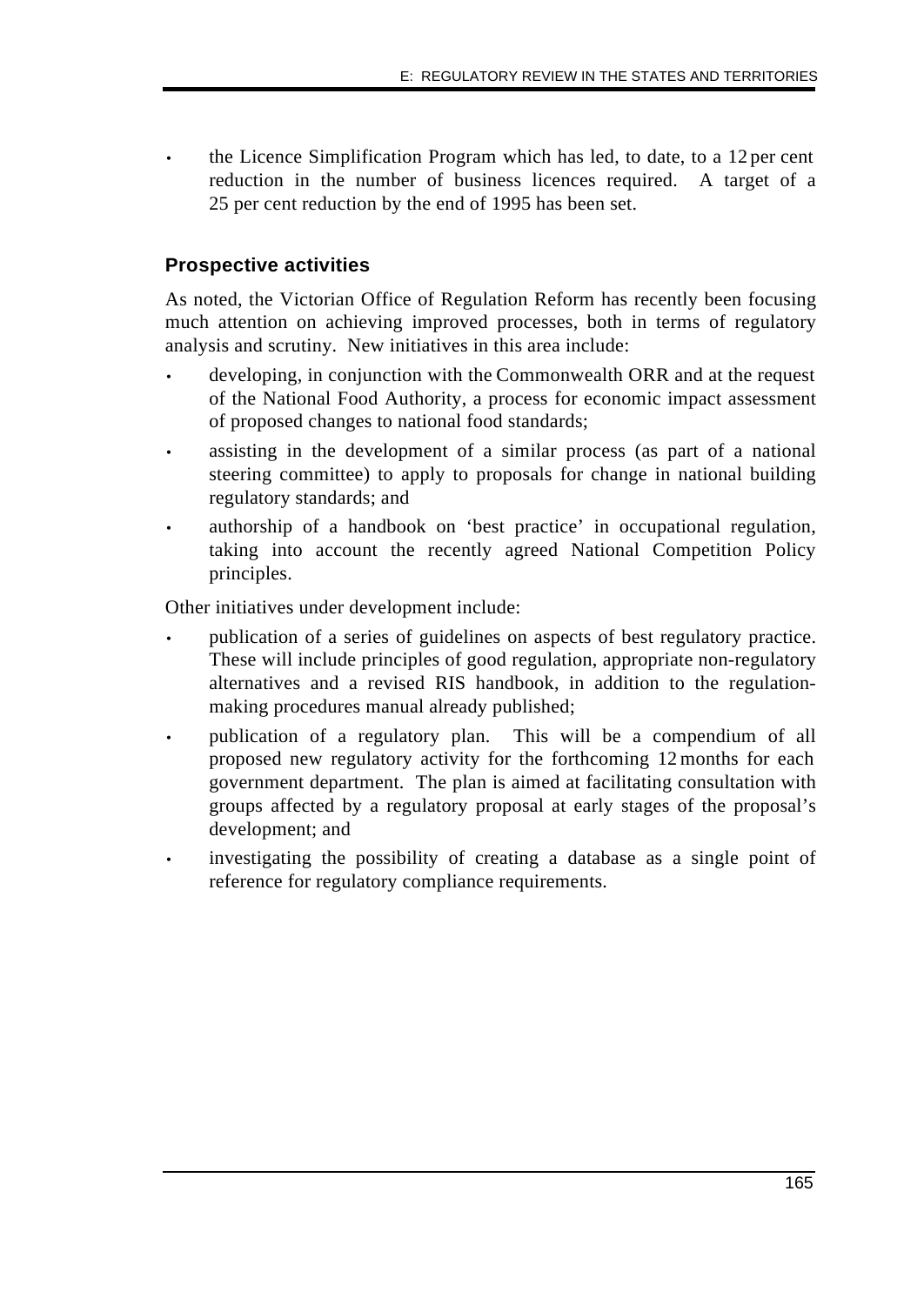## **Queensland**

#### **Regulatory review mechanisms**

The Business Regulation Review Unit (BRRU) was established in May 1990 to facilitate the Queensland Government's aims in regulatory reform. The BRRU was required to carry out three main functions:

- co-ordinate a systematic review of all legislation and regulation which affects business in Queensland ( the Systematic Review);
- provide a service for regulatory complaints; and
- promote the harmonisation of Commonwealth and State/Territory regulations with those in Queensland.

The initial functions given to the BRRU have been expanded over the past three years so that the BRRU now provides a whole-of-government approach to the reform of regulation in Queensland. This includes a role in co-ordinating the GATT Technical Barriers to Trade (Standards Agreement) issues for the Queensland public sector.

The Systematic Review, commenced in 1991, involves a review of 470 pieces of legislation and regulation and was due to be completed by 31 December 1994. The Review is almost complete as only 10 to 15% of legislation and regulation, relating mainly to national issues such as transport and health, remain to be reviewed. The Review is now expected to be completed by 30 June 1996.

The Review has provided a mechanism for reducing the burden of regulation on business, achieving substantial savings and promoting a culture within the public sector which focuses on efficient and effective regulation. Net benefits to date from the review process are estimated at over \$370 million per annum (Goss, 1995, p. 23). Other benefits include a reduction in the number of licences and certificates required of business and the simplification of forms and compliance procedures.

In establishing the review methodology, BRRU was required to provide an extensive range of training courses in topics such as RIS, cost-benefit analysis, risk assessment and review certification.

In addition, assistance was provided to Departments in developing effective consultation protocols. These services are now provided on an 'as needs' basis to departments either during reviews or the establishment of legislation and regulations.

An important part of the Review process is the 'certification' of reviews by the BRRU. This incorporates agreement on the process used, adequate consultation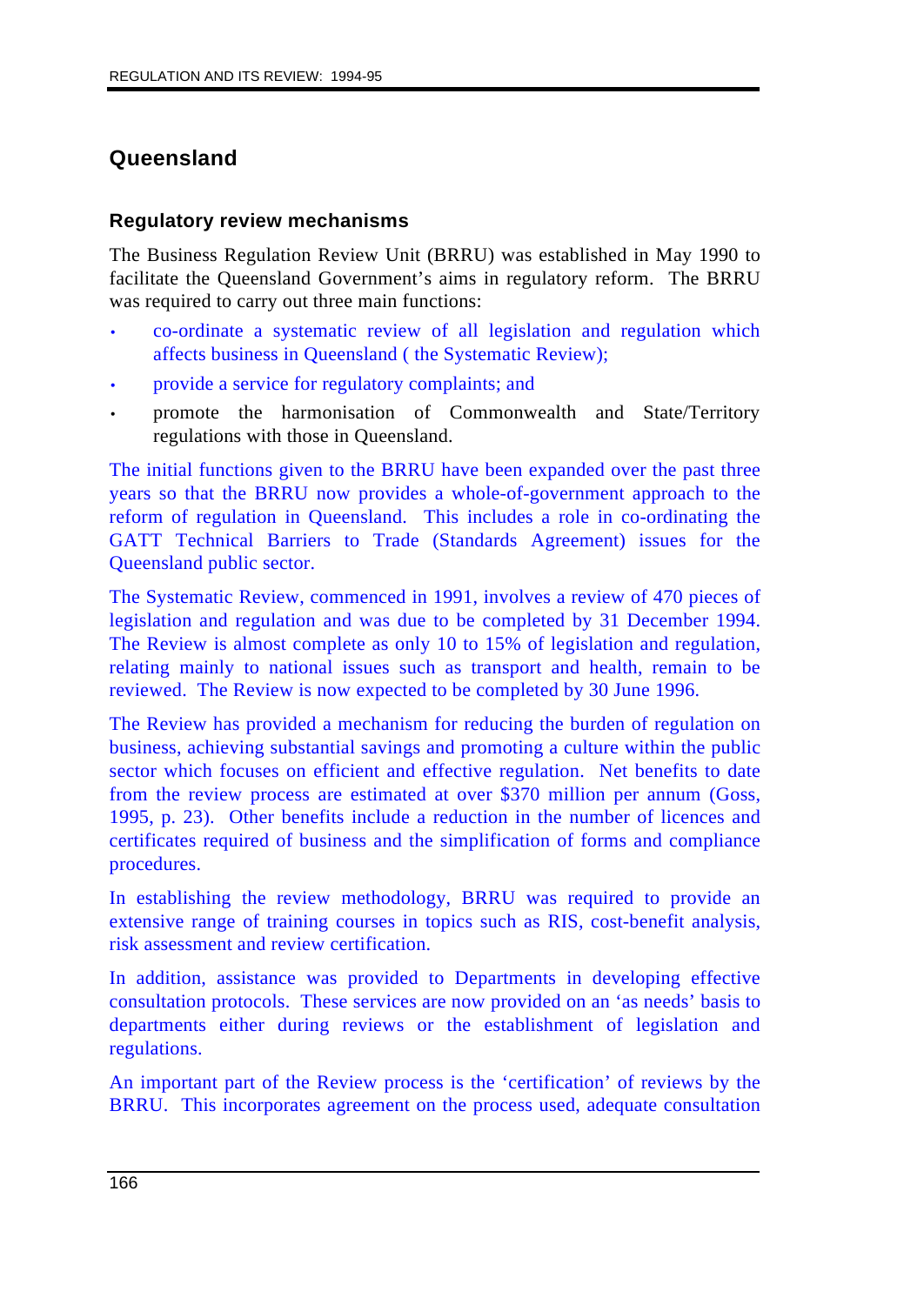with affected stakeholders, preparation of a RIS and cost-benefit analysis. BRRU reports to Cabinet on a regular basis on the results of reviews, certification and other regulatory issues and a Ministerial Committee monitors progress and where necessary requires agencies to improve progress of reviews.

#### **Recent activities**

In May 1994, BRRU completed a study of regulatory impediments in the retail sector. This study identified about thirty issues concerning regulations which were deemed to be unnecessary or inefficient. Progress has been made on resolving almost all of these issues.

As part of its training function, the BRRU, early in 1994, commissioned a consultant to develop a cost-benefit methodology for inclusion in each RIS. The result was a computer model which the Queensland Cabinet has approved to apply to all new significant subordinate legislation and all regulatory reviews under the Systematic Review program.

In November 1994, the Statutory Instruments and Legislative Standards Amendment Act was approved. This new act, which came into effect on 1 July 1995, contains the Government's long term legislative reform agenda. Among other things, it legislates RIS requirements and the need for them to be made public, and includes a sunset program which requires new subordinate legislation to be reviewed after it has been in operation for ten years.

During March/April 1995, BRRU co-ordinated a comprehensive review of the regulation of butcher shops. As a result of that review:

- a Memorandum of Understanding between Queensland Health, Queensland Livestock and Meat Authority (QLMA) and the Local Government Association of Queensland has been signed which will reduce the overlap in inspection of butcher shops, delicatessens and other food premises;
- the QLMA has agreed to streamline its quality assurance requirements for small butchers and will consider extending the deadline for Quality Assurance Accreditation from 1 January 1997 to 1 January 2000;
- a common application form for assessment of a workplace and registration of a business name will be used for all businesses; and
- BRRU will develop a policy for adoption of risk assessment criteria for inspection, sampling and audit programs for monitoring regulated activities.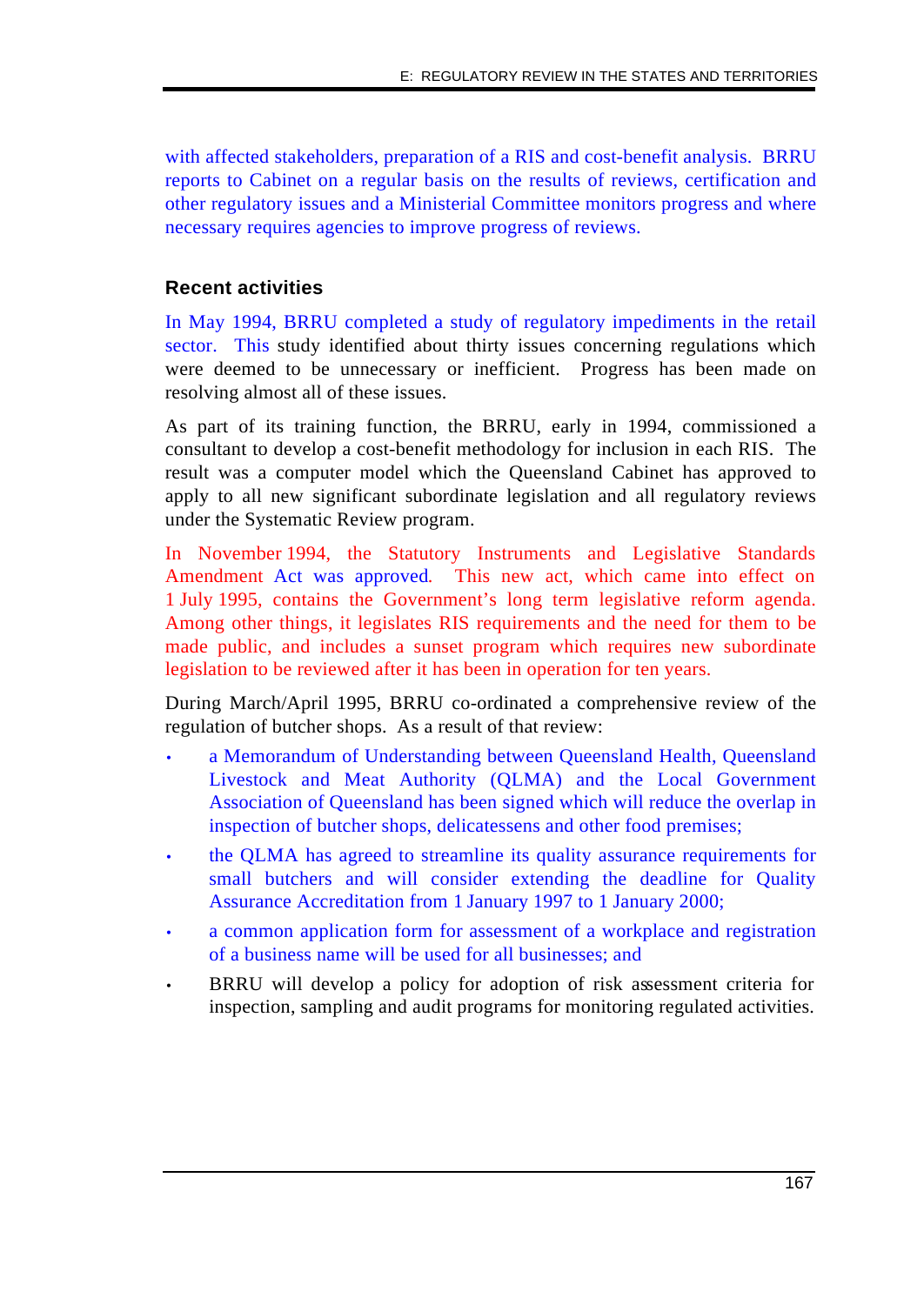#### **Prospective activities**

A regulatory complaints service is provided as an ongoing function so that business or consumers can raise significant issues of regulation which are seen to be discriminatory or poorly administered. This service is an effective means of discerning inefficient regulation and is viewed, by the business community, as a genuine commitment by the Queensland Government to regulatory reform.

BRRU will continue to provide a service to public sector agencies, peak industry bodies and other specific stakeholders in the development and progress of issues associated with national standards setting, co-operative Commonwealth/State approaches to legislation or regulation and the harmonisation of regulations across Commonwealth and State/Territory jurisdictions.

BRRU has historically been given direct responsibility for projects involving harmonisation, such as the Review of Partially Registered Occupations, the development of mutual recognition legislation (including the current proposal to extend mutual recognition to New Zealand), the development of genetically modified organisms legislation and the establishment of guidelines for the development of national standards by ministerial councils. The majority of these projects have been carried out under the auspices of the Commonwealth/State Committee for Regulatory Reform which reports to the Council of Australian Governments (COAG). BRRU participates as a member of this committee in conjunction with the Office of Cabinet.

A further service which is provided by BRRU is the co-ordination of issues under the GATT Technical Barriers to Trade Agreement (the Standards Code). This agreement, which is established under Commonwealth arrangements, ensures that regulations made within the Commonwealth, States or Territories are consistent with Australia's international trade obligations. BRRU's role is to provide a coordination point for Queensland public sector agencies and liaise with the Department of Foreign Affairs and Trade on trade related regulatory issues.

BRRU will also represent Queensland on the Australian Building Codes Board (ABCB) Economic Evaluation System Project Advisory Committee. The ABCB has suggested that Queensland's cost-benefit methodology be adopted as the future template for the evaluation of amendments to the Building Code.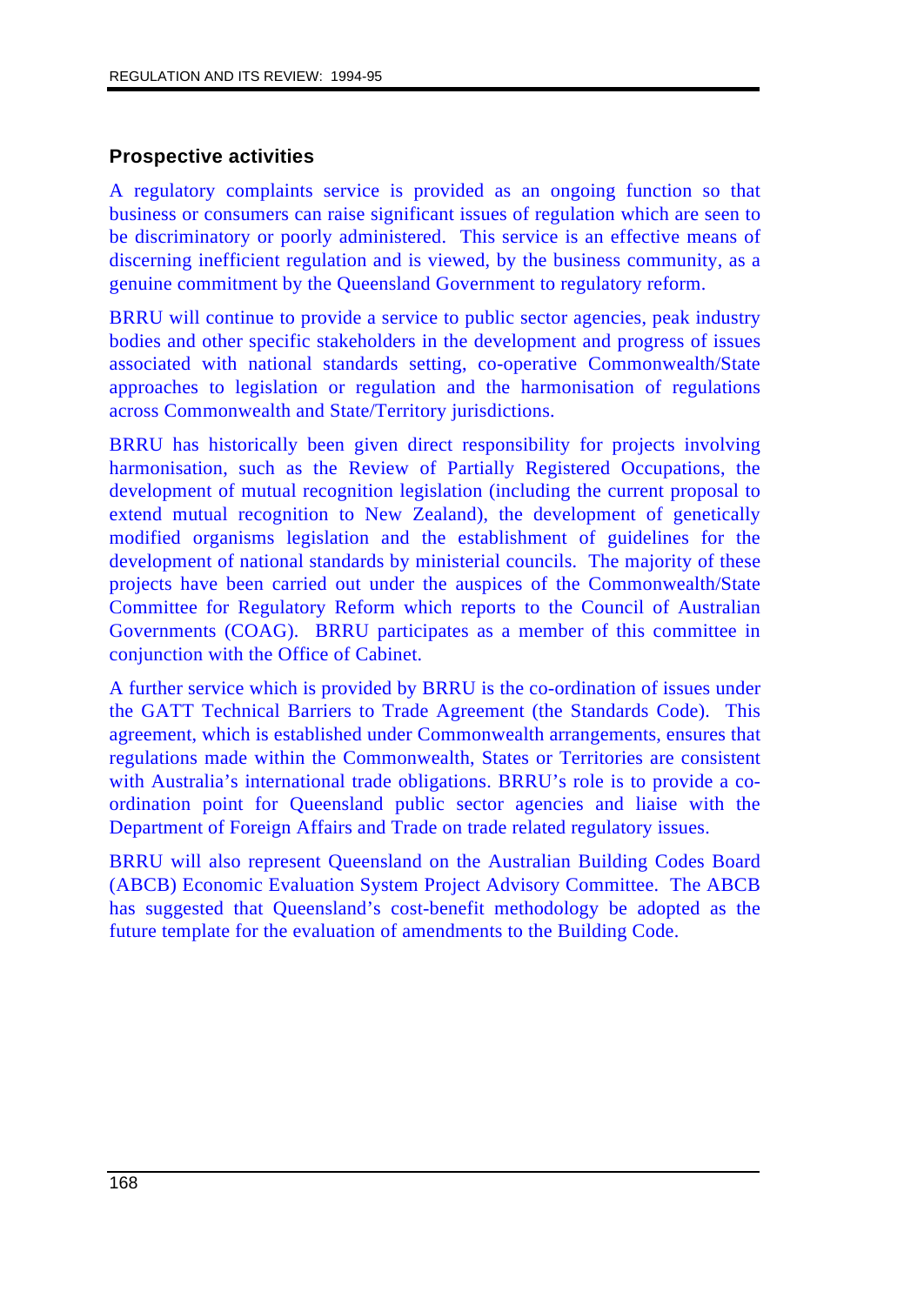## **South Australia**

#### **Regulatory review mechanisms**

Following the State elections in December 1993, the Business Regulation Review Office (BRRO) was re-established as the new Deregulation Office in the Department of the Premier and Cabinet. A new director was appointed in July 1994.

The main function of the Office is to improve South Australia's regulatory environment by acting as a co-ordinator and specialist adviser to Departments and agencies proposing or reviewing regulations. This work falls into two main areas:

- systematic examination of legislation using an industry-by-industry approach; and
- the automatic revocation of regulations.

The automatic revocation or expiry of regulations occurs under the *Subordinate Legislation Act 1978.* This 'Sunset Program' has been operating since 1988 and is monitored by the Deregulation Office.

Under the provisions of the *Act,* new regulations are automatically revoked after 10 years and existing regulations are revoked according to a timetable set by Parliament. The objective of automatic revocation is to stimulate the consolidation and simplification of regulations which have become outdated. All regulations have a limited life and must be reviewed prior to expiry so they can be re-made or safely allowed to expire.

#### **Recent activities**

Recently the Deregulation Office has been engaged in three main tasks:

- gaining Cabinet endorsement of a statement of deregulation policy and the underlying guiding principles. The policy, released in February 1995, commits the Government to regarding regulation as a last resort and to seeking possibilities for self and co-regulation wherever possible;
- identifying strategically important industries where South Australia has, or could achieve competitive advantage and focusing attention on the regulatory environment in which these industries operate. The strategic areas identified include automotive components, information management, the food and wine industries, key tradeable services (such as tourism, education, health care, engineering and research) and elaborately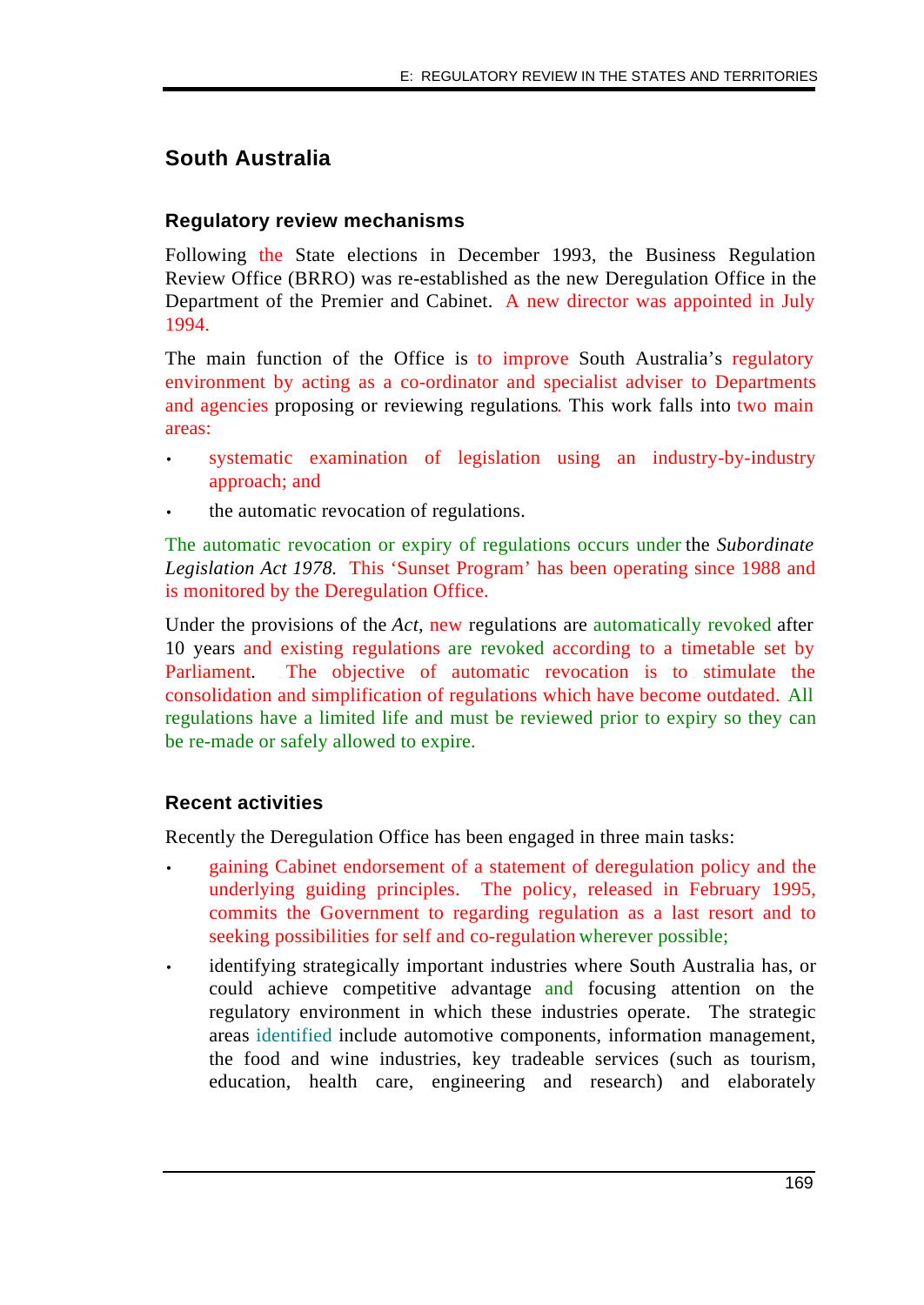transformed manufactures (computing and communication equipment, motor vehicles, other transport equipment, and pharmaceuticals);

- Under this industry-by-industry approach, a number of issues of concern to the motor trades industry have already been addressed by a consultative forum comprising Ministers and the industry association. The forum, which was convened by the Premier, is chaired by the Minister for Industry, Manufacturing, Small Business and Regional Development and is supported by the Deregulation Office; and
- focusing attention on the automatic revocation program so it is seen as part of the Government's micro-economic reform agenda. This includes identifying regulations on which Departments and agencies should concentrate their review efforts. By focusing attention on certain regulations, reviews should be made more manageable and speedier progress should occur. To date, the task commenced in 1988 is behind schedule and has led to a backlog of reviews to be completed.

#### **Prospective activities**

As is the case for the motor trades industry, the Office will continue to assist in the industry-by-industry approach to review which will usually be led by the appropriate Minister. The Office is now commencing work with the agribusiness and mining industries. In addition, the Attorney-General is reviewing all consumer legislation and has already introduced new legislative arrangements for the real estate industry, and for car dealers, which envisage the delegation of regulatory powers to industry bodies.

In consultation with relevant parties, the Office will identify and address important issues in the small business sector. Small business is one of several sectors identified as priority areas for reform by the government.

The Office's work in the small business sector will include trying to rationalise or abolish licences, permits and certificates as recommended in a licensing review conducted by the BRRO in 1992.

The Office will investigate the opportunity to develop one-stop-shop facilities for small business. A project on an integrated licence approval package, jointly funded by the Commonwealth, will be piloted in the aquaculture industry which requires approvals from all three tiers of government.

Expansion of the State's Business Licence Information System to better identify Local Government requirements is also under consideration.

Under the automatic revocation program, approximately 100 sets of regulations are due to expire before September 1996. As not all regulations are equally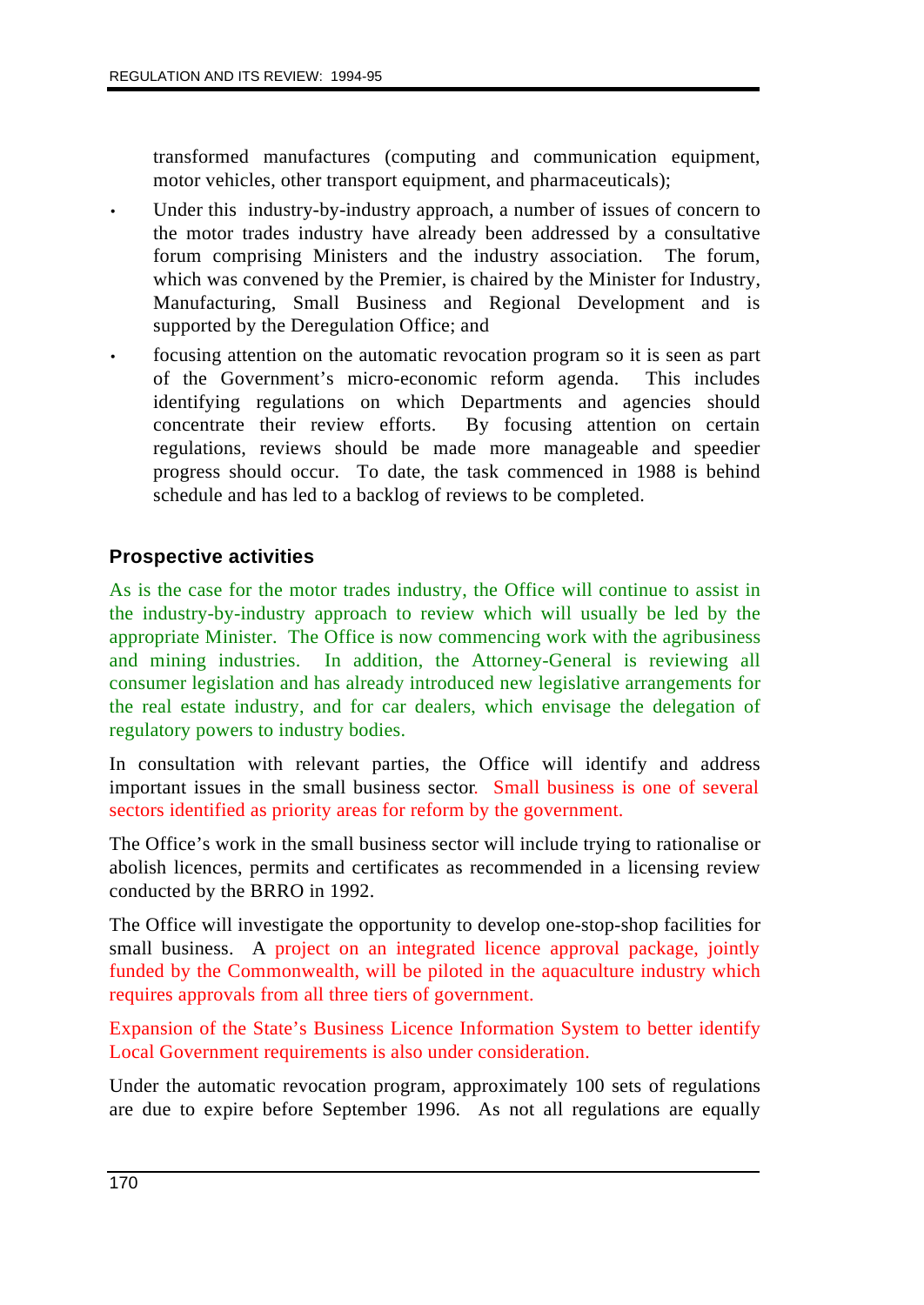important, or warrant the same review effort, 20 of these sets of regulations have been identified as strategically significant and warranting full economic review. In addition, the Office will co-ordinate reviews of anti-competitive legislation as required by the Competition Principles Agreement.

In addition to its planned activities, the Office receives queries from industry bodies and the general public. After consideration, the Office may intervene with the relevant agency on behalf of the person making the inquiry. The Office will also be involved in educating Departments and the public on the Government's approach to regulation reform. The Office is concerned about the cost, accessibility and appropriateness of the trend of including standards and codes of practice in regulations. It is also concerned about regulations which include requirements for accreditation.

## **Western Australia**

#### **Regulatory review mechanisms**

As part of the Government's commitment to regulation review and reform there has been a requirement, since the mid 1980s, for sunset clauses to be inserted on new or amending legislation where appropriate. These clauses generally require acts to be reviewed at the end of five years.

In addition, all departments are required to consider the impact on business of all new and amending legislative proposals submitted to Cabinet. Where appropriate, the Ministry of Premier and Cabinet provides specific advice on the need for cost-benefit analysis and the consideration of alternatives to legislation to accompany these proposals.

Since the beginning of 1993, the regulation review function has primarily been undertaken as part of the Government's public sector reform program. The Cabinet Sub-Committee on Public Sector Management oversees progress in this program and is supported by the Ministry of the Premier and Cabinet. Responsibility for reform rests with the Ministers.

In addition to the functions performed by the Ministry of Premier and Cabinet, the Small Business Development Corporation (SBDC) convened the Regulation Review Panel in August 1993. This Panel comprises industry and business representatives who meet monthly on a voluntary basis. The Panel acts as a point of contact for small business on regulatory issues. It considers State regulatory concerns and may recommend, via the Deputy Premier, Minister for Small Business, actions to remedy problems.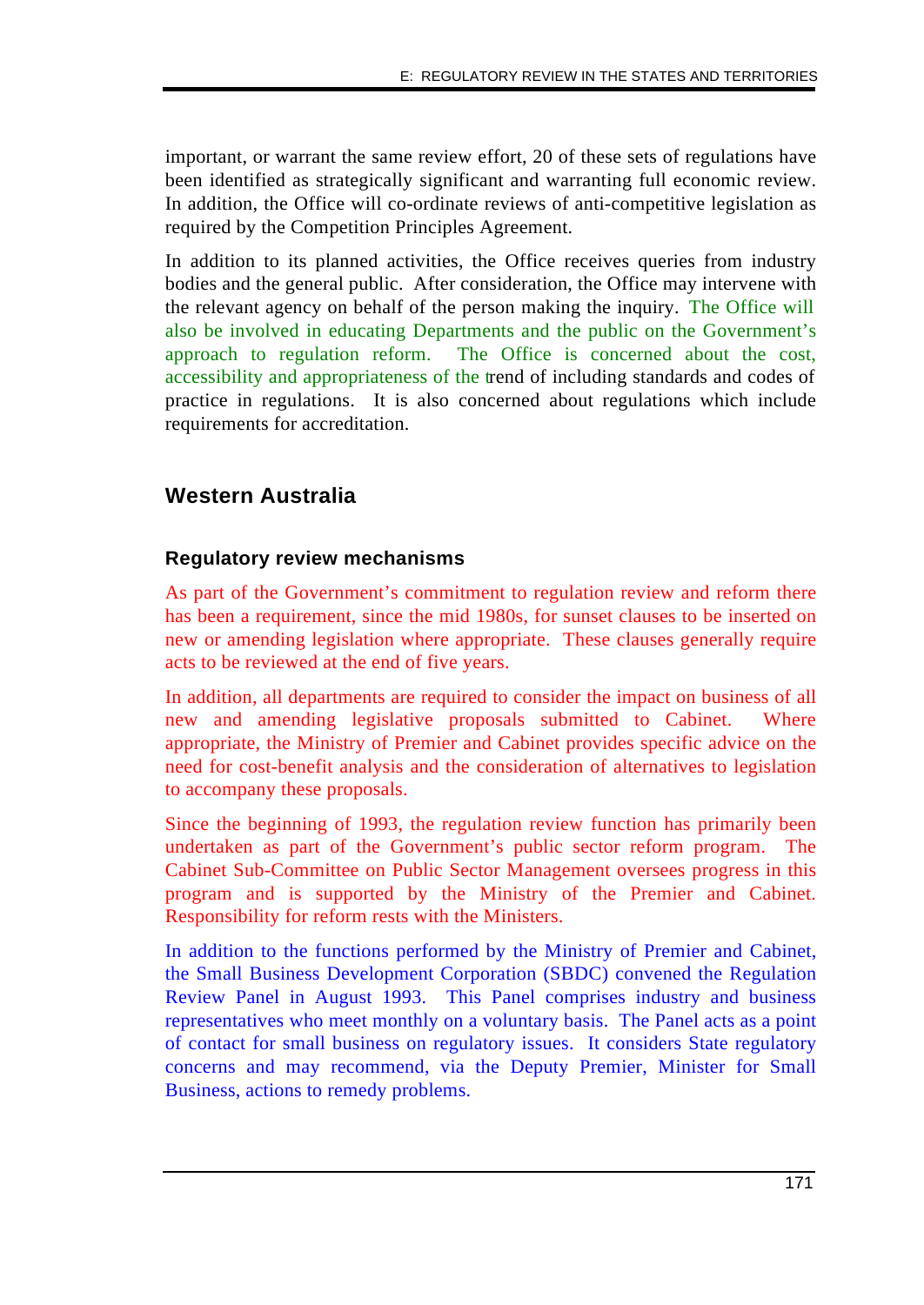The aim of the Panel is to act as a catalyst in simplifying legislation; removing unnecessary duplication and obsolete regulatory practices; and developing positive recommendations directed at encouraging deregulation.

#### **Recent activities**

Significant progress in regulation review and reform, resulting from the input of these bodies, has occurred in a number of areas. Some of these are:

- development of a statutory framework for the review and automatic repeal of subordinate legislation in Western Australia in the form of a draft Bill;
- the introduction of business name registration facilities into five regional areas throughout WA, resulting in a 24 hour business name registration process rather than the pre-existing service of approximately one week;
- a statutory review of retail trading hours, completed in November 1994;
- review and amendment of Planning Legislation which empowers the Minister to direct local councils to review and update their town planning schemes — there is a requirement for schemes to be reviewed every five years;
- reform in several areas of primary industry including re-structuring the WA Meat Marketing Corporation, a major review of the Grain Pool of WA, a review of pricing arrangements by the Potato Marketing Authority, and deregulation of milk distribution arrangements;
- reform in the transport sector with the removal of Westrail's monopoly on passenger services and freight transport of certain grains, ores and mineral freight, the abolition of the State's metropolitan bus monopoly, and reform of the taxi industry;
- continued reform in the provision of utilities  $-$  a Bill is being drafted to corporatise the WA Water Authority and to separate its service delivery and regulatory functions, the energy industry has also been deregulated with SECWA being split into Alintagas and Western Power; and
- participation in the review of partially registered occupations under COAG.

#### **Prospective activities**

In future, activity in the area of regulatory reform will include:

- developing a formal regulatory management program for consideration by Cabinet;
- completion of the policy and regulatory instruments database as a single point of reference;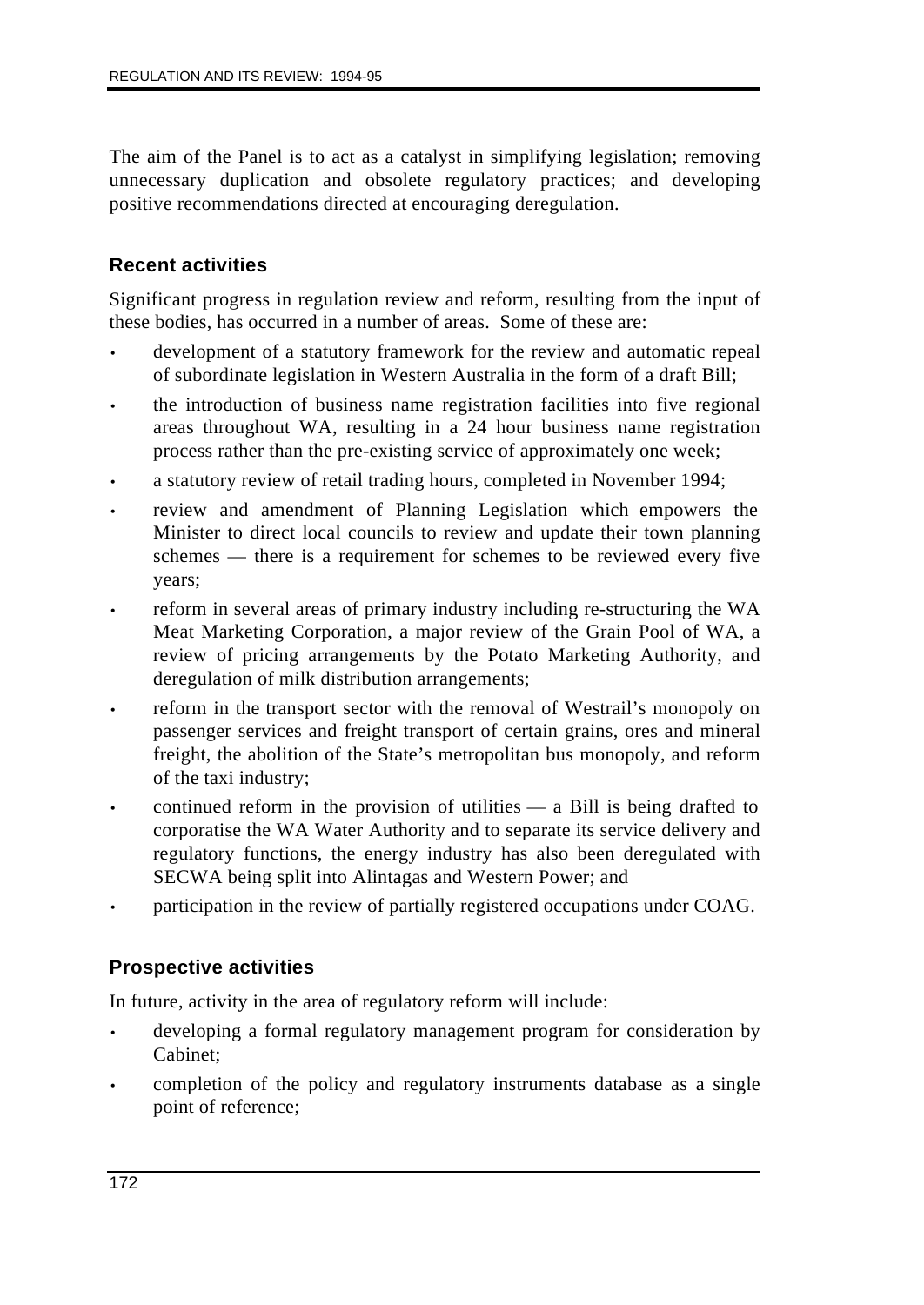- implementation of the findings of the Strategic Management Committee relating to the reduction of 'red tape' within government, that is, reducing the reporting requirements between departments and central agencies;
- review of several Acts and bodies including the Public Trust Act and operations, the Law Reform Commission, and progressing the review of the Education Act.

## **Tasmania**

## **Regulatory review mechanisms**

In December 1992, the Tasmanian Parliament passed the *Subordinate Legislation Act.* However, due to various concerns the *Act* was not proclaimed and a Bill was introduced to amend it. The *Subordinate Legislation Amendment Act 1994* was passed by Parliament and given the Royal Assent in mid December 1994. The amended *Subordinate Legislation Act 1992* commenced on 13 March 1995.

The Act provides for:

- a RIS to be prepared and public consultation to occur only where proposed subordinate legislation will impose a 'significant' burden, cost or disadvantage on any sector of the public;
- the impact of subordinate legislation on competition policy to be properly considered;
- a schedule to repeal existing subordinate legislation over the period from 1 January 1996 to 1 January 2005.

The proposed amendments will focus the review process on areas where detailed consideration of proposed subordinate regulation will have the most significant benefit for the Tasmanian community.

Under the provisions of the Act, the Regulation Review Unit (RRU), which has existed in the Tasmanian Treasury portfolio since February 1993, is required to provide a certificate stating that the review requirements of the Act have been properly complied with.

#### **Recent activities**

The Mutual Recognition (Tasmania) Act was proclaimed on 1 September 1993. Progress with Mutual Recognition has, to date, reduced regulatory duplication and barriers most significantly with regard to occupations, particularly lawyers and tradespeople and appears to be working smoothly. However, a temporary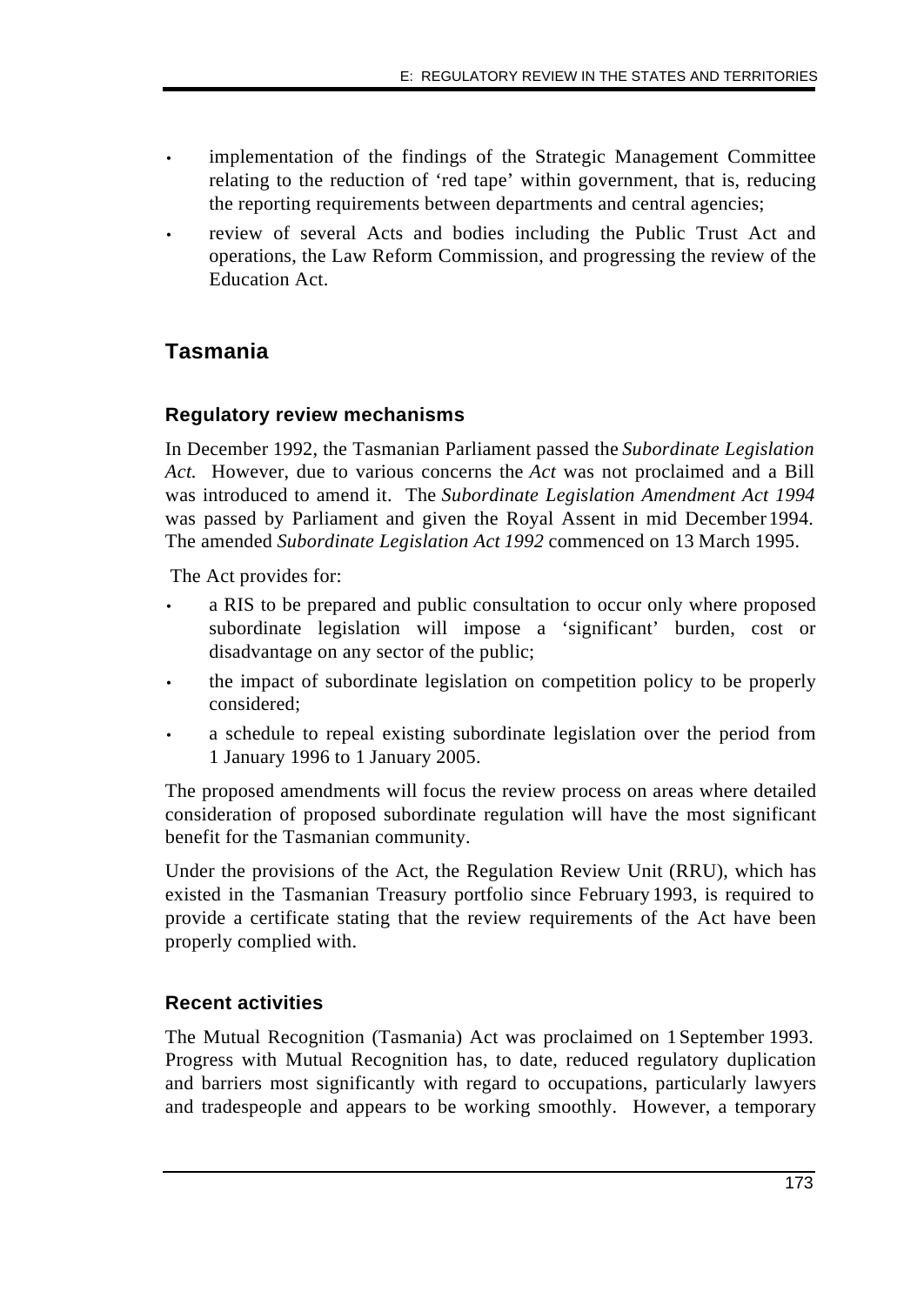exemption to the application of mutual recognition in Tasmania has been implemented for agricultural and veterinary chemicals.

A review of business licensing, initiated jointly by the Tasmanian Treasury and the Commonwealth Department of Industry, Technology and Regional Development (now Department of Industry, Science and Technology) was completed in late 1993. The final report found little evidence of overlap by the Commonwealth and State Governments in licensing the same activities for the same reasons. However, the findings noted that there is considerable overlap (primarily by State agencies) of the administrative processes involved in obtaining and renewing licences.

#### **Prospective activities**

In August 1992, the Tasmanian Government endorsed a program for the systematic review of business legislation over the period to December 1995. A Business Legislation Review Committee was established to develop a consolidated review program and to oversee its implementation. This involved taking an inventory of all legislation on the statute books and preparing an indicative program of review which focuses on legislation that imposes the greatest imposts on business.

A final program for the review was approved by the Tasmanian Government in late November 1994.

Agencies have now commenced reviewing legislation covered by the program and the Legislative Council will soon consider a Business Legislation Repeal Bill which repeals a number of acts no longer required.

In conducting reviews, agencies are required to have explicit regard to the Government's economic and employment objectives; the legislation's impact on competition; and to consult with the RRU throughout the review process.

In addition to the review program, the Tasmanian Government is participating in a range of Commonwealth-State Working Groups considering economic reform in the following areas:

- the implementation of impact assessment arrangements to support the development of uniform national standards;
- the extension of mutual recognition arrangements to include New Zealand; and
- the establishment of a national electricity market.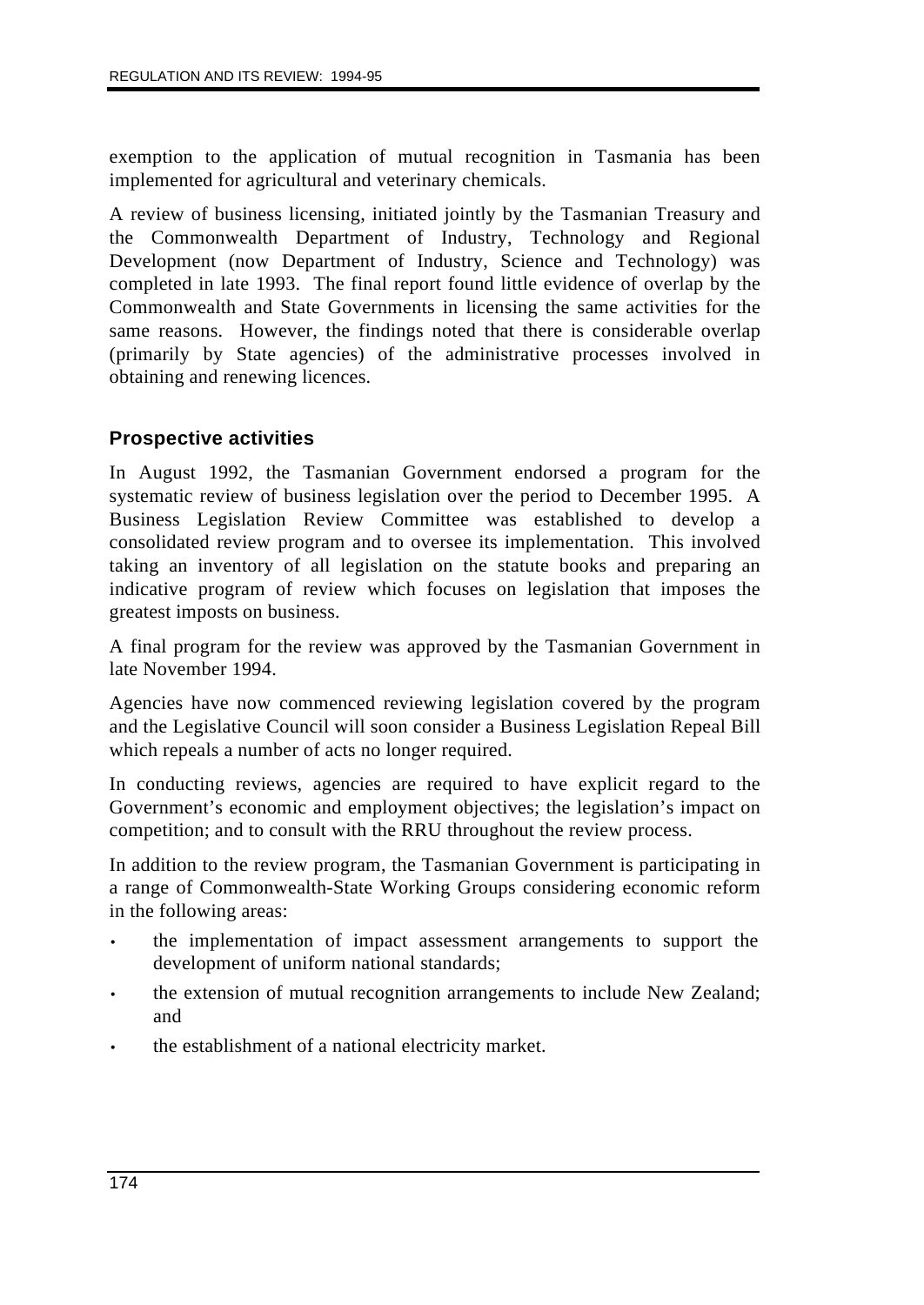## **Australian Capital Territory**

#### **Regulatory review mechanisms**

The ACT has in place a Business Regulation Review Unit (BRRU). This unit evolved from the Regulation Review and Policy Co-ordination Section of the Chief Minister's Department which used to undertake some regulatory review functions. The key functions of the BRRU are to:

- review regulatory proposals from all areas of government and identify their impact on the ACT's business community;
- advise the Government on regulatory reform issues;
- undertake specific reviews; and
- participate in national fora which develop national regulatory frameworks.

#### **Recent activities**

In May 1995, the ACT Government agreed to a framework which involves an integrated and coherent approach to the reform of business regulation in the ACT.

The framework principally comprises the following regulatory review mechanisms:

- establishment of a Red Tape Task Force to inquire into 'red tape' and excessive legislation that impedes economic growth in the ACT;
- a systematic review of all Government regulations with a view towards eliminating unnecessary business impacts and fulfilling commitments under the National Competition Principles Agreement, including the reform of anti-competitive regulations; and
- implementation of regulatory review guidelines for agencies, including a Business Impact Statement (BIS) requirement for new regulatory proposals impacting on the private sector.

In June 1995, the Government established the Red Tape Task Force which consists predominantly of business sector representation. Submissions from the public have been received identifying areas of overlapping, inconsistent or excessively burdensome regulations. The Task Force is to report to Government by October 1995.

A number of specific reviews are also underway or are about to be implemented. For instance, the Government has issued a public discussion paper on the *Review of the Agents Act 1968* and has announced a review of ACT trading hours.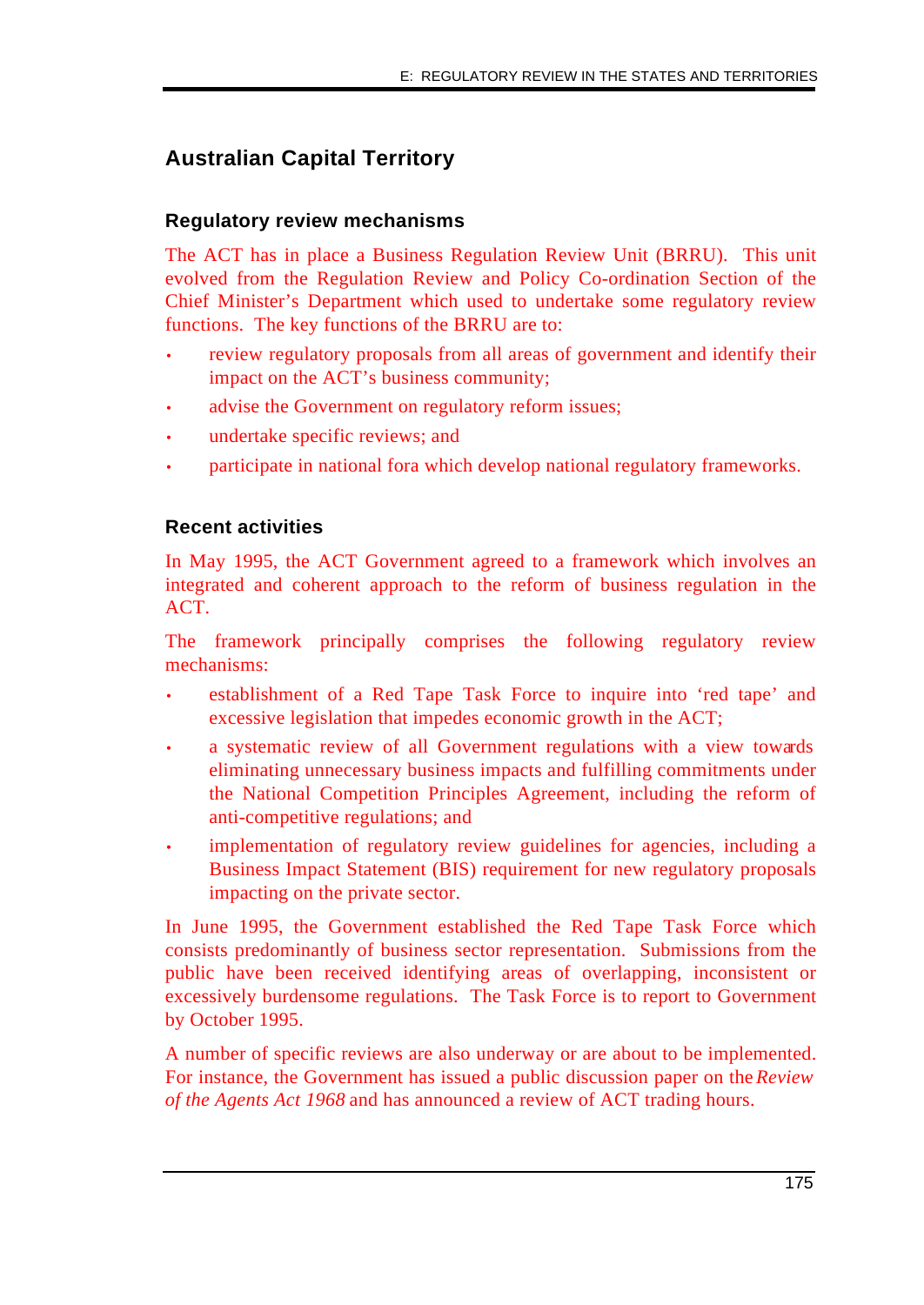In addition to these activities the BRRU has participated in a number of national fora, such as various committees reporting on microeconomic reform issues to COAG. Notably these include the:

- Microeconomic Reform Working Group;
- Legislation Review Working Group; and
- Commonwealth-State Committee on Regulatory Reform which has developed a framework for national standards setting, and the extension of mutual recognition arrangements to New Zealand.

As an outcome of the National Competition Principles Agreement, the BRRU is developing an implementation strategy to assist agencies in implementing the reforms. The BRRU has overall co-ordination responsibility for these reforms in the ACT.

#### **Prospective activities**

The BRRU will be managing specific reviews, either existing or proposed, such as the Red Tape Task Force, Review of the *Agents Act 1968*, and the review of trading hours in the ACT.

It will also continue to be involved in a number of intergovernmental activities. Of recent note, these have included participation on working party reviews associated with third party insurance, the Retail and Commercial Tenancies Code of Practice and petrol pricing.

The BRRU will also provide a co-ordination and resourcing role for the implementation of regulatory review guidelines.

## **Northern Territory**

#### **Regulatory review mechanisms**

The Northern Territory Government has a stated policy of minimum regulation and the removal of 'red tape'.

Relative to the other states, the Territory has a small volume of regulation, most of which was created recently, following the establishment of self-government in 1978. Additionally, a systematic review of regulations made before 1987 was undertaken during the period 1987 to 1989.

A regulation review unit does not exist in the Northern Territory, but a similar role to that of state units is played by the Department of Asian Relations, Trade and Industry and by the Cabinet Office of the Department of the Chief Minister.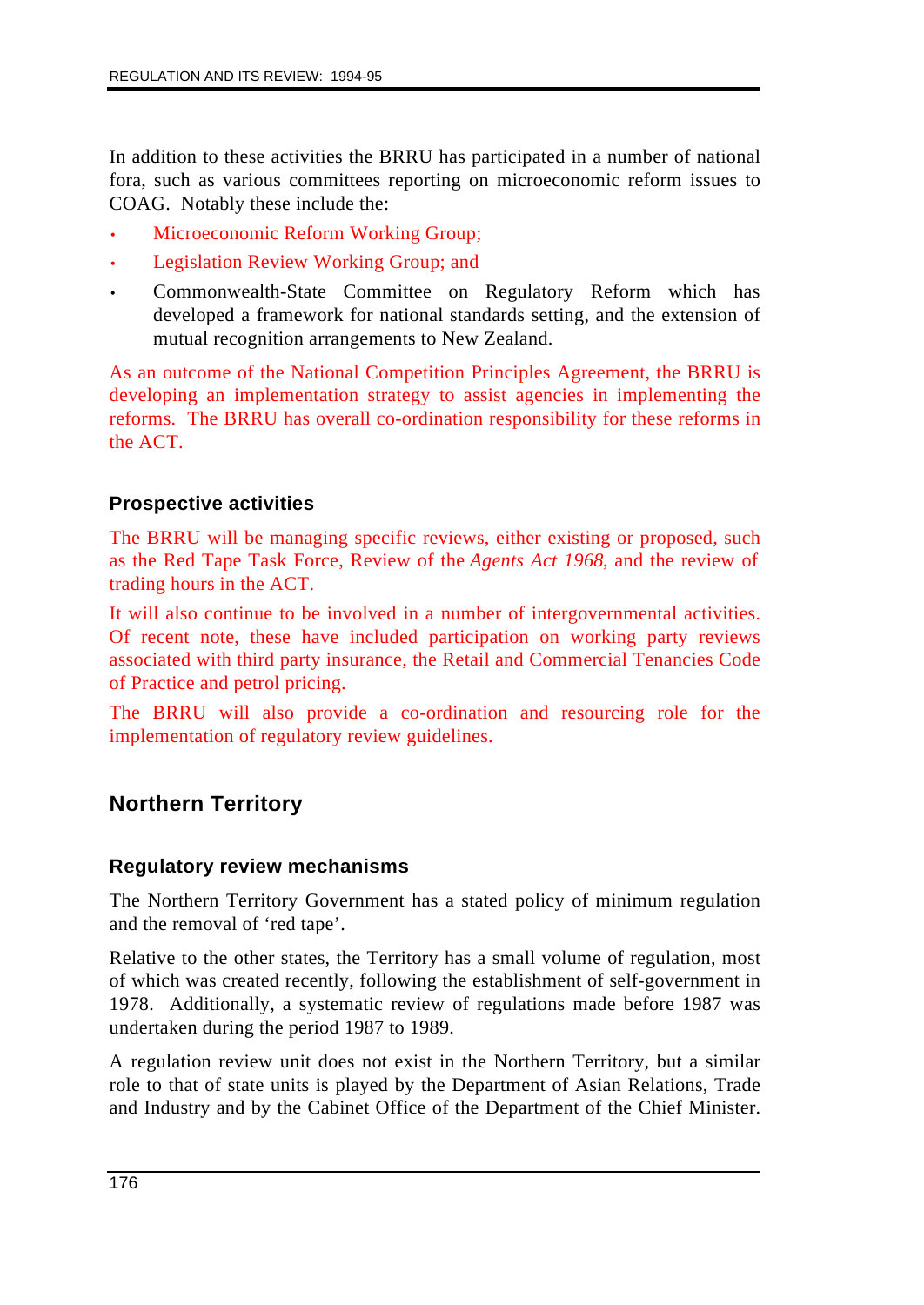These bodies ensure that regulatory proposals are properly considered by relevant agencies.

The regulatory review process in the Northern Territory works fairly effectively and with a high level of consultation. This process culminates in the consideration of issues by the Co-ordination Committee which consists of Department chief executive officers. Nonetheless, it is considered that potential benefits exist, for both government agencies and the community, if current practices can be further improved and common standards established.

#### **Recent activities**

A comprehensive report entitled, *Regulatory Reform and the Systematic* R*eview of Business Regulation in the Northern Territory* has recently been completed but is yet to be considered by the Northern Territory Government. The report essentially addresses the issue of whether new and amended regulations are dealt with as effectively as possible. It makes a number of recommendations, including that :

- a subordinate legislation act be enacted to facilitate the making and consolidation of subordinate legislation and that this act contain provision for the automatic expiry of regulations after a period of ten years;
- a systematic review should **not** be carried out on all Northern Territory regulatory regimes, but that industry and the public be invited to make submissions on particular regulations that are causing concern — these are to be prioritised and dealt with by administering agencies;
- a timetable for longer term review of regulations be developed in consultation with agencies to ensure an achievable spread of review dates;
- a set of guidelines for the review of regulatory regimes be developed in consultation with administering agencies, to ensure that the review process is undertaken in the most consistent and effective way possible;
- the existing regulatory review function of the Department of Industries and Development (now Department of Asian Relations, Trade and Industry) be formalised and performed by a specific business regulation review unit (BRRU);
- the Government, via the proposed BRRU, identifies needs and develops suitable training for Government officers involved in the regulatory review process; and
- a campaign be undertaken to promote awareness of the regulatory process and the opportunity to provide input.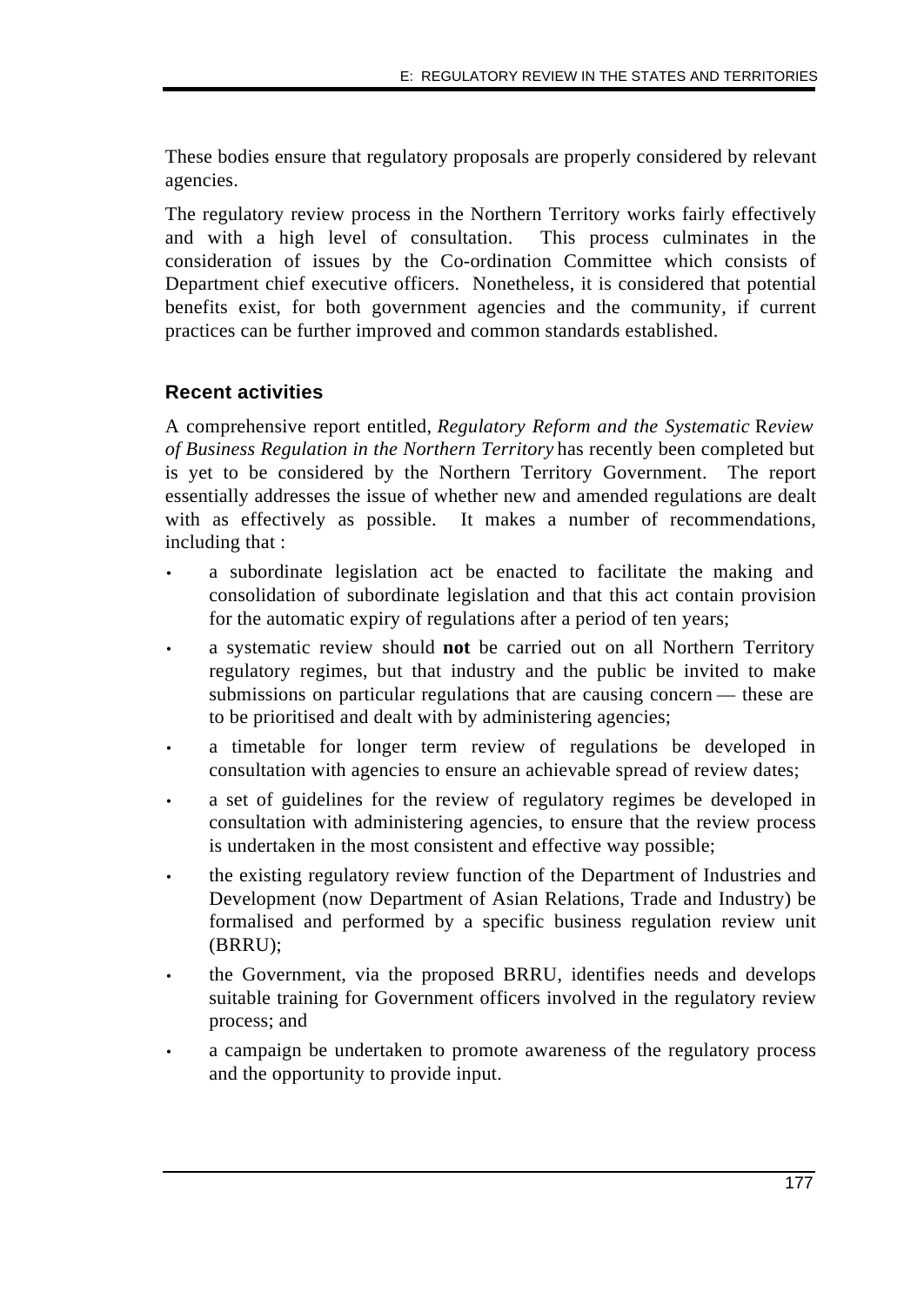The Northern Territory Government is expected to consider the report during 1995.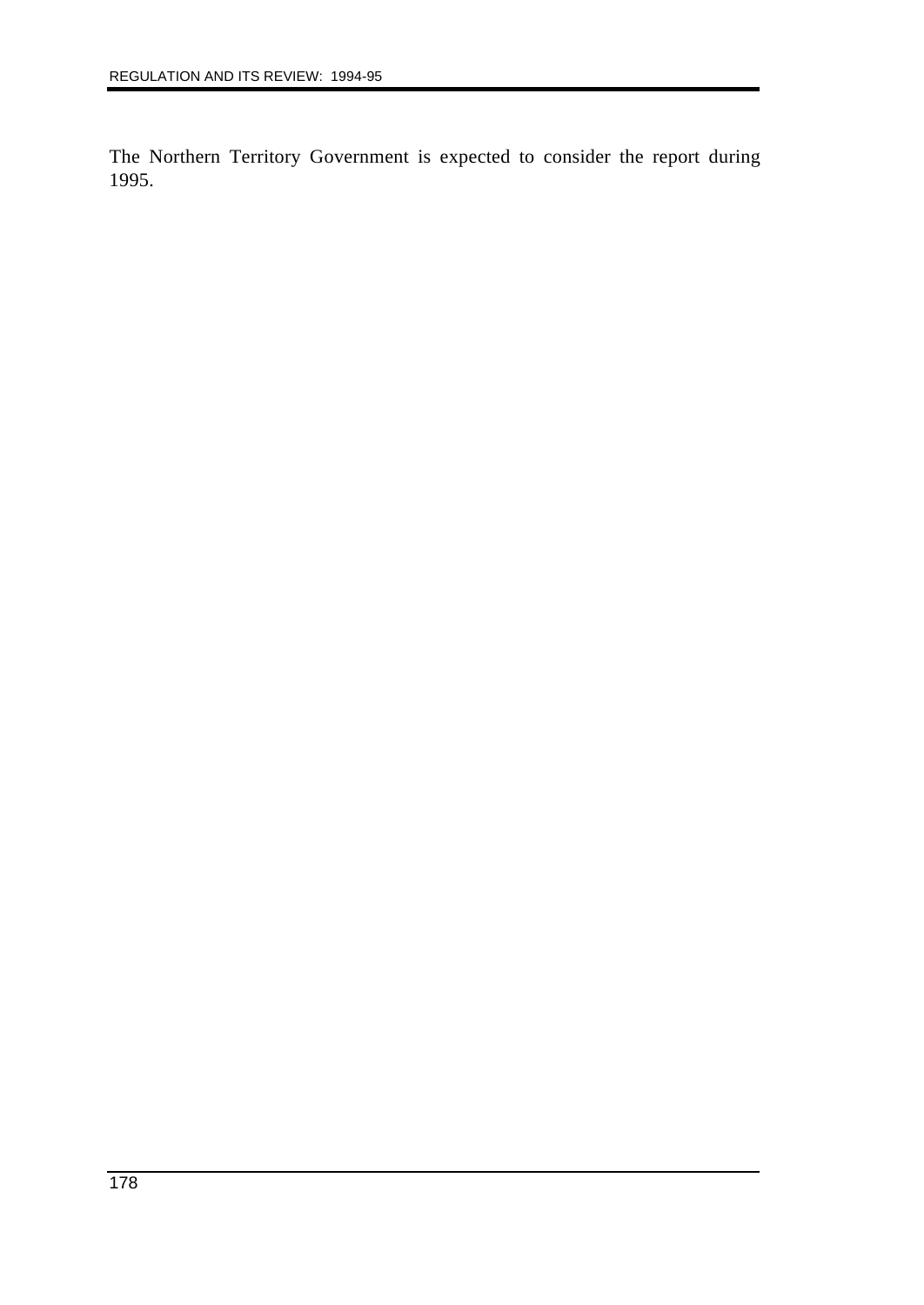## **APPENDIX F: DOCUMENTS PREPARED BY THE OFFICE OF REGULATION REVIEW**

The following documents were prepared by the ORR in 1994-95.

## **1.** *The migration agents registration scheme: effects and improvements***, August 1994, Submission to Joint Standing Committee on Migration.**

The Committee conducted a review of the scheme, commenced in 1992, which requires those providing migration advice to register as migration agents. The ORR's submission described the economic effects of the scheme's registration fees and its quality assurance objectives, and the potential for it to be a barrier to potential new agents. Some alternative approaches to a registration scheme, such as consumer warnings and negative licensing, were presented.

## **2.** *Developments in business regulation and its review: 1993-94***, September 1994, Appendix to IC Annual Report**

#### **3.** *What future for price surveillance?***, September 1994, Submission to the PSA's review of declarations; IC Information Paper**

The Industry Commission's submission to the Prices Surveillance Authority's (PSA) general review of goods and services subject to surveillance evaluated the costs and benefits of prices oversight. The submission set out criteria that identify markets where prices surveillance results in net benefits to the community. The Commission then applied these criteria to the PSA's current price surveillance declarations.

## **4.** *Country of Origin Labelling of food***, October 1994, Submission to the National Food Authority**

In June 1994, the National Food Authority released a *Discussion Paper on the Country of Origin Labelling of Foods* which sought public comment on draft variations to the origin labelling provisions in the Food Standards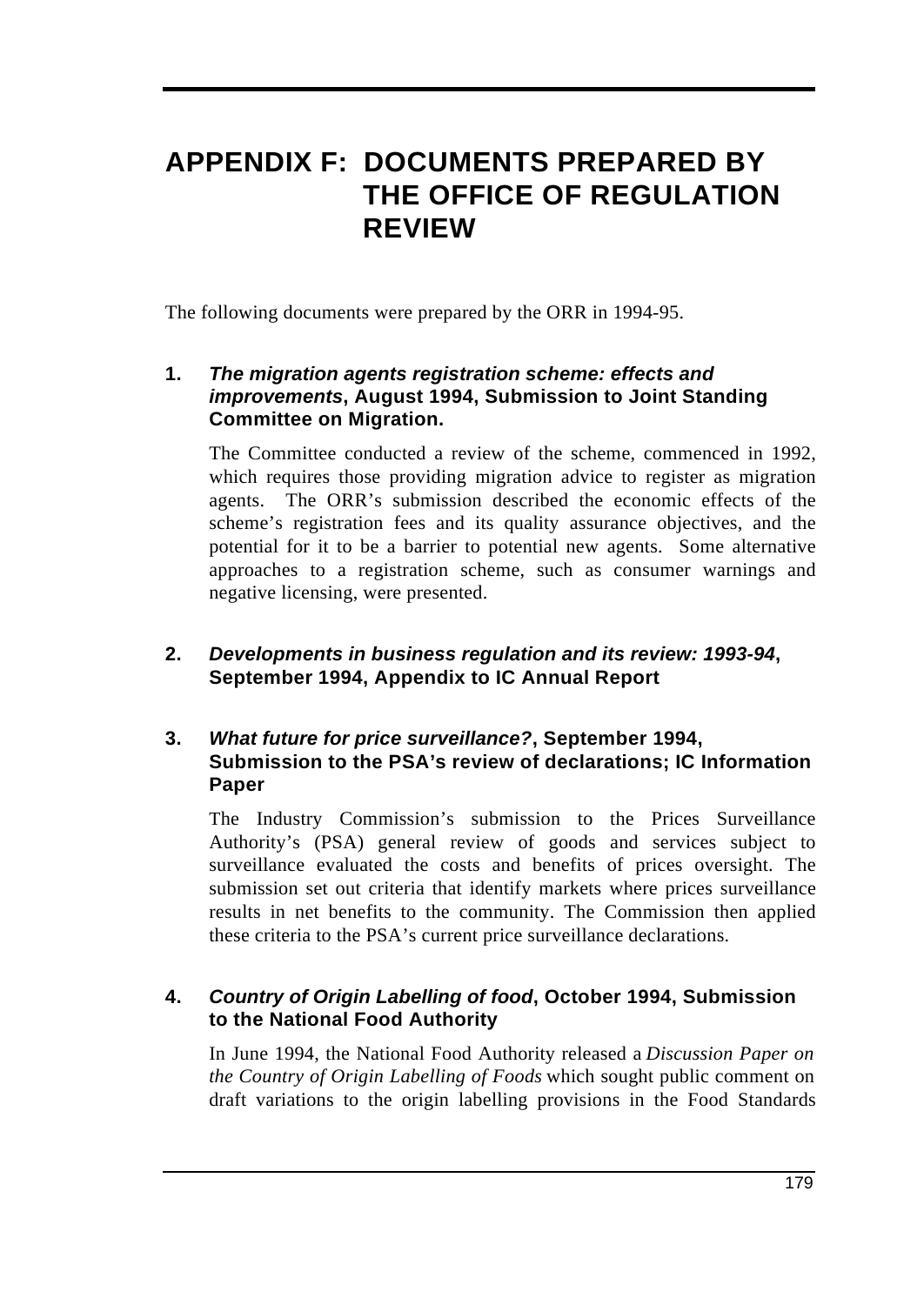Code. The ORR's submission to the Authority examined the economic rationale for country of origin labelling, the demand from consumers for country of origin information, and the costs and benefits of the NFA's draft variations.

#### **5.** *National Competition Policy: Draft Legislative Package***, December 1994, Response to the draft legislative package: submission to Treasury**

The ORR commented on the policy goals of the proposed new institutions — the National Competition Council (NCC) and the Australian Competition and Consumer Commission (ACCC); and on three aspects of access declarations: the setting of time limits, establishing principles for access pricing, and the use of "final offer arbitration" to resolve access disputes.

### **6.** *Compliance with the Road Transport Law,* **December 1994, Submission to the National Road Transport Commission**

The National Road Transport Commission released a discussion paper looking at aspects of compliance with the Road Transport Law. That paper took a largely legalistic view of compliance. In this submission, the ORR discussed how the enforcement of road law, rather than being an end in itself, needs to undertaken with moderation, flexibility and discretion in order to promote the safety-cost-efficiency objectives which underlie the law. Key conclusions are:

- performance and prescriptive standards, rigidly enforced, are unlikely to achieve optimum safety-cost-efficiency outcomes;
- the objective of compliance strategies should be to augment standards to promote optimality. In some cases, this will involve less than complete compliance with standards;
- traditional on-road deterrence systems, if intelligently applied, provide a means of achieving these goals; and
- exclusionary sanctions such as licence suspensions, while having a role for some classes of breaches, can provide inappropriate disincentives for low-level breaches of some standards.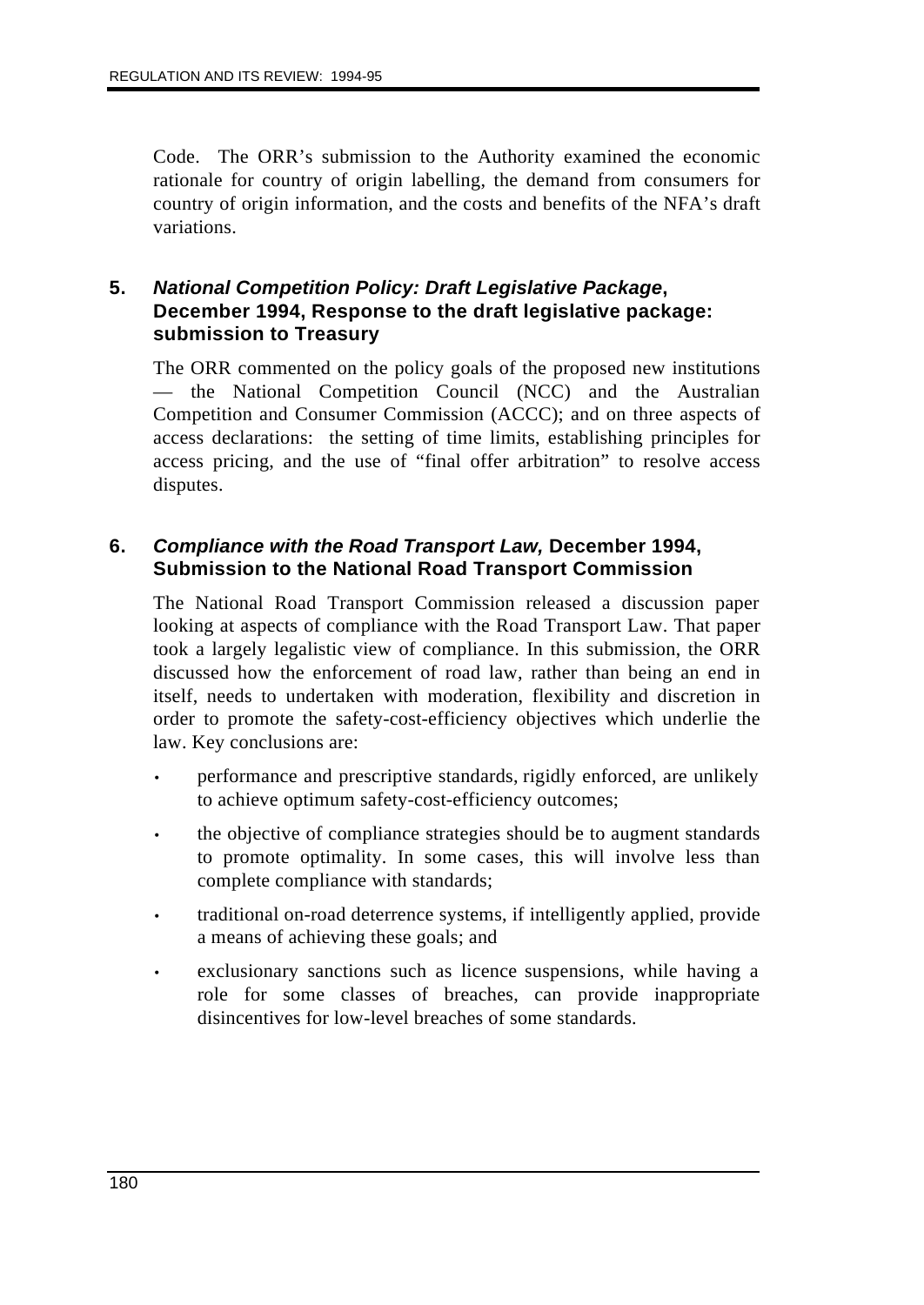## **7.** *Broadband cable access regime***, January 1995, Submission to Department of Communications and the Arts**

A brief submission was made to the Department of Communications and the Arts on the issue of open access to broadband cable for pay TV. The ORR argued that sufficient competition may emerge to make open access unnecessary, that cable infrastructure probably will not be a natural monopoly or an essential facility, and that if an access regime is needed it should be under the National Competition Policy legislation rather than under any industry-specific arrangements.

## **8.** *The analysis and regulation of safety risk by National/Commonwealth agencies***, February 1995, ORR Information Paper**

This information paper presents the results of a survey conducted by the ORR on how Commonwealth and National agencies assess and regulate safety risk. It reports widely varying approaches among agencies but, with a few exceptions, there is limited reliance on economic analysis to evaluate safety regulations.

## **9.** *Pre-merger notification and the Trade Practices Act 1974***, February 1995, Submission to Treasury**

This submission to Treasury canvassed proposals for the introduction of a pre-merger notification scheme into the *Trade Practices Act* 1974 (Cth). It considered problems associated with the present merger oversight and then considered whether the pre-merger notification schemes suggested by Treasury would correct any deficiencies in a least cost manner.

The ORR suggested other ways to provide merger information to the TPC in a timely manner.

## **10.** *Australia's visa system for visitors***, February 1995, Submission made to the Joint Standing Committee on Migration's inquiry into Australia's visa system for visitors.**

The submission draws on evidence presented by others to the inquiry in order to examine the current universal visa system and assess the options of universal and selective visa free arrangements.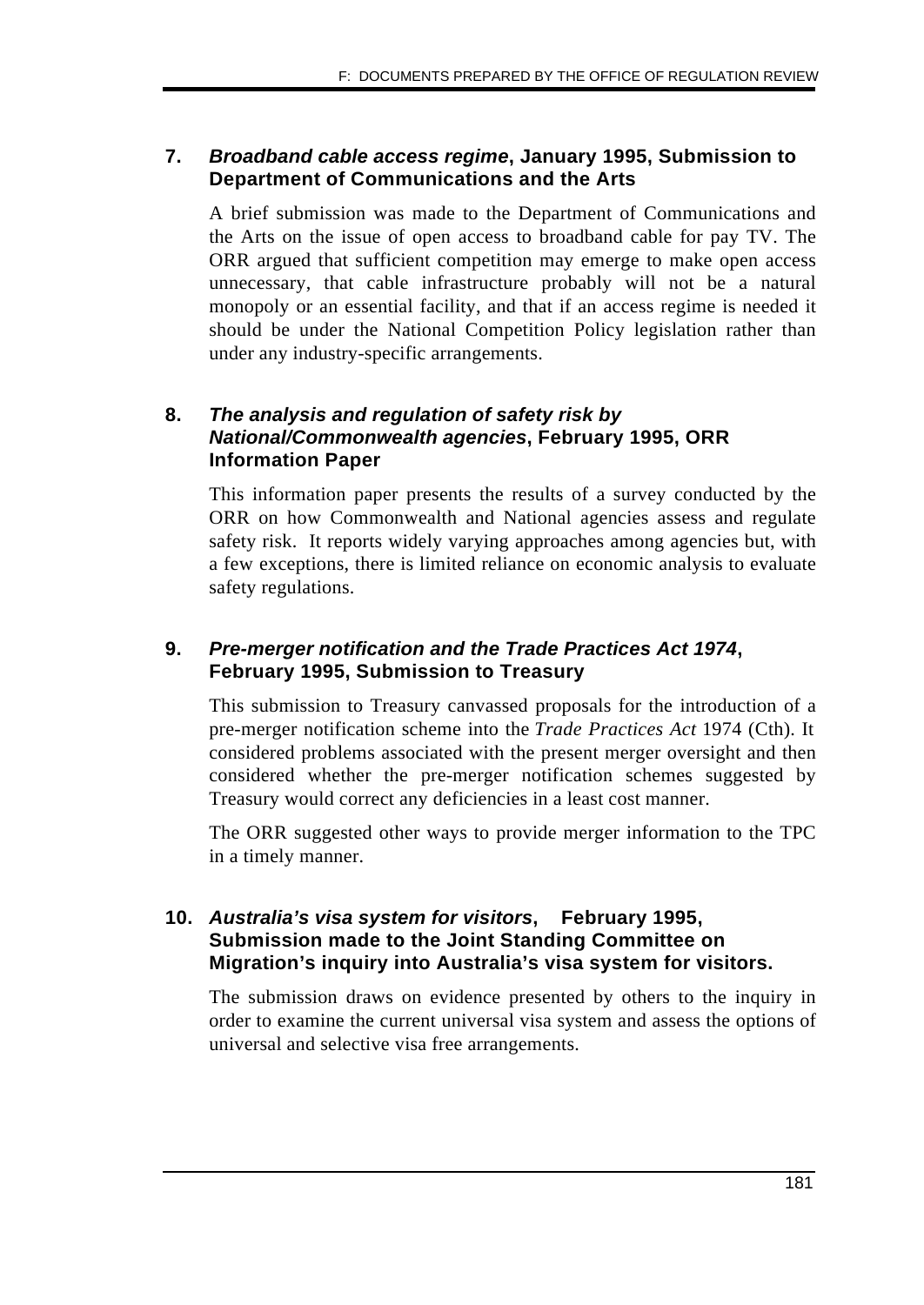#### **11.** *Competitive Safeguards in Telecommunications***, February 1995, Submission to Telecommunications Policy Review**

This submission to the Department of Communications and the Arts was in response to their issues paper "Beyond the duopoly — Australian telecommunications policy and regulation". The submission focused on:

- criteria for determining market dominance;
- the use of price controls as a response to market power; and
- pricing principles for access to the network.

### **12.** *Competition and Retail Banking,* **March 1995, Submission to Prices Surveillance Authority**

"Competition and Retail Banking" was the ORR submission to the PSA inquiry into fees and charges imposed on retail transaction accounts by banks and other financial institutions. In the submission, the ORR looked at the effects of the increased utilisation of fees and charges, including their impact on those with low incomes, such as social security beneficiaries and students. The ORR looked at the role that could be played by a "community service obligation" on banks to provide specific groups of customers with fee-free basic banking services, with the Commonwealth Government reimbursing the banks for the costs of doing so.

## **13.** *The use of cost litigation rules to improve the efficiency of the legal system***, March 1995. Submission to the Australian Law Reform Commission**

The Attorney-General asked the Australian Law Reform Commission (ALRC) to examine whether changes should be made to how costs are awarded in proceedings before federal courts and tribunals. The general rule that presently applies to civil litigation is that the loser pays the winner's legal costs. In this submission to the ALRC, the ORR analysed whether changes to the cost indemnity rule and legal aid could improve the efficiency of the legal system, and in the process improve access to justice (whether that be through litigation or settlement).

The ORR looked at the role for explicit public funding of litigation.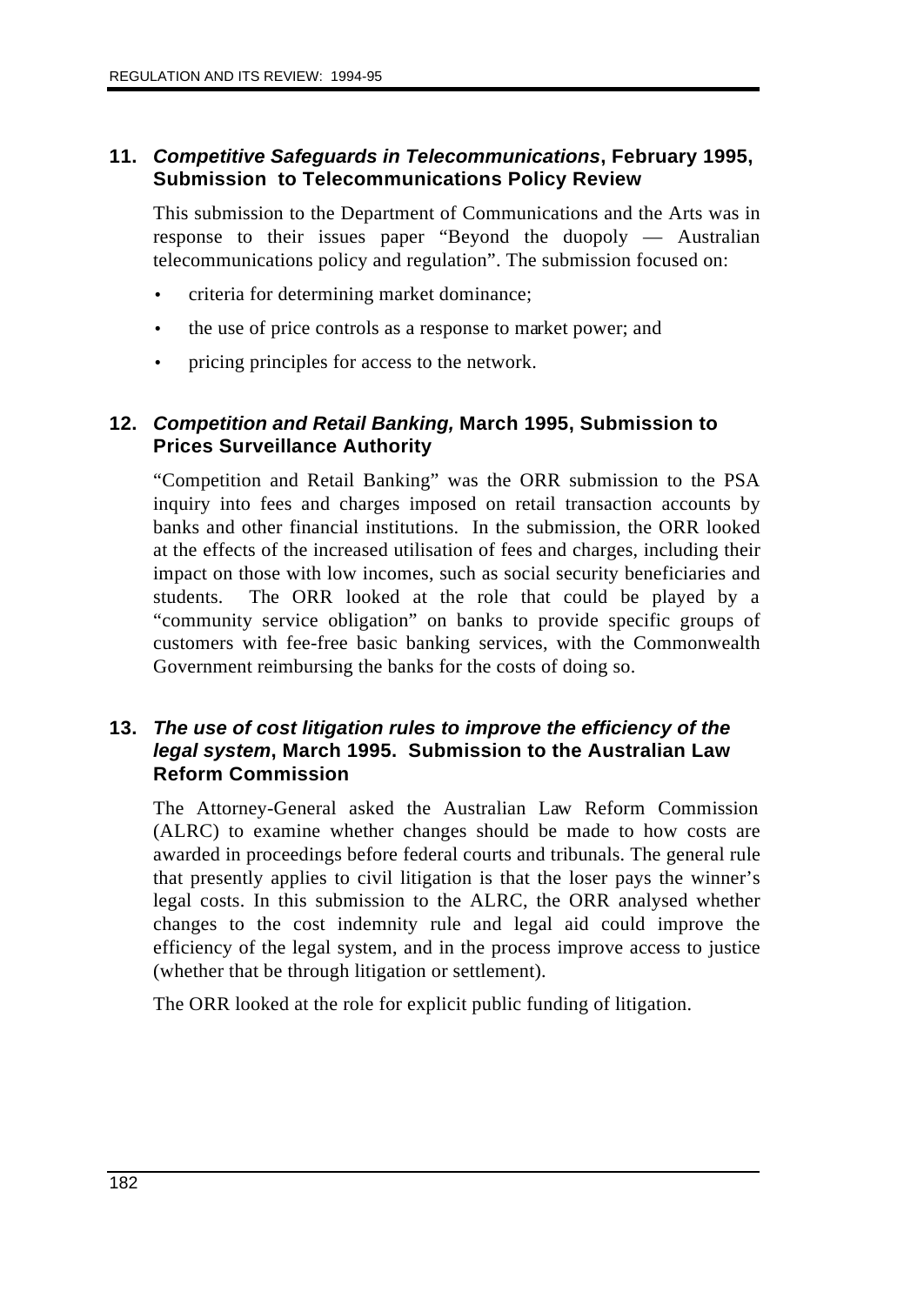## **14.** *Submissions to the Corporations Law Simplification taskforce,* **various, Feb—March 1995, submissions to the task force located in the Attorney-General's Department**

The ORR lodged a series of brief submissions to the second stage of the task force's work on: share capital rules, accounts and audit, company names, forming a company and company meetings.

## **15.** *Environmental Impact Assessment***, April 1995, Comments to Environmental Protection Agency on its EIA discussion paper**

The Commonwealth Environment Protection Agency released a discussion paper *Public Review of Commonwealth Environmental Impact Assessment Process.* The ORR offered comments on two specific aspects: an option to change the objective of EIA, and options that would expand the jurisdiction of the Commonwealth EIA process.

## **16.** *Review of licensing regime for securities advisers,* **April 1995, Submission to the Australian Securities Commission**

The Australian Securities Commission sought input to its review of the licensing regime for securities advisers who provide investment advice to individual and institutional investors. The ORR's submission emphasised that the necessity for regulation should be clearly articulated, that costs and benefits of any regulation must be assessed, that there should be consistency between any licensing regime and other rules and regulations, and that there should be periodic review of the regime.

## **17.** *Regulation and the direct marketing industry,* **May 1995, Submission to a working group of the Ministerial Council on Consumer Affairs**

A working group of consumer affairs officials sought comment on a discussion paper on possible regulation of the direct marketing industry. It was to report to the Commonwealth/State Ministerial Council on Consumer Affairs. The ORR's submission drew attention to the need to justify any regulatory scheme, to consider various alternatives to traditional direct regulation, and the fact that any increased business costs attributable to regulation are likely to be passed on to consumers.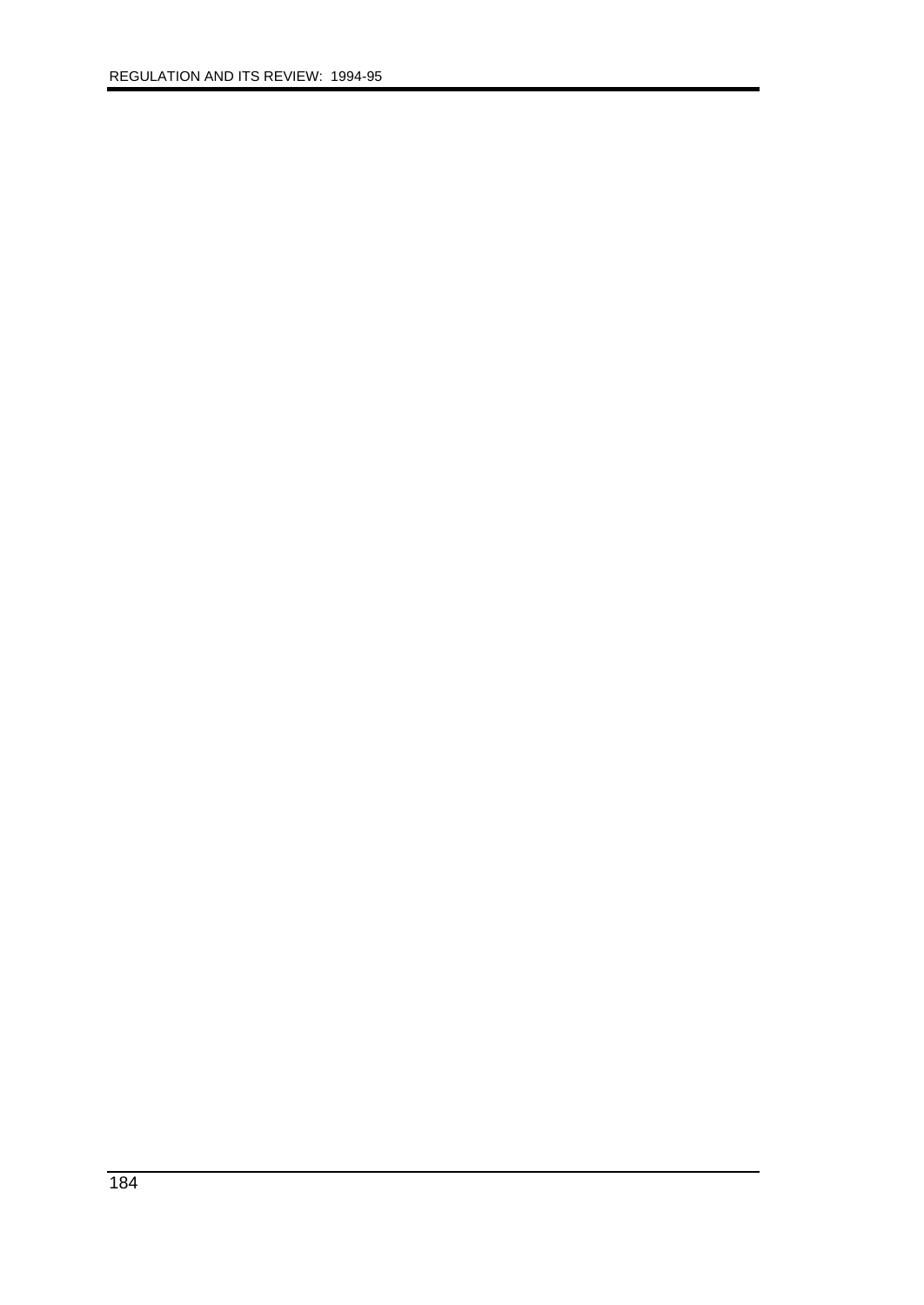# **REFERENCES**

ABA (Australian Broadcasting Authority) 1994, *Pay TV Siphoning Investigation*, Report.

ADR (Administrative Review Council) 1992, *Rule Making by Commonwealth Agencies*, Report to the Attorney-General, Report No. 35, AGPS, Canberra, 26 March.

Australian Financial Institutions Commission 1995, *Financial Institutions Scheme: Overview*, Brisbane, March.

Australian National Audit Office 1995, "Insurance and Superannuation Commission Efficiency Audit", *The Auditor-General Audit Report No. 28 1994- 95*, AGPS, Canberra.

ASC (Australian Securities Commission) 1994, *Over-the-Counter Derivatives*, May.

\_\_\_\_ 1995, "Review of the Licensing Regime for Securities Advisers", *Issues Paper*, February..

ATO (Australian Tax Office) 1994, "Tax Law Improvement Project: The Broad Framework", *Information Paper No. 1*, August.

\_\_\_\_ 1995, "Tax Law Improvement Project: Building the New Tax Law", *Information Paper No. 2*, April.

Australian Transactions and Reports Analysis Centre 1994, Corporate Plan 1994/95.

Ayres, I and Braithwaite, J. 1992, *Responsive Regulation: Transcending the Deregulation Debate*, Oxford University Press, Oxford.

BRRU (Business Regulation Review Unit) 1986, *The Review of Business Regulations*, Information Paper no. 1. BTCE 1993, *The Progress of Aviation Reform*, Report No. 81, AGPS, Canberra.

Cabinet Office 1994, *Cabinet Handbook*, Department of the Prime Minister and Cabinet, 4th edition, AGPS, Canberra, 7 February.

CFS (Council of Financial Supervisors) 1994, *Annual Report 1994*, Sydney.

Cooney Report (Senate Standing Committee on Legal and Constitutional Affairs) 1991, *Mergers, Monopolies and Acquisitions: Adequacy of Existing Legislative Controls*, AGPS, Canberra, December.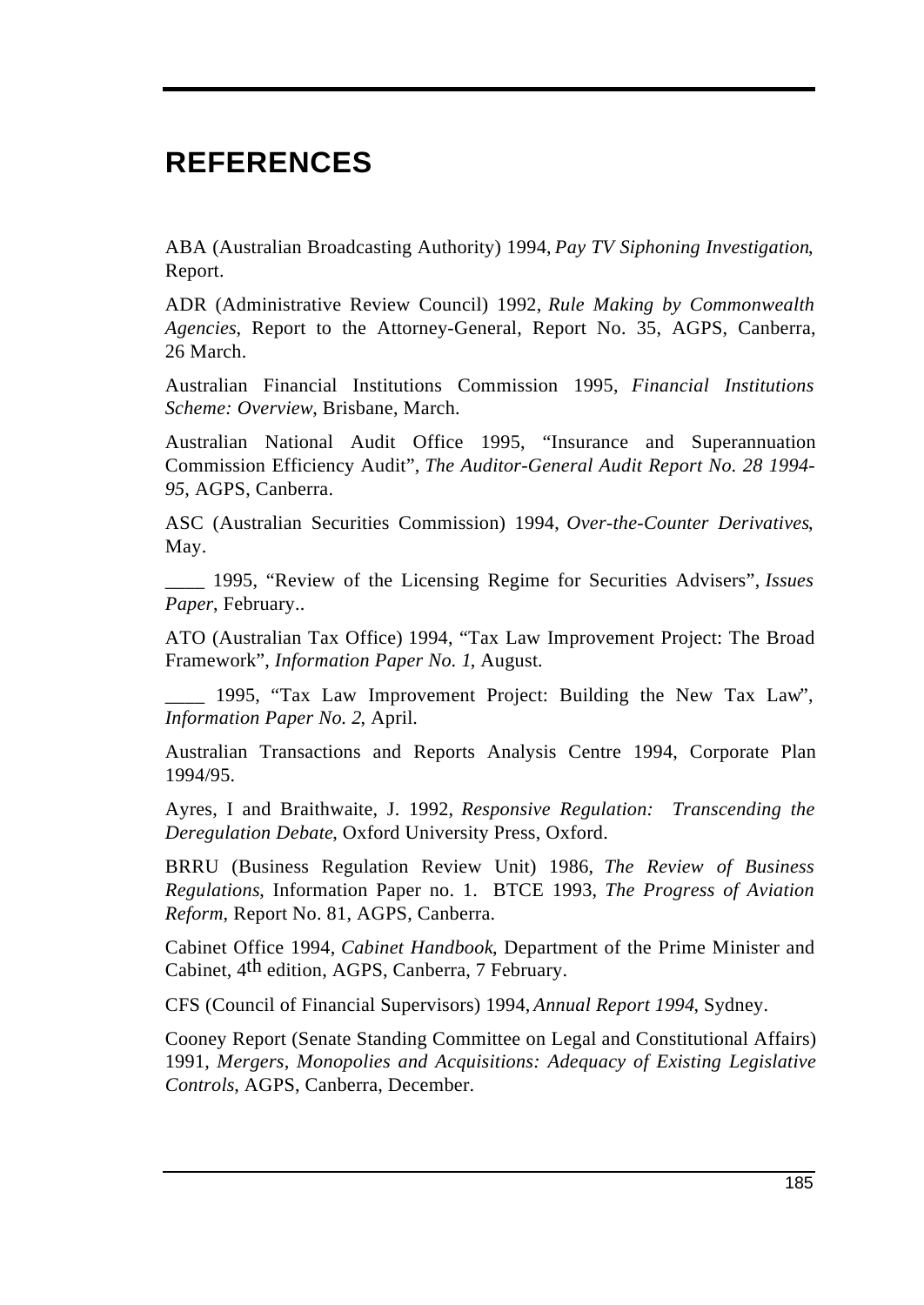COAG (Council of Australian Governments) 1995, *Communique*, Meeting, Canberra, 11 April.

CSAC (Companies and Securities Advisory Committee) 1995, *Law of Derivatives: An International Comparison*, research paper, 30 January.

Cummins, C., 1995, "Predators May Choose the 'Takeover Option' as Derivative Markets Develop", *The Australian*, 17 January, p. 52.

Department of Finance 1993, *A Policy Framework for Commercialization*, a draft discussion paper, August.

DIST (Department of Industry, Science and Technology) 1995, *Linking Industry Globally*, Report of the Committee of Inquiry into Australia's standards dn Conformance Infrastructure, AGPS, Canberra, March.

Duffy, M. (Attorney-General) 1992, *Trade Practices Act: Response to Cooney Committee*, News Release, Canberra, 26 June.

Faulkner, J. 1995, "Australia to Regulate Trade in Hazardous Waste", Media Release, 3 March 1995.

Fels, A. and Walker, J. 1993, "Competition Policy and Economic Rationalism" in King, S. and Lloyd, P. (eds), *Economic Rationalism: Dead End or Way Forward?* Allen and Unwin, Sydney, p. 169.

Gardner, A. 1994, *The Federal Intergovernmental Co-operation on Environmental Management: A Comparison of Developments in Australia and Canada*, Environmental Planning Law Journal, Vol 104.

Goldsmith, S. 1994, *Regulation and the Urban Marketplace*, in Cato Institute 1994, *Regulation, The Cato Review of Business and Government*, No. 4.

Goss, W. 1995, **"**From Strength to Strength. Queensland — Leading State", an Economic Development Statement, April.

Griffiths Report (House of Representatives Standing Committee on Legal and Constitutional Affairs) 1989, *Mergers, Takeovers and Monopolies: Profiting from Competition?* AGPS, Canberra, October.

Gunningham, N. 1994 'Optimal Regulatory Strategy', *Search*, Vol. 25, No. 4, May.

Hilmer, F., Raynor, M. and Taperell, G. (The Independent Committee of Inquiry) 1993, *National Competition Policy*, AGPS, Canberra.

HRSCFPA (House of Representatives Standing Committee on Finance and Public Administration), 1991, *A Pocket Full of Change,* AGPS, Canberra.

IC (Industry Commission) 1991a, *Annual Report 1990-91*, AGPS, Canberra.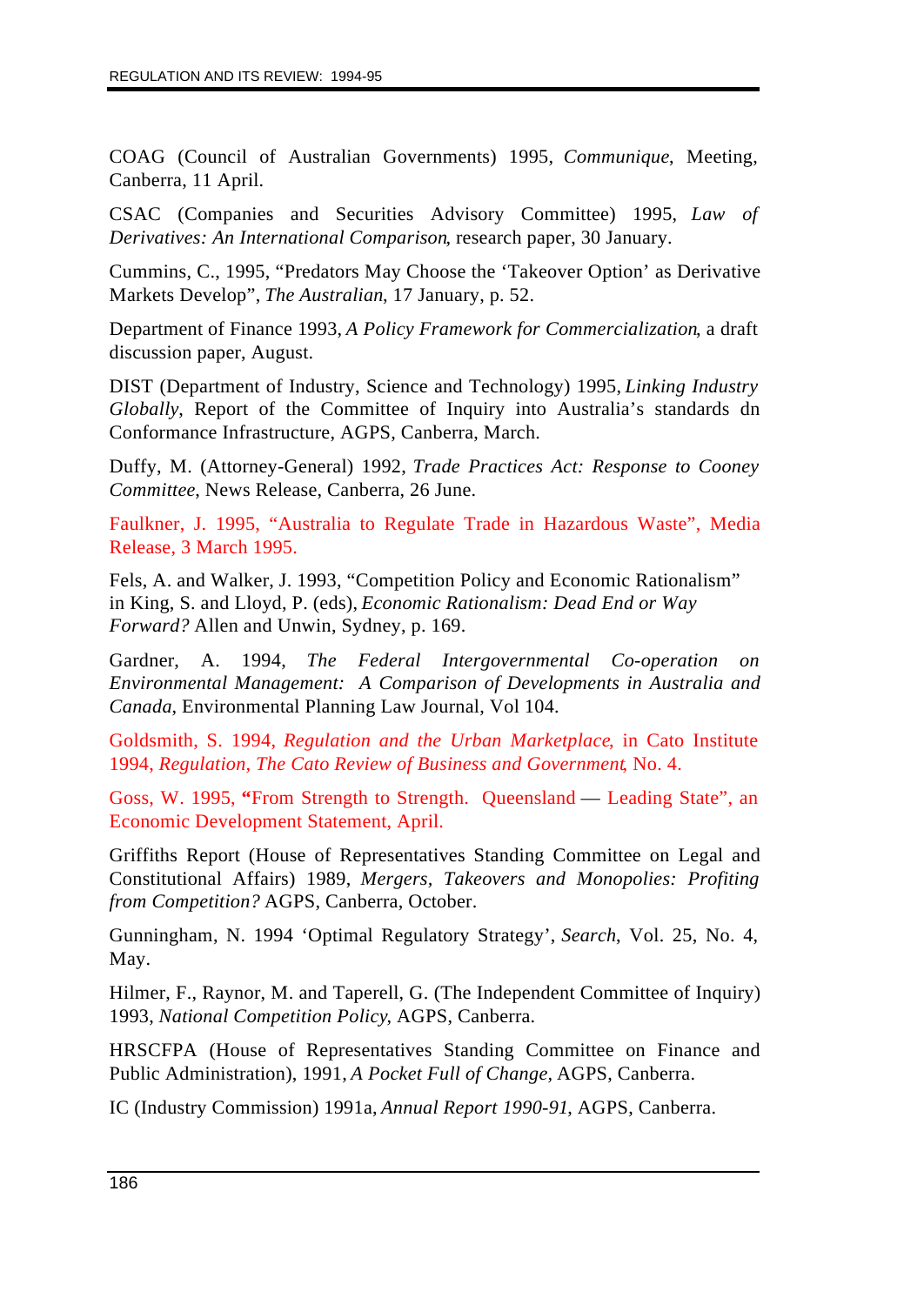\_\_\_\_ 1991b, *Availability of Capital*, Report No 18, AGPS, Canberra.

\_\_\_\_ 1992a, *Annual Report 1991-92*, AGPS, Canberra.

\_\_\_\_ 1992b, *Cost Recovery for Managing Fisheries*, Report No. 17, AGPS, Canberra, January.

\_\_\_\_ 1993a, *Annual Report 1992-93*, AGPS, Canberra.

\_\_\_\_ 1993b, *Adding Further Value to Australia's Forest Products*, Report No. 32, AGPS, Canberra.

\_\_\_\_ 1994a, *What Future for Price Surveillance?*, Submission to the PSA's Review of Declarations; IC Information Paper.

\_\_\_\_ 1994b, *Annual Report 1993-94*, AGPS, Canberra.

\_\_\_\_ 1995a, *The Growth and Revenue Implications of Hilmer and Related Reforms*, March.

\_\_\_\_ 1995b, *Work, Health and Safety* — *Inquiry into Occupational Health and Safety*, Draft Report, Volume 1, April.

Institute of Chartered Accountants (NSW Branch), 1995, Professional Development Week, Randwick Racecourse, Sydney, 8 May.

ISC (Insurance and Superannuation Commission) 1995a, *Derivatives for Superannuation*, Discussion Paper, 27 March.

\_\_\_\_ 1995b, *Derivatives for General Insurance*, Discussion Paper, 27 March.

\_\_\_\_ 1995c, *Derivatives for Life Insurance*, Discussion Paper, 27 March.

\_\_\_\_ 1995d, *Code of Practice for Advising, Selling and Complaints Handling in the Life Insurance Industry*, Circular to Life Insurance Companies and Life Brokers, August.

Joint Standing Committee on Migration, 1994 "Inquiry into Australia's Visa System for Visitors", *Issues Paper*, Canberra, December.

Kagan, R., 1994, "Regulatory Enforcement" in Rosenbloom, D. and Schwartz, R., 1994, *Handbook of Regulation and Administrative Law*, Mercel Dekker, New York, p. 383.

Kaplow, L., 1992, "Rules Versus Standards: An Economic Analysis" 42 *Duke Law Journal* 557.

Lavarch, M. (Attorney-General) 1993, *Attorney-General Announces Task Force Plan of Action to Simplify Corporations Law*, News Release, 22 December.

\_\_\_\_ 1994, *Better Business Laws — A Challenge for Government and a Challenge for Business*, speech in Brisbane, 16 June.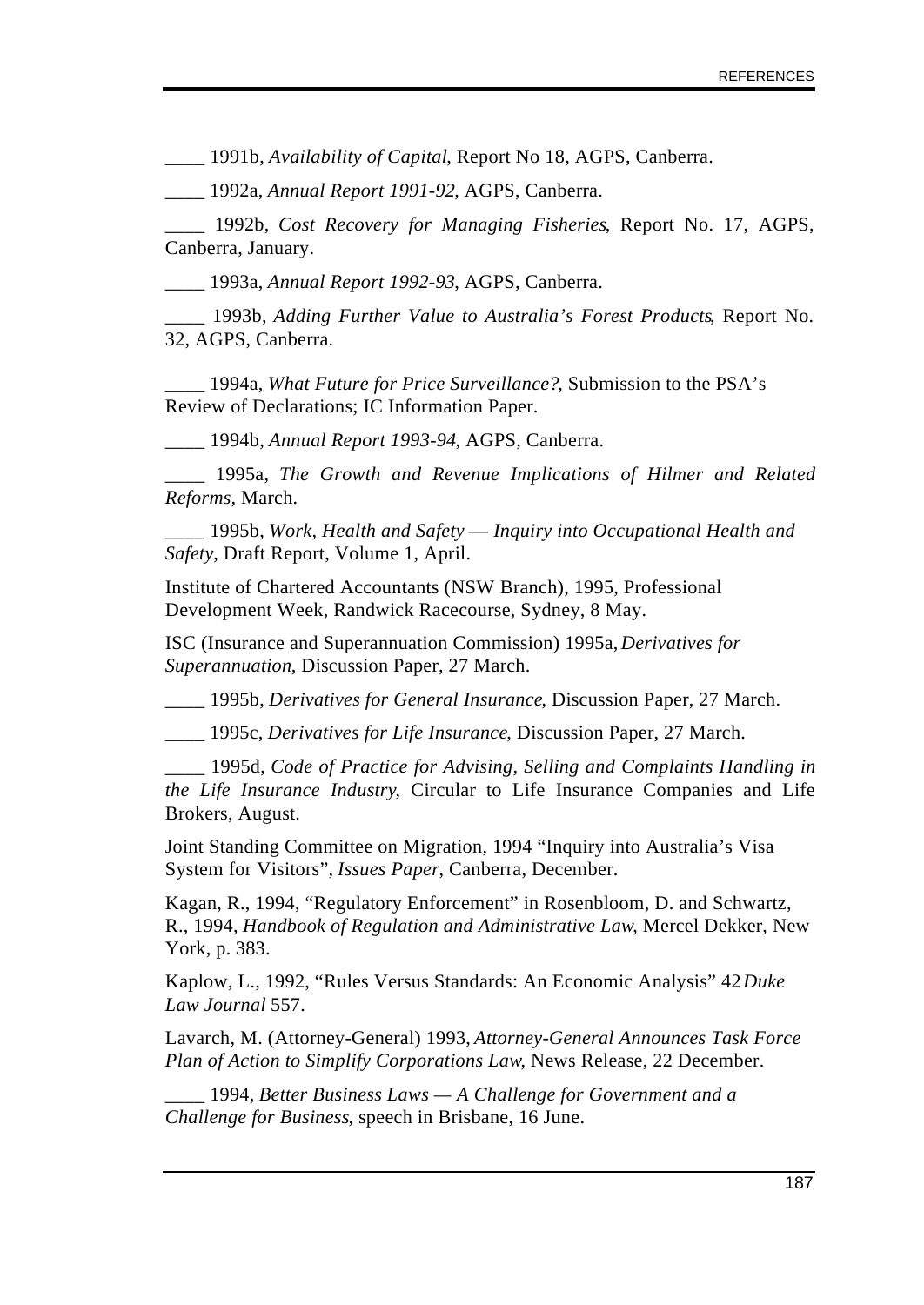\_\_\_\_ 1995, *Good Corporate Governance* — *A Shared Vision*, paper presented to the 'Corporate Governance 1995' Conference, Melbourne, 9 June.

Management and Coordination Agency 1995, *Action on Promoting Deregulation (Japan)*, Prime Minister's Office, June.

National Food Authority (NFA) 1994 *Safe Food Handling, Australia*, A discussion paper on the future direction of food hygiene regulation, AGPS, Canberra.

OECD (Organisation for Economic Co-operation and Development) 1988/89, *OECD Economic Surveys ¾United States.*

\_\_\_\_ 1990/91, *OECD Economic Surveys ¾Japan.*

\_\_\_\_ 1991/92, *OECD Economic Surveys ¾Japan.*

\_\_\_\_ 1992, *Regulatory Management and reform: Current Concerns in OECD Countries*, Occasional Papers, PUMA (Public Management Service) OCDE/GD(92)58, Paris.

\_\_\_\_ 1994a, *Regulatory Co-operation for an Interdependent World*, PUMA.

\_\_\_\_ 1994b, *OECD Economic Surveys ¾Japan.*

1995, "Background Note to the OECD Reference Checklist for Regulatory Decision-Making", *Recommendation of the Council of the OECD on Improving the Quality of Government Regulation*, PUMA, Paris, 9 March.

OIRA (Office of Information and Regulatory Affairs) 1994, *Report to the President on Executive Order No. 12866 Regulatory Planning and Review.*

ORR (Office of Regulation Review) 1993, *Recent developments in regulation and its review*, Information Paper, November.

\_\_\_\_ 1994a, *The migration agents registration scheme: effects and improvements*, Submission to Joint Standing Committee on Migration, August.

\_\_\_\_ 1994b, *National Competition Policy: Draft Legislative Package*, Response to the draft legislative package: submission to Treasury, December.

\_\_\_\_ 1994c, *Compliance with the road transport law: a submission to the National Road Transport Commission,* Public Submission, December.

\_\_\_\_ 1995a, *The analysis and regulation of safety risk: a survey of the practices of National and Commonwealth regulatory agencies,* Information Paper, February 1995.

\_\_\_\_ 1995b, *Competition and Retail Banking,* Submission to Prices Surveillance Authority, March.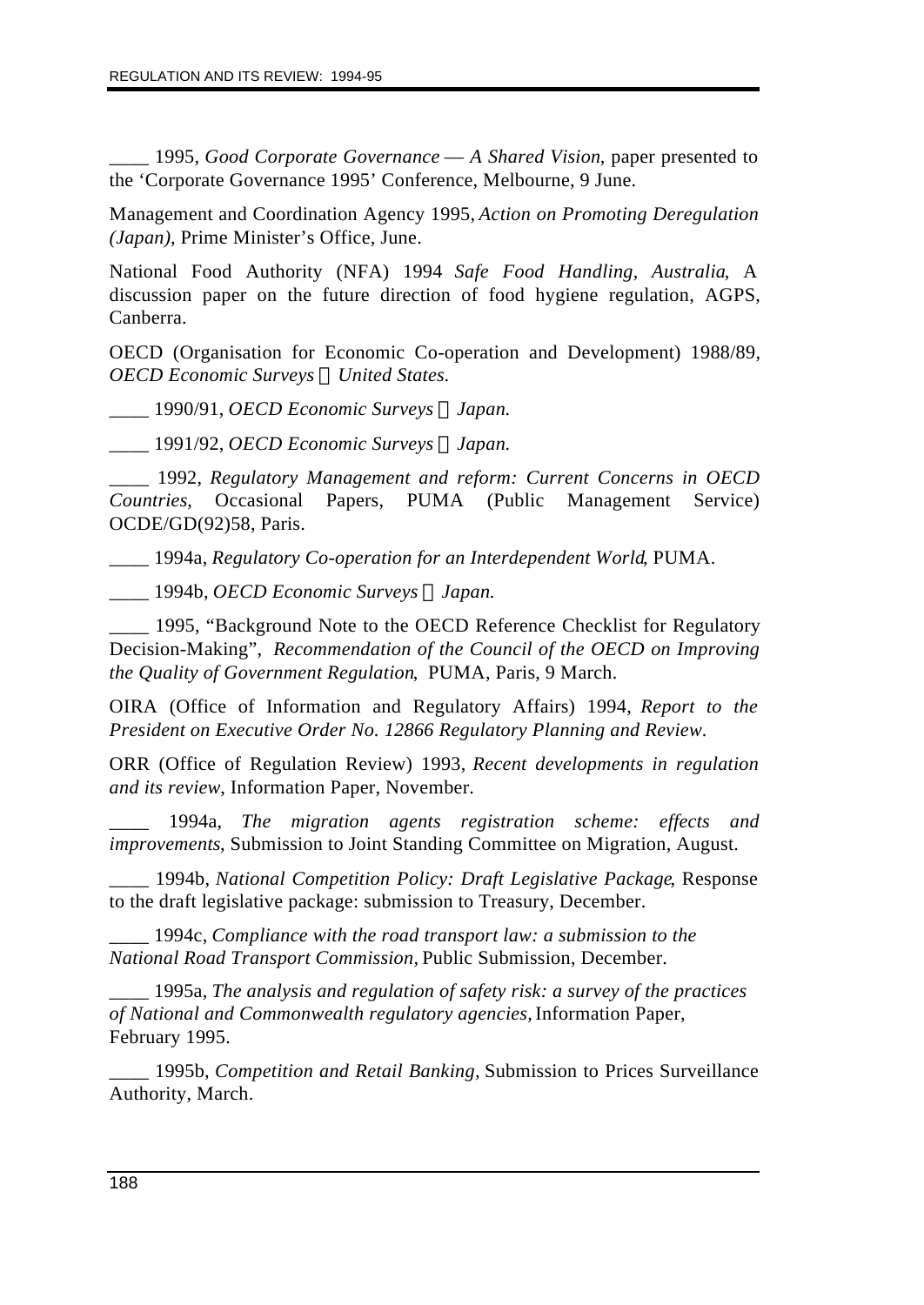\_\_\_\_ 1995c, *Pre-merger Notification and the Trade Practices Act 1974*, Public Submission.to Treasury.

\_\_\_\_ 1995d, *Comments on the EPA's Environmental Impact Assessment Discussion Paper*, Public Submission, March.

\_\_\_\_ 1995e, *Enforcing Australia's Food Laws*, (forthcoming).

Porter, M. 1991, *Canada at the Crossroads*, Business Council on National Issues: Toronto.

Pope, J. 1994, *Compliance Costs of Taxation: Policy Implications*, 11 Australian Tax Forum, pp. 85-121.

PSA (Prices Surveillance Authority) 1995a, *Inquiry into fees and charges imposed on retail accounts by banks adn other financial institutuions and by retailers on EFTPOS transactions*, 30 June.

\_\_\_\_ 1995b, *Price Probe*, Issue No. 22, July.

Rankin, J 1994, *Disclosure as a tool of market regulation*, Speech to Corporate Lawyers and Regulation Conference, Southern Cross Hotel, August.

RBA (Reserve Bank of Australia) 1994, *Council of Financial Supervisors Annual Report*, Sydney.

\_\_\_\_ 1995, "Derivatives — Bank Activities and Supervisory Responses", *Reserve Bank of Australia Bulletin*, May, pp. 1-7.

Regulatory Review Unit 1995, *From Red Tape to Results. Government Regulation: A Guide to Best Practice*, The Cabinet Office, New South Wales, February.

SIGMA (Support for Improvement in Governance and Management in Central and Eastern European Countries) 1994, *Improving the Quality of Laws and Regulations: Economic, Legal and Managerial Techniques,* OCDE/GD(94)59, Paris*.*

SSCLCA (Senate Standing Committee on Legal and Constitutional Affairs), 1993, *Checking the Cash: A Report on the Effectiveness of the Financial Transaction Reports Act 1988*, AGPS, Canberra.

SSCRO (Senate Standing Committee on Regulations and Ordinances) 1994, *One Hundredth Report, Annual Report 1993-94, December.*

Sturgess, G, 1994, *Thirty Different Governments...,* The Report of the Commission of Inquiry into Red Tape, 31 January.

Sunstein, C. 1990, "Paradoxes of the Regulatory State" 57 *University of Chicago Law Review* 407.